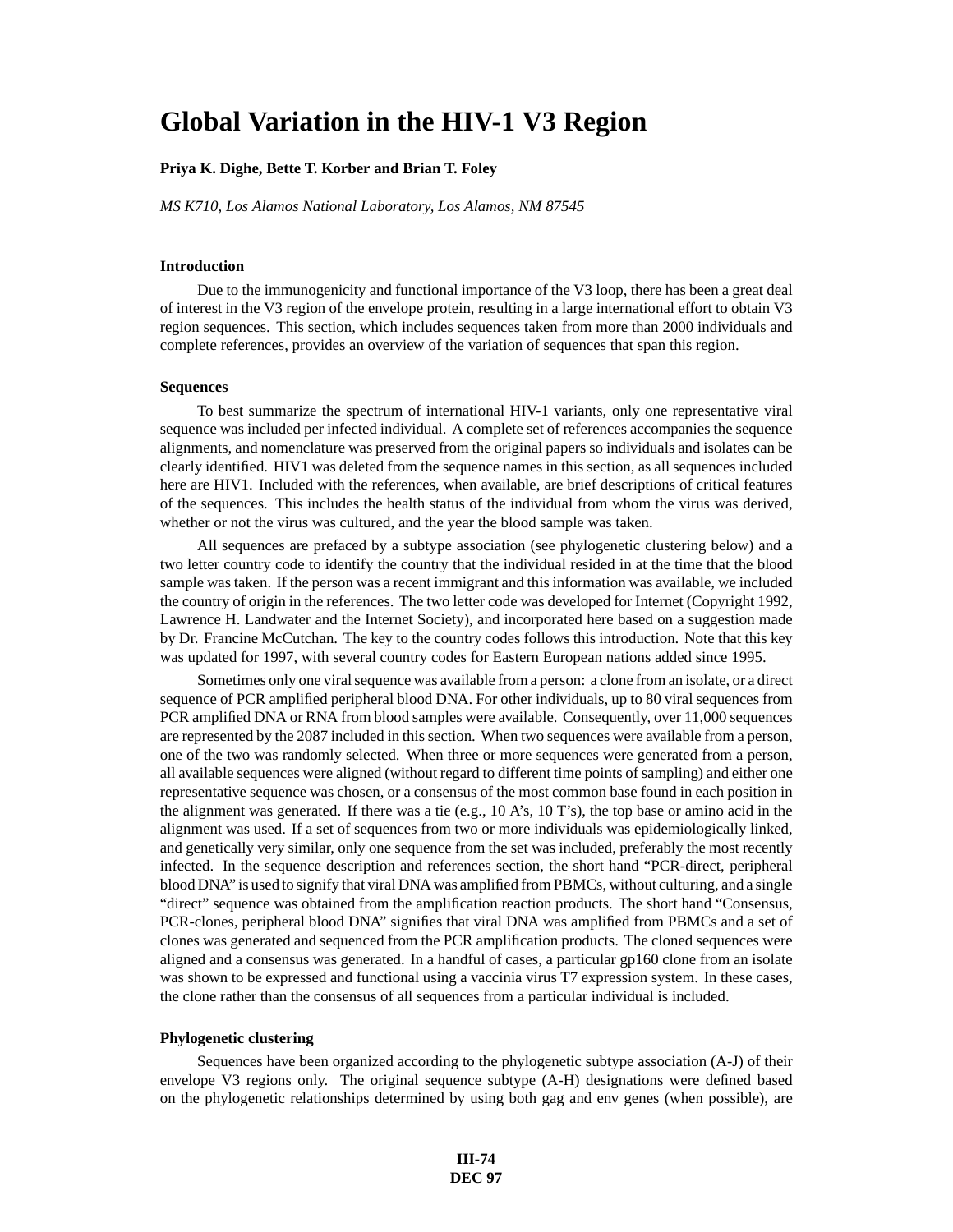approximately genetically equidistant in envelope, and have multiple members. The phylogenetic subtype designations and associations have generally been adopted by the HIV research community, and are now often presented with the publication of new sequences. We have either determined the subtype designations here, if not specified in the original manuscript, or else confirmed the subtype designations of the original manuscripts, and then used the subtypes to organize this section. Generally, confirmations were done by aligning a set HIV-1 V3 region sequences with longer env gene sequences (Part IIIC) that have clear subtype associations, and then using parsimony or neighbor joining trees to determine associations. Some of the shorter gene fragments from this region were given a subtype designation based on Hamming distances, using the similarity function of the MASE program (Faulkner DV, and Jurka J. TIBS 13:321-322 (1988)); these sequences have ".sh" appended to their name to indicate that they were too short for phylogenetic analysis. Parsimony trees were generated using PAUP (David Swofford, Illinois Natural History Survey), and neighbor-joining trees were generated with Kimura distances and a transition to transversion ratio of 1.3 using PHYLIP (Joseph Felsenstein, University of Washington). All available nucleotide sequence information was used for phylogenetic analysis; longer protein sequences were trimmed to be approximately the same length as the majority of the PCR fragments in this region, for the purposes of presentation. Some sequences were difficult to classify, and are included in the "U", or unclassified, section. In addition, recombination between HIV-1 strains occurs when an individual is infected with more than one strain. A meeting was held in Santa Fe, New Mexico in October, 1995 to discuss the implications of recombination and methods for detecting recombinant sequences. Because inter-subtype as well as intra-subtype recombination is known to occur, the subtype designations reported in this section should be interpreted only as pertaining to the V3 region of the envelope gene. For example HIV-1 MAL from Zaire, is known to be recombinant between subtypes A and D, with the V3 loop of env resembling subtype D. D\_ZR-MAL is still listed with other subtype D sequences in this study, but may be moved to the U (uncertain) group in the future. In the V3 region MAL is strongly associated with the D subtype.

The set of sequences used to help resolve subtype associations included at least two sequences from each subtype (A-H), plus a simian immunodeficiency virus outgroup sequence. The sequences were selected based on being "typical" of the subtype they represent based on phylogenetic analysis. The set has changed as more sequences have accumulated. Thus not all subtype designations were based on the same reference set.

### **Limitations of phylogenetic analyses**

Most of the PCR derived sequences contain a sub-optimal length for phylogenetic analyses, given the level of variability in this region – typically on the order of 250 to 300 nucleotides. Due to this limitation, some of the classifications in this section are uncertain and are our best estimate given the available information. Control studies were performed to compare the phylogenetic clustering of the V3 region using available longer sequences, however, and these studies indicate that our subtype designations based on the V3 region are generally reliable. For 146 sequences, we had an approximately 700 base region of env available representing all of the subtypes A-H. (The limitation in length was due to including the H subtype sequences, which did not cover all of gp120.) After removing positions in the alignment which included gaps, 519 bases were left. When a 298 base V3 region fragment was excised from this set, and neighbor joining trees were constructed using both the 519 base and 298 base long sequences, the phylogenetic subtype designations were consistent in each case. Further, when a subset of longer gp120 sequences was analyzed (92 of the 146), including 935 bases after removing positions in the alignment which included gaps, the subtype designations were again clear in neighbor-joining trees. This indicates that the limited V3 region PCR fragments, which include more than the V3-loop, are generally able to serve as a reliable basis for subtype determination, given the limitation that the V3 loop sequence may be embedded in a recombinant genome.

Without detailed analysis, genetic recombination between subtypes may obscure phylogenetic relationships between sequences. A characteristic of recombination is an indeterminate place in phylogenetic analyses, and some of the "Uncertain" category sequences may prove to be recombinant genomes upon further inspection. Also, while a subtype designation based on a gene or gene fragment may be correct, recombination events outside the region examined may have occurred. Therefore,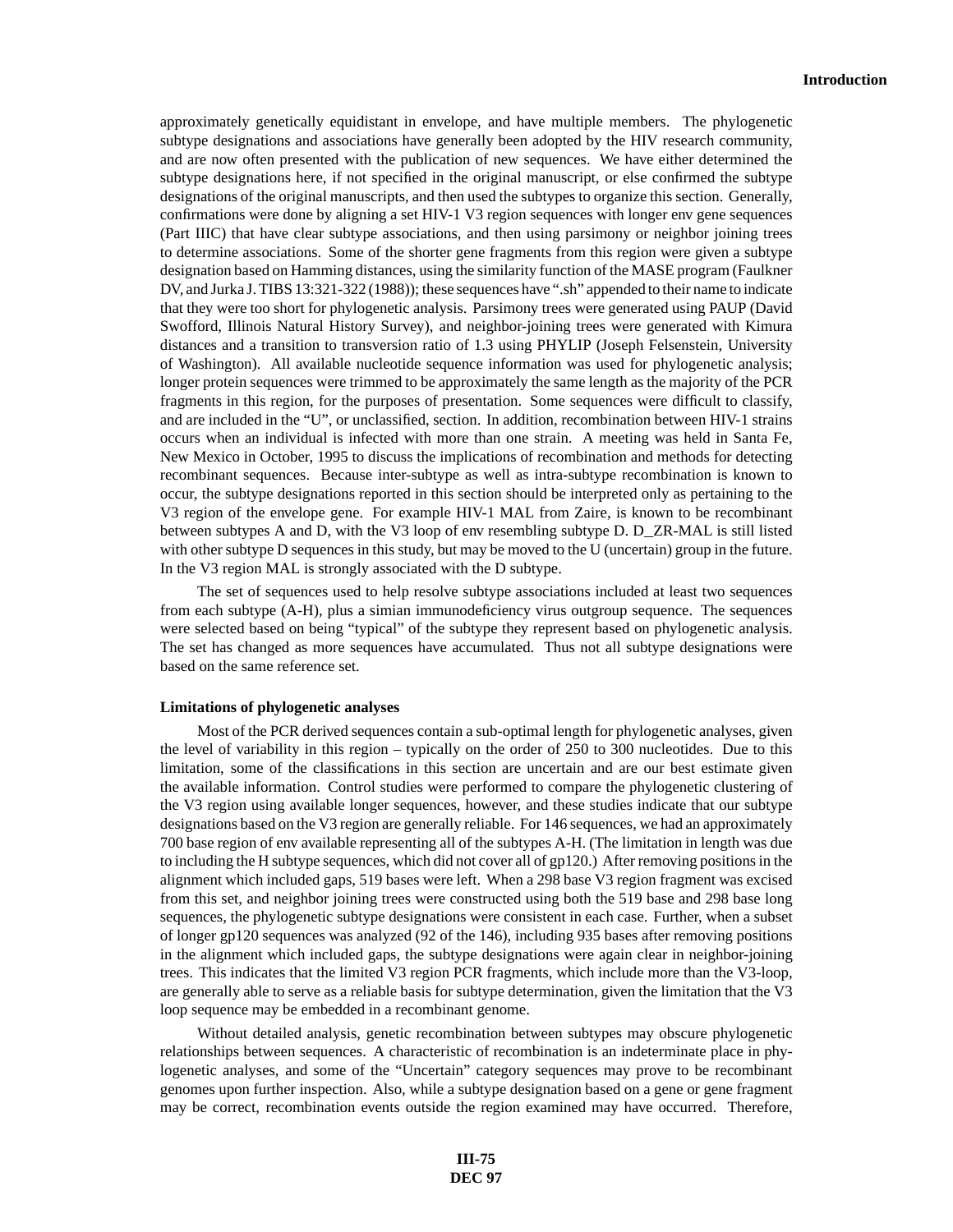### **Introduction**

care should be taken to not overinterpret the subtype designations. If one is to discuss the subtype designations of viral isolates based on the data presented here, they should refer to the designation as "B-like over the V3 loop region," rather than as "subtype B".

### **Limitations of V3 amino acid consensus sequences**

The V3 amino acid consensus sequences generated for each subtype have interesting features; however, one should be wary about assuming that any of the consensus sequences may broadly represent their subtype. Certainly many V3 loop variants in each of the subtypes are extremely divergent from the consensus sequences. These divergent forms may have very different biological and immunological characteristics from viruses which are similar to the consensus. Additionally, because of the relatively small sample size of most of the subtypes, consensus sequences can be dominated by a small group of highly similar sequences, which may in turn be a sampling artifact. Hence, these consensus sequences are "evolving" as new sequences from each subtype become available.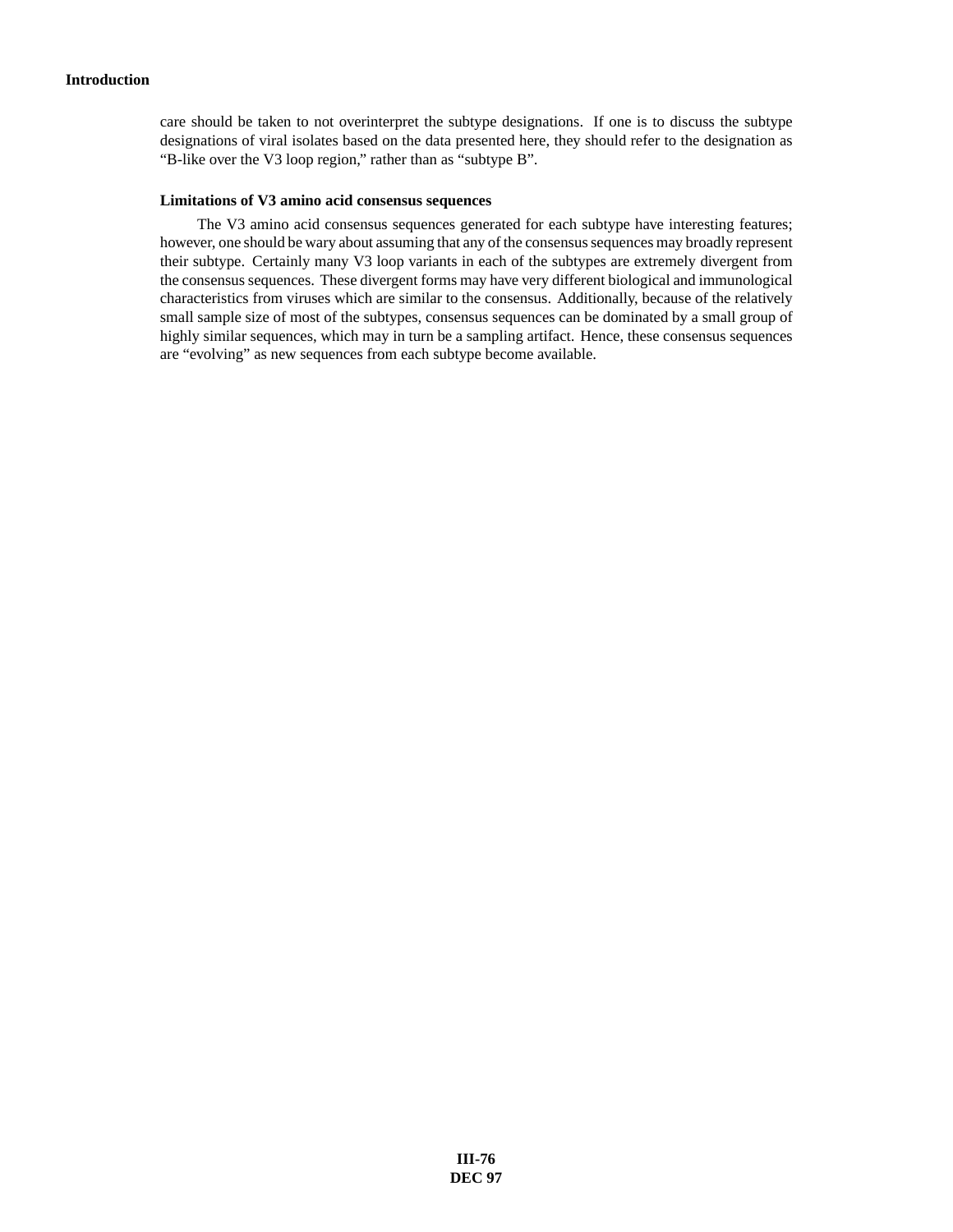|                | $\lambda$        |                                                                                                                                                                                        |  |  |  |  |  |  |  |
|----------------|------------------|----------------------------------------------------------------------------------------------------------------------------------------------------------------------------------------|--|--|--|--|--|--|--|
|                |                  | LINE SERVER THE LISS SELLER AND SERVER WAS STILL ON A SERVEROW AND SERVEROW TO CONSULT WHEN THE WALL. THE WAS SCHOOL REFLINE THE STILL AND SCHOOL REFLINE THE STILL AND SCHOOL REFLINE |  |  |  |  |  |  |  |
| <b>ADOT EA</b> |                  |                                                                                                                                                                                        |  |  |  |  |  |  |  |
|                | く*く<br>$\lambda$ |                                                                                                                                                                                        |  |  |  |  |  |  |  |
|                |                  |                                                                                                                                                                                        |  |  |  |  |  |  |  |

sensus sequence generated for each of the eleven subtypes. The subtype are aligned to a consensus based on the most common amino acid in the subtype consensus sequences, which approximates a "global" consensus. It (-) indicates concurrence with the top sequence in the alignment; a period (.) indicates a deletion. The carets show where the N-linked glycosylation sites are found in the consensus. The V3 loop is set off from the surrounding consensus sequences indicate the most common amino acid found in each position among the sequences associated with each subtype. The sequences was generated in this way (rather than by using all 1651 sequences) to avoid over-representation of the B subtype, which has by far the largest number of available sequences. As is the convention in this compendium, a dash sequence by a space on either side to facilitate viewing. Interesting features of the consensus alignment are: 1) Only in the B subtype is GPGR Subtype consensus sequences. This V3 region alignment shows a con-**Subtype consensus sequences.** This V3 region alignment shows a consensus sequence generated for each of the eleven subtypes. The subtype consensus sequences indicate the most common amino acid found in each position among the sequences associated with each subtype. The sequences are aligned to a consensus based on the most common amino acid in the subtype consensus sequences, which approximates a "global" consensus. It was generated in this way (rather than by using all 1651 sequences) to avoid over-representation of the B subtype, which has by far the largest number of available sequences. As is the convention in this compendium, a dash (-) indicates concurrence with the top sequence in the alignment; a period (.) indicates a deletion. The carets show where the N-linked glycosylation sites are found in the consensus. The V3 loop is set off from the surrounding sequence by a space on either side to facilitate viewing. Interesting features of the consensus alignment are: 1) Only in the B subtype is GPGR

uncommon to find insertions of 2 to 4 amino acids, as can be observed in quences; positively charged amino acids in these positions may result in a Virol. 66:3183-3187 (1992)). 5) A higher degree of variation is seen in the region just downstream of the V3 loop than within it. This difference is also observed internally among the sequences of the different subtypes. 6) The 2) A highly conserved N-linked glycosylation site is constitutively absent 2) A highly conserved N-linked glycosylation site is constitutively absent in the C subtype, proximal to the first cysteine  $(C)$  in loop. 3) The D subtype consensus has 34 amino acids from cysteine  $(C)$  to cysteine  $(C)$  rather type consensus has 34 amino acids from cysteine (C) to cysteine (C) rather than the more common 35; at the point where the deletion occurs, it is not than the more common 35; at the point where the deletion occurs, it is not uncommon to find insertions of 2 to 4 amino acids, as can be observed in the sequence alignments. 4) The D subtype has two arginine  $(R)$  residues in the V3 loop that are uncharacteristic relative to the other consensus sequences; positively charged amino acids in these positions may result in a the most common tip of the V3 loop; globally, GPGQ is more prevalent. the most common tip of the V3 loop; globally, GPGQ is more prevalent. in the C subtype, proximal to the first cysteine (C) in loop. 3) The D subthe sequence alignments. 4) The D subtype has two arginine (R) residues in the V3 loop that are uncharacteristic relative to the other consensus sesyncytia inducing, non-monocytropic phenotype (Fouchier RAM, et al., J. syncytia inducing, non-monocytropic phenotype (Fouchier RAM, et al., *J. Virol*. **66**:3183–3187 (1992)). 5) A higher degree of variation is seen in the region just downstream of the V3 loop than within it. This difference is also observed internally among the sequences of the different subtypes. 6) The A, C, G and H consensus sequences have very similar V3 loop sequences. A, C, G and H consensus sequences have very similar V3 loop sequences.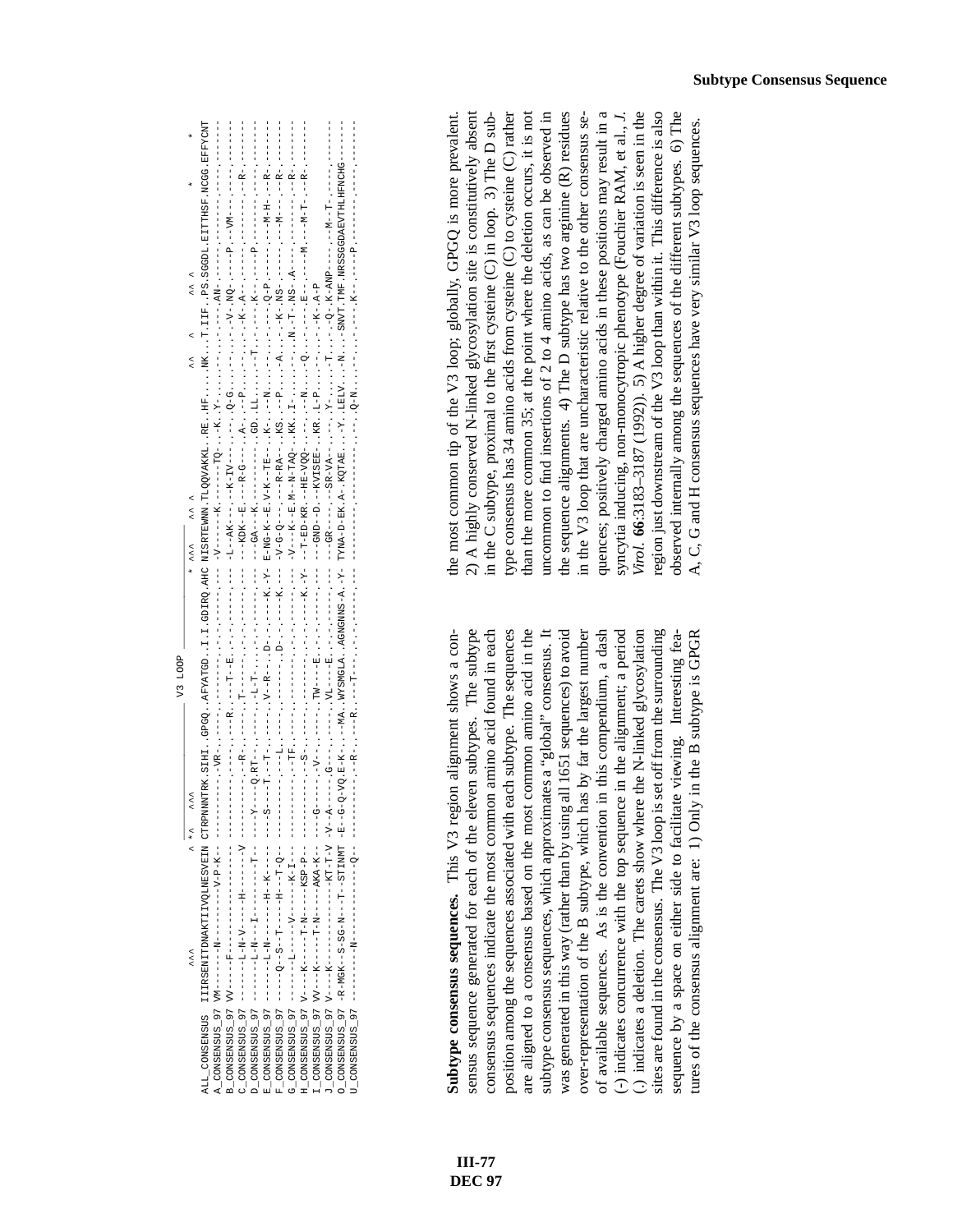### **V3 Loop Amino Acids**

The following pages present amino acid alignments of the V3 loop, arranged by phylogenetic subtype. For each subtype, the number of sequences used to construct the alignment is indicated. The top line in each alignment represents the consensus sequence for that subtype, where consensus simply means the most common amino acid found in each position among the sequences of the given subtype. The subscripts record the frequency with which that amino acid is observed at that location among members of the subtype. An amino acid which is conserved 100% is shown with no subscript. Directly beneath the most common amino acid in each position are the other amino acids observed in that position, listed from most common to least common. An asterisk (\*) subscript means less than 0.5% of the sequences had the indicated amino acid at that location. A dash (-) indicates a gap inserted to maintain the alignment. Percentages were rounded to the nearest whole number.

For this year's alignment, the HMMER (version 1.8) hidden Markov model software (Sean Eddy, Dept. of Genetics, Washington U. School of Medicine, St. Louis, MO 63110; eddy@genetics.wustl.edu) was used to objectively align all 2035 sequences. The frequency counts are derived from this alignment. Because each subtypes required different numbers and positions of gaps in order to create the full multiple sequence alignment, some sequences with unusual insertions were trimmed from the HMMER alignment, and a few positions were adjusted by hand, using MASE, prior to printing the full alignment which appears following the country codes description. The sequences which were culled from the alignment after counting frequencies, are appended.

Both the untouched HMMER alignment, and the edited version, will be available via ftp from the LANL HIV database (http://hiv-web.lanl.gov). Questions about these alignments should be directed to (btf@t10.lanl.gov) (505-665-1970).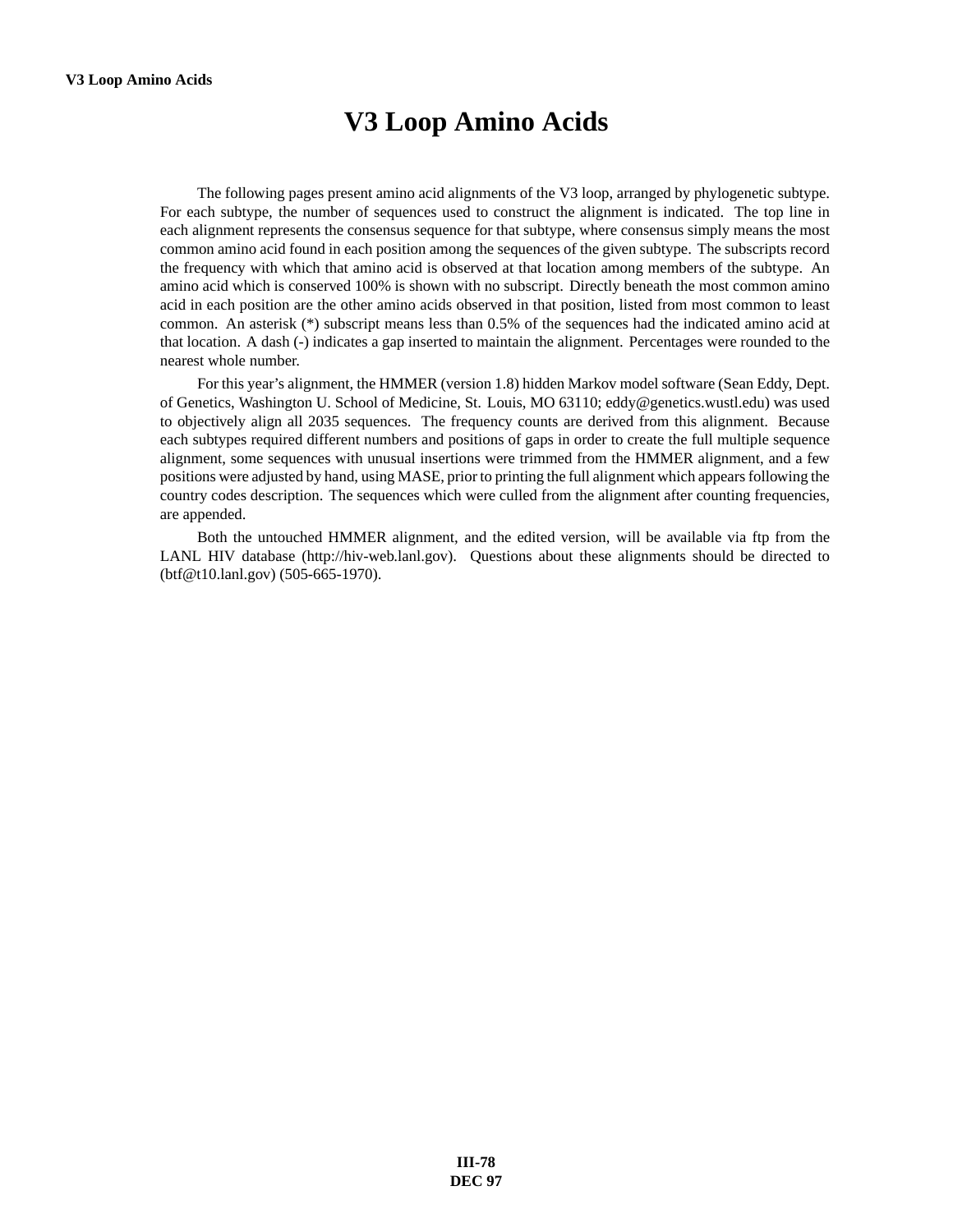### subtype (320 sequences) **A subtype (320 sequences)** ◀

N79 T13 D4 S2 I1 E1 K1 F\*  $\sim$   $\sim$  $\mathsf{H}^{\circ}$ ోన్నౖ'  $\mathbf{z}_\mathrm{g}$ டீர்ட்டி zຶ౮ຶ¤ຶQຶ⊲໌≻¯⊢¯⊭`x໌≖້ zຶQ™T¤L\* Z゚F'≻<sup>-</sup>Y<sup>\*</sup> ⊢್ಸ್'–್¤ ≺ >\* ಜ್ಞೆ ಸ್⊠್ –್ –್  $\vec{X}_\text{g}$   $\vec{X}_\text{g}$   $\vec{X}_\text{g}$   $\vec{X}_\text{g}$   $\vec{X}_\text{g}$   $\vec{X}_\text{g}$  $\mathbf{S}_{\mathrm{a}}$ ರೆಸ್ಸ್ ಸ್ಟ್ರ  $\sim$  "⊿"∑"≳ ¬ ∽" జీఐోోద్ది గ  $\overline{\mathsf{L}}^s$   $\overline{\mathsf{L}}^s$   $\overline{\mathsf{L}}^s$   $\overline{\mathsf{L}}^s$   $\overline{\mathsf{L}}^s$   $\overline{\mathsf{L}}^s$ ರ್ಿ≺ <sub>ພ</sub>ື່ມັຜັ¤້ ರ್ ಜಿ ಜೆ ಸ್ ದ್ ದ್ ದ್ಲ<br>ಧಿ<br>ರ  $\mathcal{A}^{\mathbb{S}_{\mathrm{p}}\mathbb{S}_{\mathrm{p}}}$ ng b $\mathcal{A}^{\mathbb{S}_{\mathrm{p}}\mathbb{S}_{\mathrm{p}}}$ ng bi  $\mathsf{F}_\mathsf{p}$ "⊢"⊥`∽`  $\blacktriangleright$ ್⊨ొ่ ⊢\* ⊖\*  $\breve{\mathcal{A}}^{\mathbb{S}}$ H $\breve{\phantom{a}}^{\mathbb{S}}$ N $\breve{\phantom{a}}^{\mathbb{S}}$ N $\breve{\phantom{a}}^{\mathbb{S}}$  $\mathsf{F}_{\rm ss}$ ದ್ದು ಸ್ವರ್ಧ 'ັື **≏**ັ≍ັ  $\mathsf{p}^{\mathsf{d}}_{{\mathsf{d}}}$ ng  $\mathsf{q}^{\mathsf{d}}_{{\mathsf{d}}}$ ng  $\mathsf{p}^{\mathsf{d}}_{{\mathsf{d}}}$ ng  $\mathsf{p}^{\mathsf{d}}_{{\mathsf{d}}}$ –್>`∑<sup>⊤</sup> ≍ I90 T7 V2 L1 G\* -\* បាំ <sup>ដ</sup>ំ  $\vec{\mathsf{q}}$   $\vec{\mathsf{q}}$   $\vec{\mathsf{q}}$   $\vec{\mathsf{q}}$   $\vec{\mathsf{q}}$   $\vec{\mathsf{q}}$   $\vec{\mathsf{q}}$   $\vec{\mathsf{r}}$   $\vec{\mathsf{r}}$ –ै⊢ँ >ं '\*  $\mathbf{z}_\mathrm{s}$ r  $\mathbf{H}_\mathrm{p}$  $\infty$ പ്പ്പ്പ് പ്പ് ∢∘ั๊∞ ี⊢\* >\* ่\*  $\texttt{H}^{\texttt{P}}$ ≻ $\texttt{H}^{\texttt{T}}$ Z $\texttt{H}^{\texttt{T}}$  ທ່ປໍາ $\texttt{H}^{\texttt{T}}$ て<br>S<sub>ສ</sub>⊢ ¤" –"ロ ¤ > ' -

# subtype (1078 sequences) **B subtype (1078 sequences)**

 $\mathbf{\Omega}$ 

ಗ್ದ ಸ್ವ ಸ್ವ ಸ್ವ ಸ್ವ<br>ಗಾರ್ಮ ಸ್ವ ಸ್ವ ಭ <sub>⊢</sub>್ಲಿ> '∞ 'щ゚ ц゚ ∢゚ ∑゚<br>∪ ದ್ದ ಬ್ಲ್ ⊱<u>್</u> ದ್ದ್ ಸ ra a gha na ch z ゚゚゚゚゚゚゚゚゚゚゚゚゚<sup>゠</sup>゙ヹヿ゙ヹゕ゙ <sub>2</sub><br><sub>2</sub> <sub>2</sub> 7 2 – 7 1 2 2 2 1 2 2 2 ⊢ಿಸ – ದ > <ೆ ದ R95 S2 I 1 K1 M\* G\* N\* Q\* A\* L\* T\* E\* ಜ್ಞಿ ದಿನ್ ಕ್ ಸ್ಟ್ ಸ್ಟ್ರ್ <sub>ಕ್</sub> ح ٌح ٌ ۖ ہِ ۡتَ ا مَّ نَ لَا نَہُ ۖ ہِ ۡ نَ ۡ لَا نَ ۡ نَ ۡ نَ ۡ نَ ־אֱאָ"דַ אַ אָ אָ דִּ אָ  $\Xi_c$   $\Xi_c$   $\Xi_c$   $\Xi_c$   $\omega_c$   $\omega_c$   $\omega_c$   $\omega_c$   $\omega_c$   $\omega_c$   $\omega_c$   $\omega_c$ ヿ゚ヮ゙ヿヹヿヿヸヸゕ゙ヹヸヾ ರ್∢'¤ೆ ∝ೆ ೦ೆ ⊢ೆ ليّة ≫ الم"م ع"م" من ج"ج" مع ال  $\Omega_\mathrm{g}$ ಲ್ಲಿ ಸ್ಪ್ರ್ ್ದಲ್ಲಿ ಜಿ.ಇ. ೧, ಸಿ. ಸ್ಟ್ರೋ<br>ಸ್ಟ್ರಿ ಸ್ಟ್ರಿ ಸ್ಟ್ರೈ حدُّ جي الله عنه من الله عنه من الله عنه من الله عنه من الله عنه<br>حدَّث من الله عنه من الله عنه من الله عنه من الله عنه  $\mathbb{E}_{\mathbb{E}}\approx\mathbb{E}_{\mathbb{E}}\mathbb{E}_{\mathbb{E}}\sim\mathbb{E}_{\mathbb{E}}\sim\mathbb{E}_{\mathbb{E}}\sim\mathbb{E}_{\mathbb{E}}\sim\mathbb{E}_{\mathbb{E}}\sim\mathbb{E}_{\mathbb{E}}\sim\mathbb{E}_{\mathbb{E}}$ Y88 F5 H4 V1 R1 I \* N\* W\* D\* T\* C\* L\* S\* T56 A40 - 3 G\* R\* V\* S\* K\* <u>Fragar X X Que</u>  $\mathbb{G}_{\mathrm{a}},\mathbb{Q}$  n,  $\mathbb{Q}_{\mathrm{a}}$  in  $\mathbb{Q}_{\mathrm{a}}$  in  $\mathbb{Q}_{\mathrm{a}}$  in  $\mathbb{Q}_{\mathrm{a}}$ E36 D24 Q18 R5 G4 A4 K4 N2 - 1 H1 T\* S\* P\* I \* M\* Y\* V\* ಗ್ನು - ಇಲ್ಲಿ ಸ್ವರ್ಧ್<u>ಥ</u> **\_\_\_<br>| ニュー イ ズ ス コ ロ ズ 〇 ..** ರ್<sup>ಲ</sup>್ಲ್ , ಸ 。<br><sub>D</sub>8 <sub>Z</sub>='д゚ ヹ゚ ヷ゙ ヷゖ゙ ヹヹヸ゙ヸ゙ヾ゙゙ゞ゙゙゙゙゙゙゙゙゙ゎ゙ I98 T\* V\* L\* M\* K\* R\* - \* ∝್ಲಿ ಸ್ಲ್ಲ್ ಧ್⊢್  $\infty_{\mathrm{s}}$ ജ്ജ് പ്പു ലു 4ു  $\triangleleft$  a  $\overline{a}$  in  $\overline{b}$  $\Xi_{\mathrm{p}}$ 2,  $\Xi_{\mathrm{p}}$   $\Xi_{\mathrm{p}}$   $\Xi_{\mathrm{p}}$ ບ <sub>\*</sub> ທ\*∡\* <u>n<br>Radio Ating Ating Ating</u>

**HIV-1 V3 Region**

**III-79 DEC 97**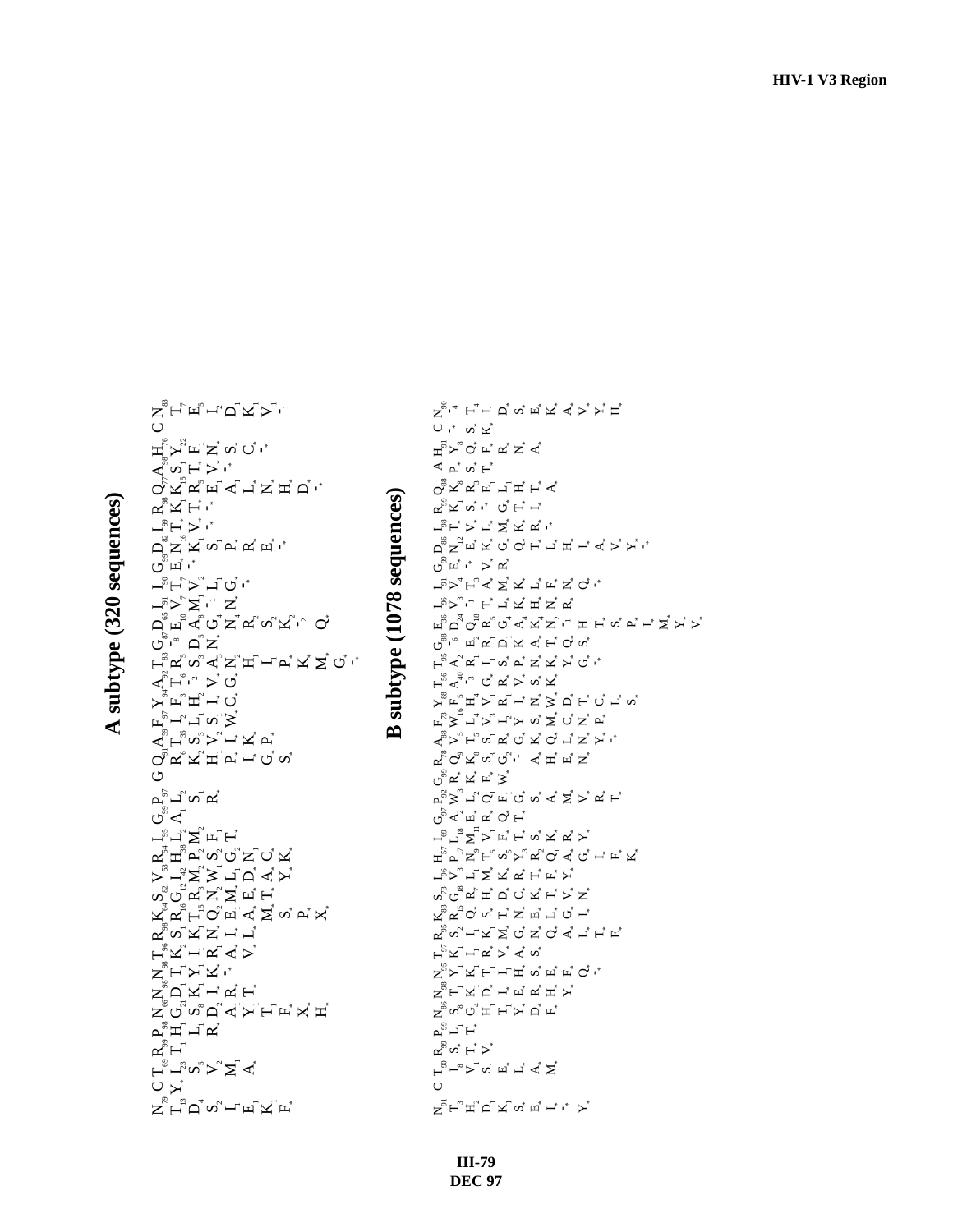C subtype (233 sequences) **C subtype (233 sequences)**

GPGQ

 $\circlearrowright$  $\mathbf{r}$  $\circlearrowright$ 

N75 K7 T6 E5 S3 - 3 I 1 D1ಲ್ಲ್  $\mathtt{\Xi}_2$ ఏ గ్బింగ్ ద్  $\mathcal{A}_{\mathfrak{g}}^{\mathfrak{g}}$   $\mathfrak{g}_{\mathfrak{g}}^{\mathfrak{g}}$  ,  $\mathfrak{g}_{\mathfrak{g}}$  $\infty$ డ్డ్డ్డ్ स $\leq$  $\mathbf{F}_{\mathbf{C}}$ ັບລັ $\mathbf{F}_{\mathbf{C}}$ ັບລັບ $\mathbf{F}_{\mathbf{C}}$ <sub>T2</sub> አ" է է Հ է Է Է  $\mathsf{D}_\mathsf{S}^\mathsf{N} \mathsf{S}_\mathsf{m}^\mathsf{N} \mathsf{S}_\mathsf{m}^\mathsf{N} \mathsf{S}_\mathsf{m}^\mathsf{N} \mathsf{S}_\mathsf{m}^\mathsf{N} \mathsf{S}_\mathsf{m}^\mathsf{N} \mathsf{S}_\mathsf{m}^\mathsf{N} \mathsf{S}_\mathsf{m}^\mathsf{N}$ <u>న్, ౖ ⊢ ౼ ∓</u>.ొ బై ⊓ై  $\mathbb{G}_{\mathrm{sgn}}$  along  $\mathbb{Z}_{\mathrm{sgn}}$  and  $\mathbb{Z}_{\mathrm{sgn}}$ اس المعلم المالي المعلم المعلم المعلم المعلم المعلم المعلم المعلم المعلم المعلم المعلم المعلم المعلم<br>المعلم المعلم المعلم المعلم المعلم المعلم المعلم المعلم المعلم المعلم المعلم المعلم المعلم المعلم المعلم المعل  $\circ$   $\vec{u}$ ದೆ ≻ೆರೆ ಸ 'ెల్లో ్ా్ా్' వ్వా A R\* ్ డెటెలె R Q90 K4 R3 E2 L1 A\* <u>ខ</u> ⊼ 는 D subtype (119 sequences) **D subtype (119 sequences)** ك ح'ِ ⊏'ِ ⊿'ِ م' -94 R2 K2 E1 T1 D1  $F_*$ ር<br>D<br>D = <sub>አ</sub>'] <u>π'</u> ኢ' ್ > ್ದೈಸ್ಸ್ ಸ ಸ್ನಸ್ಟ ಸ್ಪರ್ಥ್ವ ಸ್ಟಾರ್ ್ ದೈಸ್ಲ್ಲ್ ಸ್ಪ್ರೂರ್  $\mathsf{P}_2\mathsf{P}_1\mathsf{P}_2$  $\mathbf{p}_2$ ⊢ຶທ°∠ຶ≺໊ຟິ∽' ົັ¤ັປັດັ ⊔ຶບີ⊞<sup>ີ</sup><ຶ≍ັທັ¤້ '<sub>온</sub> 지그그 ್ವೊಸ್ಸ<u>ರ್</u>ಲ ಪ್  $\mathsf{F}_\mathsf{q}^\mathsf{q}$ 4  $\mathsf{F}_\mathsf{q}^\mathsf{q}$ ⊢ຶ≍ ≺\* ≏\* ≖\*  $\sum_{\alpha}^{\alpha} \Gamma_{\alpha}^{\alpha} \Xi_{\alpha}^{\alpha} \Xi_{\alpha}^{\alpha} \Xi_{\alpha}^{\alpha} \Xi_{\alpha}^{\alpha} \Xi_{\alpha}^{\alpha} \Xi_{\alpha}^{\alpha} \Xi_{\alpha}^{\alpha} \Xi_{\alpha}^{\alpha} \Xi_{\alpha}^{\alpha} \Xi_{\alpha}^{\alpha} \Xi_{\alpha}^{\alpha} \Xi_{\alpha}^{\alpha} \Xi_{\alpha}^{\alpha} \Xi_{\alpha}^{\alpha} \Xi_{\alpha}^{\alpha} \Xi_{\alpha}^{\alpha} \Xi_{\alpha}^{\alpha} \Xi_{\alpha}^{\alpha} \Xi_{\alpha}^{\alpha} \Xi_{\alpha}^{\alpha}$ A98 T1 H\* E\* ⊣ౖ°ౖ<sub>≍</sub>ౖ<sub>≍</sub>ౖ<sub>∽</sub>ౖ > <sub>ች "</sub> ኋ  $\mathcal{A}^{\text{ss}}$ H $\mathcal{A}^{\text{ss}}$ H $\mathcal{A}^{\text{ss}}$ ್ಲಿ ಸ್ವೈ ಗ್ನ r<br>Egl.><br>F  $\mathsf{F}_{\mathrm{ss}}$ ی ج $\mathsf{F}_{\mathrm{ss}}$  ج $\mathsf{F}_{\mathrm{ss}}$ ರ್°∝್ರ\_  $\alpha^*$  $\mathsf{P}_\mathsf{f}^\mathsf{r} \mathsf{P}_\mathsf{q}^\mathsf{r} \mathsf{Q}_\mathsf{q}^\mathsf{r} \mathsf{Q}_\mathsf{r}^\mathsf{r} \mathsf{P}_\mathsf{r}^\mathsf{r} \mathsf{Q}_\mathsf{r}^\mathsf{r} \mathsf{Q}_\mathsf{r}^\mathsf{r} \mathsf{Q}_\mathsf{r}^\mathsf{r} \mathsf{Q}_\mathsf{r}^\mathsf{r} \mathsf{Q}_\mathsf{r}^\mathsf{r} \mathsf{Q}_\mathsf{r}^\mathsf{r}$  $G_{p}^{[2]}$ 4 $\prec$ "≋¬"¤"д"¤"¤"⊢">\_ <sub>म್ಜ</sub>ಲ್ಜಿನ್ನನ್ನೂ ಒ <sub>⊏ಜ</sub>್ಸಿಸ್ನರ್\_ ⊣ຶ⊣-ି> డీరి దే ষ నిద్ద వైటి -<br>డినిది  $\mathbf{L}^{\text{ss}}$   $\mathbf{S}^{\text{ss}}$   $\mathbf{S}^{\text{ss}}$   $\mathbf{H}^{\text{ss}}$   $\mathbf{H}^{\text{ss}}$  $\infty$   $\infty$   $\infty$   $\infty$   $\infty$   $\infty$   $\infty$   $\infty$   $\infty$   $\infty$   $\infty$ ∞ీ౮ ∝\* ಜ್ಞೆ –ೈ∾್ಿ ⊡್⊢\_≿\_ ಗ್ದ ಸ್ಪರ್ಧ<u>ಿ</u> T62 I14 K10 V4 Q2 R2 E2 M2 A1 S1 Y1  $\mathbf{z}_\mathrm{g}$   $\mathbf{x}_\mathrm{u}$  $\mathbf{z}_s$   $\mathbf{z}_1$  –  $\mathbf{z}_s$  ,  $\mathbf{z}_s$  –  $\mathbf{z}_s$  –  $\mathbf{z}_s$  –  $\mathbf{z}_s$  $\mathbf{S}_{\mathcal{S}}$   $\mathbf{S}_{\mathcal{S}}$  प्र ए,  $\mathbf{Q}_{\mathcal{S}}$  प्र, प, प, प, प, प, प,  $\mathsf{F}\times$ - 95 K2 I 1 D1 Y1 E1  $Z_{\mathsf{H}}$  $\mathsf{z}^\mathsf{\scriptscriptstyle\$}$ ທໍ $\mathsf{F}^*$  $\mathcal{S}_\mathrm{g}$ ద్దింది గు $\mathbb{Z}$  - ద్ جدٌ با تا يَ ≫ي<br>Z ≻້ຊັ R P 55  $\mathbf{r}$ r<br>¤<br>¤  $\simeq$  $\mathsf{L}_\mathrm{g}$ ನ್ನೆ ಸ್ನ ∟<br>టాన్ని >ొ⊥ ష్ఙ<br>టాన్ని ರ್°∡\* ಗ  $\sum_{\alpha}^{\infty} \Sigma_{\alpha}^{\alpha}$ rt,  $\Sigma_{\alpha}^{\alpha}$ rt, r $\Gamma_{\alpha}^{\alpha}$ rt, r $\Gamma_{\alpha}^{\alpha}$  $\sum_{\kappa}^{\kappa} \mathsf{F}_{\mathbf{n}}^{\mathbf{a}}$ ຜ່ ຕູ ຕູ ຕ

> **III-80 DEC 97**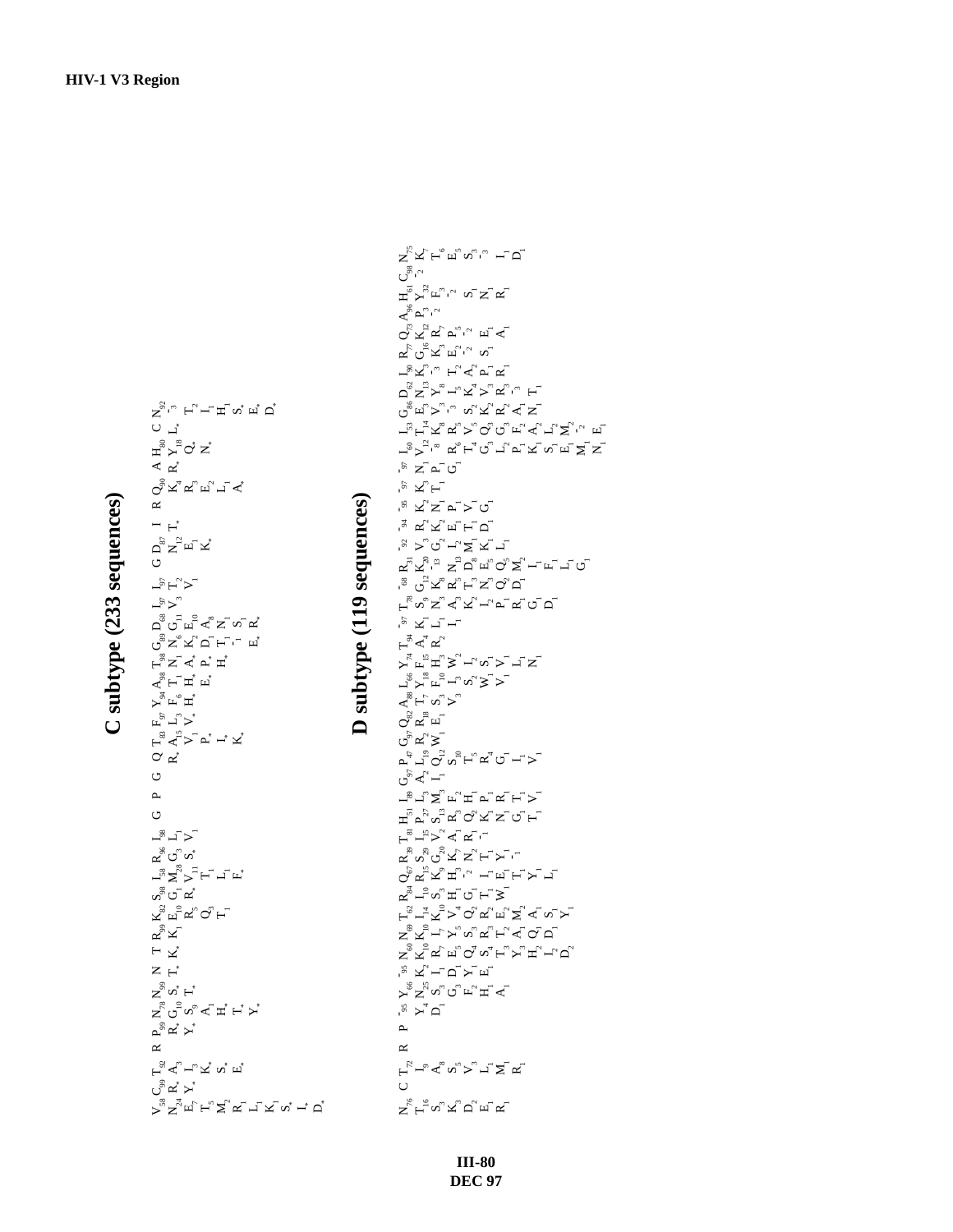# E subtype (135 sequences) **E subtype (135 sequences)**

≿ీ్ద్¤ ಲಿ ಿ≻  $\mathsf{L}_{\mathrm{S}}$ ີ ຕີ R<br>P<br>A<br>K<br>K<br>K<br>H<br>K<br>H<br>H<br>H<br>K<br>H<br>K z∝็ี่นักโข้ หาย แ  $\sum_{\mathcal{B}}\mathcal{R}_\mathcal{L}$  - 그 그 여 어 느 거 그 ⊢<sub>ఙ</sub>౼ౖ ≍ౖ ≻ౖ ≍ౖ <del>∝</del>\_ ఙౢఀఙౖ౼ౖౖѽ ⊢ೈ–∡ೈ ಲ\_<\_ ⊘\_ నీ జ్రౕ ౮ –⊧్్నౖ ⊣ే ∢ై ⊬ై ు  $\mathsf{F}^{\mathsf{p}}$ ద్గా న $\mathsf{F}^{\mathsf{p}}$  ద్దేశ్ రు  $\mathbf{F}_{\mathbf{x}}$  =  $\mathbf{x}$ പ്റ്<br>പ്റ്പ് ഗ് ರ್ ಜ ಕ್ಲ<br>೧  $\geqslant_\infty^\infty$ <br/> $\prec_\infty$  . Then ⊭<sup>జ</sup> ⊣ౕ≻ౕ≽ె>్∽్⊣ ≻໊≍ົ ∝್ಲಿಕ್ಕೆ ∽್∢್ರ  $\mathsf{F}_\mathrm{g}$  is  $\mathsf{F}_\mathrm{g}$ ರ್ೃಿ <sub>ಇ</sub> ಸ\_ಸ\_  $\Delta$  ¤ິທັ $\leq$  ລັບິ $\leq$   $\sim$ –ຶ≋∑ >ె ె 'ె<sub>డ</sub>్<sub>ర</sub>'నై Д`д\_∟ a<br>G z ¤ "<sub>৯</sub>"Σ\_⊼ ∺\_≻\_ ∝ಿರ್⊣ న్ౖంౖా ⊲ດື້ ≻ຶ<sup>ഥ</sup>ື≖ັທ ບຶ ທີ <sup>ದ್ದ</sup>ನ್ಸ≍ ಿ\_

# F subtype (80 sequences) **F subtype (80 sequences)**

ದ<br>ದ್ವ –್ಲ್ಸ್ ರ್ರ್ನ <u>ಇ</u> ಗ್ತ ≖శి ≍ీ ∽్౮ ∢ুঁ≻∃ ≿ಿ⊘°∝'¤ ¤ G subtype (28 sequences) **G subtype (28 sequences)** r<br>1<br>1<br>K ದ್ದ<br>ಧಿ<sub>ತ</sub>್ನ ⊣ೌ⊢">ຶ'≍ົ –°‴ >\_ ధీ ≞ీ ≺ీ ×ీ ≍ీ౦ీ ో ౮ ∝ రీ ది ది ∢ె≻ె  $\mathsf{H}_\mathsf{A}$  and  $\mathsf{H}_\mathsf{A}$  $\mathcal{A}_{\Gamma}$ ະຊັນ ≻ి≖" ⊏ి⊘  $\mathsf{F}_\mathrm{g}$   $\mathsf{F}_\mathrm{g}$ ⊲ຶ≻ິ∺໊≏ີ ್ರ<br>ಧ್ವೈ <sub>ಸ</sub> ⊾ຶ∽ີ∽ັ ರ್ಿ≺⊡  $\Gamma_{\rm s}$ ی سید سی म ुष्टु् ्रष्टू ×ू ×ू ∾ –⊥∟ –ಿ ≳್.⊤ <sub>ശ</sub>శి౮ి∡ె ా ಗ್ಜ್ರ∝ನ್ನ ∝ຶ⊢⊤ີ  $F_{\infty}$   $F_{\infty}$   $\sim$  $\mathsf{S}_{\mathsf{S}}$ y, Hu <sub>ದ</sub>್ಲಿ ≍ zຶ∽" ∩ົ≻ົ⊺ ⊾ຶ¤ີ⊏ີ⊤ີ ∝್ಷೆ ≍್ನ  $\mathsf{F}_\infty$ ທີ່ − گ zຶ⊢ີທຶ∆ີ<sub>'</sub>ີ

### $A$   $\sum_{i=1}^{N}$  $\mathrm{Q}_\mathrm{g}$   $\mathrm{T}_\mathrm{A}$   $\mathrm{K}_\mathrm{a}$  $\mathbf{F}_\mathrm{g}$   $\mathbf{F}_\mathrm{g}$ ០<br>កំន័  $\mathsf{P}_\mathrm{g}^\mathrm{B}$  $\mathsf{L}_\infty^\infty$ b $\mathsf{L}_\infty$  $\vec{P}$ ក្ដ $\vec{P}$ ី $\vec{P}$ ី $\vec{Q}$  ហ្មី $\vec{Q}$ 다.<br>Q, 어<u>그</u> D, 너  $\mathcal{A}_{\mathfrak{B}_7}$ አ"¤  $F_{\tilde{h}}^{\text{F}}$  $\leqslant$  ⊢ $\leqslant$  >  $\sim$ ದ<br>೧<sub>ಜ</sub> ಸ್ತ್ರೂ P89 T7 L4 G93 A7  $\mathsf{F}^{\mathbb{S}}_{\mathbf{2}}$   $\mathsf{F}^{\mathbb{S}}_{\mathbf{2}}$   $\mathsf{F}^{\mathbb{S}}_{\mathbf{2}}$ ⊢<sub>జ</sub>'కైల, ⊼ౖ ∾ ≿ై౮  $\mathsf{F}_\mathsf{g}$ r $\mathsf{F}_\mathsf{q}$ ್ಗೆ ಜ್ಞ  $\mathbf{F}_\infty$ N N TR<sub>96</sub>  $\mathsf{H}_4$  $\vdash$  $\mathsf{z}$  $\mathsf{z}$  ${\bf z_g}$ ຜ້

 $\mathbf{S}_\mathrm{g}$ r $\mathbf{S}_\mathrm{g}$ 

 $\mathbf{F}_\mathrm{d} \mathbf{F}_\mathrm{d} = \mathbf{F}_\mathrm{d} \mathbf{F}_\mathrm{d}$ 

L 。<br>L 。<br>L 。 A )

r<br>¤<br>¤

**HIV-1 V3 Region**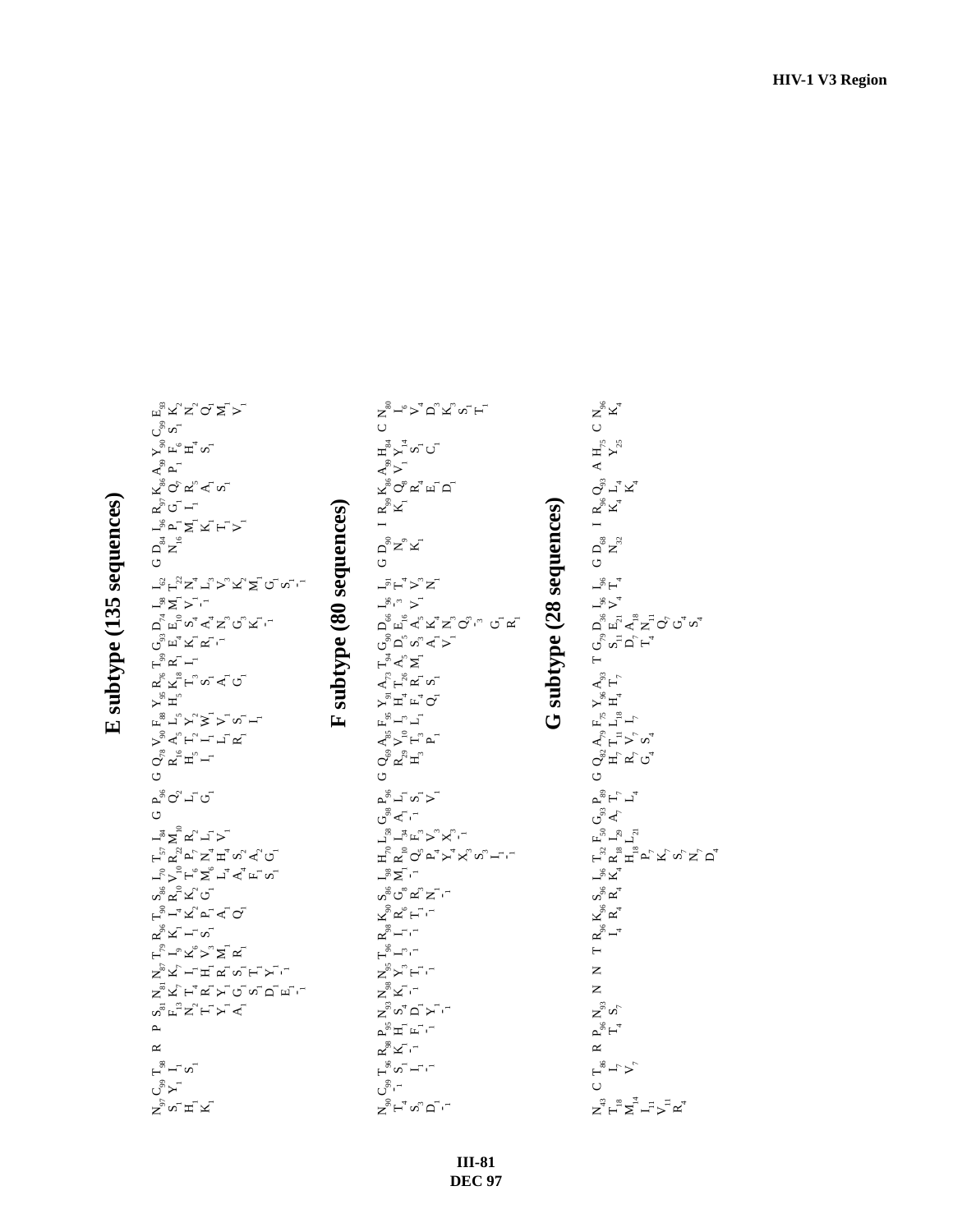| <b>מחמודות המח</b> |
|--------------------|
|                    |
|                    |
|                    |
|                    |
|                    |
|                    |
|                    |
|                    |
|                    |
|                    |
|                    |
|                    |
|                    |
|                    |
|                    |
|                    |
|                    |
|                    |
|                    |
|                    |
|                    |
|                    |
| f                  |
|                    |
|                    |
|                    |
|                    |
|                    |
|                    |
|                    |
|                    |
|                    |
|                    |
|                    |
| m                  |
|                    |
|                    |
|                    |
|                    |
|                    |
|                    |
|                    |
|                    |
| <br> <br>          |
|                    |
|                    |
|                    |
|                    |

C N  ${\rm \mathop{A}\limits_{{\bf{Y}}_{33}}^{{\bf{H}}}}$  $Q_{67}$  $I$  I G D I R  $Q_{67}$  $\simeq$  $\overline{\phantom{a}}$  $\mathrel{\mathsf{\scriptstyle\Box}}$  $\circ$  $\frac{1}{1}$ G D<br>G<br>A<sub>33</sub>  $\begin{smallmatrix} \mathsf{A} & \mathsf{T}_{\mathsf{G}7} \ \mathsf{I}_{\mathsf{S}3} \end{smallmatrix}$  $F = \frac{Y_{\sigma}}{H_{33}}$  $\mathcal{A}$   $\mathsf{F}^{3}_{33}$ ್ರ<br>ರ<br>ರ G P67 R33  $\Gamma_{\rm e}$ ದ್ದ<br>೧<sub>೫</sub> ಸ್ಥ  $\begin{bmatrix} 5 & 7 \ 8 & 1 \end{bmatrix}$  $\Omega$ C T R P N N T R K<sub>33</sub>  $\mathbf{g}_{\mathrm{as}}$  $\simeq$  $\vdash$  $\mathsf{z}$  $\mathbf{z}$  $\mathsf{z}$  $\mathbf{r}$  $\simeq$  $\vdash$  $\cup$  $\mathsf{S}_{\mathsf{P}^3}$ 

### I subtype (1 sequence) **I subtype (1 sequence)**

 $\mathsf{z}$ N C T R P GNN T R K S VH I G P GQ TWYA T G E I I GD I R QAH C N  $\mathop{\mathsf{C}}$  $\mathbb H$  $\blacktriangle$  $\rm \sim$  $\simeq$  $\overline{a}$  $\mathop\square$  $\circ$  $\overline{\phantom{0}}$  $\overline{a}$  $\hfill \square$  $\circ$  $\vdash$  $\blacktriangle$  $\blacktriangleright$  $\geq$  $\overline{\phantom{a}}$  $\rm \sim$  $\circ$  $\mathbf{r}$  $\circ$  $\overline{a}$  $\boldsymbol{\Xi}$  $\,>$  $\boldsymbol{\Omega}$  $\pmb{\times}$  $\simeq$  $\overline{\phantom{0}}$  $\mathsf{z}$  $\mathsf{z}$  $\circ$  $\mathbf{r}$  $\simeq$  $\overline{\phantom{0}}$  $\cup$  $\mathbf{z}$ 

## **J subtype (5 sequences)** subtype (5 sequences)

 $\blacksquare$ 

 $\mathsf Z$ AHC N  $\cup$  $\mathbb H$  $\blacktriangle$ L<br>L<br>C<sub>@</sub><sup>da</sup> D<br>U<br>I<br>I –<sup>8</sup>><sup>ಕೆ</sup> G P G Q V L Y A T G E<sub>60</sub> ರ ಲೈ  $\circ$  $\vdash$  $\blacktriangle$  $\blacktriangleright$  $\overline{\phantom{a}}$  $\rightarrow$  $\circ$  $\circlearrowleft$  $\sim$  $\circ$  $\mathbf{L}_{\text{eq}}^{\text{eq}}$  $I$  H ರ್ ಬೈ  $\mathbb{E}_{\geq 0}^{\infty}$ N N T R K<sub>80</sub>  $\simeq$  $\overline{\phantom{a}}$  $\mathsf{z}$  $\mathsf{z}$  $\begin{array}{ll}\n\mathbf{R} & \mathbf{P} & \mathbf{A}_{\infty} \\
\mathbf{N} & \mathbf{N} \\
\mathbf{Y}_{\infty} & \mathbf{Y}_{\infty}\n\end{array}$ >៖<br>><br>ស្នួង )<br>> <sub>정</sub>명 및 정

# O subtype (13 sequences) **O subtype (13 sequences)**

r<br>¤ ۲۵۲ ۲۳ ۲۵۳ ۲۵۳ ۲۵ ۲۵<br>Danmar ∡<br>∡ຶ¤ຶ⊏ຶ ¤<br><್\_\_"¤್\_>\_"∞್⊢" ×ຶ .<sup>జ</sup> ⊢ి ∞ి ,<sup>ಜಿ</sup> ರ್"∩ ೆ ರೆ  $\infty$ g $\mathbb{E}_{\mathrm{a}}$ r $\infty$ us ,శ దిది ້ະ $\mathbf{z}^{\texttt{a}}$ ຂຶ ್ ಬೈ್ಲ್ವಲ್ಲ್ನ್ನ್<br>" ಬೈ್ಲ್ ಲೈಲ್ ನೈಟ್  $\mathbf{z}^\mathrm{B}$ దీన్ ద్ధిం  $\mathrm{G}_{\mathrm{S}}$ న్టైన్ట్ బ్ల్డ్ ≿ຶ∞໊⊢໊≺ຶ౮ຶ⊻ຶຶ  $\mathrm{G}_{\mathrm{a}}$ న్ బ్లీ దించి  $\approx$   $\frac{1}{2}$   $\approx$   $\frac{1}{2}$   $\approx$   $\approx$   $\approx$  $\leqslant$  പ്പ്പ് ഗ് **∟**∝ో ⊔ రీ∢<sup>న</sup>౦నబ్⊢ి  $\sum_{15}^{\infty}$ U subtype (19 sequences) **U subtype (19 sequences)** ೆ ರೆ ≻ౕౖ∾ౖ∾ౖ ≽ຶ≻ຶ  $\breve{\mathbf{A}}$  is  $\mathbf{P}_{\mathbf{x}}$  $\mathbb{F}_\mathrm{g}$  ಎನ್ನೆ ಜೈ G P  $\mathbf{M}_{77}$ –ౖ°⊢ౖ<sub>д</sub>° ∢° '<sub>ల</sub> ⊼ి  $\cdot$ s $\overline{\mathbf{z}}^{\circ}$ '<sub>ಜ</sub>್ಜ ب<br>A°تا سی این سی این سی –ಿ≿ೈ≻್ <sub>జ</sub>న్షింగా మ ೦ಿँ≚ಿ  $\mathcal{P}_\mathrm{d} \mathcal{P}_\mathrm{d}$  $\mathsf{L}^{\Xi}$ .ನ  $\mathsf{X}^{\mathrm{a}}$  ದುಂಜಿ '。>。 చిం<sup>సి</sup>న ి⊃ి<ి ్ ది౭ి౦ి  $\mathbf{z}^{\mathrm{H}}$   $\mathbf{z}^{\mathrm{H}}$   $\mathbf{z}^{\mathrm{H}}$   $\mathbf{z}^{\mathrm{H}}$   $\mathbf{z}^{\mathrm{H}}$ రీ ¤ి౦ి '<sub>ಜ</sub> ದ್ದ ಜ<br>ಜ\_್ಞ ಸ್ಟ್ರ್ಸ್ನ <sub>౻</sub>ౢ౼ౢ౼ౣౢౢౢౢౢౢౢౢౢౣౢౣ౸ౣఴౣౣౣ<br>౻ౢ౼ౢ౼ౣౢౢౢౢౢౢౣౢౣౢౣ౸ౣ౸ౣౢౢ౼ౣ  $\mathsf{F}_\infty$ 

≿్ని బొ⊢`>ౕ ⊏<sup>ಷೆ –</sup>" ∽್≾<br>C  $\mathsf{R} \xrightarrow{\mathbb{R}} \mathsf{S}^{\mathbb{Z}} \mathsf{S}^{\mathbb{Z}} \mathsf{S}^{\mathbb{Z}} \mathsf{S}^{\mathbb{Z}} \mathsf{S}^{\mathbb{Z}}$ ్నో ,ँ д″ r<br>Zari '<sup>95</sup><br>| ದ '<sup>ಜಿ</sup> ×್ಲ  $\mathbf{z}_\mathrm{g}$   $\mathbf{z}_\mathrm{u}$   $\mathbf{z}_\mathrm{u}$  $\mathsf{F}_{\mathrm{ss}}$   $\mathsf{F}_{\mathrm{ss}}$  $\mathbf{z}_k$ %  $\mathcal{R}_\mathrm{H}$   $\mathcal{R}_\mathrm{A}$   $\mathcal{R}_\mathrm{H}$   $\mathcal{R}_\mathrm{H}$   $\mathcal{R}_\mathrm{H}$   $\mathcal{R}_\mathrm{H}$ ನಿ ಜೈರ್\_್  $\mathbf{F}_{\mathbf{p}}$   $\mathbf{F}_{\mathbf{p}}$ ້ $\mathbf{z}^{\circ}$  $\Xi_{\rm A}^{\rm A}$ gʻ $\Xi_{\rm c}$ Eʻ $\Xi_{\rm c}$  $\mathbf{L}_\mathbf{x}^{\mathbf{L}}$   $\mathbf{L}_\mathbf{y}^{\mathbf{L}}$   $\mathbf{L}_\mathbf{y}^{\mathbf{L}}$ ር<br>ሚ <u>ግ ማ</u> ዚ<sub>ህ</sub> 0<br>೧<br>೧<br>೧ ಸ್ಕನ್ನ  $\breve{\mathcal{A}}_{\mathsf{H}}^{\mathsf{ss}}$  is <sub>E</sub> 그 그 거<sub>요</sub> y<br>A Fig  $\mathcal{A}_{\text{H}}$   $\mathcal{A}_{\text{H}}$   $\mathcal{A}_{\text{H}}$  ${\mathsf E}_{{\mathsf E}}^{{\mathsf E}_{{\mathsf A}}^{{\mathsf E}_{{\mathsf A}}^{{\mathsf G}}}}$ ద్ది ರ್ೈಿ ∡್  $\vec{\mathsf{P}}$  ದ್ವಲ್ಪ ಸ್ಲಭ್ ీ ≻ౕ –<sup>8</sup>∑ ⊃<sup>.⊣</sup> ్⊨ా 'ష్Ωి >ి లి 'ో  $\mathsf{D}_\mathbf{x}^\mathbf{x}$  ,  $\mathsf{D}_\mathbf{x}^\mathbf{x}$  ,  $\mathsf{D}_\mathbf{x}^\mathbf{x}$ ∟ిద్⊾  $\mathbf{z}^*$ تا ت ి ద్ది <sub>' '</sub>  $\mathcal{L}_{\mathbf{g}}$   $\mathcal{L}_{\mathbf{g}}$ ⊞్≻ౖి౦ి్ లి " ≿ຶ⊨៑౼'`యి చౕ,'ౕ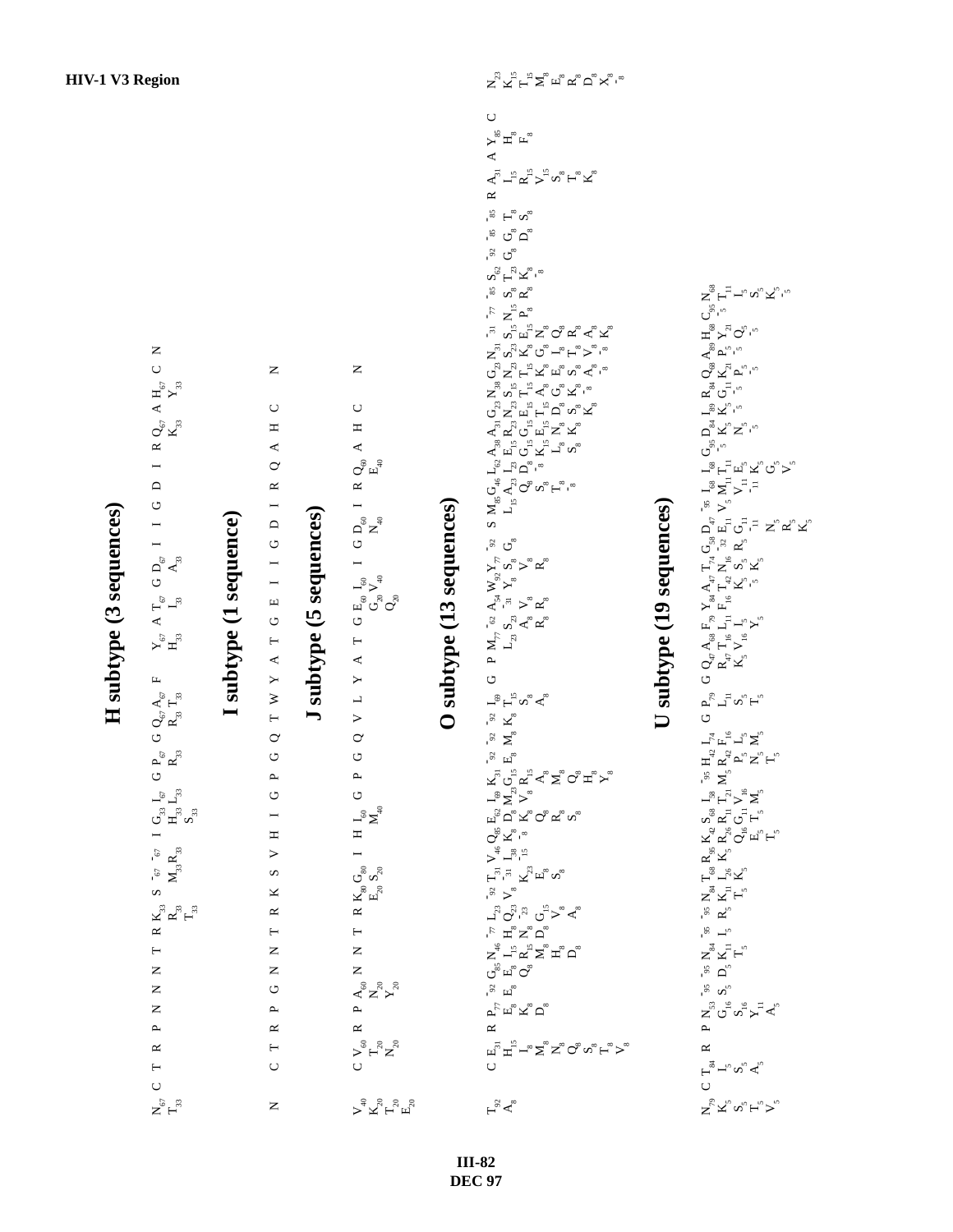**Summary of variations in the tetrameric tip of the V3 loop.** This table is a tally of the different tetramers observed in the 1651 individuals analyzed. This tip is thought to form a turn, and is the focal point of the potent neutralizing antibody epitopes that have been mapped to the V3 loop, as well as of T cell epitopes. Each column shows the number of occurrences of a given tetramer in either the entire 976 sequences (combined), or in subsets consisting of subtypes A–O, and the unclassified sequences (U). Underneath the column heading is the number of sequences in each category. The most common form found in each subtype is highlighted in bold lettering. In the B subtype, GPGR is the predominant form, however globally GPGQ is more common.

|                                | Combined                 | $\boldsymbol{A}$ | $\bf{B}$                                   | $\mathbf C$ | $\mathbf D$    | E              | F              | G            | $H_{\rm}$     | I            | J | $\mathbf{O}$     | ${\bf U}$        |
|--------------------------------|--------------------------|------------------|--------------------------------------------|-------------|----------------|----------------|----------------|--------------|---------------|--------------|---|------------------|------------------|
| Totals                         | 2035                     | 320              | 1078                                       | 233         | 119            | 135            | 81             | 28           | $\mathfrak 3$ | $\mathbf{1}$ | 5 | 13               | 19               |
| GPGQ                           | 838                      | 284              | 93                                         | 232         | 38             | 104            | 54             | 21           | $\mathbf 1$   | $\mathbf{1}$ | 5 |                  | 6                |
| GPGR                           | 800                      | 12               | 724                                        | $\mathbf 1$ | 16             | 19             | 20             |              | $\mathbf{1}$  |              |   |                  | $\boldsymbol{7}$ |
| ${\tt GPGK}$                   | 88                       | 5                | 82                                         |             |                |                |                |              |               |              |   |                  | $\,1$            |
| $\mathop{\mathsf{GWGR}}$       | 36                       |                  | 36                                         |             |                |                |                |              |               |              |   |                  |                  |
| ${\tt GPGS}$                   | $28\,$                   | $\,1$            | $27\,$                                     |             |                |                |                |              |               |              |   |                  |                  |
| ${\tt GPGG}$                   | 25                       | $\overline{c}$   | $22\,$                                     |             |                |                |                | $\mathbf{1}$ |               |              |   |                  |                  |
| ${\tt GLGR}$                   | $25\,$                   | $\overline{4}$   | 17                                         |             | $\,1$          | $\,1$          | $\mathbf{1}$   |              |               |              |   |                  | $\mathbf{1}$     |
| <b>GLGQ</b>                    | $22\,$                   |                  |                                            |             | 21             |                |                |              |               |              |   |                  | $\mathbf 1$      |
| ${\tt APGR}$                   | 18                       | $\,1$            | 17                                         |             |                |                |                |              |               |              |   |                  |                  |
| $\mathop{\mathsf{GSGQ}}$       | 17                       | 3                |                                            |             | 12             |                | $\mathbf{1}$   |              |               |              |   |                  | $\,1$            |
| GQGQ                           | 13                       |                  | $\,1$                                      |             | 12             |                |                |              |               |              |   |                  |                  |
| ${\tt GPGH}$                   | 11                       | $\mathbf{1}$     | $\mathbf{1}$                               |             |                | 6              | $\overline{c}$ | $\mathbf 1$  |               |              |   |                  |                  |
| $\mathsf{GQGR}$                | 9                        |                  | $\sqrt{6}$                                 |             | $\mathbf{1}$   | $\overline{c}$ |                |              |               |              |   |                  |                  |
| GPMA                           | 9                        |                  |                                            |             |                |                |                |              |               |              |   | $\boldsymbol{9}$ |                  |
| ${\tt GFGR}$                   | $\epsilon$               |                  | $\epsilon$                                 |             |                |                |                |              |               |              |   |                  |                  |
| GTGQ                           | 6                        |                  |                                            |             | 6              |                |                |              |               |              |   |                  |                  |
| GRGQ                           | 6                        | $\mathbf{1}$     |                                            |             | $\overline{4}$ |                |                |              | $\,1$         |              |   |                  |                  |
| ${\tt GVGR}$                   | $\overline{4}$           |                  | $\overline{c}$                             |             | $\mathbf{1}$   |                | $\,1$          |              |               |              |   |                  |                  |
| $_{\tt GSGR}$                  | $\overline{\mathcal{L}}$ | $\,1$            | 3                                          |             |                |                |                |              |               |              |   |                  |                  |
| ${\tt GLGH}$                   | 4                        | $\overline{c}$   |                                            |             |                | $\mathbf 1$    |                | $\mathbf{1}$ |               |              |   |                  |                  |
| APGQ                           | $\overline{4}$           | $\mathbf{1}$     |                                            |             |                |                |                | $\mathbf 1$  | $\sqrt{2}$    |              |   |                  |                  |
| <b>GPRR</b>                    | 3                        |                  | $\sqrt{3}$                                 |             |                |                |                |              |               |              |   |                  |                  |
| $\mathsf{GPGA}$                | 3                        |                  | 3                                          |             |                |                |                |              |               |              |   |                  |                  |
| ${\tt EPGR}$                   | 3                        |                  | 3                                          |             |                |                |                |              |               |              |   |                  |                  |
| APGS                           | 3                        |                  | 3                                          |             |                |                |                |              |               |              |   |                  |                  |
| ${\tt GTGR}$                   | $\mathfrak{Z}$           |                  |                                            |             |                |                |                | $\sqrt{2}$   |               |              |   |                  | $\,1$            |
| RPGR                           | 3                        |                  | $\mathfrak{Z}$                             |             |                |                |                |              |               |              |   |                  |                  |
| GPKR                           | 3                        |                  | 3                                          |             |                |                |                |              |               |              |   |                  |                  |
| ${\tt GMGR}$                   | $\overline{\mathbf{c}}$  |                  |                                            |             |                |                |                |              |               |              |   |                  |                  |
| $_{\rm GGGR}$                  | $\overline{c}$           |                  | $\begin{array}{c} 2 \\ 2 \\ 2 \end{array}$ |             |                |                |                |              |               |              |   |                  |                  |
| $_{\rm GAGR}$                  | $\overline{c}$           |                  |                                            |             |                |                |                |              |               |              |   |                  |                  |
| AGGR                           | $\overline{c}$           |                  | $\overline{c}$                             |             |                |                |                |              |               |              |   |                  |                  |
| ${\tt G}{\tt R}{\tt G}{\tt R}$ | $\overline{c}$           |                  | $\mathbf{1}$                               |             |                |                |                |              |               |              |   |                  |                  |
| GLGS                           | $\mathbf{1}$             |                  | $\mathbf{1}$                               |             |                |                |                |              |               |              |   |                  |                  |
| GTGG                           | $\mathbf{1}$             |                  | $\mathbf{1}$                               |             |                |                |                |              |               |              |   |                  |                  |
| GPMR                           | $\mathbf{1}$             |                  |                                            |             |                |                |                |              |               |              |   | $\mathbf{1}$     |                  |
| GLRQ                           | $\mathbf{1}$             |                  |                                            |             | $\mathbf{1}$   |                |                |              |               |              |   |                  |                  |
| AQGR                           | $\mathbf{1}$             |                  |                                            |             | $\,1$          |                |                |              |               |              |   |                  |                  |
| GPMS                           | $\mathbf{1}$             |                  |                                            |             |                |                |                |              |               |              |   | $\mathbf{1}$     |                  |
| ${\tt GPLR}$                   | $\mathbf{1}$             |                  |                                            |             |                |                |                |              |               |              |   | $\,1$            |                  |
|                                | $\mathbf{1}$             |                  | $\mathbf{1}$                               |             |                |                |                |              |               |              |   |                  |                  |
| GARR                           |                          |                  |                                            |             |                |                |                |              |               |              |   |                  |                  |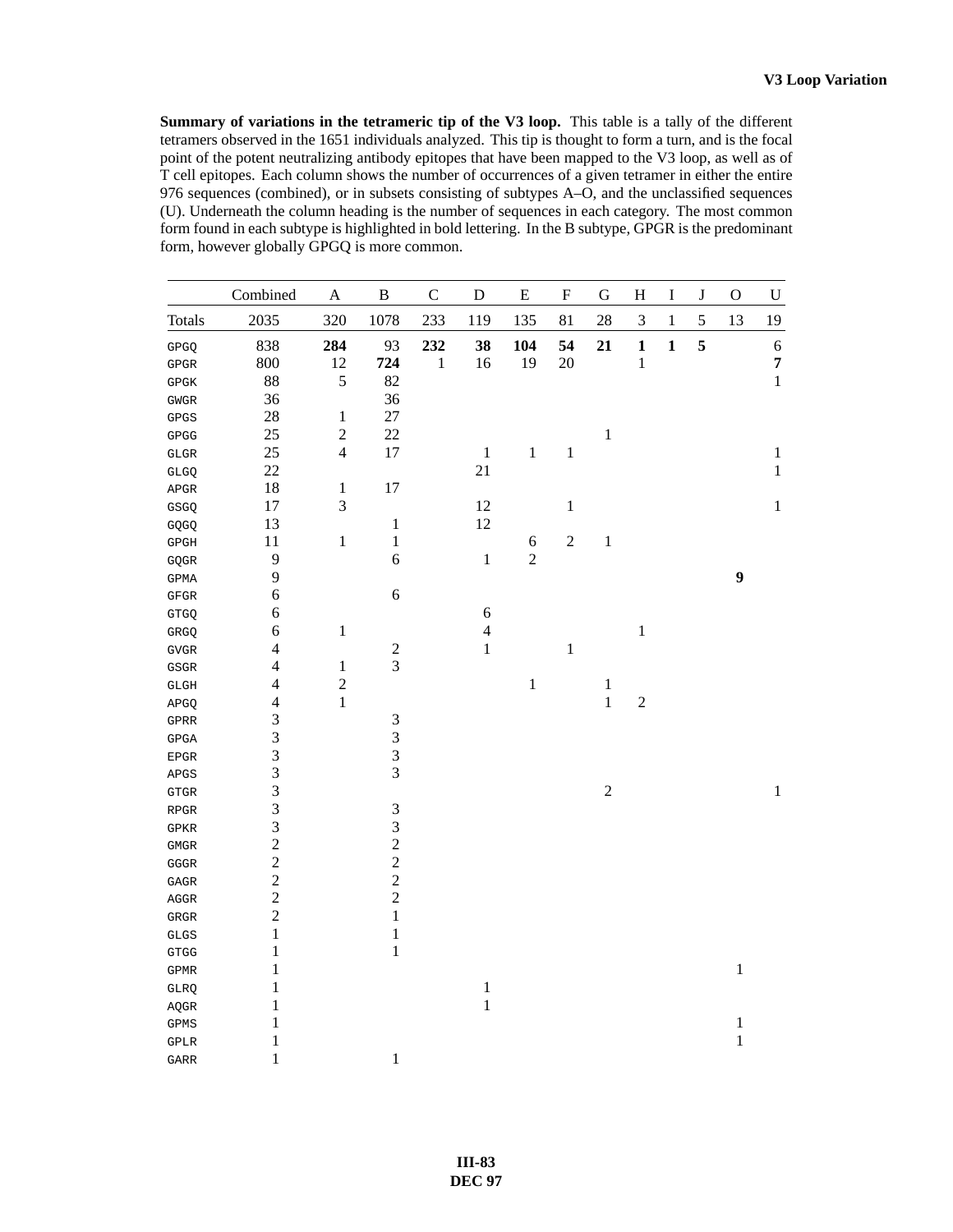### **V3 Loop Variation**

|              | Combined | $\mathbf{A}$ | $\bf{B}$ | $\mathbf C$ | $\mathbf D$ | E   | $\boldsymbol{\mathrm{F}}$ | ${\bf G}$ | H | $\mathbf I$  | J | $\mathbf O$ | U  |
|--------------|----------|--------------|----------|-------------|-------------|-----|---------------------------|-----------|---|--------------|---|-------------|----|
| Totals       | 2035     | 320          | 1078     | 233         | 119         | 135 | 81                        | 28        | 3 | $\mathbf{1}$ | 5 | 13          | 19 |
| GGGQ         | 1        |              |          |             |             | 1   |                           |           |   |              |   |             |    |
| GPWG         |          |              | 1        |             |             |     |                           |           |   |              |   |             |    |
| GIGQ         |          |              |          |             | 1           |     |                           |           |   |              |   |             |    |
| GQGI         |          |              |          |             |             | 1   |                           |           |   |              |   |             |    |
| GPLS         |          |              |          |             |             |     |                           |           |   |              |   | 1           |    |
| GPGN         |          |              |          |             |             |     |                           |           |   |              |   |             |    |
| GPGE         |          |              |          |             |             |     |                           |           |   |              |   |             |    |
| GPEK         |          |              |          |             |             |     |                           |           |   |              |   |             |    |
| GLGK         |          |              |          |             |             |     |                           |           |   |              |   |             |    |
| AWGR         |          |              |          |             |             |     |                           |           |   |              |   |             |    |
| APGG         |          |              |          |             |             |     |                           |           |   |              |   |             |    |
| AGGK         |          |              |          |             |             |     |                           |           |   |              |   |             |    |
| ${\tt APGE}$ |          |              |          |             | 1           |     |                           |           |   |              |   |             |    |
| GPGI         |          |              |          |             |             |     |                           |           |   |              |   |             |    |
| GPGI         |          |              |          |             |             |     |                           |           |   |              |   |             |    |
| GPGP         |          |              |          |             |             |     |                           |           |   |              |   |             |    |
| GRWQ         |          |              |          |             |             |     |                           |           |   |              |   |             |    |
| IGGR         |          |              |          |             | 1           |     |                           |           |   |              |   |             |    |
| QPGR         |          |              |          |             |             |     |                           |           |   |              |   |             |    |
| TPGR         |          |              | 1        |             |             |     |                           |           |   |              |   |             |    |
| $*$ PGR      |          |              |          |             |             |     |                           |           |   |              |   |             |    |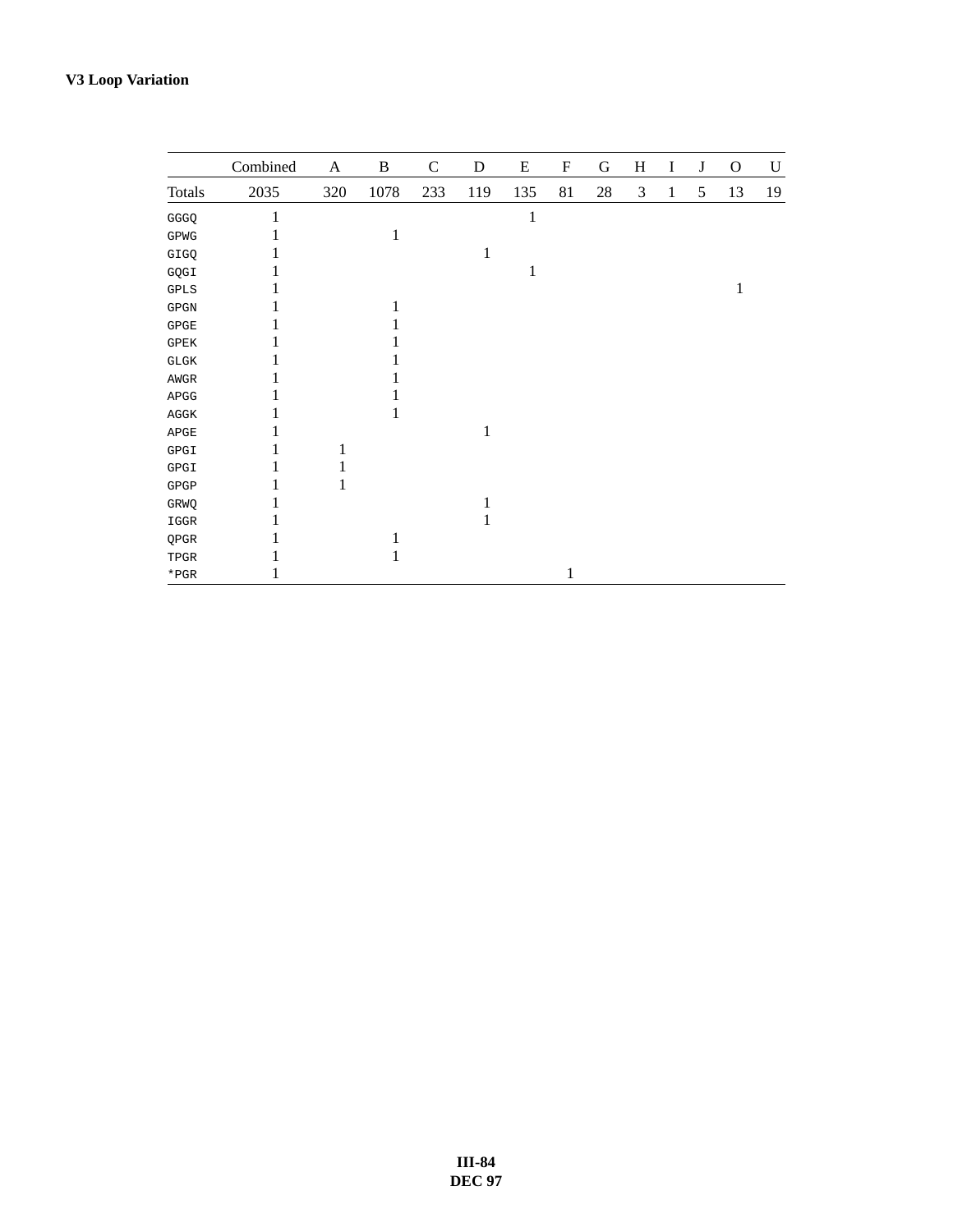### **Divergent patterns of V3 loop evolution in M-group subtypes.**

### **Introduction**

Individual isolates or clones of HIV-1 from within any one subtype exhibit differences in cytopathic effect and cell tropism. Although subtype B is the most thoroughly studied, syncytium-inducing (SI) and non-syncytium inducing (NSI) isolates have been described for other subtypes as well. Despite this intraclade diversity of phenotypes, to date there has been no definitive indication of intersubtype differences in pathogenicity or transmissibility. This may be due in part to a lack of controlled studies which could identify such differences. Subtype B virus infecting North Americans and Europeans cannot be directly compared to subtype A virus infecting central Africans, because of differences in factors such as diet, access to health care, and exposure to secondary pathogens. It is difficult to do longitudinal cohort studies in the developing world, where several subtypes are prevalent in the same population. The wide range of phenotypic variability within a single subtype, as well as ranges of human responses to infection, requires a large sample size for study. Finally, long-term studies including seroincident cases are critical for detecting differences in pathogenicity, and this type of study requires many years to complete. This analysis and discussion is focussed on identifying differences in evolutionary trends of the envelope protein V3 region between the HIV-1 M group subtypes. It is hoped that this may help to identify subtypes of HIV-1 which are more likely to show differences in phenotype.

The evolution of HIV-1 is influenced not only by mutations in the viral genome and selective pressure by individual human hosts, but also by the overall temporal and geographical patterns of the epidemic. The rapid spread of subtype B into large serologically naive populations in the urban centers of North America and Europe resulted in a star phylogeny of subtype B, suggestive of large amounts of horizontal transfer of the virus in a relatively short peroid of time. Conversely, the evolution of subtype A has been influenced by less geographical spread, remaining largely in the sub-Saharan region of the African continent, within more rural populations, where dual infection with other subtypes of HIV-1 (and even HIV-2) has ocurred. Thus the subtype A phylogenetic tree is more "bushy" and intersubtype recombinants containing subtype A are more common than those containing subtype B.

Differences in modes of transmission might lead to different evolutionary trends for HIV-1. Transmission via contaminated needles may put different selection pressures on the virus than sexual transmission for example. Thus, the analysis of HIV-1 sequence variability should be accompanied by a consideration of the natural history of the various lineages of HIV-1, as well as an understanding of the biased sampling of HIV-1 isolates submitted to sequence analysis.

A quick perusal of the tabulation of V3 loop amino acid sequences divided by subtype (pages 77–80) illustrates the variability of evolutionary patterns between subtypes. For example, while subtype C shows near perfect conservation of the GPGQ amino acid sequence at the tip of the V3 loop, subtype D has retained the proline in less than 50% of sequences sampled. An elevated rate of nonsynonymous substitutions in the third variable (V3) loop of subtype D viruses has previously been noted [Korber et al.(1994)]. Serological studies also indicated that the V3 loop of the D subtype was more diverse than other subtypes [Barin et al.(1996)]. The V3 loop is a functionally and immunogenically important domain of the viral envelope. Positively charged amino acids in certain positions in the V3 loop correlate with a syncytium-inducing phenotype in culture [de Jong et al.(1992), De Wolf et al.(1994)], and usage of the CXCR4 second receptor [Cocchi et al.(1996), Bieniasz et al.(1997)].

We examined differences in patterns of envelope V3 region variability using the V3 data set from the 1996 HIV sequence compendium [Blouin et al.(1996)], with many more sequences available than when we first attempted this study in 1994 [Korber et al.(1994)]. The data was explored using the following method: V3 region amino acid sequences were split into two regions: the V3 loop, typically including 35 amino acids between the cysteine residues which form a disulfide bond to produce the loop; and the 35 amino acids flanking the loop, including 20 amino acids from the region immediately adjacent to the NH2-terminal side of the loop (NFTDNARVIIVQLNESVEIN for example) and 15 amino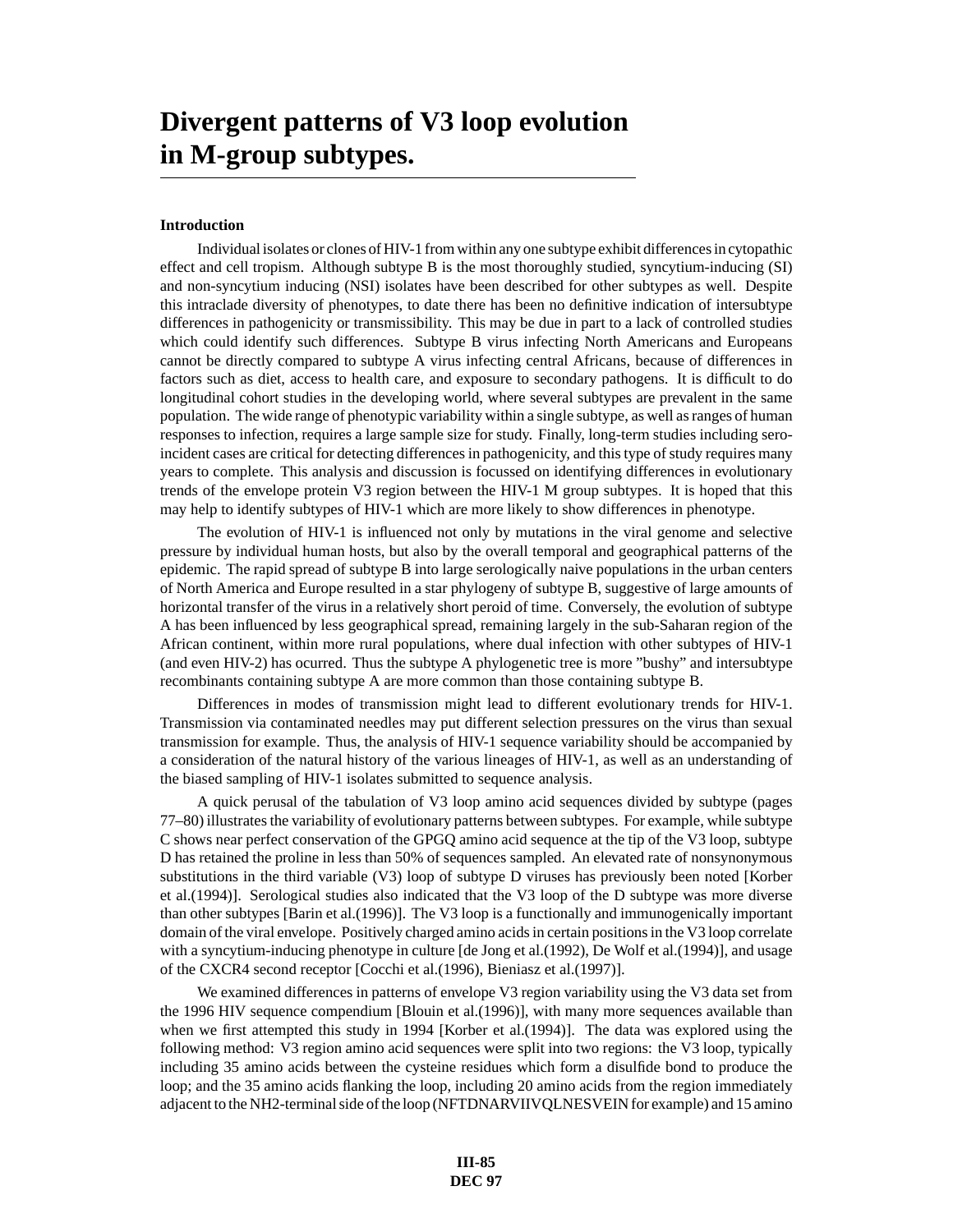acids from the region immediately adjacent to the COOH-side of the loop (NLSSTKWNNTLKQIT for example). Each of these two regions (loop or flanks) was aligned and scored for pairwise similarity using the PIMA software package [Smith & Waterman(1992)], with the protein similarity scoring scheme based on amino acid substitution matrices from protein blocks [Henikoff & Henikoff(1992), Henikoff & Henikoff(1993)]. The sequences in this set are compiled such that only a single sequence from each individual patient, or from each group of epidemiologically linked patients, is represented, thus eliminating the bias of multiple sequences from the same patient.

The results from these analyses are shown in Figures 1 and 2. The median of the similarities found in the V3 loop of subtype D is much lower than in the other subtypes, an indication of much greater diversity, while the interquartile range (a measure of the variation around the median) is larger. The diversity in the flanking regions, in contrast, is very similar to that in the other subtypes. This result suggests that the loop of subtype D is unique relative to the other subtypes, and is either under greater positive selective pressure for change, or alternatively, free from evolutionary constraints that restrict the variation of other subtypes. This effect is highly statistically significant, and is associated with the charge on the V3 loop (see below for discussion, and Figure 3). For example, using the nonparametric Wilcoxon or the Kolmogorov-Smirnov tests to compare the distributions of subtype A and D protein similarity scores for the V3 loop, gave p-values of << 0.00001. (To do the statistical test, the average value of each sequence compared to all others of that subtype was used to represent that sequence, so each sequence was only counted once for the statistical comparison, although all pairwise comparisons were made to construct the figures.) The A versus D comparison is of particular interest as the samples tend to come from the same studies conducted in the same geographic regions. Another way to view this data is through comparing the cumulative distributions of the amino acid similarity scores for the different subtypes (Figure 4). In the V3 flanking region, the distributions of similarity scores for subtypes A, B, C, and D tend to be very similar. Subtype E sequences are highly conserved, paralleling the short phylogenetic branch lengths of these closely related sequences [Yu et al.(1995)], presumably reflecting the relative youth of the main (Southeast Asian) subtype E epidemic when many of the sequences were obtained. In the V3 loop, one can see profoundly different behaviors in different subtypes. The subtype D V3 loops are radically divergent. The subtype C V3 loops tend to be more conserved.

The distribution of the similarities in subtype E V3 loops, originating generally either from Thailand or the Central African Republic, is different from the other subtypes, in that the distribution in the subtype E V3 loop similarity scores seems to be bimodal (Figures 1 and 3), reflecting the presence of two subpopulations of sequences. A highly conserved set of protein domains are apparent for the Thai subtype E sequences, but it is interesting to note that some of the phylogenetically similar Thai sequences are in the more divergent group of V3 loop protein sequences ([Yu et al.(1995)], and the data underlying Figures 1 and 3), suggesting a potential for rapid divergence in this domain in subtype E.

To further analyze the greater divergence in subtype D, the sequences were subdivided into two groups, one that retains proline in the tip of the loop (GPGR or GPGQ), the other consisting of all sequences that do not have proline (GLGQ, GSGQ, etc.). As can be seen in Figure 2 (top panel), the distribution of similarity scores in the proline-containing group is very similar to that of other subtypes, while scores in the other group are much lower. Additionally, there appears to be an association between this increased variability and increased positive charge in the V3 loop sequences. Because increased positive charge is associated with the SI phenotype (at least in subtype B), this phenomenon may be related either to greater freedom to diverge or greater evolutionary pressure to change in the SI (CXCR4 using) forms.

It is possible that the observed differences in V3 variation between the subtypes result from systematic sampling artifacts from the different subtypes. This seems unlikely in light of the large number of individuals now sampled, and the efforts of the UNAIDS and DAIDS to collect international samples from recent seroconvertors. The data suggest that, in addition to the phylogenetic distinctions, there are distinctions between the subtypes resulting from different evolutionary pressures. Thus biological differences do exist, either in the history of the epidemic of the different subtypes, or in different selective pressures. It is worthy of note that subtypes B and D appear to have shared a common ancestor, after some period of divergence from the other subtypes. Although phenotypic distinctions have not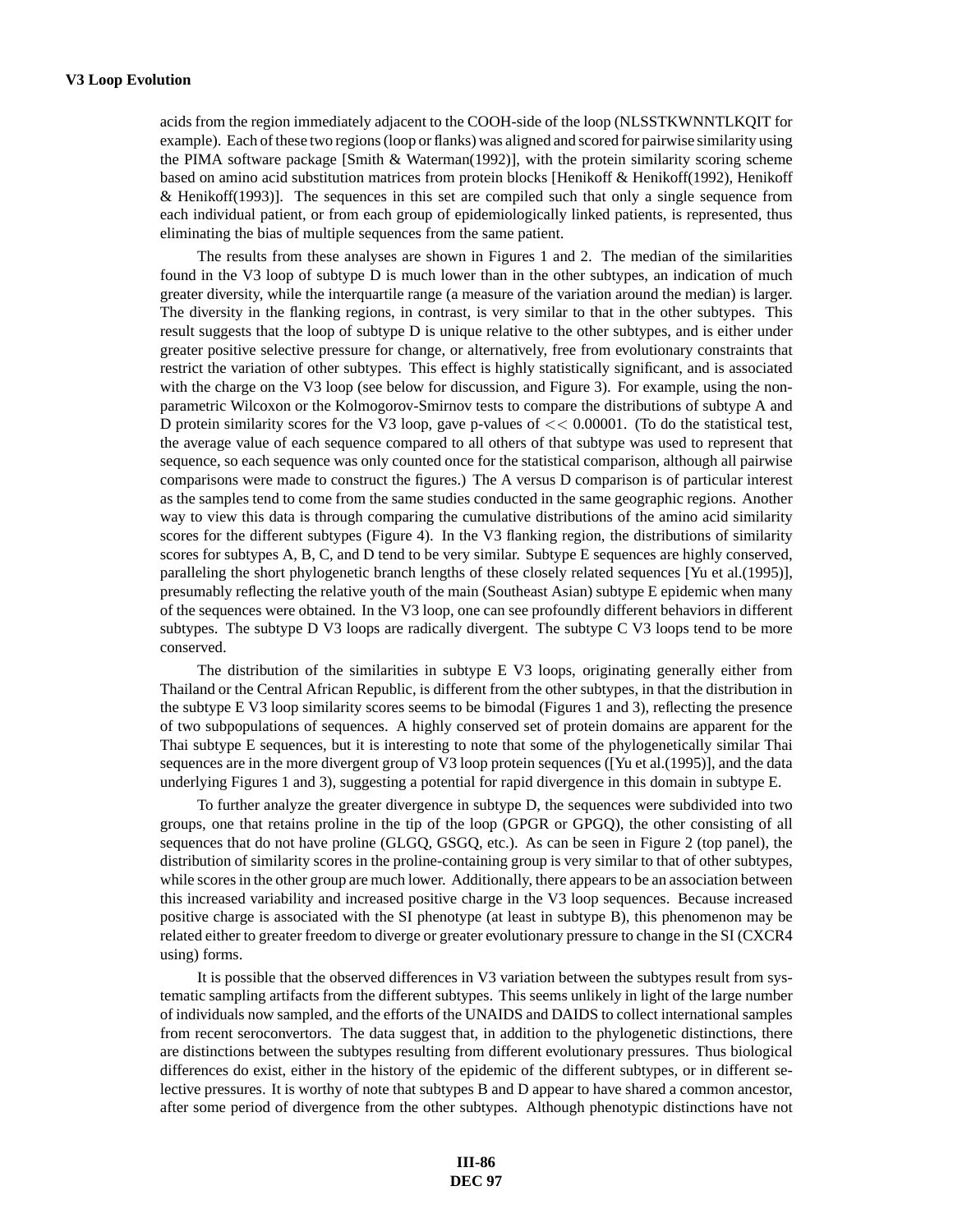been clearly detected in the data accrued so far, potential differences are indicated by differences in genetic makeup and rate of evolution, at least within the functionally important V3 loop of the different subtypes. Despite these interesting distinctions, it will be important in the future not to focus the search for biological differences in viruses too narrowly on HIV-1 subtypes. It has already been found that important phenotypic distinctions are found between different lineages within one subtype (such as SI and NSI isolates) and too much emphasis on the subtype distinctions could conceivably result in myopia with respect to these other potential differences.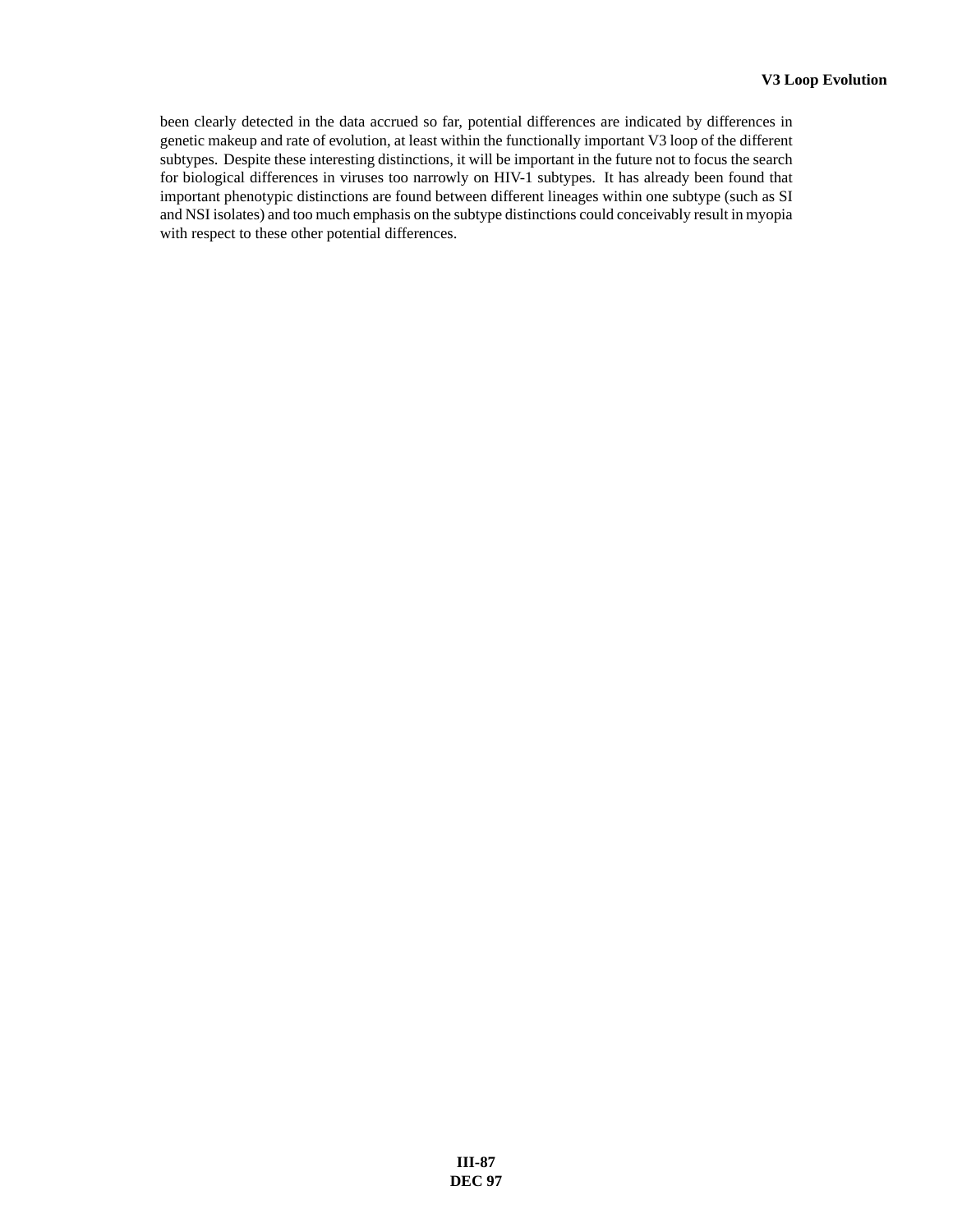

**III-88 DEC 97**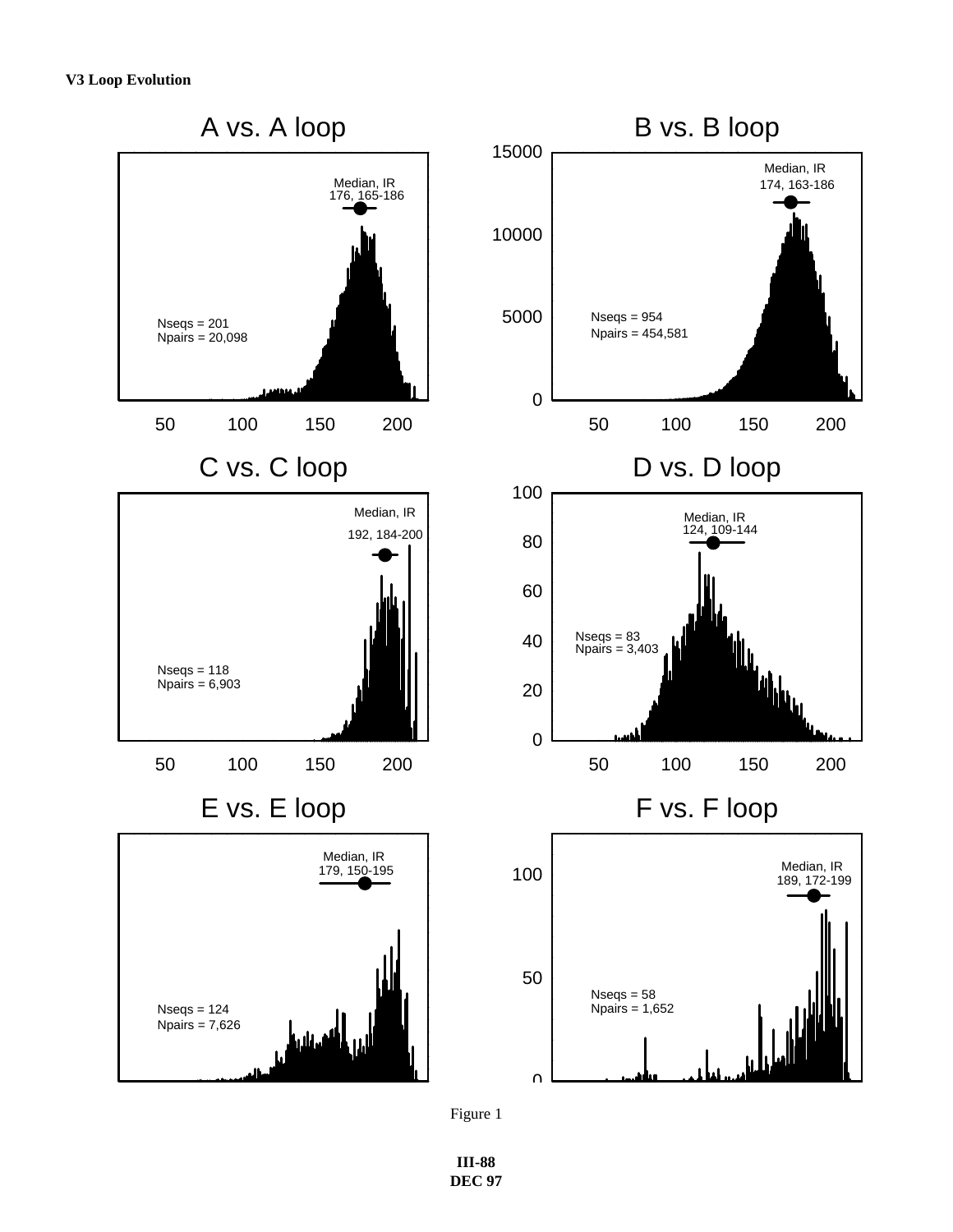

Figure 2

**III-89 DEC 97**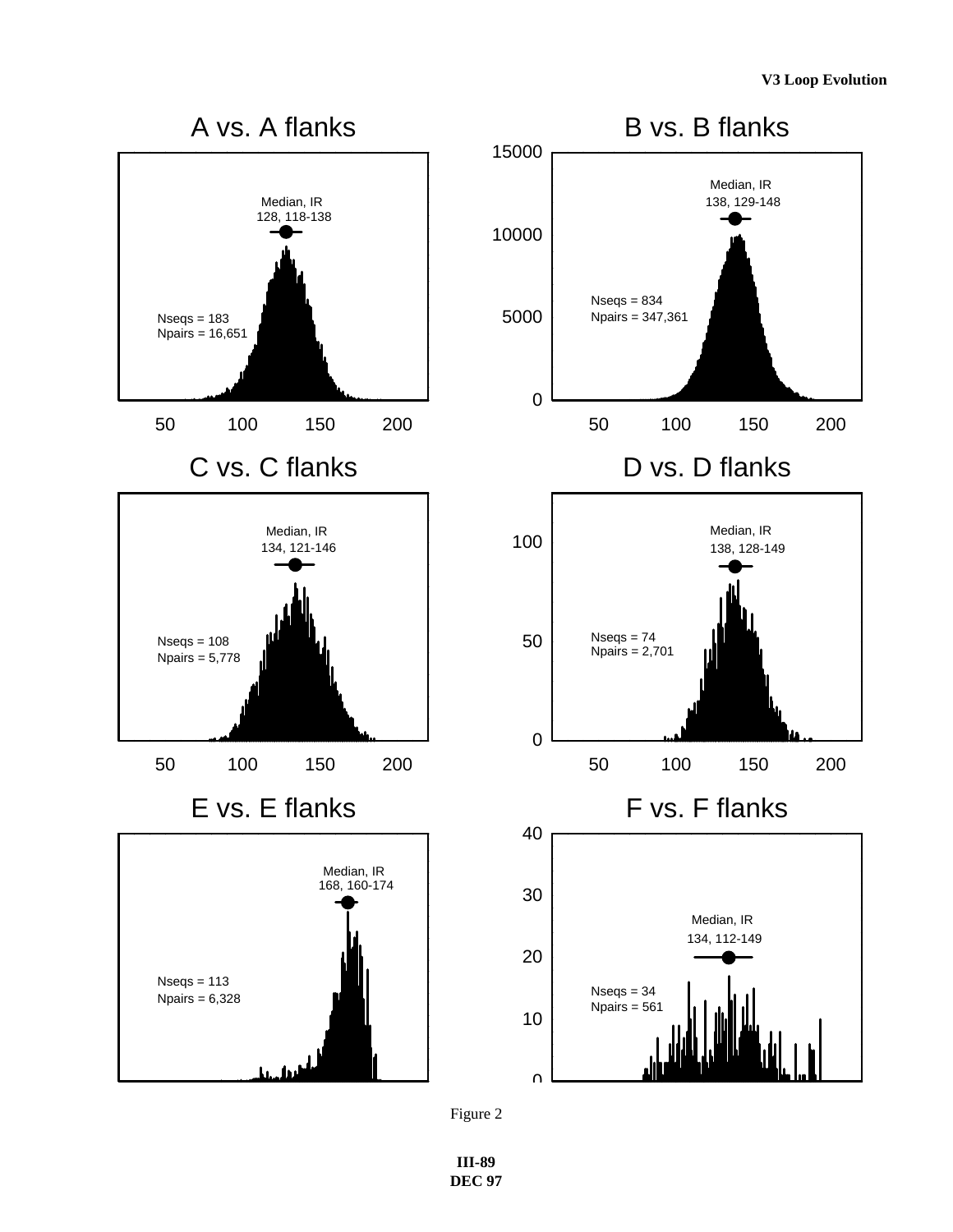

**III-90 DEC 97**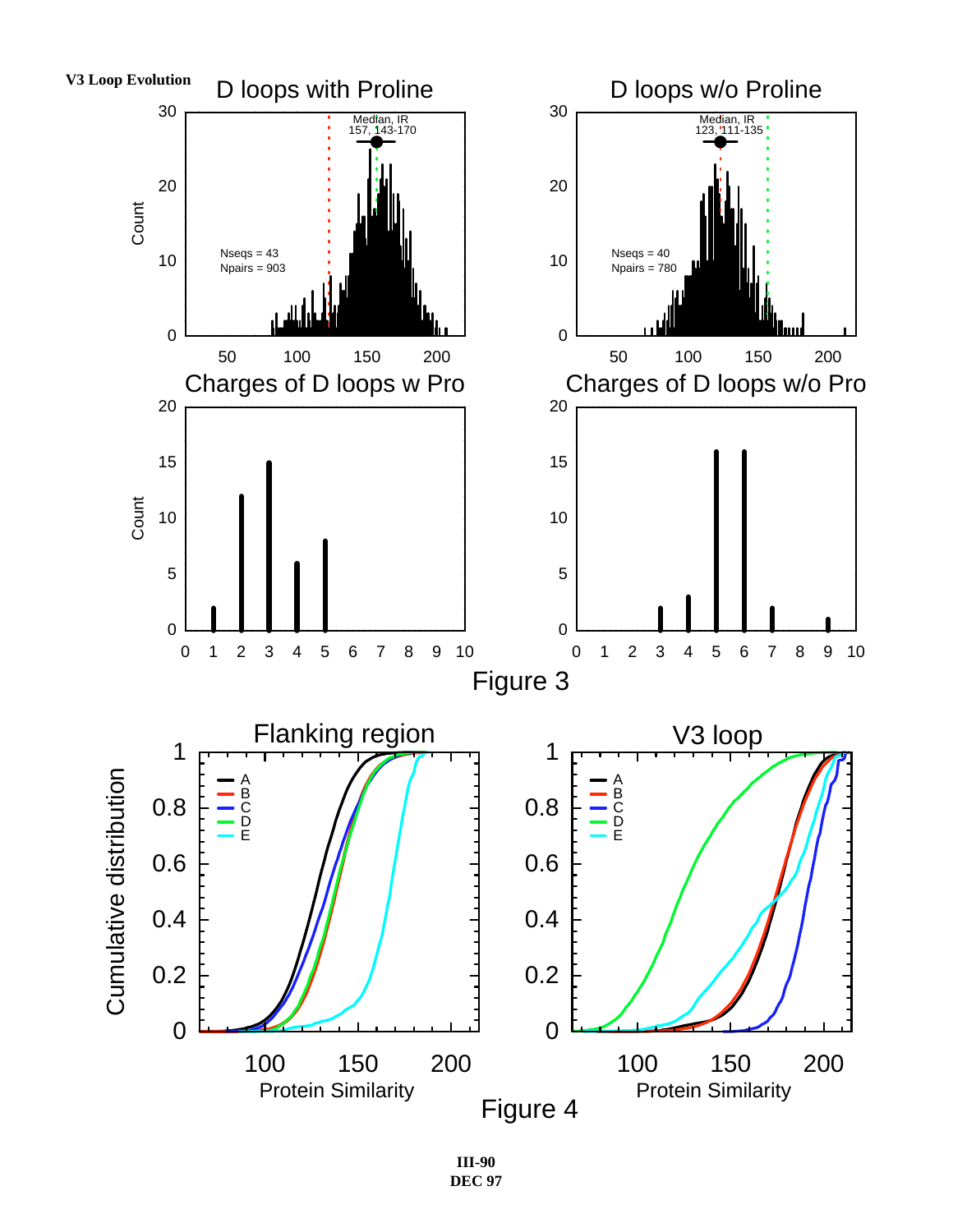### **COUNTRY CODES**

It is becoming increasingly useful to name viral isolates and samples with a country code. The following code was captured from Internet files:

ftp://ftp.ripe.net/iso3166-countrycodes

gopher://sanaga.itu.ch:70/00/.1/ITU-Databases/.1/CtryCodes/.full-list.txt

for ISO two-letter codes and for ITU three-letter codes, respectively.

This is a list based on the International Organization for Standardization (ISO) 3166:1993 standard, updated from a list prepared by Mark Horton. Note that the original standard has this same information sorted into about 6 different orders, both in English and French, therefore this is an abbreviated version not to be taken as the entire standard. While it has been checked against the standard, it may possibly contain errors; the standard and registration newsletters should be verified for any critical application.

This copy has been updated and is believed to be current through September 1997.

| Country                        | A <sub>2</sub>          | $A_3$         | Number |
|--------------------------------|-------------------------|---------------|--------|
| <b>AFGHANISTAN</b>             | AF                      | <b>AFG</b>    | 004    |
| <b>ALBANIA</b>                 | AL                      | <b>ALB</b>    | 008    |
| <b>ALGERIA</b>                 | DZ                      | <b>DZA</b>    | 012    |
| <b>AMERICAN SAMOA</b>          | AS                      | <b>ASM</b>    | 016    |
| <b>ANDORRA</b>                 | AD.                     | <b>AND</b>    | 020    |
| ANGOLA, REPUBLIC OF            | AO.                     | <b>AGO</b>    | 024    |
| <b>ANGUILLA</b>                | AI                      | AIA           | 660    |
| <b>ANTARCTICA</b>              | AO.                     | <b>ATA</b>    | 010    |
| ANTIGUA AND BARBUDA            | AG                      | <b>ATG</b>    | 028    |
| <b>ARGENTINA</b>               | AR                      | ARG           | 032    |
| <b>ARUBA</b>                   |                         | AW ABW        | 533    |
| <b>AUSTRALIA</b>               | AU.                     | <b>AUS</b>    | 036    |
| <b>AUSTRIA</b>                 | AT                      | <b>AUT</b>    | 040    |
| <b>AZERBAIJAN</b>              | AZ                      | AZE           | 031    |
| <b>BAHAMAS</b>                 | <b>BS</b>               | <b>BHS</b>    | 044    |
| <b>BAHRAIN</b>                 | <b>BH</b>               | <b>BHR</b>    | 048    |
| <b>BANGLADESH</b>              | BD.                     | <b>BGD</b>    | 050    |
| <b>BARBADOS</b>                | <b>BB</b>               | <b>BRB</b>    | 052    |
| <b>BELGIUM</b>                 | BE                      | <b>BEL</b>    | 056    |
| <b>BELIZE</b>                  | <b>BZ</b>               | <b>BLZ</b>    | 084    |
| <b>BENIN</b>                   | <b>BJ</b>               | <b>BEN</b>    | 204    |
| <b>BERMUDA</b>                 |                         | <b>BM BMU</b> | 060    |
| <b>BHUTAN</b>                  | RT                      | <b>BTN</b>    | 064    |
| <b>BOLIVIA</b>                 | <b>BO</b>               | <b>BOL</b>    | 068    |
| <b>BOTSWANA</b>                |                         | <b>BW BWA</b> | 072    |
| <b>BOUVET ISLAND</b>           | $\mathbf{B} \mathbf{V}$ | <b>BVT</b>    | 074    |
| <b>BOSNIA AND HERZEGOWINA</b>  | BA.                     | <b>BIH</b>    | O7O    |
| <b>BRAZIL</b>                  | <b>BR</b>               | <b>BRA</b>    | 076    |
| BRITISH INDIAN OCEAN TERRITORY | <b>IO</b>               | <b>IOT</b>    | 086    |
| <b>BRUNEI DARUSSALAM</b>       | <b>BN</b>               | <b>BRN</b>    | 096    |
| <b>BULGARIA</b>                | <b>BG</b>               | <b>BGR</b>    | 100    |
| <b>BURKINA FASO</b>            | BF                      | <b>BFA</b>    | 854    |
| <b>BURUNDI</b>                 | BI                      | <b>BDI</b>    | 108    |
| <b>BYELORUSSIAN SSR</b>        | BY                      | <b>BYS</b>    | 112    |

Table of Country Codes from ISO 3166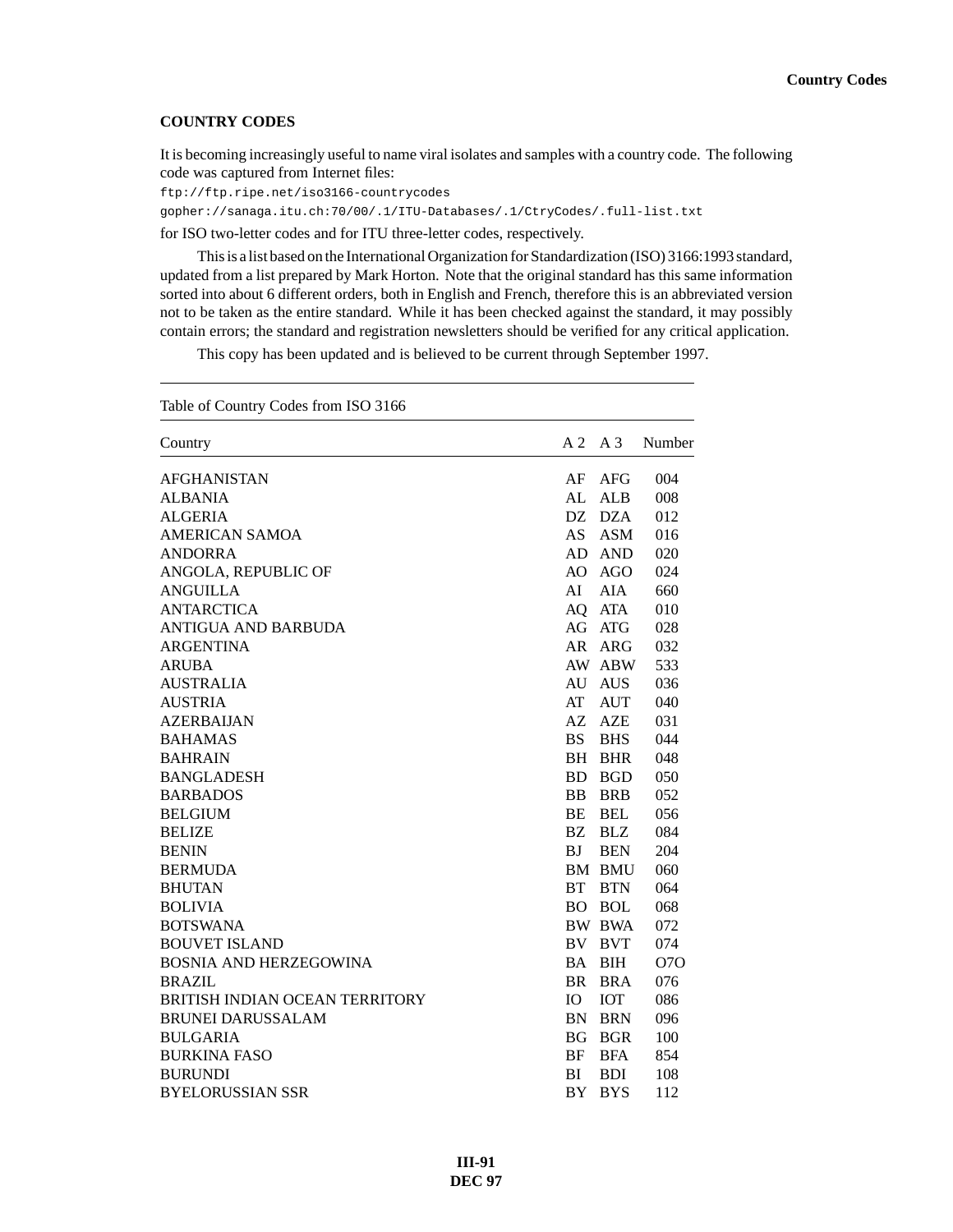| <b>CAMBODIA</b>                 | KH KHM                  | 116 |
|---------------------------------|-------------------------|-----|
| <b>CAMEROON</b>                 | CM CMR                  | 120 |
| <b>CANADA</b>                   | CA CAN                  | 124 |
| <b>CAPE VERDE</b>               | CV CPV                  | 132 |
| <b>CAYMAN ISLANDS</b>           | KY CYM                  | 136 |
| <b>CENTRAL AFRICAN REPUBLIC</b> | CF CAF                  | 140 |
| <b>CHAD</b>                     | TD TCD                  | 148 |
| <b>CHILE</b>                    | CL CHL                  | 152 |
| <b>CHINA</b>                    | CN CHN                  | 156 |
| <b>CHRISTMAS ISLAND</b>         | CX CXR                  | 162 |
| COCOS (KEELING) ISLANDS         | CC CCK                  | 166 |
| <b>COLOMBIA</b>                 | CO COL                  | 170 |
| <b>COMOROS</b>                  | KM COM                  | 174 |
| <b>CONGO</b>                    | CG COG                  | 178 |
| <b>COOK ISLANDS</b>             | CK COK                  | 184 |
| <b>COSTA RICA</b>               | CR CRI                  | 188 |
| <b>COTE D'IVOIRE</b>            | CI —<br><b>CIV</b>      | 384 |
| <b>CROATIA</b>                  | HR HRV                  | 191 |
| <b>CUBA</b>                     | CU CUB                  | 192 |
| <b>CYPRUS</b>                   | CY CYP                  | 196 |
| <b>CZECH REPUBLIC</b>           | CZ CZE                  | 203 |
| <b>DENMARK</b>                  | DK DNK                  | 208 |
| <b>DJIBOUTI</b>                 | DJ                      |     |
| <b>DOMINICA</b>                 | DJI                     | 262 |
|                                 | DM DMA                  | 212 |
| <b>DOMINICAN REPUBLIC</b>       | DO DOM                  | 214 |
| <b>EAST TIMOR</b>               | TP TMP                  | 626 |
| <b>ECUADOR</b>                  | EC ECU                  | 218 |
| <b>EGYPT</b>                    | EG EGY                  | 818 |
| <b>EL SALVADOR</b>              | SV<br><b>SLV</b>        | 222 |
| <b>EQUATORIAL GUINEA</b>        | GQ GNQ                  | 226 |
| <b>ERITREA</b>                  | ER ERI                  | 232 |
| <b>ESTONIA</b>                  | EE<br>EST               | 233 |
| <b>ETHIOPIA</b>                 | ET<br>ETH               | 231 |
| FALKLAND ISLANDS (MALVINAS)     | FK<br><b>FLK</b>        | 238 |
| <b>FAROE ISLANDS</b>            | FO.<br><b>FRO</b>       | 234 |
| <b>FIJI</b>                     | FJ<br>FJI               | 242 |
| <b>FINLAND</b>                  | FI<br><b>FIN</b>        | 246 |
| <b>FRANCE</b>                   | FR<br><b>FRA</b>        | 250 |
| FRANCE, METROPOLITAN            | FX                      | 249 |
| <b>FRENCH GUIANA</b>            | GF<br><b>GUF</b>        | 254 |
| <b>FRENCH POLYNESIA</b>         | PF<br><b>PYF</b>        | 258 |
| FRENCH SOUTHERN TERRITORIES     | TF<br>ATF               | 260 |
| <b>GABON</b>                    | GA<br>GAB               | 266 |
| <b>GAMBIA</b>                   | GM GMB                  | 270 |
| <b>GEORGIA</b>                  | GЕ<br><b>GEO</b>        | 268 |
| <b>GERMANY</b>                  | DE<br>DEU               | 276 |
| <b>GHANA</b>                    | GH GHA                  | 288 |
| <b>GIBRALTAR</b>                | GI<br><b>GIB</b>        | 292 |
| <b>GREECE</b>                   | GR<br><b>GRC</b>        | 300 |
| <b>GREENLAND</b>                | GL<br><b>GRL</b>        | 304 |
| <b>GRENADA</b>                  | GD<br><b>GRD</b>        | 308 |
| <b>GUADELOUPE</b>               | GP<br><b>GLP</b>        | 312 |
| <b>GUAM</b>                     | GU<br><b>GUM</b>        | 316 |
| <b>GUATEMALA</b>                | <b>GT</b><br><b>GTM</b> | 320 |
|                                 |                         |     |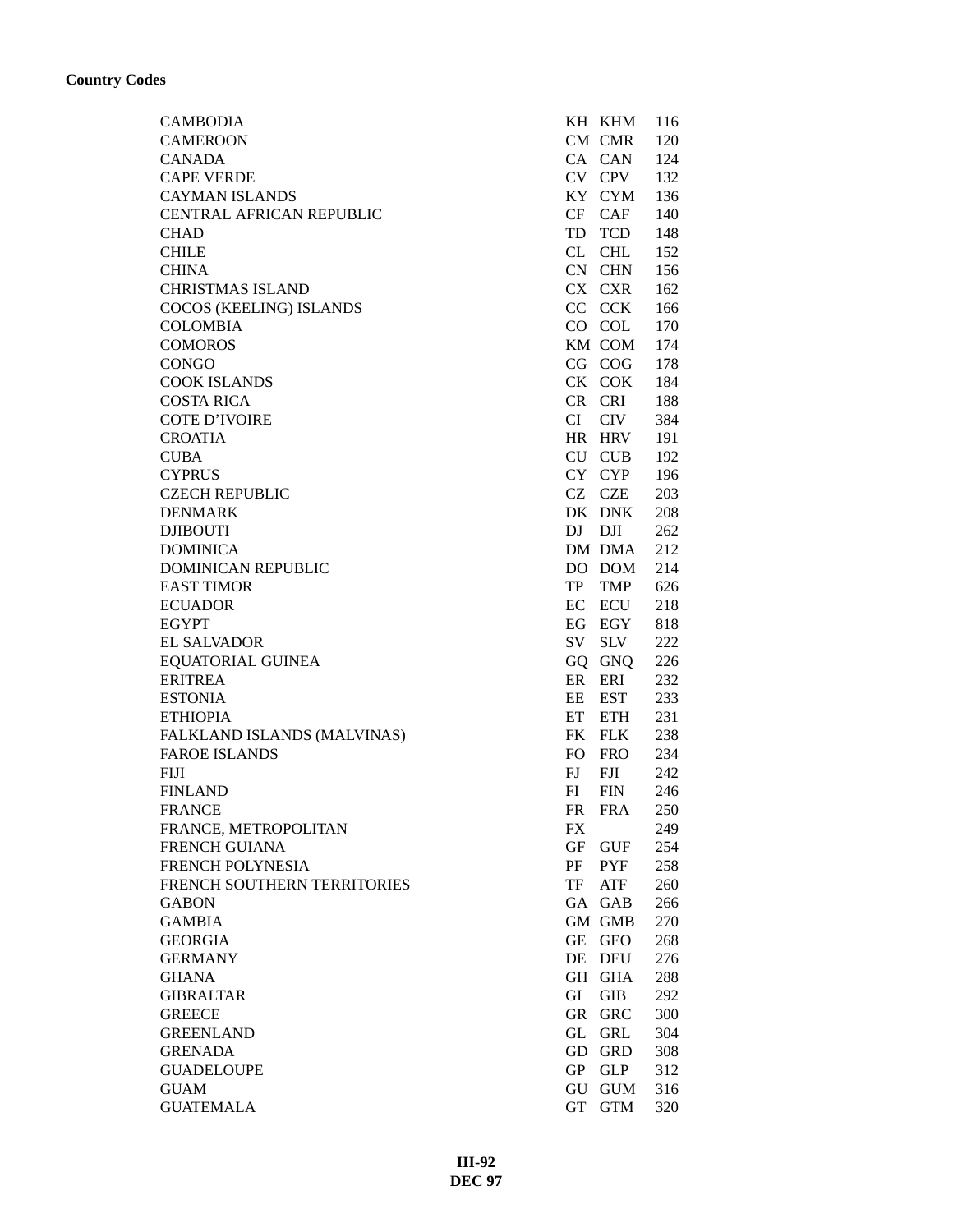| <b>GUINEA</b>                          |                        | GN GIN        | 324 |
|----------------------------------------|------------------------|---------------|-----|
| <b>GUINEA-BISSAU</b>                   |                        | <b>GW GNB</b> | 624 |
| <b>GUYANA</b>                          |                        | GY GUY        | 328 |
| <b>HAITI</b>                           |                        | HT HTI        | 332 |
| HEARD AND MCDONALD ISLANDS             |                        | HM HMD        | 334 |
| <b>HONDURAS</b>                        |                        | HN HND        | 340 |
| <b>HONG KONG</b>                       |                        | HK HKG        | 344 |
| <b>HUNGARY</b>                         |                        | HU HUN        | 348 |
| <b>ICELAND</b>                         | <b>IS</b>              | <b>ISL</b>    | 352 |
| <b>INDIA</b>                           | IN                     | <b>IND</b>    | 356 |
| <b>INDONESIA</b>                       | ID                     | <b>IDN</b>    | 360 |
| <b>IRAN (ISLAMIC REPUBLIC OF)</b>      | IR                     | <b>IRN</b>    | 364 |
| <b>IRAQ</b>                            | IQ                     | <b>IRQ</b>    | 368 |
| <b>IRELAND</b>                         | IE                     | <b>IRL</b>    | 372 |
| <b>ISRAEL</b>                          | IL                     | <b>ISR</b>    | 376 |
| <b>ITALY</b>                           | IT                     | <b>ITA</b>    | 380 |
| <b>JAMAICA</b>                         | JM                     | <b>JAM</b>    | 388 |
| <b>JAPAN</b>                           | JP                     | <b>JPN</b>    | 392 |
| <b>JORDAN</b>                          | JO                     | <b>JOR</b>    | 400 |
| <b>KAZAKHSTAN</b>                      | KZ.                    | KAZ           | 398 |
| <b>KENYA</b>                           | KE                     | <b>KEN</b>    | 404 |
| <b>KIRIBATI</b>                        | KI                     | <b>KIR</b>    | 296 |
| KOREA, DEMOCRATIC PEOPLE'S REPUBLIC OF | KP                     | <b>PRK</b>    | 408 |
|                                        | KR                     | <b>KOR</b>    | 410 |
| KOREA, REPUBLIC OF<br><b>KUWAIT</b>    |                        | <b>KW KWT</b> |     |
|                                        |                        |               | 414 |
| <b>KYRGYZSTAN</b>                      |                        | KG KGZ        | 417 |
| LAO PEOPLE'S DEMOCRATIC REPUBLIC       |                        | LA LAO        | 418 |
| <b>LATVIA</b>                          | LV                     | <b>LVA</b>    | 428 |
| <b>LEBANON</b>                         | LB                     | LBN           | 422 |
| <b>LESOTHO</b>                         | LS –                   | <b>LSO</b>    | 426 |
| <b>LIBERIA</b>                         | <b>LR</b>              | LBR           | 430 |
| LIBYAN ARAB JAMAHIRIYA                 | LY -                   | LBY           | 434 |
| <b>LIECHTENSTEIN</b>                   | $\mathbf{L}\mathbf{I}$ | LIE           | 438 |
| <b>LITHUANIA</b>                       | LT                     | <b>LTU</b>    | 440 |
| LUXEMBOURG                             |                        | LU LUX        | 442 |
| <b>MACAU</b>                           |                        | MO MAC        | 446 |
| MACEDONIA, FORMER YUGOSLAV REPUBLIC OF |                        | MK MKD        | 807 |
| MADAGASCAR, REPUBLIC OF                |                        | MG MDG        | 450 |
| MALAWI                                 |                        | MW MWI        | 454 |
| <b>MALAYSIA</b>                        |                        | MY MYS        | 458 |
| <b>MALDIVES</b>                        |                        | MV MDV        | 462 |
| <b>MALI</b>                            |                        | ML MLI        | 466 |
| <b>MALTA</b>                           |                        | MT MLT        | 470 |
| MARSHALL ISLANDS                       |                        | MH MHL        | 584 |
| <b>MARTINIQUE</b>                      |                        | MQ MTQ        | 474 |
| <b>MAURITANIA</b>                      |                        | MR MRT        | 478 |
| <b>MAURITIUS</b>                       |                        | MU MUS        | 480 |
| <b>MAYOTTE</b>                         |                        | YT MYT        | 175 |
| <b>MEXICO</b>                          |                        | MX MEX        | 484 |
| <b>MICRONESIA</b>                      |                        | FM FSM        | 583 |
| <b>MOLDOVA</b>                         |                        | MD MDA        | 498 |
| <b>MONACO</b>                          |                        | MC MCO        | 492 |
| MONGOLIA                               |                        | MN MNG        | 496 |
| <b>MONTSERRAT</b>                      |                        | MS MSR        | 500 |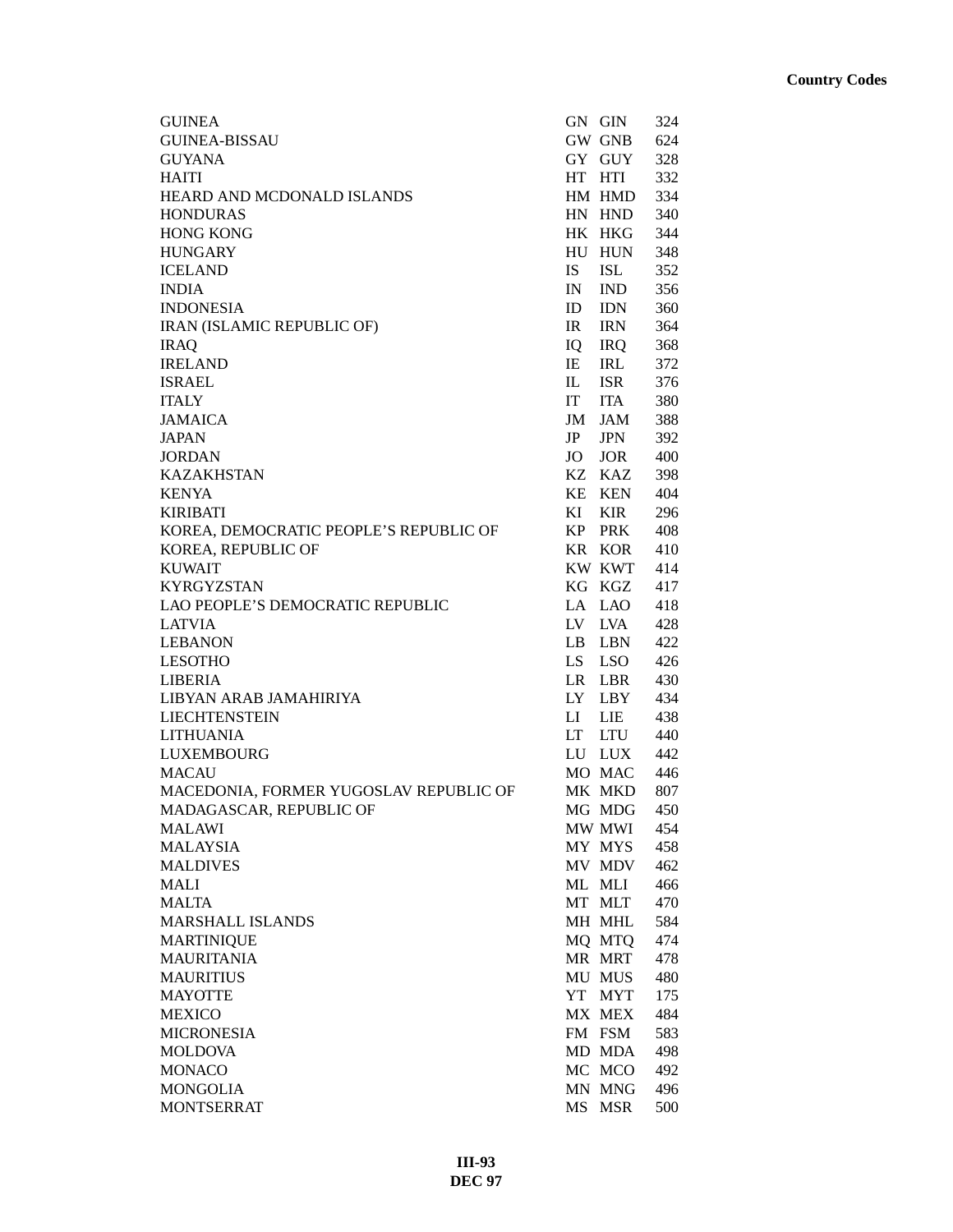| <b>MOROCCO</b>                                 |                | <b>MA MAR</b> | 504 |
|------------------------------------------------|----------------|---------------|-----|
| <b>MOZAMBIQUE</b>                              |                | MZ MOZ        | 508 |
| <b>MYANMAR</b>                                 |                | MM MMR        | 104 |
| <b>NAMIBIA</b>                                 |                | NA NAM        | 516 |
| <b>NAURU</b>                                   |                | NR NRU        | 520 |
| <b>NEPAL</b>                                   | NP             | <b>NPL</b>    | 524 |
| <b>NETHERLANDS</b>                             | NL             | <b>NLD</b>    | 528 |
| NETHERLANDS ANTILLES                           |                | AN ANT        | 530 |
| NEUTRAL ZONE                                   | NT             | <b>NTZ</b>    | 536 |
| <b>NEW CALEDONIA</b>                           | NC             | <b>NCL</b>    | 540 |
| <b>NEW ZEALAND</b>                             | NZ.            | <b>NZL</b>    | 554 |
| <b>NICARAGUA</b>                               | NI             | <b>NIC</b>    | 558 |
| <b>NIGER</b>                                   | NE             | <b>NER</b>    | 562 |
| <b>NIGERIA</b>                                 |                | NG NGA        | 566 |
| <b>NIUE</b>                                    | NU             | NIU           | 570 |
| <b>NORFOLK ISLAND</b>                          | NF             | <b>NFK</b>    | 574 |
| NORTHERN MARIANA ISLANDS                       |                | MP MNP        | 580 |
| <b>NORWAY</b>                                  |                | NO NOR        | 578 |
| <b>OMAN</b>                                    |                |               | 512 |
|                                                |                | OM OMN        |     |
| <b>PAKISTAN</b>                                |                | PK PAK        | 586 |
| <b>PALAU</b>                                   |                | PW PLW        | 585 |
| <b>PANAMA</b>                                  | PA.            | PAN           | 590 |
| PAPUA NEW GUINEA                               | PG             | <b>PNG</b>    | 598 |
| <b>PARAGUAY</b>                                | PY             | <b>PRY</b>    | 600 |
| <b>PERU</b>                                    | PE             | <b>PER</b>    | 604 |
| <b>PHILIPPINES</b>                             | <b>PH</b>      | PHL           | 608 |
| <b>PITCAIRN</b>                                | <b>PN</b>      | <b>PCN</b>    | 612 |
| <b>POLAND</b>                                  | PL             | POL           | 616 |
| <b>PORTUGAL</b>                                | PT             | <b>PRT</b>    | 620 |
| PUERTO RICO                                    | <b>PR</b>      | PRI           | 630 |
| QATAR                                          |                | QA QAT        | 634 |
| <b>REUNION</b>                                 | RE             | REU           | 638 |
| <b>ROMANIA</b>                                 | R <sub>O</sub> | <b>ROM</b>    | 642 |
| <b>RUSSIAN FEDERATION</b>                      | U              | <b>RUS</b>    | 643 |
| <b>RWANDA</b>                                  |                | RW RWA        | 646 |
| <b>ST. HELENA</b>                              | <b>SH</b>      | <b>SHN</b>    | 654 |
| <b>SAINT KITTS AND NEVIS</b>                   | KN             | KNA           | 659 |
| <b>SAINT LUCIA</b>                             |                | LC LCA        | 662 |
| ST. PIERRE AND MIQUELON                        |                | PM SPM        | 666 |
| SAINT VINCENT AND THE GRENADINES               | VC             | <b>VCT</b>    | 670 |
| <b>SAMOA</b>                                   |                | WS WSM        | 882 |
| <b>SAN MARINO</b>                              |                | SM SMR        | 674 |
| <b>SAO TOME AND PRINCIPE</b>                   | ST             | <b>STP</b>    | 678 |
| <b>SAUDI ARABIA</b>                            | SA             | SAU           | 682 |
| <b>SENEGAL</b>                                 | SN.            | <b>SEN</b>    | 686 |
| <b>SEYCHELLES</b>                              | SC             | <b>SYC</b>    | 690 |
| <b>SIERRA LEONE</b>                            | SL             | <b>SLE</b>    | 694 |
| <b>SINGAPORE</b>                               | SG             | SGP           | 702 |
| <b>SLOVAKIA</b>                                | SK             | <b>SVK</b>    | 703 |
|                                                |                |               |     |
| <b>SLOVENIA</b>                                | SI             | <b>SVN</b>    | 705 |
| <b>SOLOMON ISLANDS</b>                         | SВ             | <b>SLB</b>    | 090 |
| <b>SOMALIA</b>                                 | SO             | SOM           | 706 |
| <b>SOUTH AFRICA</b>                            | ZA.            | ZAF           | 710 |
| SOUTH GEORGIA AND THE SOUTH SANDWICH ILANDS GS |                |               | 239 |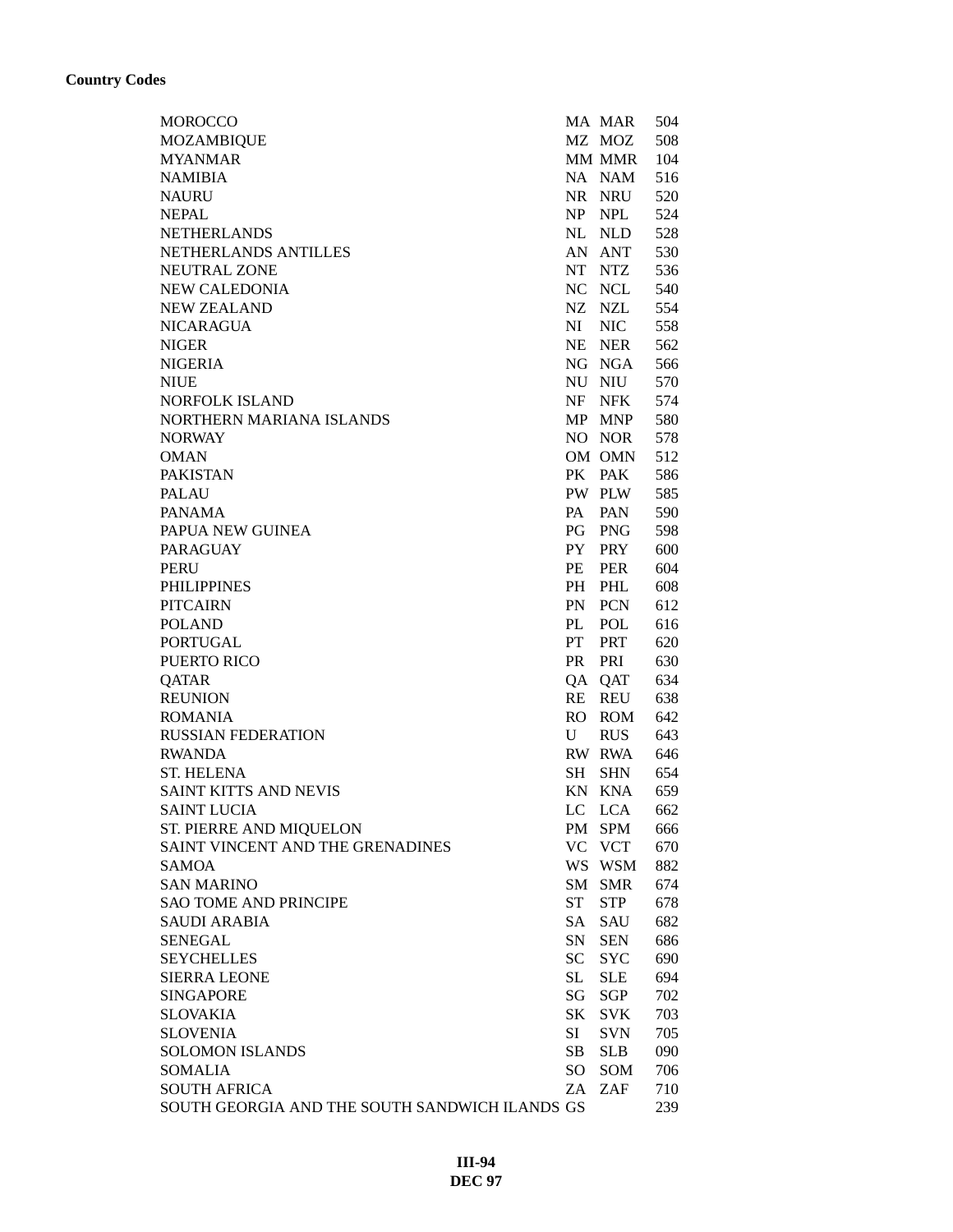| <b>SPAIN</b>                         | ES   | ESP        | 724 |
|--------------------------------------|------|------------|-----|
| SRI LANKA                            | LK.  | LKA        | 144 |
| <b>SUDAN</b>                         | SD.  | <b>SDN</b> | 736 |
| <b>SURINAME</b>                      | SR   | <b>SUR</b> | 740 |
| SVALBARD AND JAN MAYEN ISLANDS       | SJ - | SJM        | 744 |
| <b>SWAZILAND</b>                     | SZ   | <b>SWZ</b> | 748 |
| <b>SWEDEN</b>                        | SE   | <b>SWE</b> | 752 |
| <b>SWITZERLAND</b>                   |      | CH CHE     | 756 |
| <b>SYRIAN ARAB REPUBLIC</b>          | SY   | <b>SYR</b> | 760 |
| TAIWAN, PROVINCE OF CHINA            |      | TW TWN     | 158 |
| <b>TAJIKISTAN</b>                    | TJ   | <b>TJK</b> | 762 |
| TANZANIA, UNITED REPUBLIC OF         | TZ   | <b>TZA</b> | 834 |
| THAILAND                             | TH   | <b>THA</b> | 764 |
| TOGO                                 | TG   | <b>TGO</b> | 768 |
| TOKELAU                              | TK   | <b>TKL</b> | 772 |
| <b>TONGA</b>                         | TO   | <b>TON</b> | 776 |
| <b>TRINIDAD AND TOBAGO</b>           | TT   | <b>TTO</b> | 780 |
| <b>TUNISIA</b>                       | TN   | <b>TUN</b> | 788 |
| TURKEY                               | TR   | <b>TUR</b> | 792 |
| <b>TURKMENISTAN</b>                  |      | TM TKM     | 795 |
| TURKS AND CAICOS ISLANDS             | TC   | TCA        | 796 |
| <b>TUVALU</b>                        |      | TV TUV     | 798 |
| <b>UGANDA</b>                        |      | UG UGA     | 800 |
| <b>UKRAINE</b>                       |      | UA UKR     | 804 |
| UNITED ARAB EMIRATES                 | AE   | ARE        | 784 |
| <b>UNITED KINGDOM</b>                |      | GB GBR     | 826 |
| <b>UNITED STATES</b>                 | US-  | <b>USA</b> | 840 |
| UNITED STATES MINOR OUTLYING ISLANDS |      | UM UMI     | 581 |
| <b>URUGUAY</b>                       |      | UY URY     | 858 |
| <b>UZBEKISTAN</b>                    | UZ   | <b>UZB</b> | 860 |
| <b>VANUATU</b>                       |      | VU VUT     | 548 |
| VATICAN CITY STATE (HOLY SEE)        | VA   | VAT        | 336 |
| <b>VENEZUELA</b>                     | VE   | VEN        | 862 |
| <b>VIET NAM</b>                      |      | VN VNM     | 704 |
| VIRGIN ISLANDS (BRITISH)             |      | VG VGB     | 092 |
| VIRGIN ISLANDS (U.S.)                |      | VI VIR     | 850 |
| WALLIS AND FUTUNA ISLANDS            |      | WF WLF     | 876 |
| <b>WESTERN SAHARA</b>                | EH.  | ESH        | 732 |
| <b>YEMEN</b>                         | YE   | YEM        | 887 |
| YUGOSLAVIA                           |      | YU YUG     | 891 |
| <b>ZAIRE</b>                         | ZR   | ZAR        | 180 |
| <b>ZAMBIA</b>                        |      | ZM ZMB     | 894 |
| <b>ZIMBABWE</b>                      |      | ZW ZWE     | 716 |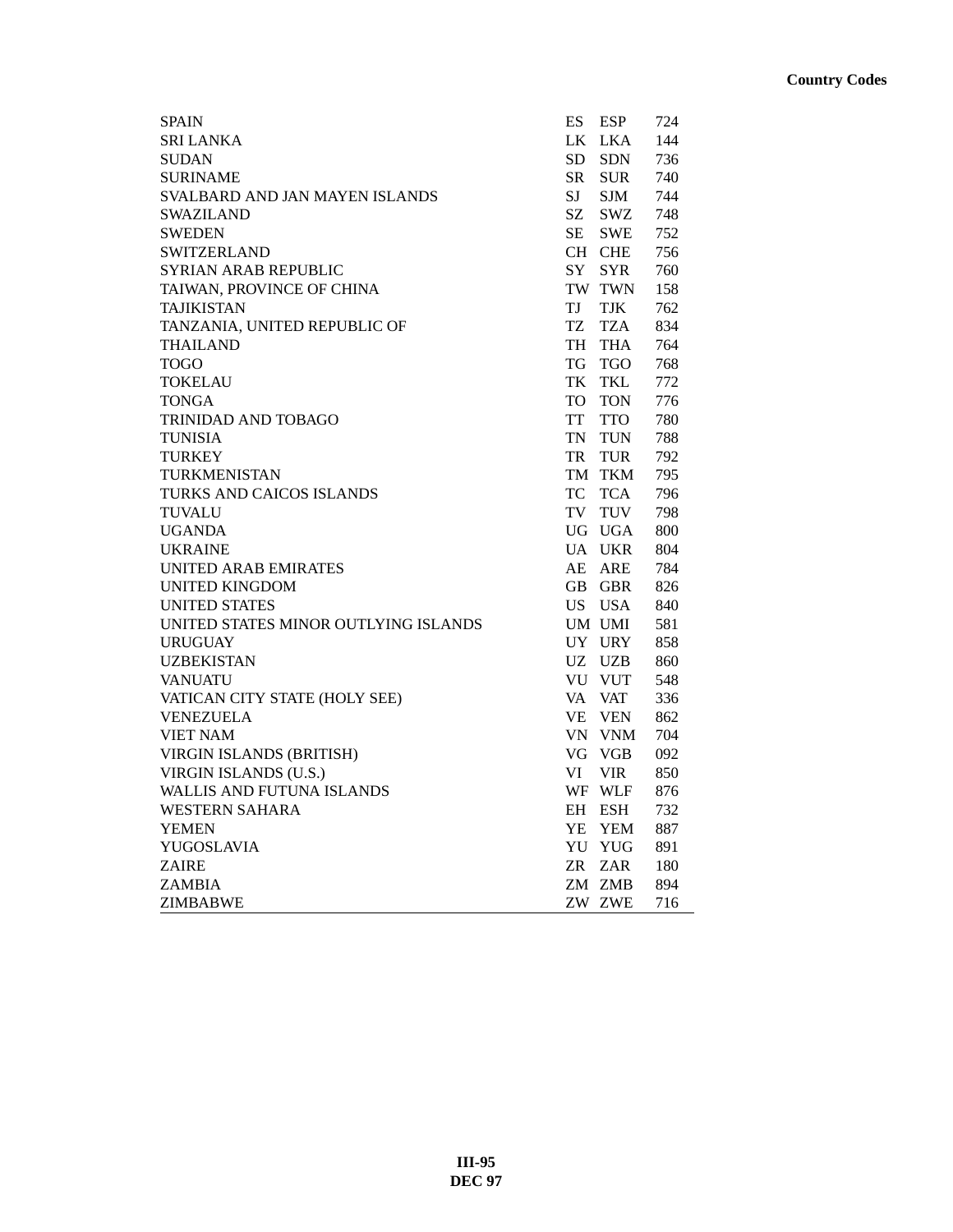|                                                                                                                                                                                                                                                                                                                                                                                                           | くくく                                                                                                                                             |                 | HOOF             |                                  |                                    |                                |               |                                |  |
|-----------------------------------------------------------------------------------------------------------------------------------------------------------------------------------------------------------------------------------------------------------------------------------------------------------------------------------------------------------------------------------------------------------|-------------------------------------------------------------------------------------------------------------------------------------------------|-----------------|------------------|----------------------------------|------------------------------------|--------------------------------|---------------|--------------------------------|--|
| A_CONSENSUS_97<br>ALL_CONSENSUS                                                                                                                                                                                                                                                                                                                                                                           | VVIRSENITNNAKTIIVQLVEPVK                                                                                                                        | <b>CTRPNNNT</b> |                  | RKSV.RIGPGQQAFY.ATG.DIG.DI.RQAHC | NVSRTEWNNT.LOOVATOLL.              |                                |               | TNIIFANS. SGGDLEITHSF. NCOODOR |  |
|                                                                                                                                                                                                                                                                                                                                                                                                           | $- - -N - S - E$<br>$\frac{1}{1}$<br>$\frac{1}{1}$<br>$\frac{1}{1}$<br>$11 - - - - -$<br>$\blacksquare$                                         |                 |                  |                                  |                                    |                                |               |                                |  |
| $A$ <sub>_BJ1</sub> .1                                                                                                                                                                                                                                                                                                                                                                                    | $-5 - N - S - T$<br>$-10M - -$<br>$\mathbf{I}$<br>$LT -$<br>Ļ                                                                                   |                 |                  | . -1-1                           | -KR-VAK-<br>$-1 - 1 - 1$           | $-00-$                         |               |                                |  |
| $A$ -BJ1.193<br>$A$ -BJ1.218<br>$A$ -BJ1.23                                                                                                                                                                                                                                                                                                                                                               | $---X - -R$<br>1<br>$IN = - -K = - - -$                                                                                                         |                 |                  |                                  |                                    |                                |               |                                |  |
|                                                                                                                                                                                                                                                                                                                                                                                                           | $---A - A - S$<br>Ť<br>$-QV---F--T--N$                                                                                                          |                 | cù.              | - A- - E                         | $---EK-$<br>-INGER-                | $-ED$ -                        |               |                                |  |
| $A$ BJ1.233<br>$A$ BJ1.234                                                                                                                                                                                                                                                                                                                                                                                | ?<br>⊺                                                                                                                                          |                 | H.I5-            | .-AD.EV                          | $-$ E--<br>$E-MABK--E--$           | $-QH$                          |               |                                |  |
|                                                                                                                                                                                                                                                                                                                                                                                                           |                                                                                                                                                 |                 |                  |                                  | $-6A$                              |                                |               |                                |  |
| A_BJ1.241                                                                                                                                                                                                                                                                                                                                                                                                 | $----P-12$<br>I<br>л<br>Ţ<br>$\frac{1}{2}$<br>$\frac{1}{2}$<br>Ť                                                                                |                 | H . + P-         |                                  | $\frac{1}{1}$                      | $-EE$                          |               |                                |  |
|                                                                                                                                                                                                                                                                                                                                                                                                           | $-1 - N - N - P$<br>$- - - - - - - - - -$<br>-----------<br>$-1$ <sup>-</sup>                                                                   | U)              | H<br>-9-         | .N-.-X-                          | ---D--KA.-GK--E-<br>$T-N--S$<br>ă  |                                |               |                                |  |
| $\begin{array}{l} \texttt{A} \overline{\texttt{1}}\texttt{B}\texttt{11}.249 \\ \texttt{A} \overline{\texttt{1}}\texttt{B}\texttt{11}.251 \\ \texttt{A} \overline{\texttt{2}}\texttt{B}\texttt{11}.252 \\ \texttt{A} \overline{\texttt{2}}\texttt{B}\texttt{11}.255 \\ \texttt{A} \overline{\texttt{2}}\texttt{B}\texttt{11}.256 \\ \texttt{A} \overline{\texttt{2}}\texttt{B}\texttt{12}.260 \end{array}$ | $-1$                                                                                                                                            |                 |                  |                                  | ن<br> <br>                         |                                |               |                                |  |
|                                                                                                                                                                                                                                                                                                                                                                                                           | $---AX - -R$<br>$-1$ $-1$ $-1$ $-1$ $-1$ $-1$ $-1$ $-1$                                                                                         | 也               |                  |                                  | $K-NG$                             |                                |               |                                |  |
|                                                                                                                                                                                                                                                                                                                                                                                                           | $- - \mathbf{T} - \mathbf{T} - \mathbf{S}$<br>$\frac{1}{1}$<br>$\frac{1}{1}$<br>$\frac{1}{1}$<br>$\frac{1}{1}$<br>$\frac{1}{1}$<br>$\mathbf{H}$ |                 | Ę                |                                  | $- R - - - VK$<br>$-K - D - D - N$ |                                |               |                                |  |
|                                                                                                                                                                                                                                                                                                                                                                                                           |                                                                                                                                                 |                 |                  |                                  | $-RCG--R-$                         |                                |               |                                |  |
| A_BJ1.281                                                                                                                                                                                                                                                                                                                                                                                                 | $---T---R$<br>I<br>ı<br>$\frac{1}{1}$<br>ţ<br>ţ<br>1<br>ł                                                                                       | Ů               | .<br>"           |                                  |                                    |                                |               |                                |  |
| $A = B$<br>$A = B$<br>$A = B$<br>$A = B$<br>$A = A$<br>$A = A$<br>$A = A$                                                                                                                                                                                                                                                                                                                                 | $---K---R$<br>Ť<br>$-1 - 1 -$<br>$\overline{\phantom{a}}$                                                                                       | ᄞ               |                  |                                  |                                    |                                |               |                                |  |
|                                                                                                                                                                                                                                                                                                                                                                                                           | $--$ DK $--$ R<br>$11 - -K - - - - - - - N -$                                                                                                   |                 |                  |                                  | 뚜                                  |                                |               |                                |  |
|                                                                                                                                                                                                                                                                                                                                                                                                           |                                                                                                                                                 |                 |                  |                                  | $-- EX$<br>$-K-1$                  |                                |               |                                |  |
|                                                                                                                                                                                                                                                                                                                                                                                                           | $-1$ $-1$ $-1$ $-1$<br>----------------                                                                                                         | Ú               |                  |                                  |                                    |                                |               |                                |  |
| BY.BLR10A<br>$\mathbb{A}$                                                                                                                                                                                                                                                                                                                                                                                 | <b>ロー・ロー・ロー - コーーートン - - - -</b><br>J<br>$\frac{1}{1}$                                                                                          |                 |                  |                                  | $--ER-$<br>$-NG-V-S$               |                                |               |                                |  |
| A_CA.HWCL1                                                                                                                                                                                                                                                                                                                                                                                                | $-5-2$<br>$\frac{1}{2}$                                                                                                                         |                 |                  |                                  |                                    |                                |               |                                |  |
| A_CF1.11423<br>A_CF1.11699                                                                                                                                                                                                                                                                                                                                                                                | See sequences with insert                                                                                                                       |                 |                  |                                  |                                    |                                |               |                                |  |
|                                                                                                                                                                                                                                                                                                                                                                                                           | $---LK---Q---R$<br>I<br>$\frac{1}{1}$<br>$IR --$                                                                                                |                 |                  |                                  |                                    | $-E$ – $-R$                    |               |                                |  |
|                                                                                                                                                                                                                                                                                                                                                                                                           | See sequences with insert                                                                                                                       |                 |                  |                                  |                                    |                                |               |                                |  |
|                                                                                                                                                                                                                                                                                                                                                                                                           | insert<br>with<br>See sequences                                                                                                                 |                 |                  |                                  |                                    |                                |               |                                |  |
|                                                                                                                                                                                                                                                                                                                                                                                                           | Z- - - -<br>I<br>٠<br>$-1 - 1 -$                                                                                                                |                 |                  |                                  | $-VQK$                             | $KE-W$                         |               |                                |  |
|                                                                                                                                                                                                                                                                                                                                                                                                           | $------DK-TN-$                                                                                                                                  |                 |                  |                                  | $I-K-N-T$                          |                                |               |                                |  |
|                                                                                                                                                                                                                                                                                                                                                                                                           | $- - - 20 - - - 1$<br>$\mathbf{I}$                                                                                                              |                 | $R - M$          |                                  | $-1 - K - VER -$                   |                                |               |                                |  |
|                                                                                                                                                                                                                                                                                                                                                                                                           | ı<br>$---P - S - --- -$<br>$-R-S$                                                                                                               |                 |                  |                                  | $-H-A$ .                           |                                |               |                                |  |
|                                                                                                                                                                                                                                                                                                                                                                                                           | Ť<br>$--FSD-T-P$                                                                                                                                |                 | $-T-T$ . $H - A$ |                                  | $-RE$ - $-RE$ -<br>$-$ K           |                                |               |                                |  |
|                                                                                                                                                                                                                                                                                                                                                                                                           | $Z_{-+-}$<br>$\frac{1}{1}$                                                                                                                      |                 |                  |                                  | $-K-1H-1VQK-$                      | $-E-W$ .                       | $-5-7-$       |                                |  |
|                                                                                                                                                                                                                                                                                                                                                                                                           | $--T-T-T$<br>$\begin{bmatrix} 1 \\ 1 \\ 1 \\ 1 \end{bmatrix}$                                                                                   |                 |                  |                                  | .-R-TE-                            | N-IQ>                          |               |                                |  |
|                                                                                                                                                                                                                                                                                                                                                                                                           |                                                                                                                                                 |                 |                  |                                  | $---R-TE-$                         | N-IQX                          |               |                                |  |
|                                                                                                                                                                                                                                                                                                                                                                                                           | $---NST - R$<br>I                                                                                                                               |                 | $R - I$          |                                  |                                    |                                |               |                                |  |
|                                                                                                                                                                                                                                                                                                                                                                                                           | $-1 - K - 1$<br>$\frac{1}{1}$<br>$-1$ + $-1$ + $-1$ + $-1$ + $-1$ + $-1$                                                                        |                 | $---RW. H$       |                                  | --TZL-H                            | -T-N                           | -N-TKF        |                                |  |
| CF2.SAS<br>∝                                                                                                                                                                                                                                                                                                                                                                                              | $- - - - - - - -$<br>$\frac{1}{1}$<br>$IN---FS---$                                                                                              |                 | -RRM.H           | $-D$ . $A-V-$                    | $-1 - N - 1 - EE -$<br>$-3 - 24$   | ;<br>--0--                     | $-1$ -D       |                                |  |
| A_CI1.17con<br>A_CI1.39con                                                                                                                                                                                                                                                                                                                                                                                | $-0$ $-2$ $-1$<br>л<br>Ť<br>ţ<br>1<br>$\,$ I                                                                                                    |                 |                  |                                  |                                    |                                | $--$ DKP      |                                |  |
|                                                                                                                                                                                                                                                                                                                                                                                                           | $------R$<br>$- - -$ S<br>$\frac{1}{1}$                                                                                                         | Ω               | $S-GI$ . H       | p.R                              | $-1 - K - -1$                      | $-R = -R$                      | H1----        |                                |  |
| CI1.41con<br>$\mathbb{A}$                                                                                                                                                                                                                                                                                                                                                                                 | $-1 - 2 - 1 - 1$<br>í<br>$\frac{1}{1}$<br>$- - -1 - - - -$<br>$TM - -$                                                                          |                 |                  |                                  | $-1 - K - VV -$                    | $-1000$                        | H-N-TE        |                                |  |
| CI1.46con<br>$\mathbf{A}$                                                                                                                                                                                                                                                                                                                                                                                 | --FHK--G<br>J.<br>ı<br>ţ                                                                                                                        |                 |                  | 역<br>-                           | $-$ ESK--DM                        | G-H-N                          | $\frac{1}{1}$ |                                |  |
| A_CI1.4con                                                                                                                                                                                                                                                                                                                                                                                                | $--\Gamma--\Gamma--\Gamma--\Gamma$<br>I<br>$\mathbf{H}$                                                                                         |                 |                  |                                  | $---X - - EX -$<br>$-15 - -10 - -$ | $-CH$                          | $-V-L-A$      |                                |  |
| CI1.51con<br>$\mathbb{A}$                                                                                                                                                                                                                                                                                                                                                                                 | $- -K - T$<br>п<br>$\frac{1}{1}$<br>$\frac{1}{1}$<br>I<br>J                                                                                     |                 |                  |                                  |                                    | $G - R - N$                    | $--$ DKP      |                                |  |
| CI2.CI14<br>$\mathbb{A}$                                                                                                                                                                                                                                                                                                                                                                                  | $- -K - -R$<br>í<br>п<br>J                                                                                                                      |                 |                  | ę                                | $-$ R $-$<br>님<br> <br>            | $K-H$                          |               |                                |  |
| CI2.CI2<br>$\mathbf{A}$                                                                                                                                                                                                                                                                                                                                                                                   | $-$ DNA $-$ T<br>$-1$ - $-1$ - $-1$<br>$\mathbf{I}$<br>$-R--$                                                                                   | ω               |                  |                                  |                                    | HIX                            |               |                                |  |
| CI2.CI20<br>$\overline{A}$                                                                                                                                                                                                                                                                                                                                                                                | $---X - -R$<br>$-1$ $-1$ $-1$ $-1$<br>ł<br>$I A$ - -                                                                                            | ω               |                  |                                  |                                    |                                | $-T$ -SA      |                                |  |
| C13<br>CI <sub>2</sub><br>$\mathbb{A}$                                                                                                                                                                                                                                                                                                                                                                    | $N - - -$<br>j                                                                                                                                  |                 |                  |                                  |                                    |                                |               |                                |  |
| CI2.CI326<br>$\mathbf{z}^{\dagger}$                                                                                                                                                                                                                                                                                                                                                                       | See sequences with insert                                                                                                                       |                 |                  |                                  |                                    |                                |               |                                |  |
| $\mathbf{r}$                                                                                                                                                                                                                                                                                                                                                                                              | $-1 - 1 - 1 - 1$<br>$\frac{1}{1}$<br>ł<br>J.<br>1<br>ł<br>J,                                                                                    | ن<br>ا          |                  |                                  | $-KAK - S -$                       |                                |               |                                |  |
| $\overline{A}$                                                                                                                                                                                                                                                                                                                                                                                            | --NK --<br>I<br>$\frac{1}{1}$<br>-- 7 -- - - - - - - - -                                                                                        | 也               |                  |                                  |                                    | $\overline{a}$<br>$-H-R$ .     |               |                                |  |
| $\mathbf{A}^{\dagger}$                                                                                                                                                                                                                                                                                                                                                                                    | $- - - - - - - -$<br>$\frac{1}{1}$<br>----------<br>$-1$                                                                                        |                 |                  |                                  | $-N--D--R-.$                       | $GOH-.$                        | -7-7-         |                                |  |
| $\mathbf{A}$                                                                                                                                                                                                                                                                                                                                                                                              | $-$ -SLAD-T- $-$<br>$-1$ N $-$                                                                                                                  |                 |                  |                                  | $-NE$                              | IQH-N                          | $-N-N$        |                                |  |
| $\mathbf{z}$                                                                                                                                                                                                                                                                                                                                                                                              | $- - AK - -$<br>$-1 - 1 - 1 - 2 - 1 - 1 - 1$                                                                                                    |                 |                  |                                  | $\frac{1}{2}$                      |                                |               |                                |  |
| $\begin{bmatrix} -1 & 0 & 0 & 0 & 0 & 0 \\ -1 & 0 & 0 & 0 & 0 & 0 \\ -1 & 0 & 0 & 0 & 0 & 0 \\ -1 & 0 & 0 & 0 & 0 & 0 \\ -1 & 0 & 0 & 0 & 0 & 0 \\ -1 & 0 & 0 & 0 & 0 & 0 \\ -1 & 0 & 0 & 0 & 0 & 0 \\ -1 & 0 & 0 & 0 & 0 & 0 \\ -1 & 0 & 0 & 0 & 0 & 0 \\ -1 & 0 & 0 & 0 & 0 & 0 \\ -1 & 0 & 0 & 0 & 0 & 0 \\ -1 & 0 & 0 & 0 & 0 & $<br>$\mathbb{A}$                                                     | See sequences with insert                                                                                                                       |                 |                  |                                  |                                    |                                |               |                                |  |
| CI3.2049<br>$\mathbf{A}$                                                                                                                                                                                                                                                                                                                                                                                  |                                                                                                                                                 | Ú               |                  | ġ                                |                                    | CH-HSS                         |               |                                |  |
| A_CI3.2091                                                                                                                                                                                                                                                                                                                                                                                                | Ť<br>$\frac{1}{1}$<br>J<br>$\cdots$ $\cdots$ $\cdots$ $\cdots$ $\cdots$                                                                         |                 |                  |                                  | - - KA .<br>$E - N - -$            | KQH-                           | $-N-TKP$      |                                |  |
| $\tilde{A}$                                                                                                                                                                                                                                                                                                                                                                                               | $T---G$<br>$\frac{1}{1}$<br>I<br>$-50 - 1$                                                                                                      |                 |                  |                                  | --K-K--H<br>$I-N-1$                | KQQ-<br>$\frac{1}{\mathbf{C}}$ | $-1 - 7 -$    |                                |  |
| -CI3.2138<br>-CI3.2152<br>-CI3.2257<br>$\overline{A}$                                                                                                                                                                                                                                                                                                                                                     | $- -K - -N -$<br>$\mathbf{I}$<br>$\frac{1}{2}$                                                                                                  |                 |                  |                                  |                                    |                                |               |                                |  |
|                                                                                                                                                                                                                                                                                                                                                                                                           |                                                                                                                                                 |                 |                  |                                  |                                    |                                |               |                                |  |

**III-96 DEC 97**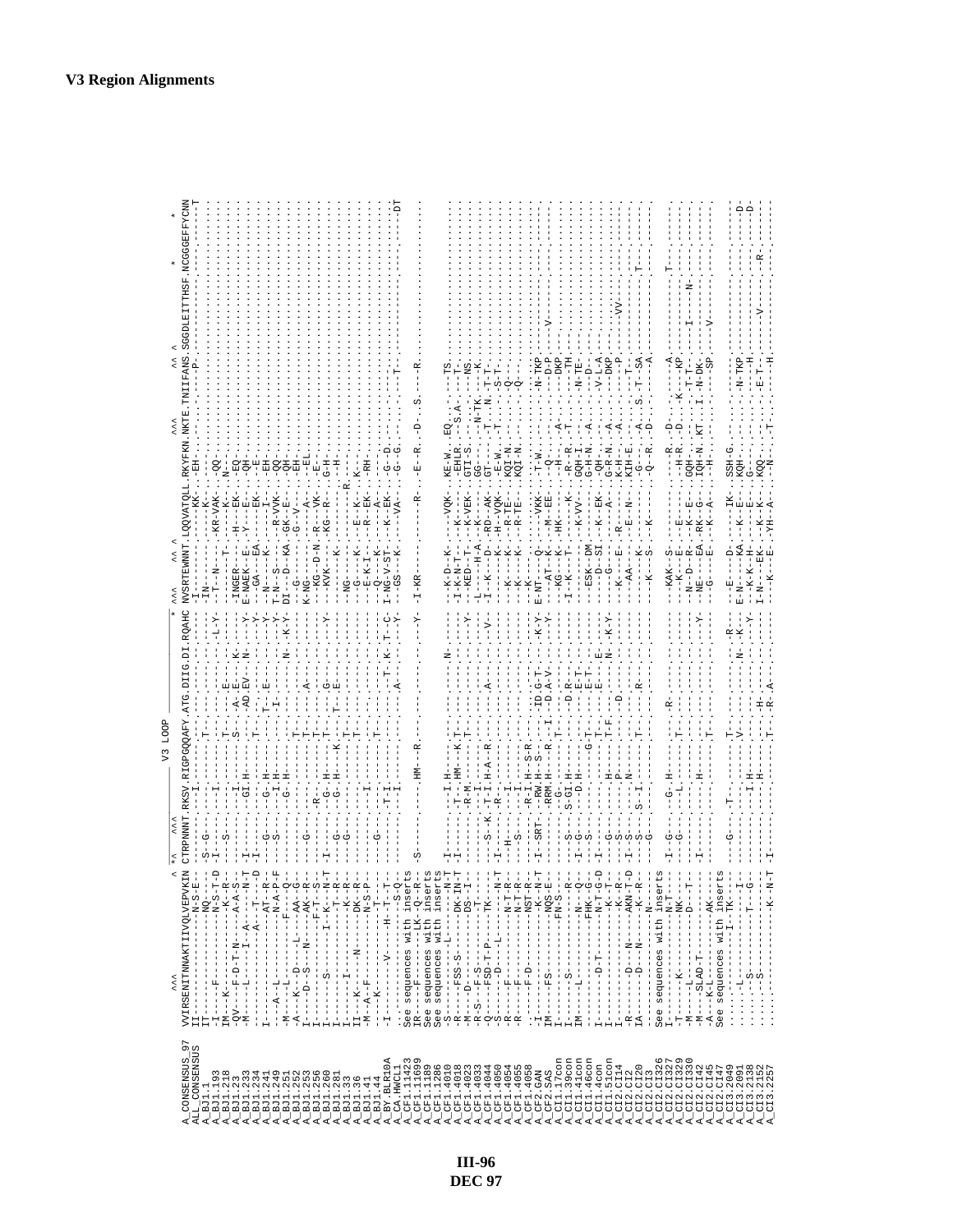|                                                                                                                                                                                                                                                                                                                                                                                                                                         | くくく                                                                                                                                 | EOO1<br>V3                              |                                                                        |  |
|-----------------------------------------------------------------------------------------------------------------------------------------------------------------------------------------------------------------------------------------------------------------------------------------------------------------------------------------------------------------------------------------------------------------------------------------|-------------------------------------------------------------------------------------------------------------------------------------|-----------------------------------------|------------------------------------------------------------------------|--|
| $\begin{array}{l} \texttt{A\_CON SISN SUS} \\ \texttt{A\_C\_C.NISIS} \\ \texttt{A\_C.I} \\ \texttt{A\_C.I} \\ \texttt{A\_C.I} \\ \texttt{A\_C.I} \\ \texttt{A\_C.I} \\ \texttt{A\_C.I} \\ \texttt{A\_C.I} \\ \texttt{A\_C.I} \\ \texttt{A\_C.I} \\ \texttt{A\_C.I} \\ \texttt{A\_C.I} \\ \texttt{A\_C.I} \\ \texttt{A\_C.I} \\ \texttt{A\_C.I} \\ \texttt{A\_C.I} \\ \texttt{A\_C.I} \\ \texttt{A\_C.I} \\ \texttt{A\_C.I} \\ \texttt{$ | $-1 - N - 5$<br>VVIRSENITMNAKTIIVQLVE<br>$\frac{1}{11} - \frac{1}{11}$                                                              | RQAHC<br>RIGPGOOAFY.ATG.DIIG<br>TRPNNNT | IFANS. SGGDLEITHSF                                                     |  |
|                                                                                                                                                                                                                                                                                                                                                                                                                                         | ?<br>⊺<br>٠<br>ţ<br>ı<br>$\frac{1}{2}$                                                                                              |                                         |                                                                        |  |
|                                                                                                                                                                                                                                                                                                                                                                                                                                         | $-$ FAK<br>-1<br>1<br>$\frac{1}{1}$<br>$\frac{1}{2}$<br>$\frac{1}{2}$                                                               |                                         | T-A<br>Ë                                                               |  |
|                                                                                                                                                                                                                                                                                                                                                                                                                                         | $-1 - K$<br>$-4-$<br>п<br>$\frac{1}{2}$                                                                                             |                                         | $-TKH$<br>$-N-TA-P$<br>-H-K<br>$-$ KEA                                 |  |
|                                                                                                                                                                                                                                                                                                                                                                                                                                         | ŧ<br>$\overline{\phantom{a}}$<br>$\frac{1}{2}$<br>$\begin{bmatrix} 1 \\ 1 \\ 2 \end{bmatrix}$                                       |                                         | <b>COHF</b><br>$T - NG -$                                              |  |
|                                                                                                                                                                                                                                                                                                                                                                                                                                         | ÷,<br>က်<br>÷i.<br>$\overline{F}$                                                                                                   |                                         |                                                                        |  |
|                                                                                                                                                                                                                                                                                                                                                                                                                                         | $--DB-$<br>$\frac{1}{1}$<br>ı<br>ı<br>ı<br>$-1 - 1 - 1 - 1 - 1$<br>Í<br>$\frac{1}{2}$                                               | ひ<br>U.                                 | $-$ R $-$<br>$-7 - K - H$<br>-7-7-<br>TQH-NT<br>--G-K-TEM<br>$-1 - KK$ |  |
|                                                                                                                                                                                                                                                                                                                                                                                                                                         | $\frac{1}{2}$<br>п<br>$\frac{5}{2}$                                                                                                 |                                         |                                                                        |  |
|                                                                                                                                                                                                                                                                                                                                                                                                                                         | $- R - S$<br>$\frac{1}{2}$                                                                                                          |                                         | ÷<br>-NKA-                                                             |  |
|                                                                                                                                                                                                                                                                                                                                                                                                                                         | $--TK$<br>٠<br>٠<br>I<br>п<br>I<br>$\frac{1}{2}$                                                                                    |                                         | XQA-N<br>$-$ GED $-$                                                   |  |
|                                                                                                                                                                                                                                                                                                                                                                                                                                         | $-5 -$<br>$--$ FNK $-$<br>т<br>$-1$ $-1$ $-1$ $-1$<br>1<br>I<br>$\frac{1}{1}$<br>$\mathbf{I}$<br>$\cdots$ $K$ ----<br>$\frac{1}{2}$ |                                         | epa-<br>÷<br>Ġ<br>B<br>-K-X                                            |  |
|                                                                                                                                                                                                                                                                                                                                                                                                                                         | $-NK$<br>$\cdots$                                                                                                                   |                                         |                                                                        |  |
|                                                                                                                                                                                                                                                                                                                                                                                                                                         | $-56$<br>٠<br>J.<br>J<br>$\cdots \cdots \cdots \cdots \cdots \cdots$                                                                |                                         | $-2I-IH$<br>$GOH -$<br>$-RE - - KK$                                    |  |
| $CM1$ . CA                                                                                                                                                                                                                                                                                                                                                                                                                              | -- F-1-H-1-H-4-<br>$-7$<br>I<br>$TM = -$                                                                                            | ロワー                                     | -TAD-                                                                  |  |
| CM1.CA1                                                                                                                                                                                                                                                                                                                                                                                                                                 | $-4-$<br>I<br>$\frac{1}{2}$<br>-1<br>п<br>$-4-5-1$<br>ţ<br>$\mathbf{I}$<br>J.                                                       |                                         | $-K-G-FF$                                                              |  |
| CM1.CA15<br>CM1.CA17                                                                                                                                                                                                                                                                                                                                                                                                                    | $-10-1$<br>i<br>I<br>Í<br>٠<br>٠<br>I<br>ı<br>ı<br>I<br>$TM--$                                                                      |                                         | Ė<br>$-9K$                                                             |  |
| $\begin{array}{r} -0.01 & .013 \\ -0.01 & .013 \\ -0.01 & .0122 \\ -0.01 & .0222 \\ -0.01 & .0222 \\ -0.01 & .0222 \\ -0.01 & .0222 \\ -0.01 & .0222 \\ -0.01 & .0222 \\ -0.01 & .0222 \\ -0.01 & .0222 \\ -0.01 & .0222 \\ -0.01 & .0222 \\ -0.01 & .0222 \\ -0.01 & .0222 \\ -0.01 & .0222 \\ -0.01 & .0222 \\ -0.01 & .0222$                                                                                                         | $---K$<br>п<br>п<br>J<br>$\overline{\phantom{a}}$<br>$\frac{1}{1}$                                                                  |                                         |                                                                        |  |
|                                                                                                                                                                                                                                                                                                                                                                                                                                         | -----------                                                                                                                         | ល្ម                                     | 囟                                                                      |  |
|                                                                                                                                                                                                                                                                                                                                                                                                                                         | -------FIK<br>J.<br>1<br>-A---------                                                                                                |                                         |                                                                        |  |
|                                                                                                                                                                                                                                                                                                                                                                                                                                         | $---24 - -1 - -5 - 5 - -1 - -8$<br>$-----AA$<br>Ţ<br>$\frac{1}{1}$<br>ì<br>$\overline{\phantom{a}}$<br>--AMI<br>i                   |                                         | $-XP$                                                                  |  |
| CAG<br>$\Xi$                                                                                                                                                                                                                                                                                                                                                                                                                            | --F-D------------<br>$IR---$                                                                                                        |                                         | $-23-1$                                                                |  |
| CM1.CA7                                                                                                                                                                                                                                                                                                                                                                                                                                 | -- F -- -- -- -- -- -- -- --<br>$-RV - -$                                                                                           |                                         | $-KSP$<br>$3GK - N$                                                    |  |
|                                                                                                                                                                                                                                                                                                                                                                                                                                         | --V------------<br>$-NN$ -                                                                                                          |                                         | イエー                                                                    |  |
|                                                                                                                                                                                                                                                                                                                                                                                                                                         | $-1M -$<br>$\frac{1}{1}$<br>ţ                                                                                                       |                                         |                                                                        |  |
|                                                                                                                                                                                                                                                                                                                                                                                                                                         | $---IK-$<br>$\frac{1}{1}$<br><b>I</b><br>$\frac{1}{1}$<br>$A. -N--$                                                                 |                                         | 了日                                                                     |  |
|                                                                                                                                                                                                                                                                                                                                                                                                                                         | --F------------<br>$R. - - -$                                                                                                       | RGI.                                    | $-T-H$<br>RL-1<br>-KAD                                                 |  |
|                                                                                                                                                                                                                                                                                                                                                                                                                                         | $-1 - 4 - 1 - 1$<br>$- -$ NSS<br>j<br>$\overline{1}$<br>п<br>$-$ – $\Gamma\mathrm{F}$ – –<br>Ì,<br>$\overline{1}$                   |                                         | CAK-1                                                                  |  |
|                                                                                                                                                                                                                                                                                                                                                                                                                                         | $------DK2$<br>ı<br>$-555 -$<br>ţ<br>Ì,<br>ĸ<br>×                                                                                   |                                         | Ě                                                                      |  |
|                                                                                                                                                                                                                                                                                                                                                                                                                                         | I<br>ı<br>л<br>ı<br>I<br>Ì,                                                                                                         |                                         | $-DRP$                                                                 |  |
|                                                                                                                                                                                                                                                                                                                                                                                                                                         | $-1$<br>$\frac{1}{1}$<br>I<br>$\frac{1}{2}$<br>п<br>$\frac{1}{1}$<br>$\mathbf I$<br>ı<br>1<br>$\cdot$                               | Ó                                       | ÷                                                                      |  |
|                                                                                                                                                                                                                                                                                                                                                                                                                                         | "<br>⊃−<br>$\frac{1}{1}$<br>$-1$                                                                                                    |                                         | 中                                                                      |  |
|                                                                                                                                                                                                                                                                                                                                                                                                                                         | п<br>÷,<br>ļ<br>$\frac{1}{1}$<br>ţ<br>$\omega$ H                                                                                    |                                         | <b>بتا</b><br>$EE - -F$                                                |  |
|                                                                                                                                                                                                                                                                                                                                                                                                                                         | I<br>$\frac{1}{1}$<br>$\mathbf{I}$<br>$\frac{1}{1}$<br>$-10-$<br>$\frac{1}{1}$<br>I<br>п<br>Ì,                                      |                                         | I-Y-I<br>۴<br>$GR-W$<br>-E-K<br>-IK                                    |  |
|                                                                                                                                                                                                                                                                                                                                                                                                                                         | $- -K$<br>п<br>-1<br>$\frac{1}{1}$<br>$A. -- --$<br>f,                                                                              | Ċ                                       |                                                                        |  |
|                                                                                                                                                                                                                                                                                                                                                                                                                                         | $---FSK-$<br>I<br>Í<br>J.<br>п<br>$\frac{1}{1}$<br>$1. L - - - - -$                                                                 |                                         | $-RR$                                                                  |  |
|                                                                                                                                                                                                                                                                                                                                                                                                                                         | $---DK-$<br>₹.<br>$\mathbf{I}$                                                                                                      |                                         |                                                                        |  |
| $\begin{array}{ll} \hline \text{CY} & \text{HOCon} \\ \text{DJ} & \text{DJ} & \text{S58} \\ \text{DJ} & \text{DJ} & \text{S63} \\ \text{DJ} & \text{DJ} & \text{S64} \end{array}$                                                                                                                                                                                                                                                       | $-14 -$<br>$-1$<br>$-1$<br>$\frac{1}{1}$<br>$\overline{\phantom{a}}$<br>$EM -$                                                      |                                         |                                                                        |  |
|                                                                                                                                                                                                                                                                                                                                                                                                                                         | $\frac{1}{2}$<br>ı<br>$-1$ -N $-$<br>ı<br>ı<br>1<br>I<br>I<br>т<br>л                                                                |                                         |                                                                        |  |
|                                                                                                                                                                                                                                                                                                                                                                                                                                         | $-1$<br>$-1$<br>$-120 - 1$<br>$-1$ $-1$ $-1$<br>I<br>1<br>I<br>$\frac{1}{1}$<br>٠                                                   |                                         |                                                                        |  |
|                                                                                                                                                                                                                                                                                                                                                                                                                                         | $-FTNST$<br>1<br>٩<br>$\frac{1}{1}$<br>$-1 - N -$                                                                                   |                                         |                                                                        |  |
|                                                                                                                                                                                                                                                                                                                                                                                                                                         | $- F N -$<br>$-1$ - $-1$ - $-1$<br>I<br>п<br>I<br>$-1$ N<br>--                                                                      |                                         | GK-VO-                                                                 |  |
|                                                                                                                                                                                                                                                                                                                                                                                                                                         | $\overline{P}$ +<br>т<br>п<br>I<br>п<br>I<br>ì<br>ł<br>ပ္ပ                                                                          | C)                                      | $E-WN$<br>$-K-O-DT$                                                    |  |
|                                                                                                                                                                                                                                                                                                                                                                                                                                         | $-MS -$<br>$-1$<br>$-1$ - $-1$<br>$-K--$                                                                                            |                                         |                                                                        |  |
| A_FRI.FRMP177<br>A_FRI.FRMP20<br>A_FRI.FRMP23<br>A_FRI.FRMP25<br>A_FRI.FRMP33<br>A_FRI.FRMP33                                                                                                                                                                                                                                                                                                                                           | $-185$<br>$-10R$<br>1<br>ï<br>$\frac{1}{1}$<br>J.<br>$\overline{\phantom{a}}$<br>$-1$<br>Í<br>$-K$<br>$\frac{1}{1}$<br>Ϋ́           | -RGI                                    | -N-T<br>Ė                                                              |  |
|                                                                                                                                                                                                                                                                                                                                                                                                                                         | I<br>I<br>$\frac{1}{1}$<br>$\overline{\phantom{a}}$<br>$-5 -$<br>п<br>I                                                             |                                         |                                                                        |  |
|                                                                                                                                                                                                                                                                                                                                                                                                                                         | $-5 - 4 - 5 - 6$<br>$TM---$                                                                                                         |                                         |                                                                        |  |
|                                                                                                                                                                                                                                                                                                                                                                                                                                         | $Q_0 - 1$<br>ı<br>1<br>÷,<br>1<br>J<br>J.                                                                                           |                                         |                                                                        |  |
| $\begin{array}{l} \sqrt{-} \text{GA. V1191} \\ \sqrt{-} \text{GA1. G135} \\ \sqrt{-} \text{GA1. G41} \\ \sqrt{-} \text{GA1. LBY23} \end{array}$                                                                                                                                                                                                                                                                                         | ı<br>$-1M -$                                                                                                                        |                                         |                                                                        |  |
| BV23<br>BV2310<br>GA1.L                                                                                                                                                                                                                                                                                                                                                                                                                 | $\frac{1}{1}$<br>$\begin{array}{c} \hline \end{array}$<br>$\frac{1}{1}$<br>$-1$ -------                                             |                                         |                                                                        |  |
|                                                                                                                                                                                                                                                                                                                                                                                                                                         |                                                                                                                                     |                                         |                                                                        |  |

 $III-97$ **DEC 97**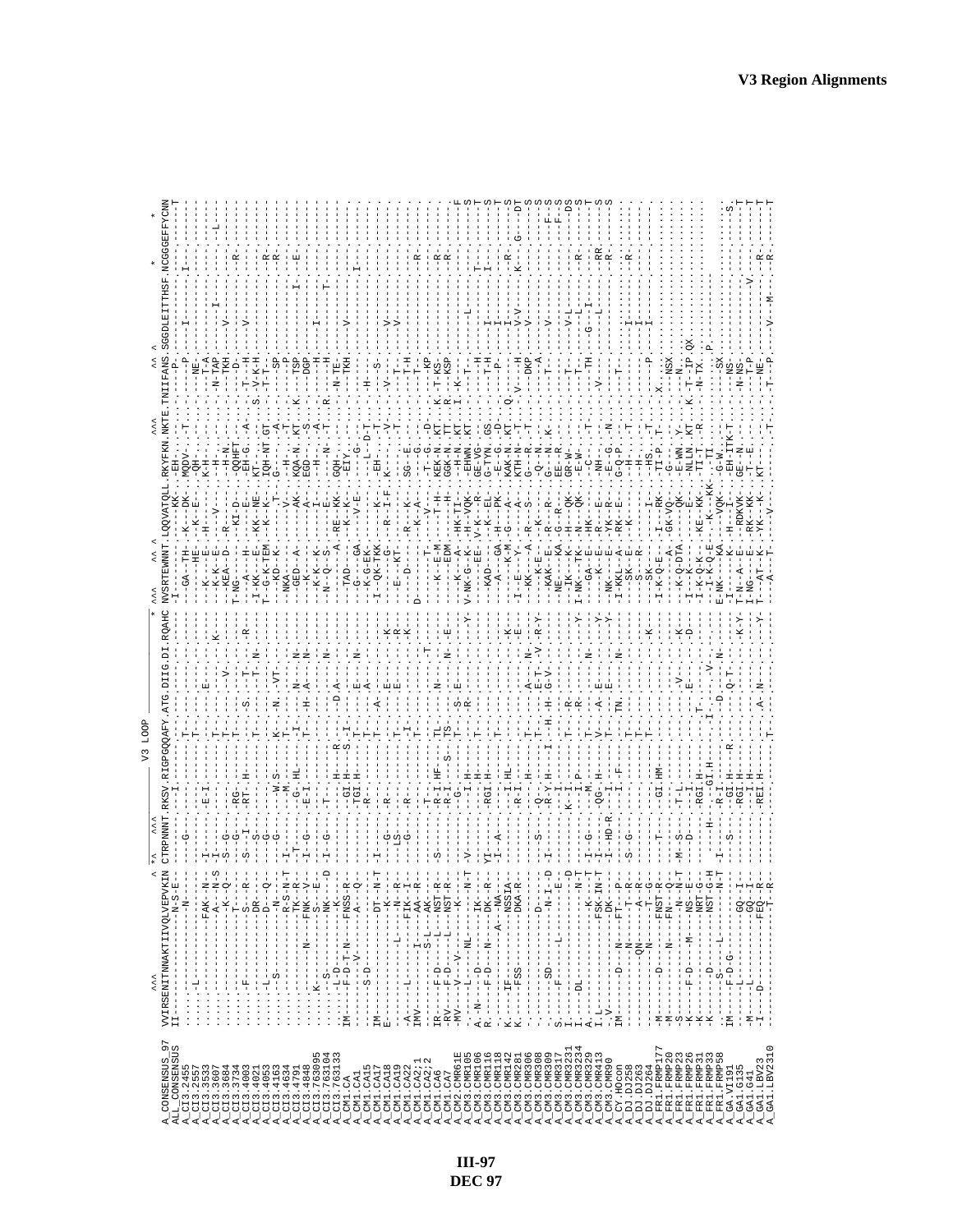|                | NKTE.TNIIFANS.SGGDLEITTHSF.NCGGEFFYCNN                                              | $\overline{v}$                       |                                                                                                                                                                                                                                                                                                                                                                                           |                         |                                                     |                                   |                                                            |                       |                                                                                                              |                |                                              |                         |                   |                                                                                                                                                                                                                                                                                                                                                                                                                                                                 |                       |                                                                                            |                              |                                   |                                                                                            |          |                                   |                                          |                             |                               |                          |                                                                                                                                                                               |                                       |                                                        |                                                |                               |                            |                                   |                                                      |                                                                          |                                                                                              |                                     |                                                                                               |                                                    |                                              |                                                                                                                                                                                                                                                                                                                                                                             |
|----------------|-------------------------------------------------------------------------------------|--------------------------------------|-------------------------------------------------------------------------------------------------------------------------------------------------------------------------------------------------------------------------------------------------------------------------------------------------------------------------------------------------------------------------------------------|-------------------------|-----------------------------------------------------|-----------------------------------|------------------------------------------------------------|-----------------------|--------------------------------------------------------------------------------------------------------------|----------------|----------------------------------------------|-------------------------|-------------------|-----------------------------------------------------------------------------------------------------------------------------------------------------------------------------------------------------------------------------------------------------------------------------------------------------------------------------------------------------------------------------------------------------------------------------------------------------------------|-----------------------|--------------------------------------------------------------------------------------------|------------------------------|-----------------------------------|--------------------------------------------------------------------------------------------|----------|-----------------------------------|------------------------------------------|-----------------------------|-------------------------------|--------------------------|-------------------------------------------------------------------------------------------------------------------------------------------------------------------------------|---------------------------------------|--------------------------------------------------------|------------------------------------------------|-------------------------------|----------------------------|-----------------------------------|------------------------------------------------------|--------------------------------------------------------------------------|----------------------------------------------------------------------------------------------|-------------------------------------|-----------------------------------------------------------------------------------------------|----------------------------------------------------|----------------------------------------------|-----------------------------------------------------------------------------------------------------------------------------------------------------------------------------------------------------------------------------------------------------------------------------------------------------------------------------------------------------------------------------|
|                | $-1 - N - T K P$ .                                                                  | $- DTP$<br>臣!<br>ž                   | HHH-L--<br>$-T-T-EHH$<br>$-1 - T - EKP$<br>$\vec{A}$<br>-A<br>Ą.                                                                                                                                                                                                                                                                                                                          | $-1 - N - TKP$<br>-A    | $---TKP$<br>$- N - T K$<br>ω                        | $-N-EN-$                          | $-ERP$<br>$-N-TK$<br>w                                     |                       |                                                                                                              |                |                                              |                         |                   |                                                                                                                                                                                                                                                                                                                                                                                                                                                                 |                       |                                                                                            |                              |                                   |                                                                                            |          |                                   |                                          |                             |                               |                          |                                                                                                                                                                               |                                       |                                                        |                                                |                               |                            |                                   |                                                      |                                                                          |                                                                                              |                                     |                                                                                               |                                                    |                                              |                                                                                                                                                                                                                                                                                                                                                                             |
|                | NVSRTEWNNT.LQQVATQLL.RKYFKN<br>$\frac{1}{2}$<br>$-HK-VA-$                           | $KT-1$<br>$-AX - -E - - -RK - TEK -$ | $-11$<br>中!<br>Ť<br>$-HK = -EH$                                                                                                                                                                                                                                                                                                                                                           | $-3E - 6K -$            | $-CH - I$<br>$-K--GK-$<br>$- -K - -K -$             | .-HK--K                           | $-CH - I$<br>$\frac{1}{2}$<br>$-K--GK$<br>-R-.-HK--K-      | $- -K - R -$<br>$-5-$ | $- -K - R -$<br>$-5-$                                                                                        |                | $-KT - E$<br>$-KT - E$                       | $-7$                    | 17---             |                                                                                                                                                                                                                                                                                                                                                                                                                                                                 |                       | KNISE                                                                                      | -KNISE                       |                                   |                                                                                            |          | $E - 7I$                          | Ξ<br>$E - 2$                             | ∑<br>⊺                      |                               | $K--AK$                  | Ř<br>-                                                                                                                                                                        | 면<br>다                                |                                                        | ÷<br>$-1/2$                                    | $-14 - 35 - -14$              | $rac{1}{3}$<br>$-K-1$      | KEH-<br>$- -K - K -$<br>$- E - E$ | $-HH -$<br>-SQ--E---E-VI-                            | $-H$<br>$KT -$<br>H<br> -<br> -<br>$-K - K -$<br>$-50$                   | $- X -$<br>$-5 - 7 - 9$                                                                      | $MH$ -<br>÷<br>$--VK$<br>$-R = -K$  | $K-H-$<br>$-DN - K - T$                                                                       | ÷<br>ن<br>ٻ                                        | $-K-V$                                       |                                                                                                                                                                                                                                                                                                                                                                             |
|                | $-5-$                                                                               |                                      | $-KAA-$<br>-KAA<br>$-4-$                                                                                                                                                                                                                                                                                                                                                                  | -KA                     | $--RRA$<br>$\overline{A}$ –<br>$\frac{1}{4}$<br>7   | -KAA                              | $-4$<br>k-y                                                |                       | $-KD-TE-.$                                                                                                   |                | $\frac{1}{2}$<br>$\frac{1}{2}$               |                         |                   |                                                                                                                                                                                                                                                                                                                                                                                                                                                                 | $\mathfrak{F}$        | $-54$                                                                                      |                              | $-K = -DA$                        | $-AD-DK-$                                                                                  | $-AD-DK$ | $-EA$                             | $-5 - EK$<br>$-EA$                       | 면                           |                               |                          |                                                                                                                                                                               | $-G-K--K$<br>$-N-S-X-K$               |                                                        | $-A- -K-$                                      | $-SA - K$<br>א<br>ד           | $-SA - -A -$<br>ပှ         | $-XS$                             |                                                      | $-A - E -$<br>$\frac{1}{6}$                                              | $-1 - 12 - 1$                                                                                | $-5 - -5 -$                         | $\frac{1}{2}$                                                                                 | ပ္ပ                                                | ပ္ပိ                                         | $-5N$                                                                                                                                                                                                                                                                                                                                                                       |
| LOOP           | CTRENNNT RKSV RIGEGOOAFY ATG DIIG DI ROAHC                                          |                                      | ∽.                                                                                                                                                                                                                                                                                                                                                                                        | $A-T$                   | $-4 - T$                                            | $-4 - T$                          |                                                            |                       |                                                                                                              |                |                                              |                         |                   |                                                                                                                                                                                                                                                                                                                                                                                                                                                                 |                       |                                                                                            |                              |                                   |                                                                                            |          |                                   |                                          |                             |                               |                          |                                                                                                                                                                               |                                       |                                                        |                                                | $-R - . A - T$                |                            |                                   |                                                      |                                                                          |                                                                                              | и.<br>Ч                             | Ì                                                                                             |                                                    | 7−S-                                         |                                                                                                                                                                                                                                                                                                                                                                             |
| V <sup>3</sup> |                                                                                     | $N-N$                                | $-L-H$ .<br>IN-                                                                                                                                                                                                                                                                                                                                                                           | $-L-R. T$<br>$-RR$<br>¥ | $-L-R.1$<br>$-RR-$                                  | $L-R$ .<br>$-RR$                  | $-L-R$ .<br>$-K. -RR$                                      | $H \cdot T -$         | ن<br>۱<br>H . I 5-<br>먹                                                                                      |                | ř                                            |                         |                   | Ķ                                                                                                                                                                                                                                                                                                                                                                                                                                                               | $R - I$               |                                                                                            |                              |                                   |                                                                                            |          |                                   |                                          |                             |                               |                          |                                                                                                                                                                               |                                       | $-R$ - $ H$ M                                          | $-1.1$                                         | $-TGT$ .                      | -- 1.1<br>-T-1             | $T - I$                           | $-R-I$                                               | $- R - I$ .                                                              | Ţ                                                                                            | -<br>T-                             | $-1 - 1 - C$                                                                                  | $-X - I$ . H                                       | .<br>15-1                                    |                                                                                                                                                                                                                                                                                                                                                                             |
|                | က်<br>$\frac{1}{4}$<br>"<br>숩<br>$-N-S$<br>$\frac{1}{1}$                            | ĸ<br>$-10K -$<br>¥                   | $-5$<br>$-8 -$<br>¥                                                                                                                                                                                                                                                                                                                                                                       | ن<br>ا<br>¥             | Ė<br>$\frac{1}{1}$                                  | ¥                                 | ب<br>$\frac{1}{1}$                                         |                       | $\frac{1}{1}$                                                                                                | $\frac{1}{1}$  | $---TKS -$<br>$-TTKS$                        | ¥-                      | ¥                 | .<br>-<br> <br>Ω<br>÷                                                                                                                                                                                                                                                                                                                                                                                                                                           | $-7$ $\overline{M}$   | $-100$<br>$-7$                                                                             | 주                            | $-1 - 241 - 1$                    | $- - A H - - D -$<br>$-1$                                                                  | $-1$     |                                   | $-HA$<br>$-K-S-$<br>$- R -$              | T<br>$N-S$<br>$\frac{1}{1}$ | T<br>$-1 - N - T$             | $-1$<br>$--NT-$          | $-1$ NT $-$                                                                                                                                                                   | $- - AK - -$<br>$-5 -$                | $-$ - F IK $-$                                         |                                                |                               | $\frac{1}{1}$              | $-1AT-$<br>$- - K$                | E<br>T                                               | $-5$<br>$-FTM$                                                           | $-55$                                                                                        | $--$ FKT<br>--<br>--FT              | $---AK---$                                                                                    | ī.<br>-K--<br>$-1 - 5$<br>$\overline{\phantom{a}}$ | ï                                            | t<br>$\overline{\phantom{a}}$                                                                                                                                                                                                                                                                                                                                               |
| くくく            | VVIRSENITNNAKTIIVQLVEPVKIN<br>п<br>ï<br>I<br>1<br>1<br>т<br>1<br>ł<br>ł<br>1A<br>ΞI | $- R$<br>$-1$<br>$-1$<br>j<br>Н      | I<br>T<br>$- R I$<br>$\frac{1}{1}$<br>I<br>J<br>J<br>í<br>J.<br>H<br>븝<br>$\mathsf{H}$                                                                                                                                                                                                                                                                                                    | $-1$<br>I<br>冒          | ٠<br>п<br>п<br>$\frac{1}{1}$<br>$1 - V - 1$<br>$-1$ | п<br>$\frac{1}{1}$<br>$I - V - -$ | $\frac{1}{1}$<br>$\mathbf{I}$<br>J<br>Ť<br>TMV--<br>-<br>주 | $--$ SD $--$ E<br>1A  | $-SD = -E$<br>$-9-$<br>$\frac{1}{1}$<br>$IA-$<br>$-4$                                                        | $-9$<br>л<br>F | п<br>п                                       | $-1 - 1 - 1$<br>$-1$ N- | $-1$ -D<br>Í<br>주 | ì<br>$-1$<br>$\frac{1}{2}$<br>ì<br>ŧ<br>1<br>п<br>I<br>н                                                                                                                                                                                                                                                                                                                                                                                                        | 1<br>ï<br>i<br>T<br>٠ | т<br>$\mathbf{I}$<br>ï<br>I<br>$\frac{1}{1}$<br>$- -$ GD $-$<br>I<br>$-1 -$<br>ŧ<br>п<br>К | $-9$<br>I<br>ά<br>H          | I<br>ı<br>Í<br>$-1 - 1$<br>٠<br>ï | í<br>$\frac{1}{1}$<br>$\overline{\phantom{a}}$<br>п<br>$\mathbf{I}$<br>뛰<br>$\overline{1}$ |          | п<br>ł<br>ł<br>$\frac{1}{1}$<br>A | п<br>$\mathbf{I}$<br>1<br>$IA--$<br>$-M$ | п<br>п<br>-<br>주            | ٠<br>$-1$<br>٠<br>$\mathbf I$ | $-1$<br>т<br>$I A - K -$ | ٠<br>$IA-K-$                                                                                                                                                                  | $-1$<br>$- R -$<br>$\frac{1}{1}$<br>¥ | ı<br>$\begin{array}{c} \end{array}$<br>$-9$<br>J.<br>Ŗ | See sequences with inse<br>ı<br>J<br>Ϋ́        | J.<br>J.<br>1<br>J.<br>ï<br>T | Í<br>İ<br>í<br>텃<br>H      | ÷<br>-- F -----<br>¥              | $\frac{1}{1}$<br>$-1$ -SD $-1$<br>$\frac{1}{1}$<br>F | $-1$<br>$-1 - 1 - 1$<br>$\mathbf{I}$<br>ı<br>٠<br>ï<br>IK<br>$E_{\rm R}$ | п<br>ï<br>I<br>1<br>J<br>$\overline{\phantom{a}}$<br>$-1 -$<br>$\overline{\phantom{a}}$<br>늡 | $-1$<br>$-55-$<br>F<br>ŵ            | $\frac{1}{1}$<br>$- -V - I$<br>$\overline{\phantom{a}}$<br>$\overline{\phantom{a}}$<br>п<br>¥ | $- -N - N - -$<br>I<br>$\overline{1}$<br>ΣÄ<br>¥-  | $-1 - N - 1 - 1 - N - 1$<br>t<br>٠<br>i<br>¥ | Ť<br>$-1 - N - -$<br>$-7$<br>$\mathbf{I}$                                                                                                                                                                                                                                                                                                                                   |
|                | CONSENSUS_97<br>LL_CONSENSUS<br>_GA1.VI1076<br><b>ALL</b><br>4<br>A,                | GA1.VI685<br>GH.D687<br>К<br>Ą       | $\begin{tabular}{ll} $\widetilde{A} = 0412$ & \widetilde{A} = 0412$ \\ $\widetilde{A} = 0412$ & \widetilde{A} = 0412$ \\ $\widetilde{A} = 0412$ & \widetilde{A} = 0412$ \\ $\widetilde{A} = 0412$ & \widetilde{A} = 0412$ \\ $\widetilde{A} = 0412$ & \widetilde{A} = 0412$ \\ $\widetilde{A} = 0412$ & \widetilde{A} = 0412$ \\ $\widetilde{A} = 0412$ & \widetilde{A} = 0412$ \\ $\wid$ |                         |                                                     |                                   | A_GH2.GH18<br>GH2.GH9<br>A                                 | GH3.NJ13              | $\begin{array}{l} \texttt{A\_CH3.~NJ13:1} \\ \texttt{A\_CH3.~NJ13:2} \\ \texttt{A\_CH3.~NJ19:1} \end{array}$ |                | A_GH3.NJ19;2<br>A_GH3.NJ20;1<br>A_GH3.NJ20;2 |                         |                   | $\begin{tabular}{ll} $\widetilde{\mathbf{A}}_1$ & \widetilde{\mathbf{C}}_2$ & \widetilde{\mathbf{M}}_2$ & \widetilde{\mathbf{M}}_2$ & \widetilde{\mathbf{A}}_1$ & \widetilde{\mathbf{A}}_2$ & \widetilde{\mathbf{A}}_1$ & \widetilde{\mathbf{A}}_2$ & \widetilde{\mathbf{A}}_1$ & \widetilde{\mathbf{A}}_2$ & \widetilde{\mathbf{A}}_1$ & \widetilde{\mathbf{A}}_2$ & \widetilde{\mathbf{A}}_2$ & \widetilde{\mathbf{A}}_1$ & \widetilde{\mathbf{A}}_2$ & \wid$ |                       | Ą                                                                                          | A_GH3.NJ41;1<br>A_GH3.NJ41;2 |                                   |                                                                                            |          |                                   |                                          |                             |                               | CH3. NJ9:2<br>К          | $\begin{array}{l} \texttt{A\_GH3}\ \texttt{.MJX:1} \\ \texttt{A\_GH3}\ \texttt{.MJX:2} \\ \texttt{A\_IN1}\ \texttt{.CNCH14} \\ \texttt{A\_IN1}\ \texttt{.CNCH14} \end{array}$ |                                       | $\overline{\text{IN2}}$ . GT6<br>A,                    | $\mathbf{\Omega}$<br>KE.KEN11<br>A_KE.K89<br>A | KE.KEN29<br>Þ,                | KE.KEN88<br>A_KE.KEN3<br>∝ |                                   | A_KE.KEN965<br>A_KE.KEN967                           | KE.KEN968<br>∝                                                           | A_KE.KEN970<br>A_KE.KEN973                                                                   | $KE$ . $KEN978$<br>A_KE.KEN977<br>A | A_KE.KEN979                                                                                   |                                                    |                                              | $\begin{array}{l} \text{A} \_ \text{K} \_ \text{K} \_\text{K} \_\text{K} \_\text{K} \_\text{S} \_\text{S} \_\text{S} \\ \text{A} \_\text{K} \_\text{K} \_\text{K} \_\text{K} \_\text{S} \_\text{S} \\ \text{A} \_\text{K} \_\text{K} \_\text{K} \_\text{S} \_\text{S} \_\text{S} \\ \text{A} \_\text{K} \_\text{K} \_\text{K} \_\text{S} \_\text{S} \_\text{S} \end{array}$ |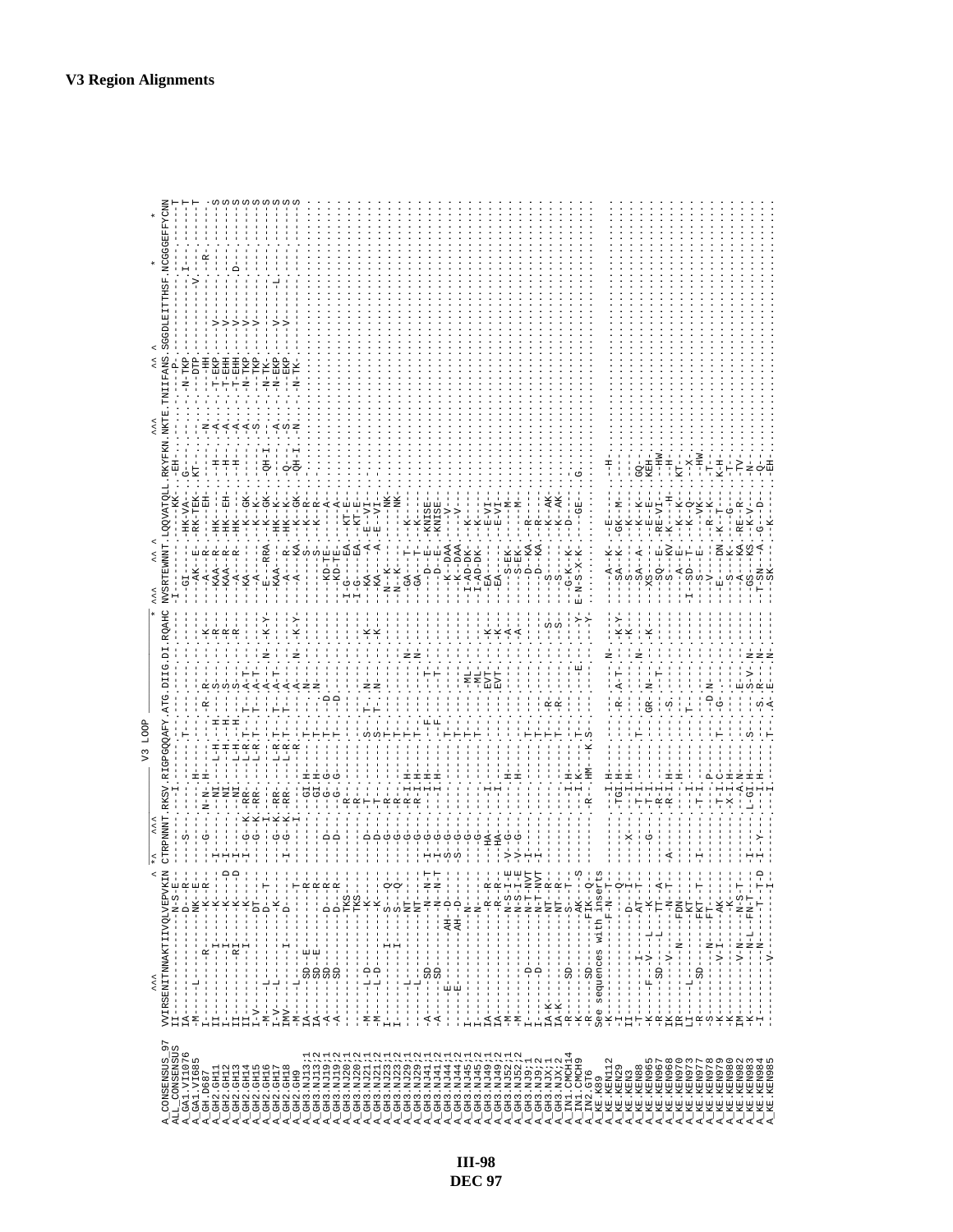|                                                          | ₹<br>くくく                                                                                                                                                     | HOOP<br>$\frac{3}{2}$                     |      |                    |                                                            |                               |                                         |
|----------------------------------------------------------|--------------------------------------------------------------------------------------------------------------------------------------------------------------|-------------------------------------------|------|--------------------|------------------------------------------------------------|-------------------------------|-----------------------------------------|
| CONSENSUS_97<br>ALL_CONSENSUS                            | KIN<br>립<br>VVIRSENITNNAKTIIVQLVEPV<br>$-5 - N - S$<br>$\frac{1}{11}$                                                                                        | TRPNNNT.RKSV.RIGPGQQAFY.ATG.DIIG.DI.RQAHC |      |                    | NVSRTEWNNT.LQQVATQLI                                       | .RKYFKN.NKTE.                 | TNI IFANS . SGODLEITTESF. NCOODDOGETINT |
| _KE.KEN98;1<br>_KE.KEN98;2                               | က်<br>$   \overline{F}$ $\overline{M}$ $\overline{N}$ $-$<br>$-1$ $-1$<br>$-1$<br>ł<br>$\frac{1}{1}$<br>t<br>$E1 -$<br>¥-                                    |                                           |      |                    | $-5V - N - -$<br>$-4 - 2 - -1$<br>$-3 - - - - K -$         |                               |                                         |
| KE1.NA112<br>KE1.NA111                                   | ပ္ပ<br>ά<br>$-311 -$<br>$--FDK-$<br>$-1$ $-1$<br>$TK--$<br>$-\mathbb{R}$                                                                                     | È<br>∶<br>$-5 - 1$                        |      |                    | $-K-GEX$<br>$-3 - -K - - -G - -K -$<br>$-NGS - -$<br>$-58$ | し<br>トー<br>-T--7              | ÷                                       |
|                                                          |                                                                                                                                                              |                                           |      |                    | $---K-KE-.$                                                |                               |                                         |
| <b>LKE1.NA114</b><br><b>LKE1.NA115</b><br>LKE1.NA115     | -------<br>$\frac{1}{1}$<br>$- - - - - - - -$<br>$\mathsf I$<br>$\mathbf{I}$<br>$\mathbf{I}$<br>ï<br>$TK --$<br>Ŗ                                            | $KT - I \cdot S$                          |      |                    | $-E$ - $Q$ -<br>$-KLD = -T =$ .<br>-L----KA                | $E---R$<br>$S - -1$           | $\ddot{a}$<br>$-K-$                     |
| KE1.NA118                                                | $--DR--$<br>I<br>Í<br>Ţ                                                                                                                                      |                                           |      |                    | .-RK---K-<br>$-5L - DE -$                                  | $-1 - 10$ .                   | $-NT - NT -$                            |
| NL1.A09246                                               | $-40-$<br>$-54 - -$<br>$IM - -$                                                                                                                              | $R--H$                                    |      |                    | .-R----EK<br>$I - K - G - TE -$                            | $-VSN$ .                      |                                         |
| GH9152<br>NL1.GH9023<br>NL1                              | $-SD-R$<br>က္<br>Ļ<br>$-4 - 7$<br>1<br>---DL--<br>부<br>п<br>$-M - -$<br>ă                                                                                    | $R - I$                                   |      |                    | $-N--K-$<br>$-KG-$                                         |                               |                                         |
| NL1.GH9299                                               | י<br>ד<br>$-280 - -$                                                                                                                                         | 먼                                         | ロ・ロー |                    | م                                                          |                               |                                         |
| NL1.GH94014<br>$\mathcal{L}_{\mathcal{A}}$<br>NL1.GH9501 | $- - - - - - - - - -$<br>п                                                                                                                                   |                                           |      |                    | $-NE - V - -K -$                                           | $N$ – – –                     |                                         |
|                                                          | --D-I<br>$-5$<br>--DK--<br>$-K-1$<br>$-Y-$<br>$\frac{1}{\sqrt{2}}$                                                                                           | $- A - I$                                 |      |                    | $- R$<br>$-(-KD - -D -$<br>$-5 - -2 -$                     | $S-H-E$<br>--H<br>--H<br>--   |                                         |
| ML1.KE9135<br>ML1.RW8903                                 | $\frac{1}{1}$<br>I<br>$-1 - 2 - 1 - 1$<br>1<br>1<br>$\overline{R}$                                                                                           |                                           |      |                    | $-E = -K$<br>$-GAK-$                                       | $-5 - 5 - 5$                  |                                         |
| NL1.RW8935                                               | $-1$ - $QH - 1$<br>$-1$<br>ı<br>$\overline{K}$                                                                                                               | Ö                                         |      |                    | ن<br>ا<br>$-K--EP$                                         | $-MQ$ .                       |                                         |
| NL1.TZ925825                                             | ן<br>ד<br>$-R -$                                                                                                                                             |                                           |      |                    | -EK-VV<br>$-8R - -E$                                       | $--HM$ .                      |                                         |
| NL1.TZ94016                                              | - KYNKI H - - - - - - - - - -<br>٠<br>J.<br>$-1$ N-<br>$\overline{R}$                                                                                        | ۹.<br>$-RRI$                              |      |                    | $-K-IX$<br>$-SS - - SK -$<br>$\frac{1}{2}$                 | $G-H-G$<br>$ET = -R$          | $\frac{1}{2}$                           |
| ML1.UG9283                                               | $--$ FT-<br>ł<br>$\frac{1}{1}$<br>$-AV - -$                                                                                                                  |                                           |      |                    | --MD---K-                                                  |                               | . NN                                    |
| RU1.GAN1                                                 | $-1$ $N$<br>$\frac{1}{2}$<br>$\vdots$                                                                                                                        |                                           |      |                    |                                                            |                               |                                         |
| RU1.IVA6                                                 | -<br>1<br>1<br>1<br>I<br>٠<br>$\frac{1}{2}$<br>$\frac{1}{2}$ , $\frac{1}{2}$ , $\frac{1}{2}$ , $\frac{1}{2}$ , $\frac{1}{2}$ , $\frac{1}{2}$ , $\frac{1}{2}$ |                                           |      |                    | $T - N -$                                                  |                               |                                         |
| RU1.MLY10                                                | $- -KT -$<br>$-1 - K - K - S E - TNT -$                                                                                                                      |                                           |      |                    | -YE:<br>$-EGL--D-$                                         |                               |                                         |
| RU3.2728B<br>CTHS.<br>RU1                                | $ K$ T $-$<br>é<br>I<br>$K=-E=-TT$<br>$-9-0-1$                                                                                                               |                                           |      |                    | $-AGL--$                                                   |                               | $-S-KP-$                                |
|                                                          | ひ<br>$-9-0-1$<br>$\frac{1}{2}$                                                                                                                               |                                           |      | $_{\rm X}^{\rm Y}$ | ÚΩ<br>-AA--                                                |                               |                                         |
| _RU3.323<br>_RU3.6525B<br>_RU3.7517                      | Н<br>$-9-0-1$<br>ţ                                                                                                                                           |                                           |      | ľ                  |                                                            |                               |                                         |
|                                                          | ۴<br>$-5-5-1$<br>$\frac{1}{2}$                                                                                                                               |                                           |      | Ĩ                  |                                                            |                               |                                         |
| RU3.7624B                                                | е<br>$-5-2-4$                                                                                                                                                |                                           |      | $X - X$            | $R - A A -$                                                |                               |                                         |
| RU3.8722B<br>RU3.9022                                    | 투<br>ŕ<br>$-D-C-I T-$<br>$-9 - 0 - 1$<br>$\frac{1}{4}$                                                                                                       |                                           |      | $X - X$<br>$-X-X$  | $-AA-$                                                     |                               |                                         |
| RU3.936                                                  | $-5 - 6 - 1$<br>$\frac{1}{2}$                                                                                                                                |                                           |      | $X - Y$            | -AA-<br>$-AA-$                                             |                               |                                         |
|                                                          | 투<br>Í<br>$-9-0-1$<br>$\frac{1}{2}$                                                                                                                          |                                           |      | $X - X$            |                                                            |                               |                                         |
| RU3.947<br>RU3.9536                                      | י<br>ו<br>I<br>$-9-0-1$<br>í<br>$\frac{1}{2}$                                                                                                                |                                           |      | -K-Y               | $-AA$ -                                                    |                               |                                         |
| RU3.9611                                                 | ۳<br>ا<br>$-1 - D - G - I - -$<br>$\frac{1}{2}$                                                                                                              |                                           |      | $X - N$ .          | $-KI$<br>$-AA - S$                                         |                               |                                         |
| RU3.97048<br>RW.564C                                     | -R-4-1-1-1-1-1-1-1-2<br>ŕ<br>$-5 - 6 - 1$<br>$\frac{1}{2}$                                                                                                   |                                           |      | È                  | $-K-1$<br>-KI<br>$LN - A - -Q -$                           |                               | $-R-T$                                  |
| RW. SF1703                                               | $---MKT -$<br>-K --                                                                                                                                          |                                           |      |                    | -<br>- 1<br>- 1<br>- 1<br>--AD--                           | $-S-5X$ .                     |                                         |
| RW1.W2RW008                                              | í<br>$-1$<br>I<br>I<br>$\frac{1}{2}$                                                                                                                         |                                           |      |                    | $-R - -VE$<br>$-ERA$<br>$-5-$                              | <b>CH-ED-</b>                 | -N--T                                   |
| RW1.W2RW016                                              | $--DKA-$<br>$\frac{1}{2}$                                                                                                                                    |                                           |      |                    |                                                            | GEH-R                         |                                         |
| RW1.W2RW02                                               | $--DKA-$<br>$\frac{1}{2}$                                                                                                                                    |                                           |      |                    | --AK---D-.-RG--KK                                          | --HH<br>--HH                  | $--RK-$                                 |
| RW1.W2RW024<br>RW1. W2RW025                              | $-5 -$<br>$\frac{1}{1}$<br>$-7$                                                                                                                              |                                           |      | $R - Y$            | $-\mathbb{R}$ .<br>니<br>무<br>$-NES$                        | G-H-G<br>$B-H-B$              | -- TK<br>$-K-T$ .                       |
| RW1. W2RW026                                             | $-5-$<br>$\vdots$                                                                                                                                            | $R - I$                                   |      |                    | $\frac{5}{1}$                                              | $S---E$ .                     | $-2M$                                   |
| RW2.1613Wcons                                            | نې<br>۱<br>$--DKA-$<br>I<br>Í<br>Í<br>¥                                                                                                                      |                                           |      |                    | $-HK$<br>$-NG -$                                           | $E-H-R$                       | $-N-TK-$                                |
| $\overline{\texttt{RW2}}.1613\text{con}$                 | $-4 - T - T -$<br>п<br>$\overline{1}$<br>$IK--K--K--D$                                                                                                       |                                           |      |                    | $\frac{1}{\sqrt{2}}$                                       | $V - E -$                     | $-10$                                   |
| RW2.1701cons                                             | --FXX-<br>$-5 - -$<br>$\mathbf{I}$<br>$\frac{1}{1}$<br>$\frac{1}{\sqrt{2}}$                                                                                  | $M-L$                                     |      |                    | $-1 - S$                                                   | $-1$ $-1$ $-1$ $-1$ $-1$ $-1$ | $-2M -$<br>-R.                          |
| RW2.1831Wcons                                            | ن<br>۱<br>$-K-N$<br>ı<br>$-1$<br>$-1$ N<br>-                                                                                                                 |                                           |      |                    | $-XE$<br>$-AD$ -                                           | $-1 - 5$<br>S                 | Ť                                       |
| RW2.1831cons                                             | $-K-N$<br>п<br>$\frac{1}{1}$<br>$-1$                                                                                                                         |                                           |      |                    | $-AD$ - $K$ -                                              | w                             |                                         |
| RW2.561Acons<br>RW2.561Wcons                             | --DKA-<br>$--DKA-$<br>$-1$<br>Ŷ<br>$-K --$<br>$-K--$                                                                                                         |                                           |      |                    | --AD--E-<br>$-AD-$                                         | $-1 - 1 - 1$<br>$T - -N$      | $-30K -$<br>$-300$                      |
|                                                          | $--TTK-$<br>٠<br>$-1$ N<br>--                                                                                                                                |                                           |      | $-X-X$             |                                                            |                               | $-K-DKA$                                |
| RW2.R2235<br>RW2.R2235W                                  | $---A---TK-$<br>$-1 - 1$                                                                                                                                     | Η<br>Γ                                    |      |                    | - NK                                                       |                               | $-K-DKA$                                |
| RW3.PVP                                                  | $--$ FTKA-<br>ု                                                                                                                                              |                                           |      |                    |                                                            |                               |                                         |
| $RW3.PVP2$<br>$RW3.PVP3$                                 | - H-NKT-<br>- - - - - - - - - - - - - - -                                                                                                                    |                                           |      |                    | $-55-$                                                     |                               |                                         |
|                                                          | $-40$<br>$-5 - 1 - 1$<br>$\frac{1}{1}$<br>I<br>$\vdots$                                                                                                      |                                           |      |                    | $G-AKRI$<br>--AK                                           |                               |                                         |
| A_RW3.PVP4<br>A_RW3.PVP5                                 | $-2X-S$<br><b>I</b>                                                                                                                                          |                                           |      |                    |                                                            |                               |                                         |
|                                                          |                                                                                                                                                              |                                           |      |                    |                                                            |                               |                                         |

**III-99 DEC 97**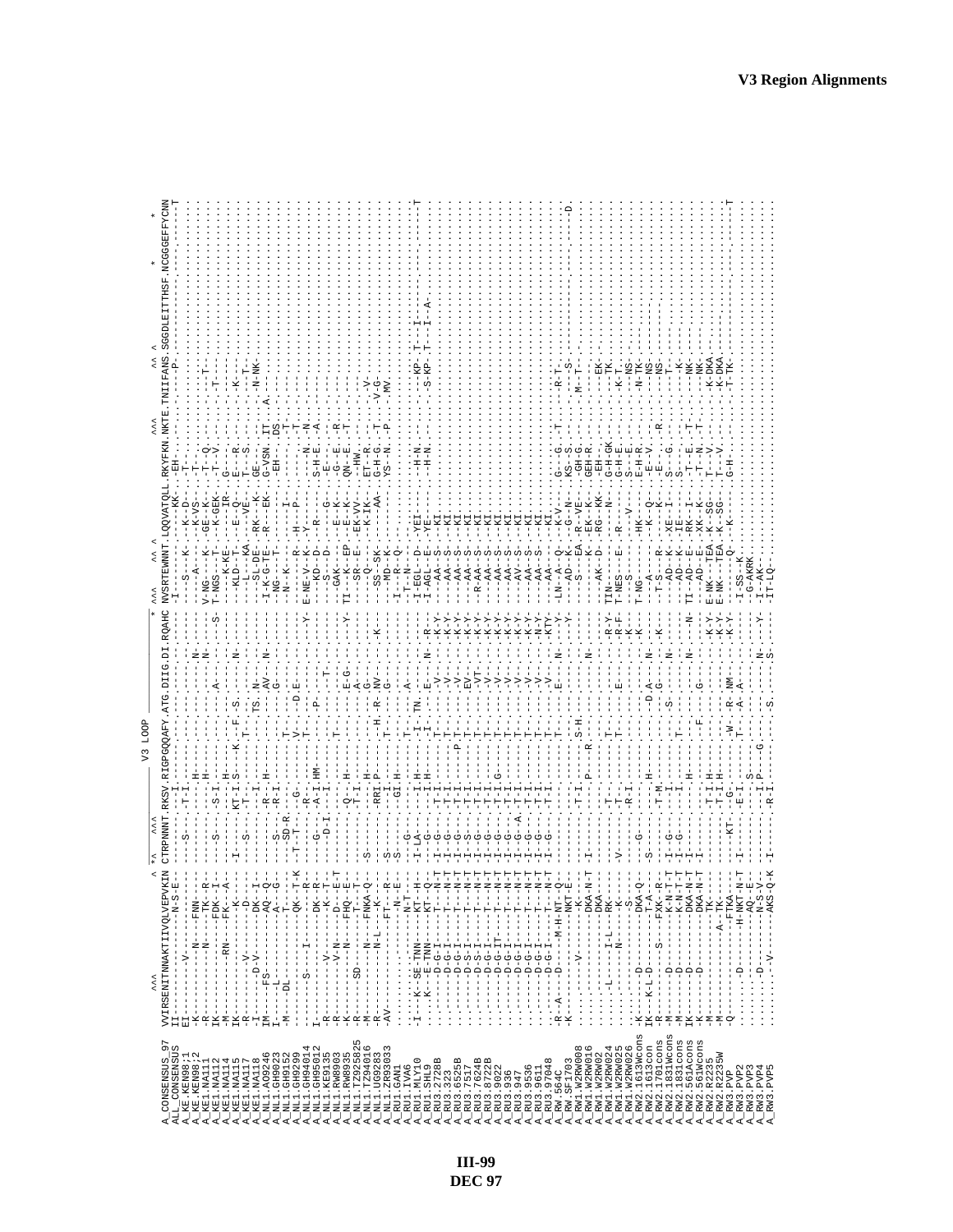|                                                                                                                                                                                                                                                                                                          | $\lambda$                                                                                                                                                                                                                                                                                                                                      |        |                             | HOOF |       |                  |                      |          |                          |                 |   |                    |  |
|----------------------------------------------------------------------------------------------------------------------------------------------------------------------------------------------------------------------------------------------------------------------------------------------------------|------------------------------------------------------------------------------------------------------------------------------------------------------------------------------------------------------------------------------------------------------------------------------------------------------------------------------------------------|--------|-----------------------------|------|-------|------------------|----------------------|----------|--------------------------|-----------------|---|--------------------|--|
|                                                                                                                                                                                                                                                                                                          | VVIRSENITNNAKTIIVQLVEPV                                                                                                                                                                                                                                                                                                                        | RPNMNT | RKSV.RIGPGQQAFY.ATG.DIIG.DI |      | ROAHC |                  |                      |          |                          | <b>INIIFANS</b> |   | <b>ECCCCI LONE</b> |  |
| A_CONSENSUS_97<br>ALL_CONSENSUS                                                                                                                                                                                                                                                                          | 뛰<br>$-M-S$<br>j.<br>H                                                                                                                                                                                                                                                                                                                         |        |                             |      |       |                  |                      |          |                          |                 |   |                    |  |
| A_RW4.074                                                                                                                                                                                                                                                                                                | $--DKA-$<br>$-1$ N $-$<br>I.<br>1<br>1<br>$-VQ -$                                                                                                                                                                                                                                                                                              |        |                             |      |       |                  |                      |          |                          |                 |   |                    |  |
| RW4.081cons<br>A                                                                                                                                                                                                                                                                                         | $-5M$<br>I<br>J<br>п<br>$\frac{1}{1}$<br>$\overline{R}$                                                                                                                                                                                                                                                                                        |        |                             |      |       |                  |                      |          |                          | $-105$          |   |                    |  |
| ARW4.082cons                                                                                                                                                                                                                                                                                             | $--RIKS-$<br>$-1 - 1 - -1 -$<br>$\frac{1}{1}$<br>$---D--T$<br>$\frac{1}{1}$<br>-Κ                                                                                                                                                                                                                                                              |        |                             |      |       | $NG-GX-OA$       |                      | $-E-VKK$ |                          | $-K-NS$         |   |                    |  |
| A_RW4.226                                                                                                                                                                                                                                                                                                | J.<br>$\mathbf{I}$<br>$IR---$<br>-K --                                                                                                                                                                                                                                                                                                         |        |                             |      |       | $\frac{5}{1}$    |                      |          |                          | $-5-18$         |   |                    |  |
| A_RW4.439cons<br>A_RW4.538cons                                                                                                                                                                                                                                                                           | $-4-D-2$<br>$-K--C$                                                                                                                                                                                                                                                                                                                            |        |                             |      |       |                  |                      | $-K--M-$ | KSLIN                    |                 |   |                    |  |
| A_RW4.564cons                                                                                                                                                                                                                                                                                            |                                                                                                                                                                                                                                                                                                                                                |        |                             |      |       |                  | $-X-Y$               |          |                          | $-K-R-T$        |   |                    |  |
| A_RW4.566cons<br>A_RW4.618cons<br>A_RW4.730cons                                                                                                                                                                                                                                                          | IMV-F                                                                                                                                                                                                                                                                                                                                          |        |                             |      |       |                  |                      | $-100$   | KRH-                     |                 |   |                    |  |
|                                                                                                                                                                                                                                                                                                          | --------------<br>$-R$ –                                                                                                                                                                                                                                                                                                                       |        |                             |      |       |                  |                      |          |                          |                 |   |                    |  |
|                                                                                                                                                                                                                                                                                                          | J<br>п<br>$\frac{1}{1}$<br>$\dot{P}$<br>$\frac{R}{I}$                                                                                                                                                                                                                                                                                          |        |                             |      |       | 븅                | $-KE$ – – $K$        |          | $L-H-G$                  | $-N-TK$         |   |                    |  |
| A_TZ.TAN142<br>A_TZ.TAN15CON                                                                                                                                                                                                                                                                             | $-1$<br>$-1$<br>$\blacksquare$<br>J<br>ı<br>ł<br>Í<br>¥                                                                                                                                                                                                                                                                                        |        |                             |      |       |                  | $-K-VK$              |          | $-6.52$                  | $\frac{1}{2}$   |   |                    |  |
| A_TZ.TAN8                                                                                                                                                                                                                                                                                                | --N-----------<br>J.<br>1<br>$-1$ N<br>--                                                                                                                                                                                                                                                                                                      |        |                             |      |       |                  |                      |          | -TH-C                    | $-T$ ––R        |   |                    |  |
|                                                                                                                                                                                                                                                                                                          | $- -N - - - - - F S R - -$<br>$\frac{1}{1}$<br>$\frac{1}{1}$<br>$\overline{R}$                                                                                                                                                                                                                                                                 |        |                             |      |       |                  |                      |          |                          |                 |   |                    |  |
| $\frac{\lambda_{-TZ}}{\lambda_{-TZ2}}$ . TAN9CON<br>$\frac{\lambda_{-TZ2}}{\lambda_{-TZ2}}$ , 016<br>$\frac{\lambda_{-TZ2}}{\lambda_{-TZ3}}$ , 1574<br>$\frac{\lambda_{-TZ3}}{\lambda_{-TZ3}}$ , 1577<br>$\frac{\lambda_{-TZ3}}{\lambda_{-TZ3}}$ , 1584<br>$\frac{\lambda_{-TZ3}}{\lambda_{-UC}}$ , 1684 | --------<br>$N-\Delta$ -<br>ı<br>$\frac{1}{1}$<br>ξ                                                                                                                                                                                                                                                                                            |        |                             |      |       |                  | $-K-VN$              |          |                          | $-56$           |   |                    |  |
|                                                                                                                                                                                                                                                                                                          | ا<br>ا<br>$- - - - - - - - - - - -$<br>-<br>주                                                                                                                                                                                                                                                                                                  |        |                             |      |       |                  |                      |          | F-HLS                    |                 |   |                    |  |
|                                                                                                                                                                                                                                                                                                          | $-10$<br>$-1$ – $-1$<br>$\mathbf{I}$<br>1<br>$\vdots$                                                                                                                                                                                                                                                                                          |        |                             |      |       |                  |                      |          |                          | $-94$           |   |                    |  |
|                                                                                                                                                                                                                                                                                                          | --HQEH----N-<br>$\begin{bmatrix} 1 & 0 & 0 \\ 0 & 1 & 0 \\ 0 & 0 & 0 \\ 0 & 0 & 0 \\ 0 & 0 & 0 \\ 0 & 0 & 0 \\ 0 & 0 & 0 & 0 \\ 0 & 0 & 0 & 0 \\ 0 & 0 & 0 & 0 \\ 0 & 0 & 0 & 0 & 0 \\ 0 & 0 & 0 & 0 & 0 \\ 0 & 0 & 0 & 0 & 0 \\ 0 & 0 & 0 & 0 & 0 & 0 \\ 0 & 0 & 0 & 0 & 0 & 0 \\ 0 & 0 & 0 & 0 & 0 & 0 & 0 \\ 0 & 0 & 0 & 0 & 0 & 0 & 0 \\ $ |        |                             |      |       |                  | -K-V                 |          |                          |                 |   |                    |  |
|                                                                                                                                                                                                                                                                                                          | $\frac{1}{2}$                                                                                                                                                                                                                                                                                                                                  |        |                             |      |       |                  |                      |          |                          |                 |   |                    |  |
|                                                                                                                                                                                                                                                                                                          | $-1$ $-1$ $-1$<br>$-1$<br>J.<br>$\frac{1}{2}$                                                                                                                                                                                                                                                                                                  |        |                             |      |       |                  |                      |          |                          |                 |   |                    |  |
|                                                                                                                                                                                                                                                                                                          | - - LL エ - - - - N - - - - - -<br>$\frac{1}{1}$<br>ż.                                                                                                                                                                                                                                                                                          |        |                             |      |       |                  |                      |          |                          |                 |   |                    |  |
| UG.92UG037                                                                                                                                                                                                                                                                                               | $-5 - 1 - 5 - 1$<br>$- -N - N - -$<br>J<br>п<br>$-1 - 1$                                                                                                                                                                                                                                                                                       |        |                             |      |       |                  |                      |          |                          |                 |   |                    |  |
|                                                                                                                                                                                                                                                                                                          |                                                                                                                                                                                                                                                                                                                                                |        |                             |      |       |                  |                      |          |                          |                 |   |                    |  |
| $T$ UG.964<br>LUG.U455<br>LUG.UG06                                                                                                                                                                                                                                                                       | See sequences with inser                                                                                                                                                                                                                                                                                                                       |        |                             |      |       |                  |                      |          |                          |                 |   |                    |  |
|                                                                                                                                                                                                                                                                                                          | --TK--<br>I,<br>$-1 - 1$<br>$-K--$                                                                                                                                                                                                                                                                                                             | YKKV   | $-RRI.F$                    |      |       | O<br>SS-         |                      |          |                          | $-N-SKP$        |   |                    |  |
| _UG1.W2UG029                                                                                                                                                                                                                                                                                             | See sequences with inser                                                                                                                                                                                                                                                                                                                       |        |                             |      |       |                  |                      |          |                          |                 |   |                    |  |
|                                                                                                                                                                                                                                                                                                          | ---<br>HT---<br>$\frac{1}{1}$<br>$-1 - 5 - 1 - 1 - 5 - 1$                                                                                                                                                                                                                                                                                      |        |                             |      |       |                  |                      |          |                          |                 |   |                    |  |
| $_{\_}$ UG1.W2UG03                                                                                                                                                                                                                                                                                       |                                                                                                                                                                                                                                                                                                                                                |        |                             |      |       |                  |                      |          |                          |                 |   |                    |  |
|                                                                                                                                                                                                                                                                                                          |                                                                                                                                                                                                                                                                                                                                                |        |                             |      |       |                  |                      | $-5V$    |                          |                 |   |                    |  |
|                                                                                                                                                                                                                                                                                                          | i<br>$-1 - N - -$<br>$-M$ -                                                                                                                                                                                                                                                                                                                    |        |                             |      |       |                  |                      | $-5-$    |                          |                 |   |                    |  |
|                                                                                                                                                                                                                                                                                                          | - SHNE+-1-<br>-----<br>п<br>$-1$ - $-1$ - $-1$                                                                                                                                                                                                                                                                                                 |        |                             |      |       |                  |                      |          | -ESLG                    | $-DX$           |   |                    |  |
|                                                                                                                                                                                                                                                                                                          | -- N + N + - - - N + -<br>ì<br>$\frac{1}{1}$<br>$TM---$                                                                                                                                                                                                                                                                                        |        |                             |      |       | $-GAX$           |                      |          | <b>GDLIN</b>             |                 |   |                    |  |
|                                                                                                                                                                                                                                                                                                          | --N------FKT--<br>$\frac{1}{1}$<br>$\mathbf{I}$<br>$-R$ --- $K$ --                                                                                                                                                                                                                                                                             |        |                             |      |       |                  |                      | $E--K$   | -TS-G                    |                 |   |                    |  |
|                                                                                                                                                                                                                                                                                                          | H                                                                                                                                                                                                                                                                                                                                              |        |                             |      |       |                  |                      |          | $-H$ $ E$                |                 |   |                    |  |
|                                                                                                                                                                                                                                                                                                          | - S-NH----<br>Í<br>$\frac{1}{2}$                                                                                                                                                                                                                                                                                                               |        |                             |      |       |                  | -K--D<br>$---K-REAA$ |          | $-H-H$                   |                 |   |                    |  |
|                                                                                                                                                                                                                                                                                                          | --N------------<br>$\frac{1}{1}$<br>$-1$                                                                                                                                                                                                                                                                                                       |        | $\frac{1}{K}$               |      |       | $  \overline{K}$ |                      | E-VK     | ں<br>جات                 |                 |   |                    |  |
|                                                                                                                                                                                                                                                                                                          | --------------<br>$-K-K----SD--K$                                                                                                                                                                                                                                                                                                              |        |                             |      |       |                  |                      |          | <b>NHL</b>               |                 |   |                    |  |
|                                                                                                                                                                                                                                                                                                          | خ<br>ا<br>ł<br>п                                                                                                                                                                                                                                                                                                                               |        |                             |      |       | : - NK           | $_{E-V}$             |          | F-HT.                    |                 |   |                    |  |
|                                                                                                                                                                                                                                                                                                          | ļ<br>I<br>$---1M1$                                                                                                                                                                                                                                                                                                                             |        |                             |      |       | Ğ-K              |                      |          | C<br>HH                  |                 |   |                    |  |
| A_UG4.UG273                                                                                                                                                                                                                                                                                              | $-{\bf K}-{\bf K}--{\bf S} {\bf D}---{\bf L}---{\bf T} {\bf T}-$                                                                                                                                                                                                                                                                               |        |                             |      |       |                  |                      |          | <b>MHL</b>               |                 |   |                    |  |
|                                                                                                                                                                                                                                                                                                          | $-11 - 1 - 1 - 1 - 1$<br>ł<br>$\frac{1}{1}$<br>¥                                                                                                                                                                                                                                                                                               |        |                             |      |       |                  |                      | $2A-7$   | -HH-                     | ပုံ<br>부        |   |                    |  |
| UG5.94UG003                                                                                                                                                                                                                                                                                              | .                                                                                                                                                                                                                                                                                                                                              |        |                             |      |       | $-NG-X$          |                      |          |                          |                 |   |                    |  |
| $-005040004$<br>$_$ UG5.94UG009                                                                                                                                                                                                                                                                          | .                                                                                                                                                                                                                                                                                                                                              |        |                             |      |       |                  |                      |          |                          |                 |   |                    |  |
| UG5.94UG011                                                                                                                                                                                                                                                                                              |                                                                                                                                                                                                                                                                                                                                                |        |                             |      |       | $G-KAK$          |                      |          |                          | -GR             |   |                    |  |
| $_$ UG5.94UG012                                                                                                                                                                                                                                                                                          | .                                                                                                                                                                                                                                                                                                                                              |        |                             |      |       |                  |                      |          |                          | $-A-MS$         |   |                    |  |
| UG5.94UG016                                                                                                                                                                                                                                                                                              | .                                                                                                                                                                                                                                                                                                                                              |        |                             |      |       | $-5-9-5-$        |                      |          |                          |                 | Ö |                    |  |
| UG5.94UG018                                                                                                                                                                                                                                                                                              |                                                                                                                                                                                                                                                                                                                                                |        |                             |      |       |                  |                      |          |                          |                 |   |                    |  |
| TUS.940G019                                                                                                                                                                                                                                                                                              |                                                                                                                                                                                                                                                                                                                                                |        |                             |      |       |                  |                      |          |                          |                 |   |                    |  |
|                                                                                                                                                                                                                                                                                                          | See sequences with inse                                                                                                                                                                                                                                                                                                                        |        |                             |      |       |                  |                      |          |                          |                 |   |                    |  |
| $\frac{1}{1}$ UG6.95052<br>$\frac{1}{1}$ UG6.95053<br>$\frac{1}{1}$ UG6.95058<br>$\frac{1}{1}$ UG6.95177<br>A                                                                                                                                                                                            | -------FTK-<br>$\cdots$ -SD--                                                                                                                                                                                                                                                                                                                  |        |                             |      |       |                  | $KK-VN$              |          | -HWE                     |                 |   |                    |  |
| A,                                                                                                                                                                                                                                                                                                       |                                                                                                                                                                                                                                                                                                                                                |        |                             |      |       |                  |                      |          |                          | $-N-TSA$        |   |                    |  |
| A,                                                                                                                                                                                                                                                                                                       | H-H-N-H-<br>I<br>J.<br>1<br>1<br>п.<br>1<br>-1                                                                                                                                                                                                                                                                                                 |        |                             |      |       |                  |                      | ローウ      | - T<br>- K<br>-<br>$-HH$ | -TKP            |   |                    |  |
|                                                                                                                                                                                                                                                                                                          | ---------<br>í<br>í<br>$\cdots$ $\cdots$                                                                                                                                                                                                                                                                                                       |        |                             |      |       |                  |                      |          |                          |                 |   |                    |  |
|                                                                                                                                                                                                                                                                                                          |                                                                                                                                                                                                                                                                                                                                                |        |                             |      |       |                  |                      |          | MHÒ.                     |                 |   |                    |  |
|                                                                                                                                                                                                                                                                                                          | 「- S - N L - - T - N - - - -<br>$-MI -$<br>$-SD-$<br>Ť<br>$\frac{1}{2}$                                                                                                                                                                                                                                                                        |        |                             |      |       | -SK              |                      | $K-VR$   | MHEX                     | $-N$            |   |                    |  |
| A,                                                                                                                                                                                                                                                                                                       | $\frac{1}{2}$ : $\frac{1}{2}$ : $\frac{1}{2}$ : $\frac{1}{2}$ : $\frac{1}{2}$ : $\frac{1}{2}$ : $\frac{1}{2}$ : $\frac{1}{2}$ : $\frac{1}{2}$ : $\frac{1}{2}$ : $\frac{1}{2}$ : $\frac{1}{2}$ : $\frac{1}{2}$ : $\frac{1}{2}$ : $\frac{1}{2}$ : $\frac{1}{2}$ : $\frac{1}{2}$ : $\frac{1}{2}$ : $\frac{1$                                      |        |                             |      |       |                  |                      |          |                          |                 |   |                    |  |
| A                                                                                                                                                                                                                                                                                                        | ÷<br>$\frac{1}{1}$<br>$\frac{1}{2}$<br>I                                                                                                                                                                                                                                                                                                       |        |                             |      |       |                  |                      |          |                          |                 |   |                    |  |
| $\frac{1}{2}$ UGG . 95211<br>$\frac{1}{2}$ UGG . 95321<br>$\frac{1}{2}$ UGG . 95321<br>$\frac{1}{2}$ UGG . 95325<br>$\frac{1}{2}$ UGG . 95337<br>$\frac{1}{2}$ UGG . 95337                                                                                                                               | $-3TTK - - - -N$<br>$\frac{1}{2}$<br>$\vdots$                                                                                                                                                                                                                                                                                                  |        |                             |      |       |                  |                      |          |                          |                 |   |                    |  |
|                                                                                                                                                                                                                                                                                                          |                                                                                                                                                                                                                                                                                                                                                |        |                             |      |       |                  |                      |          |                          |                 |   |                    |  |

 $III-100$ **DEC 97**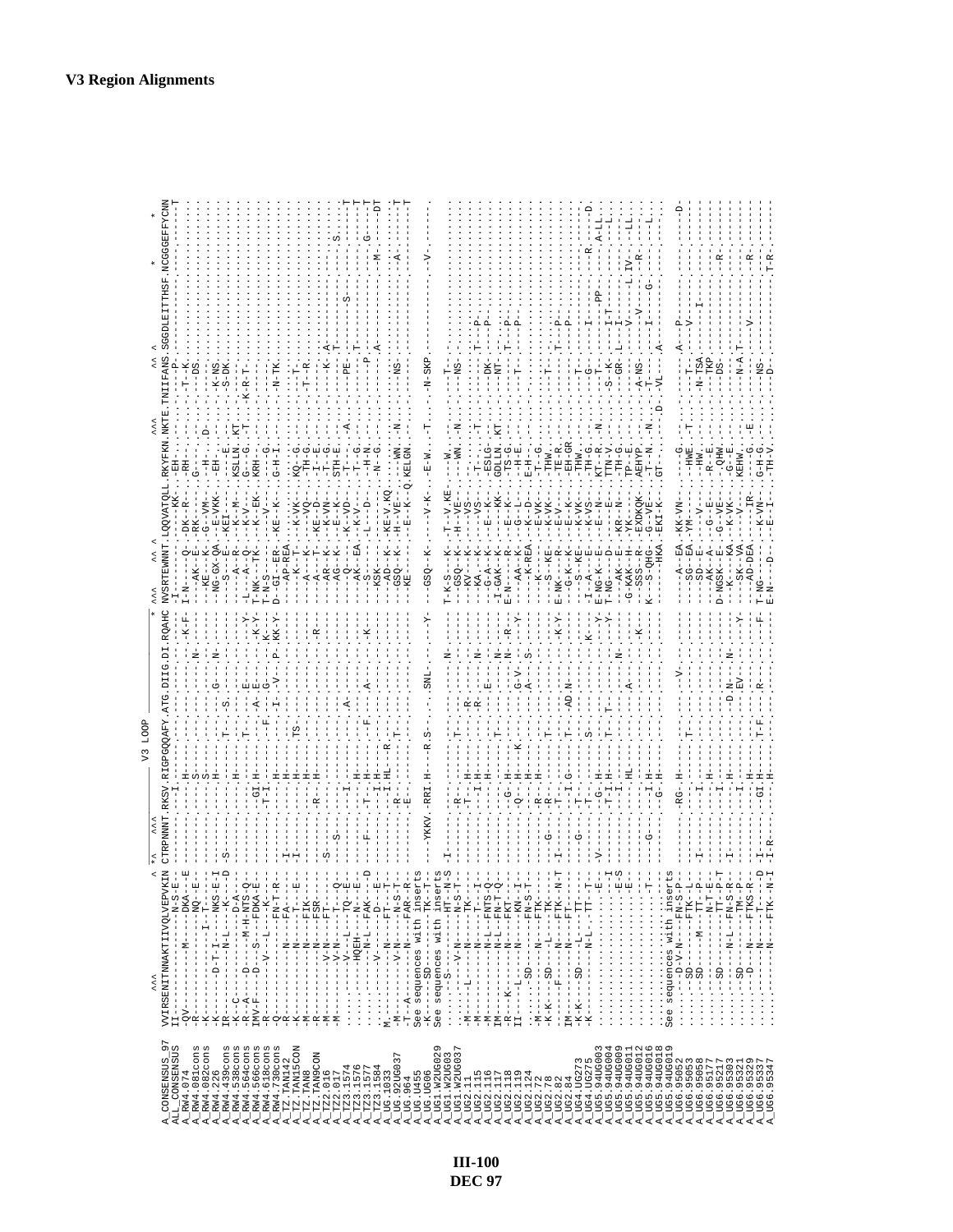| くくへん へん        |                                                                                                                                       |                                                                                                                                                                                                                                                                                                                                    |
|----------------|---------------------------------------------------------------------------------------------------------------------------------------|------------------------------------------------------------------------------------------------------------------------------------------------------------------------------------------------------------------------------------------------------------------------------------------------------------------------------------|
|                |                                                                                                                                       |                                                                                                                                                                                                                                                                                                                                    |
| V3 LOOP<br>$*$ |                                                                                                                                       |                                                                                                                                                                                                                                                                                                                                    |
|                |                                                                                                                                       |                                                                                                                                                                                                                                                                                                                                    |
| $\lambda$      |                                                                                                                                       |                                                                                                                                                                                                                                                                                                                                    |
|                | CONSENSUS_97<br>LL CONSENSUS<br>A_UG6.95421<br>A_UG6.95454<br>A_UG6.95363<br>A_UG6.95375<br>A_UG6.95420<br>A_UG6.95360<br>A_UG6.95361 | $\begin{tabular}{l cccccc} $A\_U966$ & 95456 \\ $A\_U966$ & 95531 \\ $A\_U966$ & 95539 \\ $A\_U966$ & 95539 \\ $A\_U966$ & 9559 \\ $A\_ZR1$ & 6559 \\ $A\_ZR1$ & 6569 \\ $A\_ZR1$ & 6569 \\ $A\_ZR1$ & 6569 \\ $A\_ZR1$ & 6565 \\ $A\_ZR1$ & 6665 \\ $A\_ZR1$ & 6665 \\ $A\_ZR1$ & 6665 \\ $A\_ZR1$ & 6665 \\ $A\_Z$<br>4_ZR3.PZ61 |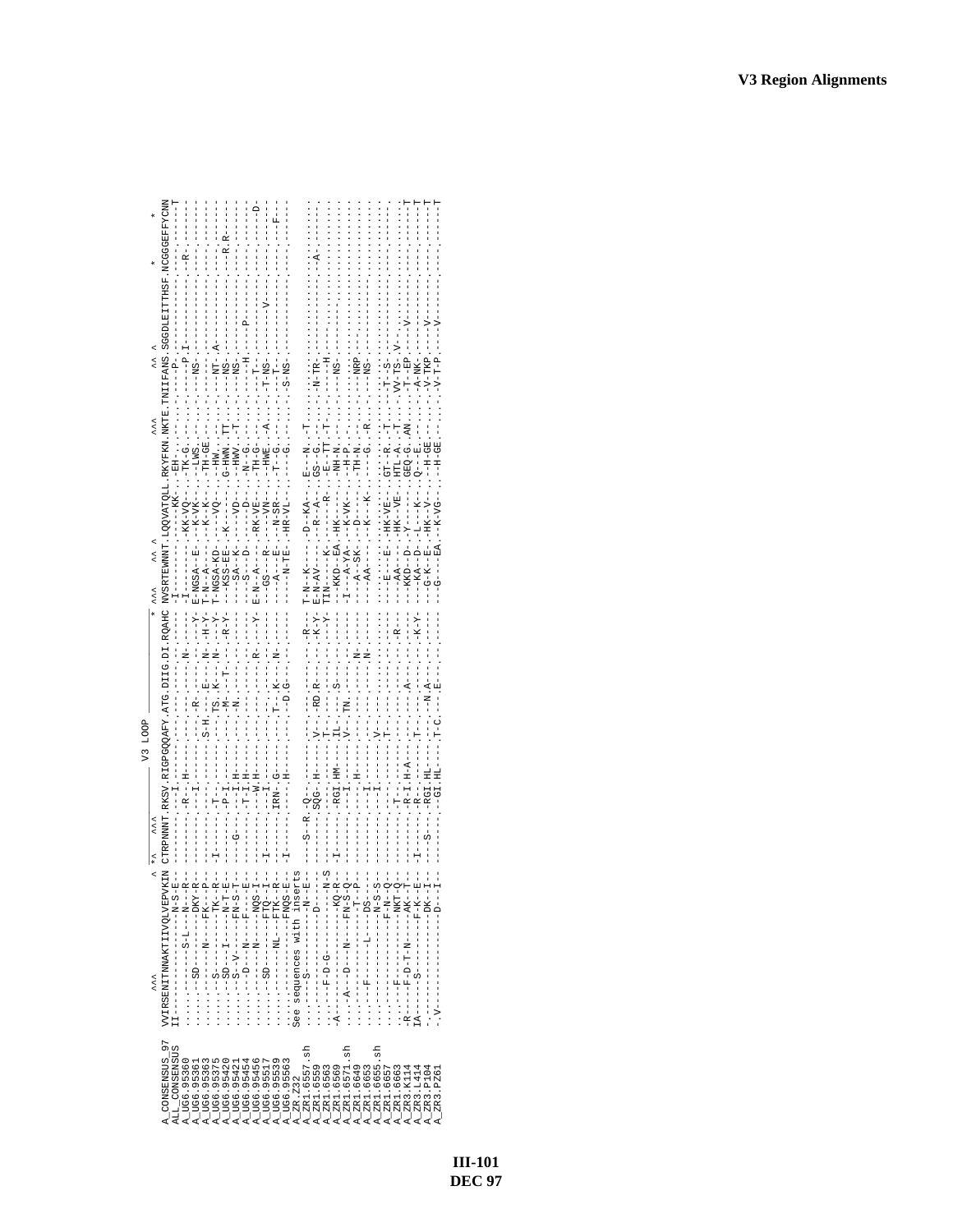|                                                                                                                                                                                                                                                                                                                                                                                                                                             | くくく                                                                                                                                                                                                                                                                                                                                                      | HOOP<br>$\frac{3}{2}$ |          |                                |                      |                               |
|---------------------------------------------------------------------------------------------------------------------------------------------------------------------------------------------------------------------------------------------------------------------------------------------------------------------------------------------------------------------------------------------------------------------------------------------|----------------------------------------------------------------------------------------------------------------------------------------------------------------------------------------------------------------------------------------------------------------------------------------------------------------------------------------------------------|-----------------------|----------|--------------------------------|----------------------|-------------------------------|
|                                                                                                                                                                                                                                                                                                                                                                                                                                             |                                                                                                                                                                                                                                                                                                                                                          |                       |          |                                |                      |                               |
|                                                                                                                                                                                                                                                                                                                                                                                                                                             | CTRPNNNTRRKSI.HIGPGRGAFYYTTG.EIIG.<br>VVIRSENFTDNAKTIIVQLNESVE                                                                                                                                                                                                                                                                                           |                       | DILROAHC | NLSRAKWNNT                     | LKOIVKKLLEREOFGN.NKJ | IVFNOSISCOPEIVMESF.NCGUEIVENT |
|                                                                                                                                                                                                                                                                                                                                                                                                                                             | $-1$ $-1$ $-1$<br>$\frac{1}{1}$<br>Ħ                                                                                                                                                                                                                                                                                                                     |                       |          |                                |                      |                               |
|                                                                                                                                                                                                                                                                                                                                                                                                                                             | $\frac{1}{1}$<br>$-2X$<br>$\frac{1}{1}$<br>$- - - - - - - - - - -$<br>٠<br>Ì,<br>$\mathbf{I}$                                                                                                                                                                                                                                                            |                       |          | $-2 - 1$                       |                      |                               |
|                                                                                                                                                                                                                                                                                                                                                                                                                                             | $X$ – – – $X$<br>ı<br>п<br>$\blacksquare$<br>$-1$<br>$-1$<br>$-1$<br>$\mathbf{I}$<br>п<br>$\frac{1}{1}$                                                                                                                                                                                                                                                  | $-MAG$                | $-RSY$   | -QGVA<br>$-STE-TK$             |                      |                               |
|                                                                                                                                                                                                                                                                                                                                                                                                                                             | S<br>7<br>$\mathbf{I}$<br>Ż<br>I<br>$\mathbf{I}$                                                                                                                                                                                                                                                                                                         |                       |          | FTE.                           |                      |                               |
|                                                                                                                                                                                                                                                                                                                                                                                                                                             | $- - -\nabla$<br>i<br>İ<br>$-7$<br>$\frac{1}{1}$<br>ŧ<br>ပ္ပ<br>$\frac{1}{1}$                                                                                                                                                                                                                                                                            |                       |          | $TCT - - E$                    |                      |                               |
|                                                                                                                                                                                                                                                                                                                                                                                                                                             | C)<br>$---IV$<br>ı<br>ı<br>ı<br>ł<br>Ĥ                                                                                                                                                                                                                                                                                                                   | --- MAG               |          | 田<br>--<br>$-1$                | $K-K-$               |                               |
|                                                                                                                                                                                                                                                                                                                                                                                                                                             | ţ                                                                                                                                                                                                                                                                                                                                                        |                       |          |                                |                      |                               |
| $\begin{array}{l} \texttt{B\_CONSBMSUS\_97}\\ \texttt{A.LL\_CMSBSNSUS}\\ \texttt{A.LL\_CMSBSNSUS}\\ \texttt{B\_AR1}.13\\ \texttt{B\_AR1}.13\\ \texttt{B\_AR1}.13\\ \texttt{B\_AR1}.22\\ \texttt{B\_AR1}.23\\ \texttt{B\_AR1}.23\\ \texttt{B\_AR1}.23\\ \texttt{B\_AR1}.23\\ \texttt{B\_AR1}.23\\ \texttt{B\_AR1}.23\\ \texttt{B\_AR1}.23\\ \end{array}$<br>13<br>13 ARI 23<br>13 ARI 23<br>13 ARI 23<br>13 ARI 33<br>13 ARI 34<br>13 ARI 34 | $-1$<br>п<br>$\frac{1}{1}$<br>J<br>Ĥ                                                                                                                                                                                                                                                                                                                     |                       |          |                                | -KEY                 | $-A$ – $H$                    |
|                                                                                                                                                                                                                                                                                                                                                                                                                                             | ÷<br>$-1$ $-1$ $-1$<br>ı<br>I<br>н                                                                                                                                                                                                                                                                                                                       |                       |          | $\frac{1}{2}$                  |                      |                               |
|                                                                                                                                                                                                                                                                                                                                                                                                                                             | $-7$<br>i<br>$-1$<br>$-1$<br>$-1$<br>I<br>$\overline{1}$<br>н                                                                                                                                                                                                                                                                                            | $-N-N$                |          | -KVGV<br>$--KH-TD$             |                      | $-1-KH$                       |
|                                                                                                                                                                                                                                                                                                                                                                                                                                             | $- -K--$<br>ı<br>ı<br>ı<br>I<br>ï<br>$\frac{1}{1}$                                                                                                                                                                                                                                                                                                       |                       |          |                                |                      | j.                            |
| $\mathbf{d}$                                                                                                                                                                                                                                                                                                                                                                                                                                | $\tilde{\ }$<br>ł<br>$-5$<br>1<br>J.<br>н                                                                                                                                                                                                                                                                                                                |                       |          | -K-GI<br>$-STQ-MD$             |                      | VI-TH                         |
|                                                                                                                                                                                                                                                                                                                                                                                                                                             |                                                                                                                                                                                                                                                                                                                                                          |                       |          |                                |                      |                               |
| O N<br>$\frac{3}{10}$<br>$M_{\odot}$ AR1                                                                                                                                                                                                                                                                                                                                                                                                    | $-K$ -A                                                                                                                                                                                                                                                                                                                                                  |                       |          | $-KTE -$                       |                      | $MS -$                        |
| $3 - \text{AR1}$                                                                                                                                                                                                                                                                                                                                                                                                                            | $-1$<br>ï<br>$-1$<br>$-K--$<br>$\mathbf{I}$<br>н                                                                                                                                                                                                                                                                                                         |                       |          | $-10-1$                        |                      | $-1-KN$                       |
| .MRC<br>$-AU1$<br><b>mmmmmmmm</b>                                                                                                                                                                                                                                                                                                                                                                                                           | $-$ KKP $-$<br>I<br>$-1 - N -$<br>J                                                                                                                                                                                                                                                                                                                      |                       |          | $V-GT-$                        |                      |                               |
| $MU1$ . MRC2                                                                                                                                                                                                                                                                                                                                                                                                                                | $-4-X--$<br>J<br>I                                                                                                                                                                                                                                                                                                                                       |                       |          |                                |                      |                               |
|                                                                                                                                                                                                                                                                                                                                                                                                                                             | ı<br>I<br>$-1 - N -$<br>ı                                                                                                                                                                                                                                                                                                                                |                       |          | KVNET--KD                      |                      |                               |
| .MRC3<br>$M_{\odot}$                                                                                                                                                                                                                                                                                                                                                                                                                        | -KDP-N<br>Ļ                                                                                                                                                                                                                                                                                                                                              |                       |          | -ED-HKJ                        |                      | - 1.– V – V – 1               |
| . C18CG<br>$1 - AU2$                                                                                                                                                                                                                                                                                                                                                                                                                        | sequences with inser<br>See                                                                                                                                                                                                                                                                                                                              |                       |          |                                |                      |                               |
| .10631<br>$-MJ$                                                                                                                                                                                                                                                                                                                                                                                                                             | --RD-<br>I<br>п<br>$\overline{D}$                                                                                                                                                                                                                                                                                                                        |                       |          |                                |                      |                               |
| .10891                                                                                                                                                                                                                                                                                                                                                                                                                                      |                                                                                                                                                                                                                                                                                                                                                          |                       |          |                                |                      |                               |
| $_{\rm AUS}$                                                                                                                                                                                                                                                                                                                                                                                                                                | Y<br>ł<br>$-1 - 1 - 1$<br>Ť<br>$\frac{1}{2}$                                                                                                                                                                                                                                                                                                             |                       |          | -VAE<br>$-STE-GRA$             |                      |                               |
| _AU3.9611                                                                                                                                                                                                                                                                                                                                                                                                                                   | $-1$<br>$\cdots$ - $\cdots$ - DK - - - - - - - V - -                                                                                                                                                                                                                                                                                                     |                       |          | -7-1<br>$-1$                   |                      |                               |
| 3_AU3.EG2<br>3_AU3.JW951<br>m m m m m m m                                                                                                                                                                                                                                                                                                                                                                                                   | -- - KKP --<br>$\cdots$ $\cdots$ $\cdots$ $\cdots$ $\cdots$ $\cdots$                                                                                                                                                                                                                                                                                     |                       |          | ローワー                           |                      |                               |
|                                                                                                                                                                                                                                                                                                                                                                                                                                             |                                                                                                                                                                                                                                                                                                                                                          |                       |          | $S-I-NGTO$                     | $-GR-1$              |                               |
|                                                                                                                                                                                                                                                                                                                                                                                                                                             |                                                                                                                                                                                                                                                                                                                                                          |                       |          |                                |                      |                               |
| AU3.LIFI1                                                                                                                                                                                                                                                                                                                                                                                                                                   | $-4$<br>i<br>j<br>İ<br>$\frac{1}{1}$<br>1<br>$\begin{array}{c}\n-1 \\ \vdots \\ \vdots\n\end{array}$                                                                                                                                                                                                                                                     |                       |          | -- EX<br>İ                     |                      |                               |
| AV3.TR1                                                                                                                                                                                                                                                                                                                                                                                                                                     | $-K-P-V$<br>t<br>٠<br>ï<br>ì<br>ı<br>$\frac{1}{2}$ $\frac{1}{2}$ $\frac{1}{2}$ $\frac{1}{2}$ $\frac{1}{2}$ $\frac{1}{2}$ $\frac{1}{2}$ $\frac{1}{2}$ $\frac{1}{2}$ $\frac{1}{2}$ $\frac{1}{2}$ $\frac{1}{2}$ $\frac{1}{2}$ $\frac{1}{2}$ $\frac{1}{2}$ $\frac{1}{2}$ $\frac{1}{2}$ $\frac{1}{2}$ $\frac{1}{2}$ $\frac{1}{2}$ $\frac{1}{2}$ $\frac{1}{2}$ |                       |          |                                |                      |                               |
| $-BE.SINT84$                                                                                                                                                                                                                                                                                                                                                                                                                                | sequences with inser<br>See                                                                                                                                                                                                                                                                                                                              |                       |          |                                |                      |                               |
|                                                                                                                                                                                                                                                                                                                                                                                                                                             |                                                                                                                                                                                                                                                                                                                                                          |                       |          |                                |                      |                               |
| $BR.002$ con                                                                                                                                                                                                                                                                                                                                                                                                                                | $-5 - 7$<br>ł<br>п<br>$-1$<br>$-1$<br>I<br>ı<br>ï<br>$\overline{11}$                                                                                                                                                                                                                                                                                     |                       |          | $---RE-ER$                     |                      | -1-KK                         |
| $B$ R. $BZ$                                                                                                                                                                                                                                                                                                                                                                                                                                 | $- -K - A -$<br>----------------<br>j<br>T                                                                                                                                                                                                                                                                                                               | $N-N-1$               |          |                                |                      |                               |
| m m                                                                                                                                                                                                                                                                                                                                                                                                                                         | $\mathbf{I}$<br>Ť<br>$-1$ $-1$                                                                                                                                                                                                                                                                                                                           |                       |          | $---D---K$                     |                      |                               |
|                                                                                                                                                                                                                                                                                                                                                                                                                                             | $-1 - KD - T$<br>$\frac{1}{2}$                                                                                                                                                                                                                                                                                                                           |                       |          |                                |                      |                               |
|                                                                                                                                                                                                                                                                                                                                                                                                                                             | $-1$<br>$- -K - -$<br>$\frac{1}{2}$                                                                                                                                                                                                                                                                                                                      | $-1$ - $-1$           |          | $-1 - 1 - -1$<br>-- 1 -- 1 --  |                      |                               |
| 3_BR1.10553<br>3_BR1.1056<br>3_BR1.10565<br>3_BR1.10575                                                                                                                                                                                                                                                                                                                                                                                     | $-1$<br>п<br>ı<br>$\frac{1}{2}$                                                                                                                                                                                                                                                                                                                          | - 1-1-                |          | $- - ED -$                     |                      |                               |
|                                                                                                                                                                                                                                                                                                                                                                                                                                             | $\tilde{z}$<br>¥<br>п<br>1                                                                                                                                                                                                                                                                                                                               |                       |          | - E – T                        |                      |                               |
|                                                                                                                                                                                                                                                                                                                                                                                                                                             | $\frac{1}{2}$                                                                                                                                                                                                                                                                                                                                            |                       |          |                                |                      |                               |
|                                                                                                                                                                                                                                                                                                                                                                                                                                             | ن<br>ا<br>Ω<br>í<br>$-2$<br>I<br>$\frac{1}{2}$                                                                                                                                                                                                                                                                                                           |                       |          | $-R-VAT$<br>$-1$               |                      | ŕ                             |
|                                                                                                                                                                                                                                                                                                                                                                                                                                             | $-1$ – $-1$<br>п<br>7.<br>$-1$<br>$\mathbf{I}$<br>$\frac{1}{2}$                                                                                                                                                                                                                                                                                          |                       |          | $-AR-$                         |                      |                               |
| BR1.10593                                                                                                                                                                                                                                                                                                                                                                                                                                   | $-$ KDP<br>J.<br>ł<br>Ť<br>$\frac{1}{2}$                                                                                                                                                                                                                                                                                                                 |                       |          |                                |                      |                               |
|                                                                                                                                                                                                                                                                                                                                                                                                                                             | $rac{1}{1}$<br>ł<br>$-1$<br>$-1$                                                                                                                                                                                                                                                                                                                         | $M-N-$                |          |                                |                      | $-H--R$                       |
|                                                                                                                                                                                                                                                                                                                                                                                                                                             | $\frac{1}{2}$                                                                                                                                                                                                                                                                                                                                            |                       |          |                                |                      |                               |
|                                                                                                                                                                                                                                                                                                                                                                                                                                             | $-1 - 1 - 1 - 1$<br>Í<br>$\frac{1}{2}$                                                                                                                                                                                                                                                                                                                   | $\frac{8}{1}$         |          |                                | AKLYN                |                               |
|                                                                                                                                                                                                                                                                                                                                                                                                                                             | Ĭ<br>I<br>п<br>$- - - - - - - - - - - -$<br>í<br>$\vdots$                                                                                                                                                                                                                                                                                                | ™-                    |          | $- N - - A$<br>-- H --<br>$-1$ | K----V               |                               |
|                                                                                                                                                                                                                                                                                                                                                                                                                                             | J<br>י<br>י<br>$-1 - 1 - 1 - 1 - 1$                                                                                                                                                                                                                                                                                                                      | $N-N-$                |          |                                |                      | 宇<br>-                        |
|                                                                                                                                                                                                                                                                                                                                                                                                                                             | $\frac{R}{1}$                                                                                                                                                                                                                                                                                                                                            |                       |          |                                |                      |                               |
|                                                                                                                                                                                                                                                                                                                                                                                                                                             | ì<br>ı<br>$\frac{1}{2}$                                                                                                                                                                                                                                                                                                                                  |                       |          | $-$ R $-$                      |                      | $-5XP$                        |
|                                                                                                                                                                                                                                                                                                                                                                                                                                             | "<br>∶<br>$ -KT$ $ N$<br>I<br>$-1$<br>$-1$<br>$-1$<br>$-1$<br>$-1$<br>$-1$                                                                                                                                                                                                                                                                               |                       |          | 4-1-QM2-                       |                      |                               |
|                                                                                                                                                                                                                                                                                                                                                                                                                                             | ω<br>-- T - K<br>I<br>$\frac{1}{1}$<br>$\frac{1}{2}$                                                                                                                                                                                                                                                                                                     | $-1 - 1 - 1$          |          | $-40$<br>-- H                  | $-K--E$              | H<br>-                        |
|                                                                                                                                                                                                                                                                                                                                                                                                                                             | $-HCDH -$<br>$-1 - T - T -$                                                                                                                                                                                                                                                                                                                              |                       |          |                                |                      |                               |
|                                                                                                                                                                                                                                                                                                                                                                                                                                             | $\frac{1}{2}$                                                                                                                                                                                                                                                                                                                                            |                       |          |                                |                      |                               |
|                                                                                                                                                                                                                                                                                                                                                                                                                                             | ŵ<br>÷<br>1<br>י<br>ד<br>$\frac{1}{2}$                                                                                                                                                                                                                                                                                                                   |                       |          |                                |                      |                               |
| 3_BR1.862<br>3_BR1.8623<br>3_BR1.8625<br>3_BR1.8633<br>3_BR1.8635                                                                                                                                                                                                                                                                                                                                                                           | --TT-K<br>$-1$<br>$-1$<br>$\frac{1}{1}$<br>$\frac{1}{2}$                                                                                                                                                                                                                                                                                                 |                       |          |                                |                      |                               |
|                                                                                                                                                                                                                                                                                                                                                                                                                                             | $- - - -$<br>$-1$<br>$-1$<br>$\frac{1}{1}$                                                                                                                                                                                                                                                                                                               |                       |          |                                |                      |                               |
|                                                                                                                                                                                                                                                                                                                                                                                                                                             | $-1 - 1 -$<br>$-1$                                                                                                                                                                                                                                                                                                                                       | $N-N-1$               |          |                                |                      |                               |
|                                                                                                                                                                                                                                                                                                                                                                                                                                             | $\frac{1}{2}$                                                                                                                                                                                                                                                                                                                                            |                       |          |                                |                      |                               |
|                                                                                                                                                                                                                                                                                                                                                                                                                                             | $---K - K - K$ DN--<br>$Y :  1 - 5 - 1 - 6 - 1 - 6 - 7 - 8$                                                                                                                                                                                                                                                                                              |                       |          |                                |                      |                               |
|                                                                                                                                                                                                                                                                                                                                                                                                                                             | sequences with inser<br>see                                                                                                                                                                                                                                                                                                                              |                       |          |                                |                      |                               |
| BR2. W2BR003                                                                                                                                                                                                                                                                                                                                                                                                                                | j.<br>י<br>י<br>I<br>ł<br>т<br>1<br>$\cdots$                                                                                                                                                                                                                                                                                                             |                       |          |                                |                      |                               |
|                                                                                                                                                                                                                                                                                                                                                                                                                                             |                                                                                                                                                                                                                                                                                                                                                          |                       |          |                                |                      |                               |
|                                                                                                                                                                                                                                                                                                                                                                                                                                             | $   -$<br>J.<br>т<br>$\vdots$                                                                                                                                                                                                                                                                                                                            | $- A - E$             |          |                                |                      |                               |
|                                                                                                                                                                                                                                                                                                                                                                                                                                             | $-1$<br>$-1$<br>$\ddot{\cdot}$                                                                                                                                                                                                                                                                                                                           |                       |          | $-$ NSE                        |                      |                               |
|                                                                                                                                                                                                                                                                                                                                                                                                                                             | $- -K - A - O$<br>$-1 - N -$<br>$\frac{1}{2}$                                                                                                                                                                                                                                                                                                            |                       |          | $-1$                           |                      | $-4A-KP-$                     |
|                                                                                                                                                                                                                                                                                                                                                                                                                                             | $-1 - 0$<br>$-1$ $-1$                                                                                                                                                                                                                                                                                                                                    |                       |          |                                |                      |                               |
|                                                                                                                                                                                                                                                                                                                                                                                                                                             | $\ddot{\cdot}$ : $\ddot{\cdot}$ :                                                                                                                                                                                                                                                                                                                        |                       |          |                                |                      |                               |
|                                                                                                                                                                                                                                                                                                                                                                                                                                             | j.<br>י<br>י<br>$-1$<br>$-1$<br>$-1$<br>$\frac{1}{2}$                                                                                                                                                                                                                                                                                                    | $-M-N-1$              |          |                                |                      |                               |
|                                                                                                                                                                                                                                                                                                                                                                                                                                             | $-4CDF$<br>I<br>$-1 - 1 - 1 - 1 - 1 - 1$                                                                                                                                                                                                                                                                                                                 |                       |          |                                |                      | $-K-OPP$                      |
|                                                                                                                                                                                                                                                                                                                                                                                                                                             | $\overline{\phantom{a}}$<br>י<br>י<br>$\vdots$                                                                                                                                                                                                                                                                                                           | $N-N$                 |          |                                |                      |                               |
|                                                                                                                                                                                                                                                                                                                                                                                                                                             | $-5$<br>$\vdots$                                                                                                                                                                                                                                                                                                                                         |                       |          | -REVSR                         | $A-H-F$              |                               |
| $\begin{array}{ll} \texttt{B} \_ \texttt{B} \texttt{B} \texttt{R} \texttt{D}, \texttt{W} \texttt{Z} \texttt{B} \texttt{R} \texttt{O} \texttt{O} \texttt{4} \\ \texttt{B} \_ \texttt{B} \texttt{R} \texttt{R} \texttt{Z}, \texttt{W} \texttt{Z} \texttt{B} \texttt{R} \texttt{O} \texttt{I} \texttt{I} \\ \texttt{B} \_ \texttt{B} \texttt{R} \texttt{R} \texttt{Z}, \texttt{W} \texttt{Z} \texttt{B} \texttt{R} \texttt{O} \$               | $-17 -$<br>$-Y--$<br>$\ddot{\cdot}$ : $\ddot{\cdot}$ : $\ddot{\cdot}$ :                                                                                                                                                                                                                                                                                  |                       |          | ICN-                           |                      |                               |
|                                                                                                                                                                                                                                                                                                                                                                                                                                             |                                                                                                                                                                                                                                                                                                                                                          |                       |          |                                |                      |                               |

**III-102 DEC 97**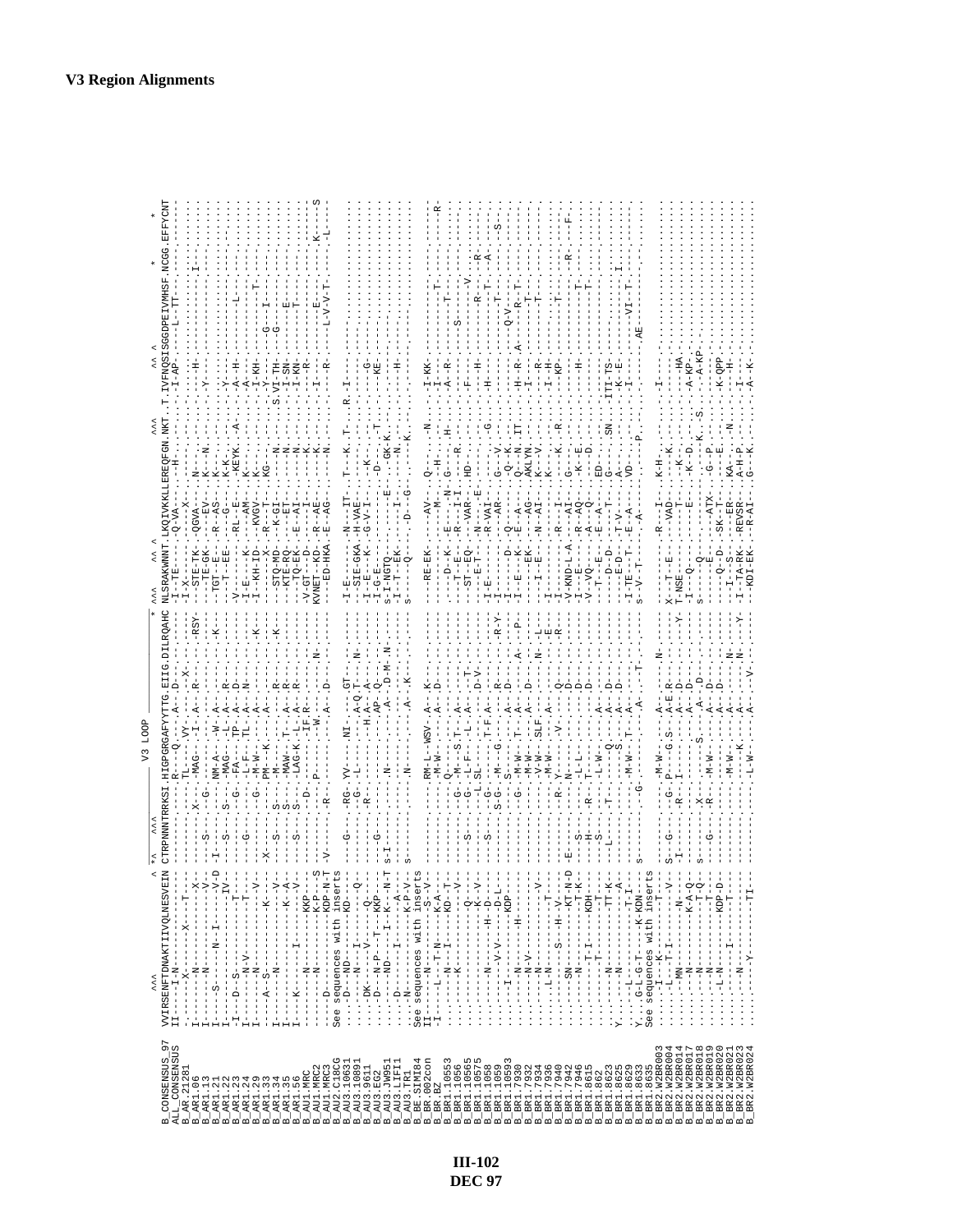|                                                                                                                                                                                                                                                                                                                                                      | くくく                                                                                                                                                                                                                                                                                                                                                               | HOOP<br>S)                                    |                                                                |
|------------------------------------------------------------------------------------------------------------------------------------------------------------------------------------------------------------------------------------------------------------------------------------------------------------------------------------------------------|-------------------------------------------------------------------------------------------------------------------------------------------------------------------------------------------------------------------------------------------------------------------------------------------------------------------------------------------------------------------|-----------------------------------------------|----------------------------------------------------------------|
|                                                                                                                                                                                                                                                                                                                                                      | VVIRSENFTDNAKTIIVQLNES                                                                                                                                                                                                                                                                                                                                            | DILROAHO<br>CTRPNNNTRRKSI.HIGPGRGAFYYTTG.EIIG | <b>NOA HA</b><br>VFNOSISCOPEIVMENTSCOPEIV<br><b>JLSRAKWNNT</b> |
| B_CONSENSUS_97<br>ALL_CONSENSUS<br>B_BR2.W2BR026                                                                                                                                                                                                                                                                                                     | $11 - 1 - 1 - 1 - 1$                                                                                                                                                                                                                                                                                                                                              |                                               |                                                                |
| $\mathbf{\Omega}$                                                                                                                                                                                                                                                                                                                                    | ن<br>ا<br>$-1$<br>$-5 - T$<br>$-1 - 1 - 1 - 1 - 1$<br>$\frac{1}{2}$                                                                                                                                                                                                                                                                                               |                                               | $-$ NKT $-$ ES<br>$I-SN--R$                                    |
| $\frac{\text{BR2}}{\text{BR2}}$ . W2BR028<br>$\omega$                                                                                                                                                                                                                                                                                                | $\frac{1}{1}$                                                                                                                                                                                                                                                                                                                                                     | $\ddot{A}$ .<br>$-5$                          |                                                                |
| BR3.HRJ17<br>$\mathbf{a}$                                                                                                                                                                                                                                                                                                                            | $-1$<br>$-1$<br>$\frac{1}{2}$                                                                                                                                                                                                                                                                                                                                     |                                               |                                                                |
| us.<br>BR3.HRJ27<br>$\mathbf{\Omega}$                                                                                                                                                                                                                                                                                                                | .<br>$\ddot{z}$                                                                                                                                                                                                                                                                                                                                                   |                                               |                                                                |
| $-BR3.HRJ477$<br>$\mathbf{m}$                                                                                                                                                                                                                                                                                                                        | $- -1 - 2 - 2 - 1 - 2 - 1$<br>$\,$ l                                                                                                                                                                                                                                                                                                                              |                                               |                                                                |
| $\mathbf{a}$                                                                                                                                                                                                                                                                                                                                         | i<br>İ<br>$\frac{1}{1}$<br>$- - \nabla - -$<br>п                                                                                                                                                                                                                                                                                                                  | $-WF$ . AR-                                   |                                                                |
| 3_BR3.HRJ625<br>3_BR3.HRJ626<br>3_BR3.HRJ636<br>$\mathbf{m}$                                                                                                                                                                                                                                                                                         | I<br>ı<br>ı                                                                                                                                                                                                                                                                                                                                                       |                                               | $-1$                                                           |
| $\mathbf{\Omega}$                                                                                                                                                                                                                                                                                                                                    |                                                                                                                                                                                                                                                                                                                                                                   | $-$ MF $\cdot$ A<br>$-4.5 - A - S$            | --KVH-F                                                        |
| BR3.HRJ70<br>$\omega$                                                                                                                                                                                                                                                                                                                                | $2N_1$<br>$2N_2$<br>$2N_3$                                                                                                                                                                                                                                                                                                                                        |                                               | $1 - K$                                                        |
| $-BR3$ . HRJI01<br>$\omega$                                                                                                                                                                                                                                                                                                                          |                                                                                                                                                                                                                                                                                                                                                                   |                                               |                                                                |
| BR3.HRJI04<br>$\mathbf{\Omega}$                                                                                                                                                                                                                                                                                                                      | -I---H----<br>See sequences with inse                                                                                                                                                                                                                                                                                                                             | $-$ . TLF. A<br>먼                             | $-TK-AM-$                                                      |
| BR3.HSP204<br>BR3.HSP205<br>$\alpha$<br>$\omega$                                                                                                                                                                                                                                                                                                     |                                                                                                                                                                                                                                                                                                                                                                   |                                               |                                                                |
| BR3.HSP228A2<br>$\omega$                                                                                                                                                                                                                                                                                                                             | $---KT$<br>$\frac{1}{1}$<br>$\frac{1}{1}$<br>$-1$ - - - - - - - - - - -                                                                                                                                                                                                                                                                                           |                                               | HASIN-<br>$--AIR-$<br>$-6 - A - D$                             |
| BR3.RJ12<br>$\alpha$                                                                                                                                                                                                                                                                                                                                 | $- - - - - - - -$<br>$Y :  Y - N - N - N - N - N$                                                                                                                                                                                                                                                                                                                 |                                               |                                                                |
| $\omega$                                                                                                                                                                                                                                                                                                                                             |                                                                                                                                                                                                                                                                                                                                                                   | ŧ<br>۲.<br>$N - V -$                          | -K-QPP.QEET<br>$-4A - 4A - 4A$<br>$1-61$                       |
| LBR3.RJ14<br>LBR3.RJ19<br>$\omega$                                                                                                                                                                                                                                                                                                                   | ්                                                                                                                                                                                                                                                                                                                                                                 | $QY-T-G$                                      | $I-KE$                                                         |
| $\alpha$                                                                                                                                                                                                                                                                                                                                             | $-2$ $-1$ $-1$<br>1<br>-1                                                                                                                                                                                                                                                                                                                                         | $-1 - N - N$                                  | $-H-K$<br>$V = -ED - K$                                        |
| $\infty$                                                                                                                                                                                                                                                                                                                                             | $-1$                                                                                                                                                                                                                                                                                                                                                              |                                               | $-4-5$                                                         |
| JBR3.RJ49<br>PSCN:E2BE<br>PSCN:BR3.RJ59<br>$\mathbf{m}$                                                                                                                                                                                                                                                                                              | $-1 - N -$<br>J<br>J<br>J                                                                                                                                                                                                                                                                                                                                         | $-\mathbb{L}-\mathbb{N}$ –<br>U               | '- NKT - - EK - . - E - - - I                                  |
| BR3.RJ62                                                                                                                                                                                                                                                                                                                                             | $\mathbf{I}$<br>ーーソー                                                                                                                                                                                                                                                                                                                                              | $-1-N$                                        | $N - N - E -$<br>$-4$                                          |
| BR3.RJ64                                                                                                                                                                                                                                                                                                                                             | $-1$<br>$-1$<br>$\frac{1}{1}$                                                                                                                                                                                                                                                                                                                                     | ó<br>$-1-8$                                   | $-G - RNCN$<br>$-41$<br>$--EK-$ .                              |
| BR3.RJ379<br>$\alpha$                                                                                                                                                                                                                                                                                                                                | $-1$ $-1$ $-1$ $-1$<br>$-1$ - $-1$ - $-1$                                                                                                                                                                                                                                                                                                                         |                                               | $N - - -$<br>$-R - - A I$                                      |
| $\infty$<br>BR3.RJ47                                                                                                                                                                                                                                                                                                                                 | $-1$<br>ц<br>$-1 - N -$<br>$\begin{array}{c} 1 \\ 1 \\ 1 \\ 1 \end{array}$                                                                                                                                                                                                                                                                                        | $-M-N$                                        | $-1-1-1-$<br>$-$ -AE<br>$-41B -$                               |
| BR3.RJ483<br>œ                                                                                                                                                                                                                                                                                                                                       | -1<br>ł                                                                                                                                                                                                                                                                                                                                                           | $\overline{C}-\overline{C}$<br>$-1-M-1$<br>نې | $K---N$                                                        |
|                                                                                                                                                                                                                                                                                                                                                      | $- - - - - -$<br>ł<br>$\frac{1}{1}$                                                                                                                                                                                                                                                                                                                               | $-9$                                          | $---K$<br>$R = -A$<br>$R = -AI$<br>$-1$                        |
| BR3.RJ484<br>  BR3.RJ623<br>  BR3.RJ625<br>  BR3.RJ636<br>  BR3.RJ102                                                                                                                                                                                                                                                                                | 턱<br>$-1 - 1 - 1$<br>$-7 -$                                                                                                                                                                                                                                                                                                                                       | $-K-F$<br>$-R - - - - - 1 -$                  | $-A-K-N$<br>$---AB$<br>Ţ<br>T-NGT                              |
| œ                                                                                                                                                                                                                                                                                                                                                    | $-1 - N -$                                                                                                                                                                                                                                                                                                                                                        |                                               | $-T$ -GR<br><b>HII--L---</b>                                   |
|                                                                                                                                                                                                                                                                                                                                                      | Ÿ<br>!<br>$- -1 - -1 - -1 - - -$<br>$G. \ - \ - \ - \ -$                                                                                                                                                                                                                                                                                                          |                                               |                                                                |
| $\infty$                                                                                                                                                                                                                                                                                                                                             | - - H - - - M - - - - - - - H                                                                                                                                                                                                                                                                                                                                     |                                               | $-5-0-2-$<br>$I - ETR - K$                                     |
| BR3.SPB1<br>$\mathbf{a}$                                                                                                                                                                                                                                                                                                                             |                                                                                                                                                                                                                                                                                                                                                                   | $M-N$                                         |                                                                |
|                                                                                                                                                                                                                                                                                                                                                      | $\frac{1}{1}$<br>$\frac{1}{1}$<br>$\begin{array}{c} \textbf{I} - \textbf{I} - \textbf{I} \end{array}$<br>$---X---$                                                                                                                                                                                                                                                |                                               |                                                                |
| $\mathbf{\Omega}$                                                                                                                                                                                                                                                                                                                                    | i<br>İ<br>J.<br>$- -K - - - - S - -$<br>Н                                                                                                                                                                                                                                                                                                                         | Ġ٢                                            | $-ER-AI$<br>-<br>-KVA--R                                       |
| m                                                                                                                                                                                                                                                                                                                                                    | $-1 - 5 - 1 - 1 - 1 = 1$<br>I<br>------                                                                                                                                                                                                                                                                                                                           |                                               |                                                                |
| œ                                                                                                                                                                                                                                                                                                                                                    | See sequences with inse                                                                                                                                                                                                                                                                                                                                           |                                               |                                                                |
| BR4.BZ167A<br>$\mathbf{\Omega}$                                                                                                                                                                                                                                                                                                                      | $\frac{1}{2}$<br>$-1$<br>$-1$                                                                                                                                                                                                                                                                                                                                     |                                               | $I-NGTE--K$                                                    |
| $\mathbf{\Omega}$                                                                                                                                                                                                                                                                                                                                    |                                                                                                                                                                                                                                                                                                                                                                   |                                               | $-VA$                                                          |
| $\omega$                                                                                                                                                                                                                                                                                                                                             | $\frac{1}{2} - \frac{1}{2} \sum_{i=1}^{n} \frac{1}{2} \sum_{i=1}^{n} \frac{1}{2} \sum_{i=1}^{n} \frac{1}{2} \sum_{i=1}^{n} \frac{1}{2} \sum_{i=1}^{n} \frac{1}{2} \sum_{i=1}^{n} \frac{1}{2} \sum_{i=1}^{n} \frac{1}{2} \sum_{i=1}^{n} \frac{1}{2} \sum_{i=1}^{n} \frac{1}{2} \sum_{i=1}^{n} \frac{1}{2} \sum_{i=1}^{n} \frac{1}{2} \sum_{i=1}^{n} \frac{1}{2} \$ | $-1$ $-1$ $-1$ $-1$<br>匤                      | $---K$<br>- 1<br>田<br>-<br>$\frac{1}{\sigma}$                  |
| œ                                                                                                                                                                                                                                                                                                                                                    | $\frac{1}{1}$<br>I<br>$\overline{1}$                                                                                                                                                                                                                                                                                                                              | $M-TQ$ . -                                    | $T1 - F$<br>$G---N$<br>$---E$ N $-$ E                          |
| œ                                                                                                                                                                                                                                                                                                                                                    | ۴,<br>$\cdots$ $\cdots$ $\cdots$ $\cdots$ $\cdots$                                                                                                                                                                                                                                                                                                                | $-M-N$<br>٣<br>C)                             | $-K-H-$<br>$-$ SV                                              |
| $\infty$                                                                                                                                                                                                                                                                                                                                             | ٠<br>--ローマー<br>$\frac{1}{2}$                                                                                                                                                                                                                                                                                                                                      |                                               | $-1$<br>$-B$ – $B$ – $B$ <sup>-</sup>                          |
| BR5.504<br>  BR5.506<br>  BR5.506<br>  BR5.507<br>  BR5.510<br>  BR5.511<br>$\mathbf{m}$                                                                                                                                                                                                                                                             | .<br>اب<br>$\frac{1}{2}$ , $\frac{1}{2}$ , $\frac{1}{2}$ , $\frac{1}{2}$ , $\frac{1}{2}$                                                                                                                                                                                                                                                                          | $-1 - M - 1$                                  | $-A--$<br>$-4$<br>---KVQ-EK-<br>---LD-E---                     |
| $\mathbf{\Omega}$                                                                                                                                                                                                                                                                                                                                    | $-1$<br>-- -- -- --<br>$\frac{1}{2}$                                                                                                                                                                                                                                                                                                                              |                                               | $--VA$                                                         |
| $\mathbf{a}$                                                                                                                                                                                                                                                                                                                                         | $---1 - -1 - -K -H$<br>$\frac{1}{2}$                                                                                                                                                                                                                                                                                                                              | رخ                                            | $-NN--$<br>もーマー                                                |
| $\begin{bmatrix} 1 & 1 & 1 & 1 \\ 1 & 1 & 1 & 1 \\ 1 & 1 & 1 & 1 \\ 1 & 1 & 1 & 1 \\ 1 & 1 & 1 & 1 \\ 1 & 1 & 1 & 1 \\ 1 & 1 & 1 & 1 \\ 1 & 1 & 1 & 1 \\ 1 & 1 & 1 & 1 \\ 1 & 1 & 1 & 1 \\ 1 & 1 & 1 & 1 \\ 1 & 1 & 1 & 1 \\ 1 & 1 & 1 & 1 \\ 1 & 1 & 1 & 1 \\ 1 & 1 & 1 & 1 \\ 1 & 1 & 1 & 1 \\ 1 & 1 & 1 & 1 \\ 1 & 1 & 1 & $<br>$\mathbf{\Omega}$ | י<br>ד                                                                                                                                                                                                                                                                                                                                                            | $M-N-$                                        | 回<br>$-41$                                                     |
| $\alpha$                                                                                                                                                                                                                                                                                                                                             | $\frac{1}{2}$<br>$\frac{1}{1}$<br>$-1 - 2 - 5 - 5 - 1$                                                                                                                                                                                                                                                                                                            | à                                             | .-TK--H<br>$2 - 1$                                             |
| $\mathbf{a}$                                                                                                                                                                                                                                                                                                                                         | י<br>י<br>$-1$<br>$-1$<br>$-1$                                                                                                                                                                                                                                                                                                                                    | $N-N-1$                                       | က်ု<br>$- N - - A I$                                           |
| $\mathbf{\Omega}$                                                                                                                                                                                                                                                                                                                                    | $- R$<br>J.<br>I<br>$\mathbf{H}$                                                                                                                                                                                                                                                                                                                                  |                                               |                                                                |
|                                                                                                                                                                                                                                                                                                                                                      | $\frac{1}{2}$<br>ł<br>ц<br>$-1$ $-1$<br>I<br>ц<br>I                                                                                                                                                                                                                                                                                                               | $-2 - 5 - 1$                                  | י<br>י                                                         |
| $\mathbf{a}$                                                                                                                                                                                                                                                                                                                                         | $-7-$<br>$-1$ $-1$<br>$-1$                                                                                                                                                                                                                                                                                                                                        | $S-KK$                                        | 匤                                                              |
| $\mathbf{\Omega}$                                                                                                                                                                                                                                                                                                                                    | -- H - - K - -<br>J<br>$- - - - - - - - - - - - -$<br>$\frac{1}{1}$                                                                                                                                                                                                                                                                                               |                                               | $-1 - 1$<br>$-$ - $KTE - ER -$                                 |
| മ്                                                                                                                                                                                                                                                                                                                                                   | -KP-<br>i<br>٠<br>I<br>ı<br>J<br>$\frac{1}{1}$                                                                                                                                                                                                                                                                                                                    |                                               | $-D-KP$<br>$\overline{a}$                                      |
| CA1.B13<br>$\mathbf{m}$                                                                                                                                                                                                                                                                                                                              | $-K-$<br>$\frac{1}{1}$                                                                                                                                                                                                                                                                                                                                            |                                               | $I - G T E$                                                    |
| . B20<br>CA <sub>1</sub><br>$\mathbf{\Omega}$                                                                                                                                                                                                                                                                                                        | $-1K-$<br>田<br>----                                                                                                                                                                                                                                                                                                                                               |                                               | $R-V-G$                                                        |
| CAM. C1013B<br>മ്                                                                                                                                                                                                                                                                                                                                    | $-2-X$<br>$-1$ $-1$<br>ı<br>ı<br>1                                                                                                                                                                                                                                                                                                                                |                                               |                                                                |
| CA1.C102<br>CA1.C103<br>CA1.C104<br>$\mathbf{m}$                                                                                                                                                                                                                                                                                                     | $1 - -2 - -1 - -1$                                                                                                                                                                                                                                                                                                                                                |                                               |                                                                |
| $CAD$ .<br>$\mathbf{m}$                                                                                                                                                                                                                                                                                                                              | ÷.<br>$-1 = -1 - 1 - 1$<br>Ĥ                                                                                                                                                                                                                                                                                                                                      |                                               |                                                                |
| CA1<br>$\mathbf{\Omega}$                                                                                                                                                                                                                                                                                                                             | $-$ KDP<br>$-1 - 5N - 1$                                                                                                                                                                                                                                                                                                                                          |                                               |                                                                |

**III-103 DEC 97**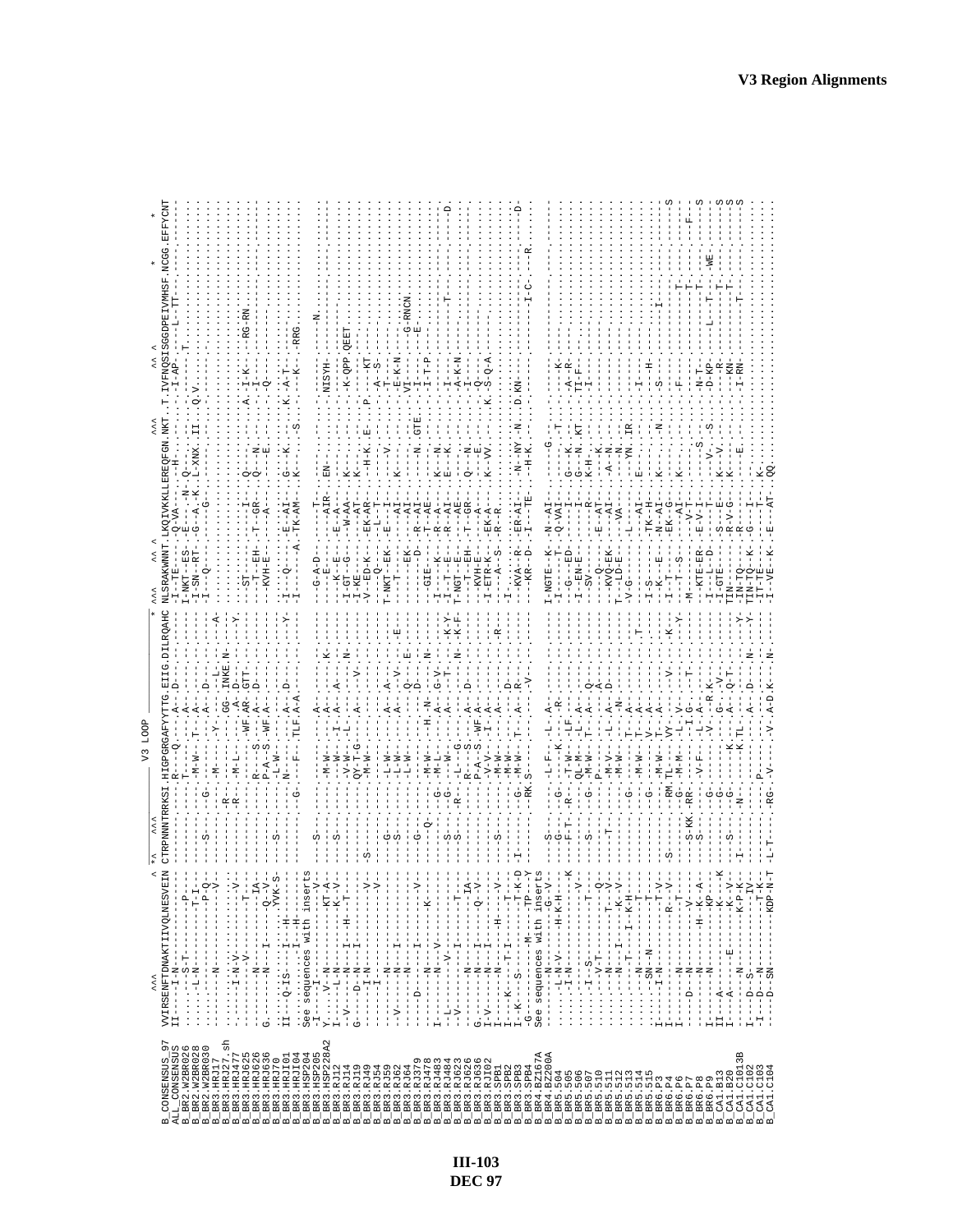| V3 LOOP<br>$\lambda$<br>∢<br>∢<br>$\lambda$                                                                                                                                 |                                                                     |
|-----------------------------------------------------------------------------------------------------------------------------------------------------------------------------|---------------------------------------------------------------------|
| TRPNNNTRRKSI.HIGPGRGAFYYTTG.EIIG.DILROAHC<br>VVIRSENFTDNAKTIIVQLNESVEIN                                                                                                     | T.IVFNQSISGGDPEIVMHSF.NCGLEFYCNT<br>NLSRAKWNNT.LKOIVKKLLEREOFGN.NKT |
| п<br>$-1$ – $-1$ – N <sup>-</sup><br>$\frac{1}{11}$                                                                                                                         | $-VA$<br>ò                                                          |
| $-4-1$<br>-1<br>İ<br>п<br>ı<br>ı<br>$\frac{1}{1}$<br>I<br>ı<br>ı                                                                                                            | $-R$ --- $E$<br>ဂု<br>면<br>                                         |
| h<br>Nu<br>1<br>$-1$ $-1$<br>$\frac{1}{1}$                                                                                                                                  | $-E$ --AT<br>¥<br>$-1$                                              |
| $-1 - 1 - 1$<br>$\frac{1}{1}$<br>$-5--1$                                                                                                                                    | $--AR$<br>囸                                                         |
| $-RA-.R-V$<br>$\frac{1}{2}$                                                                                                                                                 | $-R$ --- $T$<br>$\overline{R}$<br>$G - A - -K$<br>$-KTQ-$           |
|                                                                                                                                                                             | $-$ EKV $-$ E<br>ġ                                                  |
| ı<br>$\frac{1}{2}$<br>J.<br>-1                                                                                                                                              | $- -R$<br>택<br>-                                                    |
| z<br>İ                                                                                                                                                                      | ٦.<br>$GK = -E$ .<br>$- -K - E$<br>٩                                |
| д<br>$-R-$<br>í<br>J<br>I<br>$-1 - -1 - 1$<br>ì<br>J<br>ļ<br>J                                                                                                              | ×<br>-<br>$-R = -A$<br>뛰<br>¥                                       |
| $- -R - S$<br>ပြီ<br>İ<br>$\overline{1}$<br>-<br>$-1 - N -$<br>Í<br>$\frac{1}{1}$<br>$\mathsf{H}$                                                                           | ř<br>ု<br>g<br>. -K                                                 |
| က္<br>$-1$<br>$--\mathbf{N}--$<br>I<br>Ť<br>1                                                                                                                               | $\frac{1}{2}$<br>$-9-7A$<br>$GVA - -K$<br>ENE                       |
| $-1 - N - 1 - 1 - 1 - 1 = KQP - V -$<br>í<br>$\blacksquare$                                                                                                                 | $-SA$                                                               |
| $-4$<br>$\mathbf{I}$<br>-- A -- - - - - - - - -<br>$\frac{1}{1}$                                                                                                            | $-K-E$                                                              |
| ÷<br>ļ<br>л<br>1<br>$- -102.5N - 1$<br>$\mathbf{I}$                                                                                                                         | ÷<br>$-R - Y$                                                       |
| $---1D--$<br>$\mathbf{I}$<br>п<br>ц<br>$\overline{1}$<br>$\overline{\phantom{a}}$<br>-1<br>$\mathbf{I}$<br>I<br>п<br>$\frac{1}{1}$<br>п<br>J<br>п                           | -- ED<br>۲                                                          |
| $- R - V$<br>--------IK-B                                                                                                                                                   | $-1$                                                                |
| $\frac{5}{1}$<br>$-1 - T - T - C -$<br>ı<br>п<br>п<br>$----F2N---$<br>٠                                                                                                     | $-G - Q - -K$                                                       |
| $-1$<br>$-1$<br>$-1$<br>$-1$                                                                                                                                                |                                                                     |
| ဂု<br>$- - K - - - Q -$<br>J<br>$-1$ $-1$ $-1$ $-1$<br>I<br>ı<br>ı                                                                                                          |                                                                     |
| 민<br>C)<br>$\frac{1}{1}$<br>ı<br>Í<br>-->-2----<br>I<br>ı<br>т                                                                                                              | $-17$                                                               |
| ---RK --<br>$\frac{1}{1}$<br>t<br>T<br>I                                                                                                                                    | E<br>A<br>G                                                         |
| $------E$<br>п                                                                                                                                                              |                                                                     |
| $SM-$<br>-------<br>$--D--L----$                                                                                                                                            |                                                                     |
| j                                                                                                                                                                           |                                                                     |
| $Q - T - - - - - -$<br>$\mathsf I$<br>1<br>$\overline{\phantom{a}}$<br>$\frac{1}{2}$                                                                                        |                                                                     |
| $--- - - - - - - - - - - -$<br>----------                                                                                                                                   |                                                                     |
|                                                                                                                                                                             |                                                                     |
| -----------------------                                                                                                                                                     |                                                                     |
| ູ່<br>-<br>-<br>-<br>-<br>$-5$<br>ł<br>ţ<br>$-1$ - $Q$<br>$\overline{\phantom{a}}$<br>Ť                                                                                     |                                                                     |
| $-5$<br>투<br>$1 - L -$                                                                                                                                                      | $-5 - 7 - 7$<br>$\frac{1}{1}$<br>-NGTO                              |
| d−<br>⊣                                                                                                                                                                     | $-AB$ -<br>유                                                        |
| $-1$ – $-1$<br>$\frac{1}{1}$<br>$- -N - -N - - -P$<br>$\frac{1}{1}$                                                                                                         | ۹.<br>Ò                                                             |
| $-4 - 1$<br>$- - - - - - - - - - - - - - - -$<br>1                                                                                                                          | $\frac{1}{1}$<br>ŕ                                                  |
| $-4 - -4$<br>$-4 - 4$<br>$\overline{\phantom{a}}$<br>ц<br>$\mathbf{I}$                                                                                                      | 먹<br>뛰<br>뛰                                                         |
| $-4 - -1$<br>т                                                                                                                                                              | 뛰                                                                   |
| $-4 - -1$                                                                                                                                                                   |                                                                     |
| $- R$<br>$--RV--$<br>$\frac{1}{1}$<br>J,<br>$-5$<br>п                                                                                                                       | U)                                                                  |
| $-1$ – $-1$                                                                                                                                                                 | ۳<br>투                                                              |
| $- -A$<br>J<br>$\frac{1}{1}$<br>$-1 - N - -N - -N - - P$<br>J                                                                                                               |                                                                     |
| Ĥ<br>$-4$<br>$-1 - D - -1 - N - -2$                                                                                                                                         | 부<br>囸                                                              |
| $-4$ – $-1$ – $-4$<br>$-4$<br>٠<br>$\frac{1}{4}$<br>$\blacksquare$<br>$- -\mathbf{H} - \mathbf{N} - \mathbf{N} - \mathbf{P}$<br>$--D--N---P$<br>ı                           | $\overline{a}$<br>۹<br>:                                            |
| -----A<br>ł<br>$--D---N---P$                                                                                                                                                | 변                                                                   |
| 텃<br>$-4 - 1 - 1 - 1 - 1$                                                                                                                                                   | 덕<br>-<br>.                                                         |
| HN<br>F<br>$-1 - 1 -$                                                                                                                                                       | z<br>!<br>텃<br>Ëς.                                                  |
| $\frac{1}{1}$<br>1<br>I                                                                                                                                                     | ŗ<br>51                                                             |
| 투<br>$-1$ - $-1$ - $-1$<br>$--8 - S - - - - - RV - -$<br>$\mathsf I$                                                                                                        | -TE                                                                 |
| $\begin{array}{c} 1 \\ 1 \\ 1 \\ 1 \end{array}$<br>------------                                                                                                             | ठे                                                                  |
| $---LA-$                                                                                                                                                                    | ÷<br>$+1$                                                           |
| $-1$<br>$\begin{array}{c} \n\cdot & \cdot \\ \n\cdot & \cdot \\ \n\cdot & \cdot \n\end{array}$<br>$S-S-1$<br>$-RV -$<br>$\frac{1}{5}$<br>í<br>$\overline{\phantom{a}}$<br>J | ٩<br>$-TTE$<br>5                                                    |
| 부<br>$\frac{1}{1}$<br>$---$ SKS-----RV--<br>ł                                                                                                                               | $-N--T E$<br>51                                                     |
|                                                                                                                                                                             | ٣                                                                   |
|                                                                                                                                                                             | $O-VA$<br>ャリ                                                        |

**III-104 DEC 97** 

 $\begin{smallmatrix} 1 & 1 & 1 & 1 & 1 \\ 1 & 2 & 1 & 1 & 1 \\ 1 & 3 & 1 & 1 & 1 \\ 1 & 4 & 1 & 1 & 1 \\ 1 & 5 & 1 & 1 & 1 \\ 1 & 6 & 1 & 1 & 1 \\ 1 & 7 & 1 & 1 & 1 \\ 1 & 8 & 1 & 1 & 1 \\ 1 & 9 & 1 & 1 & 1 \\ 1 & 1 & 1 & 1 & 1 \\ 1 & 1 & 1 & 1 & 1 \\ 1 & 1 & 1 & 1 & 1 \\ 1 & 1 & 1 & 1 & 1 \\ 1 & 1 & 1 & 1 & 1 \\ 1 &$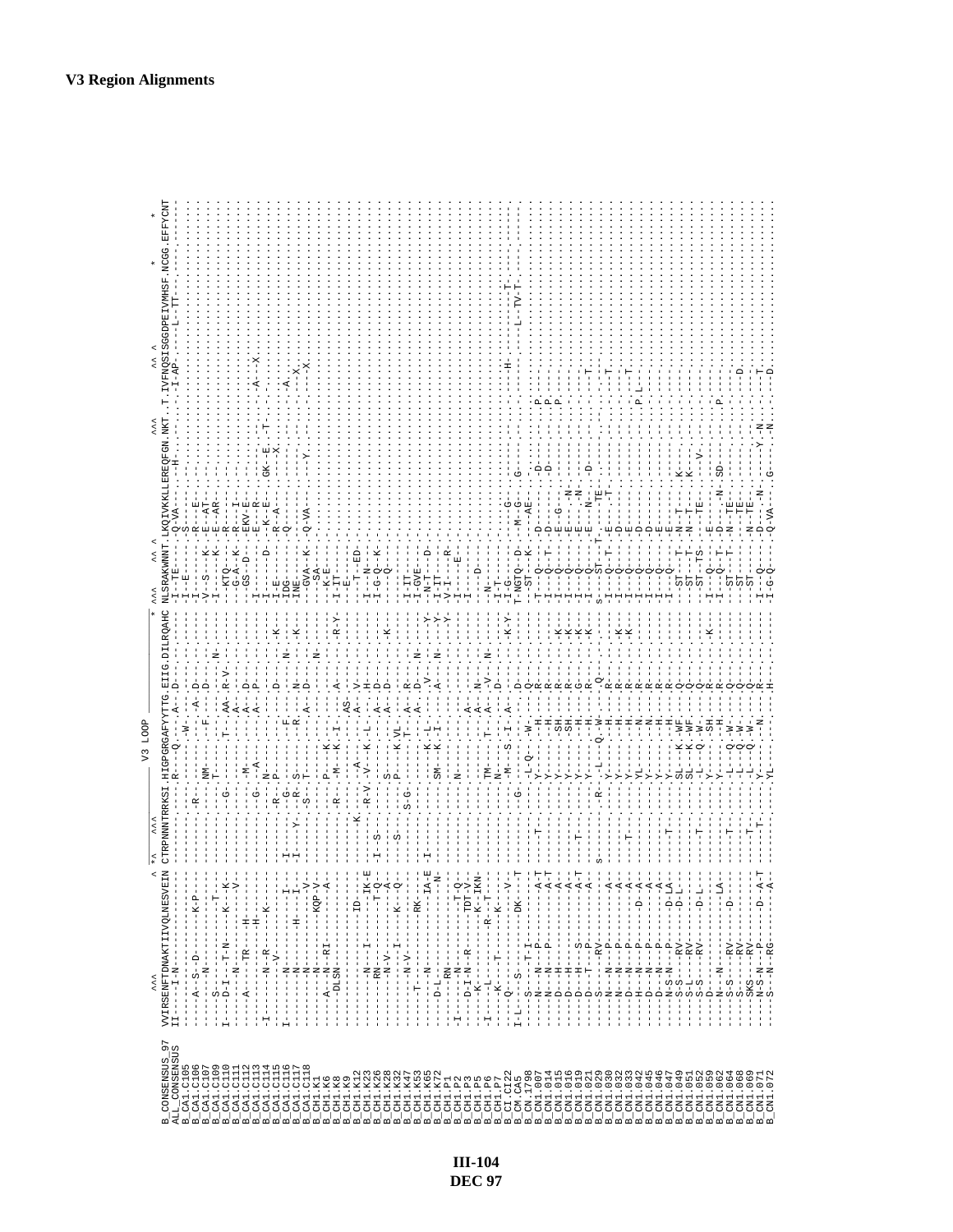|                                                           | くくく                                                                                                                     |      | V3 LOOF                 |                                 |                                            |                          |                                                     |                        |                                    |                                 |
|-----------------------------------------------------------|-------------------------------------------------------------------------------------------------------------------------|------|-------------------------|---------------------------------|--------------------------------------------|--------------------------|-----------------------------------------------------|------------------------|------------------------------------|---------------------------------|
| 3_CONSENSUS_97<br>ALL_CONSENSUS                           | <b>EIN</b><br>VVIRSENFTDNAKTIIVQLNESV                                                                                   |      |                         |                                 | CTRPNNNTRRKSI.HIGPGRGAFYYTTG.EIIG.DILRQAHC |                          | NLSRAKWNNT.LKQIVKKLLEREQFGN.NKT                     |                        |                                    | IVFNQSISGGDPEIVMHSF.NCG-EFFYCNT |
| CM1.073                                                   | $-1$<br>٠<br>$-5 -$<br>$11 -$                                                                                           |      | P<br>$\overline{R}$     | $\overline{a}$                  |                                            | $-17E-$<br>$-STQ$        | $-1$ $T$ E<br>$-45 - 2 - 1$                         |                        | $-L - AP -$                        |                                 |
| $3$ $\overline{C}$ N1.074                                 | $- -RV - -$<br>$\frac{1}{2}$<br>п                                                                                       |      | ÷                       | ਼<br>$-12 - 0$                  |                                            | ដូ                       | EL-                                                 | $- H -$                |                                    |                                 |
| B_CN1.080<br>B_CN1.141                                    | $-1$<br>$-1 - 5 - 1$                                                                                                    |      |                         | $-CH$ .                         | .RV                                        | $X-\overline{Q}-S-$      | 뚜<br>$\frac{1}{1}$                                  | $-5$<br>$- -$ S<br>ဗုံ |                                    |                                 |
| $3$ $\sim$ CN1.142                                        | $--RV--$<br>--RV-<br>J<br>I<br>$-S - -$<br>ပ္ပ<br>ı                                                                     |      | $-1$<br>i<br>i          | $-8. - 10H$ .<br>$-1$           |                                            | $STE-H$<br><b>STQ</b>    | $-1$ $E$<br>$-1$ $E$<br>$\dot{R}$<br>$\overline{R}$ |                        |                                    |                                 |
| $3$ CN1.144                                               | $-7$<br>I,<br>1<br>т<br>$\frac{5}{1}$                                                                                   |      | $PL-S--$                | $\ddot{\tilde{\mathbf{z}}}$     |                                            | .<br>STO                 | $-TA$                                               |                        |                                    |                                 |
| $3$ $CM1.147$                                             | $-1$<br>Ŵ                                                                                                               |      | P                       | ē                               |                                            |                          | $-AE$                                               |                        |                                    |                                 |
| 3_CN1.149                                                 | $- - - - - - - - - - - - - - - -$                                                                                       |      | -1--1-                  |                                 |                                            | 5                        |                                                     | ř                      |                                    |                                 |
| $3 - CM1.150$                                             | $---RV - -$<br>$-S - -$<br>٠                                                                                            |      | PL-                     | ē                               |                                            | .<br>55                  | $-TTE$                                              |                        |                                    |                                 |
| $\frac{151}{2001.157}$                                    | $---RV - -$<br>$\frac{1}{1}$<br>$\frac{5}{1}$<br>j                                                                      |      | $PL-L-K$                | $\frac{1}{2}$                   |                                            |                          | -AE                                                 |                        |                                    |                                 |
| 159<br>$B$ <sub><math>-M1</math></sub>                    | --RV-<br>J<br>$-1 - T - T - T$<br>ì<br>J<br>$-5 -$<br>က်<br>٠                                                           |      | ò<br>ု                  | $-1/2$<br>ķ                     |                                            | O                        | FTE-<br>$-Q$ - - $AE$                               | $-2 - 7 - 5$           |                                    |                                 |
| $3$ $CM1.161$                                             | $-TRV-$<br>w                                                                                                            |      |                         | ē                               |                                            | ģ                        | $-K-T$                                              |                        |                                    |                                 |
| 3_CN1.162                                                 |                                                                                                                         |      | 5Ì                      | $-WH$ .                         |                                            | $T - 0 - T$<br>U.        | $-AAEL$                                             | - 뛰<br>-<br>$--HV-$    |                                    |                                 |
| $3 - CM1.163$                                             | $- -K - A -$<br>$-R - S - -CV - -$                                                                                      |      |                         | $-W - R$                        |                                            |                          | -VTE                                                |                        | ᡛ                                  |                                 |
| $3 - 201.166$                                             | $-7$<br>$\frac{1}{4}$                                                                                                   |      |                         |                                 |                                            | Ą<br>$\frac{1}{2}$<br>T. | ד<br>ו<br>J.<br>덕<br>-                              |                        | н                                  |                                 |
| $3 - CM1.167$                                             | $--\mathbf{T}-\mathbf{V}--$<br>$-5 -$                                                                                   |      | ု                       | . — М — .                       |                                            | $T - 0$ TS               | י<br>י                                              | ု                      | е                                  |                                 |
| B_CN1.169                                                 | $-Y-1$<br>J<br>$-5 -$                                                                                                   |      | -RV                     | VW-                             |                                            |                          | -<br>F                                              |                        |                                    |                                 |
| $3$ $\overline{C}$ (N1.170                                | Í<br>$- - - - - - - - - - - - - - -$                                                                                    |      | ု                       | $\frac{8}{1}$                   |                                            |                          | Ť                                                   |                        |                                    |                                 |
| $B_{C}$ CN1.171                                           | $---RV---$<br>$-5 -$<br>п                                                                                               |      | ò<br>ස්                 | ķ                               |                                            | $STO-K$                  | 뎐                                                   |                        |                                    |                                 |
| 3_CN1.173                                                 | $- -V - -$<br>I<br>п<br>I<br>$\frac{1}{1}$<br>$\frac{5}{1}$<br>$\mathbf{I}$                                             |      | ¥                       | ≅                               |                                            | Ó<br>55                  | E<br>T<br>$\dot{R}$                                 | 뛰                      |                                    |                                 |
| $3$ $\sim$ CN1.174                                        | $-RV -$<br>п<br>က်                                                                                                      |      | ò                       | ₹.                              |                                            | Ò<br>5                   |                                                     |                        |                                    |                                 |
| 3_CN1.192                                                 | $-1$<br>т<br>$\frac{1}{2}$<br>л                                                                                         |      | $-RV$                   | Ř                               |                                            | 5                        | Ż                                                   |                        | ×                                  |                                 |
| $\frac{cm}{cm}$ . 193                                     | $---RV - -$<br>$-5 -$                                                                                                   |      | Ō                       | ē                               |                                            | STQ.                     | $-12$                                               |                        |                                    |                                 |
|                                                           | -- RV --<br>$\mathbf{I}$<br>J<br>$-5 - -$                                                                               |      | ု                       | $\overline{a}$                  |                                            | 51                       | $-R$ – – TE                                         |                        |                                    |                                 |
| 3_CN1.196                                                 | ļ<br>$- N$<br>$\frac{1}{1}$                                                                                             |      |                         |                                 |                                            | Ó                        | $-AB$                                               |                        |                                    |                                 |
| B_CN1.199<br>B_CN1.200                                    | $---PV---$<br>$-5 - 5 -$                                                                                                |      |                         | Þ                               |                                            | 5                        | $-1$<br>۴                                           |                        |                                    |                                 |
| CN1.202                                                   | $-1$<br>$-5$<br>I                                                                                                       |      |                         |                                 |                                            | .<br>STQ                 | --TC<br>י<br>י<br>$\dot{R}$<br>$\tilde{f}$          |                        |                                    |                                 |
|                                                           | ------RV-<br>$\frac{1}{9}$<br>$\frac{5}{1}$                                                                             |      |                         |                                 |                                            | 55<br>Ū)                 |                                                     |                        |                                    |                                 |
| $B_C$ $C$ N1.20 $\overline{6}$<br>$B_C$ $C$ U.95 $C$ U043 | ٠                                                                                                                       |      | $YL - R -$<br>$-10 - 1$ | is<br>∶                         |                                            | ₽                        |                                                     | $-\vec{R}$ .           |                                    |                                 |
| $3$ <sup>CY1.HO042</sup>                                  | -- T--<br>$-$ SN $-$<br>п                                                                                               | ÜΩ   | $-R = -$                | $\ddot{A}$ .                    |                                            | $-5 - -KD - -S -$        | $-R$ ---T                                           | $---K.$<br>O           | $\frac{P}{I}$<br>$-1-$             |                                 |
| $3$ <sub>CY1</sub> . $H$ O11                              | $-$ KDA $-$<br>$-$ NS. $\,$                                                                                             |      | $-18$<br>$Q - R -$      |                                 |                                            | $\frac{1}{2}$<br>부       | $-6 - 7 - D$                                        | $-\kappa$              | À,                                 |                                 |
| 3_СҮ1.НО21                                                | ł<br>$-1$ $-1$ $-1$<br>$\blacksquare$                                                                                   |      |                         | $- A - A$                       |                                            | $-SKA-$                  | $-R = -RI$                                          | - K-----E              | J.<br>ပ္ပ                          |                                 |
| 3_CY1.HO25                                                | $-4 - X - -$<br>$-1$<br>$-1$<br>I                                                                                       | Ú    | $\overset{+}{\circ}$    | $-K$<br>R                       |                                            | PT-                      | $-7-1$                                              | $-K-$                  | $-L-K-P$                           |                                 |
| $3$ <sup>CY1</sup> .HO <sub>2</sub> 7                     | $-1$<br>$\mathbf{I}$                                                                                                    |      |                         |                                 |                                            | $-5 - 7 -$               | $-RRL-1$                                            | ۴                      | $\frac{P}{I}$<br>$\mathbf{I}$<br>Ĥ |                                 |
| B_CY1.HO28                                                | $-K-$                                                                                                                   |      |                         |                                 |                                            |                          |                                                     |                        |                                    |                                 |
| CY1.HO39                                                  | F<br>I<br>I<br>٠<br>I<br>л<br>п                                                                                         |      |                         | $-F \cdot A$                    |                                            | $I - KT$                 | $-X--Y$                                             | N -                    | $-H--S$                            |                                 |
| S_CYL.HO40                                                | $---K - A -$<br>$-1 - 2 - 5N - 7 - 1$<br>$\frac{1}{1}$                                                                  |      | $R -$                   | Б                               | -x-x                                       | $-1$<br>T-DN-            | $-VAA$                                              |                        |                                    |                                 |
| B_CY1.HO45<br>B_CY1.HO48                                  | ÷<br>-                                                                                                                  |      | .<br>ب                  |                                 |                                            | $\frac{1}{\sqrt{2}}$     | ד<br>ו                                              | $-7$                   |                                    |                                 |
|                                                           | $- H -$<br>I<br>J<br>$- -N--$<br>J<br>ı                                                                                 | m    | U                       | $\overline{E}$ . $\overline{Q}$ | ¥                                          | $-A$                     | 뛰<br>$-10 -$                                        | $\frac{1}{1}$<br>Ů     | $-I-QP$                            |                                 |
| 3_CY1.HO294<br>B_CY1.HO433                                | $\frac{1}{2}$                                                                                                           |      |                         | ਼                               | ρζ                                         | $-SK.A-$                 | $-RK - -I$                                          |                        | Ω                                  |                                 |
|                                                           | See sequences with inse<br>-i<br>$-2 - 1 - - -1 - 2 - 1$<br>ł                                                           |      | Ř                       | គ<br>!                          |                                            | 명-                       | $-RK-AA$                                            |                        |                                    |                                 |
| 3_CY1.HO464<br>3_CY1.HO503                                | $-1K-$<br>i<br>$1 - - - - - - - 5$                                                                                      | F    | Ę                       | $-4$                            |                                            | $-1$ $-1$ $-1$ $-1$      | ۴                                                   | ¥                      |                                    |                                 |
| 3_CZ.BTSPR                                                | $-K--$<br>$\mathbf{I}$<br>$-1 - N - -$<br>1                                                                             |      | $-54$                   | $\frac{a}{i}$<br>Ā.             |                                            | $-K-1$                   | Е                                                   | $\frac{1}{1}$          |                                    |                                 |
| $3$ DE. $D3$                                              | $-K--$<br>$-1$                                                                                                          |      | $S-R - R - R$           |                                 |                                            | $-5a$<br>ပု              | $\overline{R}$                                      |                        |                                    |                                 |
| B_DE.HAN                                                  | See sequences with inse                                                                                                 |      |                         |                                 |                                            |                          |                                                     |                        |                                    |                                 |
| B_DE. serocons                                            | ł<br>п                                                                                                                  |      | $-R - - N$              | Ř,                              | ÷<br>ż                                     | 뿌<br>ᡛ                   | $-R-VAR$                                            |                        |                                    |                                 |
| $5$ DE1.A                                                 | $---KKP -$<br>j,<br>$\frac{1}{2}$                                                                                       |      | $\frac{1}{1}$           | ٩                               | $R-V-$                                     |                          |                                                     |                        |                                    |                                 |
| $\begin{array}{c}\n 3 \\  -\end{array}$                   | $------K-P-$<br>$\frac{1}{2}$                                                                                           | -HXX | $-RR-$                  | ٠Ä.                             | -x-y<br>><br>.<br>.                        |                          |                                                     |                        |                                    |                                 |
|                                                           | J<br>İ<br>$\frac{1}{2}$ , $\frac{1}{2}$ , $\frac{1}{2}$ , $\frac{1}{2}$ , $\frac{1}{2}$ , $\frac{1}{2}$ , $\frac{1}{2}$ |      |                         |                                 |                                            |                          |                                                     |                        |                                    |                                 |
|                                                           | $- -X - -$<br>$-1 - 2I - 2I - 1$                                                                                        | S    | φ<br>Ú                  |                                 | ୍                                          |                          |                                                     |                        |                                    |                                 |
| ്യ                                                        | -----------<br>I<br>$\frac{1}{2}$                                                                                       |      | Ú                       |                                 |                                            |                          |                                                     |                        |                                    |                                 |
| $J = 20E1$                                                | $\frac{1}{1}$<br>$-H-$<br>ł<br>$\overline{1}$<br>Ţ<br>1<br>$\vdots$<br>$\vdots$                                         |      |                         |                                 |                                            |                          |                                                     |                        |                                    |                                 |
| B_DE2.3493<br>B_DE2.3497<br>B_DE2.3498                    | ï<br>Ť<br>İ<br>$\circ$                                                                                                  |      | F                       |                                 |                                            |                          | .<br>EX                                             |                        |                                    |                                 |
|                                                           | $-4-1$<br>$\frac{1}{1}$<br>I<br>$- -XS - -D - -C - -$<br>1                                                              |      | $\mathbf{a}$<br>XG      |                                 |                                            | $E - -X -$<br>T          | $-XXX - E$                                          | $-X-X$                 |                                    |                                 |
|                                                           | $-V--$<br>$-1$ <sup>-</sup>                                                                                             |      |                         |                                 |                                            | $-6-4$                   |                                                     | ₽−                     | ð                                  |                                 |

 $III-105$ **DEC 97**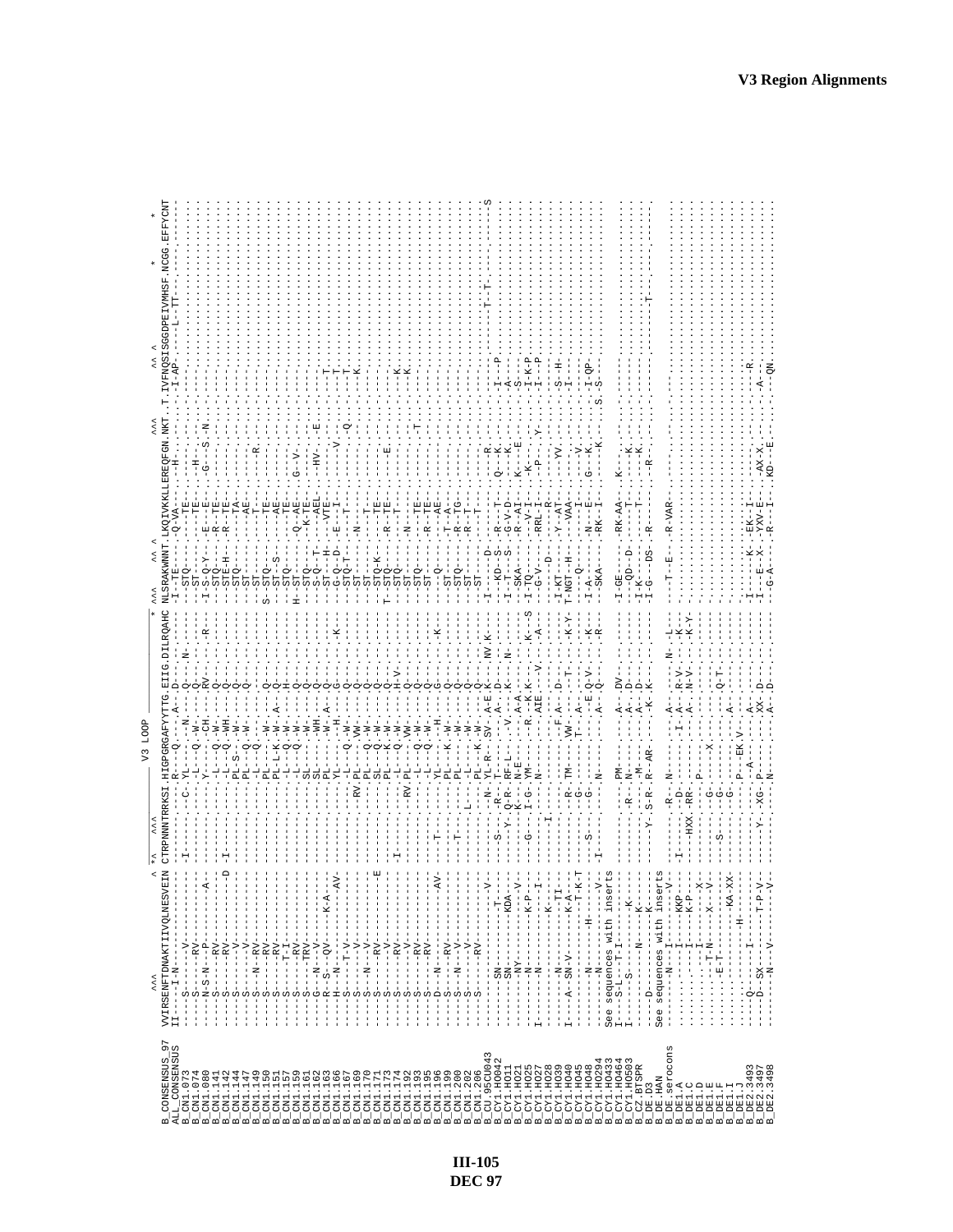|                                                                                                                                                                                                                                                                                                                                                                                                                                                                                                           | $\frac{1}{2}$<br>$\hat{\zeta}$<br>V3 LOOP<br>くくく                                                                                                                                                                                                            |
|-----------------------------------------------------------------------------------------------------------------------------------------------------------------------------------------------------------------------------------------------------------------------------------------------------------------------------------------------------------------------------------------------------------------------------------------------------------------------------------------------------------|-------------------------------------------------------------------------------------------------------------------------------------------------------------------------------------------------------------------------------------------------------------|
| B_CONSENSUS_97<br>ALL_CONSENSUS                                                                                                                                                                                                                                                                                                                                                                                                                                                                           | IVFNQSISGGDPEIVMHSF.NCGG.EFFYCNT<br>$-44-$<br>NLSRAKWNNT.LKQIVKKLLEREQFGN.NKT<br>$-50 - 2$<br>- TE<br>CTRPNNNTRRKSI.HIGPGRGAFYYTTG.EIIG.DILRQAHC<br>Ŗ<br>$-4.4-$<br>ò<br>÷<br>∸<br>VVIRSENFTDNAKTIIVQLNESVI<br>1                                            |
| B_DE2.3499                                                                                                                                                                                                                                                                                                                                                                                                                                                                                                | $-1 - A - E - A - T -$<br>$-5 - 5 - 5$<br>$\frac{R}{1}$<br>$-X-$<br>$-4CD - -$<br>л<br>J<br>ł<br>$-N - X - - - - - N - VI + N$<br>$-1$<br>ł                                                                                                                 |
|                                                                                                                                                                                                                                                                                                                                                                                                                                                                                                           | I<br>$\mathbf{I}$<br>J,<br>$-$ - $-$ - $-$ - $-$ - $-$ - $-$<br>Ĥ                                                                                                                                                                                           |
|                                                                                                                                                                                                                                                                                                                                                                                                                                                                                                           | م<br>آ<br>غ<br>$-1 - K - 1 -$<br>$-1 - 1$<br>л<br>$-1 - 5 - -1 -$<br>l,<br>$\frac{1}{1}$<br>J.<br>$\frac{1}{1}$<br>$\mathbf{I}$                                                                                                                             |
|                                                                                                                                                                                                                                                                                                                                                                                                                                                                                                           | Ā.<br>$---AIR$<br>I<br>$\frac{1}{2}$<br>$\mathbf{H}$                                                                                                                                                                                                        |
|                                                                                                                                                                                                                                                                                                                                                                                                                                                                                                           | ၯ<br>$- R -$<br>Ŗ<br>ł<br>$\mathbf{I}$<br>$-1$ $-1$ $-1$ $-1$ $-1$<br>1<br>ï<br>I<br>$\frac{1}{1}$<br>$\frac{1}{1}$<br>$\frac{1}{1}$<br>----------<br>I<br>1<br>$\frac{1}{1}$<br>1                                                                          |
|                                                                                                                                                                                                                                                                                                                                                                                                                                                                                                           | $-1$ - $-1$ - $-1$ - $-1$<br>٠                                                                                                                                                                                                                              |
|                                                                                                                                                                                                                                                                                                                                                                                                                                                                                                           | $-K \cdot X -$<br>$- R -$<br>$---X--C$<br>$---K-ATC$<br>ł<br>- - - - - - - - - - - - -<br>$\overline{\phantom{a}}$                                                                                                                                          |
|                                                                                                                                                                                                                                                                                                                                                                                                                                                                                                           | $-4.$<br>ŕ<br>.<br>ს<br>თ<br>$---K-PL-$<br>$-1$ - $-1$ - $-1$ - $-1$ - $-1$ - $-1$ - $-1$                                                                                                                                                                   |
|                                                                                                                                                                                                                                                                                                                                                                                                                                                                                                           | -------<br>11 dux----<br>$-1$<br>I<br>$\mathbf{I}$<br>п                                                                                                                                                                                                     |
|                                                                                                                                                                                                                                                                                                                                                                                                                                                                                                           | Ŧ<br>ģ<br>$\frac{1}{1}$<br>1<br>$-$ - - - - - - - - - - - $-$<br>J.<br>т<br>1<br>п<br>$\mathsf I$<br>$\mathbf{H}$<br>$\mathsf{H}$                                                                                                                           |
|                                                                                                                                                                                                                                                                                                                                                                                                                                                                                                           | r<br>Y<br>$-WR$ .<br>$-RV.S$<br>$\frac{1}{1}$<br>$\frac{1}{1}$<br>ı<br>$\frac{1}{1}$<br>Ĥ                                                                                                                                                                   |
|                                                                                                                                                                                                                                                                                                                                                                                                                                                                                                           | $-A-A$ .<br>こしゅー<br>----------<br>$\frac{1}{1}$<br>$\frac{1}{2}$<br>$-1 - 1$                                                                                                                                                                                |
|                                                                                                                                                                                                                                                                                                                                                                                                                                                                                                           | $-R. - A-$<br>$-RV.S-$<br>.<br>ب<br>۶,<br>İ<br>٠<br>I<br>٠<br>п<br>$-1 - N - -$<br>т<br>ı<br>Н<br>٠                                                                                                                                                         |
|                                                                                                                                                                                                                                                                                                                                                                                                                                                                                                           | -1<br>-1<br>-5<br>ł<br>$-2$<br>$\begin{array}{c} \begin{array}{c} \begin{array}{c} \begin{array}{c} \begin{array}{c} \end{array} \\ \end{array} \\ \begin{array}{c} \end{array} \end{array} \end{array} \end{array}$<br>$\frac{1}{1}$<br>ï<br>$\frac{1}{4}$ |
|                                                                                                                                                                                                                                                                                                                                                                                                                                                                                                           | $-.A--I$<br>ပှ<br>$M - H -$<br>$-1TQ - -$<br>1<br>$\frac{1}{1}$<br>$-5 - -$<br>$\overline{\phantom{a}}$<br>1<br>$\frac{1}{1}$<br>冒                                                                                                                          |
|                                                                                                                                                                                                                                                                                                                                                                                                                                                                                                           | $A-D.IT$<br>--KKV.ERR-<br>I<br>$-1$                                                                                                                                                                                                                         |
|                                                                                                                                                                                                                                                                                                                                                                                                                                                                                                           | $-4 - 1$<br>$-4$<br>$\frac{1}{2}$<br>$-4-1$<br>ŧ<br>$\frac{1}{1}$<br>$- - - \underline{\Gamma} - \underline{\Gamma} - \underline{\mathrm{N}} -$<br>$\mathbf{I}$<br>$\mathbf{I}$<br>$\mathbf{I}$<br>$\mathbf{I}$                                             |
| $\begin{array}{l} \hbox{\scriptsize B-BS. P12}\\ \hbox{\scriptsize B-BS. P13}\\ \hbox{\scriptsize B-BS. P14}\\ \hbox{\scriptsize B-BS. P17}\\ \hbox{\scriptsize B-BS. P18}\\ \hbox{\scriptsize B-BS. P18}\\ \hbox{\scriptsize B-BS. P19}\\ \hbox{\scriptsize B-BS. P19}\\ \hbox{\scriptsize B-BS. P19}\\ \hbox{\scriptsize B-BS. P19}\\ \hbox{\scriptsize B-BS. P19}\\ \hbox{\scriptsize B-BS. P19}\\ \hbox{\scriptsize B-BS. P19}\\ \hbox{\scriptsize B-BS. P19}\\ \hbox{\scriptsize B-BS. P19}\\ \hbox$ | $-4 - K - P -$<br>I<br>$-1$ - $-1$ - $-1$                                                                                                                                                                                                                   |
| <b>B_ES.P20</b><br>B_ES.P21                                                                                                                                                                                                                                                                                                                                                                                                                                                                               | TVH.AI<br>$-1 - T - 1 -$<br>$- - - - - - - - - - -$<br>$\overline{\phantom{a}}$<br>ė                                                                                                                                                                        |
|                                                                                                                                                                                                                                                                                                                                                                                                                                                                                                           | $-111$<br>$-1$<br>I<br>I<br>$- - - - -$ SN-<br>$- - - - - - -$<br>$-1$<br>$\frac{1}{1}$<br>н                                                                                                                                                                |
|                                                                                                                                                                                                                                                                                                                                                                                                                                                                                                           | $-4 - KE - 2 - P - -$                                                                                                                                                                                                                                       |
| B_ES.P6<br>B_ES.P9<br>B_ES.R1                                                                                                                                                                                                                                                                                                                                                                                                                                                                             | Ŗ<br>も・<br>Ŗ<br>$-$ RGV<br>I<br>т<br>$-1$ $-1$<br>ı<br>ı                                                                                                                                                                                                    |
| ES.S1<br>$\mathbf{a}^{\parallel}$                                                                                                                                                                                                                                                                                                                                                                                                                                                                         | $\frac{1}{1}$<br>$- -K - A I -$<br>I<br>$-1 - 1 - 1 - 1 - 1$<br>п                                                                                                                                                                                           |
| S.S61<br>$\frac{1}{\mathbf{B}}$                                                                                                                                                                                                                                                                                                                                                                                                                                                                           | sequences with inser<br>See                                                                                                                                                                                                                                 |
| B_ES.THF13A<br>B_ES.THF17<br>$\mathbf{u}^{\parallel}$                                                                                                                                                                                                                                                                                                                                                                                                                                                     | ř<br>$-BC -$<br>$-1 - A - I -$<br>İ<br>$- -A - -$<br>ı<br>1<br>$\sf I$<br>Н                                                                                                                                                                                 |
| $B$ <sub><math>-</math></sub> ES. V                                                                                                                                                                                                                                                                                                                                                                                                                                                                       | ë<br>ķ.<br>$---X--$<br>$-1 - N -$<br>$\,$ I<br>1<br>п.                                                                                                                                                                                                      |
| B_ES.VI                                                                                                                                                                                                                                                                                                                                                                                                                                                                                                   | .<br>-<br>-<br>7.<br>p<br>- .AL-<br>I<br>J                                                                                                                                                                                                                  |
| ES.VIII<br>$\mathbf{a}^{\mathsf{I}}$                                                                                                                                                                                                                                                                                                                                                                                                                                                                      | $-F.A$<br>번<br>-9-1-0-<br>$---E$<br>$-K-P-K-K$<br>$\begin{array}{c} \n\cdot & \cdot \\ \n\cdot & \cdot \\ \n\cdot & \cdot \n\end{array}$<br>л<br>$\blacksquare$<br>?<br>⊺<br>Ŧ<br>л<br>н                                                                    |
| B_FR.CA<br>$B$ <sub>-ES</sub> . $X$                                                                                                                                                                                                                                                                                                                                                                                                                                                                       | .vr .<br>$-RR - T$<br>Ú<br>ì<br>$-K--$<br>$-1 - 1 - 1 - 1 - 1 - 1 - 1 - 1$                                                                                                                                                                                  |
| FR.CB<br>ച്                                                                                                                                                                                                                                                                                                                                                                                                                                                                                               | φ<br>--R---AI-<br>$\frac{1}{1}$<br>φ                                                                                                                                                                                                                        |
| $B$ <sub><math>-FR</math></sub> . CC                                                                                                                                                                                                                                                                                                                                                                                                                                                                      | $V = -K$<br>×.<br>주<br>.-R-VAT<br>$50 -$<br>$-5 - 0 - 1$<br>$\frac{1}{1}$                                                                                                                                                                                   |
| FR.J91<br>FR.CD<br>$\mathbf{m}^{\vert}$<br>മ്                                                                                                                                                                                                                                                                                                                                                                                                                                                             | $-5 - - -$<br>$- - K$<br>$-5 - -K$ .<br>$-K--YK$ .<br>"<br>∶<br>$\frac{R}{1}$<br>$\frac{1}{1}$<br>- 4.<br>÷<br>T<br>j<br>$-5 - 5 - 1$<br>п                                                                                                                  |
| FR.LAI<br>$\mathbf{a}^{\dagger}$                                                                                                                                                                                                                                                                                                                                                                                                                                                                          | See sequences with inser                                                                                                                                                                                                                                    |
| FR2.FRMP6<br>$\mathbf{a}^{\dagger}$                                                                                                                                                                                                                                                                                                                                                                                                                                                                       | $-H--L1-.$<br>z<br>C<br>$-DKC-$ .<br>٢<br>$-1.292 - 204 - 204 - 204$<br>55<br>$\ddot{A}$ - $\ddot{A}$ - $\ddot{D}$<br>$\ddot{ }$ .<br>£<br>$E \ldots PKASM--G-$                                                                                             |
| FR2.FRMP27<br>FR2.FRMP7<br>ച്<br>മ്                                                                                                                                                                                                                                                                                                                                                                                                                                                                       | $-L-X$ .<br>- H<br>- I<br>$-K--$<br>-HKV-T<br>-1--1-<br>$-X--Z$<br>$-EG-$<br>ë<br>$---H.---D. R$<br>$- A -$<br>$-$ K<br>i<br>T<br>$---Z--K$<br>l<br>I<br>I<br>$\begin{array}{c} \hline \end{array}$<br>ı<br>-<br>$IN = -2 - 8 - 5 - 1$<br>t<br>п            |
| FR2.FRMP29<br>$\mathbf{a}$                                                                                                                                                                                                                                                                                                                                                                                                                                                                                | $-4$<br>$-1 - 1 - 1 -$<br>$\ddot{\phantom{0}}$<br>$-4-2-$<br>$\frac{1}{2}$<br>$-5$<br>਼<br>$\frac{1}{2}$<br>$-R - S - -$<br>$-14 - K - P$<br>$-Y--$<br>$\frac{1}{1}$<br>$\mathbf{H}$                                                                        |
| FR2.FRMP32<br>m                                                                                                                                                                                                                                                                                                                                                                                                                                                                                           | $\overset{1}{\circ}$<br>$B = -I - K - R - -T$<br>$-RG$<br>$--- -K - P - -$<br>$\frac{1}{1}$<br>--------------                                                                                                                                               |
| FRMP36<br>FR <sub>2</sub><br>ച്                                                                                                                                                                                                                                                                                                                                                                                                                                                                           | $-S-APX$ .<br>$N-H-F$<br>$-L - EGA - -K - - QEVG -$<br>$N - N - 1 - N - N - N - N$<br>÷<br>T<br>j                                                                                                                                                           |
| FR2.FRMP45<br>FR2.FRMP47<br>$\overline{a}$                                                                                                                                                                                                                                                                                                                                                                                                                                                                | $-1$<br>$\frac{1}{6}$<br>$-1 - 4 - 1 - - - - -$<br>$A - TTQ - D -$<br>−¥−.<br>$\frac{1}{2}$<br>$-G - P M -$<br>$-1$<br>----------------                                                                                                                     |
| മ്                                                                                                                                                                                                                                                                                                                                                                                                                                                                                                        | $-1 - -H - -I -$<br>$---XSL-X$<br>$-K-$<br>$-LT - E$<br>$- - R E - -$<br>$-1 - ETC - KR -$<br>უ<br>ს<br>თ<br>$\frac{1}{1}$<br>Ĥ<br>$-8 - -$<br>$-PR - 2PM -$<br>$-5 - 1$<br>$\frac{1}{1}$<br>--AK-ISN------H--<br>I                                         |
|                                                                                                                                                                                                                                                                                                                                                                                                                                                                                                           | $G---K$<br>$T-TNKT--EG---RE-AT$<br>トー<br>.<br>ٻ<br>.<br>קי<br>$-1$<br>ï<br>$\begin{array}{c} 1 \\ 1 \end{array}$<br>$-1$                                                                                                                                    |
| B_FR2.FRWP51<br>B_FR2.FRWP52<br>B_FR2.FRWP53<br>B_FR2.FRWP54                                                                                                                                                                                                                                                                                                                                                                                                                                              | $-N - T - P$<br>Ą<br>$-F \cdot A$<br>Ė<br>C)<br>$-1$<br>$-7$<br>1<br>1<br>Н<br>$\overline{1}$                                                                                                                                                               |
| FR2.FRMP61<br>m                                                                                                                                                                                                                                                                                                                                                                                                                                                                                           | $-1$ - $-1$<br>$-TP-$<br>$-K-CE$ .<br>$EA$ - $-H$ .<br>$-0L-AV$<br>T-GK-G-DG-.-R-MAI<br>$\Omega$<br>Ŗ<br>$-H.A$<br>$-M-M-$<br>ÚΩ<br>$-4$<br>ان<br>1<br>$\frac{1}{1}$<br>I<br>1<br>j<br>$-2$ $-1$<br>ł<br>$\frac{1}{1}$                                      |
| FR2.FRMP77<br>FR3.FRMP78<br>$\mathbf{m}^{\vert}$                                                                                                                                                                                                                                                                                                                                                                                                                                                          | -RKVA1<br>T-NQTE-DG-<br>$-1 - 1$<br>J<br>$-1 - 1 - 1 -$<br>J<br>$T = - - - - - - -$                                                                                                                                                                         |
| 'പ                                                                                                                                                                                                                                                                                                                                                                                                                                                                                                        | See sequences with inser                                                                                                                                                                                                                                    |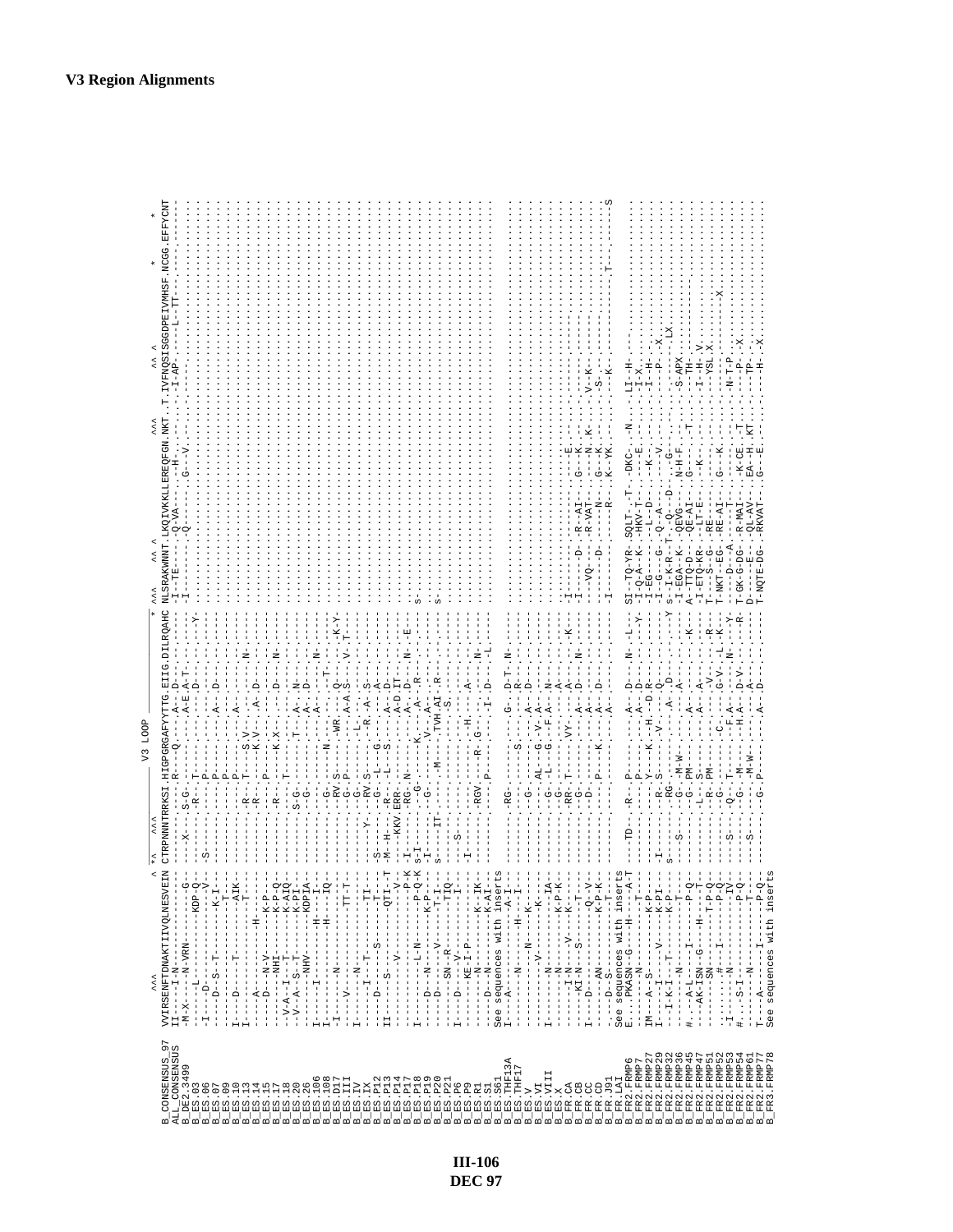|                                                                                                                                                                                                                                                                                                                                                                                                                                                 | くくく                                                                                                                         | o<br>S                     |        |                                                                      |
|-------------------------------------------------------------------------------------------------------------------------------------------------------------------------------------------------------------------------------------------------------------------------------------------------------------------------------------------------------------------------------------------------------------------------------------------------|-----------------------------------------------------------------------------------------------------------------------------|----------------------------|--------|----------------------------------------------------------------------|
|                                                                                                                                                                                                                                                                                                                                                                                                                                                 | VVIRSENFTDNAKTIVQLNES                                                                                                       | <b>CTRPNNNTF</b>           |        |                                                                      |
| $\begin{array}{l} \texttt{B\_CONSBISUS\_97} \\ \texttt{A} \texttt{Lip} \\ \texttt{A} \texttt{Lip} \\ \texttt{B} \texttt{Lip} \\ \texttt{B} \texttt{Lip} \\ \texttt{B} \texttt{Lip} \\ \texttt{B} \texttt{Lip} \\ \texttt{B} \texttt{Lip} \\ \texttt{B} \texttt{Lip} \\ \texttt{B} \texttt{Lip} \\ \texttt{B} \texttt{Lip} \\ \texttt{B} \texttt{Lip} \\ \texttt{B} \texttt{Lip} \\ \texttt{B} \texttt{Lip} \\ \texttt{B} \texttt{Lip} \\ \text$ | ٠<br>- - - - -⊠- - - - - - - -<br>I<br>ı<br>$-1$<br>$-1$<br>$-1$<br>٠<br>٠<br>I<br>Ħ<br>I                                   |                            |        |                                                                      |
|                                                                                                                                                                                                                                                                                                                                                                                                                                                 | п<br>$-5$<br>ı<br>ı<br>ı<br>ı<br>$\frac{1}{1}$                                                                              | $---L---YNRY$              | $-K-Y$ | $X=-I$ - $-Y$<br>$-3-8-0$ .<br>$-1 - EE$                             |
|                                                                                                                                                                                                                                                                                                                                                                                                                                                 | ۲.<br>ا<br>투<br>$\overline{1}$                                                                                              |                            |        | $-1$                                                                 |
|                                                                                                                                                                                                                                                                                                                                                                                                                                                 | $-KK-$<br>$-55$<br>п<br>$\overline{1}$<br>?<br>−<br>п<br>$\frac{1}{1}$<br>$\ddot{\phantom{0}}$                              |                            |        | H<br>------<br>$. 0.16 - 1.04$<br>$-L=-ED=-T-1-QRVAA-$               |
|                                                                                                                                                                                                                                                                                                                                                                                                                                                 | $-K-$<br>ì<br>$-1 - 2 - 1$<br>$- - -$                                                                                       |                            |        | $- A - DR$<br>$-K$ –– $R$<br>$---AT-$                                |
|                                                                                                                                                                                                                                                                                                                                                                                                                                                 | $-1 -$ K $-$<br>$-1 - K - P$<br>$\frac{1}{1}$<br>т<br>Ţ<br>I<br>٠<br>$-1 - N - 1$<br>п<br>$\frac{1}{1}$<br>ł<br>Ţ<br>л<br>j | $-$ . $TV -$ . $A-D$ . $R$ |        | Ĥ<br>------<br>$-1 - 2T - 4$<br>$-122 -$                             |
|                                                                                                                                                                                                                                                                                                                                                                                                                                                 | Ŧ<br>J<br>ţ<br>т<br>$-L--D$                                                                                                 | $-- R-H. V-R. A$           |        | $-L - K - - - EK -$                                                  |
|                                                                                                                                                                                                                                                                                                                                                                                                                                                 | $-1$<br>I<br>$\mathbf{I}$<br>$\frac{1}{1}$                                                                                  | $-SK - I$                  | .-K-Y  | $-Q-KP$<br>$L = -A$<br>$T-NGT---D-.$                                 |
| $-$ GB. $V74$<br>മ്                                                                                                                                                                                                                                                                                                                                                                                                                             | J<br>п<br>->-¤--<br>$\frac{1}{2}$                                                                                           |                            |        | $-1 - -1 -$                                                          |
|                                                                                                                                                                                                                                                                                                                                                                                                                                                 | $-$ KDP<br>$\frac{1}{1}$<br>Ť.<br>t<br>1<br>٠<br>ı<br>I<br>п<br>т<br>$\frac{1}{2}$<br>т<br>1                                | $-2$                       |        | ا<br>ا<br>$- - K$<br>- H<br>- H<br>÷                                 |
| $-6B. V82$<br>$-6B. V87$                                                                                                                                                                                                                                                                                                                                                                                                                        | $-KDP$<br>т<br>$S - 1$<br>$\begin{array}{c} \vdots \\ \vdots \\ \vdots \\ \vdots \end{array}$                               |                            |        | $-K-E$                                                               |
| )<br><u>미국 (1898 - 1882</u><br>미국 (1898 - 1895 - 1895 - 1895 - 1895 - 1895 - 1895 - 1895 - 1895 - 1895 - 1895 - 1895 - 1895 - 1895 - 1895 - 1<br>미국 - 1895 - 1895 - 1895 - 1895 - 1895 - 1895 - 1895 - 1895 - 1895 - 1895 - 1895 - 1895 - 1                                                                                                                                                                                                     | See sequences with ins                                                                                                      |                            |        |                                                                      |
|                                                                                                                                                                                                                                                                                                                                                                                                                                                 | $- -1 - -$<br>$\frac{1}{2}$<br>99<br>So                                                                                     |                            |        | $-4-1-4-$<br>$-K-E$                                                  |
|                                                                                                                                                                                                                                                                                                                                                                                                                                                 | See sequences with ins                                                                                                      |                            |        |                                                                      |
|                                                                                                                                                                                                                                                                                                                                                                                                                                                 | ins<br>with<br>sequences<br>See                                                                                             |                            |        |                                                                      |
|                                                                                                                                                                                                                                                                                                                                                                                                                                                 | י<br>ו<br>I<br>٠<br>$-1$ $-1$ $-1$<br>1<br>٠<br>t<br>I<br>J                                                                 |                            |        |                                                                      |
|                                                                                                                                                                                                                                                                                                                                                                                                                                                 | $---ITKP$<br>$\overline{\phantom{a}}$<br>$--$ SN- $-$<br>-1<br>$\overline{1}$<br>J                                          |                            |        | $ KTD$                                                               |
|                                                                                                                                                                                                                                                                                                                                                                                                                                                 | 1<br>$\frac{1}{1}$<br>1<br>л<br>1<br>т<br>п.<br>1                                                                           |                            |        | $N-T-$<br>$-50$                                                      |
|                                                                                                                                                                                                                                                                                                                                                                                                                                                 | -------------                                                                                                               |                            |        | $-0.5 - 0.7$                                                         |
|                                                                                                                                                                                                                                                                                                                                                                                                                                                 | $-K-$<br>$\frac{1}{1}$<br>$\frac{1}{1}$<br>I<br>$\frac{1}{1}$<br>$-1 - D - S$                                               |                            |        | $-- \Gamma$<br>$- - A I$<br>$-10$                                    |
|                                                                                                                                                                                                                                                                                                                                                                                                                                                 | $-K - A$<br>ı<br>ı<br>$-1$ $-1$ $-1$<br>넊                                                                                   |                            |        | TIN--                                                                |
|                                                                                                                                                                                                                                                                                                                                                                                                                                                 | $\frac{1}{1}$<br>ı<br>I<br>l,<br>$N-I-I$<br>ı<br>I<br>I                                                                     |                            |        |                                                                      |
|                                                                                                                                                                                                                                                                                                                                                                                                                                                 | -KVP<br>ins<br>sequences with<br>See                                                                                        |                            |        | $-X-X-$<br>$X-X-T$                                                   |
|                                                                                                                                                                                                                                                                                                                                                                                                                                                 | י<br>י<br>ı<br>ī.<br>$\mathbf{I}$<br>т<br>1<br>1<br>ن<br>ٻ<br>ı                                                             |                            |        | $-R-AX$                                                              |
|                                                                                                                                                                                                                                                                                                                                                                                                                                                 | $\frac{1}{\alpha}$<br>ł<br>Ţ<br>ı<br>$-1 - 2 - 1$                                                                           |                            |        |                                                                      |
|                                                                                                                                                                                                                                                                                                                                                                                                                                                 | $-K-P$<br>$\frac{1}{1}$<br>J<br>$\overline{\phantom{a}}$<br>$--$ SN- $-$<br>$- -X - -$                                      |                            |        | $K - K - E$<br>$---A$<br>$-5 - 0 - -$                                |
|                                                                                                                                                                                                                                                                                                                                                                                                                                                 | $-5 - A$<br>—<br> -<br>                                                                                                     |                            |        | $-GR = -E$                                                           |
|                                                                                                                                                                                                                                                                                                                                                                                                                                                 | í<br>Ì<br>J.<br>$\begin{array}{c} \n\downarrow \\ \downarrow \\ \downarrow\n\end{array}$<br>$-7$<br>ï<br>J                  |                            |        | $\frac{1}{2}$                                                        |
|                                                                                                                                                                                                                                                                                                                                                                                                                                                 | $-4 -$<br>п<br>ł<br>I<br>Í<br>ï<br>Н                                                                                        |                            |        | $-XP$<br>$S---S$<br>$-K--$<br>$-1 - 7$<br>$--KN--D---QR--I$<br>$G -$ |
|                                                                                                                                                                                                                                                                                                                                                                                                                                                 | $-K-1$<br>I<br>$\overline{\phantom{a}}$<br>ï<br>$- - D - LM - - T - -$<br>ï                                                 |                            |        | $X$ ----<br>$G - -D$<br>$Q-VA$<br>$I - KK$                           |
|                                                                                                                                                                                                                                                                                                                                                                                                                                                 | $--TTK-$<br>ė<br>J.<br>ı.<br>1<br>1<br>ţ<br>ė<br>1                                                                          |                            |        | $Q = -AR$<br>$-1 - 1$<br>$T - KT$                                    |
|                                                                                                                                                                                                                                                                                                                                                                                                                                                 | $-1$ $-1$ $-1$<br>$-1$ $-1$<br>$\frac{1}{2}$                                                                                |                            |        |                                                                      |
|                                                                                                                                                                                                                                                                                                                                                                                                                                                 | $-4-$<br>ı<br>I<br>п<br>$-1$<br>1<br>1<br>п                                                                                 |                            |        | $---TS$<br>$\begin{array}{c} -1 \\ -1 \end{array}$<br>$-L-\Lambda$   |
|                                                                                                                                                                                                                                                                                                                                                                                                                                                 | ÷<br>ı<br>1<br>$-1$<br>$-1$<br>I<br>ı<br>٠<br>I<br>T                                                                        | $-W - R$                   |        | $---KPH$ .<br>$-1 - 1 - 7$<br>$-NR$<br>$-KA$                         |
|                                                                                                                                                                                                                                                                                                                                                                                                                                                 | $-1$<br>$-1$<br>$-1$<br>$-1$<br>$-1 - 1 - 1$<br>$-K-$<br>.<br>ق                                                             |                            |        | $- A - QPP$<br>$-K-S-T-A$                                            |
|                                                                                                                                                                                                                                                                                                                                                                                                                                                 | $\frac{1}{1}$<br>Ť<br>$-1$<br>$-1$                                                                                          | $- R. A-$                  |        | $-K = -R$<br>$-G = -E$                                               |
|                                                                                                                                                                                                                                                                                                                                                                                                                                                 | $---ZI-PK--$<br>$-1$ $-1$ $-1$<br>п                                                                                         |                            |        | $-R$ – – – $P$<br>$-STQ$ -D                                          |
| HT1.D2HA596<br>$\begin{array}{c} \text{B} \text{I} \text{HT1} \\ \text{B} \text{I} \text{HT1} \end{array}$                                                                                                                                                                                                                                                                                                                                      | $---21--K---$<br>٠<br>$-2$<br>٠                                                                                             |                            |        |                                                                      |
| D2HA599                                                                                                                                                                                                                                                                                                                                                                                                                                         | See sequences with ins<br>$-K------TQ$                                                                                      |                            |        |                                                                      |
|                                                                                                                                                                                                                                                                                                                                                                                                                                                 | $   +$ $ +$ $  +$<br>$-1 - -1$<br>$\frac{1}{1}$<br>1<br>්.                                                                  |                            |        | $- A - OPP$<br>$-K-S-T-A$                                            |
|                                                                                                                                                                                                                                                                                                                                                                                                                                                 | $-K--$<br>i<br>İ<br>I<br>1<br>$-1 - N -$<br>1<br>I<br>ļ<br>$\frac{1}{1}$                                                    | ن<br>ن                     | ÜΩ     | $-9T5 - -$                                                           |
|                                                                                                                                                                                                                                                                                                                                                                                                                                                 | $---21--K--$<br>$-1$<br>$-1$<br>ı<br>ï<br>$\mathbf{I}$                                                                      |                            |        | <b>STO</b>                                                           |
|                                                                                                                                                                                                                                                                                                                                                                                                                                                 | with ins<br>sequences<br>see                                                                                                |                            |        |                                                                      |
|                                                                                                                                                                                                                                                                                                                                                                                                                                                 | $-2A$<br>п<br>Ţ<br>J.<br>п<br>$\ddot{\mathbf{k}}$ .                                                                         |                            |        | $-5$<br>- T<br>- T                                                   |
|                                                                                                                                                                                                                                                                                                                                                                                                                                                 | $-1$ – $\overline{N}$ –<br>$-1$<br>ı<br>$\mathbf{I}$                                                                        |                            |        | 면<br>                                                                |
|                                                                                                                                                                                                                                                                                                                                                                                                                                                 | $\frac{1}{\alpha}$<br>ŕ<br>$-1$ $-1$<br>$\frac{1}{1}$                                                                       |                            |        | $-1-1$<br>$T = -T$                                                   |
|                                                                                                                                                                                                                                                                                                                                                                                                                                                 | $-$ KDP<br>п<br>$\frac{1}{2}$<br>ţ                                                                                          |                            |        |                                                                      |
|                                                                                                                                                                                                                                                                                                                                                                                                                                                 | $\frac{1}{1}$<br>$\frac{1}{1}$<br>$- - -N - -1$<br>$\frac{1}{1}$                                                            |                            |        |                                                                      |

 $III-107$ **DEC 97**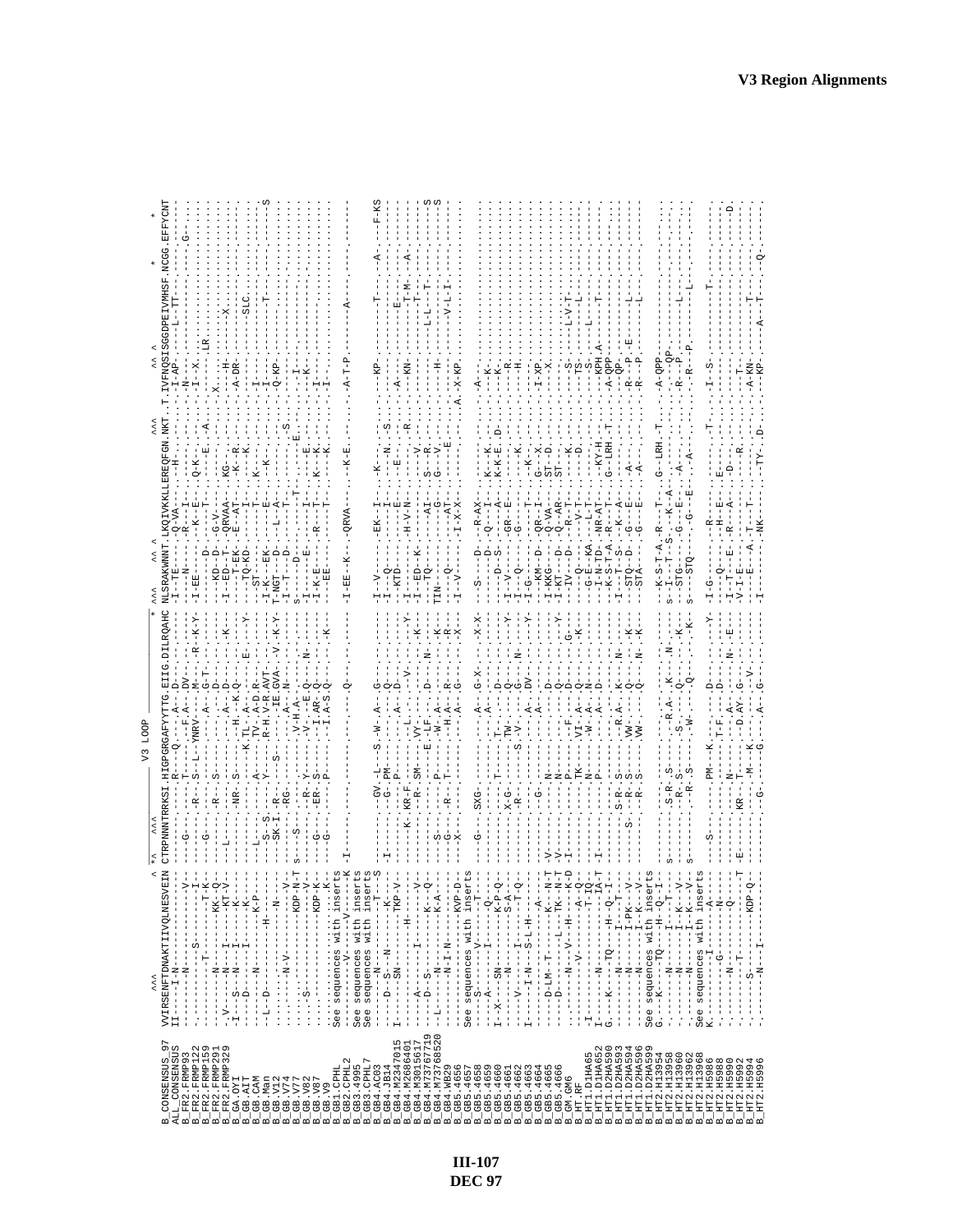$\begin{array}{lll} \mathsf{NL}.\mathsf{SRAKWNNT} & \mathsf{L}\mathsf{KQ}\mathsf{IVKKLLEREQFGN} \\\mathsf{NL}.\mathsf{SKT} & \mathsf{L}\mathsf{KQ}\mathsf{IVKKLLEREQFGN} \\\mathsf{L1} & \mathsf{L}\mathsf{TL2} & \mathsf{L}\mathsf{TL3} \end{array}$  $- - - - - - - - - - - - - - - - - - - -{\textstyle\frac{1}{2}}{\textstyle\prod}$  - - R – - A – DILRQAHC  $\begin{array}{c} \begin{array}{c} \begin{array}{c} \begin{array}{c} \end{array} \\ \begin{array}{c} \end{array} \end{array} \\ \begin{array}{c} \end{array} \end{array} \end{array}$  $\begin{array}{cccccc} -H & AIE & K & - & - & N- \\ - & - & - & -K & Q & - & - & -L \end{array}$  $BITG.$  $\label{eq:exp} \begin{array}{ll} \texttt{CT}\texttt{RP} \texttt{NN} \texttt{N} \texttt{TR}\texttt{R} \texttt{K}\texttt{S} \texttt{I} \texttt{.}\ \texttt{H} \texttt{IGP} \texttt{GR} \texttt{G} \texttt{A} \texttt{F} \texttt{Y} \texttt{Y} \texttt{T} \texttt{T} \texttt{G} \texttt{.} \\ \texttt{---} \texttt{---} \texttt{---} \texttt{---} \texttt{---} \texttt{.} \texttt{R} \texttt{---} \texttt{---} \texttt{.} \end{array}$ -----SKT-.-RR- $\begin{array}{c} \begin{array}{c} \begin{array}{c} \begin{array}{c} \end{array} \\ \begin{array}{c} \end{array} \\ \begin{array}{c} \end{array} \\ \begin{array}{c} \end{array} \end{array} \end{array} \end{array}$ ķ  $\left| \cdot \right|$ VIRSENTIVOLVES SURFACE TO THE TALL IN THE RELATION  $\overline{a}$  and  $\overline{b}$  are a square of with inserting  $\overline{b}$  and  $\overline{b}$  and  $\overline{b}$  are a square of with inserting  $\overline{b}$  and  $\overline{b}$  are  $\overline{b}$  and  $\overline{b}$  are  $\overline{\phantom{a}}$ 

LOOP  $\tilde{c}$ 

**III-108 DEC 97**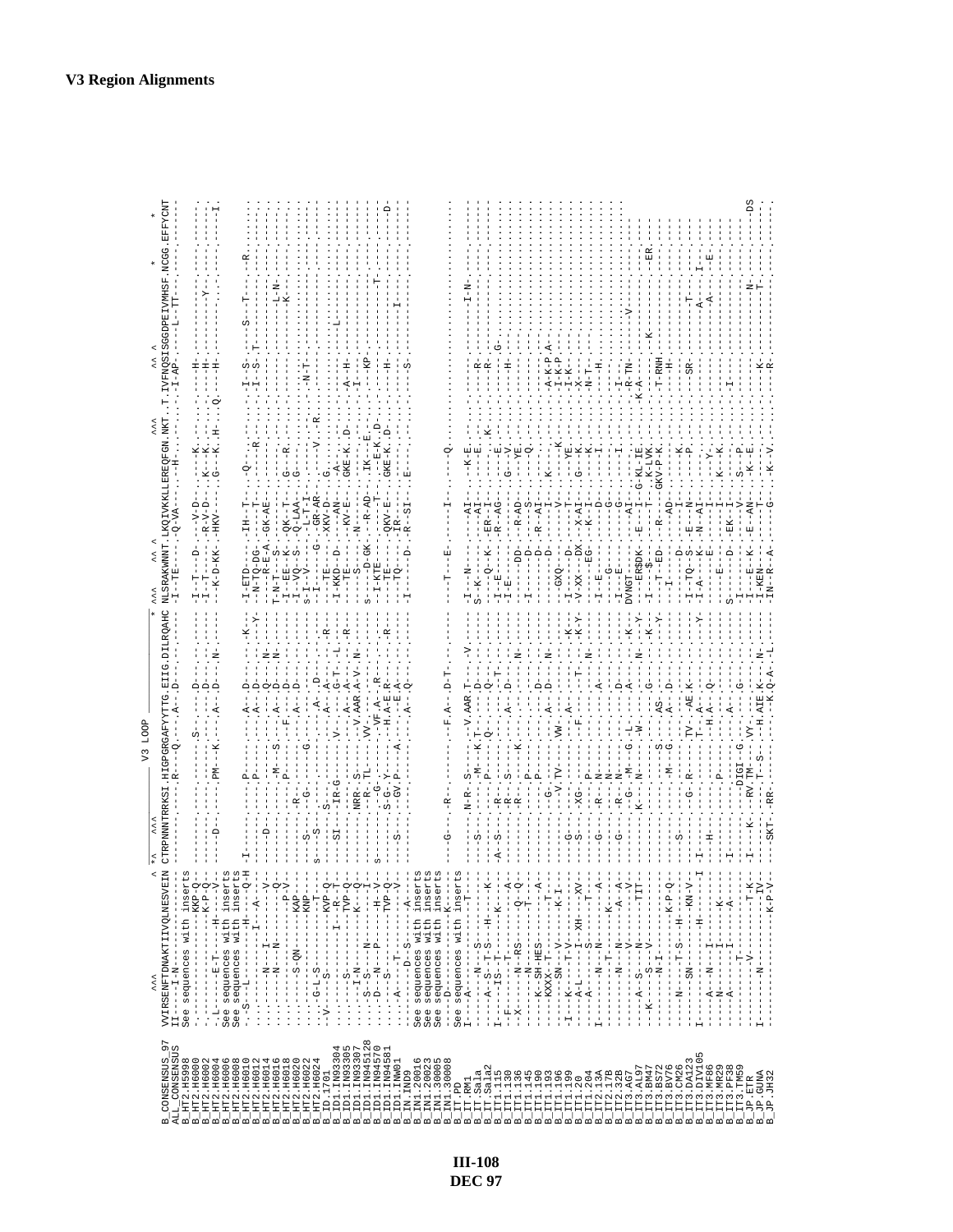|                                                                                                                                                                                                      | くへへ                                                                                                                                                                                                                                                                                                                                                                                                                                                                                                                                                                                     | <b>EOOT</b><br>$\frac{3}{2}$                   |                                                             |                 |                                |
|------------------------------------------------------------------------------------------------------------------------------------------------------------------------------------------------------|-----------------------------------------------------------------------------------------------------------------------------------------------------------------------------------------------------------------------------------------------------------------------------------------------------------------------------------------------------------------------------------------------------------------------------------------------------------------------------------------------------------------------------------------------------------------------------------------|------------------------------------------------|-------------------------------------------------------------|-----------------|--------------------------------|
|                                                                                                                                                                                                      | EIN<br>VVIRSENFTDNAKTIIVQLNESV                                                                                                                                                                                                                                                                                                                                                                                                                                                                                                                                                          | DILRQAHC<br>CTRPNNNTRRKSI.HIGPGRGAFYYTTG.EIIG. | NLSRAKWNNT.LKOIVKKLLEREOFGN                                 |                 | VFNQSISGODPEIVMHSF.NCGGLEFYCNT |
| B_CONSENSUS_97<br>ALL_CONSENSUS                                                                                                                                                                      | $11 - -1 - -1 - 1 - 1 -$                                                                                                                                                                                                                                                                                                                                                                                                                                                                                                                                                                |                                                | $-9 - VA$<br>Ed-                                            |                 | -I-AP                          |
| B_JP.JNIHIM<br>$JP$ . $JP$ 23A<br>m                                                                                                                                                                  | $-1 - 2I - 2I - 1$<br>I<br>л<br>п<br>$-1 - 1 - 1 - 1 - 2 - 1 - 2 - 1 - 2 - 1$                                                                                                                                                                                                                                                                                                                                                                                                                                                                                                           | $-X-X$<br>ທຸ<br>$-18$<br>$-RM$ . TI<br>$-STHK$ | $-VTE$ -<br>$-KA$ .<br>EINGT<br>$I-ST$                      | $K-H-I$         | $-QPP$                         |
| $B_U$ JP.KM03                                                                                                                                                                                        | $-1 - Q - 1$<br>-1<br>$\frac{1}{1}$                                                                                                                                                                                                                                                                                                                                                                                                                                                                                                                                                     | $-V - AAE$ .K<br>$-G - R$                      | $-$ ED $   R$ $  R$ $-$                                     | $-7$            | $-K-$<br>Ę                     |
| JP1.Pat19<br>m                                                                                                                                                                                       | - S-- - - N- II - - L-- - -                                                                                                                                                                                                                                                                                                                                                                                                                                                                                                                                                             |                                                | 甲!<br>J.                                                    | $-K-E$          | $-R$                           |
| B_JP1.Pat2                                                                                                                                                                                           | $----FT2 -$<br>I<br>$\frac{1}{2}$ , $\frac{1}{2}$ , $\frac{1}{2}$ , $\frac{1}{2}$ , $\frac{1}{2}$ , $\frac{1}{2}$ , $\frac{1}{2}$ , $\frac{1}{2}$ , $\frac{1}{2}$ , $\frac{1}{2}$                                                                                                                                                                                                                                                                                                                                                                                                       | $-4.4-$<br>Ļ.<br>්                             | $-1 - R - V - T$<br>Ė<br>∣<br>؋<br>!<br>л                   | ં               | $-K-QP$                        |
| B_JP1.Pat20<br>B_JP1.Pat28<br>B_JP1.Pat47                                                                                                                                                            | $---KA -$<br>٠<br>$-AM--$<br>ı<br>$\,$ I<br>-<br>ţ<br>$\cdot$ $\mapsto$                                                                                                                                                                                                                                                                                                                                                                                                                                                                                                                 |                                                | 뚜<br>$\ddot{\phantom{a}}$<br>-KTA                           | $K - K - N$     |                                |
|                                                                                                                                                                                                      | ı<br>$\overline{\phantom{a}}$<br>I<br>- - - - - -⊠- - - - - - - - -<br>$\begin{array}{ccccccccccccc} \multicolumn{2}{c}{} & \multicolumn{2}{c}{} & \multicolumn{2}{c}{} & \multicolumn{2}{c}{} & \multicolumn{2}{c}{} & \multicolumn{2}{c}{} & \multicolumn{2}{c}{} & \multicolumn{2}{c}{} & \multicolumn{2}{c}{} & \multicolumn{2}{c}{} & \multicolumn{2}{c}{} & \multicolumn{2}{c}{} & \multicolumn{2}{c}{} & \multicolumn{2}{c}{} & \multicolumn{2}{c}{} & \multicolumn{2}{c}{} & \multicolumn{2}{c}{} & \multicolumn{2}{c}{} & \multicolumn{2}{c}{} & \$<br>$\frac{1}{1}$<br>٠<br>ï | $-5$ <sup>-</sup><br>ά<br>Ω                    | $-X - Y - A$<br>$\frac{1}{9}$<br>$-GEA$                     | $---K$          | $-A$ -H                        |
| $\mathbf{u}$                                                                                                                                                                                         | $-1 - 2 - 1$<br>п.<br>$\mathbb{I}-\mathbb{V}=-\mathbb{D}-\mathbb{L}=---$                                                                                                                                                                                                                                                                                                                                                                                                                                                                                                                | $\frac{1}{2}$<br>.<br>- X                      | $- - A E$<br>o<br>                                          | .<br>-K<br>RQEQ | $H - -T -$                     |
| 3_JP1.Pat63<br>3_JP1.Pat65<br>m                                                                                                                                                                      | $- -K - -$<br>$\frac{1}{1}$<br>$\frac{1}{1}$<br>ţ                                                                                                                                                                                                                                                                                                                                                                                                                                                                                                                                       | RG<br>먹                                        |                                                             | $ -K$           | $-I - -R$                      |
| JP1.Pat8<br>$\mathbf{m}$                                                                                                                                                                             | $--KT-$                                                                                                                                                                                                                                                                                                                                                                                                                                                                                                                                                                                 | Φ                                              | -V-T<br>$- R$<br>뛰<br>$\frac{1}{1}$                         |                 | $-K-QP$                        |
| UP1.Pat9<br>$\mathbf{m}$                                                                                                                                                                             |                                                                                                                                                                                                                                                                                                                                                                                                                                                                                                                                                                                         | -RL.<br>$-Y-$                                  | 면<br>                                                       | $K-KWN$         | $-X-I-T$<br>E                  |
| B_JP1.pat15<br>B_KP.Kr111                                                                                                                                                                            | $- -A - -$<br>$\overline{\phantom{a}}$<br>$- - - - - - - - - - - - - -$                                                                                                                                                                                                                                                                                                                                                                                                                                                                                                                 | $KL -M - -K$<br>ပု                             | $-H - H - I$                                                |                 |                                |
|                                                                                                                                                                                                      | $-KD$ -<br>$- -K - SN - VD - - - -$<br>I                                                                                                                                                                                                                                                                                                                                                                                                                                                                                                                                                | --DKI                                          | $\vdots$                                                    |                 |                                |
| BLLT.LIT11A                                                                                                                                                                                          | ī<br>$\mathbf{I}$<br>--v--                                                                                                                                                                                                                                                                                                                                                                                                                                                                                                                                                              |                                                |                                                             |                 |                                |
| в Інг. інтіта<br>в Інг. інтіва<br>в Інг. інт21А                                                                                                                                                      | $-5 - -$<br>1<br>ï<br>ł                                                                                                                                                                                                                                                                                                                                                                                                                                                                                                                                                                 |                                                | $-44-$<br>$-5$<br>$\begin{matrix} 1 \ -1 \end{matrix}$      | $-1$<br>ひ       |                                |
|                                                                                                                                                                                                      | $-1$<br>$\frac{1}{2}$<br>п<br>$- - - - - - - -$<br>j<br>J<br>J                                                                                                                                                                                                                                                                                                                                                                                                                                                                                                                          | ż<br>$\frac{1}{2}$                             | ģ                                                           | $- -K$          |                                |
|                                                                                                                                                                                                      | ì<br>$\frac{1}{1}$<br>J.<br>п<br>$-1 - 2I - 2I - 1$<br>$\frac{1}{1}$<br>I                                                                                                                                                                                                                                                                                                                                                                                                                                                                                                               |                                                | $-R$ --AT<br>$---DE$                                        | $-$ K           |                                |
| B_LT.LIT22A<br>B_MM1.MRN02                                                                                                                                                                           | $-1$<br>ł<br>$\frac{1}{1}$<br>$\frac{1}{4}$                                                                                                                                                                                                                                                                                                                                                                                                                                                                                                                                             |                                                | $- -R - A$                                                  | $G-H-D$         |                                |
|                                                                                                                                                                                                      | ļ<br>ł                                                                                                                                                                                                                                                                                                                                                                                                                                                                                                                                                                                  | $-5-$                                          | ř<br>5                                                      |                 |                                |
| B_MM1.MRNP05                                                                                                                                                                                         | Ť<br>$- -RV - -$<br>$-1 - 5 - - - - - - - 8V -$<br>I<br>$\frac{1}{2}$                                                                                                                                                                                                                                                                                                                                                                                                                                                                                                                   |                                                | $-R = -TE$                                                  |                 |                                |
|                                                                                                                                                                                                      |                                                                                                                                                                                                                                                                                                                                                                                                                                                                                                                                                                                         | $\sim -1$                                      |                                                             |                 |                                |
|                                                                                                                                                                                                      | $---RV -$<br>$\frac{1}{4}$<br>$\frac{5}{1}$<br>J                                                                                                                                                                                                                                                                                                                                                                                                                                                                                                                                        | ု                                              |                                                             |                 |                                |
|                                                                                                                                                                                                      | $\mathbf{I}$<br>$\overline{\phantom{a}}$<br>$---NI--RV-$<br>$\frac{5}{1}$<br>$\frac{5}{1}$<br>J.                                                                                                                                                                                                                                                                                                                                                                                                                                                                                        |                                                |                                                             |                 |                                |
|                                                                                                                                                                                                      | $- -RV - -$                                                                                                                                                                                                                                                                                                                                                                                                                                                                                                                                                                             |                                                | Ķ                                                           |                 |                                |
|                                                                                                                                                                                                      | $-4 -$<br>$-5 - -$                                                                                                                                                                                                                                                                                                                                                                                                                                                                                                                                                                      |                                                | 51                                                          |                 |                                |
|                                                                                                                                                                                                      | $-4 -$<br>---------<br>$\frac{1}{2}$                                                                                                                                                                                                                                                                                                                                                                                                                                                                                                                                                    |                                                |                                                             | $\circ$         |                                |
|                                                                                                                                                                                                      | $-4$<br>ı<br>$-1$                                                                                                                                                                                                                                                                                                                                                                                                                                                                                                                                                                       |                                                |                                                             |                 |                                |
| $\begin{tabular}{c} B = M11.9214093\\ B = M11.9314093\\ B = M11.9315159\\ B = M11.9315159\\ B = M11.9315156\\ B = M11.9315171\\ B = M11.9315171\\ B = M11.9315171\\ B = M11.9315174\\ \end{tabular}$ | $A-S------Y--Y--$<br>$\frac{1}{2}$                                                                                                                                                                                                                                                                                                                                                                                                                                                                                                                                                      |                                                |                                                             |                 |                                |
|                                                                                                                                                                                                      | í<br>$-1 - 7 - -1$<br>$\frac{1}{1}$<br>$\frac{1}{2}$                                                                                                                                                                                                                                                                                                                                                                                                                                                                                                                                    | з                                              | 囟<br>ကူ                                                     |                 |                                |
|                                                                                                                                                                                                      | ì<br>$\frac{1}{1}$<br>$-1 - 1 - 1 - 1$<br>$\frac{1}{1}$<br>$\frac{1}{2}$                                                                                                                                                                                                                                                                                                                                                                                                                                                                                                                |                                                | 闰<br>5                                                      |                 |                                |
|                                                                                                                                                                                                      | $-1$<br>İ<br>$-V -$<br>$\frac{1}{2}$                                                                                                                                                                                                                                                                                                                                                                                                                                                                                                                                                    |                                                | F                                                           |                 |                                |
|                                                                                                                                                                                                      | $\frac{1}{1}$<br>I<br>$---V---I$<br>$\frac{1}{2}$<br>$\frac{1}{2}$                                                                                                                                                                                                                                                                                                                                                                                                                                                                                                                      | O                                              |                                                             |                 |                                |
|                                                                                                                                                                                                      | $-4$<br>ı<br>$- -1 - -$<br>$\frac{1}{2}$                                                                                                                                                                                                                                                                                                                                                                                                                                                                                                                                                |                                                | 뚸                                                           |                 |                                |
|                                                                                                                                                                                                      | $\mathbf{I}$<br>$\frac{1}{2}$                                                                                                                                                                                                                                                                                                                                                                                                                                                                                                                                                           |                                                |                                                             |                 |                                |
|                                                                                                                                                                                                      | ţ<br>ţ<br>J.<br>ł<br>$-1 - 1 - 1 - 1 - 1 - 1$                                                                                                                                                                                                                                                                                                                                                                                                                                                                                                                                           |                                                | ပ္ပ                                                         |                 | 녺                              |
|                                                                                                                                                                                                      | $--\mathbf{F} \mathbf{F}$ -<br>ı<br>ı<br>ı                                                                                                                                                                                                                                                                                                                                                                                                                                                                                                                                              |                                                | AM.<br>Í<br>뛰<br>ITQ--K                                     |                 |                                |
| B_NL.168                                                                                                                                                                                             | $-1$<br>$\mathbf{I}$<br>$- - -N - - -1$<br>$\frac{1}{1}$                                                                                                                                                                                                                                                                                                                                                                                                                                                                                                                                |                                                |                                                             |                 |                                |
| B_NL.Xlcon                                                                                                                                                                                           | See sequences with inse                                                                                                                                                                                                                                                                                                                                                                                                                                                                                                                                                                 |                                                |                                                             |                 |                                |
| <b>B_NL.h159</b>                                                                                                                                                                                     | i.<br>J.<br>п<br>1<br>$\mathbf{I}$<br>$-1 - N -$                                                                                                                                                                                                                                                                                                                                                                                                                                                                                                                                        |                                                | 뛰                                                           |                 | 푸                              |
| B_NL.wolfscon                                                                                                                                                                                        | л<br>п.<br>1<br>I<br>т<br>-1<br>İ<br>$-1$<br>л                                                                                                                                                                                                                                                                                                                                                                                                                                                                                                                                          |                                                |                                                             |                 |                                |
| B_NL1.A1                                                                                                                                                                                             |                                                                                                                                                                                                                                                                                                                                                                                                                                                                                                                                                                                         |                                                | $-AB$<br>-VD-ED                                             |                 |                                |
| $\frac{\text{B}_{\text{ML1.A2}}}{\text{B}_{\text{ML1.A3}}}$                                                                                                                                          | $-1$<br>$-1$<br>$-1$<br>J                                                                                                                                                                                                                                                                                                                                                                                                                                                                                                                                                               | ပုံ                                            | 투<br>ė<br>۲İ                                                |                 | $\tilde{\mathbf{r}}$           |
| $B_ML1.A4$                                                                                                                                                                                           | $-K--$<br>$\begin{bmatrix} 1 \\ 1 \\ 1 \\ 1 \end{bmatrix}$<br>$-A$ ---S                                                                                                                                                                                                                                                                                                                                                                                                                                                                                                                 | $-$ . $R$<br>$-RG-$                            | 国<br>$\frac{1}{1}$<br>$-1$ N-<br>$\overline{R}$<br>က်ု<br>ģ |                 | 1<br>$\overline{P}$            |
| 5<br>NL1.A                                                                                                                                                                                           | $\frac{1}{1}$<br>$\overline{\phantom{a}}$<br>$\overline{\phantom{a}}$<br>$\overline{\phantom{a}}$<br>$-1$<br>$-1$<br>$-1$<br>ł<br>$\overline{\phantom{a}}$                                                                                                                                                                                                                                                                                                                                                                                                                              | 푸                                              | $- - R$<br>$- R$<br>$-5V$                                   | $k-1$           |                                |
| B_NL1.AS<br>B_NL1.A7                                                                                                                                                                                 | ÷<br>T<br>$-1$ $-1$                                                                                                                                                                                                                                                                                                                                                                                                                                                                                                                                                                     | ÷<br>ب                                         | Ξ<br>$-KG$                                                  |                 |                                |
| G<br>$B$ <sub>_NL1</sub> .A                                                                                                                                                                          | л<br>п.<br>ļ<br>$- -A - -$<br>т                                                                                                                                                                                                                                                                                                                                                                                                                                                                                                                                                         |                                                | Ÿ.<br>5                                                     | z<br>!          |                                |
| <b>NL1.A10</b>                                                                                                                                                                                       | I<br>$\frac{1}{2}$<br>$\frac{1}{1}$<br>$-4$<br>I                                                                                                                                                                                                                                                                                                                                                                                                                                                                                                                                        |                                                |                                                             |                 |                                |
| $B_M1.110$<br>$B_M1.113$                                                                                                                                                                             | $-1 - K -$<br>Ţ                                                                                                                                                                                                                                                                                                                                                                                                                                                                                                                                                                         | -<br>NT<br>$-RV$                               | -VAE<br>田山<br>$\frac{1}{1}$                                 | ပှံ             | $-1 - 2 - 1$                   |
| B_NL2.Wolfsh495                                                                                                                                                                                      | T<br> <br> <br>$-1$<br>$\cdot$                                                                                                                                                                                                                                                                                                                                                                                                                                                                                                                                                          | д                                              | ပု                                                          | Ķ               | ÷                              |
| ML2.Wolfsh<br>$\mathbf{m}^{\prime}$                                                                                                                                                                  | $--KKA-$<br>$\blacksquare$<br>1<br>$-----1--1---$                                                                                                                                                                                                                                                                                                                                                                                                                                                                                                                                       |                                                | $--AB$<br>Ŧ<br>$--VN-EI$                                    |                 | $- A -$                        |
| B_NL3.NET1                                                                                                                                                                                           | $-K-$<br>I,<br>$-1 - 1 - 1$<br>I<br>I<br>I                                                                                                                                                                                                                                                                                                                                                                                                                                                                                                                                              |                                                | $-4V$                                                       |                 | $H -$                          |
| B_NL3.NET2                                                                                                                                                                                           | $-4 - K - P -$<br>$\frac{1}{1}$<br>ı                                                                                                                                                                                                                                                                                                                                                                                                                                                                                                                                                    | $A-D$ . $R-V$<br>ά<br>$-8$                     | 뚜<br>$-1$<br>$-K-E$                                         | $-$ R           |                                |
| NL3.NET3<br>മ്                                                                                                                                                                                       | $-4CDP-$<br>$-1$                                                                                                                                                                                                                                                                                                                                                                                                                                                                                                                                                                        | $A - E$<br>$-5-$                               | $-VAE$<br>-SE                                               | $-5$<br>$SK-$   | - K-                           |
|                                                                                                                                                                                                      | $-4 - K - P -$<br>٠<br>ı<br>ı<br>I<br>ł<br>$---$ SN-<br>I<br>п                                                                                                                                                                                                                                                                                                                                                                                                                                                                                                                          | Ŗ<br>RG-                                       | $-1 - 1$                                                    |                 |                                |
| B_NL3.NET4<br>B_NL3.NET5<br>B_NL3.NET6                                                                                                                                                               | $-1 - 5 - 1 - 1$<br>$- -M - -$                                                                                                                                                                                                                                                                                                                                                                                                                                                                                                                                                          |                                                |                                                             |                 |                                |
|                                                                                                                                                                                                      |                                                                                                                                                                                                                                                                                                                                                                                                                                                                                                                                                                                         |                                                |                                                             |                 |                                |

**III-109 DEC 97**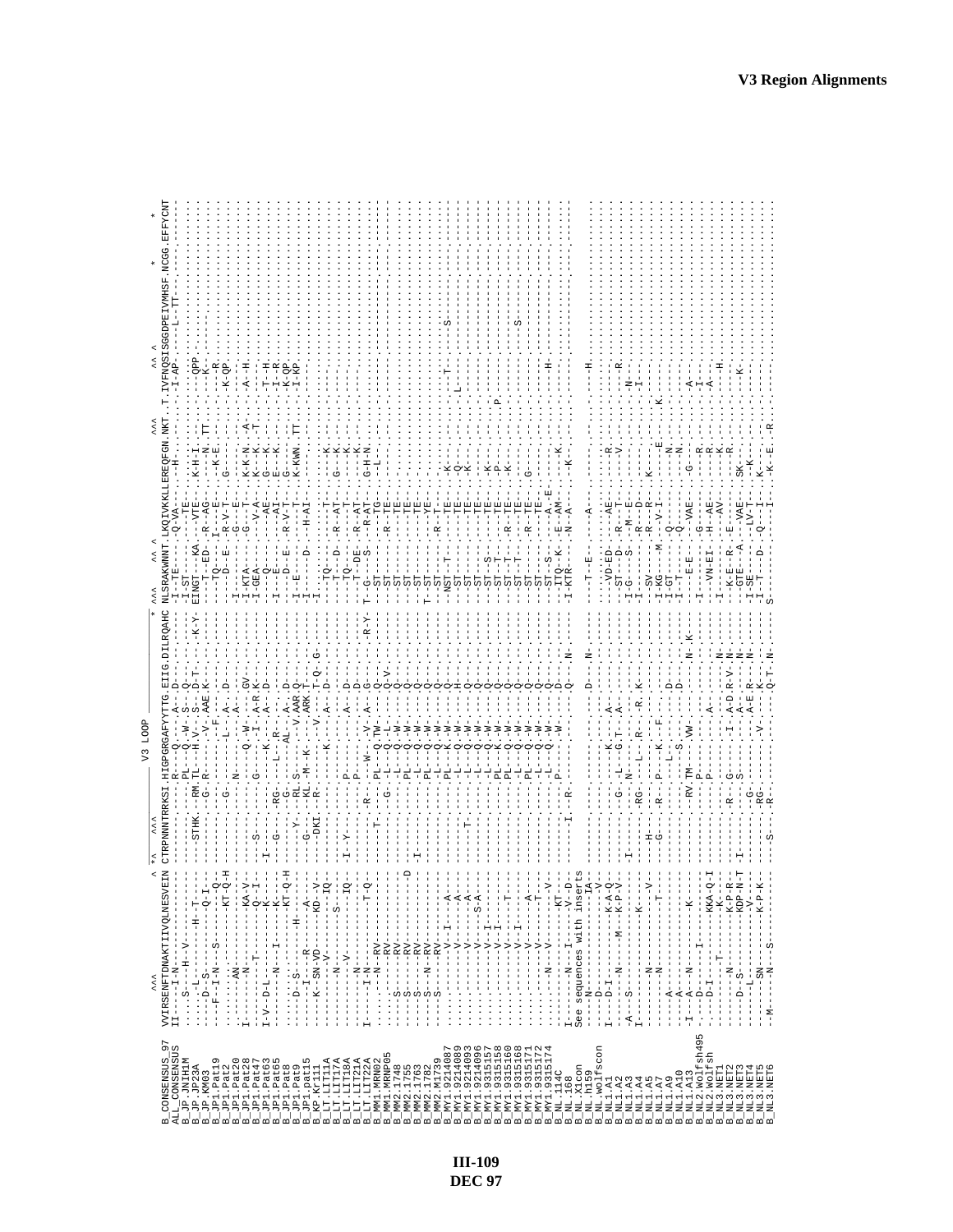|                                                                                                        | V3 LOOF<br>$\lambda$                                                                                                                         |                                                                                           |  |
|--------------------------------------------------------------------------------------------------------|----------------------------------------------------------------------------------------------------------------------------------------------|-------------------------------------------------------------------------------------------|--|
|                                                                                                        | CTRPNNNTRRKSI.HIGPGRGAFYYTTG.EIIG.DILRQAHC<br>Ā<br>VVIRSENFTDNAKTIIVQLNESVE                                                                  | IVFNQSISGGDPEIVMHSF.NCG-EFFYCNT<br>н<br>NLSRAKWNNT.LKQIVKKLLEREQFGN.NKT                   |  |
| 3_CONSENSUS_97<br>ALL_CONSENSUS                                                                        | .<br>-<br>-<br>ė<br>Ř<br>H                                                                                                                   | $-I - AP$<br>$-0-VA$<br>-187-                                                             |  |
| 84<br>4<br>$MT-4. B63 - 8$<br>$ML4$ . BA1                                                              | A.<br>਼<br>Ť<br>$\mathbf{I}$<br>$- -K - P$<br>$- -K - P$<br>Ť<br>$\frac{1}{1}$<br>$- - - - - - - - - - -$<br>п.<br>$\overline{a}$<br>ï<br>J, | $- R - VA$<br>$-9S - 2S -$                                                                |  |
|                                                                                                        | $-1-X$<br>$\frac{1}{1}$                                                                                                                      | ს<br>:<br>$-Y-X$<br>$-1$                                                                  |  |
|                                                                                                        | $--KAP-V$<br>$\frac{1}{1}$                                                                                                                   | $-41$<br>$-10 - 10 - 0$                                                                   |  |
|                                                                                                        | $-RM.T$<br>$\overset{1}{\circ}$<br>$\frac{1}{1}$<br>$\frac{1}{1}$<br>ì                                                                       | 뛱.<br>¥<br>- - K - - - E - - - - - E                                                      |  |
|                                                                                                        | $---N---I$<br>$-4$                                                                                                                           | $- R$<br>$-AT$<br>부<br>۹<br>$I - K - R$                                                   |  |
|                                                                                                        | $-K--$<br>ı<br>$-1 - 2 - 1 - 1 - 1$                                                                                                          | $-1 - 10$<br>$-$ -D $-A$<br>부                                                             |  |
|                                                                                                        | $-4-$<br>ı<br>I<br>$-1 - 5 - 5$                                                                                                              | $-11 -$<br>-T--D-I                                                                        |  |
|                                                                                                        | 먹<br>$-4 - 7$<br>$- R -$<br>$-1$                                                                                                             | -AT<br>$-TE-D$                                                                            |  |
|                                                                                                        | 턱                                                                                                                                            | -KR-<br>$\tilde{f}$<br>囯<br>٩<br>N-<br>- H<br>- I                                         |  |
|                                                                                                        | $-1 - 1 - 1 - 1$                                                                                                                             | $-K-$                                                                                     |  |
|                                                                                                        | $\frac{1}{1}$<br>$- -N - - -N -$<br>п<br>I<br>ı<br>J<br>$\mathbf{I}$<br>I                                                                    | $\circ$<br>j<br>٩                                                                         |  |
|                                                                                                        | Á<br>$L - S$<br>Ţ<br>는<br>-<br>-<br>$\frac{1}{\cdot}$<br>$- R -$<br>-- IK<br>$\tilde{a}$<br>п<br>I<br>$-1$<br>$-1$<br>$M - -$<br>1           | ķ<br>$\frac{1}{1}$<br>$-TNST - D$<br>덕<br>                                                |  |
|                                                                                                        | $---LA$                                                                                                                                      | م<br>ا<br>۲Ì.<br>$\ddot{x}$<br>$-X - 1$<br>م<br>۱                                         |  |
|                                                                                                        | $-5 -$<br>I                                                                                                                                  | $\frac{1}{1}$<br>ė<br>-NT.                                                                |  |
|                                                                                                        | $--K-A-R$<br>$\ddot{A}$                                                                                                                      | $- R$<br>-R----T<br>$I - K - E$                                                           |  |
|                                                                                                        | $\frac{1}{1}$                                                                                                                                | $P - A - X -$<br>$-E - -A T$<br>$\begin{array}{c}\n\hline\n\vdots \\ \hline\n\end{array}$ |  |
|                                                                                                        | ≏<br>¢<br>$--KTP-N$<br>$-1$ $-1$ $-1$<br>$\frac{1}{1}$                                                                                       | $-4-$<br>$-K-$<br>$- E - A$<br>$\frac{1}{1}$                                              |  |
|                                                                                                        | .AAT<br>먼<br>$\frac{1}{\sqrt{2}}$                                                                                                            | ř<br>-GE                                                                                  |  |
|                                                                                                        | $-1$<br>$-58H - -$                                                                                                                           | ؋<br>۱                                                                                    |  |
|                                                                                                        | $-4 - K - A - O$<br>ı<br>I<br>$\mathbf{I}$<br>Ť<br>$-1 - 1$<br>ı                                                                             | $-VD-ED$                                                                                  |  |
|                                                                                                        | -E.A<br>Ó<br>$-1 - K - 1$<br>п<br>?<br>⊺<br>I<br>ì<br>п                                                                                      | Ť<br>-0-1-0-<br>$-A-$                                                                     |  |
|                                                                                                        | ب<br>$- -K - -$<br>$\frac{1}{1}$<br>$- - \mathbf{N} - \mathbf{N} - \mathbf{I}$<br>$\overline{\phantom{a}}$                                   | $-E - AR$<br>$\frac{1}{2}$                                                                |  |
|                                                                                                        | $-K - A -$<br>$-F$ -D-IS-                                                                                                                    | ¥                                                                                         |  |
|                                                                                                        | ö<br>$-K--$<br>$-1 - A - -L -$                                                                                                               | $-41$<br>----------                                                                       |  |
|                                                                                                        | $-K--$<br>т<br>п<br>$\overline{a}$                                                                                                           | $-5$<br>면<br> <br> <br>¥<br>U<br>$-EB$                                                    |  |
|                                                                                                        | $-K--$<br>$\frac{1}{1}$<br>Ż<br> <br>$\frac{1}{1}$                                                                                           | ن<br>ף                                                                                    |  |
|                                                                                                        | $-K--$<br>$\frac{1}{1}$<br>Ż<br> <br>$-1$                                                                                                    | $-AR-$<br>뛰<br>$-1 - 5$<br>뛰                                                              |  |
|                                                                                                        | $\frac{1}{1}$<br>$-1$<br>$-1$<br>$\frac{1}{1}$                                                                                               | $-19$<br>ပု                                                                               |  |
|                                                                                                        | -RG<br>.<br>−T−<br>$-1$<br>$-1$ $-1$<br>$-5-$<br>п<br>п<br>п                                                                                 | ŧ<br>$-16$<br>Ë<br>뜅-                                                                     |  |
|                                                                                                        | ロー<br>I<br>------------                                                                                                                      |                                                                                           |  |
|                                                                                                        | $---K$<br>$-K--$<br>л<br>$\frac{1}{1}$                                                                                                       | ŕ<br>$-K-Q$ -K-                                                                           |  |
|                                                                                                        | $-K-P$<br>$-1 - N - N - 1$<br>ا<br>با                                                                                                        | $\frac{5}{1}$<br>w<br>림<br>٩<br>$\frac{1}{H}$                                             |  |
|                                                                                                        | $-1 - 1$<br>J.<br>$-1$                                                                                                                       | $- R$<br>Ą<br>더<br> <br>                                                                  |  |
|                                                                                                        | í<br>ı<br>$\frac{1}{1}$<br>л<br>$- -A - L - -$                                                                                               | $-4R$<br>÷                                                                                |  |
|                                                                                                        | $-1$<br>$\frac{1}{1}$                                                                                                                        | E<br>Ü<br>日中                                                                              |  |
|                                                                                                        | -- H -- --<br>I<br>$-1$<br>$-1$<br>$-1$<br>ţ<br>т                                                                                            | -I-K-<br>EL                                                                               |  |
|                                                                                                        | $-K-$<br>$\overline{a}$                                                                                                                      | $-1$ $-1$                                                                                 |  |
|                                                                                                        | -------------<br>$-K--$                                                                                                                      | $-4-$<br>5<br>ا<br>أ<br>$-5 - 5 - 5 - 5$                                                  |  |
|                                                                                                        | $\overline{a}$                                                                                                                               | $N = -11$<br>뛰<br>$\frac{1}{1}$<br>뛰<br>呁                                                 |  |
|                                                                                                        | z<br>$-$ R $-$<br>텃<br>$\frac{1}{1}$<br>$-4$                                                                                                 | ĝ<br>-RLAR-                                                                               |  |
|                                                                                                        | ု<br>$-1 - 1 -$<br>$-4$                                                                                                                      | $\overline{a}$                                                                            |  |
|                                                                                                        | 匠<br>ĩ                                                                                                                                       | 휴                                                                                         |  |
|                                                                                                        | Ú<br>$-R-$<br>$\frac{1}{1}$<br>J<br>$\frac{1}{1}$                                                                                            | Ť<br>Á,                                                                                   |  |
|                                                                                                        | <b>2-5-5-</b><br>$-1$<br>п                                                                                                                   | 뛰                                                                                         |  |
|                                                                                                        | $-10$<br>$\mathbf{I}$<br>i<br>$\frac{1}{1}$                                                                                                  | $-2 - 2M -$                                                                               |  |
|                                                                                                        | ŕ<br>$-125 - 8 - 8 - 1$                                                                                                                      | $-1 - A - T -$<br>ģ<br>؋                                                                  |  |
|                                                                                                        | ں<br>ن<br>ပု<br>U)<br>$-1$<br>$-1 - 5$<br>$- -A - -$                                                                                         | ؋<br>!                                                                                    |  |
|                                                                                                        | 먼                                                                                                                                            | ់ $\frac{1}{2}$<br>--R---M<br>뛰                                                           |  |
|                                                                                                        | -- K --<br>$-2 - 2 - 1 - 1 - 5 - 1$                                                                                                          | $\frac{1}{\alpha}$<br>$-K - E$                                                            |  |
|                                                                                                        | $-$ - $-$ - $ -$<br>$-4 - -$                                                                                                                 | $- - -R$<br>Ļ                                                                             |  |
| $-86$                                                                                                  | $--AP$ .<br>ï<br>$-1$ $-1$ $-1$<br>$-1$<br>п<br>$\frac{1}{1}$                                                                                | $\overline{R}$                                                                            |  |
| $\begin{array}{c} 8 & 0 & -1 \\ 0 & -1 & -1 \end{array}$<br>) INL4.I3008<br>- ML4.I3048<br>- ML4.I3057 |                                                                                                                                              | 中<br>-<br>$-1K$<br>Ŕ.<br>$\frac{1}{\mathbf{C}}$<br>Ï<br>57                                |  |
|                                                                                                        | $---K-TA$<br>п                                                                                                                               | Е<br>$T - V - N$<br>$T - KT$                                                              |  |
|                                                                                                        |                                                                                                                                              |                                                                                           |  |

 $III-110$ **DEC 97**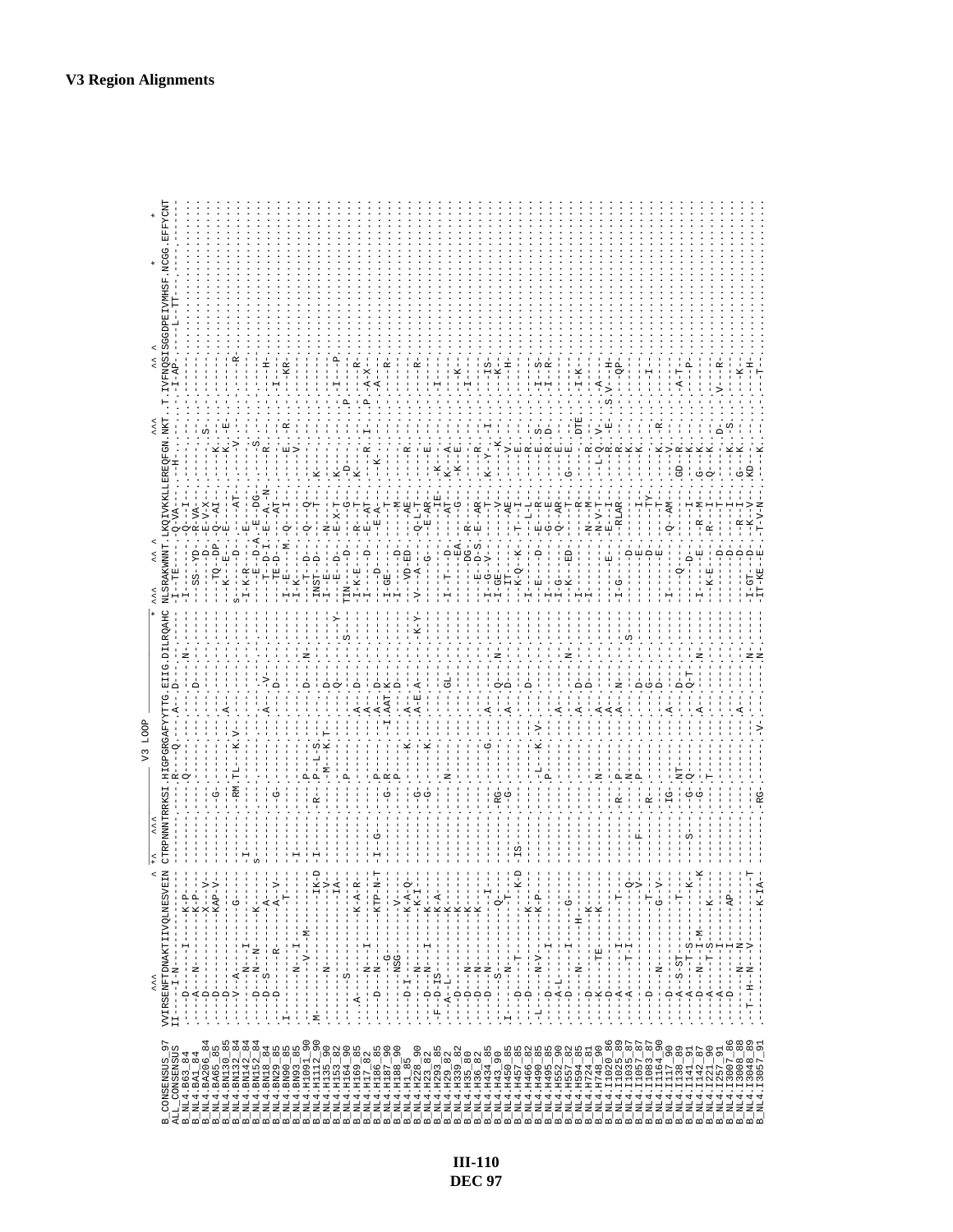|                                                                                                                                                                                                                                                                                                                                                        | くくく                                                                                                          | EOOE<br>$\frac{3}{2}$                         |          |                                        |                                     |                                                         |
|--------------------------------------------------------------------------------------------------------------------------------------------------------------------------------------------------------------------------------------------------------------------------------------------------------------------------------------------------------|--------------------------------------------------------------------------------------------------------------|-----------------------------------------------|----------|----------------------------------------|-------------------------------------|---------------------------------------------------------|
| CONSENSUS_97<br>മ്                                                                                                                                                                                                                                                                                                                                     | <b>NIR</b><br>VVIRSENFTDNAKTIIVQLNES                                                                         | CTRPNNNTRRKSI HIGPGRGAFYYTTG EI               | DILRQAHC |                                        | <b>JLSRAKWNNT.LKQIVKKLLEREQFGN</b>  | <b>LNOA HA</b><br>囯<br>IVFNQSISGGDPEIVMHSF.NCG-<br>.NKT |
|                                                                                                                                                                                                                                                                                                                                                        | ÷<br>т<br>п<br>$\frac{1}{4}$<br>$\frac{1}{1}$<br>$-1$ $-1$ $-1$<br>$11 -$<br>Ĵ,                              | $\ddot{A}$ .<br>ု<br>Ŗ                        |          | $-RRR - -$<br>$-0-VA$<br>$\frac{1}{1}$ |                                     | - I-AP                                                  |
|                                                                                                                                                                                                                                                                                                                                                        | $-1$<br>ŧ<br>п<br>$- - S - T - S -$<br>$-1$<br>$- -A - -N - -$<br>$\overline{a}$<br>$\frac{1}{1}$<br>ŧ       | Ą.<br>Ŀ<br>$-X -$<br>U)                       |          | Ą<br>Ĥ                                 | $-K$ .<br>×<br>!<br>$-EN = -$       | $- A - SP$<br>$-4$                                      |
|                                                                                                                                                                                                                                                                                                                                                        | J<br>$-1$<br>$-1$ $-1$<br>I<br>J<br>п                                                                        | $\frac{1}{2}$                                 |          | $\bar{D}_1^-$<br>텃                     | Ķ<br>$-RV - V$                      |                                                         |
|                                                                                                                                                                                                                                                                                                                                                        | ł<br>$-1$<br>י<br>ד<br>$\frac{1}{1}$<br>$-1$<br>$\frac{1}{1}$                                                | $\overline{c}$                                |          |                                        | $-41$                               |                                                         |
|                                                                                                                                                                                                                                                                                                                                                        | $---V - -$<br>$\frac{1}{1}$<br>$\overline{\phantom{a}}$<br>$-2$<br>$-1 - A - -N -$<br>ł<br>$\mathbf{I}$<br>ŧ | -PM-<br>SRG-<br>Ú                             |          | $-8 - -1$<br>$\frac{1}{1}$<br>ċ        | ×                                   |                                                         |
|                                                                                                                                                                                                                                                                                                                                                        | ı<br>ł<br>$\frac{1}{1}$<br>п.<br>Í<br>-1<br>f,<br>$-1 - T A$<br>$\frac{1}{\sqrt{2}}$<br>Í                    | ۹.                                            |          | $---K$<br>--<br>HH-                    | Ä<br>×<br>i<br>}                    |                                                         |
|                                                                                                                                                                                                                                                                                                                                                        | $- - A$<br>т<br>I<br>J<br>í<br>$\frac{1}{2}$<br>í<br>т                                                       | ب                                             |          | $---D--DA.$<br>$-1T - -E$              | α                                   | $-1 - KH$                                               |
|                                                                                                                                                                                                                                                                                                                                                        | $\frac{1}{1}$<br>ł<br>$\frac{1}{1}$<br>ł                                                                     |                                               |          | $- R$<br>$-T--A-.$                     | ×<br>Ï                              | ř                                                       |
|                                                                                                                                                                                                                                                                                                                                                        | ٠<br>ı<br>٠<br>ł<br>$-1 - 5 - 1 - 5 - 5$<br>ł                                                                | ą                                             |          | $\frac{1}{1}$                          | ×<br>$\frac{1}{1}$                  | $- A - SP$                                              |
|                                                                                                                                                                                                                                                                                                                                                        | $\mathbf{I}$<br>ł<br>$-1 - 1 - 1 - 1$<br>$-1$<br>ł                                                           |                                               |          | $-1$ TD-                               |                                     | $-15$ .                                                 |
|                                                                                                                                                                                                                                                                                                                                                        | $-1 - K -$<br>J.<br>J.<br>I<br>I<br>$\frac{1}{1}$<br>$- - - - - - -$                                         | ゥ                                             |          | ř<br>$-SD = -EA$<br>$\frac{1}{1}$<br>ó | 甲<br>囸<br>$\frac{1}{1}$<br>$-7 - N$ | -<br>-<br>-<br>-                                        |
|                                                                                                                                                                                                                                                                                                                                                        | $\frac{1}{2}$                                                                                                |                                               |          |                                        |                                     |                                                         |
|                                                                                                                                                                                                                                                                                                                                                        | I<br>п<br>п<br>п                                                                                             |                                               |          | ù                                      | 벽                                   |                                                         |
|                                                                                                                                                                                                                                                                                                                                                        | with inse<br>-K--<br>$\frac{1}{7}$<br>See                                                                    | RG                                            |          | $-$ NST                                | $S-V-D$                             | 푸                                                       |
|                                                                                                                                                                                                                                                                                                                                                        | ł.<br>sequences<br>п<br>п                                                                                    | $\overset{+}{\circ}$                          |          | י<br>ד                                 | $-5$<br>--X--1                      | Н                                                       |
|                                                                                                                                                                                                                                                                                                                                                        | $- -H - -K - I$<br>$\frac{1}{1}$<br>I<br>I<br>$-11$                                                          | Ř                                             |          | $-R = - -$<br>$K - N - TE -$           | - H<br>-<br>н                       | $-5$                                                    |
|                                                                                                                                                                                                                                                                                                                                                        | 푸<br>$-1$ – $T$ – –<br>Ť                                                                                     | ひ                                             |          | $-$ GK                                 | $K - K$                             |                                                         |
|                                                                                                                                                                                                                                                                                                                                                        | $-5k$<br>$\frac{1}{1}$<br>п<br>$-1$<br>$-1$<br>$-1$<br>ł                                                     | $\mathbb{A}^-$<br>$\frac{1}{\sqrt{2}}$<br>ပ္ပ |          | 뛰<br>$-I - G - E -$                    |                                     | $-5$                                                    |
|                                                                                                                                                                                                                                                                                                                                                        | $-1 - K - I$<br>I<br>I<br>I<br>п<br>п<br>$- - - - - - - - - - - -$<br>I<br>ı<br>ı                            | $-$ . NM $-$<br>α                             |          | EA-                                    | $\frac{1}{1}$<br>턱                  |                                                         |
|                                                                                                                                                                                                                                                                                                                                                        | I.<br>$\frac{1}{1}$<br>$- - -N - -1$<br>-<br>-1                                                              |                                               |          | À<br>¦<br>$-KE$                        | $-AA$                               | $-R-$                                                   |
|                                                                                                                                                                                                                                                                                                                                                        | ؋<br>۱                                                                                                       |                                               |          | $\circ$<br>-DY                         |                                     |                                                         |
|                                                                                                                                                                                                                                                                                                                                                        | $-4-X--$<br>п<br>$\frac{1}{1}$<br>п<br>I<br>1<br>л                                                           | Ŗ                                             |          | $-KTD - K$                             | 뛰                                   |                                                         |
|                                                                                                                                                                                                                                                                                                                                                        | I<br>$-7$<br>$-1$ - $-0$                                                                                     | z                                             |          | O                                      |                                     |                                                         |
|                                                                                                                                                                                                                                                                                                                                                        | $-16$<br>-k-<br>$-1 - 1 - -1 -$<br>$-5 -$<br>$-4 - -$<br>م<br>۱<br>п                                         | ¤<br>⇒<br>д                                   |          | ò<br>Ŗ<br>f<br>1                       | --AI<br>$-4$                        |                                                         |
|                                                                                                                                                                                                                                                                                                                                                        | $-4 - H - H -$<br>ı<br>$-1 - 1 - -1 - 1 -$<br>٠<br>л                                                         |                                               |          | ပု<br>中!<br>FX-                        |                                     | $-K-$                                                   |
|                                                                                                                                                                                                                                                                                                                                                        | sequences with inse<br>see<br>See                                                                            |                                               |          |                                        |                                     |                                                         |
|                                                                                                                                                                                                                                                                                                                                                        | ÷<br>¥<br>$\overline{\phantom{a}}$<br>$\overline{\phantom{a}}$<br>U)<br>L.<br>$\overline{\phantom{a}}$       |                                               |          | 中!<br>$-4$ -D <sup>-</sup>             |                                     |                                                         |
|                                                                                                                                                                                                                                                                                                                                                        | ı<br>I<br>٠<br>٠                                                                                             | z<br>i                                        |          | $---$ EK<br>뚜                          |                                     | Ŧ                                                       |
|                                                                                                                                                                                                                                                                                                                                                        | I<br>$--- -1$<br>-1<br>J<br>$\frac{1}{1}$<br>ı                                                               | .<br>ს<br>1                                   |          | $\frac{1}{2}$<br>¥<br>$\widetilde{c}$  | F<br>부                              |                                                         |
|                                                                                                                                                                                                                                                                                                                                                        | ÷<br>$-H$ –<br>1<br>J<br>$-5 -$<br>Ā,<br>؋<br>۱<br>$\frac{1}{1}$<br>$\frac{1}{1}$                            | ー<br>コー・ロー<br>Ą                               |          | $A - N - A$<br>י<br>י                  | $-11$<br>w                          | $\frac{p}{q}$                                           |
|                                                                                                                                                                                                                                                                                                                                                        | ł<br>٠<br>I<br>$- -A - -$<br>ı<br>ı                                                                          | ™<br>T<br>$\overline{R}$ .                    |          | 7                                      | н                                   | H<br>-                                                  |
|                                                                                                                                                                                                                                                                                                                                                        | ł<br>$\overline{\phantom{a}}$<br>$\frac{1}{1}$<br>$\mathbf{I}$                                               |                                               |          | $-R-$                                  | $K - K$                             |                                                         |
| B_NL7.NE537con<br>B_NL8.672<br>B_NL9.H239<br>B_NL9.h1054                                                                                                                                                                                                                                                                                               | 11<br>-----<br>I<br>п<br>п<br>ı                                                                              |                                               |          |                                        | $-CD$                               |                                                         |
|                                                                                                                                                                                                                                                                                                                                                        | $-4-$<br>1<br>--1--<br>J.<br>$\frac{1}{1}$<br>Н                                                              | $-5-$                                         |          | 中!                                     | $-1$<br>$-E - V - I$                | $-A-$                                                   |
|                                                                                                                                                                                                                                                                                                                                                        | $\mathbf{I}$<br>$\overline{\phantom{a}}$<br>I<br>J<br>$\frac{1}{2}$<br>I<br>п<br>$\mathbf{I}$<br>Н           | Ŵ                                             |          | $-FTE-E$<br>ė                          | ×<br>$-ERV - R$                     |                                                         |
|                                                                                                                                                                                                                                                                                                                                                        | Ŧ<br>J<br>İ<br>$-1 - 1 - N -$<br>1<br>j.                                                                     |                                               |          | .-EK--<br>$\frac{1}{1}$                | $K - K - E$                         |                                                         |
| $\frac{B\_{NLS}}{B\_{NLS}}$ , h.1081<br>B_NL9. h.1082<br>B_NL9. h.1110<br>B_NL9. h.11135                                                                                                                                                                                                                                                               | ÷                                                                                                            |                                               |          | --R---D                                |                                     |                                                         |
|                                                                                                                                                                                                                                                                                                                                                        | ı<br>ł<br>$--MS$<br>ł<br>ı<br>٠                                                                              |                                               |          | $-R-$<br>$-5V$                         | $- - R$                             |                                                         |
|                                                                                                                                                                                                                                                                                                                                                        | $-K--$<br>п<br>$-1$ - $-1$ $-1$ $-1$ $-1$<br>I                                                               |                                               |          | $\frac{1}{2}$                          |                                     |                                                         |
| B_ML9.h1140<br>B_ML9.h1145<br>B_ML9.h159<br>  NL9.h1145<br>  NL9.h159<br>  NL9.h39                                                                                                                                                                                                                                                                     | T<br>Ż                                                                                                       |                                               |          |                                        |                                     | Ŧ                                                       |
| ררים<br>ממ                                                                                                                                                                                                                                                                                                                                             |                                                                                                              |                                               |          | $\frac{1}{\alpha}$                     | $-3 - 7 - -$                        |                                                         |
| ML9.h411                                                                                                                                                                                                                                                                                                                                               | п<br>п<br>$-1$<br>$-1$<br>I                                                                                  |                                               |          | $-KT$                                  | $--R$                               | $\widetilde{\mathcal{F}}$                               |
| NL9.h412                                                                                                                                                                                                                                                                                                                                               | $\overline{\phantom{a}}$                                                                                     |                                               |          |                                        | J,<br>- H<br>- I                    |                                                         |
|                                                                                                                                                                                                                                                                                                                                                        | $- -K - A -$<br>Ţ                                                                                            |                                               |          |                                        | $\overline{R}$                      | Ŧ                                                       |
| B_NL9.h424<br>B_NL9.h526<br>B_NL9.h569                                                                                                                                                                                                                                                                                                                 | $-4-X$<br>$-$ = $K$ – $P$ –<br>ı                                                                             |                                               |          | Ż<br>!<br>Ō                            |                                     |                                                         |
|                                                                                                                                                                                                                                                                                                                                                        | $\frac{1}{\sqrt{2}}$<br>$-$ SN-                                                                              |                                               |          | $\frac{1}{\sqrt{2}}$                   |                                     |                                                         |
|                                                                                                                                                                                                                                                                                                                                                        | ę<br>J<br>주                                                                                                  |                                               |          | ٢                                      |                                     | 푸                                                       |
|                                                                                                                                                                                                                                                                                                                                                        | ٠                                                                                                            |                                               |          | -KE                                    |                                     | $\overline{A}$                                          |
| 4<br>51<br>$\begin{array}{l} \hbox{B\,\rule{0pt}{2.5pt}1pt} \hbox{0pt} \, 0.157 \\ \hbox{B\,\rule{0pt}{2.5pt}1pt} \, 0.1571 \\ \hbox{B\,\rule{0pt}{2.5pt}1pt} \, 0.1571 \\ \hbox{B\,\rule{0pt}{2.5pt}1pt} \, 0.1572 \\ \hbox{B\,\rule{0pt}{2.5pt}1pt} \, 0.1571 \\ \hbox{B\,\rule{0pt}{2.5pt}1pt} \, 0.1716 \\ \hbox{B\,\rule{0pt}{2.5pt}1pt} \, 0.17$ | $\frac{1}{1}$<br>$\frac{1}{1}$<br>$\frac{1}{2}$<br>Ŧ<br>J<br>$\frac{1}{1}$<br>$-Y-$                          |                                               |          |                                        |                                     |                                                         |
|                                                                                                                                                                                                                                                                                                                                                        |                                                                                                              |                                               |          |                                        |                                     |                                                         |

 $III-111$ **DEC 97**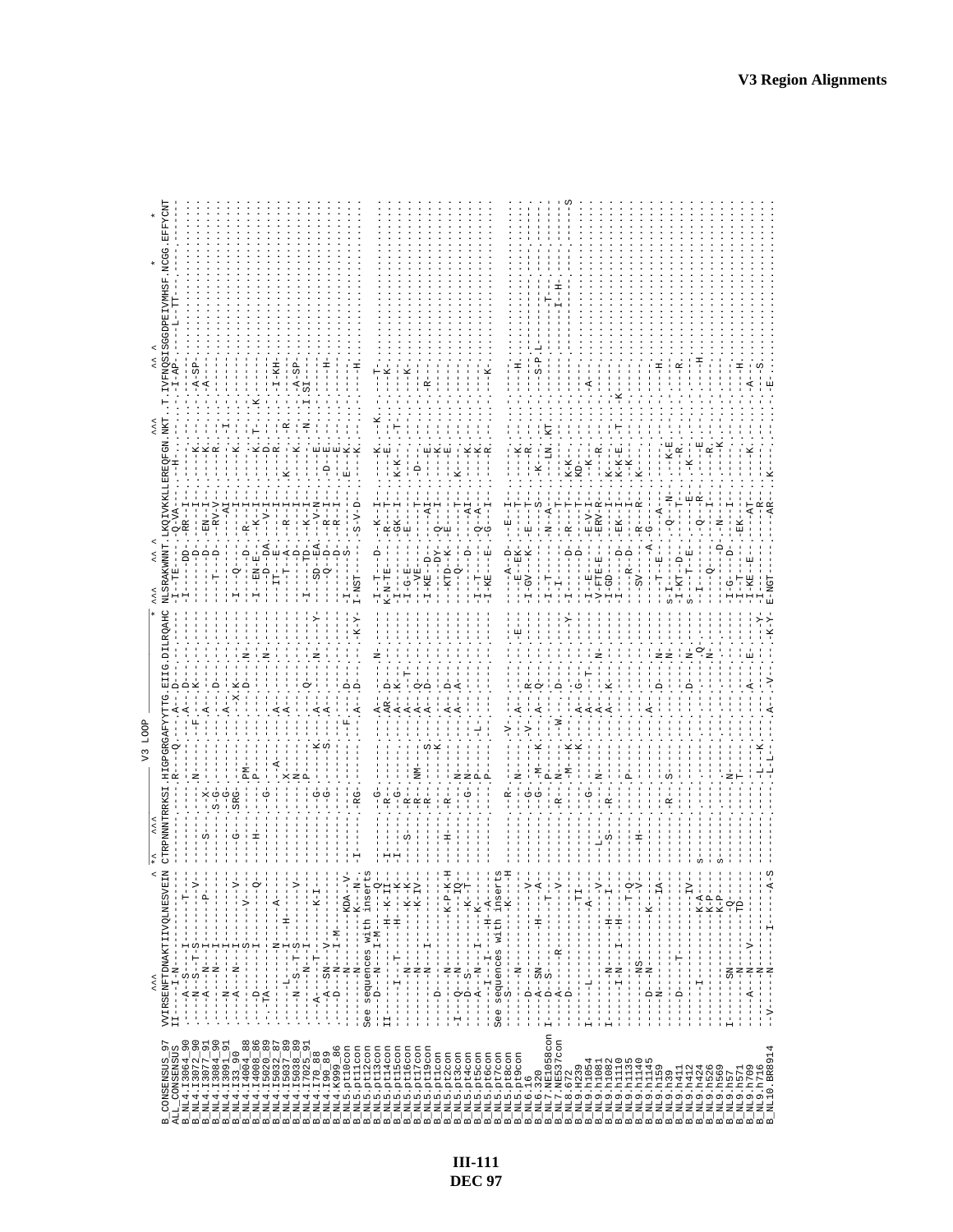| -A<br>$-5 - -R$<br>$---K$<br>--I-AP<br>宇<br>!<br>$-1$<br>$\frac{5}{1}$<br>$-4 -$<br>ć<br>NLSRAKWNNT.LKQIVKKLLEREQFGN.NKT<br>$K\!-\!-\!N$ . $KT$<br>$-4-7$ -R.<br>$\frac{1}{1}$<br>주<br>$---K.$<br>$K---K$ .<br>- -K.<br>$-\overline{R}$ .<br>$-XN-$<br>$---K$<br>¥<br>$T---E$<br>-- - 7<br>퍼<br>- 5-<br>$K - E - K$<br>$-K--E$<br>$G---K$<br>д<br>$- E - A$<br>-- - K<br>$---E-K$<br>$---K$<br>$---K$<br>$-1$<br>$---K$<br>7<br> <br> <br>$G---K$<br>ŧ<br>Ţ<br>f<br>Ť<br>ŧ<br>ł<br>$-$<br>İ<br>$-K-$<br>$-A-$<br>$\frac{1}{6}$<br>မ္<br>ł<br>$\frac{1}{\mathbf{C}}$<br>ł<br>υ<br>$-40$<br>$-W - MR$<br>$-4A$ . $-NKT - E -$<br>$-I-ST---DX. -R---R$<br>$-4-1-4-$<br>$-1A-$<br>$-R = -AT$<br>--I---R<br>$-40$<br>$- -K - - = - - AM -$<br>$- R - - A G$<br>ن<br>!<br>$-AA$<br>$--AR$<br>÷.<br>-AT-<br>$-9--1$<br>$-$ R $-V$ $E$<br>$-1$<br>$R - - A I$<br>$-R$ --AI<br>$-40 - 12$<br>$T - \Lambda -$<br>$-1-\Lambda-\mathbb{T}$<br>י<br>י<br>$L-MH-$<br>$-1$ - $-0$<br>$-4A$<br>Ī<br>$- - A I$<br>$-41$<br>$-K- A1$<br>$-X$<br>$\frac{1}{1}$<br>- - AI<br>$-9 - -9 -$<br>$-4$<br>$-4$<br>$-$ EK--<br>$-NTI$<br>$\frac{\alpha}{1}$<br>덕<br>-<br>$---A. -E$<br>J.<br>ں<br>ا<br>S<br>$---D---R$<br>덕<br>-<br>$-N-T-A$ . -<br>$-ER -$<br>Ì<br>$-DDA$<br>$-1 - Q - -K -$<br>$\frac{1}{1}$<br>$-5T$ --D<br>؋<br>۱<br>$-DM--D$<br>؋<br>۱<br>급<br>- 비<br>ŧ<br>뛰<br>囸<br>$-2$<br>田<br>- 10<br>Ĥ<br>۹<br>ا<br>$-1$<br>$-1$<br>¥<br>$H - M I D -$<br>$---ER-D$<br>T-N-T<br>$-501 -$<br>$-1$<br>$- N - T$<br>-7-T<br>$\mathbf{I}$<br>$\frac{1}{2} - \frac{1}{2} - \frac{1}{2}$<br>Ed-<br>י<br>ו<br>$-1 - 1 - 1 -$<br>면<br> <br> <br>$-1$<br>中!<br>$\frac{1}{1}$<br>$-A-E$<br>5Ī<br>텃<br>$-K-1$<br>$-7$<br>$T-MKT$<br>5<br>면<br> <br>$\frac{1}{2}$<br>$-1E$<br>$-1$<br>TN-T<br>5,<br>55-<br>$-ST$<br>뛰<br>뛰<br>뛰<br>$1 - K$<br>$\mathbf{I}$<br>т<br>H<br>ω<br>$-R - Y$<br>ţ<br>$Y-T$<br>d.<br>i<br>؋<br>۰<br>$-4.$<br>$-$ . A $-$<br>$\ddot{A}$<br>$-4$<br>$-4.$<br>$\ddot{A}$<br>$-4$<br>$-18$<br>VY-<br>$- -K$ . $-I$<br>$- -A \cdot R$<br>$\frac{1}{2}$<br>$ K$ .<br>Ò<br>$- P M -$<br>PM-<br>÷<br>$-19L -$<br>$-$ RF $-$<br>$-5$<br>$\frac{1}{1}$<br>中<br>-<br>1<br>51<br>$-$ . R<br>$\circ$<br>ρ<br>$\frac{1}{\sqrt{2}}$<br>z<br>İ<br>и<br>-9-<br>$\overline{v}$ .<br>È<br>$-5 - 1 - 1$<br>$-5 - 1 - 1$<br>$-RG-$<br>$\ddot{R}$<br>먹<br>$-R-$<br>¢<br>$\blacksquare$<br>Φ<br>ب<br>$-R-$<br>$-\mathbb{R}$<br>$\dot{R}$<br>S<br>Ŵ<br>U<br>S<br>S<br>S<br>J,<br>$\frac{1}{1}$<br>$- X^-$<br>1<br>÷<br>í<br>٢<br>ÜΩ<br>ÜΩ<br>$- - - - - - - -$<br>H-------<br>$---X - H$<br>$H--T--T$<br>H-------<br>$H - 1 - 1 - 1 - 1$<br>H---------<br>$-----$<br>$-4 - -1$<br>$-1 - 1 - 1 - 1 - 1 - 1$<br>$-1$<br>$---EA$<br>$\frac{1}{1}$<br>ł<br>$-1$<br>$----1 - -K - -V -$<br>$      -$<br>$-1$<br>---------------<br>$-1 - 1 - 1 -$<br>$----1$<br>$\frac{1}{1}$<br>$-1$<br>$---X---$<br>$-$ KDP $-$<br>-- T -- - - - - - - - K - A - -<br>$- -K - A - -$<br>Ť<br>Í<br>$\frac{1}{1}$<br>$--- -K - - - - - -$<br>$-9 - -$<br>1<br>$\frac{1}{4}$<br>$\frac{1}{1}$<br>$\frac{1}{1}$<br>$\overline{\phantom{a}}$<br>$\frac{1}{1}$<br>ł<br>$\frac{1}{2}$<br>t<br>$\frac{1}{1}$<br>$\mathbf{I}$<br>п<br>ţ<br>-1<br>$\mathbf{I}$<br>ł<br>ł<br>Í<br>$\overline{1}$<br>I.<br>$\frac{1}{1}$<br>J.<br>$\mathbf{I}$<br>т<br>$\blacksquare$<br>$\mathbf{I}$<br>$\mathbf{I}$<br>$\overline{\phantom{a}}$<br>$\overline{1}$<br>$\mathbf{I}$<br>т<br>$\mathbf{I}$<br>$\mathbf{I}$<br>1<br>ï.<br>ï<br>$\mathsf I$<br>I<br>I<br>$\mathsf I$<br>$\overline{\phantom{a}}$<br>$\mathsf I$<br>I<br>-1<br>ı<br>$- - - - - - - - - - - - - - -$<br>$- - - - - - - - - - - - -$<br>ļ<br>$---27R - 1 - 1 = 0$<br>$\frac{1}{1}$<br>$\frac{1}{1}$<br>I<br>$\frac{1}{1}$<br>ł<br>1<br>$\frac{1}{1}$<br>$\begin{array}{c} \n\cdot & \cdot \\ \n\cdot & \cdot \\ \n\cdot & \cdot \n\end{array}$<br>$\mathbf{I}$<br>Ť<br>Í<br>I.<br>I<br>т<br>$\blacksquare$<br>$\overline{\phantom{a}}$<br>1<br>$\frac{1}{1}$<br>J.<br>j<br>$\mathsf I$<br>ţ<br>-1<br>$\frac{1}{1}$<br>$\frac{1}{1}$<br>$\frac{1}{1}$<br>$\frac{1}{1}$ | くくく                        | V3 LOOP<br>$\hat{*}$<br>≺                  | くくく |                                      |
|--------------------------------------------------------------------------------------------------------------------------------------------------------------------------------------------------------------------------------------------------------------------------------------------------------------------------------------------------------------------------------------------------------------------------------------------------------------------------------------------------------------------------------------------------------------------------------------------------------------------------------------------------------------------------------------------------------------------------------------------------------------------------------------------------------------------------------------------------------------------------------------------------------------------------------------------------------------------------------------------------------------------------------------------------------------------------------------------------------------------------------------------------------------------------------------------------------------------------------------------------------------------------------------------------------------------------------------------------------------------------------------------------------------------------------------------------------------------------------------------------------------------------------------------------------------------------------------------------------------------------------------------------------------------------------------------------------------------------------------------------------------------------------------------------------------------------------------------------------------------------------------------------------------------------------------------------------------------------------------------------------------------------------------------------------------------------------------------------------------------------------------------------------------------------------------------------------------------------------------------------------------------------------------------------------------------------------------------------------------------------------------------------------------------------------------------------------------------------------------------------------------------------------------------------------------------------------------------------------------------------------------------------------------------------------------------------------------------------------------------------------------------------------------------------------------------------------------------------------------------------------------------------------------------------------------------------------------------------------------------------------------------------------------------------------------------------------------------------------------------------------------------------------------------------------------------------------------------------------------------------------------------------------------------------------------------------------------------------------------------------------------------------------------------------------------------------------------------------------------------------------------------------------------------------------------------------------------------------------------------------------------------------------------------------------------------------------------------------------------------------------------------------------------------------------------------------------------------------------------------------------------------------------------------------------------------------------------------------------------------------------------------------------------------------------------------|----------------------------|--------------------------------------------|-----|--------------------------------------|
|                                                                                                                                                                                                                                                                                                                                                                                                                                                                                                                                                                                                                                                                                                                                                                                                                                                                                                                                                                                                                                                                                                                                                                                                                                                                                                                                                                                                                                                                                                                                                                                                                                                                                                                                                                                                                                                                                                                                                                                                                                                                                                                                                                                                                                                                                                                                                                                                                                                                                                                                                                                                                                                                                                                                                                                                                                                                                                                                                                                                                                                                                                                                                                                                                                                                                                                                                                                                                                                                                                                                                                                                                                                                                                                                                                                                                                                                                                                                                                                                                                                                    | VVIRSENFTDNAKTIIVQLNESVEIN | CTRPNNNTRRKSI.HIGPGRGAFYYTTG.EIIG.DILRQAHC |     | T. IVFNQSISCGENTIVMESF. NCGC. EFYCHT |
|                                                                                                                                                                                                                                                                                                                                                                                                                                                                                                                                                                                                                                                                                                                                                                                                                                                                                                                                                                                                                                                                                                                                                                                                                                                                                                                                                                                                                                                                                                                                                                                                                                                                                                                                                                                                                                                                                                                                                                                                                                                                                                                                                                                                                                                                                                                                                                                                                                                                                                                                                                                                                                                                                                                                                                                                                                                                                                                                                                                                                                                                                                                                                                                                                                                                                                                                                                                                                                                                                                                                                                                                                                                                                                                                                                                                                                                                                                                                                                                                                                                                    |                            |                                            |     |                                      |
|                                                                                                                                                                                                                                                                                                                                                                                                                                                                                                                                                                                                                                                                                                                                                                                                                                                                                                                                                                                                                                                                                                                                                                                                                                                                                                                                                                                                                                                                                                                                                                                                                                                                                                                                                                                                                                                                                                                                                                                                                                                                                                                                                                                                                                                                                                                                                                                                                                                                                                                                                                                                                                                                                                                                                                                                                                                                                                                                                                                                                                                                                                                                                                                                                                                                                                                                                                                                                                                                                                                                                                                                                                                                                                                                                                                                                                                                                                                                                                                                                                                                    |                            |                                            |     |                                      |
|                                                                                                                                                                                                                                                                                                                                                                                                                                                                                                                                                                                                                                                                                                                                                                                                                                                                                                                                                                                                                                                                                                                                                                                                                                                                                                                                                                                                                                                                                                                                                                                                                                                                                                                                                                                                                                                                                                                                                                                                                                                                                                                                                                                                                                                                                                                                                                                                                                                                                                                                                                                                                                                                                                                                                                                                                                                                                                                                                                                                                                                                                                                                                                                                                                                                                                                                                                                                                                                                                                                                                                                                                                                                                                                                                                                                                                                                                                                                                                                                                                                                    |                            |                                            |     |                                      |
|                                                                                                                                                                                                                                                                                                                                                                                                                                                                                                                                                                                                                                                                                                                                                                                                                                                                                                                                                                                                                                                                                                                                                                                                                                                                                                                                                                                                                                                                                                                                                                                                                                                                                                                                                                                                                                                                                                                                                                                                                                                                                                                                                                                                                                                                                                                                                                                                                                                                                                                                                                                                                                                                                                                                                                                                                                                                                                                                                                                                                                                                                                                                                                                                                                                                                                                                                                                                                                                                                                                                                                                                                                                                                                                                                                                                                                                                                                                                                                                                                                                                    |                            |                                            |     |                                      |
|                                                                                                                                                                                                                                                                                                                                                                                                                                                                                                                                                                                                                                                                                                                                                                                                                                                                                                                                                                                                                                                                                                                                                                                                                                                                                                                                                                                                                                                                                                                                                                                                                                                                                                                                                                                                                                                                                                                                                                                                                                                                                                                                                                                                                                                                                                                                                                                                                                                                                                                                                                                                                                                                                                                                                                                                                                                                                                                                                                                                                                                                                                                                                                                                                                                                                                                                                                                                                                                                                                                                                                                                                                                                                                                                                                                                                                                                                                                                                                                                                                                                    |                            |                                            |     |                                      |
|                                                                                                                                                                                                                                                                                                                                                                                                                                                                                                                                                                                                                                                                                                                                                                                                                                                                                                                                                                                                                                                                                                                                                                                                                                                                                                                                                                                                                                                                                                                                                                                                                                                                                                                                                                                                                                                                                                                                                                                                                                                                                                                                                                                                                                                                                                                                                                                                                                                                                                                                                                                                                                                                                                                                                                                                                                                                                                                                                                                                                                                                                                                                                                                                                                                                                                                                                                                                                                                                                                                                                                                                                                                                                                                                                                                                                                                                                                                                                                                                                                                                    |                            |                                            |     |                                      |
|                                                                                                                                                                                                                                                                                                                                                                                                                                                                                                                                                                                                                                                                                                                                                                                                                                                                                                                                                                                                                                                                                                                                                                                                                                                                                                                                                                                                                                                                                                                                                                                                                                                                                                                                                                                                                                                                                                                                                                                                                                                                                                                                                                                                                                                                                                                                                                                                                                                                                                                                                                                                                                                                                                                                                                                                                                                                                                                                                                                                                                                                                                                                                                                                                                                                                                                                                                                                                                                                                                                                                                                                                                                                                                                                                                                                                                                                                                                                                                                                                                                                    |                            |                                            |     |                                      |
|                                                                                                                                                                                                                                                                                                                                                                                                                                                                                                                                                                                                                                                                                                                                                                                                                                                                                                                                                                                                                                                                                                                                                                                                                                                                                                                                                                                                                                                                                                                                                                                                                                                                                                                                                                                                                                                                                                                                                                                                                                                                                                                                                                                                                                                                                                                                                                                                                                                                                                                                                                                                                                                                                                                                                                                                                                                                                                                                                                                                                                                                                                                                                                                                                                                                                                                                                                                                                                                                                                                                                                                                                                                                                                                                                                                                                                                                                                                                                                                                                                                                    |                            |                                            |     |                                      |
|                                                                                                                                                                                                                                                                                                                                                                                                                                                                                                                                                                                                                                                                                                                                                                                                                                                                                                                                                                                                                                                                                                                                                                                                                                                                                                                                                                                                                                                                                                                                                                                                                                                                                                                                                                                                                                                                                                                                                                                                                                                                                                                                                                                                                                                                                                                                                                                                                                                                                                                                                                                                                                                                                                                                                                                                                                                                                                                                                                                                                                                                                                                                                                                                                                                                                                                                                                                                                                                                                                                                                                                                                                                                                                                                                                                                                                                                                                                                                                                                                                                                    |                            |                                            |     |                                      |
|                                                                                                                                                                                                                                                                                                                                                                                                                                                                                                                                                                                                                                                                                                                                                                                                                                                                                                                                                                                                                                                                                                                                                                                                                                                                                                                                                                                                                                                                                                                                                                                                                                                                                                                                                                                                                                                                                                                                                                                                                                                                                                                                                                                                                                                                                                                                                                                                                                                                                                                                                                                                                                                                                                                                                                                                                                                                                                                                                                                                                                                                                                                                                                                                                                                                                                                                                                                                                                                                                                                                                                                                                                                                                                                                                                                                                                                                                                                                                                                                                                                                    |                            |                                            |     |                                      |
|                                                                                                                                                                                                                                                                                                                                                                                                                                                                                                                                                                                                                                                                                                                                                                                                                                                                                                                                                                                                                                                                                                                                                                                                                                                                                                                                                                                                                                                                                                                                                                                                                                                                                                                                                                                                                                                                                                                                                                                                                                                                                                                                                                                                                                                                                                                                                                                                                                                                                                                                                                                                                                                                                                                                                                                                                                                                                                                                                                                                                                                                                                                                                                                                                                                                                                                                                                                                                                                                                                                                                                                                                                                                                                                                                                                                                                                                                                                                                                                                                                                                    |                            |                                            |     |                                      |
|                                                                                                                                                                                                                                                                                                                                                                                                                                                                                                                                                                                                                                                                                                                                                                                                                                                                                                                                                                                                                                                                                                                                                                                                                                                                                                                                                                                                                                                                                                                                                                                                                                                                                                                                                                                                                                                                                                                                                                                                                                                                                                                                                                                                                                                                                                                                                                                                                                                                                                                                                                                                                                                                                                                                                                                                                                                                                                                                                                                                                                                                                                                                                                                                                                                                                                                                                                                                                                                                                                                                                                                                                                                                                                                                                                                                                                                                                                                                                                                                                                                                    |                            |                                            |     |                                      |
|                                                                                                                                                                                                                                                                                                                                                                                                                                                                                                                                                                                                                                                                                                                                                                                                                                                                                                                                                                                                                                                                                                                                                                                                                                                                                                                                                                                                                                                                                                                                                                                                                                                                                                                                                                                                                                                                                                                                                                                                                                                                                                                                                                                                                                                                                                                                                                                                                                                                                                                                                                                                                                                                                                                                                                                                                                                                                                                                                                                                                                                                                                                                                                                                                                                                                                                                                                                                                                                                                                                                                                                                                                                                                                                                                                                                                                                                                                                                                                                                                                                                    |                            |                                            |     |                                      |
| $-1$ $-1$ $-1$ $-1$ $-1$ $-1$ $-1$<br>$-1$ - $-1$ - $-1$                                                                                                                                                                                                                                                                                                                                                                                                                                                                                                                                                                                                                                                                                                                                                                                                                                                                                                                                                                                                                                                                                                                                                                                                                                                                                                                                                                                                                                                                                                                                                                                                                                                                                                                                                                                                                                                                                                                                                                                                                                                                                                                                                                                                                                                                                                                                                                                                                                                                                                                                                                                                                                                                                                                                                                                                                                                                                                                                                                                                                                                                                                                                                                                                                                                                                                                                                                                                                                                                                                                                                                                                                                                                                                                                                                                                                                                                                                                                                                                                           |                            |                                            |     |                                      |
|                                                                                                                                                                                                                                                                                                                                                                                                                                                                                                                                                                                                                                                                                                                                                                                                                                                                                                                                                                                                                                                                                                                                                                                                                                                                                                                                                                                                                                                                                                                                                                                                                                                                                                                                                                                                                                                                                                                                                                                                                                                                                                                                                                                                                                                                                                                                                                                                                                                                                                                                                                                                                                                                                                                                                                                                                                                                                                                                                                                                                                                                                                                                                                                                                                                                                                                                                                                                                                                                                                                                                                                                                                                                                                                                                                                                                                                                                                                                                                                                                                                                    |                            |                                            |     |                                      |
| $H - Q -$<br>$-$ - $-$ - $-$ - $-$ - $-$ - $-$ - $-$ - $-$ - $-$ - $-$ - $-$ - $-$ - $-$ - $-$ - $-$ - $-$ - $-$ - $-$ - $-$ - $-$ - $-$ - $-$ - $-$ - $-$ - $-$ - $-$ - $-$ - $-$ - $-$ - $-$ - $-$ - $-$ - $-$ - $-$ - $-$ - $-$ - $-$ -<br>$S------------K----$<br>$- - - - - - - - - - - - - - - - - - - -$<br>----------<br>$\frac{1}{2}$ . $\frac{1}{2}$ - $\frac{1}{2}$ - $\frac{1}{2}$ - $\frac{1}{2}$ - $\frac{1}{2}$ - $\frac{1}{2}$<br>$- - -N - - - -$<br>$- -1 - -1 - -1 - -1 -$<br>$-1 - 5 - -$<br>$-1$<br>$-1$<br>$-1$<br>$- -N - - - - - - - - -$<br>$\frac{1}{1}$<br>$-4 - 2$<br>$-4 - 2$<br>$\frac{1}{1}$<br>$\frac{1}{1}$                                                                                                                                                                                                                                                                                                                                                                                                                                                                                                                                                                                                                                                                                                                                                                                                                                                                                                                                                                                                                                                                                                                                                                                                                                                                                                                                                                                                                                                                                                                                                                                                                                                                                                                                                                                                                                                                                                                                                                                                                                                                                                                                                                                                                                                                                                                                                                                                                                                                                                                                                                                                                                                                                                                                                                                                                                                                                                                                                                                                                                                                                                                                                                                                                                                                                                                                                                                                                       |                            |                                            |     |                                      |
|                                                                                                                                                                                                                                                                                                                                                                                                                                                                                                                                                                                                                                                                                                                                                                                                                                                                                                                                                                                                                                                                                                                                                                                                                                                                                                                                                                                                                                                                                                                                                                                                                                                                                                                                                                                                                                                                                                                                                                                                                                                                                                                                                                                                                                                                                                                                                                                                                                                                                                                                                                                                                                                                                                                                                                                                                                                                                                                                                                                                                                                                                                                                                                                                                                                                                                                                                                                                                                                                                                                                                                                                                                                                                                                                                                                                                                                                                                                                                                                                                                                                    |                            |                                            |     |                                      |
|                                                                                                                                                                                                                                                                                                                                                                                                                                                                                                                                                                                                                                                                                                                                                                                                                                                                                                                                                                                                                                                                                                                                                                                                                                                                                                                                                                                                                                                                                                                                                                                                                                                                                                                                                                                                                                                                                                                                                                                                                                                                                                                                                                                                                                                                                                                                                                                                                                                                                                                                                                                                                                                                                                                                                                                                                                                                                                                                                                                                                                                                                                                                                                                                                                                                                                                                                                                                                                                                                                                                                                                                                                                                                                                                                                                                                                                                                                                                                                                                                                                                    |                            |                                            |     |                                      |
|                                                                                                                                                                                                                                                                                                                                                                                                                                                                                                                                                                                                                                                                                                                                                                                                                                                                                                                                                                                                                                                                                                                                                                                                                                                                                                                                                                                                                                                                                                                                                                                                                                                                                                                                                                                                                                                                                                                                                                                                                                                                                                                                                                                                                                                                                                                                                                                                                                                                                                                                                                                                                                                                                                                                                                                                                                                                                                                                                                                                                                                                                                                                                                                                                                                                                                                                                                                                                                                                                                                                                                                                                                                                                                                                                                                                                                                                                                                                                                                                                                                                    |                            |                                            |     |                                      |
|                                                                                                                                                                                                                                                                                                                                                                                                                                                                                                                                                                                                                                                                                                                                                                                                                                                                                                                                                                                                                                                                                                                                                                                                                                                                                                                                                                                                                                                                                                                                                                                                                                                                                                                                                                                                                                                                                                                                                                                                                                                                                                                                                                                                                                                                                                                                                                                                                                                                                                                                                                                                                                                                                                                                                                                                                                                                                                                                                                                                                                                                                                                                                                                                                                                                                                                                                                                                                                                                                                                                                                                                                                                                                                                                                                                                                                                                                                                                                                                                                                                                    |                            |                                            |     |                                      |
|                                                                                                                                                                                                                                                                                                                                                                                                                                                                                                                                                                                                                                                                                                                                                                                                                                                                                                                                                                                                                                                                                                                                                                                                                                                                                                                                                                                                                                                                                                                                                                                                                                                                                                                                                                                                                                                                                                                                                                                                                                                                                                                                                                                                                                                                                                                                                                                                                                                                                                                                                                                                                                                                                                                                                                                                                                                                                                                                                                                                                                                                                                                                                                                                                                                                                                                                                                                                                                                                                                                                                                                                                                                                                                                                                                                                                                                                                                                                                                                                                                                                    |                            |                                            |     |                                      |
|                                                                                                                                                                                                                                                                                                                                                                                                                                                                                                                                                                                                                                                                                                                                                                                                                                                                                                                                                                                                                                                                                                                                                                                                                                                                                                                                                                                                                                                                                                                                                                                                                                                                                                                                                                                                                                                                                                                                                                                                                                                                                                                                                                                                                                                                                                                                                                                                                                                                                                                                                                                                                                                                                                                                                                                                                                                                                                                                                                                                                                                                                                                                                                                                                                                                                                                                                                                                                                                                                                                                                                                                                                                                                                                                                                                                                                                                                                                                                                                                                                                                    |                            |                                            |     |                                      |
|                                                                                                                                                                                                                                                                                                                                                                                                                                                                                                                                                                                                                                                                                                                                                                                                                                                                                                                                                                                                                                                                                                                                                                                                                                                                                                                                                                                                                                                                                                                                                                                                                                                                                                                                                                                                                                                                                                                                                                                                                                                                                                                                                                                                                                                                                                                                                                                                                                                                                                                                                                                                                                                                                                                                                                                                                                                                                                                                                                                                                                                                                                                                                                                                                                                                                                                                                                                                                                                                                                                                                                                                                                                                                                                                                                                                                                                                                                                                                                                                                                                                    |                            |                                            |     |                                      |
|                                                                                                                                                                                                                                                                                                                                                                                                                                                                                                                                                                                                                                                                                                                                                                                                                                                                                                                                                                                                                                                                                                                                                                                                                                                                                                                                                                                                                                                                                                                                                                                                                                                                                                                                                                                                                                                                                                                                                                                                                                                                                                                                                                                                                                                                                                                                                                                                                                                                                                                                                                                                                                                                                                                                                                                                                                                                                                                                                                                                                                                                                                                                                                                                                                                                                                                                                                                                                                                                                                                                                                                                                                                                                                                                                                                                                                                                                                                                                                                                                                                                    |                            |                                            |     |                                      |
|                                                                                                                                                                                                                                                                                                                                                                                                                                                                                                                                                                                                                                                                                                                                                                                                                                                                                                                                                                                                                                                                                                                                                                                                                                                                                                                                                                                                                                                                                                                                                                                                                                                                                                                                                                                                                                                                                                                                                                                                                                                                                                                                                                                                                                                                                                                                                                                                                                                                                                                                                                                                                                                                                                                                                                                                                                                                                                                                                                                                                                                                                                                                                                                                                                                                                                                                                                                                                                                                                                                                                                                                                                                                                                                                                                                                                                                                                                                                                                                                                                                                    |                            |                                            |     |                                      |
|                                                                                                                                                                                                                                                                                                                                                                                                                                                                                                                                                                                                                                                                                                                                                                                                                                                                                                                                                                                                                                                                                                                                                                                                                                                                                                                                                                                                                                                                                                                                                                                                                                                                                                                                                                                                                                                                                                                                                                                                                                                                                                                                                                                                                                                                                                                                                                                                                                                                                                                                                                                                                                                                                                                                                                                                                                                                                                                                                                                                                                                                                                                                                                                                                                                                                                                                                                                                                                                                                                                                                                                                                                                                                                                                                                                                                                                                                                                                                                                                                                                                    |                            |                                            |     |                                      |
|                                                                                                                                                                                                                                                                                                                                                                                                                                                                                                                                                                                                                                                                                                                                                                                                                                                                                                                                                                                                                                                                                                                                                                                                                                                                                                                                                                                                                                                                                                                                                                                                                                                                                                                                                                                                                                                                                                                                                                                                                                                                                                                                                                                                                                                                                                                                                                                                                                                                                                                                                                                                                                                                                                                                                                                                                                                                                                                                                                                                                                                                                                                                                                                                                                                                                                                                                                                                                                                                                                                                                                                                                                                                                                                                                                                                                                                                                                                                                                                                                                                                    |                            |                                            |     |                                      |
|                                                                                                                                                                                                                                                                                                                                                                                                                                                                                                                                                                                                                                                                                                                                                                                                                                                                                                                                                                                                                                                                                                                                                                                                                                                                                                                                                                                                                                                                                                                                                                                                                                                                                                                                                                                                                                                                                                                                                                                                                                                                                                                                                                                                                                                                                                                                                                                                                                                                                                                                                                                                                                                                                                                                                                                                                                                                                                                                                                                                                                                                                                                                                                                                                                                                                                                                                                                                                                                                                                                                                                                                                                                                                                                                                                                                                                                                                                                                                                                                                                                                    |                            |                                            |     |                                      |
|                                                                                                                                                                                                                                                                                                                                                                                                                                                                                                                                                                                                                                                                                                                                                                                                                                                                                                                                                                                                                                                                                                                                                                                                                                                                                                                                                                                                                                                                                                                                                                                                                                                                                                                                                                                                                                                                                                                                                                                                                                                                                                                                                                                                                                                                                                                                                                                                                                                                                                                                                                                                                                                                                                                                                                                                                                                                                                                                                                                                                                                                                                                                                                                                                                                                                                                                                                                                                                                                                                                                                                                                                                                                                                                                                                                                                                                                                                                                                                                                                                                                    |                            |                                            |     |                                      |
|                                                                                                                                                                                                                                                                                                                                                                                                                                                                                                                                                                                                                                                                                                                                                                                                                                                                                                                                                                                                                                                                                                                                                                                                                                                                                                                                                                                                                                                                                                                                                                                                                                                                                                                                                                                                                                                                                                                                                                                                                                                                                                                                                                                                                                                                                                                                                                                                                                                                                                                                                                                                                                                                                                                                                                                                                                                                                                                                                                                                                                                                                                                                                                                                                                                                                                                                                                                                                                                                                                                                                                                                                                                                                                                                                                                                                                                                                                                                                                                                                                                                    |                            |                                            |     |                                      |
|                                                                                                                                                                                                                                                                                                                                                                                                                                                                                                                                                                                                                                                                                                                                                                                                                                                                                                                                                                                                                                                                                                                                                                                                                                                                                                                                                                                                                                                                                                                                                                                                                                                                                                                                                                                                                                                                                                                                                                                                                                                                                                                                                                                                                                                                                                                                                                                                                                                                                                                                                                                                                                                                                                                                                                                                                                                                                                                                                                                                                                                                                                                                                                                                                                                                                                                                                                                                                                                                                                                                                                                                                                                                                                                                                                                                                                                                                                                                                                                                                                                                    |                            |                                            |     |                                      |
|                                                                                                                                                                                                                                                                                                                                                                                                                                                                                                                                                                                                                                                                                                                                                                                                                                                                                                                                                                                                                                                                                                                                                                                                                                                                                                                                                                                                                                                                                                                                                                                                                                                                                                                                                                                                                                                                                                                                                                                                                                                                                                                                                                                                                                                                                                                                                                                                                                                                                                                                                                                                                                                                                                                                                                                                                                                                                                                                                                                                                                                                                                                                                                                                                                                                                                                                                                                                                                                                                                                                                                                                                                                                                                                                                                                                                                                                                                                                                                                                                                                                    |                            |                                            |     |                                      |
|                                                                                                                                                                                                                                                                                                                                                                                                                                                                                                                                                                                                                                                                                                                                                                                                                                                                                                                                                                                                                                                                                                                                                                                                                                                                                                                                                                                                                                                                                                                                                                                                                                                                                                                                                                                                                                                                                                                                                                                                                                                                                                                                                                                                                                                                                                                                                                                                                                                                                                                                                                                                                                                                                                                                                                                                                                                                                                                                                                                                                                                                                                                                                                                                                                                                                                                                                                                                                                                                                                                                                                                                                                                                                                                                                                                                                                                                                                                                                                                                                                                                    |                            |                                            |     |                                      |
|                                                                                                                                                                                                                                                                                                                                                                                                                                                                                                                                                                                                                                                                                                                                                                                                                                                                                                                                                                                                                                                                                                                                                                                                                                                                                                                                                                                                                                                                                                                                                                                                                                                                                                                                                                                                                                                                                                                                                                                                                                                                                                                                                                                                                                                                                                                                                                                                                                                                                                                                                                                                                                                                                                                                                                                                                                                                                                                                                                                                                                                                                                                                                                                                                                                                                                                                                                                                                                                                                                                                                                                                                                                                                                                                                                                                                                                                                                                                                                                                                                                                    |                            |                                            |     |                                      |
|                                                                                                                                                                                                                                                                                                                                                                                                                                                                                                                                                                                                                                                                                                                                                                                                                                                                                                                                                                                                                                                                                                                                                                                                                                                                                                                                                                                                                                                                                                                                                                                                                                                                                                                                                                                                                                                                                                                                                                                                                                                                                                                                                                                                                                                                                                                                                                                                                                                                                                                                                                                                                                                                                                                                                                                                                                                                                                                                                                                                                                                                                                                                                                                                                                                                                                                                                                                                                                                                                                                                                                                                                                                                                                                                                                                                                                                                                                                                                                                                                                                                    |                            |                                            |     |                                      |
|                                                                                                                                                                                                                                                                                                                                                                                                                                                                                                                                                                                                                                                                                                                                                                                                                                                                                                                                                                                                                                                                                                                                                                                                                                                                                                                                                                                                                                                                                                                                                                                                                                                                                                                                                                                                                                                                                                                                                                                                                                                                                                                                                                                                                                                                                                                                                                                                                                                                                                                                                                                                                                                                                                                                                                                                                                                                                                                                                                                                                                                                                                                                                                                                                                                                                                                                                                                                                                                                                                                                                                                                                                                                                                                                                                                                                                                                                                                                                                                                                                                                    |                            |                                            |     |                                      |
|                                                                                                                                                                                                                                                                                                                                                                                                                                                                                                                                                                                                                                                                                                                                                                                                                                                                                                                                                                                                                                                                                                                                                                                                                                                                                                                                                                                                                                                                                                                                                                                                                                                                                                                                                                                                                                                                                                                                                                                                                                                                                                                                                                                                                                                                                                                                                                                                                                                                                                                                                                                                                                                                                                                                                                                                                                                                                                                                                                                                                                                                                                                                                                                                                                                                                                                                                                                                                                                                                                                                                                                                                                                                                                                                                                                                                                                                                                                                                                                                                                                                    |                            |                                            |     |                                      |
|                                                                                                                                                                                                                                                                                                                                                                                                                                                                                                                                                                                                                                                                                                                                                                                                                                                                                                                                                                                                                                                                                                                                                                                                                                                                                                                                                                                                                                                                                                                                                                                                                                                                                                                                                                                                                                                                                                                                                                                                                                                                                                                                                                                                                                                                                                                                                                                                                                                                                                                                                                                                                                                                                                                                                                                                                                                                                                                                                                                                                                                                                                                                                                                                                                                                                                                                                                                                                                                                                                                                                                                                                                                                                                                                                                                                                                                                                                                                                                                                                                                                    |                            |                                            |     |                                      |
|                                                                                                                                                                                                                                                                                                                                                                                                                                                                                                                                                                                                                                                                                                                                                                                                                                                                                                                                                                                                                                                                                                                                                                                                                                                                                                                                                                                                                                                                                                                                                                                                                                                                                                                                                                                                                                                                                                                                                                                                                                                                                                                                                                                                                                                                                                                                                                                                                                                                                                                                                                                                                                                                                                                                                                                                                                                                                                                                                                                                                                                                                                                                                                                                                                                                                                                                                                                                                                                                                                                                                                                                                                                                                                                                                                                                                                                                                                                                                                                                                                                                    |                            |                                            |     |                                      |
|                                                                                                                                                                                                                                                                                                                                                                                                                                                                                                                                                                                                                                                                                                                                                                                                                                                                                                                                                                                                                                                                                                                                                                                                                                                                                                                                                                                                                                                                                                                                                                                                                                                                                                                                                                                                                                                                                                                                                                                                                                                                                                                                                                                                                                                                                                                                                                                                                                                                                                                                                                                                                                                                                                                                                                                                                                                                                                                                                                                                                                                                                                                                                                                                                                                                                                                                                                                                                                                                                                                                                                                                                                                                                                                                                                                                                                                                                                                                                                                                                                                                    |                            |                                            |     |                                      |
|                                                                                                                                                                                                                                                                                                                                                                                                                                                                                                                                                                                                                                                                                                                                                                                                                                                                                                                                                                                                                                                                                                                                                                                                                                                                                                                                                                                                                                                                                                                                                                                                                                                                                                                                                                                                                                                                                                                                                                                                                                                                                                                                                                                                                                                                                                                                                                                                                                                                                                                                                                                                                                                                                                                                                                                                                                                                                                                                                                                                                                                                                                                                                                                                                                                                                                                                                                                                                                                                                                                                                                                                                                                                                                                                                                                                                                                                                                                                                                                                                                                                    |                            |                                            |     |                                      |
|                                                                                                                                                                                                                                                                                                                                                                                                                                                                                                                                                                                                                                                                                                                                                                                                                                                                                                                                                                                                                                                                                                                                                                                                                                                                                                                                                                                                                                                                                                                                                                                                                                                                                                                                                                                                                                                                                                                                                                                                                                                                                                                                                                                                                                                                                                                                                                                                                                                                                                                                                                                                                                                                                                                                                                                                                                                                                                                                                                                                                                                                                                                                                                                                                                                                                                                                                                                                                                                                                                                                                                                                                                                                                                                                                                                                                                                                                                                                                                                                                                                                    |                            |                                            |     |                                      |
|                                                                                                                                                                                                                                                                                                                                                                                                                                                                                                                                                                                                                                                                                                                                                                                                                                                                                                                                                                                                                                                                                                                                                                                                                                                                                                                                                                                                                                                                                                                                                                                                                                                                                                                                                                                                                                                                                                                                                                                                                                                                                                                                                                                                                                                                                                                                                                                                                                                                                                                                                                                                                                                                                                                                                                                                                                                                                                                                                                                                                                                                                                                                                                                                                                                                                                                                                                                                                                                                                                                                                                                                                                                                                                                                                                                                                                                                                                                                                                                                                                                                    |                            |                                            |     |                                      |
|                                                                                                                                                                                                                                                                                                                                                                                                                                                                                                                                                                                                                                                                                                                                                                                                                                                                                                                                                                                                                                                                                                                                                                                                                                                                                                                                                                                                                                                                                                                                                                                                                                                                                                                                                                                                                                                                                                                                                                                                                                                                                                                                                                                                                                                                                                                                                                                                                                                                                                                                                                                                                                                                                                                                                                                                                                                                                                                                                                                                                                                                                                                                                                                                                                                                                                                                                                                                                                                                                                                                                                                                                                                                                                                                                                                                                                                                                                                                                                                                                                                                    |                            |                                            |     |                                      |
|                                                                                                                                                                                                                                                                                                                                                                                                                                                                                                                                                                                                                                                                                                                                                                                                                                                                                                                                                                                                                                                                                                                                                                                                                                                                                                                                                                                                                                                                                                                                                                                                                                                                                                                                                                                                                                                                                                                                                                                                                                                                                                                                                                                                                                                                                                                                                                                                                                                                                                                                                                                                                                                                                                                                                                                                                                                                                                                                                                                                                                                                                                                                                                                                                                                                                                                                                                                                                                                                                                                                                                                                                                                                                                                                                                                                                                                                                                                                                                                                                                                                    |                            |                                            |     |                                      |
|                                                                                                                                                                                                                                                                                                                                                                                                                                                                                                                                                                                                                                                                                                                                                                                                                                                                                                                                                                                                                                                                                                                                                                                                                                                                                                                                                                                                                                                                                                                                                                                                                                                                                                                                                                                                                                                                                                                                                                                                                                                                                                                                                                                                                                                                                                                                                                                                                                                                                                                                                                                                                                                                                                                                                                                                                                                                                                                                                                                                                                                                                                                                                                                                                                                                                                                                                                                                                                                                                                                                                                                                                                                                                                                                                                                                                                                                                                                                                                                                                                                                    |                            |                                            |     |                                      |
|                                                                                                                                                                                                                                                                                                                                                                                                                                                                                                                                                                                                                                                                                                                                                                                                                                                                                                                                                                                                                                                                                                                                                                                                                                                                                                                                                                                                                                                                                                                                                                                                                                                                                                                                                                                                                                                                                                                                                                                                                                                                                                                                                                                                                                                                                                                                                                                                                                                                                                                                                                                                                                                                                                                                                                                                                                                                                                                                                                                                                                                                                                                                                                                                                                                                                                                                                                                                                                                                                                                                                                                                                                                                                                                                                                                                                                                                                                                                                                                                                                                                    |                            |                                            |     |                                      |
|                                                                                                                                                                                                                                                                                                                                                                                                                                                                                                                                                                                                                                                                                                                                                                                                                                                                                                                                                                                                                                                                                                                                                                                                                                                                                                                                                                                                                                                                                                                                                                                                                                                                                                                                                                                                                                                                                                                                                                                                                                                                                                                                                                                                                                                                                                                                                                                                                                                                                                                                                                                                                                                                                                                                                                                                                                                                                                                                                                                                                                                                                                                                                                                                                                                                                                                                                                                                                                                                                                                                                                                                                                                                                                                                                                                                                                                                                                                                                                                                                                                                    |                            |                                            |     |                                      |
|                                                                                                                                                                                                                                                                                                                                                                                                                                                                                                                                                                                                                                                                                                                                                                                                                                                                                                                                                                                                                                                                                                                                                                                                                                                                                                                                                                                                                                                                                                                                                                                                                                                                                                                                                                                                                                                                                                                                                                                                                                                                                                                                                                                                                                                                                                                                                                                                                                                                                                                                                                                                                                                                                                                                                                                                                                                                                                                                                                                                                                                                                                                                                                                                                                                                                                                                                                                                                                                                                                                                                                                                                                                                                                                                                                                                                                                                                                                                                                                                                                                                    |                            |                                            |     |                                      |
|                                                                                                                                                                                                                                                                                                                                                                                                                                                                                                                                                                                                                                                                                                                                                                                                                                                                                                                                                                                                                                                                                                                                                                                                                                                                                                                                                                                                                                                                                                                                                                                                                                                                                                                                                                                                                                                                                                                                                                                                                                                                                                                                                                                                                                                                                                                                                                                                                                                                                                                                                                                                                                                                                                                                                                                                                                                                                                                                                                                                                                                                                                                                                                                                                                                                                                                                                                                                                                                                                                                                                                                                                                                                                                                                                                                                                                                                                                                                                                                                                                                                    |                            |                                            |     |                                      |
|                                                                                                                                                                                                                                                                                                                                                                                                                                                                                                                                                                                                                                                                                                                                                                                                                                                                                                                                                                                                                                                                                                                                                                                                                                                                                                                                                                                                                                                                                                                                                                                                                                                                                                                                                                                                                                                                                                                                                                                                                                                                                                                                                                                                                                                                                                                                                                                                                                                                                                                                                                                                                                                                                                                                                                                                                                                                                                                                                                                                                                                                                                                                                                                                                                                                                                                                                                                                                                                                                                                                                                                                                                                                                                                                                                                                                                                                                                                                                                                                                                                                    |                            |                                            |     |                                      |
|                                                                                                                                                                                                                                                                                                                                                                                                                                                                                                                                                                                                                                                                                                                                                                                                                                                                                                                                                                                                                                                                                                                                                                                                                                                                                                                                                                                                                                                                                                                                                                                                                                                                                                                                                                                                                                                                                                                                                                                                                                                                                                                                                                                                                                                                                                                                                                                                                                                                                                                                                                                                                                                                                                                                                                                                                                                                                                                                                                                                                                                                                                                                                                                                                                                                                                                                                                                                                                                                                                                                                                                                                                                                                                                                                                                                                                                                                                                                                                                                                                                                    |                            |                                            |     |                                      |

**III-112 DEC 97** 

 $\begin{array}{l} \texttt{0.01:}\quad\texttt{1.1:}\quad\texttt{1.1:}\quad\texttt{1.1:}\quad\texttt{1.1:}\quad\texttt{1.1:}\quad\texttt{1.1:}\quad\texttt{1.1:}\quad\texttt{1.1:}\quad\texttt{1.1:}\quad\texttt{1.1:}\quad\texttt{1.1:}\quad\texttt{1.1:}\quad\texttt{1.1:}\quad\texttt{1.1:}\quad\texttt{1.1:}\quad\texttt{1.1:}\quad\texttt{1.1:}\quad\texttt{1.1:}\quad\texttt{1.1:}\quad\texttt{1.1:}\quad\text$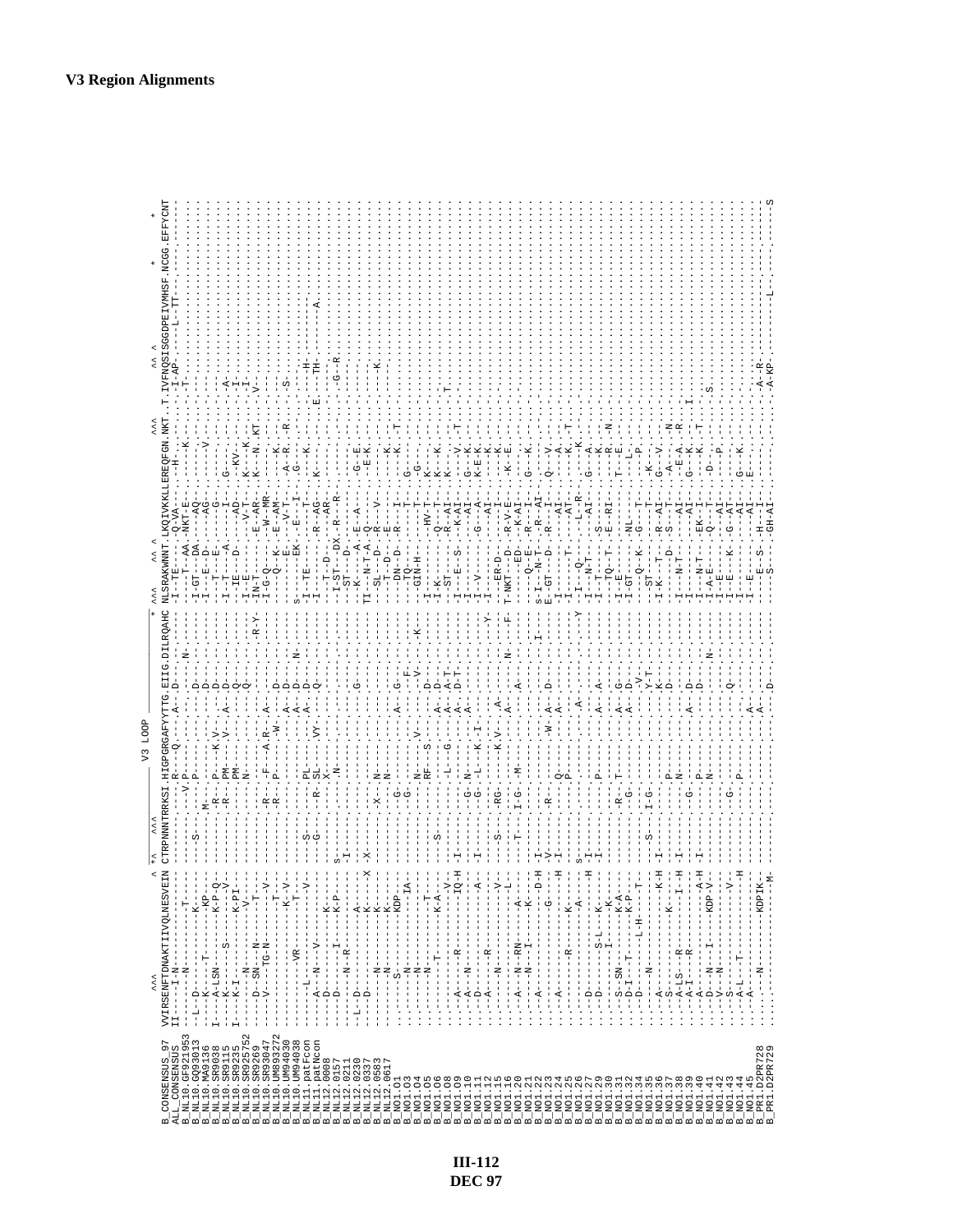|                                                                                                                                                                                                                                                                                                                                                                                                                                     | くくく                                                                                                     | HOOF<br>$\frac{3}{2}$             |                      |                                           |                                     |                                         |
|-------------------------------------------------------------------------------------------------------------------------------------------------------------------------------------------------------------------------------------------------------------------------------------------------------------------------------------------------------------------------------------------------------------------------------------|---------------------------------------------------------------------------------------------------------|-----------------------------------|----------------------|-------------------------------------------|-------------------------------------|-----------------------------------------|
|                                                                                                                                                                                                                                                                                                                                                                                                                                     | VVIRSENFTDNAKTIIVQLNESV                                                                                 | CTRPNNNTRRKSI.HIGPGRGAFYYTTG.EIIG | DILROAHC             | <b>JLSRAKWNNT</b>                         | LKOIVKKLLEREOFGN                    | NDAH<br>VFNOSISCHENTERIOSISCHE<br>L.NK. |
| $\begin{array}{l} \texttt{B\_CONSBNSUBS\_97} \\ \texttt{A\!} \\ \texttt{A\!} \\ \texttt{A\!} \\ \texttt{B\_PR1} \\ \texttt{B\_PR1} \\ \texttt{B\_PR1} \\ \texttt{B\_PR1} \\ \texttt{B\_PR1} \\ \texttt{B\_PR1} \\ \texttt{B\_PR1} \\ \texttt{B\_PR1} \\ \texttt{B\_PR1} \\ \texttt{B\_PR1} \\ \texttt{B\_PR1} \\ \texttt{B\_PR1} \\ \texttt{B\_PR1} \\ \texttt{B\_PR1} \\ \texttt{B\_PR1} \\ \texttt{B\_PR1} \\ \texttt{B\_PR1} \\$ | $-5K -$<br>ŧ<br>$-1$ $-1$ $-1$<br>$11 - -1 - -1 - 1 - 1$<br>$\frac{1}{2}$<br>$\ddot{\cdot}$             |                                   |                      |                                           | $-K$                                | $-1 - 1 - \lambda F$                    |
|                                                                                                                                                                                                                                                                                                                                                                                                                                     | $\frac{1}{2}$                                                                                           |                                   |                      |                                           | $-1$                                |                                         |
|                                                                                                                                                                                                                                                                                                                                                                                                                                     | $ KTTI$<br>$-H$ $-H$<br>п<br>-- T--<br>$\cdots$ $\cdots$<br>I<br>ţ<br>$\vdots$                          |                                   | $-X-X$               | $-9T-7$<br>--TE---D                       | $$ KSH-P. $-A-$<br>U<br>$ -$ ERVRAE | - KL-<br>$-TTS$                         |
|                                                                                                                                                                                                                                                                                                                                                                                                                                     | ÷<br>¦<br>Ţ<br>$\frac{1}{1}$<br>$\cdots$                                                                | <b>8-1-1-1-1</b>                  |                      | $-3 - E - E - E -$                        | $-1$<br>$-11$                       | $- - K$                                 |
|                                                                                                                                                                                                                                                                                                                                                                                                                                     | $-LF - K - -$<br>í<br>í<br>$\frac{1}{1}$<br>$-15$                                                       |                                   | $-$ . $\overline{R}$ | $-$ EKQ $-$ SDV. $-$ RKVKAE               | GSHVP.                              |                                         |
|                                                                                                                                                                                                                                                                                                                                                                                                                                     | $---KAA$ -<br>$-1$ <b>N</b> -H <sub>1</sub> -S <sup>-1</sup> -S <sup>-1</sup><br>$\ldots$ . $K$ – – N – | $rac{1}{9}$                       |                      | $---E---RA. -RRVAI$<br>$-1$ – $-1$ – $-1$ | $-K--E$<br>ಿ.                       |                                         |
|                                                                                                                                                                                                                                                                                                                                                                                                                                     | $-4$<br>$\frac{1}{1}$<br>ï<br>ı<br>t<br>$\begin{array}{c}\n 2 \\  -1 \\  \end{array}$                   |                                   |                      | $-12B -$                                  | م<br>۱<br>$\circ$                   |                                         |
|                                                                                                                                                                                                                                                                                                                                                                                                                                     | $-K--$<br>I<br>J<br>I<br>ì<br>$\cdots \cdots$                                                           |                                   |                      | $-$ - $H$ - $S$ - $A$                     | $-D-V-TN$                           |                                         |
| B_PY.3614p<br>B_PY.3615                                                                                                                                                                                                                                                                                                                                                                                                             | ÷<br>$-7$                                                                                               |                                   | $-R \cdot N$         | $S - 1 - 7$                               | .-HK--                              |                                         |
| B_PY.3616                                                                                                                                                                                                                                                                                                                                                                                                                           | --KOPI<br>$\bar{z}$<br>$\frac{1}{2}$                                                                    |                                   | - X – Y              | ģ<br>$-{\rm NGT}$ –                       | $-K-AT$                             |                                         |
| B_RU1.RUS3A<br>B_RU1.RUS4A                                                                                                                                                                                                                                                                                                                                                                                                          | $-1 - K -$                                                                                              |                                   |                      | 접                                         |                                     |                                         |
| B_RU2.10120                                                                                                                                                                                                                                                                                                                                                                                                                         | Ţ<br>1<br>J.<br>--7--------<br>$-1 - N - V -$<br>1<br>I<br>$-1 -$<br>$\frac{1}{1}$<br>Н                 |                                   |                      | $-$ SE                                    | ÷                                   |                                         |
|                                                                                                                                                                                                                                                                                                                                                                                                                                     | ý<br>ÚΩ<br>$\frac{5}{2}$<br>$\vdots$                                                                    |                                   |                      |                                           |                                     | $-1 - 1 - K - H$                        |
| <b>B_RU2.154</b><br><b>B_RU2.190</b>                                                                                                                                                                                                                                                                                                                                                                                                | ţ<br>I<br>$--V--$<br>I<br>п<br>1                                                                        |                                   |                      |                                           |                                     |                                         |
|                                                                                                                                                                                                                                                                                                                                                                                                                                     | ť<br>$-1 - 2 - 5 - 1$                                                                                   |                                   |                      |                                           | $\frac{1}{9}$                       | $-1-KLI$ .LR                            |
|                                                                                                                                                                                                                                                                                                                                                                                                                                     | י<br>י<br>$\ddot{\phantom{0}}$<br>$\vdots$<br>$\vdots$<br>$\vdots$                                      |                                   |                      |                                           |                                     |                                         |
| $\begin{array}{l} \texttt{B} = \texttt{RU2} \cdot 20637\\ \texttt{B} = \texttt{RU2} \cdot 2236\\ \texttt{B} = \texttt{RU2} \cdot 3818\\ \texttt{B} = \texttt{RU2} \cdot 4035\\ \texttt{B} = \texttt{RU2} \cdot 4112\\ \texttt{B} = \texttt{RU2} \cdot 4112\\ \end{array}$                                                                                                                                                           | Í<br>ı.<br>$1 + 1 + 1 + 1 + 1 + 1 + 1 + 1 + 1 + 1$                                                      |                                   |                      | -N-T                                      | $-K-AT$                             |                                         |
|                                                                                                                                                                                                                                                                                                                                                                                                                                     |                                                                                                         |                                   |                      |                                           |                                     |                                         |
| <b>B_RU2.4261SE</b>                                                                                                                                                                                                                                                                                                                                                                                                                 | See sequences with inse                                                                                 | ロこり                               |                      |                                           | -SKVAA-                             | $- -K - P$ . I                          |
|                                                                                                                                                                                                                                                                                                                                                                                                                                     |                                                                                                         |                                   |                      | $-5 -$                                    | $---K$                              |                                         |
| B_RU2.4439<br>B_RU2.4466                                                                                                                                                                                                                                                                                                                                                                                                            | $-K-$<br>I<br>п<br>ц                                                                                    |                                   |                      |                                           | $-1 - R$ .<br>ن<br>.<br>$-4$        | $-4-1$ .                                |
| B_RU2.4714                                                                                                                                                                                                                                                                                                                                                                                                                          |                                                                                                         |                                   |                      | -TQ                                       | $S - R - -$<br>$-4 - 9 - -4$        | $T-KL$ .                                |
|                                                                                                                                                                                                                                                                                                                                                                                                                                     | ÷<br> <br>$-1 - 2 - 5 - 1$<br>L.                                                                        |                                   |                      | -- E-- K- - C                             |                                     | $-1 - KI$                               |
| B_RU2.5014<br>B_RU2.5852                                                                                                                                                                                                                                                                                                                                                                                                            | Ţ<br>$\bar{\ }$<br>ı<br>I<br>ı<br>$\mathsf{H}$                                                          |                                   |                      | $-1 - 0 - 1$                              | ------                              |                                         |
| RU2.999<br>∣่⊣                                                                                                                                                                                                                                                                                                                                                                                                                      | $-5 -$<br>$-55 - 00 - 5$                                                                                | $-RG-$                            |                      | $-11 - 17$                                | $-4$ - $-9$ -                       |                                         |
| RU3.RU10<br>∣`∥                                                                                                                                                                                                                                                                                                                                                                                                                     | $\overline{\phantom{a}}$<br>ا<br>1                                                                      | ή                                 |                      |                                           |                                     |                                         |
| B_RU3.RU11                                                                                                                                                                                                                                                                                                                                                                                                                          | $--T K-$<br>$-1$<br>٠<br>ı<br>ı<br>٠                                                                    |                                   |                      | $-5-5$                                    |                                     |                                         |
| RU3.RU12<br>∣ ⊿                                                                                                                                                                                                                                                                                                                                                                                                                     | J.<br>$-1 - N - T -$<br>I<br>I<br>ц                                                                     | $-R - - P$<br>U,                  |                      | İ                                         | ¥.<br>$-1K - E$                     |                                         |
| B_RU3.RU13                                                                                                                                                                                                                                                                                                                                                                                                                          | $-2-X$<br>$-5 - 5$<br>$-1$<br>$\overline{z}$                                                            |                                   |                      | $-AT$                                     | 뎩<br>Ķ                              |                                         |
|                                                                                                                                                                                                                                                                                                                                                                                                                                     | $-N$ ––––––––––––––<br>$\blacksquare$<br>л<br>ı<br>1                                                    | $-K--K$<br>$-RG-$ .<br>ひ<br>Ω     |                      | o<br>ウ<br>$I - A T$                       |                                     |                                         |
| $\begin{array}{r} \texttt{B\_RU3} \\ \texttt{B\_RU3} \\ \texttt{RUI3} \\ \texttt{RUI4} \\ \end{array}$                                                                                                                                                                                                                                                                                                                              | $-1$                                                                                                    | ਼                                 |                      |                                           |                                     |                                         |
| RU3.RU27<br>$\mathbf{a}^{\dagger}$                                                                                                                                                                                                                                                                                                                                                                                                  | $-7 - N - V -$<br>-1<br>i<br>i                                                                          |                                   |                      | --Q--K-.-E-                               |                                     |                                         |
| RU3.RU28<br>$B$ RU3 .RU2<br>$B$ RU3 .RU3<br>$B$ RU3 .RU5                                                                                                                                                                                                                                                                                                                                                                            | $-17-$<br>$N_{-}$                                                                                       | $R$ --. $RV$<br>O)                |                      | 무                                         |                                     |                                         |
|                                                                                                                                                                                                                                                                                                                                                                                                                                     | I<br>$-1$<br>J                                                                                          |                                   |                      | $Q - -K - -E -$<br>$\frac{1}{2}$          |                                     |                                         |
|                                                                                                                                                                                                                                                                                                                                                                                                                                     | $- -K - P$<br>I,<br>f<br>$-1$                                                                           | .<br>ج                            |                      | $-MKA - D -$                              | $-LKN-K$ .<br>$-\tilde{R}$          |                                         |
| $B_RUS.RU6$<br>$B_RUS.RU9$<br>$B_S=E:11s113$                                                                                                                                                                                                                                                                                                                                                                                        | J.<br>п<br>$-1$<br>I<br>л<br>1<br>٠<br>ن<br>ا<br>٠                                                      | z<br>İ                            |                      | 복                                         | $- R -$                             |                                         |
|                                                                                                                                                                                                                                                                                                                                                                                                                                     | $\mathbf{I}$<br>$- -K$                                                                                  |                                   |                      | --TA--EA.-                                |                                     |                                         |
|                                                                                                                                                                                                                                                                                                                                                                                                                                     | 푸<br>$-1$                                                                                               |                                   |                      |                                           |                                     |                                         |
| B_SE1.1032<br>B_SE1.1433<br>B_SE1.1866<br>B_SE1.2815                                                                                                                                                                                                                                                                                                                                                                                | $-7 - A - S N -$                                                                                        |                                   |                      |                                           |                                     |                                         |
|                                                                                                                                                                                                                                                                                                                                                                                                                                     | $-2X - 1$<br>I<br>Ť<br>J<br>$\frac{1}{1}$                                                               |                                   |                      | $-X-R$ -D                                 |                                     |                                         |
|                                                                                                                                                                                                                                                                                                                                                                                                                                     | ۲.<br>ا<br>$-1$ $-1$ $-1$ $-1$ $-1$<br>$\frac{1}{1}$<br>1                                               |                                   |                      |                                           |                                     |                                         |
| B_SE1.295<br>B_SE1.93<br>B_SE1.930                                                                                                                                                                                                                                                                                                                                                                                                  | Iddy-<br>$-K-P-$<br>$-1$<br>٠                                                                           | z<br>İ                            |                      | $-E - A - -K$                             | $-AAEC$                             |                                         |
|                                                                                                                                                                                                                                                                                                                                                                                                                                     | $-551 -$                                                                                                |                                   |                      | $-17E$                                    | -- -- -- ---<br>-- -- --            |                                         |
| $B$ SE2. R1                                                                                                                                                                                                                                                                                                                                                                                                                         | $\frac{1}{2}$<br>$\vdots$                                                                               |                                   |                      |                                           |                                     |                                         |
|                                                                                                                                                                                                                                                                                                                                                                                                                                     | $\frac{1}{2}$<br>.                                                                                      |                                   |                      |                                           |                                     |                                         |
| $B = SE2 \cdot R2$<br>$B = SE2 \cdot R4$                                                                                                                                                                                                                                                                                                                                                                                            | $\frac{1}{2}$<br>$\vdots$                                                                               |                                   |                      |                                           | $-1 - N - H -$                      |                                         |
|                                                                                                                                                                                                                                                                                                                                                                                                                                     | $\frac{p}{p}$<br>$\vdots$                                                                               |                                   |                      |                                           |                                     |                                         |
| B_SE2.R5                                                                                                                                                                                                                                                                                                                                                                                                                            | $\frac{1}{2}$                                                                                           |                                   |                      |                                           |                                     |                                         |
| B_SE3.AJ2195<br>B_SE3.BJ562<br>B_SE3.CJ669<br>B_SE3.DJ1874                                                                                                                                                                                                                                                                                                                                                                          | $-K--$                                                                                                  |                                   |                      |                                           |                                     |                                         |
|                                                                                                                                                                                                                                                                                                                                                                                                                                     | $-K-$<br>п                                                                                              |                                   |                      |                                           |                                     |                                         |
|                                                                                                                                                                                                                                                                                                                                                                                                                                     |                                                                                                         |                                   |                      |                                           |                                     |                                         |

**III-113 DEC 97**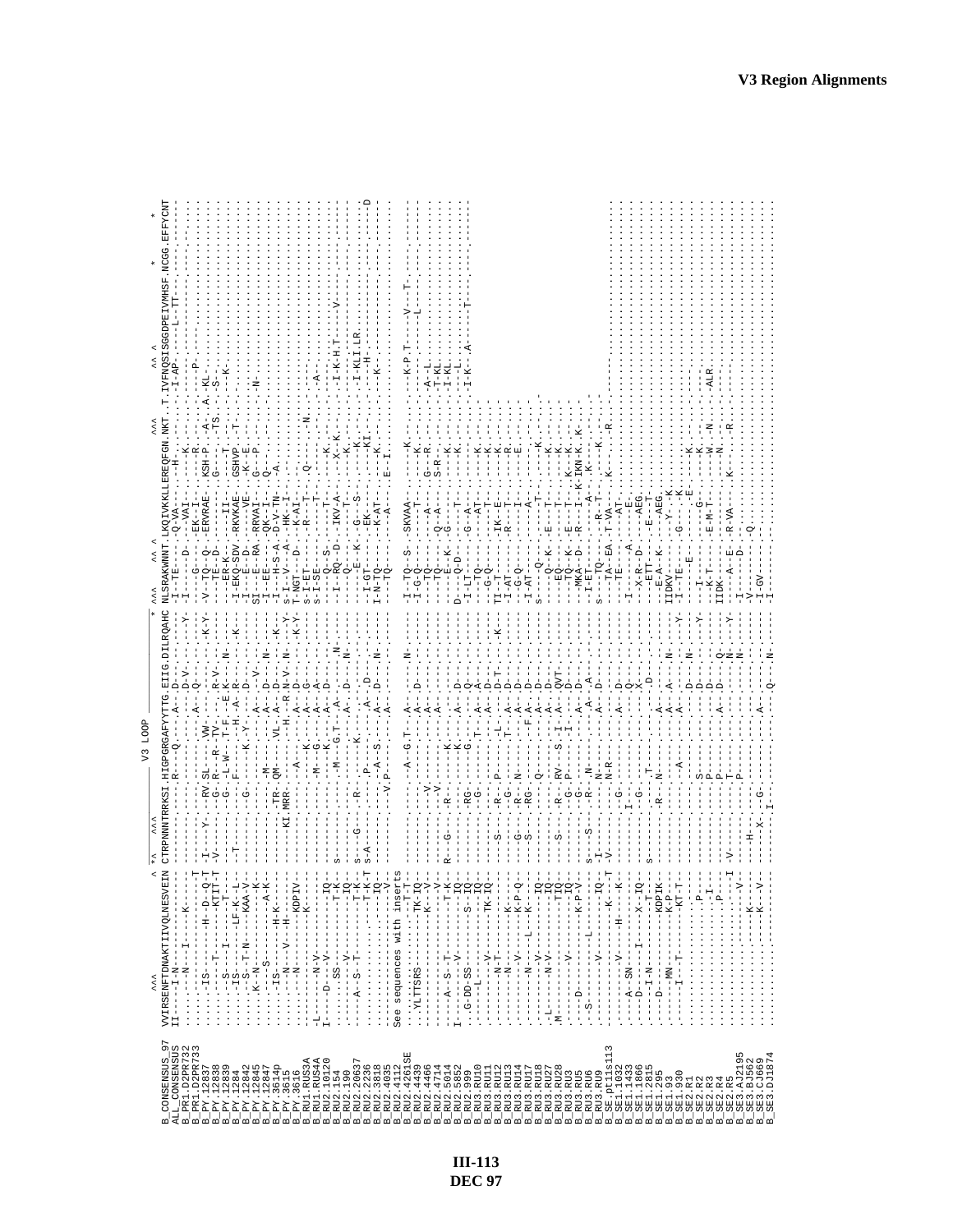| $\begin{tabular}{r rrrr} \texttt{1} & \texttt{1} & \texttt{0} & \texttt{0} & \texttt{0} & \texttt{0} & \texttt{0} & \texttt{0} & \texttt{0} & \texttt{0} & \texttt{0} & \texttt{0} & \texttt{0} & \texttt{0} & \texttt{0} & \texttt{0} & \texttt{0} & \texttt{0} & \texttt{0} & \texttt{0} & \texttt{0} & \texttt{0} & \texttt{0} & \texttt{0} & \texttt{0} & \texttt{0} & \texttt{0} & \texttt{0} & \texttt{0} & \texttt{0}$ |                                                                                                                                                                                             |                                            |   |                                                                     |                |                                 |
|-------------------------------------------------------------------------------------------------------------------------------------------------------------------------------------------------------------------------------------------------------------------------------------------------------------------------------------------------------------------------------------------------------------------------------|---------------------------------------------------------------------------------------------------------------------------------------------------------------------------------------------|--------------------------------------------|---|---------------------------------------------------------------------|----------------|---------------------------------|
|                                                                                                                                                                                                                                                                                                                                                                                                                               | VVIRSENFTDNAKTIIVQLNESVEIN                                                                                                                                                                  | CTRPNNNTRRKSI.HIGPGRGAFYYTTG.EIG.DILROAHC  |   | NLSRAKWNNT.LKQIVKKLLEREQFGN.NKT                                     |                | LIVENCOSISCOPEIVAHSE.NCG-EFFYCN |
|                                                                                                                                                                                                                                                                                                                                                                                                                               | $-1 - 1 - N -$<br>$\frac{1}{1}$<br>Ė                                                                                                                                                        | $\circ$                                    |   |                                                                     |                |                                 |
|                                                                                                                                                                                                                                                                                                                                                                                                                               | $---Z--K$                                                                                                                                                                                   | $-5.4$<br>با<br>أ                          |   | م<br>-                                                              |                |                                 |
|                                                                                                                                                                                                                                                                                                                                                                                                                               | $---L$<br>$-1 - N - 1$<br>$-1$ N <sup>-</sup>                                                                                                                                               | $K-F$ .<br>ပု<br>C)                        |   | $S-H-F$<br>$S-H$<br>$-I = -E - EKA$ . $-N-TST$<br>$L - ETD - E - A$ |                |                                 |
|                                                                                                                                                                                                                                                                                                                                                                                                                               | sequences with inser<br>see                                                                                                                                                                 |                                            |   |                                                                     |                |                                 |
|                                                                                                                                                                                                                                                                                                                                                                                                                               | $---X---$<br>٠<br>٠<br>٠<br>ı<br>ï<br>$\frac{1}{1}$<br>٠                                                                                                                                    |                                            |   | $-1 - 1 - 1$<br>$-X - KT - TX - T$                                  |                |                                 |
|                                                                                                                                                                                                                                                                                                                                                                                                                               | $\,$ I<br>$\mathbf{I}$<br>$\overline{\phantom{a}}$<br>----------<br>J.                                                                                                                      |                                            |   |                                                                     |                |                                 |
|                                                                                                                                                                                                                                                                                                                                                                                                                               | $-1 - 2 - - -1 = -$<br>ı<br>$\frac{1}{1}$<br>$\frac{1}{1}$<br>$-4 - -$<br>п                                                                                                                 | - A<br>Ξ.<br>$R -$                         |   | $S - R - N$<br>$- - A I$<br>주<br>$-EEB -$                           |                |                                 |
|                                                                                                                                                                                                                                                                                                                                                                                                                               | $---Z--K$<br>٠<br>ı<br>I<br>$\frac{1}{1}$<br>1<br>J.                                                                                                                                        | $-R - - N -$                               |   | Ż.<br>$-KE$                                                         | $rac{1}{1}$    |                                 |
|                                                                                                                                                                                                                                                                                                                                                                                                                               | $-4 - K - P -$<br>$\mathbf{I}$<br>$\overline{\phantom{a}}$<br>-<br>$\mathsf I$<br>п<br>٠<br>$\overline{1}$<br>$\mathbf{I}$                                                                  | $-V - L - -K -$                            |   | 뛰<br>ģ                                                              | က်ု            |                                 |
|                                                                                                                                                                                                                                                                                                                                                                                                                               | j.<br>$------ERV$<br>w<br>$\frac{1}{2}$<br>$\overline{\phantom{a}}$                                                                                                                         |                                            |   | F-1<br>뛰<br>$--R--$<br>5                                            |                |                                 |
|                                                                                                                                                                                                                                                                                                                                                                                                                               | $-1$<br>I<br>I                                                                                                                                                                              | ÷.                                         |   | -0--D---HK---                                                       | $-KH$          |                                 |
|                                                                                                                                                                                                                                                                                                                                                                                                                               | $--TRI--$<br>J<br>$\frac{1}{1}$<br>$\frac{5}{2}$                                                                                                                                            | PL----Q.-M                                 |   | 5                                                                   |                |                                 |
|                                                                                                                                                                                                                                                                                                                                                                                                                               | ï                                                                                                                                                                                           |                                            |   |                                                                     |                |                                 |
|                                                                                                                                                                                                                                                                                                                                                                                                                               |                                                                                                                                                                                             | $\ddot{A}$<br>$-9 - 6$                     |   |                                                                     |                |                                 |
|                                                                                                                                                                                                                                                                                                                                                                                                                               | 1<br>$--RV--$<br>$-Y--$<br>٠<br>ï<br>$\frac{1}{1}$<br>$-1 - 5$<br>$\frac{5}{1}$<br>٠<br>٠                                                                                                   | $\ddotsc$<br>Ó<br>-4<br>-1                 |   | F<br>F<br>F                                                         |                | O                               |
|                                                                                                                                                                                                                                                                                                                                                                                                                               | $--RV--$<br>$-1 - 5$                                                                                                                                                                        | ×−<br>?                                    |   |                                                                     |                |                                 |
|                                                                                                                                                                                                                                                                                                                                                                                                                               | $\frac{1}{1}$<br>$- - R V - -$<br>٠<br>I                                                                                                                                                    | $-8$                                       |   | $-AE$<br>$-2-$<br>$5T -$                                            |                |                                 |
|                                                                                                                                                                                                                                                                                                                                                                                                                               | ı<br>ï<br>$---RV--$<br>$\frac{1}{2}$<br>$\frac{1}{2}$                                                                                                                                       | ¤−.<br>?                                   |   | <sup>버</sup> .<br>÷<br>+                                            |                |                                 |
|                                                                                                                                                                                                                                                                                                                                                                                                                               | $\mathbf{I}$<br>$---RV---$<br>$\frac{1}{1}$<br>$S$ -----                                                                                                                                    | $\overline{N}$ - $\overline{N}$            |   |                                                                     |                |                                 |
|                                                                                                                                                                                                                                                                                                                                                                                                                               | $-1 - N - 1 - 1$<br>$\frac{5}{3}$                                                                                                                                                           | Q. VWH                                     |   |                                                                     |                |                                 |
|                                                                                                                                                                                                                                                                                                                                                                                                                               | п<br>$---RII -$                                                                                                                                                                             | $\overline{\mathbf{r}}$<br>$\alpha \times$ |   |                                                                     |                |                                 |
|                                                                                                                                                                                                                                                                                                                                                                                                                               | $-1$                                                                                                                                                                                        | $\tilde{=}$ .                              |   | -- TE<br>$T = -TS$                                                  |                |                                 |
|                                                                                                                                                                                                                                                                                                                                                                                                                               | $-K-P$<br>$\overline{\phantom{a}}$                                                                                                                                                          |                                            |   | ې<br>.                                                              | $-2XE$         |                                 |
|                                                                                                                                                                                                                                                                                                                                                                                                                               | п<br>J<br>$-$ RV $-$<br>$\overline{\phantom{a}}$<br>J<br>$\frac{1}{2}$                                                                                                                      |                                            |   | $-$ R $-$ -TE                                                       |                |                                 |
|                                                                                                                                                                                                                                                                                                                                                                                                                               | ļ<br>$\frac{1}{1}$                                                                                                                                                                          | $\frac{1}{2}$ .                            |   | H1-<br>$-\frac{R}{l}$                                               |                |                                 |
|                                                                                                                                                                                                                                                                                                                                                                                                                               | $-1$<br>$\overline{\phantom{a}}$<br>$\overline{\phantom{a}}$<br>$-1 - 1 -$<br>$\frac{1}{2}$ , $\frac{1}{2}$ , $\frac{1}{2}$ , $\frac{1}{2}$ , $\frac{1}{2}$ , $\frac{1}{2}$ , $\frac{1}{2}$ |                                            |   | $G - -L -$<br>$-10-0-7$                                             |                |                                 |
|                                                                                                                                                                                                                                                                                                                                                                                                                               | $-4-1$<br>$\mathbf{I}$<br>İ<br>$\frac{1}{1}$                                                                                                                                                | じっ                                         |   | $G--YR$ .<br>--TD-KKA                                               |                | $-1$ $-7$                       |
|                                                                                                                                                                                                                                                                                                                                                                                                                               | $-1$<br>$-1$<br>$\frac{1}{2}$                                                                                                                                                               | ᄞ                                          |   | -AEQ-<br>A-d--T-                                                    |                | $\frac{1}{2}$<br>부              |
|                                                                                                                                                                                                                                                                                                                                                                                                                               | T<br>л<br>$\frac{1}{4}$<br>Ţ<br>$\frac{1}{2}$                                                                                                                                               |                                            |   | $-1$                                                                |                | יך<br>י<br>Ţ<br>휴               |
|                                                                                                                                                                                                                                                                                                                                                                                                                               | $-4 - 7$<br>$-4 - 1$<br>$\frac{1}{1}$<br>J<br>İ<br>Ť                                                                                                                                        |                                            |   | $T = -D - A$<br>$-1$                                                |                | 텃                               |
|                                                                                                                                                                                                                                                                                                                                                                                                                               | $-1$ - $Q$<br>$\frac{1}{1}$<br><b>Production</b><br>$\frac{1}{2}$                                                                                                                           |                                            |   | $--AT--$<br>$---EDA$                                                |                | Ť                               |
|                                                                                                                                                                                                                                                                                                                                                                                                                               | $-3 - -1$<br>ı<br>ł<br>Ť                                                                                                                                                                    |                                            |   | Ú<br>$-TE-D$                                                        |                |                                 |
|                                                                                                                                                                                                                                                                                                                                                                                                                               | $---KXP -$                                                                                                                                                                                  |                                            |   | $\frac{1}{1}$                                                       |                | $-L-V-T$                        |
|                                                                                                                                                                                                                                                                                                                                                                                                                               | $\mathbf{I}$<br>1<br>$-1$<br>$-1$<br>$-1$<br>$-1$<br>$-1$<br>$-1$<br>$-1$                                                                                                                   | $-5 - 0$                                   | ᄞ | $\frac{1}{1}$<br>۴<br>$\frac{1}{2}$<br>명-                           |                |                                 |
|                                                                                                                                                                                                                                                                                                                                                                                                                               | $\frac{1}{1}$<br>$---RV - -$<br>$\frac{1}{2}$<br>$\frac{1}{2}$                                                                                                                              | <b>N-1-1-1-1</b>                           |   | $---AE$                                                             |                |                                 |
|                                                                                                                                                                                                                                                                                                                                                                                                                               | $---RV - -$                                                                                                                                                                                 | PL-                                        |   | $R = -T$<br>т – т                                                   |                |                                 |
|                                                                                                                                                                                                                                                                                                                                                                                                                               | $\frac{1}{1}$<br>1<br>п<br>$-1 - 1 - -A - - -E - T - I$                                                                                                                                     |                                            |   | $- - RR - AL$<br>$-KD--S$                                           | $-$ KP $-$ . A |                                 |
|                                                                                                                                                                                                                                                                                                                                                                                                                               | $-4 - X - -$<br>$\frac{1}{1}$<br>$\overline{A}$                                                                                                                                             | --kII                                      |   | Ŧ<br>ပု                                                             |                |                                 |
|                                                                                                                                                                                                                                                                                                                                                                                                                               | -1<br>L.<br>$---RI---$<br>ŧ<br>$S - -$<br>부                                                                                                                                                 | $-5$<br>Ö                                  |   | $---AB$                                                             |                |                                 |
|                                                                                                                                                                                                                                                                                                                                                                                                                               | $-4CDP-$<br>$\mathbf{I}$<br>$--TRI$<br>$\frac{1}{1}$<br>$-2$<br>$\mathbf{I}$<br>Ţ<br>$\overline{\phantom{a}}$<br>$\mathbf{I}$                                                               | $\frac{1}{1}$<br>$-K - W$                  |   | <b>0-7-0-1</b><br>$-FT = -TF$<br>$-4$                               |                |                                 |
|                                                                                                                                                                                                                                                                                                                                                                                                                               | $-$ KDP $-$<br>-- -- -- -- -- --<br>$\overline{1}$<br>$-1 - T - -T$<br>$- -K$<br>$\mathbf{I}$<br>$\mathsf I$<br>I.                                                                          |                                            |   |                                                                     |                |                                 |
|                                                                                                                                                                                                                                                                                                                                                                                                                               | $- -K - I$<br>$-1$ $-1$ $-1$ $-1$<br>$\blacksquare$                                                                                                                                         |                                            |   | $-ER-AT$<br>$-N$ - EEA                                              |                |                                 |
|                                                                                                                                                                                                                                                                                                                                                                                                                               | 1                                                                                                                                                                                           | $\circ$                                    |   |                                                                     |                |                                 |
|                                                                                                                                                                                                                                                                                                                                                                                                                               | $--RV--$<br>ı<br>$\frac{1}{2}$                                                                                                                                                              | O                                          |   |                                                                     | Ŧ              |                                 |
|                                                                                                                                                                                                                                                                                                                                                                                                                               | л<br>$-ERI -$<br>1<br>J.<br>$\vdots$<br>$\vdots$                                                                                                                                            | O                                          |   |                                                                     |                | O                               |
|                                                                                                                                                                                                                                                                                                                                                                                                                               | $- -N - -RV - -$<br>$\frac{1}{2}$                                                                                                                                                           | $\circ$                                    |   |                                                                     | $- - K - -$    | EA-<br>$\circ$                  |
|                                                                                                                                                                                                                                                                                                                                                                                                                               | $-1 - 7$<br>I<br>j<br>I<br>Ì<br>$\vdots$                                                                                                                                                    | $-5$<br>O                                  |   | $ -K$                                                               |                |                                 |
|                                                                                                                                                                                                                                                                                                                                                                                                                               | $\overline{\phantom{a}}$                                                                                                                                                                    |                                            |   |                                                                     |                |                                 |
| $B_THT$ .91                                                                                                                                                                                                                                                                                                                                                                                                                   | $- -K -$<br>$-1/2$<br>$\frac{1}{2}$                                                                                                                                                         |                                            |   | $S - X - 5$<br>$-9 - 5 - 7$                                         | $V--D-P.A$     |                                 |
| $\approx$ $\sim$                                                                                                                                                                                                                                                                                                                                                                                                              | 1<br>$\overline{\phantom{a}}$<br>$\frac{1}{1}$<br>$-1$<br>$-1$<br>$-1$<br>$-1$<br>$-1$<br>$-1$<br>$-1$                                                                                      | $Q - WF$                                   |   | $-2$                                                                |                |                                 |
| $\frac{B-TH7.92}{B-TH7.94}$                                                                                                                                                                                                                                                                                                                                                                                                   | $\frac{1}{1}$<br>1<br>$-Y-1$<br>$\frac{1}{4}$<br>$\frac{5}{1}$                                                                                                                              |                                            |   | $-R$ --TZ                                                           |                |                                 |
| 4                                                                                                                                                                                                                                                                                                                                                                                                                             | $-1$<br>$\frac{1}{1}$<br>÷<br> <br>$\frac{1}{1}$<br>$\vdots$                                                                                                                                | - . NL - 1                                 |   | $-K-1$<br>R                                                         |                |                                 |
|                                                                                                                                                                                                                                                                                                                                                                                                                               | ì<br>I<br>I<br>$--V---$<br>$\frac{1}{4}$<br>$\frac{1}{2}$                                                                                                                                   |                                            |   | $-R = -$                                                            |                |                                 |
| $\frac{B - TH7.96}{B - TH7.99}$                                                                                                                                                                                                                                                                                                                                                                                               | $- - - - -$<br>f.<br>$\frac{5}{1}$                                                                                                                                                          |                                            |   |                                                                     |                |                                 |

**III-114 DEC 97**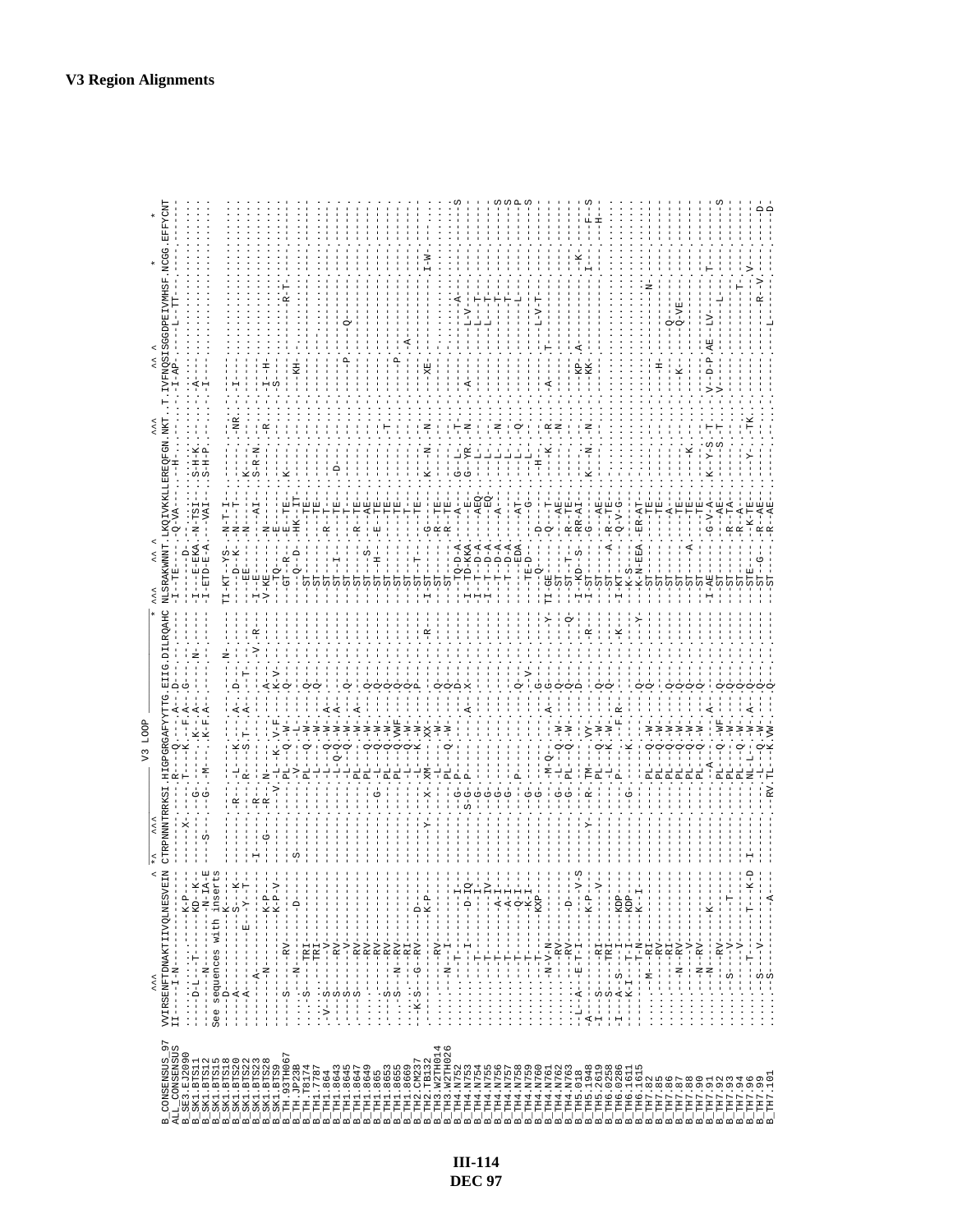|           |                                                             |                                        |                                                                          |                                                                                                                                                                                                                                                                                                                                                                    |                                                                                           |                                     |                 |                                                                                                                                                                                                                                                                                         | ę               |                                         |                                                                                                                                                                                        |                                  |                                               |                                           |                                              |               | ۹<br>ę                                                                               | Ŗ                                                |                 |                                              |                                                          |                         |                                  |                    |                              |                                |                      |                                                |                              |                        |           |                                     |                     |                        |                                                |                                       |                        |                                          | 5                         |                                   |                                                                               |               |                       |                            |
|-----------|-------------------------------------------------------------|----------------------------------------|--------------------------------------------------------------------------|--------------------------------------------------------------------------------------------------------------------------------------------------------------------------------------------------------------------------------------------------------------------------------------------------------------------------------------------------------------------|-------------------------------------------------------------------------------------------|-------------------------------------|-----------------|-----------------------------------------------------------------------------------------------------------------------------------------------------------------------------------------------------------------------------------------------------------------------------------------|-----------------|-----------------------------------------|----------------------------------------------------------------------------------------------------------------------------------------------------------------------------------------|----------------------------------|-----------------------------------------------|-------------------------------------------|----------------------------------------------|---------------|--------------------------------------------------------------------------------------|--------------------------------------------------|-----------------|----------------------------------------------|----------------------------------------------------------|-------------------------|----------------------------------|--------------------|------------------------------|--------------------------------|----------------------|------------------------------------------------|------------------------------|------------------------|-----------|-------------------------------------|---------------------|------------------------|------------------------------------------------|---------------------------------------|------------------------|------------------------------------------|---------------------------|-----------------------------------|-------------------------------------------------------------------------------|---------------|-----------------------|----------------------------|
|           |                                                             |                                        |                                                                          |                                                                                                                                                                                                                                                                                                                                                                    |                                                                                           |                                     |                 |                                                                                                                                                                                                                                                                                         |                 |                                         |                                                                                                                                                                                        |                                  |                                               |                                           |                                              |               |                                                                                      |                                                  |                 |                                              |                                                          |                         |                                  |                    |                              |                                |                      |                                                |                              |                        |           |                                     |                     |                        |                                                |                                       |                        |                                          | œ                         |                                   |                                                                               |               |                       |                            |
|           | IVFNQSISGGDPEIVMHSF.NCGG.EFFYCNT<br>$-1 - 1 - -1$           |                                        | $P-V--I$<br>7<br>H                                                       | $\vec{A}$                                                                                                                                                                                                                                                                                                                                                          |                                                                                           |                                     |                 | Ĥ<br>-1-V                                                                                                                                                                                                                                                                               | 푸               | $--VA$                                  |                                                                                                                                                                                        |                                  | $R - -$                                       |                                           |                                              |               |                                                                                      | AT.                                              |                 |                                              | ŅA                                                       | ¥                       |                                  | К                  |                              |                                |                      |                                                | н<br>덕<br>!<br>$\frac{5}{2}$ | Ÿ<br>I                 |           |                                     |                     |                        | К                                              |                                       | O                      |                                          |                           |                                   |                                                                               |               | E                     |                            |
|           | -I-I-AP                                                     | ż.                                     | $V - -H -$<br>È<br>−−−                                                   | ř                                                                                                                                                                                                                                                                                                                                                                  |                                                                                           |                                     |                 | ပ္ပ<br>$-4-$                                                                                                                                                                                                                                                                            |                 | ÷                                       |                                                                                                                                                                                        |                                  |                                               |                                           |                                              |               |                                                                                      |                                                  |                 | $-K-$                                        | $-K--$<br>¥                                              | Ŗ                       |                                  | က်ူ                | $R_{-}$                      |                                |                      |                                                |                              | $\frac{p}{i}$          |           | $-H-$                               |                     |                        |                                                |                                       |                        |                                          |                           |                                   |                                                                               |               | Ŗ                     |                            |
|           | L.NKT                                                       |                                        | 텃                                                                        |                                                                                                                                                                                                                                                                                                                                                                    |                                                                                           |                                     |                 |                                                                                                                                                                                                                                                                                         |                 |                                         |                                                                                                                                                                                        |                                  |                                               |                                           |                                              |               | Ļ.                                                                                   |                                                  |                 | 뛰                                            |                                                          |                         |                                  |                    |                              |                                |                      |                                                |                              |                        |           |                                     |                     |                        |                                                |                                       |                        |                                          |                           |                                   |                                                                               |               |                       |                            |
|           | NLSRAKWNNT.LKQIVKKLLEREQFGN<br>$\frac{1}{2}$                | ં<br>Ò<br>$-4$                         | $-TE-$<br>К                                                              | z<br>İ.<br>$-TET-$<br>H                                                                                                                                                                                                                                                                                                                                            | $\rm{TE}$ –                                                                               | $-AE-$<br>$-AA$ -                   |                 | $-AB$<br>闰                                                                                                                                                                                                                                                                              | F               | ĀE.<br>$\tilde{\mathcal{F}}$            | EL-L                                                                                                                                                                                   | $-TTE$                           | $-R$ – – TE<br>FTE-                           | $K-TE$                                    | ÷TE.                                         | $-TTE$<br>FV. | 国                                                                                    | F                                                | AE.             | $-AA$ -                                      | -AE<br>$-1$                                              | $\frac{1}{2}$           | $-AE$                            | .<br>TE            | $-1 - 1 =$<br>$L - AE$       | .-R--AE                        | -<br>다<br>다          | ÷F<br>AA.                                      | Ė                            | Ė-                     | $-TE$     | Ė<br>$-10$                          |                     | -VAE-                  | $\dot{r}$<br>$-TTE$                            | F                                     | 囟                      | $-AA$<br>$-TTE$                          | $-TE$                     | יי<br>י                           | 匞                                                                             |               |                       |                            |
|           | $-400-0-14$<br>$---E1$                                      | 주<br>.<br>$STD-SS-$                    |                                                                          |                                                                                                                                                                                                                                                                                                                                                                    |                                                                                           | თ თ                                 | $-RR - TE$      | $-F$ – $-T$                                                                                                                                                                                                                                                                             | STE.            |                                         | خ<br>ڊ                                                                                                                                                                                 |                                  |                                               | 푸                                         |                                              | C)            | $-N--A E$                                                                            |                                                  |                 |                                              | $\tilde{f}$                                              |                         |                                  |                    | $STE-S$                      | Ëς.                            |                      |                                                | 王!                           | ن<br>ا                 | $-1$      | $\tilde{\mathbf{r}}$                | ė                   |                        | 뛰<br>TTQ-<br>ŠL5                               | Ŧ                                     | $\frac{1}{2}$          | S                                        | ř                         | Ķ                                 | $- R - T$<br>ř<br>STO.                                                        |               |                       |                            |
| くく        | DILRQAHC                                                    | 55                                     | 55<br>5                                                                  | 55<br>5                                                                                                                                                                                                                                                                                                                                                            | 51                                                                                        |                                     |                 |                                                                                                                                                                                                                                                                                         |                 | 55                                      | 5                                                                                                                                                                                      | 55                               |                                               |                                           |                                              |               |                                                                                      | 55                                               |                 | 5                                            | ပှ<br>$-NST$                                             | <b>HIS-</b>             | 5                                | 5                  |                              |                                | 5                    |                                                | 55                           |                        | 5         | 55                                  | 55                  |                        |                                                |                                       | 55                     |                                          |                           |                                   |                                                                               |               |                       |                            |
|           |                                                             |                                        |                                                                          |                                                                                                                                                                                                                                                                                                                                                                    |                                                                                           |                                     |                 |                                                                                                                                                                                                                                                                                         |                 |                                         |                                                                                                                                                                                        |                                  |                                               |                                           |                                              |               |                                                                                      |                                                  |                 |                                              |                                                          |                         |                                  |                    |                              |                                |                      |                                                |                              |                        |           |                                     |                     |                        |                                                |                                       |                        |                                          |                           |                                   |                                                                               |               |                       |                            |
| HOOF      | <u>لم</u> .<br>¦<br>?                                       | $\ddot{\tilde{\mathbf{z}}}$<br>™-<br>? | $\frac{8}{9}$                                                            | $\frac{1}{2}$                                                                                                                                                                                                                                                                                                                                                      |                                                                                           |                                     |                 | D. - NF                                                                                                                                                                                                                                                                                 |                 | $-50$                                   | з                                                                                                                                                                                      | з                                |                                               |                                           |                                              |               |                                                                                      |                                                  |                 |                                              |                                                          |                         |                                  | ₹.                 |                              | $\frac{1}{2}$                  | ™<br>○               | Ţ                                              | ₹.                           |                        |           | ₹.                                  | ₹<br>T              |                        | $-WF$<br>E<br>P<br>F                           |                                       |                        | з                                        |                           |                                   |                                                                               |               |                       |                            |
| Σ,        |                                                             | $-1$ $ \Omega$                         | ု<br>PL-<br>Ė                                                            | 」<br>上<br>ó<br>$\overline{\mathsf{p}}$                                                                                                                                                                                                                                                                                                                             |                                                                                           | ု<br>$QL-Q$<br>PL-                  | ٦<br>.<br>ب     | ā                                                                                                                                                                                                                                                                                       | $14 - 5$        | PL-                                     |                                                                                                                                                                                        | $\overline{\mathbf{a}}$          |                                               |                                           |                                              |               |                                                                                      |                                                  | $^{\circ}$<br>ħ | $\circ$<br>ż                                 | ᆸ                                                        | di-                     | PL-                              | C                  |                              | E.                             |                      |                                                | ā                            |                        |           |                                     | $\circ$             |                        | Ò                                              |                                       | Ė                      |                                          | $PL - A -$                |                                   | ä                                                                             |               |                       |                            |
|           | CTRPNNNTRRKSI.HIGPGRGAFYYTTG.EIIG.                          | $-5-$                                  |                                                                          | 55-                                                                                                                                                                                                                                                                                                                                                                |                                                                                           |                                     |                 |                                                                                                                                                                                                                                                                                         |                 |                                         |                                                                                                                                                                                        | Ò                                |                                               | ပ္ပံ                                      |                                              |               |                                                                                      |                                                  |                 |                                              | Ť                                                        |                         |                                  |                    |                              |                                | ပ္ပံ                 | $\overset{1}{\circ}$                           |                              |                        | ပ္ပ       |                                     |                     |                        |                                                |                                       |                        |                                          |                           |                                   |                                                                               |               |                       |                            |
|           | NIENS                                                       |                                        |                                                                          | $\frac{1}{1}$                                                                                                                                                                                                                                                                                                                                                      |                                                                                           |                                     |                 | J                                                                                                                                                                                                                                                                                       | $-1 - K$        |                                         |                                                                                                                                                                                        |                                  |                                               |                                           |                                              |               |                                                                                      |                                                  |                 |                                              |                                                          |                         |                                  |                    |                              | $-5 - 1$                       |                      |                                                | ı                            |                        |           |                                     |                     |                        | $  K$                                          |                                       |                        |                                          |                           |                                   |                                                                               |               |                       | $---KK$                    |
|           | <b>VVIRSENFTDNAKTIIVQLNE</b>                                |                                        | $-1 - 1 - 1 - 1 - 1 - 1$<br>$-1$<br>$-1$<br>$-1$<br>$-1$<br>$-1$<br>$-1$ | $- -N - -RV - -$<br>$-1$ - $-1$ - $-1$                                                                                                                                                                                                                                                                                                                             | $- -RV - -$<br>$--RV - -$                                                                 | $---RV---$                          | $-1 - 7 -$<br>I | $---TRL$<br>$-7$<br>-1                                                                                                                                                                                                                                                                  | $- - - - - - -$ | $- -RV - -$<br>$-1 - 2 - 1 - 2 - 1 - 1$ | $- -RV - -$<br>I                                                                                                                                                                       | п<br>$--RV--$<br>I<br>I          | -1<br>$-1 - 2 - 1 - 1 - 1 - 1$<br>$---RV - -$ | --v--<br>I<br>1                           | $---TRV---$                                  | $--RV--$      | $\mathbf{I}$<br>$---\Delta-\mathbb{L}$<br>$- - - RV - -$<br>$\overline{\phantom{a}}$ | $-Y--$<br>$\overline{\phantom{a}}$               | $---RV---$      | т<br>$- -N - -N - -$                         | $-1 - 2 - 1 - 2 - 1 - 2 - 1$<br>ı<br>$- - - RV - -$<br>J | $- - - R V - -$         |                                  | $---RV - - -$      | $- -RV - -$<br>$--RV--$<br>ı | $- - - - - -$                  | $\frac{1}{1}$<br>ı   | п<br>$- -RV - -$<br>$-RV -$                    | I<br>$-1$ - $-1$ - $-1$      | -- TR -- -- H --       |           | $---RV$<br>$-1 - 2F - 1 - 2F - 1$   | $---RV---$<br>ı     | $---RV - -$            | п<br>$- - S - - TRY - -$<br>$-1$ - $-1$ - $-1$ | $S--RV-$                              | $S = -RV -$            | $---TRL -$<br>$-1-\mathbf{T}-\mathbf{V}$ | $-7$ - $-7$               | ---------                         | $--RV--$                                                                      | $--R1$        | 1<br>$- -N - -RV - -$ | $\frac{1}{1}$<br>$-1$ $-1$ |
| $\lambda$ | -------------                                               | $\cdots$ $\cdots$                      |                                                                          | 1<br>$\vdots$<br>$\frac{1}{2}$                                                                                                                                                                                                                                                                                                                                     | $\begin{array}{c} \begin{array}{c} \bullet \\ \bullet \\ \bullet \end{array} \end{array}$ | t<br>$\frac{1}{2}$<br>т<br>$\vdots$ | $\frac{1}{2}$   | $\frac{1}{2}$<br>$\vdots$                                                                                                                                                                                                                                                               | I<br>$\vdots$   | $\mathsf I$                             | $\frac{1}{2}$<br>$\vdots$                                                                                                                                                              | $\vdots$<br>$\ddot{\phantom{0}}$ |                                               | ٠<br>$\vdots$<br>$\vdots$                 | I,<br>$\frac{1}{2}$                          |               | I<br>$\mathbf{I}$<br>$\vdots$                                                        | $\vdots$                                         |                 | $\vdots$                                     | I<br>$\vdots$                                            | $\vdots$                |                                  | I<br>1<br>$\vdots$ | $\vdots$                     | t<br>т<br>$\vdots$<br>$\vdots$ | $\vdots$             | $\vdots$                                       | $\vdots$<br>$\vdots$         | $\frac{1}{2}$          |           | $\vdots$<br>$\cdot$                 | $\vdots$<br>$\cdot$ | $\frac{1}{2}$          | $\vdots$                                       | $\frac{1}{1}$<br>$\vdots$<br>$\vdots$ | $\vdots$               | $\vdots$                                 | ı<br>$\vdots$<br>$\vdots$ | t<br>$\vdots$                     | $\vdots$<br>$\vdots$                                                          | $\frac{1}{2}$ | $\vdots$              |                            |
|           |                                                             |                                        |                                                                          |                                                                                                                                                                                                                                                                                                                                                                    |                                                                                           | 113                                 | $\overline{14}$ |                                                                                                                                                                                                                                                                                         |                 |                                         |                                                                                                                                                                                        |                                  |                                               | σ                                         |                                              |               |                                                                                      |                                                  |                 | $\frac{8}{3}$                                | 139<br>140                                               |                         |                                  |                    |                              | 52<br>53                       | 154                  |                                                |                              |                        |           |                                     |                     |                        |                                                |                                       |                        | 74                                       |                           |                                   |                                                                               |               |                       | σ                          |
|           | $\substack{\text{B\_CONSENSUS\_97}}{\text{ALL\_CONSENSUS}}$ |                                        |                                                                          | $\begin{array}{l} \texttt{B}-\texttt{HH} \cdot 1.02\\ \texttt{B}-\texttt{HH} \cdot 1.03\\ \texttt{B}-\texttt{HH} \cdot 1.04\\ \texttt{B}-\texttt{HH} \cdot 1.06\\ \texttt{B}-\texttt{HH} \cdot 1.09\\ \texttt{B}-\texttt{HH} \cdot 1.10\\ \texttt{B}-\texttt{HH} \cdot 1.11\\ \texttt{B}-\texttt{HH} \cdot 1.12\\ \texttt{B}-\texttt{HH} \cdot 1.12\\ \end{array}$ |                                                                                           | в_тн7.11<br>в_тн7.11<br>в_тн7.11    |                 | $\begin{array}{l} \texttt{B} \overline{\texttt{TH1}} \texttt{7} \texttt{1116} \\ \texttt{B} \overline{\texttt{TH1}} \texttt{7} \texttt{1117} \\ \texttt{B} \overline{\texttt{TH1}} \texttt{7} \texttt{1118} \\ \texttt{B} \overline{\texttt{TH1}} \texttt{7} \texttt{1128} \end{array}$ |                 |                                         | $\begin{array}{l} 47\\ -2\mathrm{H}7\\ 1\\ \underline{3-1}\mathrm{H}7\\ \underline{B-1}\mathrm{H}7\\ \underline{B-1}\mathrm{H}7\\ \underline{B-1}\mathrm{H}7\\ 1\\ 2\\ 1 \end{array},$ |                                  |                                               | $\frac{B_{\text{THT}}}{B_{\text{THT}}}\,$ | $B_{\text{THT}}$ .1:<br>$B_{\text{THT}}$ .1: |               |                                                                                      | в_тн7.131<br>В_тн7.132<br>В_тн7.133<br>В_тн7.134 |                 | в_тнт.13<br>В_тнт.13<br>В_тнт.13<br>В_тнт.14 |                                                          | $B$ <sub>TH7</sub> .141 | $B_{TH7}$ .149<br>$B_{TH7}$ .150 |                    | TH7.151<br>∣่                | $B_{\_THT}$ . 15               | $B$ <sub>THT</sub> . | $B_{\text{TH7}}$ .155<br>$B_{\text{TH7}}$ .156 |                              | B_TH7.157<br>B_TH7.158 | B_TH7.159 | в_тн7.160<br>В_тн7.162<br>В_тн7.163 | ∣ผ่                 | B_TH7.165<br>B_TH7.166 | TH7.167<br>ן<br>מ                              | TH7.168<br>넓                          | B_TH7.169<br>B_TH7.173 | $B_{\text{L}}$ THT .1.                   | B_TH7.176                 | TH7.177<br>$\mathbf{a}^{\dagger}$ | B_TH7.181<br>B_TH7.182<br>B_TH7.183<br>B_TH7.184<br>B_TT1.0Z4589<br>B_TW1.138 |               |                       |                            |

 $III-115$ **DEC 97**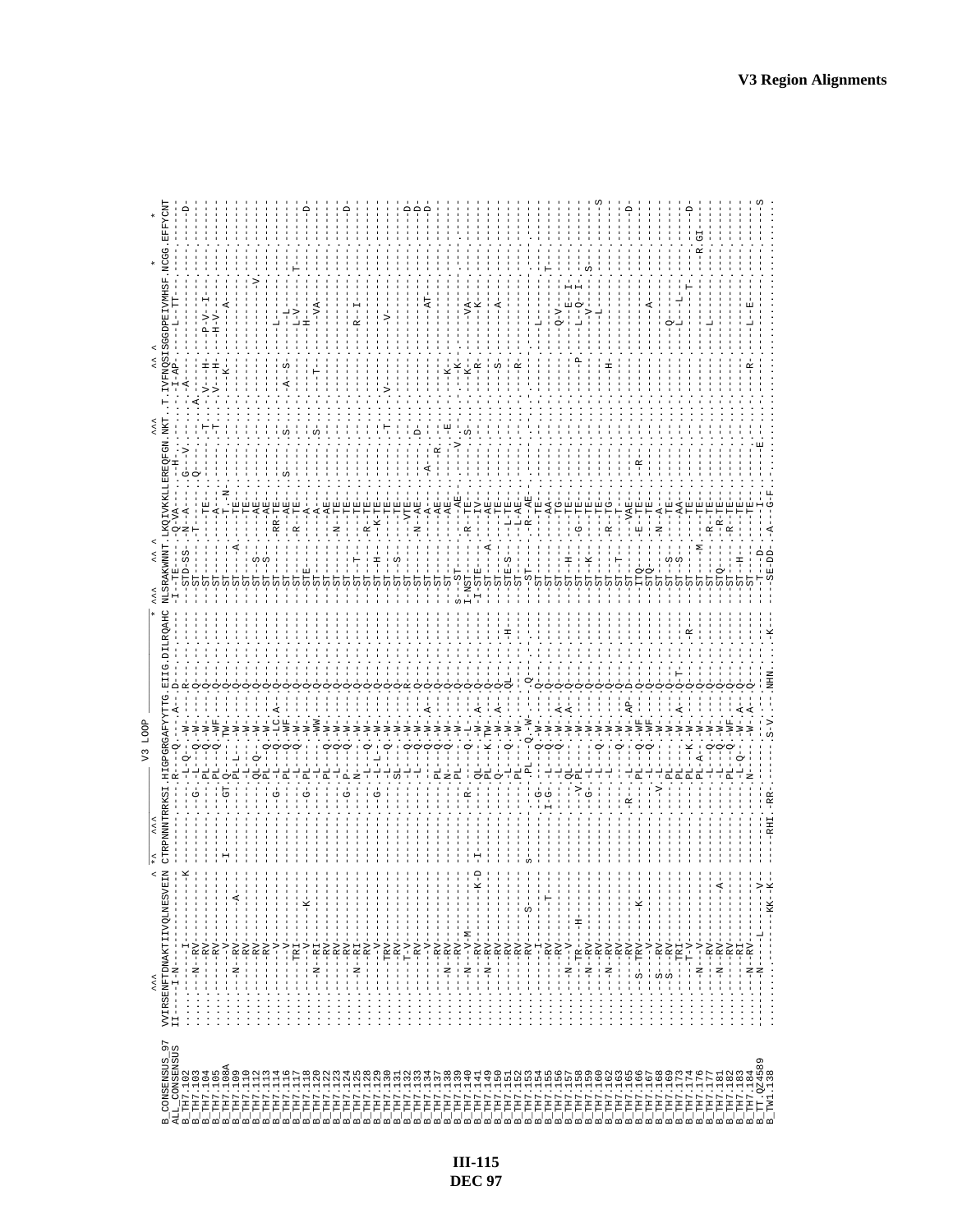| See sequences with inser<br>See sequences with inser<br>The sequences with inser<br>sequences with inser<br>$\frac{1}{1}$<br>۲<br>ا<br>ï<br>$-$ - $-$ - $-$ - $-$ - $-$ - $-$ - $-$ - $-$ - $-$<br>$- - - - - - - - - - -$<br>$-1$ $-1$ $-1$ $-1$ $-1$<br>$-1$ – $-1$<br>1<br>$-1 - 2 - 5 - 5 - 4 - 1$<br>$\frac{1}{1}$<br>I<br>I<br>I<br>ı<br>I<br>I<br>I<br>ı<br>$- - -1 - - - -$<br>$-Y-Y$<br>$-H-H-I$<br>$-1 - 2 - 5 - 1$<br>ı<br>п<br>$-1$<br>$-1 - 1 - 1 - 1 - 1$<br>$\frac{1}{1}$<br>$-1 - 3 - 5 - 1$<br>п<br>1<br>í<br>п<br>1<br>т<br>I<br>п<br>ı<br>$- -K - S - - - -$<br>$-1$ $-1$ $-1$ $-1$ $-1$ $-1$ $-1$ $-1$<br>$-1$ - $-1$ - $-1$ - $-1$<br>$-1$ - $-1$ - $-1$ - $-1$ - $-1$<br>$-1$ - $-1$ - $-1$ - $-1$<br>J.<br>$- -A - SM - -$<br>$-1$ $N$<br>$-1$ $-1$<br>т<br>ł<br>$-1$ - $-1$ - $-1$<br>т<br>$-1 - N - -$<br>ı<br>$\frac{1}{1}$<br>ı<br>Í<br>ı<br>ţ<br>$-1$<br>$------I$<br>$\frac{1}{1}$<br>$\frac{1}{1}$<br>ì<br>í<br>$\frac{1}{1}$<br>Í<br>ı<br>п<br>Í<br>í<br>$\frac{5}{1}$<br>I<br>I<br>$\frac{1}{1}$<br>$\mathbf{I}$<br>Í<br>J<br>Í<br>$\frac{1}{1}$<br>٠<br>1<br>ı<br>٠<br>ı<br>$\overset{\mathbb{O}}{\oplus}$<br>$\overline{\phantom{a}}$<br>I<br>I<br>I<br>I<br>$\frac{1}{1}$<br>J<br>I<br>I,<br>I<br>I<br>I<br>$\frac{1}{\Delta}$<br>I<br>I<br>÷<br>f,<br>$\frac{1}{1}$<br>$\mathbf{I}$<br>$\overline{1}$<br>п<br><b>I</b><br>J.<br>т<br>п<br>т<br>п<br>٠<br>$\mathbf{I}$<br><b>I</b><br>п<br>ł<br>п<br>п<br>J.<br>$\blacksquare$<br>J.<br>J.<br>J.<br>ŪΩ<br>$\cdot$ $\mapsto$<br>$\mathbf{H}$ | ------K-IA<br>------<br>------------<br>$\tilde{C}$<br>-- - - - - - - - - - -<br>$\frac{1}{1}$<br>$- - - -$<br>$- - - 10$<br>$-1 - -1 - 1$<br>$- -K - P - C$<br>$-1 - K - -1$<br>$-1$<br>$---X-P-$<br>$- -K - A -$<br>$- -1 - -$<br>J<br>$-4CDP-$<br>ī<br>$---X - - -$<br>ł<br>í<br>I<br>$-K--$<br>ı<br>J<br>J.<br>J.<br>I<br>$\mathbf{I}$<br>п<br>ì<br>п<br>п<br>İ<br>÷<br>T<br>$\mathbf{I}$<br>п<br>1<br>л<br>п<br>$\overline{\phantom{a}}$<br>٠<br>ı<br>т<br>٠<br>$\frac{1}{1}$<br>j<br>$\mathbf{I}$<br>J.<br>I<br>п<br>J<br>ı<br>٠ | S | $-1$<br>$-K-F$<br>$-VAT$<br>$-41$<br>-NKTO | $-S-K$ |
|--------------------------------------------------------------------------------------------------------------------------------------------------------------------------------------------------------------------------------------------------------------------------------------------------------------------------------------------------------------------------------------------------------------------------------------------------------------------------------------------------------------------------------------------------------------------------------------------------------------------------------------------------------------------------------------------------------------------------------------------------------------------------------------------------------------------------------------------------------------------------------------------------------------------------------------------------------------------------------------------------------------------------------------------------------------------------------------------------------------------------------------------------------------------------------------------------------------------------------------------------------------------------------------------------------------------------------------------------------------------------------------------------------------------------------------------------------------------------------------------------------------------------------|----------------------------------------------------------------------------------------------------------------------------------------------------------------------------------------------------------------------------------------------------------------------------------------------------------------------------------------------------------------------------------------------------------------------------------------------------------------------------------------------------------------------------------------|---|--------------------------------------------|--------|
| See sequences with inser<br>I----------------------------<br>$\tt I - ST---T---N--N---T--1H$<br>$-A$ --<br>$\overline{1}$                                                                                                                                                                                                                                                                                                                                                                                                                                                                                                                                                                                                                                                                                                                                                                                                                                                                                                                                                                                                                                                                                                                                                                                                                                                                                                                                                                                                      | $-4 - -$<br>j<br>$\mathbf{I}$                                                                                                                                                                                                                                                                                                                                                                                                                                                                                                          |   |                                            |        |
|                                                                                                                                                                                                                                                                                                                                                                                                                                                                                                                                                                                                                                                                                                                                                                                                                                                                                                                                                                                                                                                                                                                                                                                                                                                                                                                                                                                                                                                                                                                                |                                                                                                                                                                                                                                                                                                                                                                                                                                                                                                                                        |   |                                            |        |

**III-116 DEC 97**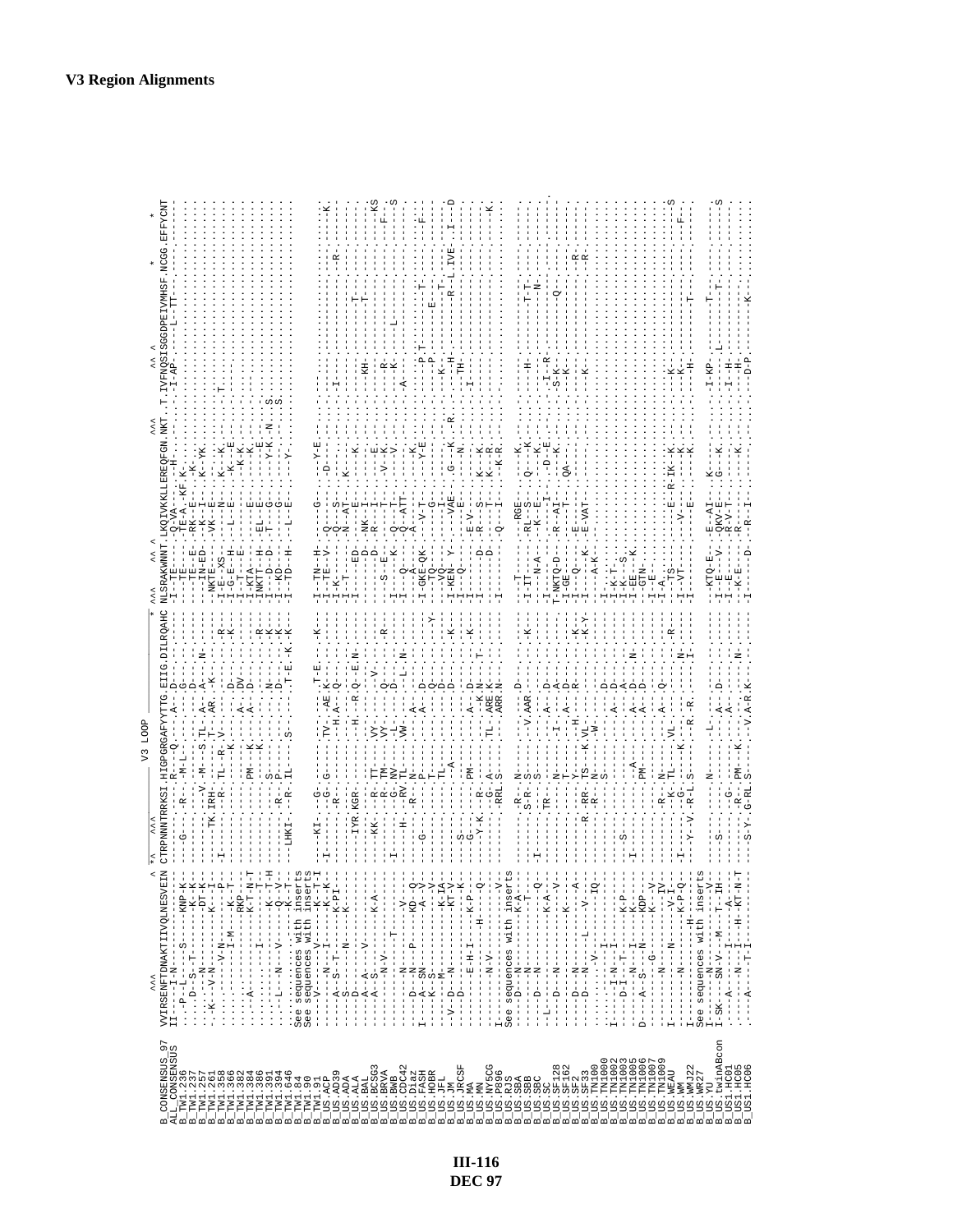$\begin{split} &\textbf{x}^{*}, \textbf{1}, \textbf{1}, \textbf{2}, \textbf{3}, \textbf{4}, \textbf{5}, \textbf{6}, \textbf{7}, \textbf{8}, \textbf{8}, \textbf{7}, \textbf{8}, \textbf{8}, \textbf{9}, \textbf{1}, \textbf{1}, \textbf{1}, \textbf{1}, \textbf{1}, \textbf{1}, \textbf{1}, \textbf{1}, \textbf{1}, \textbf{1}, \textbf{1}, \textbf{1}, \textbf{1}, \textbf{1}, \textbf{1}, \textbf{1}, \textbf{1}, \textbf{1}, \textbf{1}, \textbf{1}, \text$ ------------------- $\cdots$  -  $\cdots$  - - - - -  $\mathbb{R}$  - $-1 - \frac{1}{2}$  $-L-KP \stackrel{\textstyle\wedge}{\textstyle\sim}$  NKT  $-4$  $---YE.$  $\frac{1}{2}$ ಀ಼  $-I - -Q - -C - - -EK - -R$  $---X--T$  $\frac{1}{2}$  $---x$  ----- $\frac{1}{2}$ EIIG.  $\circ$  $\mathop \Delta \limits^{\mathop \perp} \mathop \Delta \limits^{\mathop \perp}$ CTRPNNNTRRKSI.HIGPGRGAFYYTTG. LOOP  $\begin{bmatrix} 1 & 1 \\ 1 & 1 \\ 1 & 1 \end{bmatrix}$ ļ  $\tilde{c}$  $-\frac{1}{2}$ Ķ  $\begin{split} \mathcal{L}^{(1)}_{\mathcal{A}}&=\mathcal{L}^{(2)}_{\mathcal{A}}\left(\mathcal{L}^{(1)}_{\mathcal{A}}\right)=-\mathcal{L}^{(3)}_{\mathcal{A}}\left(\mathcal{L}^{(2)}_{\mathcal{A}}\right)=-\mathcal{L}^{(4)}_{\mathcal{A}}\left(\mathcal{L}^{(3)}_{\mathcal{A}}\right)=-\mathcal{L}^{(5)}_{\mathcal{A}}\left(\mathcal{L}^{(4)}_{\mathcal{A}}\right)=-\mathcal{L}^{(6)}_{\mathcal{A}}\left(\mathcal{L}^{(6)}_{\mathcal{A}}\$ l. VVIRSENFTDNAKTIIVQLNESVEIN  $-1 - 1$  $---K-A \begin{array}{c} \begin{array}{c} \cdot & \cdot & \cdot & \cdot & \cdot & \cdot \\ \cdot & \cdot & \cdot & \cdot & \cdot \\ \cdot & \cdot & \cdot & \cdot & \cdot \\ \cdot & \cdot & \cdot & \cdot & \cdot \\ \cdot & \cdot & \cdot & \cdot & \cdot \end{array} \\ \end{array}$  $-24 - 7 - 7 - 7$  $II = -A - S \hat{\zeta}$  $-A$ i. L CONSENSUS<br>CONSENSUS<br>T. CONSENSUS<br>T. H CO .D2US715<br>2015716 : ZhuPtA<br>. ZhuPtF<br>. ZhuPtL HCO<sub>3</sub> CONSENSI 

**III-117 DEC 97**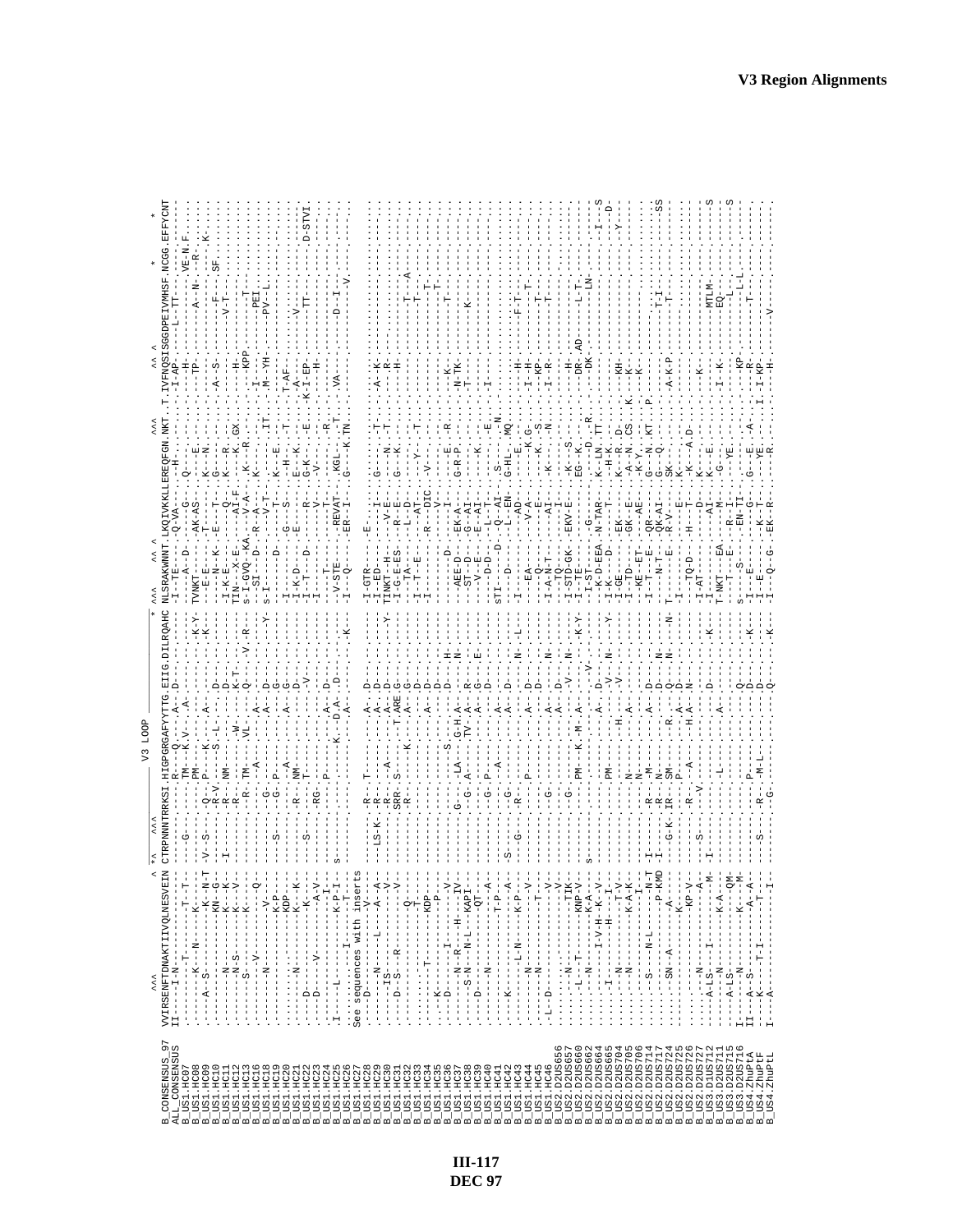|                                                                                                                                                                                                                                                                                                                                                                                                                                  | くくく                                                                                                                             | HOOP                                          |                                                        |
|----------------------------------------------------------------------------------------------------------------------------------------------------------------------------------------------------------------------------------------------------------------------------------------------------------------------------------------------------------------------------------------------------------------------------------|---------------------------------------------------------------------------------------------------------------------------------|-----------------------------------------------|--------------------------------------------------------|
|                                                                                                                                                                                                                                                                                                                                                                                                                                  | VVIRSENFTDNAKTIIVQLNESVE                                                                                                        | DILROAHC<br>CTRPNNNTRRKSI.HIGPGRGAFYYTTG.EIIG | CODPEIVABLESE NOCH ERRYCHT<br><b>JLSRAKWNN</b>         |
| B_CONSENSUS_97<br>ALL_CONSENSUS                                                                                                                                                                                                                                                                                                                                                                                                  |                                                                                                                                 |                                               |                                                        |
| US4. ZhuPEER<br>m,                                                                                                                                                                                                                                                                                                                                                                                                               | $-9 - -0$<br>1<br>J.<br>1<br>$-1$<br>$-1$<br>٠<br>ı<br>İ                                                                        |                                               | 019-                                                   |
|                                                                                                                                                                                                                                                                                                                                                                                                                                  | $\frac{1}{1}$<br>$-1 - N - -$<br>$\mathbf{I}$<br>J.<br>$\begin{array}{c} \hline \end{array}$<br>$\frac{1}{2}$                   |                                               |                                                        |
|                                                                                                                                                                                                                                                                                                                                                                                                                                  | $-1 - T - T$<br>т<br>1<br>$-1 - 1 - N -$<br>$\frac{1}{2}$                                                                       |                                               | $-KN$ -<br>-KL<br>$-R-VAI$<br>$I - K - R$              |
|                                                                                                                                                                                                                                                                                                                                                                                                                                  | $---K-A-N$<br>$\mathbf{I}$<br>$\overline{\phantom{a}}$<br>$-1 - E$<br>ţ<br>$\ddot{\cdot}$                                       | .<br>- 5<br>$R - R$                           | $ -$ QP<br>HZ-<br>$-1 - 2 - 1$<br>$-1 - 0$<br>$-53$    |
| $\begin{array}{l} \texttt{B}-\texttt{U34} \texttt{ .} \texttt{Zhupiv} \\ \texttt{B}-\texttt{U35} \texttt{ .} \texttt{pt5} \\ \texttt{B}-\texttt{U35} \texttt{ .} \texttt{pt6} \\ \texttt{B}-\texttt{U36} \texttt{ .} \texttt{1} \texttt{0} \\ \texttt{B}-\texttt{U36} \texttt{ .} \texttt{1} \texttt{0} \\ \texttt{B}-\texttt{U36} \texttt{ .} \texttt{1} \texttt{0} \\ \texttt{B}-\texttt{U36} \texttt{ .} \texttt{1} \text$    | $   V$<br>j<br>$\frac{1}{1}$<br>$\frac{1}{1}$<br>$H - - -Z - - - - - - - - -$                                                   |                                               | $-A-$<br>$\frac{1}{\sqrt{2}}$<br>$-1 - 1 - 1$<br>$-10$ |
|                                                                                                                                                                                                                                                                                                                                                                                                                                  | J.<br>п<br>$\frac{1}{1}$<br>1<br>$-1$<br>$-1$<br>$-1$<br>п<br>í<br>$\frac{1}{1}$                                                | $-R$ - - $\Lambda$                            | $\overline{5}$                                         |
|                                                                                                                                                                                                                                                                                                                                                                                                                                  | <b>ベー - - - - - H - - - - - -</b><br>$-1 - 4 - 5$                                                                               | $-RC - N$                                     | $-$ K                                                  |
|                                                                                                                                                                                                                                                                                                                                                                                                                                  | $N-4CDP$<br>Í<br>$\frac{1}{1}$<br>$\frac{1}{4}$<br>$-1$ - $-1$ - $-5$                                                           |                                               | A<br>-                                                 |
|                                                                                                                                                                                                                                                                                                                                                                                                                                  | $-1 - K - 1 -$<br>I<br>I<br>I<br>I<br>I<br>$\frac{1}{4}$<br>$-1 - - - - - S$                                                    |                                               |                                                        |
| - 1086<br>3_1087 . 306<br>3_1087 . 565<br>3_1087 . 657<br>3_1087 . 657<br>മ്                                                                                                                                                                                                                                                                                                                                                     | $-7$                                                                                                                            |                                               | $-A-K$<br>$-NGS$                                       |
| $\frac{1}{1}$<br>$\frac{1}{1}$<br>$\frac{1}{1}$<br>$\frac{1}{1}$<br>$\frac{1}{1}$<br>$\frac{1}{1}$<br>$\frac{1}{1}$<br>$\frac{1}{1}$<br>$\frac{1}{1}$                                                                                                                                                                                                                                                                            | $-4 - K - P -$<br>л<br>$\,$ I<br>т<br>-- I-- I--<br>ţ                                                                           |                                               |                                                        |
|                                                                                                                                                                                                                                                                                                                                                                                                                                  | $---X$<br>ł<br>$\begin{array}{c} 1 \\ 1 \\ 1 \end{array}$<br>$-1 - 1 - 5$                                                       |                                               |                                                        |
| $_{\rm USS}$ . R1<br>മ്                                                                                                                                                                                                                                                                                                                                                                                                          | - - - - - - - - - - - - - - -<br>$\frac{1}{1}$                                                                                  |                                               | -- K<br>$\frac{1}{2}$<br>$-50-$                        |
|                                                                                                                                                                                                                                                                                                                                                                                                                                  | $----K$<br>؋                                                                                                                    |                                               |                                                        |
|                                                                                                                                                                                                                                                                                                                                                                                                                                  |                                                                                                                                 |                                               | 55-                                                    |
|                                                                                                                                                                                                                                                                                                                                                                                                                                  |                                                                                                                                 |                                               |                                                        |
|                                                                                                                                                                                                                                                                                                                                                                                                                                  | $-7$<br>л                                                                                                                       |                                               | $E-N--KP$                                              |
|                                                                                                                                                                                                                                                                                                                                                                                                                                  | $-CD$<br>т<br>1                                                                                                                 |                                               | $-S-KP$                                                |
| $_U$ US10. MA145con<br>$\begin{array}{l} \texttt{B}-\texttt{USB} \ \texttt{R2} \\ \texttt{B}-\texttt{USB} \ \texttt{S3} \\ \texttt{B}-\texttt{USB} \ \texttt{S3} \\ \texttt{B}-\texttt{USB} \ \texttt{S3} \\ \texttt{B}-\texttt{USB} \ \texttt{S4} \\ \texttt{B}-\texttt{USB} \ \texttt{S4} \\ \texttt{B}-\texttt{USD} \ \texttt{MAB} \end{array}$                                                                               | --------------<br>I<br>$-1$<br>$\frac{1}{1}$                                                                                    |                                               |                                                        |
|                                                                                                                                                                                                                                                                                                                                                                                                                                  | See sequences with inser                                                                                                        |                                               |                                                        |
|                                                                                                                                                                                                                                                                                                                                                                                                                                  |                                                                                                                                 |                                               |                                                        |
|                                                                                                                                                                                                                                                                                                                                                                                                                                  | sequences with inser-<br>see<br>S                                                                                               |                                               |                                                        |
|                                                                                                                                                                                                                                                                                                                                                                                                                                  | $---Z-F$<br>$\frac{1}{1}$<br>$\mathbf{I}$<br>$\frac{1}{1}$                                                                      |                                               |                                                        |
|                                                                                                                                                                                                                                                                                                                                                                                                                                  | i<br>T<br>$-1$                                                                                                                  | $RG - . N$                                    | 5                                                      |
|                                                                                                                                                                                                                                                                                                                                                                                                                                  | See sequences with inser                                                                                                        |                                               |                                                        |
| $\begin{tabular}{ c c } \hline \texttt{1}\, & \texttt{1}\, & \texttt{1}\, & \texttt{1}\, & \texttt{1}\, & \texttt{1}\, & \texttt{1}\, & \texttt{1}\, & \texttt{1}\, & \texttt{1}\, & \texttt{1}\, & \texttt{1}\, & \texttt{1}\, & \texttt{1}\, & \texttt{1}\, & \texttt{1}\, & \texttt{1}\, & \texttt{1}\, & \texttt{1}\, & \texttt{1}\, & \texttt{1}\, & \texttt{1}\, & \texttt{1}\, & \texttt{1}\, & \texttt{1}\, & \texttt{1$ | ÷<br>т<br>-1                                                                                                                    |                                               |                                                        |
|                                                                                                                                                                                                                                                                                                                                                                                                                                  | $-7$ -<br>I<br>1<br>I<br>$\frac{1}{1}$<br>$\frac{1}{1}$<br>$-1$ - $-1$ - $-1$                                                   |                                               | $-K-R$<br>$-R-V-E$                                     |
|                                                                                                                                                                                                                                                                                                                                                                                                                                  | ı<br>ı<br>í                                                                                                                     |                                               |                                                        |
| $4400$<br>$5000$<br>$500$<br>$500$<br>$755$                                                                                                                                                                                                                                                                                                                                                                                      | $-1 - A - I -$<br>ł<br>$\begin{bmatrix} 1 & 1 & 1 \\ 1 & 1 & 1 \\ 1 & 1 & 1 \\ 1 & 1 & 1 \end{bmatrix}$<br>부                    |                                               | -D--K<br>ပု                                            |
|                                                                                                                                                                                                                                                                                                                                                                                                                                  | ı<br>1<br>ı<br>1<br>п<br>ï<br>ı<br>I<br>1                                                                                       |                                               | --E--- EK                                              |
|                                                                                                                                                                                                                                                                                                                                                                                                                                  | -- -- -- -- -- -- --<br>$\frac{1}{1}$<br>п                                                                                      |                                               | $KD = -R$<br>$-1$                                      |
|                                                                                                                                                                                                                                                                                                                                                                                                                                  | $-TP-$<br>$\overline{\phantom{a}}$<br>л<br>1<br>$\frac{1}{1}$<br>$-1 - 5 - 5$<br>-1                                             |                                               |                                                        |
|                                                                                                                                                                                                                                                                                                                                                                                                                                  | $---X---K$<br>$-1$ - $-1$ - $-1$<br>ł                                                                                           |                                               | 먼<br>$-E-H--R$                                         |
| $_U$ US12. CHB <sub>2A</sub>                                                                                                                                                                                                                                                                                                                                                                                                     | $-1$ $-1$ $-1$ $-1$ $-1$<br>J<br>í                                                                                              |                                               | $-1$                                                   |
|                                                                                                                                                                                                                                                                                                                                                                                                                                  | $\frac{1}{1}$<br>$\frac{1}{2}$                                                                                                  | $- R -$                                       |                                                        |
|                                                                                                                                                                                                                                                                                                                                                                                                                                  | $-4 -$<br>$\mathbf{I}$<br>$-----A-$<br>$\frac{1}{2}$                                                                            | $-D \cdot A$                                  | EKV-F<br>-GTR                                          |
| B_US12.CHBMOM<br>B_US12.LC1A<br>B_US12.LC2A<br>B_US12.LC2A<br>B_US12.LC3A                                                                                                                                                                                                                                                                                                                                                        | $    -$<br>$\frac{1}{1}$<br>ı<br>ı.<br>ı.<br>$\frac{1}{2}$                                                                      | $R - -$ . $N -$                               |                                                        |
|                                                                                                                                                                                                                                                                                                                                                                                                                                  | $-K--$<br>J<br>I<br>J<br>$\frac{1}{1}$<br>$\frac{1}{1}$<br>$\cdots$ $\cdots$ $\cdots$ $\cdots$ $\cdots$ $\cdots$                | $-5 - 7$                                      | $\frac{R}{I}$                                          |
| $\xi$ us12.LC4A<br>m,                                                                                                                                                                                                                                                                                                                                                                                                            | $-K - R -$<br>$\mathbf{I}$<br>-<br>ł<br>$---A---$                                                                               | ن<br>ا<br>$-R - - - -N$                       |                                                        |
|                                                                                                                                                                                                                                                                                                                                                                                                                                  | Ţ<br>$\frac{1}{1}$<br>$\frac{5}{1}$<br>$\frac{1}{2}$<br>j.<br>$\mathbf{H}$<br>T.                                                |                                               | --KE                                                   |
| <b>B_US13.141con</b><br><b>B_US13.144con</b>                                                                                                                                                                                                                                                                                                                                                                                     | $- -K - A -$<br>1<br>$\mathbf{I}$                                                                                               | ပု                                            |                                                        |
|                                                                                                                                                                                                                                                                                                                                                                                                                                  | $-N - -N = -N$<br>I<br>ı                                                                                                        | $-R-$<br>ں<br>-                               | $- A - T - P P P$<br>$-N--K$<br>$-1 - 1$<br>DdINI      |
| <b>B_US13.149con</b><br><b>B_US14.1</b>                                                                                                                                                                                                                                                                                                                                                                                          | Ÿ<br>¦<br>$-1$ $-1$ $-1$ $-1$                                                                                                   |                                               |                                                        |
| $\mathbf{\Omega}$                                                                                                                                                                                                                                                                                                                                                                                                                | $---R - A -$                                                                                                                    |                                               |                                                        |
| $\sim$<br>$B = 0.314$<br>$B = 0.314$<br>$B = 0.314$<br>$5 - 0514$ .                                                                                                                                                                                                                                                                                                                                                              | ı                                                                                                                               |                                               | $I - K$                                                |
| US14.<br>m,                                                                                                                                                                                                                                                                                                                                                                                                                      | $\mathbf{I}$<br>-<br>$\frac{1}{1}$<br>$\frac{1}{1}$<br>I<br>$\overline{\phantom{a}}$<br>$\overline{\phantom{a}}$<br>$1 - 1 - 1$ |                                               | $-5$<br>-<br>7-<br>Ť                                   |
|                                                                                                                                                                                                                                                                                                                                                                                                                                  | $-1$ - $-1$ - $-1$ - $-1$                                                                                                       |                                               |                                                        |
| B_US15.1<br>B_US15.1                                                                                                                                                                                                                                                                                                                                                                                                             | $-1 - N - 1 - 1$<br>п<br>л                                                                                                      |                                               |                                                        |
| mυ<br>$-0.515$ .<br>$-0.515$ .<br>் ம                                                                                                                                                                                                                                                                                                                                                                                            |                                                                                                                                 |                                               | - - K - E<br>$-N-K-$<br>ù                              |
| $\Box$<br>$USS15$ .<br>ற்                                                                                                                                                                                                                                                                                                                                                                                                        | $- -K - D - -V$<br>$\overline{\phantom{a}}$<br>$\mathbf{I}$<br>$-1 - S - A - L - -$                                             |                                               | $K - K -$<br><b>RVAI</b>                               |
| മ്                                                                                                                                                                                                                                                                                                                                                                                                                               | -------<br>$\overline{1}$<br>$\frac{1}{1}$<br>Н                                                                                 | -RM.                                          |                                                        |
| 国国<br>$_$ US15.                                                                                                                                                                                                                                                                                                                                                                                                                  |                                                                                                                                 |                                               |                                                        |
| US16.NYRT1<br>$B_UUS15$ .<br>m,                                                                                                                                                                                                                                                                                                                                                                                                  | $- - - - - -$<br>٠<br>ı<br>ı<br>$-1 - 1 - 1$                                                                                    | ပု                                            | 白田                                                     |
| മ്                                                                                                                                                                                                                                                                                                                                                                                                                               | -----------<br>-1<br>$---A---$<br>j.                                                                                            | 먿                                             |                                                        |
|                                                                                                                                                                                                                                                                                                                                                                                                                                  | $- -X - X - - -$<br>--A-L--<br>J                                                                                                |                                               |                                                        |
|                                                                                                                                                                                                                                                                                                                                                                                                                                  | $---X---K$<br>Í<br>$-1$ - $-1$ - $-1$                                                                                           |                                               | $-9P$                                                  |
| B_USI6.NYRT3<br>B_USI7.CB1<br>B_USI7.CB2<br>B_USI7.CB3<br>B_USI7.CB4                                                                                                                                                                                                                                                                                                                                                             | $\frac{1}{1}$<br>$\frac{1}{2}$<br>-1<br>$\mathbf{I}$<br>ï.<br>$\mathbf{H}$                                                      |                                               |                                                        |
|                                                                                                                                                                                                                                                                                                                                                                                                                                  | $---KDP$<br>í<br>$\frac{1}{1}$<br>$---D--S$<br>$\overline{\phantom{a}}$                                                         |                                               |                                                        |

 $III-118$ **DEC 97**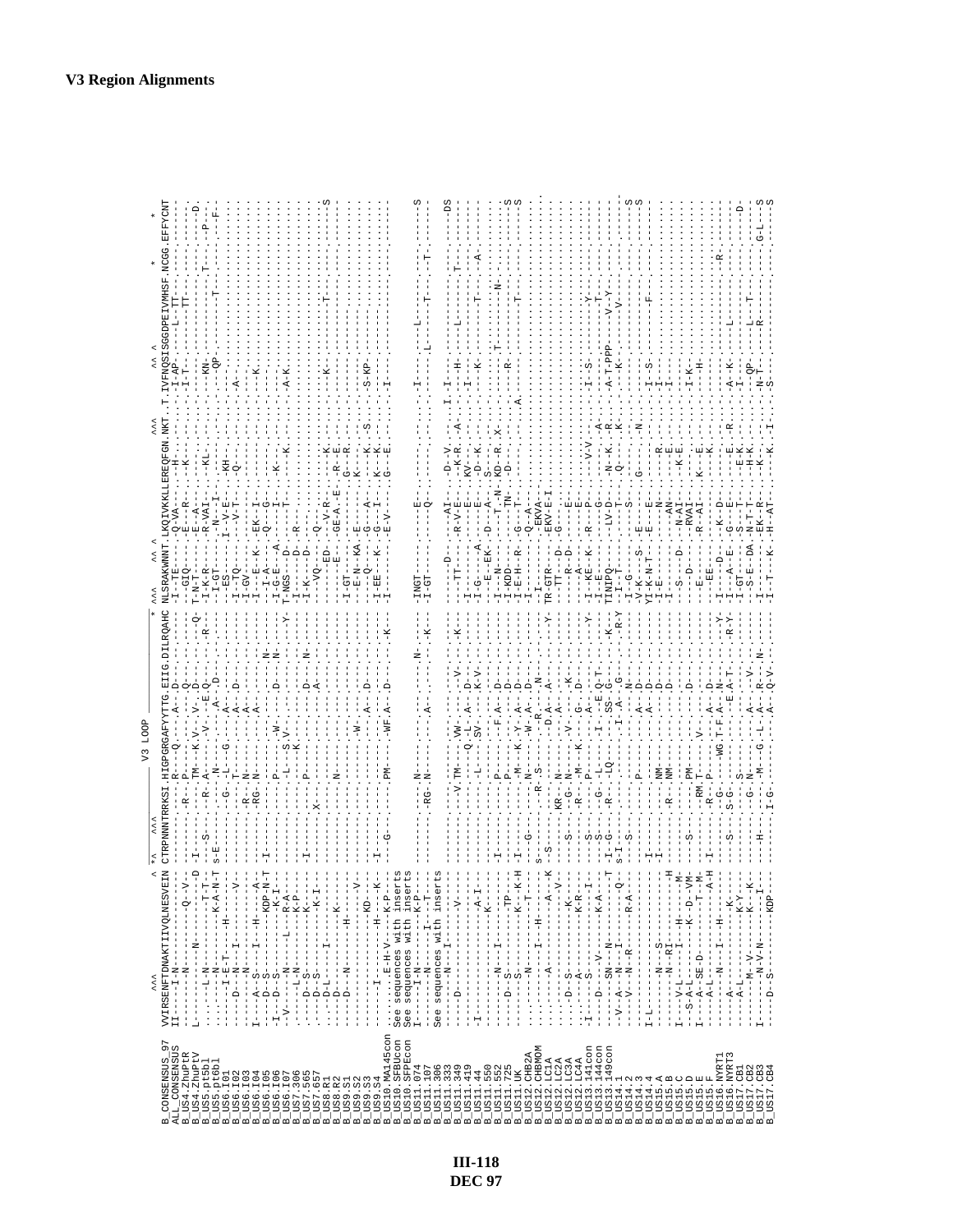|         | -DS<br>IVFNQSISGGDPEIVMHSF.NCGG.EFFYCNT<br>Ģ<br>-11--11-<br>$-1 - AP - 1 -$<br>$- H -$<br>$-16 -$                                                    | $VT-H-$<br>$\frac{1}{1}$<br>$-55$                            | $---K-P$<br>$-1 - RP -$                                     | ŧ<br>$-1-5$ .                                    | $-1 - K -$<br>$- R -$                            | $-QP-$<br>$-A-$                                     | $\pm$                     |                                                | $\pm$                          | $-KP-$                                   | $\frac{1}{2}$                                             | $H -$                        |                                  |                   | ٢<br>$V - O - A$ | HdO-r-                           |                |                                          |                          | $-5 - -R -$                  | ę<br>$-KH$   | Ĥ<br>ę<br>$-2 - -1 -$<br>$N - S - KS -$      | $rac{1}{1}$                  | $-4 - -R -$                                 | $-8 - -8 -$<br>$\frac{1}{2}$                                                                                              | $-A$ – $S$          | $T---R--$                      | $-2A-K--$               | $-90 -$                                                                            | キー                             | $-1 - 5$              |                                              | ÷                                          |            |
|---------|------------------------------------------------------------------------------------------------------------------------------------------------------|--------------------------------------------------------------|-------------------------------------------------------------|--------------------------------------------------|--------------------------------------------------|-----------------------------------------------------|---------------------------|------------------------------------------------|--------------------------------|------------------------------------------|-----------------------------------------------------------|------------------------------|----------------------------------|-------------------|------------------|----------------------------------|----------------|------------------------------------------|--------------------------|------------------------------|--------------|----------------------------------------------|------------------------------|---------------------------------------------|---------------------------------------------------------------------------------------------------------------------------|---------------------|--------------------------------|-------------------------|------------------------------------------------------------------------------------|--------------------------------|-----------------------|----------------------------------------------|--------------------------------------------|------------|
|         |                                                                                                                                                      |                                                              |                                                             |                                                  |                                                  |                                                     |                           |                                                |                                |                                          |                                                           |                              |                                  |                   | z<br>T           |                                  |                |                                          |                          |                              |              |                                              |                              |                                             |                                                                                                                           |                     |                                |                         |                                                                                    |                                |                       |                                              |                                            |            |
|         | $-N \cdot A T$<br>$\circ$                                                                                                                            | .ED--K<br>$-1$                                               | $-2K$ .<br>$    \sim$                                       | $-N-W$ .<br>$-R - E$                             |                                                  |                                                     | $-Y-$                     |                                                |                                | $-K-YK$<br>. K----                       | $---K.$ .K                                                | -D---E<br>$-H-K$             |                                  |                   | ÷K.              | $-50$ .<br>$ K$ .                |                |                                          |                          |                              |              | U)                                           | $X$ -50                      | $-55-$<br>$QG-Y$ .                          | N--<br>÷                                                                                                                  |                     | $-K--N$ . RN<br>GK--B          | ÷.                      | --1-<br>$-$ SP.                                                                    | $-K-H-E$                       | i<br>$-H-K$           |                                              |                                            |            |
|         | $-AN$<br>ř<br>$-AA$<br>$-50-7$                                                                                                                       | $-11 - 15 -$<br>$-77AC$<br>$-X5 -$                           | $-$ EKV $-$ N-<br>$-1-XV-T$                                 | 부<br>ローマーウー                                      | $-5 - - A1$                                      | $-1$                                                | $-MR-$<br>÷               | $\frac{1}{7}$                                  |                                | I<br>$- R -$                             | $-KN-E$                                                   | $-R - V - M$                 | z<br>!<br>$-1 - 7 - 1$           | .-BK---           |                  | $---R$<br>->-2-<br>벽             |                | 뛰<br>י<br>י                              | - H<br>- I<br>$-R -$     | Ŧ<br>I                       | --R---I      | $-E-VAD$<br>-T-VAA                           | $-4T$                        | $-VTAD$<br>$-4T$                            | $\bigcap_{i=1}^n$<br>$-SK-$                                                                                               | 뛰                   | -RK-AD-<br>$-TAE$              | $-N - - AR$             | $-20K - 9$                                                                         | ا<br>م                         | $-0--YR$<br>$-NK - A$ | $-VTA$ E                                     | - H<br>- I<br>z<br>!                       |            |
|         | NLSRAKWNNT.LKQIVKKLLEREQFGN.NKT<br>ė<br>$-10$<br>ŕ<br>$\frac{1}{1}$<br>$7 - DK -$                                                                    | $I - EK = -F$<br>$-1 - 1 -$<br>$--KE-$                       | $-K-D--K-$ . $-AKVAB$<br>$- -KE - -D -$<br>$-1 - 1 - 1 - 0$ | $\frac{1}{2}$<br>$-TTE$                          |                                                  | $-17H$<br>$-$ SVT                                   | Ļ<br>----R--E             | $I-I.G$ -                                      | $-1$<br>--01---                | $-1$ $-1$ $-1$ $-1$                      | $-KVA - -E -$                                             | $T - N - T$<br>$\frac{1}{1}$ | $-1$ - $D$ - $-1$<br>$-4$        | $-1$ $-1$ $-1$    | -ACT.            | $\frac{1}{1}$<br>$-L-KKD$        | $-K-1$         | $-K - I - -T$<br>$-5T$                   |                          | - - TY - -                   | ė            | $-KE - -E -$<br>$- - KD - -$                 | $-$ GK $-$ -E                | $-MAT$ -DD<br>-GK                           |                                                                                                                           |                     | <b>HIP-</b><br>i               | י<br>י                  | 뛰                                                                                  |                                | T-NGT                 | $-A-$<br>$- E -$                             | ؋                                          |            |
|         |                                                                                                                                                      |                                                              |                                                             | $X - X -$                                        |                                                  |                                                     |                           |                                                |                                |                                          |                                                           |                              |                                  |                   | $\tilde{t}$      |                                  |                |                                          |                          |                              |              |                                              |                              |                                             |                                                                                                                           |                     |                                |                         |                                                                                    |                                |                       |                                              |                                            |            |
|         | Š<br>⊹<br>∶<br>਼<br>Ŗ                                                                                                                                |                                                              |                                                             |                                                  |                                                  |                                                     |                           |                                                |                                |                                          |                                                           |                              |                                  |                   |                  |                                  |                |                                          |                          |                              |              |                                              |                              |                                             | R                                                                                                                         |                     |                                |                         |                                                                                    |                                |                       |                                              |                                            |            |
| V3 LOOP | $-4$                                                                                                                                                 | $A -$<br>ŀ                                                   | $-.AA-.D$                                                   |                                                  |                                                  |                                                     |                           |                                                |                                |                                          |                                                           |                              | -1-1-0-                          |                   | $-V.A-K$         |                                  |                |                                          |                          |                              | -V.A-        | $\ddot{A}$ .<br>$-4$                         |                              | $A - M - A$                                 | ŗ                                                                                                                         | ٩                   |                                | $G - MF$ .              |                                                                                    |                                |                       |                                              | $-18-$                                     |            |
|         | CTRPNNNTRRKSI.HIGPGRGAFYYTTG.EIIG.DILRQAHC<br>.<br>?<br>$-1$ . N $-$<br>$-R - - N$                                                                   | ပ္ပ္ပ္ပ္ကြ<br>ပ<br>.<br>ب                                    | $-5 - K$<br>$-1$                                            | ÷<br>F                                           |                                                  | 뛰<br>$\ddot{\triangledown}$                         |                           |                                                |                                | $-R-$                                    |                                                           | .<br>לף                      | 먼<br>-N- --R-<br>$- R - V$ . $R$ | $\frac{1}{\cdot}$ | ςò<br>$-R = -1$  | $-RR-$                           |                |                                          |                          |                              |              |                                              |                              | 주 · - - - - - -                             | $-R = -$                                                                                                                  |                     | $-R = -T$                      | $-R-V$ . R              |                                                                                    |                                |                       |                                              |                                            |            |
|         |                                                                                                                                                      |                                                              | 투                                                           | ပု<br>ŵ                                          | 푸                                                | S                                                   | $SR-$                     |                                                |                                |                                          | 법                                                         |                              | $-SI-K$<br>ပုံ                   |                   | $S - G -$        |                                  | 먼              |                                          |                          |                              |              |                                              |                              | -D-K.                                       |                                                                                                                           |                     | $- R -$                        |                         |                                                                                    |                                |                       | LS.                                          | ω                                          | $10-$      |
|         |                                                                                                                                                      |                                                              |                                                             |                                                  |                                                  |                                                     |                           |                                                |                                |                                          |                                                           |                              |                                  |                   |                  |                                  |                |                                          |                          |                              |              |                                              |                              |                                             |                                                                                                                           |                     |                                |                         |                                                                                    |                                |                       |                                              |                                            |            |
|         | ---HK----I<br>$-4 - 1$<br>$-1 - K - I$<br>$- - K - P$                                                                                                | $\frac{1}{1}$<br>Í<br>$\frac{1}{1}$                          | $-1 - 1 - - - -$                                            | $---K$ T $-$<br>$-4 - K - A -$                   | $-4 - K - P -$<br>$-4-$<br>$\frac{1}{1}$         | $--X-FI$<br>$\frac{1}{4}$                           | اءِ<br>ا<br>ı             | í<br>í                                         |                                | --------                                 | $-4 - 2$                                                  | -H--K-                       |                                  |                   | $-2-X$           | Ţ<br>$-$ KDA                     | $-4 - K - P -$ | j<br>i<br>T<br>$-K--$                    | $- -K - -1$              | $-4 - X - -$<br>i            |              | $-4 - K - P -$<br>$--$ EXP                   | ł                            | -- - K --<br>$-2-X$<br>п                    | $\frac{1}{1}$                                                                                                             |                     |                                | $-4$                    | $-5 -$                                                                             | $-X-P$                         | $-1 - K - P$          |                                              | $-K--$<br>ł                                | $--$ PKVP  |
|         | $\frac{1}{1}$<br>$- - \sqrt{-}$                                                                                                                      | $\frac{1}{1}$                                                | $-1$                                                        |                                                  | I<br>$\frac{1}{1}$<br>$\frac{1}{1}$              | I<br>٠<br>$\frac{1}{1}$<br>$\frac{1}{1}$            | ---------------           | $- - - - - - - - - - -$                        | $-1 - 1 -$                     | ł                                        |                                                           | J.                           |                                  |                   |                  | л<br>ı<br>I<br>$-1$              |                | ٠<br>$- - - - 1$                         |                          |                              |              |                                              |                              |                                             | п                                                                                                                         |                     | $-1 - 1 - 1$<br>$\frac{1}{1}$  | $\frac{1}{1}$<br>י<br>ו |                                                                                    |                                |                       |                                              | I                                          |            |
| くくく     | VVIRSENFTDNAKTIIVQLNESVEIN<br>$\frac{1}{1}$<br>$-1$ $-1$ $-1$ $-1$<br>$-1$ $-1$ $-1$<br>п<br>$\frac{1}{1}$<br>$11 - - -$<br>$\frac{1}{1}$<br>÷,<br>л | ပ္ပ<br>$\ddot{\cdot}$ : $\ddot{\cdot}$ :                     | I<br>$\ddot{\cdot}$                                         | $\frac{1}{2}$<br>$\frac{1}{2}$<br>$\ddot{\cdot}$ | $\frac{1}{1}$<br>$\blacksquare$<br>$\frac{1}{2}$ | $-1$ - $-0$<br>ı<br>$\frac{1}{2}$<br>$\ddot{\cdot}$ |                           | $\frac{1}{2}$<br>$\ddot{\cdot}$                | $\frac{1}{1}$<br>$\frac{1}{2}$ | $-1 - N -$<br>$\vdots$<br>$\ddot{\cdot}$ | $-1 - N -$<br>$\begin{bmatrix} 1 \\ 1 \\ 2 \end{bmatrix}$ | ı<br>$\frac{1}{1}$           | .                                |                   | $-\frac{1}{1}$   | ٠                                | $-$ R $-$      | $-1 - 1 - 1 - 1 - 1 - 1$<br>$-1 - 5 - 5$ | $\overline{\phantom{a}}$ | $-1$ - $-1$ - $-1$           |              | п<br>$\mathsf{H}$                            | $- -A - -SE - T - N$         | $-1 - A - S E - T$<br>I<br>ī<br>j<br>J<br>H | $-1 - SS - 1$<br>--<br>-- 1-<br>I<br>$\mathbf{I}$<br>$\frac{1}{1}$                                                        | 늰<br>$\overline{a}$ |                                | $-1$ - $-1$ - $-1$ .    | $- - - - - - - - - - - -$<br>$-1 - K - S - - T -$<br>$\frac{1}{1}$<br>$\mathbf{H}$ | ŀ.<br>٢                        | --A---A--             | $-5$<br>1                                    | $-1 - 1$<br>$--L--L--$<br>I<br>1<br>i<br>H | $-5$       |
|         |                                                                                                                                                      |                                                              |                                                             |                                                  |                                                  |                                                     |                           |                                                |                                |                                          |                                                           |                              |                                  |                   |                  |                                  |                |                                          |                          |                              |              |                                              |                              |                                             |                                                                                                                           |                     |                                |                         |                                                                                    |                                |                       |                                              |                                            |            |
|         | CONSENSUS_97<br>ALL_CONSENSUS<br>$-$ US17. CB5<br>3_US17.CB8<br>R_US17.CB9<br>US17.CB6<br>$\mathbf{m}$<br>$\mathbf{m}$<br>щ<br>Щ<br>$\mathbf{m}$     | B_US18.LBAcon<br>US18.LBBB<br>USS18.IBB<br>$\mathbf{m}$<br>m | B_US18.LBD<br>B_US18.LBE<br>m                               | B_US18.LBG<br>USS18.LBF<br>B_US18.LBI            | B_US18.LBJ<br>$B_$ US18. LBK                     | B_US18.LBLCN<br>$\_$ US18.LBLCT<br>$\mathbf{m}$     | B_US18.LBO1<br>B_US18.LBM | US18.LBPATH2<br>B_US18.LBPTCC1<br>$\mathbf{m}$ | B_US18.LBQ                     | US18.LBSDIR<br>B_US18.LBV<br>m           | <b>B_USI8.LBW</b><br>WEL.812U_E                           | B_US18.LBZ                   | B_US19.VAlcon<br>US19.VA2<br>ച്  | B_US20.Clcon      | B_US20.C2con     | <b>B_US20.C3con</b><br>B_US21.P1 | B_US21.P2      | $B_{US21.P3}$                            | B_US21.P5                | B_US22.E0105<br>US21.P6<br>m | B_US22.E0204 | $B_{U}$ US22. E03A03<br>$B_{U}$ US22. E04B03 | B_US22.E0502<br>B_US22.E0607 | B_US22.E0704                                | $\begin{array}{l} \hbox{B-US22. E0803}\\ \hbox{B-US22. E0903}\\ \hbox{B-US22. E1001}\\ \hbox{D\_US22. E1001} \end{array}$ |                     | B_US22.E11A06<br>B_US22.E12A03 | B_US23.201              | B_US23.303                                                                         | $B_U$ US24.85W3F<br>B_US23.811 | B_US24.85W6A<br>m     | $\frac{3 - 0524.8674A}{3 - 0524.87Y3E}$<br>m | US26.13A<br>മ് മ                           | B_US26.14B |

 $III-119$ **DEC 97**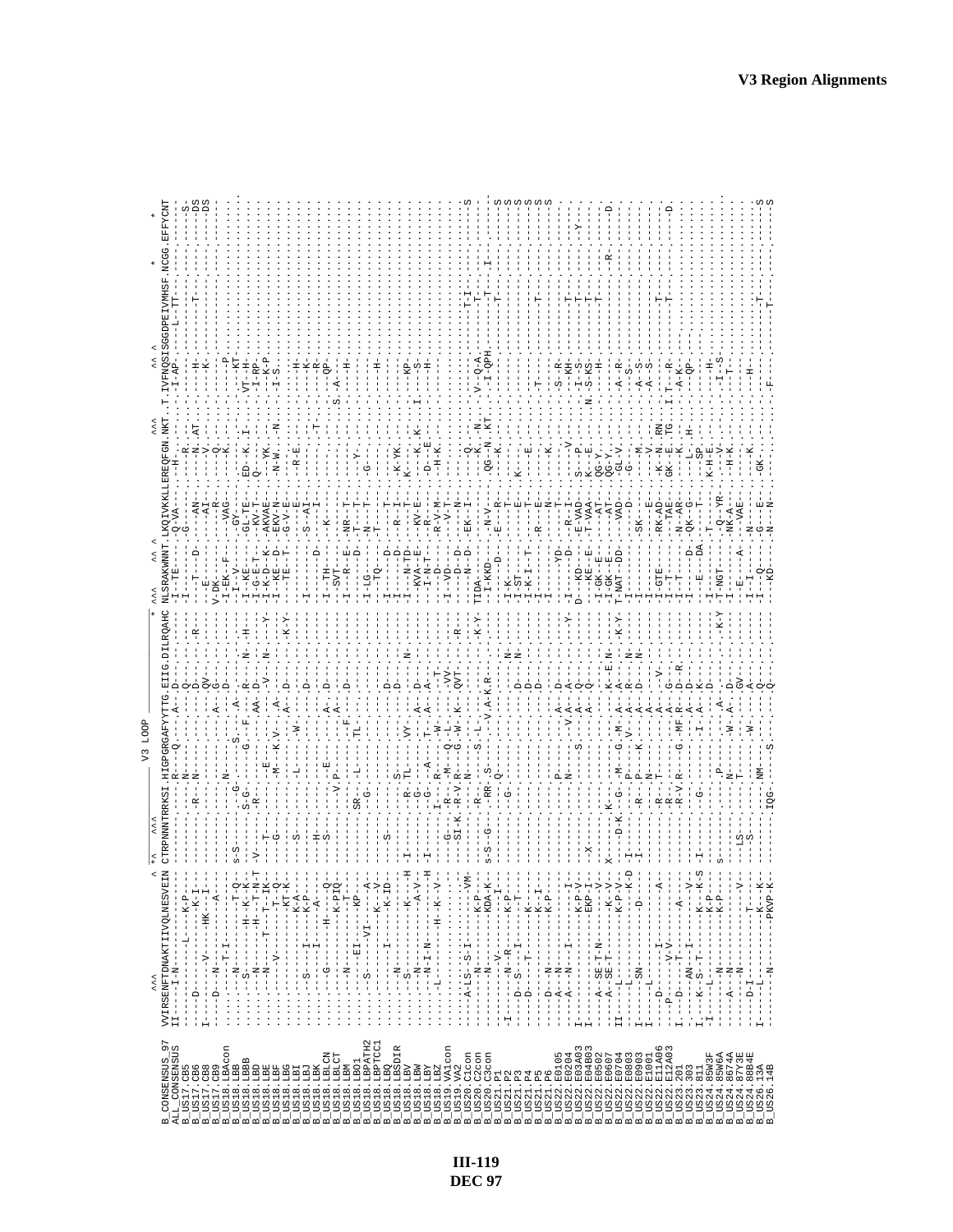|                                              | $\lambda$                                                                                                           | <b>EOOT</b><br>$\frac{1}{2}$         |          |                     |                                   |                                                                         |                                      |  |
|----------------------------------------------|---------------------------------------------------------------------------------------------------------------------|--------------------------------------|----------|---------------------|-----------------------------------|-------------------------------------------------------------------------|--------------------------------------|--|
| CONSENSUS_97<br>മ്                           | VVIRSENFTDNAKTIIVQLNESV                                                                                             | CTRPNNNTRRKSI HIGPGRGAFYYTTG EIIG    | DILROAHC |                     | NLSRAKWNNT.LKOIVKKLLEREOFGN.NKT   |                                                                         | ZURE SCORINGE ESPERIENTE EN SOCIONAL |  |
| ALL_CONSENSUS                                | I<br>---------------                                                                                                | $-8.1$                               |          |                     | $-1 - 9 - 17A$                    |                                                                         | $-1-AP$                              |  |
| B_US28.3799a<br>B_US28.861a                  | $---K - A -$<br>$-10 - 2 - 1 - 1$<br>ï<br>1                                                                         | $\sum_{i=1}^{n}$<br>Ė.               |          | $\frac{1}{2}$       | $-1 - - - - - -$<br>$\frac{1}{2}$ | $-5$                                                                    |                                      |  |
|                                              | $-1 - H - -$<br>----------------                                                                                    | F.                                   |          | $\frac{1}{1}$       |                                   |                                                                         |                                      |  |
| B_US28.863<br>B_US28.868                     |                                                                                                                     |                                      |          |                     |                                   | $-1$                                                                    |                                      |  |
| B_US28.86Aa                                  |                                                                                                                     |                                      |          | --TA--D-            |                                   |                                                                         |                                      |  |
| B_US28.86Na<br>B_US28.873a                   |                                                                                                                     |                                      |          | ۹<br>¦              |                                   |                                                                         | $5 - p$                              |  |
| B_US28.87Aa                                  | See sequences with inse                                                                                             |                                      |          |                     |                                   |                                                                         |                                      |  |
| $B_U$ US28.87Wa                              |                                                                                                                     |                                      |          | $R-T$               |                                   |                                                                         |                                      |  |
| <b>B_US28.88Qa</b>                           | $- -A - -$<br>$\frac{1}{1}$                                                                                         |                                      |          | $-L-KEO-DK$         | $- H - P$                         |                                                                         |                                      |  |
| B_US28.896a                                  | See sequences with inse                                                                                             |                                      |          |                     |                                   |                                                                         |                                      |  |
| B_US28.8AWa<br>$B_$ US28.8BAa                | $-K--$<br>$\frac{1}{1}$<br>$\frac{1}{1}$<br>j<br>$\frac{1}{1}$<br>$\begin{array}{c} \n 1 \\  1 \\  1\n \end{array}$ |                                      |          | - KT - - E          |                                   |                                                                         |                                      |  |
| B_US29.ME1                                   | $- -A - -$<br>II----------                                                                                          | $-MF$ . $R-$<br>먹<br>$R-V \cdot R -$ |          | $-10$               | $-N--AO$                          |                                                                         | $- A - K$                            |  |
| B_US30.A9307                                 | 1<br>1<br>-1                                                                                                        |                                      |          | $I - KT - S$        | $-5 - 0 - 1$                      |                                                                         |                                      |  |
| B_US30.B9309                                 | $- -K - A -$<br>Í                                                                                                   | $-R - SI$                            |          |                     |                                   | $---R$ $-E$                                                             |                                      |  |
| B_US30.C9105                                 | $-1$ $-1$<br>$\frac{1}{1}$<br>J<br>$\frac{1}{1}$                                                                    |                                      |          | $- R -$<br>$-1$     |                                   |                                                                         |                                      |  |
| B_US30.D9110                                 | $\frac{1}{2}$<br>$-1 - 2 - 1 - 5 - 1 - 1$                                                                           |                                      |          |                     |                                   |                                                                         | $E - KP - Y$                         |  |
| B_US30.E9108                                 | - ユーーローーーーーーーーーーーーーーーーーー                                                                                            |                                      |          | りー                  |                                   | $\begin{array}{c}\n\mathbf{H} \\ \mathbf{I} \\ \mathbf{I}\n\end{array}$ | $T-KH- Y$                            |  |
| B_US30.F9106                                 | $---2--1$                                                                                                           | $-$ SRL.S                            |          | $-1$                |                                   | A<br>- - - - - - - - A<br>-                                             |                                      |  |
| B_US30.G9004                                 | $-$ - $P$<br>$\frac{1}{1}$<br>$\frac{1}{1}$<br>$\mathbf{I}$                                                         | ပူ                                   |          | - EG                |                                   |                                                                         |                                      |  |
| B_US30.H9308                                 |                                                                                                                     | $MS -$                               |          | ----R---E           | --- YK<br><b>HAV-</b>             |                                                                         | $-1-$ SPP.                           |  |
|                                              | I                                                                                                                   | .<br>با<br>!                         |          | $-5 - N - 7$        | $-5K - -E$ .                      |                                                                         | $-A-$                                |  |
| B_US30.19108<br>B_US30.020110                | ---------------<br>$---D - I$                                                                                       |                                      |          | $LT-G$              |                                   | $-$ KDF                                                                 |                                      |  |
| B_US31.93US073                               | $-1$ $-1$<br>I<br>1<br>$\frac{1}{1}$<br>$-5 - 5 - 5 - 5$<br>1                                                       |                                      |          | $-ETQ-$             |                                   | - - K.                                                                  | $-A$ – $H$ –                         |  |
| B_US31.92US727                               | н                                                                                                                   |                                      |          | $-501-$             | $-R-VAI$                          | $-K$ .                                                                  | $-EM-1$                              |  |
| B_US31.91US056                               | -------------<br>$\frac{1}{1}$<br>т<br>٠<br>٠<br>$\frac{1}{1}$                                                      |                                      |          |                     | $-V - V -$                        | - - K.                                                                  |                                      |  |
| B_UY.093                                     | - KKY - - IK# - - - - - - H-D                                                                                       | $-RL.S$                              |          | $-K - A - -K$       | $A - D -$                         |                                                                         | $-A$ --KP.QE                         |  |
| B_UY.1193                                    |                                                                                                                     |                                      |          | $-A$ -E             | $G - -A$                          | - . q--qp-                                                              |                                      |  |
| B_UY.1699                                    | $-1$<br>j<br>í<br>H---H-H-----H                                                                                     |                                      |          | $-1 - 1$<br>- X – A | $R-LAA$                           |                                                                         |                                      |  |
| B_UY.270<br>B_UY.352                         | $\frac{1}{1}$<br>ţ                                                                                                  |                                      |          | $-KT -$             | $SGH-D$ .                         |                                                                         |                                      |  |
| B_UY.376                                     |                                                                                                                     | ÷II.                                 |          |                     | $G---K$                           |                                                                         | -<br>+<br>+<br>+<br>+                |  |
| B_UY.406                                     |                                                                                                                     | $G-1. P-R$                           |          |                     |                                   |                                                                         |                                      |  |
| B_UY.672                                     | $------TKA-$                                                                                                        |                                      |          |                     |                                   | $-RTIW$ . D                                                             |                                      |  |
| B_UY.726                                     |                                                                                                                     |                                      |          | $-K - A - -K$       |                                   |                                                                         | $-$ -HP.QE                           |  |
| B_VE.VE1                                     | $\frac{1}{1}$<br>I<br>--------------                                                                                |                                      |          |                     |                                   |                                                                         |                                      |  |
| B_VE.VE2                                     |                                                                                                                     |                                      |          |                     |                                   |                                                                         |                                      |  |
| B_VE.VE3                                     |                                                                                                                     |                                      |          |                     | $\ddot{c}$ – $\ddot{c}$           |                                                                         |                                      |  |
| B_VE.VE4                                     | $-1$ - $-1$ - $-1$ - $-1$ - $-1$                                                                                    | $R$ ---- $-M-F$                      |          |                     |                                   |                                                                         | -1---11                              |  |
| B_VE.VE5                                     | $\frac{1}{1}$                                                                                                       |                                      |          |                     |                                   |                                                                         |                                      |  |
| B_VE.VE6                                     | $-9-1$<br>ï<br>I<br>ı<br>í                                                                                          |                                      |          |                     | -RKVAI                            |                                                                         | $-I-KP$                              |  |
| $B_VE.VE.7$                                  | - 4-2-1-1-1-1-1-1-1                                                                                                 |                                      |          |                     |                                   |                                                                         | --VFH-                               |  |
| B_VE.VE8                                     |                                                                                                                     |                                      |          |                     |                                   |                                                                         |                                      |  |
| B_VN1.HCM9                                   |                                                                                                                     |                                      |          |                     |                                   |                                                                         |                                      |  |
| ZA. ZA504<br>$\mathbf{m}^{\vert}$            | ---------                                                                                                           | K-VY.R                               |          |                     |                                   |                                                                         |                                      |  |
| ZA.ZA508<br>മ്                               | $\begin{array}{c} \n 1 \\  1 \\  1\n \end{array}$<br>$- - - - - - - - - - - - - - -$                                |                                      |          |                     |                                   |                                                                         |                                      |  |
| ZA.ZA509<br>ZA. ZA510<br>$\mathbf{a}$        | See sequences with inse                                                                                             | Ġ<br>$\frac{1}{9}$                   |          |                     | $\frac{1}{1}$                     |                                                                         |                                      |  |
| ZA512<br>ZA.<br>$\mathbf{m}^{\vert}$<br>മ    | п                                                                                                                   |                                      |          |                     |                                   |                                                                         |                                      |  |
| ച്                                           |                                                                                                                     |                                      |          |                     | -R-VA                             |                                                                         |                                      |  |
| $-2A. ZAS13$<br>$-2A. ZAS24$<br>$\mathbf{a}$ | $-1$ $-1$<br>$\frac{1}{1}$                                                                                          |                                      |          |                     | $-A$                              |                                                                         |                                      |  |
|                                              |                                                                                                                     |                                      |          |                     |                                   |                                                                         |                                      |  |

 $III-120$ **DEC 97**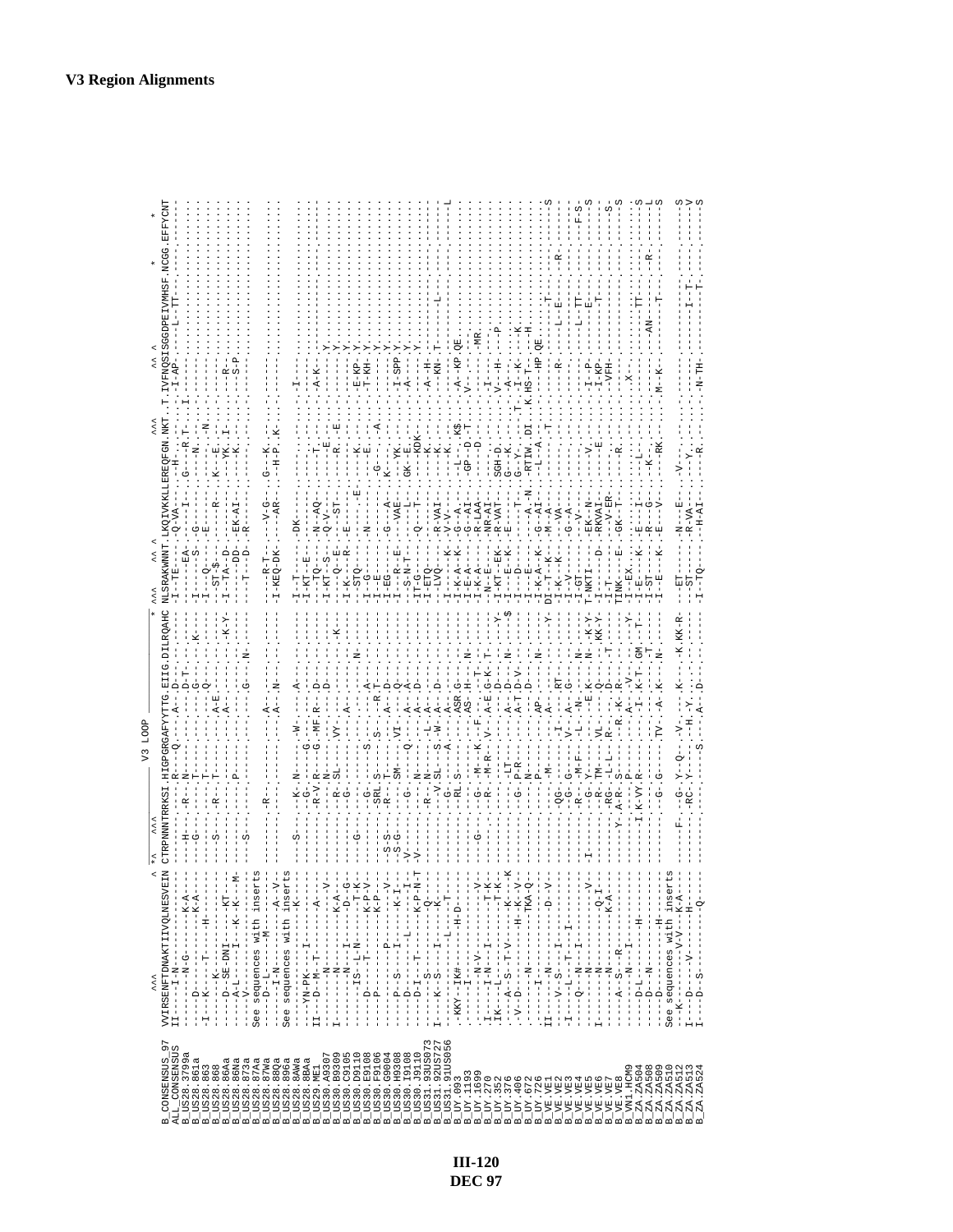|                                                                                                                                                                                                                                                                                                                                             | くくく                                                                                                                                                            |                    | LOOP<br>V <sub>3</sub>                         | $\hat{\zeta}$                                         | くく                                                                     |
|---------------------------------------------------------------------------------------------------------------------------------------------------------------------------------------------------------------------------------------------------------------------------------------------------------------------------------------------|----------------------------------------------------------------------------------------------------------------------------------------------------------------|--------------------|------------------------------------------------|-------------------------------------------------------|------------------------------------------------------------------------|
| 97<br>CONSENSUS<br>び                                                                                                                                                                                                                                                                                                                        | IIIRSENLTNNAKTIIVHLNESVEIV                                                                                                                                     |                    | .RQAHC<br>CTRPNNNT.RKSI.RIGPGQ.TFY.ATG.DIIGEDI | NISEEKWNKT.LQEVGKKLL.AEHFPK.NKN                       | .T.IKFAPS.SGGDLEITTHSF.NCRG.EFFYCNT                                    |
| ALL_CONSENSUS<br>U                                                                                                                                                                                                                                                                                                                          | $\frac{1}{2}$<br>$N-G$<br>$\frac{1}{\alpha}$<br>т<br>$- -K - -D - V -$<br>т<br>1<br>$\frac{1}{1}$<br>٠                                                         |                    | Ė,<br>$-4-1$<br>$\ddot{A}$ -                   | -- A -- N -- N -- - Q -- A --<br>-RTA                 | $\frac{1}{2}$<br>$--KH$<br>$-2.7$                                      |
| $\frac{B}{B}$ . W2BR025<br>U                                                                                                                                                                                                                                                                                                                |                                                                                                                                                                | ၯ                  | ಀ಼<br>$\ddot{A}$                               | $-K----15.05TSL$<br>$T-K-N--$                         | $-$ DQH                                                                |
| 91BR015<br>$-BR2.$<br>U                                                                                                                                                                                                                                                                                                                     | $- -K - P$<br>$- -K - - - - - - - - -$                                                                                                                         |                    |                                                | $-$ -RTA $-$ K                                        | HM--                                                                   |
| _arl.91BU001<br>_b11.91BU002<br>200UBI0.1BL<br>U<br>U                                                                                                                                                                                                                                                                                       | $-0 - KDP$<br>$-$ KDP<br>$--\nabla--$                                                                                                                          |                    | $-H-.A$                                        | 면<br>-<br>-<br>$-D-SE-$<br>$-TAT-$<br>$-1$ $-1$       | $\frac{1}{2}$<br>$- N - N - QP$<br>$-N-N-QP$<br>$-XX^{2}$<br>- - K - - |
| U                                                                                                                                                                                                                                                                                                                                           | $-LQ-K-P$<br>I<br>$- - 1 - - - -$<br>í<br>í<br>J<br>п                                                                                                          |                    |                                                | $-BC -$                                               | $-9 - 7$<br>$- N - T K$                                                |
| BI1.91BU004<br>U                                                                                                                                                                                                                                                                                                                            | ٢<br>$-X-F$<br>J.<br>$- -K - SD - -V -$                                                                                                                        | 뛰                  |                                                | $I-MGT$                                               | $\frac{35}{3}$<br>$N-\tilde{O}$ -                                      |
| 91BU005<br>$\cdot$<br>BI1<br>U                                                                                                                                                                                                                                                                                                              | $-5 - 2$<br>٠<br>ì<br>-K ---K --- ---                                                                                                                          | 투                  |                                                | .-KR-KE--<br>립<br>$\overset{+}{\circ}$                | $-2$ - $-1$ - $-1$                                                     |
| 91BU006<br>BII<br>U                                                                                                                                                                                                                                                                                                                         | $-5K -$<br>ı<br>ı<br>I<br>$\frac{1}{1}$<br>ı<br>ı<br>I<br>ł<br>₹                                                                                               | $KE -$             |                                                | $-5R -$<br>$-GTN - SR -$                              | Ş<br>$\ddot{A}$                                                        |
| .91BU007<br>$C$ _BI1                                                                                                                                                                                                                                                                                                                        | $- -N - -1 - 1 - - - -C - K - P$<br>$\frac{1}{1}$<br>ţ                                                                                                         | $\frac{1}{2}$      | ۱                                              | $-EDO-MEE-$<br>$-H---TD-$                             | $-\frac{1}{2}$<br>$-351.$                                              |
| 8000BT6.<br>BI1<br>U                                                                                                                                                                                                                                                                                                                        | $--DR-$<br>Ţ<br>$\frac{1}{1}$<br>$- -K - S$<br>$V - -$                                                                                                         |                    |                                                | $---K-RT-$<br>$-KTA--D-$                              | $- E - TQP$<br>$S - X5 -$                                              |
| U<br>U                                                                                                                                                                                                                                                                                                                                      | $-2 - X - P$<br>$-9-5-1$<br>í<br>$\blacksquare$<br>J<br>I                                                                                                      |                    |                                                | $-HHT-TEE$<br>$-H N-T V E-$<br>$-T$ -RDS--T-<br>$-50$ | $\overline{P}$<br>KK – –<br>KK --                                      |
| 7_BY1.BLR5A<br>2_BY1.BLR8A<br>2_BY1.BLR9A<br>2_CF1.15166<br>U                                                                                                                                                                                                                                                                               | п<br>Ĥ                                                                                                                                                         | ά                  |                                                | $-RR-RD-$<br>$-RCD-TR-$                               | $-R-D$ .<br>S.<br>$OK --$                                              |
| U                                                                                                                                                                                                                                                                                                                                           | $-2 - -2 - -$<br>ł<br>$---H$ -D-T-I                                                                                                                            |                    |                                                | $-N-T$ . -K<br>$N - KTD - -M$                         | $\begin{bmatrix} 1 \\ -1 \\ 1 \end{bmatrix}$<br>z<br>L-KIF             |
| CY.HO021<br>U                                                                                                                                                                                                                                                                                                                               | Š<br>ı<br>$\begin{array}{c} -1 \\ -1 \end{array}$                                                                                                              |                    |                                                | $- R -$<br>$- A - E$                                  | $-E - K - -$<br>$-X - D$                                               |
| $C_{\text{DM1.}DJ259}^{\text{C1}}$                                                                                                                                                                                                                                                                                                          | $-4-$<br>÷<br>1<br>Ţ<br>п<br>1                                                                                                                                 | 뛰                  |                                                | $-RK-RE-$<br>$\frac{1}{2}$<br>$-RKE-$                 | Ů<br>$-1$ -0<br>Z<br>KTL-R                                             |
|                                                                                                                                                                                                                                                                                                                                             | ÷<br>Ö<br>o<br>--<br>$\frac{1}{2}$                                                                                                                             |                    |                                                | $-Q-KG$<br>$-RQ$ - $-KE$                              | $\frac{1}{2}$                                                          |
|                                                                                                                                                                                                                                                                                                                                             | $\alpha$<br>T<br>T<br>$\frac{1}{1}$<br>l,<br>م<br>ا<br>Е                                                                                                       | 뛰<br>U)            |                                                | $-K-KE-$                                              | ں<br>ا<br>$-E-K$<br>$OK--$                                             |
|                                                                                                                                                                                                                                                                                                                                             |                                                                                                                                                                | ž.                 |                                                | $-KT$ --D-                                            | $Q - R$                                                                |
|                                                                                                                                                                                                                                                                                                                                             | $-58$<br>ı<br>í<br>$\mathbf{H}$                                                                                                                                | ₹<br>⊺             |                                                | $-KA - E$                                             |                                                                        |
|                                                                                                                                                                                                                                                                                                                                             | $\vdots$<br>.                                                                                                                                                  |                    |                                                | ۴<br>ပ္ပ                                              |                                                                        |
|                                                                                                                                                                                                                                                                                                                                             | $-3 - 2 - 6 - - -$<br>$-1$<br>$\frac{1}{1}$<br>I<br>ţ                                                                                                          | - M -              |                                                | $-KT-SN-$                                             |                                                                        |
| $\begin{smallmatrix} \begin{smallmatrix} 1 & 1 & 1 & 1 & 1 & 1 \\ 1 & 1 & 1 & 1 & 1 \\ 1 & 1 & 1 & 1 & 1 \\ 1 & 1 & 1 & 1 & 1 \\ 1 & 1 & 1 & 1 & 1 \\ 1 & 1 & 1 & 1 & 1 \\ 1 & 1 & 1 & 1 & 1 \\ 1 & 1 & 1 & 1 & 1 \\ 1 & 1 & 1 & 1 & 1 \\ 1 & 1 & 1 & 1 & 1 \\ 1 & 1 & 1 & 1 & 1 \\ 1 & 1 & 1 & 1 & 1 \\ 1 & 1 & 1 & 1 & 1 \\ 1 & 1 & 1 & $ | $\vdots$<br>$\vdots$<br>$\begin{array}{c} \vdots \\ \vdots \\ \vdots \end{array}$                                                                              | $-1 - 4$           |                                                | $-HR-KE$<br>Ï<br>中!<br>$-R -$                         |                                                                        |
|                                                                                                                                                                                                                                                                                                                                             | ó<br>$K-P$<br>.                                                                                                                                                | Ĥ,                 |                                                | $-95 -$                                               | 也                                                                      |
|                                                                                                                                                                                                                                                                                                                                             | ą<br><b>A</b>                                                                                                                                                  | - M<br>-           |                                                | $\frac{1}{1}$<br>$-6D$ A-                             | $Q - R$ .                                                              |
|                                                                                                                                                                                                                                                                                                                                             | $\frac{1}{2}$<br>$\frac{1}{2}$ , $\frac{1}{2}$ , $\frac{1}{2}$ , $\frac{1}{2}$ , $\frac{1}{2}$ , $\frac{1}{2}$ , $\frac{1}{2}$ , $\frac{1}{2}$ , $\frac{1}{2}$ |                    |                                                | スーウー                                                  |                                                                        |
|                                                                                                                                                                                                                                                                                                                                             | ಲ<br>$-KMP$<br>$-1 - 1 - 1 - 1$<br>-V-K---                                                                                                                     | ÷N.                |                                                | - A                                                   |                                                                        |
|                                                                                                                                                                                                                                                                                                                                             | Ģ<br>$-Q - KDP$<br>$\frac{1}{1}$<br>Ţ<br>ا<br>پا                                                                                                               | ۴                  |                                                | $E - -KG - -$<br>-RAD-                                | ą<br>KGL-N                                                             |
|                                                                                                                                                                                                                                                                                                                                             | $-D-V-I$<br>J.<br>$\overline{v}$                                                                                                                               | Σ                  |                                                | $--R-RR$<br>부<br>$-G-R$                               | $-5$<br>$E---H$                                                        |
|                                                                                                                                                                                                                                                                                                                                             | $-2-2-6-1$<br>$-1$<br>İ                                                                                                                                        | ≥.<br>≍            |                                                | $-1$<br>$-1$<br>$-KAA$                                | Ę<br>RK--                                                              |
|                                                                                                                                                                                                                                                                                                                                             | $-KKP$<br>$\frac{1}{1}$<br>$-1 - D - C - I$<br>$-V-K--$                                                                                                        | Σ                  |                                                | $\frac{1}{9}$<br>--KT--E-                             |                                                                        |
|                                                                                                                                                                                                                                                                                                                                             | $-KMP$<br>J<br>---V-L--<br>J<br>------                                                                                                                         | i<br>F             |                                                | 덕<br>-<br>--KT--D                                     |                                                                        |
|                                                                                                                                                                                                                                                                                                                                             | л<br>$\rightarrow$                                                                                                                                             |                    |                                                | $-D - - - P E -$<br>$\frac{1}{2}$                     | RK-SI-.H-                                                              |
|                                                                                                                                                                                                                                                                                                                                             | $-100 - 20$<br>Ţ<br>í<br>Í                                                                                                                                     | Σ                  |                                                | $--SEE--$<br>--KT--D-                                 |                                                                        |
|                                                                                                                                                                                                                                                                                                                                             | $-$ KKP<br>י<br>י<br>$-X-X-$                                                                                                                                   | Σ,                 |                                                | $\overset{+}{\circ}$<br>Ï<br>$---KT---E$              |                                                                        |
|                                                                                                                                                                                                                                                                                                                                             | $-$ KKP<br>부<br>$\bar{P}$<br>$-V-K$                                                                                                                            | Σ                  |                                                | $\overset{+}{\circ}$<br>뛰<br>$-KT$                    | $\vec{r}$                                                              |
|                                                                                                                                                                                                                                                                                                                                             | $-$ KNP<br>$-1 - D - V - I$<br>$-V-K-$                                                                                                                         | Σ                  |                                                | $---KT-KE-. - PR - RE -$<br>Ŧ                         | ÞK                                                                     |
|                                                                                                                                                                                                                                                                                                                                             | $--$ EKP<br>$\frac{1}{1}$<br>$-1 - 1 - 1 - 1$<br>$-V-K--$                                                                                                      | Σ                  |                                                | -- H<br>----<br>中山<br>텃                               |                                                                        |
|                                                                                                                                                                                                                                                                                                                                             | $-$ KKP<br>I<br>ì<br>$- - - - - - -$<br>п<br>$-V-K-$                                                                                                           |                    |                                                | $\mathbf{I}$<br>自己<br>$-5X$                           | .<br>-R.                                                               |
| ET3.B95004<br>U                                                                                                                                                                                                                                                                                                                             | $-141 - 0 - - -$<br>$\overline{\phantom{a}}$                                                                                                                   |                    | $\frac{1}{1}$                                  | -BR-RE-<br>$-RAO - T$                                 | $RK - -N$                                                              |
| U                                                                                                                                                                                                                                                                                                                                           | -<br>HDP<br>ł<br>$-1 - D - C - I$<br>٠<br>I<br>$\frac{1}{2}$                                                                                                   | Σ                  |                                                | $---KE$                                               | ă                                                                      |
| $\cup$                                                                                                                                                                                                                                                                                                                                      | $-1 - Q - KTT$<br>$---D$<br>I<br>ì<br>$-Y-$<br>ł                                                                                                               | Σ                  | 囯<br>þ<br>$\frac{1}{2}$                        | $-$ RD $-$ -E-<br>$-KT - D$                           | $X-T-D$                                                                |
| Ü                                                                                                                                                                                                                                                                                                                                           | $-2-X-D$<br>7                                                                                                                                                  | н                  |                                                | $S$ -HF-                                              |                                                                        |
| U                                                                                                                                                                                                                                                                                                                                           | $-$ KDP<br>$--D$ - $V$ -<br>ł                                                                                                                                  | $\geq$             | Ú                                              | 中<br>!<br>$-X-$<br>$-K-S$                             |                                                                        |
| U                                                                                                                                                                                                                                                                                                                                           | $HCDI-Q----$<br>$-1$ - $-1$ - $-1$ - $-1$                                                                                                                      | $\sum_{i=1}^{n}$   |                                                | ု<br>$\frac{1}{2}$                                    | $-1 - 1$                                                               |
| U                                                                                                                                                                                                                                                                                                                                           | $-1 - 9 - -1$<br>$-1$<br>$\frac{1}{1}$<br>т                                                                                                                    |                    | Ą                                              | $-RE - KE =$<br>$-R$ - - $-TR$ -                      |                                                                        |
| .B95044<br>ET3<br>U<br>U                                                                                                                                                                                                                                                                                                                    | Ÿ<br>- KAK---D--QI---Q-KKP<br>Í                                                                                                                                | N-                 |                                                | .- KK-VN--<br>$-4 - R$<br>$-GXE - E$                  | ر<br>-1                                                                |
| ET3. B95046                                                                                                                                                                                                                                                                                                                                 | $-2 - -C -$<br>$\frac{1}{1}$<br>J.<br>I<br>J.<br>J<br>ł                                                                                                        | $-1$<br>뛰<br>Ś     |                                                | $V-G-$                                                | A<br>I                                                                 |
| ET3.B95056<br>ບ່<br>U                                                                                                                                                                                                                                                                                                                       | <u>ا</u><br>$-1 - Q - KDP$<br>$\frac{1}{\gamma}$<br>$-1$<br>$-------I$<br>I<br>í<br>$\frac{1}{1}$<br>부                                                         | $-N-E$             |                                                | $-K-KGE-$<br>$G-KE-$<br>$-6.1 - DA$<br>$-GGQ-$        |                                                                        |
| ET3.B95060<br>U                                                                                                                                                                                                                                                                                                                             | $-Q-DKP$<br>$-4 - D - A -$<br>$\frac{1}{1}$                                                                                                                    | 뛰                  |                                                | $-X-TT$<br>$-5 - 4$                                   |                                                                        |
| ET3.B9507<br>U                                                                                                                                                                                                                                                                                                                              | H <sub>CT</sub><br>I<br>I<br>1<br>$\frac{1}{\gamma}$                                                                                                           | ΣĻ                 |                                                | $-K$                                                  |                                                                        |
| ET3.B95076<br>U                                                                                                                                                                                                                                                                                                                             | $\dot{\vec{Q}}$<br>$-1 - 2 - -1$<br>ı<br>п                                                                                                                     | 넊                  |                                                | $-GRT-KA-$ . $-EX-FD-$                                |                                                                        |
| ET3.B95077<br>U                                                                                                                                                                                                                                                                                                                             | $-KMP$<br>--D-V--<br>-V-K---                                                                                                                                   | $\geq$<br>رنې<br>۱ |                                                | - 10 - 10 -<br>$X-KT--D$                              |                                                                        |
| ET3.B95094<br>ET3.B95100<br>び                                                                                                                                                                                                                                                                                                               | Α<br>Α<br>$-1 - 2 - -1$<br>$-1$<br>$\frac{1}{1}$                                                                                                               |                    |                                                | $-E$ $-K$ $-KE$<br>GDQ-2                              |                                                                        |
| Ō                                                                                                                                                                                                                                                                                                                                           | $-1 - K - P$<br>п<br>$-1$<br>л<br>$\frac{1}{1}$<br>$\frac{1}{2}$                                                                                               |                    |                                                | A-PA-0                                                |                                                                        |

 $III-121$ **DEC 97**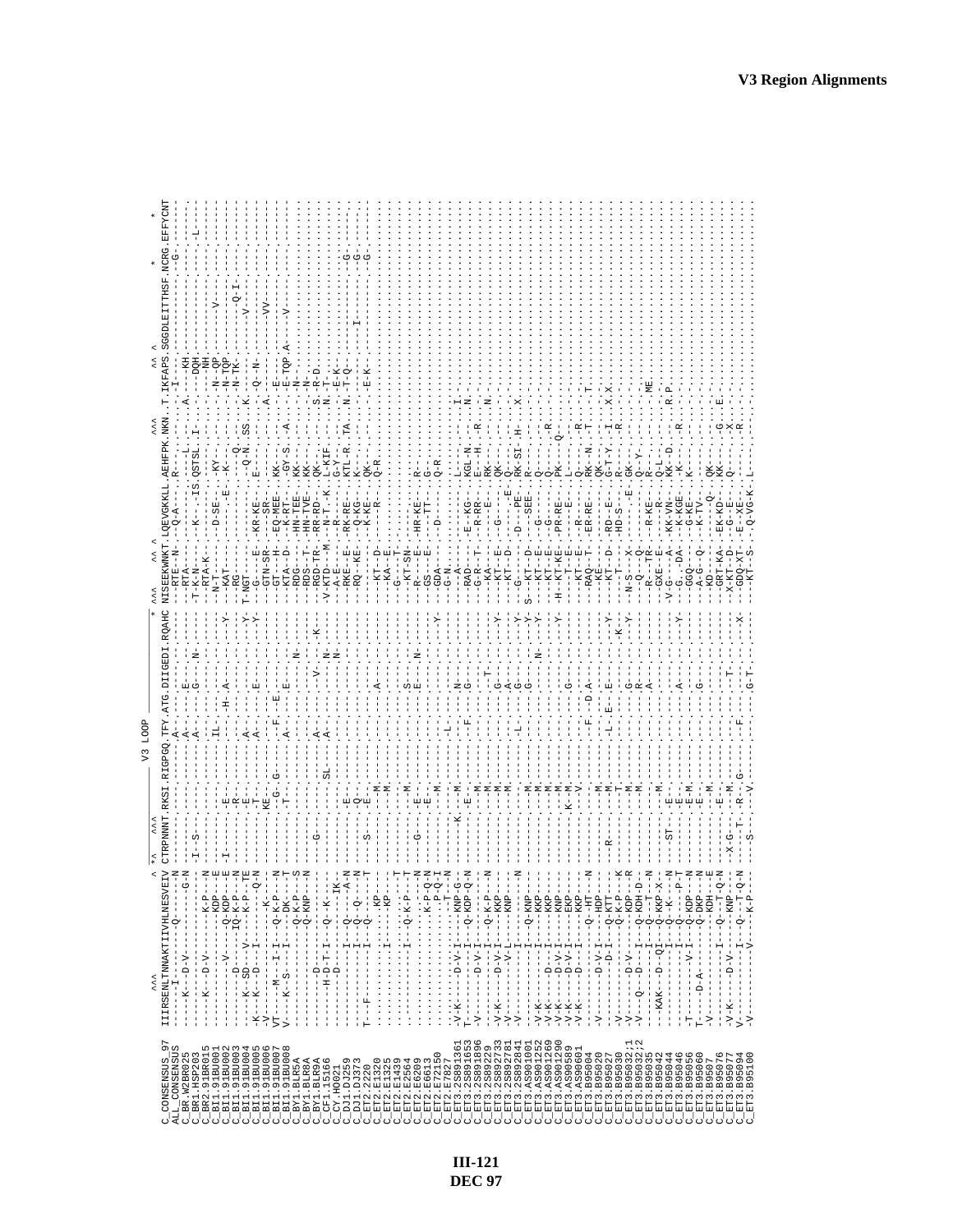|                                                                                                                                                                                                                                                                                                                                                                                                                                                                                                                            | くくく                                                                                                               | $\lambda$<br>$\frac{1}{k}$ | LOOP<br>$\sqrt{3}$                         |         |                              | $\frac{1}{2}$<br>くへく                                                                                                                      |                                | $\frac{\left\langle \right\rangle}{\left\langle \right\rangle}$ |  |
|----------------------------------------------------------------------------------------------------------------------------------------------------------------------------------------------------------------------------------------------------------------------------------------------------------------------------------------------------------------------------------------------------------------------------------------------------------------------------------------------------------------------------|-------------------------------------------------------------------------------------------------------------------|----------------------------|--------------------------------------------|---------|------------------------------|-------------------------------------------------------------------------------------------------------------------------------------------|--------------------------------|-----------------------------------------------------------------|--|
| $\begin{array}{c} \begin{array}{c} \small \text{C-}\ \small \text{C-}\ \small \text{C-}\ \small \text{C-}\ \small \text{S-}\ \small \text{S-}\ \small \text{S-}\ \small \end{array} \end{array} \begin{array}{c} \small \text{S-}\ \small \text{S-}\ \small \text{S-}\ \small \text{S-}\ \small \text{S-}\ \small \text{S-}\ \small \text{S-}\ \small \text{S-}\ \small \text{S-}\ \small \text{S-}\ \small \text{S-}\ \small \text{S-}\ \small \text{S-}\ \small \text{S-}\ \small \text{S-}\ \small \text{S-}\ \small \$ | <b>EIV</b><br>IIIRSENLTNNAKTIIVHLNESV                                                                             |                            | CTRPNNNT RKSI RIGPGQ TFY ATG DIIGEDI RQAHC |         |                              | NISEEKWNKT.LQEVGKKLL.AEHFPK.NKN                                                                                                           | با<br>:                        | .IKFAPS.SGGDLEITTHSF.NCRG.EFFYCNT                               |  |
|                                                                                                                                                                                                                                                                                                                                                                                                                                                                                                                            | $\frac{1}{\sqrt{2}}$<br>주<br>$Q - K -$<br>Ó<br>т<br>п<br>J.<br>$\frac{1}{1}$<br>í<br>ı<br>T<br>$\frac{1}{1}$<br>Ė |                            |                                            | 띅       |                              | --EN-4-ER-KE-<br>$-RTE - -N - - -Q - A -$<br>$-RQ -$                                                                                      | $-$ XOX $-$                    | ن<br>ا                                                          |  |
| $\begin{array}{cccc} \texttt{C\_ET3} & \texttt{B9512} \\ \texttt{C\_ET3} & \texttt{B9516} \\ \texttt{C\_ET3} & \texttt{B9524} \\ \texttt{C\_ET3} & \texttt{B9524} \end{array}$                                                                                                                                                                                                                                                                                                                                             | $Q - -Q -$<br>$\mathsf I$<br>$-1$<br>-v-                                                                          |                            | N-                                         | 톅       | $-Y-$<br>$-1$ $\overline{N}$ | ť<br>$-N-KA- -E$                                                                                                                          | י<br>ד<br>ő                    |                                                                 |  |
|                                                                                                                                                                                                                                                                                                                                                                                                                                                                                                                            | $Q - KK\bar{E}P -$<br>I<br>$\overline{a}$                                                                         |                            | $-R-T$                                     |         | $-K-0$                       | ۴                                                                                                                                         |                                |                                                                 |  |
| ال<br>ما                                                                                                                                                                                                                                                                                                                                                                                                                                                                                                                   | $I$ dN-- $\overline{O}$<br>$-4 - X - -$<br>T<br>؋<br>J.<br>$\frac{1}{2}$                                          |                            | Σ<br>Σ                                     | 囸<br>К  |                              | $\overline{\phantom{a}}$<br>- EE<br>$-7Q$                                                                                                 | $Q$ – $Y$ –                    |                                                                 |  |
| $\begin{array}{r} \boxed{211} \quad 189545 \quad \\ \boxed{111} \quad 189552 \quad \\ \boxed{111} \quad 189552 \quad \\ \boxed{111} \quad 1895562 \quad \\ \boxed{111} \quad 1895560 \quad \\ \boxed{111} \quad 189590 \quad \\ \boxed{111} \quad 189590 \quad \\ \boxed{111} \quad 189590 \quad \\ \boxed{111} \quad 18959200 \quad \\ \boxed{111} \quad 18959200 \quad \\ \boxed{111} \quad 1895920$<br>U                                                                                                                | $-Q$ - KDP -<br>J<br>$---V--I$<br>í<br>텃                                                                          |                            | Σ                                          |         |                              | $- R R -$<br>$-5 - 5 -$                                                                                                                   | ă                              |                                                                 |  |
| Ü                                                                                                                                                                                                                                                                                                                                                                                                                                                                                                                          | --ROP--<br>J<br>$\frac{1}{2}$<br>J<br>J<br>$-X-X-$                                                                | ဗုံ                        | Σ                                          | ξ       |                              | -XD                                                                                                                                       | $HDR -$                        |                                                                 |  |
| ່ບ                                                                                                                                                                                                                                                                                                                                                                                                                                                                                                                         | $-$ KDP<br>$-1$<br>$\frac{1}{1}$<br>$-1$                                                                          |                            | ΣĻ                                         |         |                              | п<br>Ÿ<br>$X-QT--D-$                                                                                                                      | Ğ<br> <br>田                    |                                                                 |  |
| ET3<br>U<br>U                                                                                                                                                                                                                                                                                                                                                                                                                                                                                                              | $-X-K-H$<br>$-$ KNP<br>п<br>J.<br>$-2 - 2 - - -$<br>$-K-V-I$<br>$-V - K - - - R$<br>1<br>$- -1$                   | $\times$<br>ပ္ပ            | ΣĻ<br>$-XXM$                               |         |                              | $-$ R $-$<br>Á,<br>$-7$ $-1$<br>-GKT-                                                                                                     | ÷<br>O                         |                                                                 |  |
| $\cup$                                                                                                                                                                                                                                                                                                                                                                                                                                                                                                                     | $-4CDP-$<br>$--D-V-I$<br>--AI                                                                                     |                            | ×−                                         |         |                              | $\frac{1}{1}$<br>$-1$                                                                                                                     |                                |                                                                 |  |
| び                                                                                                                                                                                                                                                                                                                                                                                                                                                                                                                          | $-4XKP-$<br>$-1 - D - V - I$<br>$-Y -$                                                                            |                            |                                            |         |                              | $-5 -$<br>$-$ GKA $ -$ E $-$                                                                                                              |                                |                                                                 |  |
| Ō<br>ಲ                                                                                                                                                                                                                                                                                                                                                                                                                                                                                                                     | $-1 - 2 - -1$<br>Ţ<br>J<br>ł<br>$T---A$                                                                           | ن<br>ا                     |                                            | U,      |                              | $K - EER -$<br>$-R - - - KN -$                                                                                                            |                                |                                                                 |  |
| $C$ $E$ T3.KAZS9239                                                                                                                                                                                                                                                                                                                                                                                                                                                                                                        | $Q - RNH -$<br>$-V$ -<br>п<br>I<br>I<br>п                                                                         |                            | U                                          |         |                              | $-RK-ER-$<br>$-G - - STV$                                                                                                                 | $Q$ ---LMHSN                   |                                                                 |  |
| ET3.KAZS9242<br>ET3.KAZS9249<br>び                                                                                                                                                                                                                                                                                                                                                                                                                                                                                          | $-K-P$<br>Ţ<br>슈<br>$-V-K-$                                                                                       |                            | Σ                                          |         |                              | υ<br>$-4$                                                                                                                                 |                                |                                                                 |  |
| ບ່ບ                                                                                                                                                                                                                                                                                                                                                                                                                                                                                                                        | $-X$ – $N$ – $X$ – $X$<br>$\blacksquare$<br>$-1 - 1$                                                              |                            | Σ                                          |         |                              | $-5$<br>$-R-R-$                                                                                                                           |                                |                                                                 |  |
| ET3.KAZS9258<br>  ET3.KAZS9258A<br>  ET3.KAZS9258B<br>  ET3.KAZS9263<br>  ET3.KAZS9265                                                                                                                                                                                                                                                                                                                                                                                                                                     | $\frac{1}{\alpha}$<br>н<br>I<br>п<br>J<br>J<br>i<br>H                                                             |                            |                                            |         |                              | $-K-RE-$<br>$-4-$<br>-bd-                                                                                                                 | Í<br>EK                        |                                                                 |  |
| び                                                                                                                                                                                                                                                                                                                                                                                                                                                                                                                          | $-K-P$<br>$-V-K-$                                                                                                 |                            |                                            |         |                              | $\overline{Q}$                                                                                                                            |                                |                                                                 |  |
| ြု                                                                                                                                                                                                                                                                                                                                                                                                                                                                                                                         | $-Q-MKP -$<br>$-9-7-0$<br>J.<br>$-V-V-V$<br>$-V$ -<br>1                                                           |                            | ಲ್ಲ                                        |         |                              | $-K = -R -$<br>Ġ<br>$-KA--D-$<br>$-10$                                                                                                    |                                |                                                                 |  |
| $ET3$ .<br>U                                                                                                                                                                                                                                                                                                                                                                                                                                                                                                               | í<br>$\frac{1}{2}$                                                                                                |                            |                                            |         |                              |                                                                                                                                           | $\frac{5}{1}$<br>$\frac{5}{1}$ |                                                                 |  |
| ET3.KAZS9277<br>لیٰا                                                                                                                                                                                                                                                                                                                                                                                                                                                                                                       | $-1 - K - P$<br>$Q - K - P$<br>Ţ<br>÷,<br>š                                                                       |                            |                                            |         |                              | $-9 - 2 - 0$<br>ن<br>!<br>Ϋ́<br>$-KA - D$<br>$V-ROA-$                                                                                     | そーー                            |                                                                 |  |
| ET <sub>3</sub><br>U                                                                                                                                                                                                                                                                                                                                                                                                                                                                                                       | $T - -7$<br>$-1$                                                                                                  | 먹                          |                                            |         |                              | VLQKVE-K<br>법                                                                                                                             |                                |                                                                 |  |
| ETS.KP9<br>び                                                                                                                                                                                                                                                                                                                                                                                                                                                                                                               | ı<br>$\overline{v}$<br>₹                                                                                          |                            | $-R - M$                                   |         |                              | $-K-EM-$<br>ن<br>ج                                                                                                                        |                                |                                                                 |  |
| 3.KAZS9294<br>3.KP95016<br>3.KP95036<br>C_ET3.KP95                                                                                                                                                                                                                                                                                                                                                                                                                                                                         | $-1 - -1 -$<br>$-V -$                                                                                             |                            | ų                                          |         |                              | $-ER - KER -$<br>$-7$<br>$-R = -$                                                                                                         |                                |                                                                 |  |
|                                                                                                                                                                                                                                                                                                                                                                                                                                                                                                                            | $Q - Q - Q$<br>$-1$                                                                                               |                            |                                            |         |                              | DK-RT<br>RQQ.                                                                                                                             |                                |                                                                 |  |
|                                                                                                                                                                                                                                                                                                                                                                                                                                                                                                                            | $-Q-KDP$ -<br>Ï<br>$-1 - 1$<br>è                                                                                  | Ŵ                          | ΣT                                         |         |                              | $-D-SE$<br>Ż<br>?                                                                                                                         | ī                              |                                                                 |  |
| $C = E T 3$ .KP95040<br>$C = E T 3$ .KP95043<br>$C = E T 3$ .KS92021                                                                                                                                                                                                                                                                                                                                                                                                                                                       | $-4 \text{NN}$<br>I<br>$TV--K--D-T-T\\$                                                                           |                            | Σ                                          |         |                              | 中!<br>$-RA - D -$                                                                                                                         | Φ                              |                                                                 |  |
| ಲ                                                                                                                                                                                                                                                                                                                                                                                                                                                                                                                          | $-Q-K-P$ -                                                                                                        |                            |                                            | ALF.HAT |                              | ¥<br>$-ML -KL -KL -111 -KL -111 -KL -111 -KL -111 -KL -111 -KL -111 -KL -111 -KL -111 -KL -111 -KL -111 -KL -111 -KL -111 -KL -111 -KL -$ |                                |                                                                 |  |
| <br>  ET3 .KS95006<br>  ET3 .KS95020<br>  ET3 .KS95024<br>  ET3 .KS95024<br>ಲ                                                                                                                                                                                                                                                                                                                                                                                                                                              | $-TTKP$<br>$\mathbf{I}$<br>$\frac{1}{1}$<br>J<br>$\frac{1}{2}$<br>J,<br>$\frac{1}{2}$                             | ù                          | N-                                         |         |                              | -KT--D                                                                                                                                    |                                |                                                                 |  |
| ່ບ່                                                                                                                                                                                                                                                                                                                                                                                                                                                                                                                        | --KKP-<br>ı<br>t<br>$-1-\text{X}-\text{C}$<br>$-V - K - -$                                                        |                            |                                            |         |                              | $-1 - E$<br>-<br>1<br>ó                                                                                                                   |                                |                                                                 |  |
| Ω                                                                                                                                                                                                                                                                                                                                                                                                                                                                                                                          | $Q - K - - -$<br>$\overline{1}$<br>Ï                                                                              |                            | Σ                                          |         |                              | $\frac{1}{1}$<br>×<br>$-KN--D-$                                                                                                           | ١,                             |                                                                 |  |
|                                                                                                                                                                                                                                                                                                                                                                                                                                                                                                                            | ÷<br>ó<br>Á                                                                                                       | ب                          | ₹                                          |         |                              | $-K-KE-$<br>スーウー                                                                                                                          | 급                              |                                                                 |  |
| $\begin{array}{l} \texttt{(C-ER1)} \\\texttt{(C-ER1)} \\\texttt{(S3505035)} \\\texttt{(L1)} \\\texttt{(S35035)} \\\texttt{(L2)} \\\texttt{(S35035)} \\\texttt{(S35035)} \\\texttt{(S35035)} \\\texttt{(S35035)} \\\texttt{(S35035)} \\\texttt{(S35035)} \\\texttt{(S35035)} \\\texttt{(S35035)} \\\texttt{(S35035)} \\\texttt{(S35035)} \\\texttt{(S35035)} \\\texttt{(S35035)} \\\texttt{(S35$                                                                                                                            | $-Q-K-P$<br>ı<br>٠                                                                                                | Φ                          | ں<br>ف<br>$R - M$                          |         |                              | $-RT$                                                                                                                                     | ု                              |                                                                 |  |
|                                                                                                                                                                                                                                                                                                                                                                                                                                                                                                                            | $-4$ KNP $-$<br>I<br>$\frac{1}{1}$<br>1<br>$\frac{1}{1}$<br>$-V-K-$                                               |                            | $-R - M$                                   |         |                              | $-4 -$<br>$N-ST-$                                                                                                                         |                                |                                                                 |  |
|                                                                                                                                                                                                                                                                                                                                                                                                                                                                                                                            | $-1$<br>$-4 - X - -$<br>$\frac{1}{2}$                                                                             | Ŵ                          |                                            | Ú       | E                            | $-EX-KE$<br>$-RD$                                                                                                                         | Ř                              |                                                                 |  |
|                                                                                                                                                                                                                                                                                                                                                                                                                                                                                                                            | $\frac{1}{1}$<br>Ţ<br>ı<br>م<br>۱<br>I<br>$\frac{1}{\gamma}$                                                      |                            | Σ                                          |         |                              | $-RE = -N$<br>-KT-                                                                                                                        |                                |                                                                 |  |
|                                                                                                                                                                                                                                                                                                                                                                                                                                                                                                                            | $IQ - KKP -$<br>$-9 - 0 - 0$<br>$\overline{\phantom{a}}$<br>$\mathbf{I}$<br>$-V$ - - - $K$ - - - D - $V$ - I<br>ı |                            | ΣĪ                                         |         |                              | $-1 - R$<br>$-K--$<br>$\frac{1}{2}$                                                                                                       | 8                              |                                                                 |  |
|                                                                                                                                                                                                                                                                                                                                                                                                                                                                                                                            | $Q - KNP -$<br>Ţ<br>$-A$ -<br>$\Delta$                                                                            | 먼                          | 闰                                          |         |                              | $-HR - - E$<br>$\mathbf{I}$<br>- F<br>- T<br>中中                                                                                           | <b>RLFSK</b>                   |                                                                 |  |
|                                                                                                                                                                                                                                                                                                                                                                                                                                                                                                                            | $-Q - K - P -$<br>Ţ<br>п<br>п<br>۱<br>۱                                                                           |                            |                                            |         |                              |                                                                                                                                           |                                |                                                                 |  |
| TKS92024<br>$C$ <sub>ET3</sub>                                                                                                                                                                                                                                                                                                                                                                                                                                                                                             | $- -T - A -$<br>t<br>Ţ<br>п<br>t<br>٠<br>ï<br>I<br>$\rightarrow$                                                  | ب                          | N<br>F                                     |         |                              | $-N-SR-$<br>$-MEQT - -E$                                                                                                                  |                                |                                                                 |  |
| Ω                                                                                                                                                                                                                                                                                                                                                                                                                                                                                                                          | i<br>İ<br>Ö<br>$I - \Lambda - -$<br>$\mathbf{I}$<br>$-NN$ -                                                       |                            |                                            |         |                              | $-K-K-$<br>ω<br>ှု                                                                                                                        | $-L-H$                         |                                                                 |  |
| J                                                                                                                                                                                                                                                                                                                                                                                                                                                                                                                          | $--$ EKP<br>$-1$ - $-1$<br>$-V-K-$                                                                                |                            | N-                                         |         |                              | رخ<br>۱<br>$---KM---E$                                                                                                                    |                                |                                                                 |  |
| $C$ $ET3$                                                                                                                                                                                                                                                                                                                                                                                                                                                                                                                  | $-5 - X - 5$<br>T                                                                                                 |                            | Σ                                          |         |                              | $-K--E-$<br>$-KA--D-$                                                                                                                     |                                |                                                                 |  |
| $\begin{array}{ll} \hline \text{EFT3} & \text{TKS92055} \\ \text{EFT3} & \text{TKS92059} \\ \text{EFT3} & \text{TKS92067} \\ \text{EFT3} & \text{TKS92007} \\ \text{EFT3} & \text{TKS920078a} \\ \text{EFT3} & \text{TKS920078a} \\ \text{EFT3} & \text{TKS92078b} \end{array} .$<br>び                                                                                                                                                                                                                                     | $\frac{p}{Q}$<br>ł<br>$-1 - \Lambda -$<br>÷<br>$\frac{5}{1}$                                                      |                            | 7<br>Σ                                     |         |                              | $-5E$<br>×<br>٩<br>$-K-$                                                                                                                  |                                |                                                                 |  |
| .<br>ت                                                                                                                                                                                                                                                                                                                                                                                                                                                                                                                     | $-2-X-D$<br>$-7 - 1$<br>$-7-1$<br>j<br>j.<br>$\overline{Y}$                                                       | U,                         | Σ                                          |         |                              | $-ER-$<br>$-T - T -$<br>년<br>                                                                                                             | E                              |                                                                 |  |
| $\infty$<br>TKS9208<br>ET3<br>$\cup$<br>$\circ$                                                                                                                                                                                                                                                                                                                                                                                                                                                                            | $-00P$ E<br>$-900 -$<br>٠<br>1<br>t<br>$-1$ $-1$<br>٠<br>I<br>1<br>J.<br>$\overline{a}$<br>$\overline{a}$         |                            | Σ                                          |         |                              | $-R-$<br>$-4$                                                                                                                             |                                |                                                                 |  |
| ET <sub>3</sub><br>ا ن                                                                                                                                                                                                                                                                                                                                                                                                                                                                                                     | $-Q - KNP$<br>$-1 - 1 - 1 - 1$<br>Ė                                                                               |                            | Σ                                          |         |                              | ÷                                                                                                                                         |                                |                                                                 |  |
| ET <sub>3</sub><br>U                                                                                                                                                                                                                                                                                                                                                                                                                                                                                                       | п<br>$\frac{1}{1}$<br>п<br>$\frac{1}{1}$                                                                          |                            |                                            |         |                              | $-R-SA-$<br>$-50$                                                                                                                         |                                |                                                                 |  |
| $-ET3$ .<br>び                                                                                                                                                                                                                                                                                                                                                                                                                                                                                                              | $-2 - 3 - -$<br>$-1 - 1 - 1 - 1$<br>$-V-K-$                                                                       | ᄞ                          |                                            |         |                              | $-QV$                                                                                                                                     |                                |                                                                 |  |
| ET <sub>3</sub><br>$\vec{O}$                                                                                                                                                                                                                                                                                                                                                                                                                                                                                               | $-QFGB = -P$<br>-1<br>$\bar{z}$ <sup>-</sup><br>ı.<br>Ť<br>İ<br>I<br>I<br>$\frac{R}{1}$                           |                            |                                            |         |                              | $-Q+V+Q-$<br>$-V-RSA-$                                                                                                                    | ドエーンに                          |                                                                 |  |
| ET3<br>U                                                                                                                                                                                                                                                                                                                                                                                                                                                                                                                   | $- -K - P$<br>I<br>ł<br>$-V-K-$                                                                                   |                            |                                            |         |                              | 뚜<br>-TT-                                                                                                                                 |                                |                                                                 |  |
| 3 TKS92090<br>3 TKS92092<br>3 TKS92102<br>3 TP950046<br>3 TP95059<br>3 TP95059<br>$C$ <sub>ET3</sub><br>່ບ່                                                                                                                                                                                                                                                                                                                                                                                                                | $TQ-K-P$<br>T<br>ı<br>$\overline{\nabla}$                                                                         |                            |                                            |         |                              | $-ED-K--$<br>$-99$                                                                                                                        |                                |                                                                 |  |
| ET3<br>ET <sub>3</sub><br>Ü                                                                                                                                                                                                                                                                                                                                                                                                                                                                                                | $-3 - 2 - 6 - - -$<br>$-99 - 7$<br>$-V$ - - - $K$ - - - $D$ - $V$ - $I$<br>T                                      |                            |                                            |         |                              | $-R-SR$<br>$-B-D-S-$<br>$-KT-SD-$<br>$-4-$<br>ن<br>ا                                                                                      |                                |                                                                 |  |
| : TP95091<br>: TS95001<br>: TS95002                                                                                                                                                                                                                                                                                                                                                                                                                                                                                        | $-4829 - 6 - -$<br>j.<br>$\mathsf I$<br>$-1$<br>$\mathbf I$<br>$\frac{1}{1}$<br>$TV-K-K-<$                        |                            |                                            |         |                              | $-4$                                                                                                                                      |                                |                                                                 |  |
| ET3<br>ບ ບ                                                                                                                                                                                                                                                                                                                                                                                                                                                                                                                 | ī<br>Ĥ                                                                                                            |                            |                                            |         |                              | <b>FR-KN</b>                                                                                                                              |                                |                                                                 |  |

**III-122 DEC 97**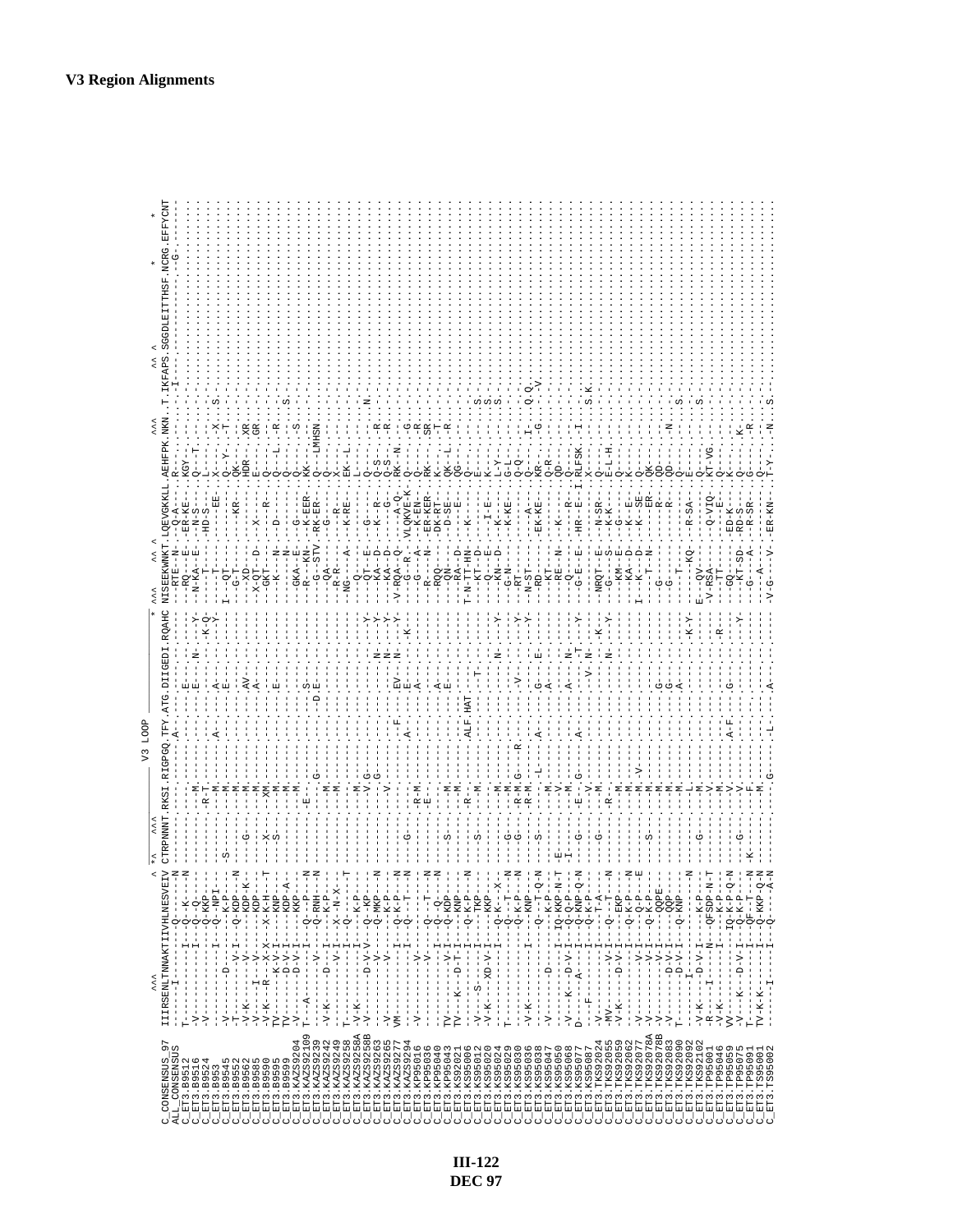|                                                                                                                                                                                                                                                                                                                                                                                                                                                                                       | くくく                                                                                                                                                                                                                                                                                                                                                                 |                                   | HOOF<br>73                                 |                                                                       |                                          |                                      |
|---------------------------------------------------------------------------------------------------------------------------------------------------------------------------------------------------------------------------------------------------------------------------------------------------------------------------------------------------------------------------------------------------------------------------------------------------------------------------------------|---------------------------------------------------------------------------------------------------------------------------------------------------------------------------------------------------------------------------------------------------------------------------------------------------------------------------------------------------------------------|-----------------------------------|--------------------------------------------|-----------------------------------------------------------------------|------------------------------------------|--------------------------------------|
| CONSENSUS_97<br>υ                                                                                                                                                                                                                                                                                                                                                                                                                                                                     | VEIV<br>IIIRSENLTNNAKTIIVHLNES                                                                                                                                                                                                                                                                                                                                      |                                   | CTRENNNY RKSI RIGEGQ TFY ATG DIIGEDI ROAHC | NISEEKWNKT.LQEVGKKLL.AEHFPK.NKN                                       | Ĥ                                        | NCRG. EFFYCNT<br>IKFAPS SGGDLEITTHSF |
| ALL_CONSENSUS                                                                                                                                                                                                                                                                                                                                                                                                                                                                         | $-7$<br>$-\frac{1}{2}$<br>$\frac{1}{1}$<br>$\frac{1}{1}$<br>$\frac{1}{1}$                                                                                                                                                                                                                                                                                           |                                   |                                            |                                                                       |                                          | $\frac{1}{2}$                        |
|                                                                                                                                                                                                                                                                                                                                                                                                                                                                                       | $-5$<br>$--$ TKP<br>$- - E - P$<br>٠<br>J<br>$\frac{1}{1}$<br>---K------DHF-K<br>ı<br>$-V-$                                                                                                                                                                                                                                                                         | ÷<br>≃<br>F<br>ပ္ပ်               | 떡.                                         | $-58-$<br>$-HA. -KI -$<br>$-5X$                                       | $\ddot{r}$<br>$L-QS$<br>$Q - R -$        |                                      |
|                                                                                                                                                                                                                                                                                                                                                                                                                                                                                       | $-KKP$<br>Ţ<br>$\frac{1}{2}$<br>$\overline{v}$                                                                                                                                                                                                                                                                                                                      | ÷м.                               | Ů                                          | $-1$<br>$-V$ ---A-DE                                                  | $\overline{a}$<br>$HK--$                 |                                      |
|                                                                                                                                                                                                                                                                                                                                                                                                                                                                                       | ¥<br>$-3-2-5$<br>I<br>ł<br>$---A---$<br>$\begin{bmatrix} 1 \\ 1 \\ 1 \end{bmatrix}$                                                                                                                                                                                                                                                                                 |                                   |                                            | $- E - - K G$<br>H-NGLL                                               | $RK - -L$                                |                                      |
|                                                                                                                                                                                                                                                                                                                                                                                                                                                                                       | $- - - - - - -$<br>ı<br>$v----$                                                                                                                                                                                                                                                                                                                                     |                                   |                                            | - IEQWR-<br>$-$ R $-$                                                 | $K - Y - I$                              |                                      |
|                                                                                                                                                                                                                                                                                                                                                                                                                                                                                       | $-Q-Q-CP$<br>$\frac{1}{1}$<br>$---A--V-T$<br>I<br>J,                                                                                                                                                                                                                                                                                                                | 뛰<br>Ú                            |                                            | $-V - R - -TT - . \nTHK-KV -$                                         | $-TT-NSX$<br>$Q-K-N$                     |                                      |
|                                                                                                                                                                                                                                                                                                                                                                                                                                                                                       | $-K-$<br>$-1$                                                                                                                                                                                                                                                                                                                                                       | ω                                 |                                            | $-RGN-T$                                                              | $-\mathbf{X}$ .                          |                                      |
|                                                                                                                                                                                                                                                                                                                                                                                                                                                                                       | $-9 - -9 -$<br>ł<br>Ţ<br>ï<br>п<br>п<br>$\frac{1}{1}$<br>ł                                                                                                                                                                                                                                                                                                          | 부                                 |                                            | $-1 -$ SLTR. $-$ E<br>-<br>1<br>$-$ RP $-$                            | EK--.                                    |                                      |
|                                                                                                                                                                                                                                                                                                                                                                                                                                                                                       | $-FA$<br>$-KMP$<br>ł<br>$1 - 2 - 4 - 4 - 1 - 1 - 1$                                                                                                                                                                                                                                                                                                                 | $\frac{5}{1}$                     |                                            | $-1 - 2 - 1 - 1$                                                      | $-7$<br>J,                               |                                      |
|                                                                                                                                                                                                                                                                                                                                                                                                                                                                                       | $\frac{1}{1}$<br>$\begin{array}{c}\n0 \\ \hline\n\vdots \\ \hline\n\end{array}$<br>$\overline{\phantom{a}}$<br>$\overline{1}$                                                                                                                                                                                                                                       | ≅<br>Ú                            |                                            | $- -N - KR - -$<br>$-4 - G - KE = -$<br>$-R$ -D- $N$ -<br>$-KA - D -$ | O--CDX<br>O                              |                                      |
|                                                                                                                                                                                                                                                                                                                                                                                                                                                                                       | $-1 - Q - -K -$<br>$-3 - 2 - 6 - - - -$<br>$-1$<br>$\frac{1}{1}$<br>i<br>さー<br>٠<br>$J - -$                                                                                                                                                                                                                                                                         | $\sum_{i=1}^{n}$<br>$\frac{1}{2}$ |                                            |                                                                       | $\circ$                                  |                                      |
|                                                                                                                                                                                                                                                                                                                                                                                                                                                                                       | ó<br>$-9 - 2 - 6$<br>ţ<br>$\mathbf{I}$<br>-1<br>J,<br>$V-----D-$                                                                                                                                                                                                                                                                                                    | Ó                                 |                                            | $-53-29-1$<br>$-RAE--H$                                               | $\frac{1}{3}$                            |                                      |
|                                                                                                                                                                                                                                                                                                                                                                                                                                                                                       | $-K - A$<br>ì<br>$I - K X H - - - - - - N -$                                                                                                                                                                                                                                                                                                                        | $-R-V$ .                          |                                            | $-.KK-S$<br>$-4 - 2 - 1$                                              | $S - -Q -$<br>Ř                          |                                      |
| FR1.FRMP148<br>び                                                                                                                                                                                                                                                                                                                                                                                                                                                                      | $--$ OKP                                                                                                                                                                                                                                                                                                                                                            | $\sum_{i=1}^{n}$<br>ಲ             |                                            | $    N$ $ SR$<br>$-19 - -1$                                           | $\overline{R}$<br>N<br>T<br>ł<br>$\circ$ |                                      |
| FR1.FRMP169<br>U                                                                                                                                                                                                                                                                                                                                                                                                                                                                      | $--KDP$<br>٠<br>$\begin{array}{c} \n\cdot & \cdot \\ \n\cdot & \cdot \\ \n\cdot & \cdot \n\end{array}$<br>٠<br>$-V - K - - - -$                                                                                                                                                                                                                                     | $\tilde{\gamma}$<br>ゥ             | א<br>י                                     | ł,<br>$- - EK-S$<br>$-N-Q$ – $-$ E                                    | $-X-TSE$ . X<br>ŧ                        |                                      |
| FR1.FRMP197<br>ु                                                                                                                                                                                                                                                                                                                                                                                                                                                                      | $---Q-FTP$<br>$-1$<br>$\frac{1}{1}$<br>$\begin{array}{c} \hline \end{array}$<br>$\frac{1}{2}$                                                                                                                                                                                                                                                                       | ှု<br>↣                           |                                            | $V-RQD---N---I-K-R$                                                   | $\pm$<br>$E-K-$                          |                                      |
| FR1.FRMP300<br>U                                                                                                                                                                                                                                                                                                                                                                                                                                                                      | $-KN-$<br>J.<br>п<br>п<br>-1<br>ł<br>$\begin{bmatrix} 1 & 0 & 0 \\ 0 & 1 & 0 \\ 0 & 0 & 0 \\ 0 & 0 & 0 \\ 0 & 0 & 0 \\ 0 & 0 & 0 \\ 0 & 0 & 0 \\ 0 & 0 & 0 & 0 \\ 0 & 0 & 0 & 0 \\ 0 & 0 & 0 & 0 \\ 0 & 0 & 0 & 0 & 0 \\ 0 & 0 & 0 & 0 & 0 \\ 0 & 0 & 0 & 0 & 0 \\ 0 & 0 & 0 & 0 & 0 & 0 \\ 0 & 0 & 0 & 0 & 0 & 0 \\ 0 & 0 & 0 & 0 & 0 & 0 \\ 0 & 0 & 0 & 0 & 0 & $ | $\overline{a}$<br>Ŵ               |                                            | $-90 - 50$<br>$-0.5 - 1$                                              | $-N-TSP$ . A<br>KQ-                      |                                      |
| GA1.G134<br>↻                                                                                                                                                                                                                                                                                                                                                                                                                                                                         | $-1 - N - -K -$<br>$-$ - $-$ - $ K$ - $  D$ - $  I$                                                                                                                                                                                                                                                                                                                 | $\frac{1}{1}$<br>부                |                                            | $Q - A$<br>ļ<br>$-98Q - T -$                                          | $-X-NPA-$<br>$K-KL$ .                    |                                      |
| GA1.LBV105<br>Ü                                                                                                                                                                                                                                                                                                                                                                                                                                                                       | $N-S$ -S-S-N<br>$\,$ I<br>п.                                                                                                                                                                                                                                                                                                                                        | 뛰                                 | ρ                                          | $-HR-SE$<br>$-5 - 5 - 5 - -$                                          | $-R - NA$<br>$K-Y-$                      |                                      |
| $2 -$ GM.GM3<br>$2 - 1$ N1.D1044<br>U                                                                                                                                                                                                                                                                                                                                                                                                                                                 | $\overline{\phantom{a}}$<br>$-1$ - $-1$<br>ţ                                                                                                                                                                                                                                                                                                                        |                                   |                                            | Σ<br>$-KSV-K-$                                                        | -<br>1                                   |                                      |
| Ü                                                                                                                                                                                                                                                                                                                                                                                                                                                                                     | --v--<br>$\frac{1}{1}$<br>습                                                                                                                                                                                                                                                                                                                                         |                                   |                                            | $-M -$<br>덕<br>!<br>-印-                                               | $-RSS-$                                  |                                      |
| $C$ IN1.D747                                                                                                                                                                                                                                                                                                                                                                                                                                                                          | à<br>J.<br>ı<br>ı<br>$---V---$<br>i<br>٠<br>I                                                                                                                                                                                                                                                                                                                       | $\zeta$                           |                                            | α<br>뛰<br>$-KH-$                                                      | $-R - -S$                                |                                      |
| U                                                                                                                                                                                                                                                                                                                                                                                                                                                                                     | ု                                                                                                                                                                                                                                                                                                                                                                   |                                   |                                            | $\approx$<br>뛰<br>ಲ್ಲ                                                 | ŵ                                        | 먼                                    |
| $2$ $1M1. D757$<br>$2$ $1M1. D760$<br>U                                                                                                                                                                                                                                                                                                                                                                                                                                               | Ÿ<br>п<br>$-$ - $     -$<br>1<br>ï<br>I<br>$\overline{\phantom{a}}$<br>J                                                                                                                                                                                                                                                                                            |                                   |                                            | 뛰<br>٩                                                                | Ť                                        |                                      |
| IN2.D1024<br>Ü                                                                                                                                                                                                                                                                                                                                                                                                                                                                        | $\circ$<br>--V--                                                                                                                                                                                                                                                                                                                                                    |                                   | $R - Y$                                    | $-\vec{R}$<br>뛰<br>÷                                                  | $-10 - 5$                                |                                      |
| IN2.D744<br>U                                                                                                                                                                                                                                                                                                                                                                                                                                                                         | 우<br>$-1$                                                                                                                                                                                                                                                                                                                                                           |                                   |                                            | $R-S$<br>KGN-TEA                                                      | ω                                        |                                      |
| $C_$ IN2. $D766$                                                                                                                                                                                                                                                                                                                                                                                                                                                                      | Ģ                                                                                                                                                                                                                                                                                                                                                                   |                                   | ė                                          | $- R - S$<br>뛰<br>-KD-                                                | Ŵ                                        |                                      |
| び                                                                                                                                                                                                                                                                                                                                                                                                                                                                                     | $-X\overline{0}$<br>ı<br>J<br>$-Y-$<br>í                                                                                                                                                                                                                                                                                                                            |                                   |                                            | $R-S$<br>뛰<br>$\frac{1}{1}$                                           | ပ္ပ                                      |                                      |
| _IN2.D808<br>_IN2.D868<br>(1)                                                                                                                                                                                                                                                                                                                                                                                                                                                         | $--$ DQP<br>J.<br>Ť<br>Ť<br>1<br>J.<br>1<br>ï                                                                                                                                                                                                                                                                                                                       |                                   | $R - Y$                                    | $-8 - 5$<br>뛰<br>$-1$                                                 | $-5 - 2$<br>$-Y$ -                       |                                      |
| C_IN3.IND1                                                                                                                                                                                                                                                                                                                                                                                                                                                                            | ∻∻                                                                                                                                                                                                                                                                                                                                                                  |                                   | 뎍                                          | 囟<br>$-DR$                                                            | $-MS$<br>$- R -$                         |                                      |
| IN3.IND2<br>U                                                                                                                                                                                                                                                                                                                                                                                                                                                                         | $\mathbf{I}$<br>$\mathbf{I}$<br>$\overline{\phantom{a}}$<br>$\begin{array}{c} \hline \end{array}$<br>$---V---$<br>$\frac{1}{1}$<br>п                                                                                                                                                                                                                                |                                   | -RNI                                       | FKM--<br>뛰<br>TŒN-                                                    | $-2$<br>R---LL                           |                                      |
| IN3.IND3<br>(1)                                                                                                                                                                                                                                                                                                                                                                                                                                                                       | $\ddot{\phantom{0}}$                                                                                                                                                                                                                                                                                                                                                |                                   |                                            | $- R$<br>$-\mathbf{\hat{R}}$<br>$-KD$ -                               | ပှ<br>$- R -$                            |                                      |
| $\overline{\phantom{0}}$ $\overline{\phantom{0}}$ $\overline{\phantom{0}}$ $\overline{\phantom{0}}$ $\overline{\phantom{0}}$ $\overline{\phantom{0}}$ $\overline{\phantom{0}}$ $\overline{\phantom{0}}$ $\overline{\phantom{0}}$ $\overline{\phantom{0}}$ $\overline{\phantom{0}}$ $\overline{\phantom{0}}$ $\overline{\phantom{0}}$ $\overline{\phantom{0}}$ $\overline{\phantom{0}}$ $\overline{\phantom{0}}$ $\overline{\phantom{0}}$ $\overline{\phantom{0}}$ $\overline{\$<br>τj | $--D-KS-V-$<br>$-5$                                                                                                                                                                                                                                                                                                                                                 |                                   |                                            | $R-S$<br>$-EA$<br>-KKA-                                               | $-1$ $-1$                                |                                      |
| $\begin{array}{l} \texttt{LNN3} \texttt{ .} \texttt{LND6} \\ \texttt{LNN3} \texttt{ .} \texttt{LND7} \end{array}$<br>τJ                                                                                                                                                                                                                                                                                                                                                               | Ÿ<br>т<br>٠<br>$- - E$ . $V - -$<br>ı<br>٠                                                                                                                                                                                                                                                                                                                          |                                   |                                            | $R-S$<br>$-R-D-$                                                      | $-15$                                    |                                      |
| $\mathfrak{c}$ )                                                                                                                                                                                                                                                                                                                                                                                                                                                                      | ġġ<br>п<br>$-$ - $     -$<br>ì                                                                                                                                                                                                                                                                                                                                      |                                   |                                            | $R - R$<br>囯                                                          | $-N-TS$                                  |                                      |
| IN3.IND8<br>$\mathfrak{c}$ )                                                                                                                                                                                                                                                                                                                                                                                                                                                          | --V---<br>1                                                                                                                                                                                                                                                                                                                                                         |                                   |                                            | $-M-S$<br>뛰<br>-KD-                                                   | $S - 2 -$                                |                                      |
| C_IN4.CMCH1<br>U                                                                                                                                                                                                                                                                                                                                                                                                                                                                      | $-D - V - -$                                                                                                                                                                                                                                                                                                                                                        |                                   |                                            | R<br>묩<br>- KD-                                                       |                                          |                                      |
| U                                                                                                                                                                                                                                                                                                                                                                                                                                                                                     | $-5 -$<br>$\mathbf{I}$<br>$\mathbf{I}$<br>$-1 - D - V -$<br>$\frac{1}{1}$<br>$-1$                                                                                                                                                                                                                                                                                   |                                   |                                            | TOMVG-K<br>Á<br>!<br>$-KD$ –                                          |                                          |                                      |
| C_IN4.CMCH3                                                                                                                                                                                                                                                                                                                                                                                                                                                                           | $-K-$                                                                                                                                                                                                                                                                                                                                                               |                                   |                                            | $-N$ - $E$<br>뭐<br>$-KD -$                                            |                                          |                                      |
| <b>CHORA</b><br>CIN4.CMCH5<br>CIN4.CMCH6<br>U<br>U                                                                                                                                                                                                                                                                                                                                                                                                                                    | $---KA$<br>$-1$<br>ł<br>I                                                                                                                                                                                                                                                                                                                                           |                                   |                                            | ź.<br>囸<br>$-K-R-$<br>$-KD$                                           |                                          |                                      |
| U                                                                                                                                                                                                                                                                                                                                                                                                                                                                                     | $-5 - 5$<br>$-K-$<br>I<br>٠<br>п<br>ı<br>п<br>п<br>т<br>J.<br>т<br>I<br>п<br>j<br>Í<br>п<br>J<br>٠<br>п                                                                                                                                                                                                                                                             |                                   | ξ<br>7<br>ż                                | ź.<br>뛰<br>뛰<br>$\frac{1}{1}$                                         |                                          |                                      |
| CMCH7<br>TN4<br>U                                                                                                                                                                                                                                                                                                                                                                                                                                                                     | $-1$<br>$\frac{1}{1}$                                                                                                                                                                                                                                                                                                                                               |                                   | ぴ                                          | $M - -E$<br>-ADQ-                                                     |                                          |                                      |
| IN4. CMCH8<br>U                                                                                                                                                                                                                                                                                                                                                                                                                                                                       | ခု<br>$-7$                                                                                                                                                                                                                                                                                                                                                          |                                   |                                            | $R-S$                                                                 |                                          |                                      |
| IN4.CMCH10<br>U                                                                                                                                                                                                                                                                                                                                                                                                                                                                       | ု<br>٠<br>п<br>$---V---$<br>Í<br>٠                                                                                                                                                                                                                                                                                                                                  | က်ူ                               |                                            | $K-S$<br>뛰<br>$-AD-$                                                  |                                          |                                      |
| .CMCH11<br>$\overline{\Box}$ IN4.<br>U                                                                                                                                                                                                                                                                                                                                                                                                                                                | O<br>$-$ - $     -$<br>I                                                                                                                                                                                                                                                                                                                                            |                                   |                                            | $R-S$<br>$-KSM-TE$                                                    |                                          |                                      |
| IN4. CMCH12<br>$_{\circ}$                                                                                                                                                                                                                                                                                                                                                                                                                                                             | $Q - -Q -$                                                                                                                                                                                                                                                                                                                                                          |                                   |                                            | $R-SE$<br>$\frac{1}{1}$                                               |                                          |                                      |
| .CMCH13<br>IN4<br>U                                                                                                                                                                                                                                                                                                                                                                                                                                                                   | ęp-<br>п<br>٠<br>$-1$<br>ı                                                                                                                                                                                                                                                                                                                                          | Ŵ                                 |                                            | Ů<br>'-NKTD-                                                          |                                          |                                      |
| .CMCH15<br>IN4<br>び                                                                                                                                                                                                                                                                                                                                                                                                                                                                   | $-K-$<br>$-1$<br>п                                                                                                                                                                                                                                                                                                                                                  |                                   |                                            | œ<br>$-51$                                                            |                                          |                                      |
| C_IN4.CMCH19                                                                                                                                                                                                                                                                                                                                                                                                                                                                          | Ϋ́<br>$- -N - - -V -$                                                                                                                                                                                                                                                                                                                                               |                                   |                                            | $\alpha$<br>뛰<br>$-{\rm K}-{\rm R}-$                                  |                                          |                                      |
| U                                                                                                                                                                                                                                                                                                                                                                                                                                                                                     | $\frac{1}{\sqrt{2}}$<br>$-7$                                                                                                                                                                                                                                                                                                                                        |                                   |                                            | - H<br>-<br>囟<br>$-TCDT$                                              |                                          |                                      |
| $\begin{array}{c} \begin{array}{c} \text{IN4}\end{array} \begin{array}{c} \text{CMCH20}\\ \text{CMCH22} \end{array} \end{array}$<br>U                                                                                                                                                                                                                                                                                                                                                 | $\frac{1}{2}$<br>$\blacksquare$<br>л<br>п<br>--D---D-VR--                                                                                                                                                                                                                                                                                                           |                                   | 囟                                          | $-KN-S$<br>$-KTN-TD$                                                  |                                          |                                      |
| IN4. CMCH23<br>י<br>ט                                                                                                                                                                                                                                                                                                                                                                                                                                                                 | $-$ - $      -$<br>ì                                                                                                                                                                                                                                                                                                                                                |                                   |                                            | ġ<br>뛰<br>$\frac{1}{6}$                                               |                                          |                                      |
| $C\_IM4$ . CMCH26<br>$C\_IM4$ . CMCH27                                                                                                                                                                                                                                                                                                                                                                                                                                                | $\frac{1}{\sqrt{2}}$<br>$-Y--$                                                                                                                                                                                                                                                                                                                                      | S                                 |                                            | $R-S$<br>国<br>₽F−                                                     |                                          |                                      |
|                                                                                                                                                                                                                                                                                                                                                                                                                                                                                       | $--DRP$<br>J<br>$-1$                                                                                                                                                                                                                                                                                                                                                |                                   |                                            |                                                                       |                                          |                                      |
| IN4.CMCH29<br>IN4.CMCH32<br>IN4.CMCH33<br>$\cup$                                                                                                                                                                                                                                                                                                                                                                                                                                      | $\frac{1}{1}$<br>٠<br>$-1$                                                                                                                                                                                                                                                                                                                                          |                                   |                                            | $-5 - 5 - -$<br>뛰                                                     |                                          |                                      |
| U                                                                                                                                                                                                                                                                                                                                                                                                                                                                                     | т<br>$-1$<br>т<br>$-1 - N -$                                                                                                                                                                                                                                                                                                                                        |                                   |                                            | KKQ-                                                                  |                                          |                                      |
| $\circ$                                                                                                                                                                                                                                                                                                                                                                                                                                                                               | $\frac{1}{1}$<br>$-7 -$                                                                                                                                                                                                                                                                                                                                             |                                   |                                            |                                                                       |                                          |                                      |

**III-123 DEC 97**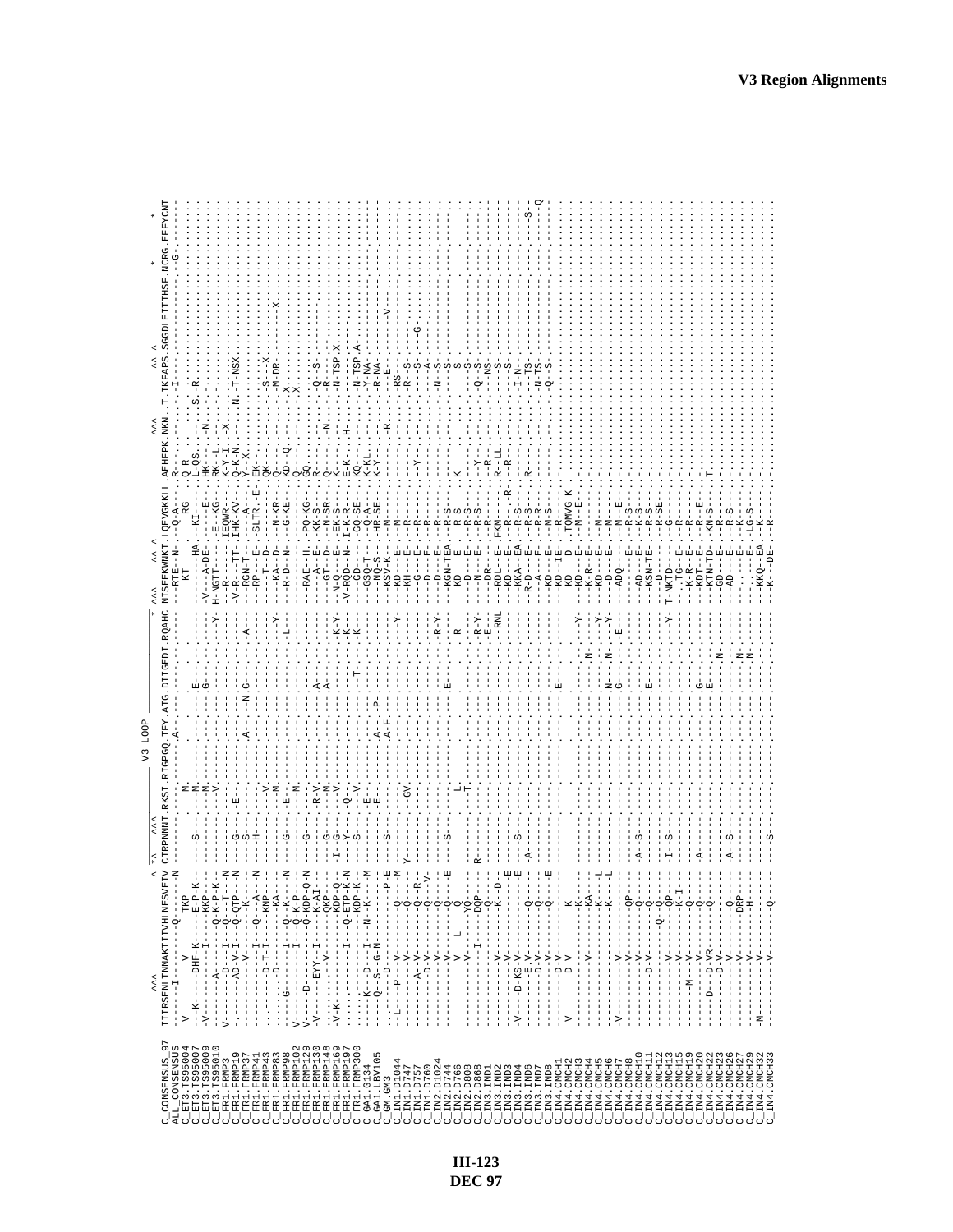| <b>V3 Region Alignments</b> |  |
|-----------------------------|--|
|-----------------------------|--|

|            | T. IKFAPS . SGGDLEITTHSF. NCRG. EFFYCNT                                                                                     |                                                                              |                                                                |                  |         |                                                  |                                               |            |                |                                |                                      |                                           |                                |               |                                                  |                                  |                       |                           |                |                                                   |   |                                      |               |                |           |                                |                                        |                                 |                                                                          |                                        |                                     |                           |                        |                           |                         |                   |                            |                                           |                  |                            |                                       |                              |                                     |               |                        |                  |                          |                |                            |                    | Ŗ         |                        |                                |    |                                   |                                                 |
|------------|-----------------------------------------------------------------------------------------------------------------------------|------------------------------------------------------------------------------|----------------------------------------------------------------|------------------|---------|--------------------------------------------------|-----------------------------------------------|------------|----------------|--------------------------------|--------------------------------------|-------------------------------------------|--------------------------------|---------------|--------------------------------------------------|----------------------------------|-----------------------|---------------------------|----------------|---------------------------------------------------|---|--------------------------------------|---------------|----------------|-----------|--------------------------------|----------------------------------------|---------------------------------|--------------------------------------------------------------------------|----------------------------------------|-------------------------------------|---------------------------|------------------------|---------------------------|-------------------------|-------------------|----------------------------|-------------------------------------------|------------------|----------------------------|---------------------------------------|------------------------------|-------------------------------------|---------------|------------------------|------------------|--------------------------|----------------|----------------------------|--------------------|-----------|------------------------|--------------------------------|----|-----------------------------------|-------------------------------------------------|
|            |                                                                                                                             |                                                                              |                                                                |                  |         |                                                  |                                               |            |                |                                | $-$ EQP                              | $         +$                              | $-R-Q$                         | 뛰             | $-T-T-T$                                         | ဗ္                               |                       | $-11$                     | $-R - E$       | က္                                                |   | YMSNS-<br>$\frac{1}{2}$              | PESNS         | $-1$ $-1$ $-1$ | $-D-K--$  | $H - E - H$                    |                                        | 림                               |                                                                          |                                        |                                     |                           |                        |                           |                         |                   |                            |                                           |                  | $M = -1$                   | $-N-TR$                               | 되<br>-S-                     |                                     |               |                        | $-EM-NN$         | $-N-N-N-N$               |                | $-A-NS$                    | $-5-5$             | $-ER-$    | $-E-K-H$               | $-T-K-H$<br>$- E - H$          |    |                                   |                                                 |
|            |                                                                                                                             |                                                                              |                                                                |                  |         |                                                  |                                               |            |                |                                |                                      | ۲<br>ا<br>闰                               |                                | $G-LY$        |                                                  |                                  | ကူ<br>ġ               |                           | Ŧ              |                                                   |   | $CK - LF$                            |               |                |           |                                |                                        |                                 |                                                                          |                                        |                                     |                           |                        |                           |                         | $-5X$             |                            |                                           |                  |                            |                                       |                              |                                     |               | $K-Q-$                 | KÓX              |                          |                | ř                          |                    | $E - Y$   |                        | $K-N-$                         |    | ن<br>ا                            |                                                 |
|            | NISEEKWNKT.LOEVGKKLL.AEHFPK.NKN                                                                                             | $\Phi$ - $\Delta$<br>$K-$<br>$\frac{1}{2}$<br>뛰<br>$-RTE$<br>Ed-             | R-S                                                            |                  |         |                                                  |                                               |            |                | $RTN - TR$                     | $-KR-KE$<br>KAN-TEA                  | $-EQ-$ R-<br>-4--                         | Ó<br>$\ddot{M}$                | $-RNR - E$    | $R - -N -$<br>텃<br>$-4$                          | .QRVE-K<br>뛰<br>$-MX$            | $R = -E -$<br>$K - E$ | .-HR-KEE<br>$\frac{1}{2}$ | $-1 - 12 - 12$ | $-R-SE-$<br>$-HR - R$<br>뛰<br>-<br>产              |   | $NK--D-$<br>$Q - A -$<br>ģ<br>$AG -$ |               | $R-S-$<br>KDV  | $R-SE$    | KDV--S                         | $R - R -$<br>KAN--E<br>ں<br>وی         | $R - R E E -$<br>뛰<br>$KS -$    | ৬<br>-RAE-                                                               | RR-SR-<br>-GNGID                       | $-KGA$ --                           | $O - E$<br><b>NETA--N</b> | $-DN--R$               | $R = -E -$<br><b>OCN-</b> | $-RA - V$<br><b>RAE</b> | $A - EI$<br>$RT-$ | $-K-ME-$<br>GAR.           | $Q - E$<br>-RAD                           | $K-K-$           | $---KEE-$<br>N--BLDNT      | RTE                                   | -BK-KG-<br>$-4 - 7 - 7$      | $\frac{5}{5}$<br>Ĥ<br>$\frac{1}{2}$ | $\frac{1}{6}$ | $K-N-$<br>뛰<br>$-KR$ - | $K-RE-$          | $W - REE$<br>$-RNE - -1$ | 1-51.          | -EO-K<br>-KKL              | HR-SE-<br>ă        | $K-RR$    | -EK-K<br>R             | Ċ<br>F<br>ŘÃ                   | そし | $-PN-SR$<br><b>RSE</b>            | ER-KE<br><b>NKTE</b>                            |
|            |                                                                                                                             |                                                                              |                                                                |                  |         |                                                  |                                               |            |                | N.                             |                                      |                                           |                                |               | ¥                                                |                                  |                       |                           |                |                                                   |   |                                      |               |                |           |                                | E<br>F<br>o<br>P                       | z                               |                                                                          |                                        |                                     |                           |                        |                           |                         |                   |                            |                                           |                  |                            |                                       |                              |                                     |               |                        |                  |                          |                | $-N.A$                     |                    |           | Ŧ                      |                                |    |                                   |                                                 |
| LOOP<br>Σ. | CTRPNNNT RKSI RIGPGQ TFY ATG DIIGEDI RQAHC                                                                                  |                                                                              |                                                                |                  |         |                                                  |                                               |            |                |                                |                                      |                                           |                                |               |                                                  |                                  |                       |                           |                |                                                   |   |                                      |               |                |           | $\sum_{i=1}^{n}$               |                                        |                                 |                                                                          |                                        |                                     |                           |                        |                           |                         |                   |                            |                                           |                  |                            |                                       |                              |                                     |               |                        |                  |                          |                |                            |                    |           | Ŧ                      |                                |    |                                   |                                                 |
|            |                                                                                                                             |                                                                              |                                                                |                  |         |                                                  |                                               |            |                |                                |                                      |                                           |                                |               |                                                  |                                  |                       |                           |                |                                                   |   |                                      |               | ?−<br>?        |           |                                |                                        |                                 | ά                                                                        | S                                      |                                     |                           |                        |                           |                         |                   |                            |                                           |                  |                            | ๓                                     |                              |                                     | ÝÄ.           |                        | $- E - V$        | 뛰                        |                |                            | ή                  | 95        |                        | Ŵ                              |    | τ٠                                |                                                 |
|            | IIIRSENLTNNAKTIIVHLNESVE                                                                                                    | á<br>I<br>$\frac{1}{\sqrt{2}}$<br>٠<br>ı<br>$-$ - $-$ - $D - V - I - -$<br>ı | $\frac{1}{\sqrt{2}}$<br>$\mathbf{I}$<br>I<br>$- - - - - - - -$ | ġ<br>$- - - - -$ | ု       | $-QA$<br>$\frac{1}{2}$<br>٠<br>$- - - - - - - -$ | $\dot{\varphi}$<br>$- -1 - -N - - -$<br>--V-- | $--J--V--$ | <u>க்</u><br>٠ | i<br>$- - - - - - - -$<br>$-1$ | $\frac{1}{1}$<br>$-4CDF - C$<br>$-7$ | $-1$ $-1$ $-1$ $-1$<br>п<br>$\frac{1}{1}$ | $-1$<br>т<br>$-1$              | $-1$<br>п     |                                                  | $\frac{11}{1}$<br>ı<br>п<br>$-1$ | $-7$<br>$-1$          | $-KP$                     | ļ<br>п<br>$-7$ | $-1$<br>٠<br>п<br>Ţ<br>I                          | ı | $-$ - $     -$<br>7                  | $\frac{1}{1}$ | ī<br>ı<br>ı    | ı<br>$-1$ | $\frac{1}{1}$<br>$-1$          | Ţ<br>٠<br>ı<br>$-9-$<br>$- - \sqrt{-}$ | j<br>י<br>י<br>J<br>п<br>--V--- | $-1 - 1 - 1 - 1 - 1$                                                     | т<br>т<br>$\overline{1}$<br>$- R$<br>ł | J.<br>т<br>ŧ<br>$-\mathbf{\hat{R}}$ | --K--<br>$\blacksquare$   | $\frac{1}{2}$          | ì<br>٠                    | $-4$<br>ı               | $-K - A$          | $-1 - 2 - -1$<br>$-1$<br>1 | $\frac{1}{1}$<br>п<br>п<br>$-1 - D - V -$ | $-3 - 2 - C - -$ | $-3 - -2 - -1 - -1 -$<br>j | $---Q$ FKDH $-K$<br>1<br>-1<br>$-10P$ | $\frac{1}{1}$<br>ı<br>ı<br>I | $- - - - - - -$                     | $\frac{1}{2}$ | - IK                   | Ţ                | $-1$ - -0 - - - - -      | í<br>---D----I | - コーコーーフーーースーー             | $-1 - 1 -$         |           | $---IK$<br>$-A$ -<br>ŧ | $--D$ – $V$ –<br>$-1$ -D $-$ V |    | $-1 - 2 - -K - 1$<br>$-1$<br>$-1$ | $---XP - T$<br>ı<br>ı<br>$-1$ - $\mathcal{V}$ - |
| $\lambda$  |                                                                                                                             | i<br>Ţ<br>I<br>ì<br>ì<br>т<br>٠                                              | $\frac{1}{1}$<br>$- -K - -$                                    |                  |         |                                                  |                                               |            | ì<br>I<br>٠    |                                | $-1 - K -$<br>$-\nabla$              | I                                         | $\frac{1}{1}$<br>$\frac{1}{2}$ | $\frac{1}{2}$ | $\ldots -K$ --D-T-<br>$\frac{1}{2}$              | ı<br>ı                           | $\vdots$              | $\frac{1}{2}$             | .              | $-1$ - $-1$ - $-1$ - $-1$ - $-1$<br>$\frac{1}{2}$ |   | $\frac{1}{2}$                        | $\frac{1}{2}$ |                |           | $\frac{1}{1}$<br>$\frac{1}{1}$ | $\frac{1}{1}$<br>J                     | I<br>$\frac{1}{2}$              | $\frac{1}{2}$<br>$-\nabla$                                               | т<br>I                                 | т<br>ï<br>$\frac{1}{2}$             | ţ.                        |                        | I<br>$\frac{1}{2}$        | $- -K - - -D - -$<br>ı  |                   | J.                         |                                           | $V-V-$           |                            | j<br>п<br>$-\nabla$                   | I<br>ı                       | ì<br>п<br>I                         | 주             | $\vdots$               | $-1 - 2 - 4 - 1$ |                          | $-5 -$         | I<br>п<br>ï<br>I<br>٠<br>t | $\frac{1}{1}$<br>J |           |                        | $\frac{1}{1}$<br>$-V -$        |    |                                   |                                                 |
|            | $\begin{array}{rl} \texttt{CONSENSUS} & 97 \\ \texttt{LL\_CONSENSUS} \\ \texttt{IN4. CMCH36} \\ \texttt{LMH36} \end{array}$ |                                                                              |                                                                | IN5.GT1          | IN5.GT2 | IN5.GT3<br>IN5.GT4                               | IN5.GT5                                       | IN5.GT7    |                | KE.NA113<br>IN5.GT8            | MW.SM750                             |                                           |                                |               | MW1.12199<br>MW1.12203<br>MW1.12205<br>MW1.12209 |                                  |                       |                           |                |                                                   |   | MW1.6508                             |               | MW1.6512       | MW1.6518  | MW2.D3MA959<br>MW2.D3MA960     |                                        |                                 | NY.9214082<br>NY.9214083<br>NH.1.NL94024<br>NH.1.NL94024<br>NH.1.NL93050 |                                        | NO1. V3N13                          |                           | NO1.V3N14<br>NO1.V3N17 | NO1.V3N19                 | RU.RUSIA                | RU.RUS2A          | RU.RUS13A                  | RU.RUS20A                                 | RU.YAN4          | RW1.134cons<br>RW1.566cons |                                       | SN. SE364                    | SO.1574                             | SO.SM145      | TW1.252                | UG. 45           | UG. UG268                | GB1.00513      | ZA.NOF                     | ZA. ZA514          | ZA. ZA517 | ZA2.BooyD              | ZA2.Dlu<br>ZA2.GOM             |    | _ZM1.ZAM18<br>_ZM1.ZAM20          | ZW.2647                                         |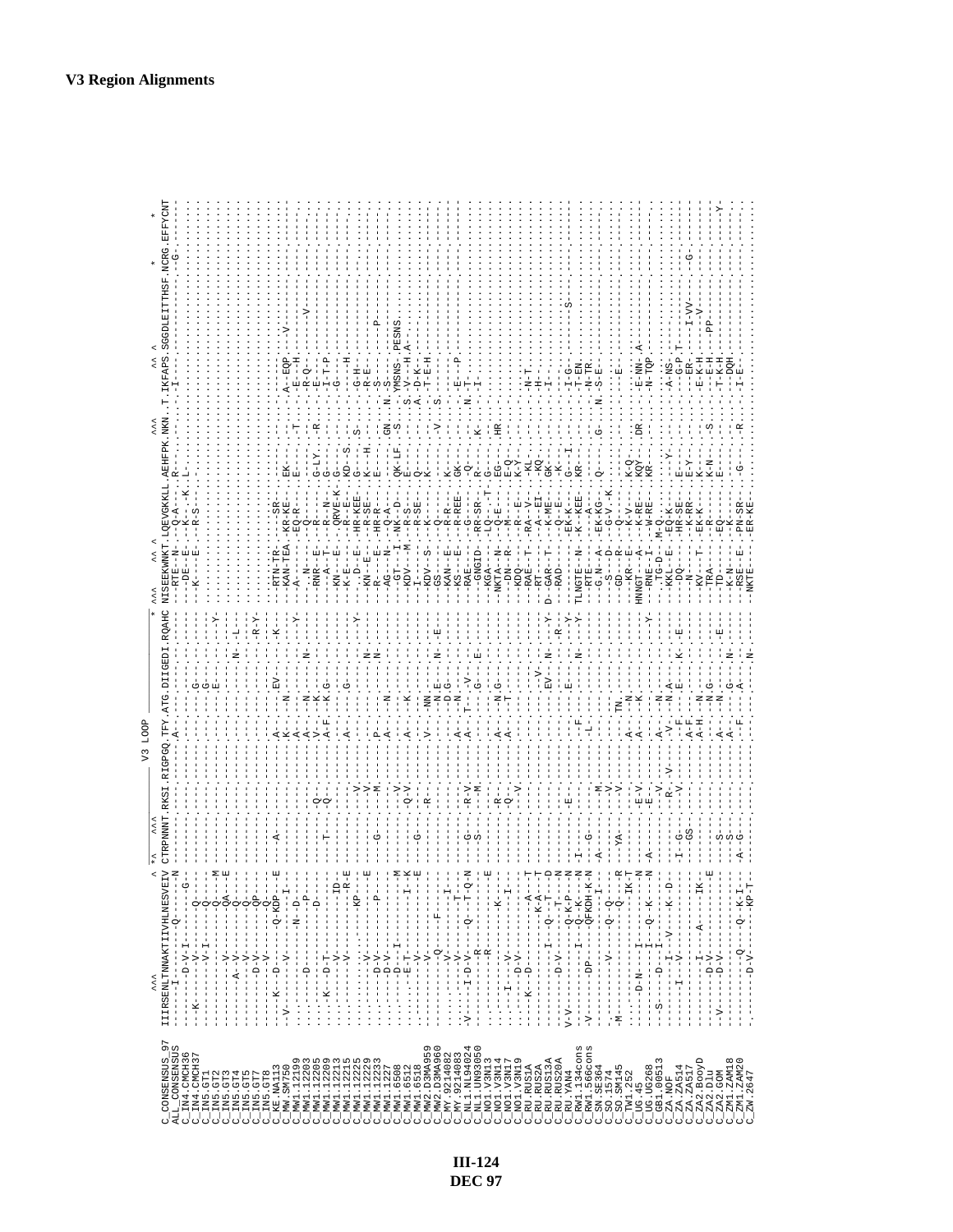|                                                                                                                                                                                                                                                                                                                                                                                                                                      | くくく                                                                                                                                                                                                                                                                                                                                             |                     |                             |
|--------------------------------------------------------------------------------------------------------------------------------------------------------------------------------------------------------------------------------------------------------------------------------------------------------------------------------------------------------------------------------------------------------------------------------------|-------------------------------------------------------------------------------------------------------------------------------------------------------------------------------------------------------------------------------------------------------------------------------------------------------------------------------------------------|---------------------|-----------------------------|
|                                                                                                                                                                                                                                                                                                                                                                                                                                      | IIIRSENLTNNAKIIIVQLNESV                                                                                                                                                                                                                                                                                                                         | ROAHC               | IFKPSPSGGDPEI               |
| $\begin{array}{l} \texttt{D\_CONSENSUS\_97}\\ \texttt{ALL\_CONSENSUS} \end{array}$                                                                                                                                                                                                                                                                                                                                                   |                                                                                                                                                                                                                                                                                                                                                 |                     |                             |
| $\begin{array}{l} \texttt{D\_B\overline{1}}.\;\texttt{BU009con} \\ \texttt{D\_BR}.\;\texttt{RJ100} \end{array}$                                                                                                                                                                                                                                                                                                                      | $\frac{1}{1}$<br>۱<br>ا<br>J<br>п<br>í<br>ł                                                                                                                                                                                                                                                                                                     |                     |                             |
|                                                                                                                                                                                                                                                                                                                                                                                                                                      | $-1 - K -$<br>J<br>$-1$<br>--V----------                                                                                                                                                                                                                                                                                                        |                     | $H - Q - N - 1$             |
|                                                                                                                                                                                                                                                                                                                                                                                                                                      | Ľ.                                                                                                                                                                                                                                                                                                                                              |                     |                             |
| $\begin{array}{l} \frac{\text{D-CF} + 40\,2019}{\text{D-CT}} \\ \frac{\text{D-CT}}{\text{D-CT}} \cdot 2121 \\ \frac{\text{D-CT}}{\text{D-CT}} \cdot 4574 \\ \frac{\text{D-CT}}{\text{D-CT}} \cdot 4574 \\ \frac{\text{D-CT}}{\text{D-CT}} \cdot 4574 \\ \frac{\text{D-CT}}{\text{D-CT}} \cdot 2565 \\ \frac{\text{D-CT}}{\text{D-CT}} \cdot 2565 \\ \frac{\text{D-CT}}{\text{D-CT}} \cdot 2565 \\ \frac{\text{D-CT}}{\text{D-CT}} \$ | $\frac{1}{1}$<br>$\frac{1}{1}$<br>$\cdots$ $\cdots$ $\cdots$ $\cdots$ $\cdots$ $\cdots$ $\cdots$                                                                                                                                                                                                                                                | $X - E -$<br>$-$ R  | $\frac{p}{q}$<br>- F<br>- T |
|                                                                                                                                                                                                                                                                                                                                                                                                                                      | $--F$ $--T$                                                                                                                                                                                                                                                                                                                                     | $-3-5-1$            |                             |
|                                                                                                                                                                                                                                                                                                                                                                                                                                      | - M - - - K - - NDDT-N - - - - F - - - I                                                                                                                                                                                                                                                                                                        |                     |                             |
|                                                                                                                                                                                                                                                                                                                                                                                                                                      | 1<br>$\frac{1}{2}$                                                                                                                                                                                                                                                                                                                              | -D-KP               |                             |
| D_CM1.CMR683<br>D_CM1.CMR684                                                                                                                                                                                                                                                                                                                                                                                                         |                                                                                                                                                                                                                                                                                                                                                 |                     |                             |
|                                                                                                                                                                                                                                                                                                                                                                                                                                      | J.                                                                                                                                                                                                                                                                                                                                              |                     |                             |
|                                                                                                                                                                                                                                                                                                                                                                                                                                      |                                                                                                                                                                                                                                                                                                                                                 |                     |                             |
| $\begin{array}{l} {\rm D-GA1~.} \ 6109 \\ {\rm D-GA1~.} \ 6141 \\ {\rm D-GH1~.} \ 6141 \\ {\rm D-GH1~.} \ 6141 \\ {\rm D-GH1~.} \ 6171 \\ {\rm D-GH1~.} \ 6171 \\ {\rm D-GH1~.} \ 6171 \\ {\rm D-GH1~.} \end{array}$                                                                                                                                                                                                                 | $\frac{1}{1}$<br>$\frac{1}{4}$<br>י<br>י<br>$\frac{1}{1}$<br>$-1$                                                                                                                                                                                                                                                                               | -SKK                |                             |
|                                                                                                                                                                                                                                                                                                                                                                                                                                      | ÷<br>ا<br>$\begin{bmatrix} 1 \\ 1 \\ 1 \\ 1 \end{bmatrix}$<br>п                                                                                                                                                                                                                                                                                 |                     |                             |
| $D$ $K$ E. NA116                                                                                                                                                                                                                                                                                                                                                                                                                     | ----------------<br>ţ<br>$\frac{1}{1}$                                                                                                                                                                                                                                                                                                          |                     |                             |
| D_KEl.KEN966                                                                                                                                                                                                                                                                                                                                                                                                                         | $\frac{1}{1}$<br>I<br>$\frac{1}{1}$<br>ı                                                                                                                                                                                                                                                                                                        |                     |                             |
|                                                                                                                                                                                                                                                                                                                                                                                                                                      | í<br>I<br>ı                                                                                                                                                                                                                                                                                                                                     |                     |                             |
|                                                                                                                                                                                                                                                                                                                                                                                                                                      |                                                                                                                                                                                                                                                                                                                                                 |                     |                             |
| D_KE1.KEN97<br>D_KE1.KEN986<br>D_NL.Al                                                                                                                                                                                                                                                                                                                                                                                               | --Q-ISD-T----H---T                                                                                                                                                                                                                                                                                                                              | KTHFP               |                             |
|                                                                                                                                                                                                                                                                                                                                                                                                                                      | - - - - - H - - - N - H - H - - - -                                                                                                                                                                                                                                                                                                             |                     |                             |
| D_NL2.A093021<br>D_NL2.UG93071                                                                                                                                                                                                                                                                                                                                                                                                       |                                                                                                                                                                                                                                                                                                                                                 |                     |                             |
|                                                                                                                                                                                                                                                                                                                                                                                                                                      | $\frac{1}{1}$<br>$\frac{1}{1}$<br>$\frac{1}{1}$                                                                                                                                                                                                                                                                                                 |                     |                             |
|                                                                                                                                                                                                                                                                                                                                                                                                                                      | $---KK - I$<br>I                                                                                                                                                                                                                                                                                                                                |                     |                             |
| <b>D_NL2.UG94015</b><br><b>D_NL2.ZR8911</b><br>P_NL2.ZR9011                                                                                                                                                                                                                                                                                                                                                                          | -- -- -- K - I<br>$---U - U - U - U - U - U - U - U - U - U - U - U - U - U - U - U - U - U - U - U - U - U - U - U - U - U - U - $<br>п<br>ı                                                                                                                                                                                                   |                     |                             |
| $\overline{D\_ML2}$ . ZR9291<br>$\overline{D\_ML2}$ . ZR94022                                                                                                                                                                                                                                                                                                                                                                        | $\frac{1}{1}$<br>ı<br>I<br>٠                                                                                                                                                                                                                                                                                                                    |                     |                             |
|                                                                                                                                                                                                                                                                                                                                                                                                                                      | ı<br>$---D--V--T-- \nonumber$<br>٠<br>1                                                                                                                                                                                                                                                                                                         |                     |                             |
|                                                                                                                                                                                                                                                                                                                                                                                                                                      | See sequences with inser<br>1                                                                                                                                                                                                                                                                                                                   |                     |                             |
|                                                                                                                                                                                                                                                                                                                                                                                                                                      | I                                                                                                                                                                                                                                                                                                                                               |                     |                             |
| $\begin{array}{l} \texttt{D\_RU}.\texttt{RUS14A} \\ \texttt{D\_SN}.\texttt{SBS365} \\ \texttt{D\_TZ1}.\texttt{TAM1} \\ \texttt{D\_TZ1}.\texttt{TAM2} \\ \texttt{D\_TZ1}.\texttt{TAM2} \\ \texttt{D\_TZ1}.\texttt{TAM3} \\ \texttt{D\_TZ1}.\texttt{TAM4} \\ \texttt{D\_TZ1}.\texttt{TAM5} \end{array}$                                                                                                                                | $\begin{array}{c} \n\cdot & \cdot \\ \n\cdot & \cdot \\ \n\cdot & \cdot \n\end{array}$<br>$\frac{1}{1}$<br>I<br>ì<br>I<br>I<br>$\frac{1}{1}$<br>I<br>I<br>ì<br>I<br>J<br>I                                                                                                                                                                      |                     |                             |
|                                                                                                                                                                                                                                                                                                                                                                                                                                      | $-k-$<br>J<br>J<br>í                                                                                                                                                                                                                                                                                                                            |                     |                             |
|                                                                                                                                                                                                                                                                                                                                                                                                                                      | $\frac{1}{1}$<br>ı                                                                                                                                                                                                                                                                                                                              |                     |                             |
|                                                                                                                                                                                                                                                                                                                                                                                                                                      | п<br>ţ<br>п<br>1                                                                                                                                                                                                                                                                                                                                | $- E - G$           |                             |
| $\begin{array}{l} {\bf D} {\begin{array}{c} {\bf T} {\bf Z1}.~{\bf T} {\bf A}{\bf N6} \\ {\bf D} {\bf T}{\bf Z1}.~{\bf T} {\bf A}{\bf N7} \\ {\bf D} {\bf T}{\bf Z1}.~{\bf T} {\bf A}{\bf N11} \\ {\bf D} {\bf T}{\bf Z1}.~{\bf T} {\bf A}{\bf N112} \\ {\bf D} {\bf T21}.~{\bf T} {\bf A}{\bf N112} \\ \end{array} \end{array}$                                                                                                     | $\frac{1}{2}$<br>$\frac{1}{1}$<br>$\mathbf{I}$<br>$\mathbf{I}$<br>$\frac{1}{1}$                                                                                                                                                                                                                                                                 |                     |                             |
|                                                                                                                                                                                                                                                                                                                                                                                                                                      | J.<br>$\frac{1}{1}$<br>í<br>J<br>$\frac{1}{1}$                                                                                                                                                                                                                                                                                                  | -- 10               |                             |
|                                                                                                                                                                                                                                                                                                                                                                                                                                      | ı<br>J.<br>ı<br>I<br>$-1$                                                                                                                                                                                                                                                                                                                       | $-V$ -KIK           |                             |
|                                                                                                                                                                                                                                                                                                                                                                                                                                      | I<br>$\frac{1}{1}$<br>÷.<br>I<br>ì<br>I<br>ı                                                                                                                                                                                                                                                                                                    | $-TR - A$           |                             |
| $D_TZ1$ . $TAM13$                                                                                                                                                                                                                                                                                                                                                                                                                    | $N - E$<br>$-1$<br>$-1$<br>$- -A - -$<br>$\frac{1}{1}$                                                                                                                                                                                                                                                                                          | $-55 - H$           |                             |
|                                                                                                                                                                                                                                                                                                                                                                                                                                      | ł<br>ı<br>$\frac{1}{1}$<br>I<br>-- 1                                                                                                                                                                                                                                                                                                            |                     |                             |
|                                                                                                                                                                                                                                                                                                                                                                                                                                      | $---X$<br>$-Y--$<br>I<br>$-1$<br>$\frac{1}{1}$                                                                                                                                                                                                                                                                                                  | 민<br>뛰<br>$-8 - -R$ |                             |
|                                                                                                                                                                                                                                                                                                                                                                                                                                      | $-1$ $-1$ $-1$ $-1$                                                                                                                                                                                                                                                                                                                             |                     |                             |
|                                                                                                                                                                                                                                                                                                                                                                                                                                      | п<br>п<br>$- - A$<br>1<br>1<br>ı                                                                                                                                                                                                                                                                                                                |                     |                             |
|                                                                                                                                                                                                                                                                                                                                                                                                                                      | ì<br>i<br>$-1$<br>$-1$<br>$-1$<br>$\frac{1}{1}$<br>í                                                                                                                                                                                                                                                                                            |                     | $\frac{a}{l}$               |
|                                                                                                                                                                                                                                                                                                                                                                                                                                      | I<br>$\frac{1}{1}$<br>$\frac{1}{1}$<br>$\frac{1}{1}$<br>I<br>$---X---$                                                                                                                                                                                                                                                                          |                     |                             |
|                                                                                                                                                                                                                                                                                                                                                                                                                                      | J.<br>$\overline{1}$<br>J<br>ı<br>ı                                                                                                                                                                                                                                                                                                             |                     |                             |
|                                                                                                                                                                                                                                                                                                                                                                                                                                      | --1---------<br>İ                                                                                                                                                                                                                                                                                                                               | ŖÏ                  |                             |
|                                                                                                                                                                                                                                                                                                                                                                                                                                      |                                                                                                                                                                                                                                                                                                                                                 |                     |                             |
|                                                                                                                                                                                                                                                                                                                                                                                                                                      | See sequences with inser                                                                                                                                                                                                                                                                                                                        |                     |                             |
|                                                                                                                                                                                                                                                                                                                                                                                                                                      | í<br>I<br>$-5-$<br>ļ                                                                                                                                                                                                                                                                                                                            |                     |                             |
|                                                                                                                                                                                                                                                                                                                                                                                                                                      |                                                                                                                                                                                                                                                                                                                                                 |                     |                             |
|                                                                                                                                                                                                                                                                                                                                                                                                                                      | $\frac{1}{2}$                                                                                                                                                                                                                                                                                                                                   |                     |                             |
|                                                                                                                                                                                                                                                                                                                                                                                                                                      | --------<br>$\frac{1}{1}$<br>$\frac{1}{2}$                                                                                                                                                                                                                                                                                                      |                     |                             |
| $\frac{D\ \text{IG}}{D\ \text{UG1}}$ . W2UG001<br>$\frac{D\ \text{UG1}}{D\ \text{UG1}}$ . W2UG005<br>$D\ \text{UG1}}$ . W2UG021                                                                                                                                                                                                                                                                                                      | $\begin{bmatrix} 1 & 1 & 1 \\ 1 & 1 & 1 \\ 1 & 1 & 1 \\ 1 & 1 & 1 \\ 1 & 1 & 1 \\ 1 & 1 & 1 \\ 1 & 1 & 1 \\ 1 & 1 & 1 \\ 1 & 1 & 1 \\ 1 & 1 & 1 \\ 1 & 1 & 1 \\ 1 & 1 & 1 \\ 1 & 1 & 1 \\ 1 & 1 & 1 \\ 1 & 1 & 1 & 1 \\ 1 & 1 & 1 & 1 \\ 1 & 1 & 1 & 1 \\ 1 & 1 & 1 & 1 \\ 1 & 1 & 1 & 1 \\ 1 & 1 & 1 & 1 \\ 1 & 1 & 1 & 1 \\ 1 & $<br>$\vdots$ |                     |                             |
|                                                                                                                                                                                                                                                                                                                                                                                                                                      |                                                                                                                                                                                                                                                                                                                                                 |                     |                             |

 $III-125$ **DEC 97**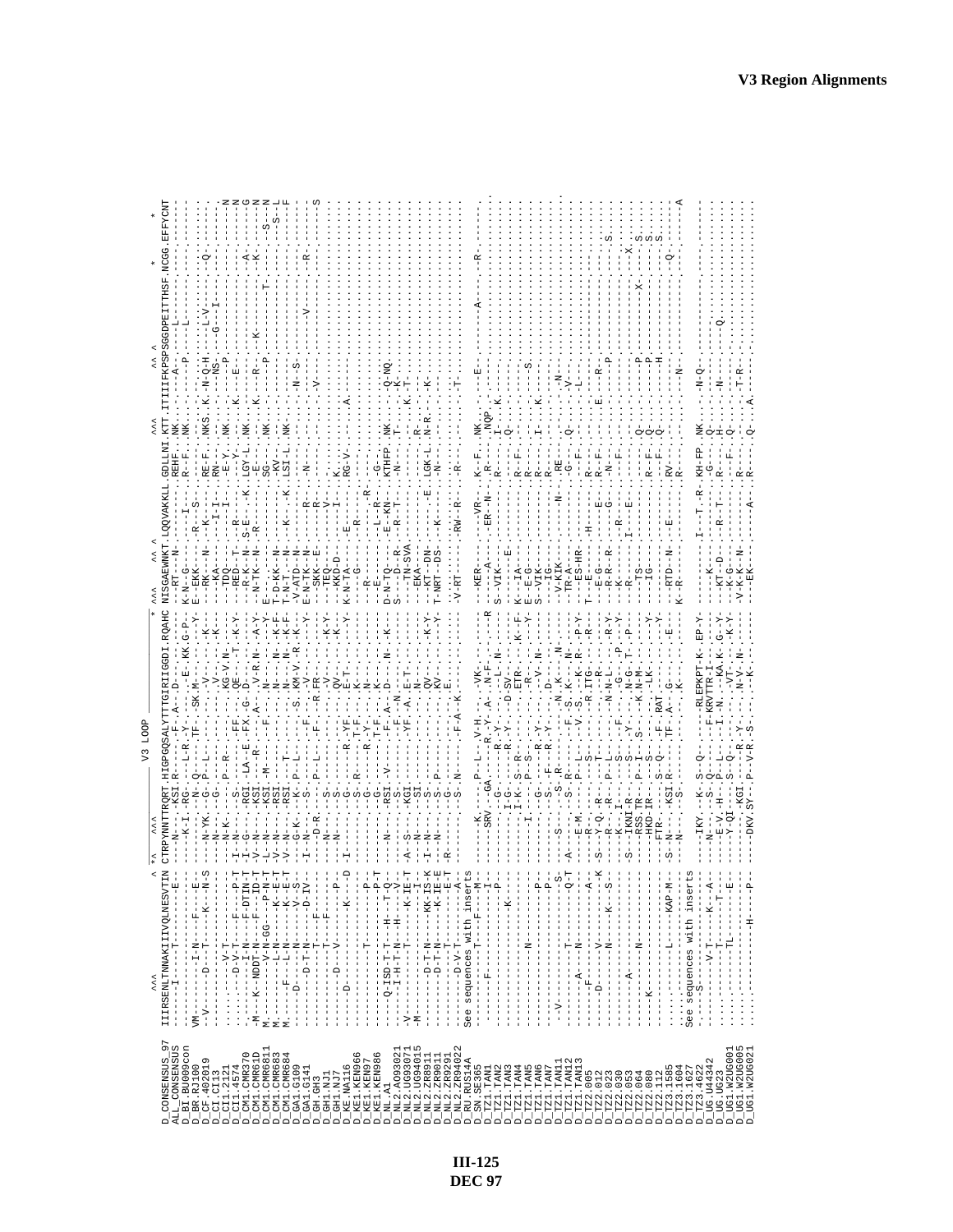V3 LOOP

**III-126 DEC 97**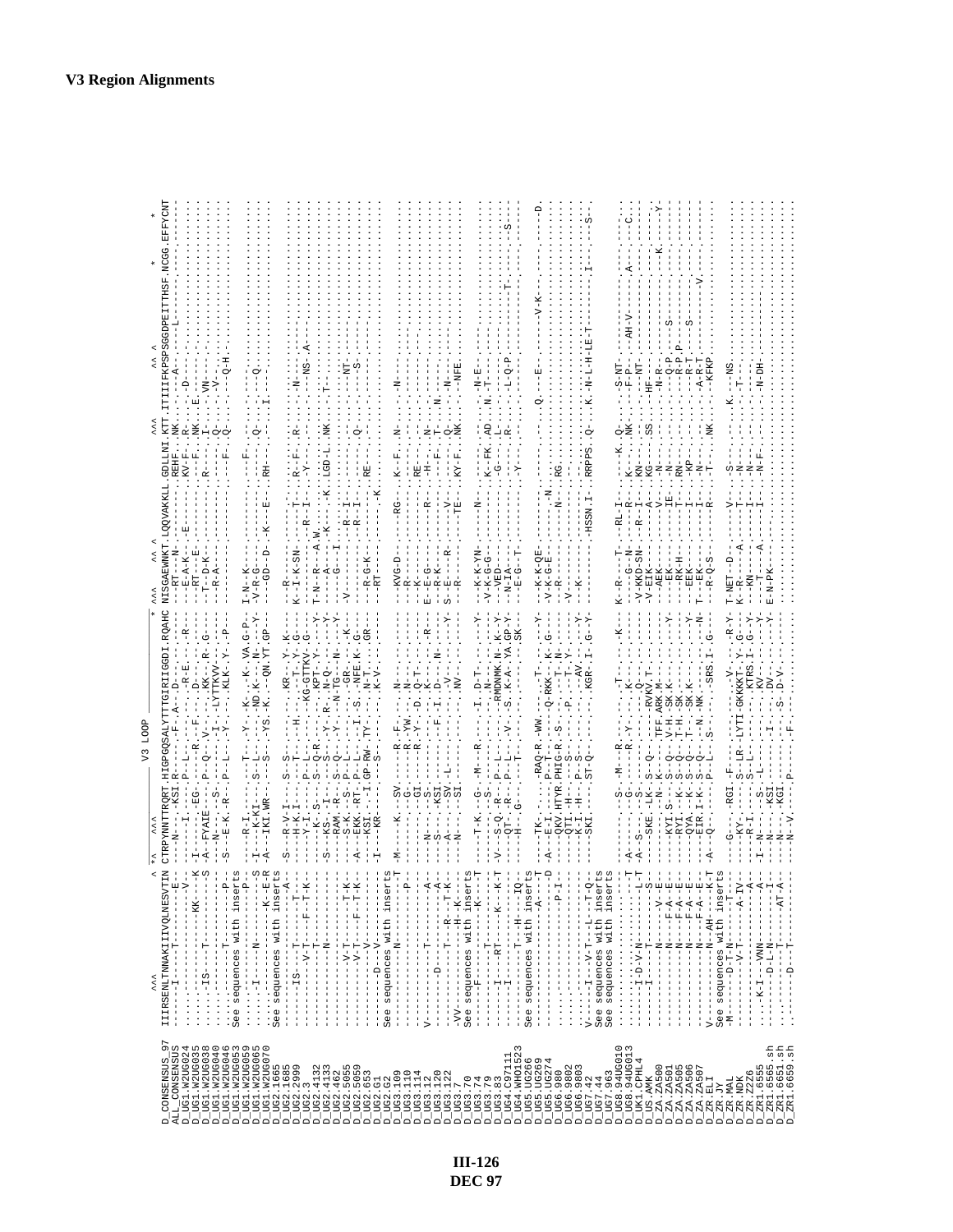|                                                                                                                        | $\lambda$                                                                                                                                                                                                                                                                                                                                           | LOOP<br>$\frac{1}{2}$<br>ξ                                                                                                                                                                        |                                                                         |                                                                  |                                                         |
|------------------------------------------------------------------------------------------------------------------------|-----------------------------------------------------------------------------------------------------------------------------------------------------------------------------------------------------------------------------------------------------------------------------------------------------------------------------------------------------|---------------------------------------------------------------------------------------------------------------------------------------------------------------------------------------------------|-------------------------------------------------------------------------|------------------------------------------------------------------|---------------------------------------------------------|
| $\begin{array}{l} \texttt{E\_CONSENSUS\_97}\\ \texttt{ALL\_CONSENSUS} \end{array}$                                     | NIEN<br>IIIRSENLTNNAKTIIVHLNKS<br>$-1$ - $Q$ - $-1$<br>$\frac{1}{1}$                                                                                                                                                                                                                                                                                | RKAYC<br>$-H-\Omega$<br>RTSI TIGPGQ VFY RTG DIIG DI<br>$-1. A - 1. A -$<br>$-R - -K -$<br>CTRPSNNT.<br>$\frac{1}{7}$                                                                              | EINGTKWNEV.LKQVTEKLL.KEHFNG.NKT<br>$-9 - 2K - 9 -$<br>$N - SR - E - NT$ | $---A-S$                                                         | IIFQPPYSGGDLEITMHHF.NCRG.EFFYCN<br>$-1 - 5 - 1 - 6 - 1$ |
| $-$ CF.4081<br>$-$ CF.90CR402<br>回<br>回                                                                                | $\frac{1}{1}$                                                                                                                                                                                                                                                                                                                                       | $Q-H$<br>- - R . - - H . T - - N - -<br>$-4 - 7 - 7 - 4$<br>$-1 - A \cdot R -$<br>$-K-V$ . R<br><b>FKKV</b><br>$-1$                                                                               | $-QT - Q - IATQ -$<br>$---R-$<br>$- -K - -K - T$<br>$NVSR-$             | $-S - R - S$<br>$-N-SKS$<br>$R=-L-1$ . GTM.<br>$-11$<br>$RXY-G.$ | ċ<br>$-T-T-$                                            |
|                                                                                                                        | QNNQIX-----<br>$-1$<br>í<br>I                                                                                                                                                                                                                                                                                                                       | $N-N-$<br>$-5 - T$<br>$- -R$ . $- -H$ . $T - -$<br>$-$ , $\mathbf{K}--$<br>FK-M.<br><b>FKKV</b>                                                                                                   | $-K--$<br>$-4$<br>-- E -- -- K - T -                                    | $TTT-5-7$<br>$- - - -$<br>Ę<br>$R - -K$ .<br>$R - -L -$          |                                                         |
| $\frac{E-CFT1.1697}{E-CFT1.4002}$<br>$\frac{E-CFT1.4002}{E-CFT1.4013}$                                                 | ę<br>$-1$<br>$-4$<br>I<br>I<br>I<br>I<br>$\frac{1}{1}$<br>ì<br>t                                                                                                                                                                                                                                                                                    | 번<br>$-N-A$ .<br>$-$ . $K$ - - . $A - M$ -<br>$- -R$ . $- -H$ . $K - -$<br>$A_1$ - - - A . R - -<br>$7$ . - I - A . R - -<br>$7$ . - - - V . R - -<br>L . - - - V . R - -<br><b>FKRV</b><br>$-KT$ | .--E-VK--<br>$-1 - R - I - I -$<br>턱<br>투<br>$K-D--$                    | $-LYR-$<br>$-H-R-$<br>$\frac{1}{1}$<br>$\overline{R}$<br>.RK     |                                                         |
| 回                                                                                                                      | $\frac{1}{1}$<br>$\mathbf{I}$<br>.                                                                                                                                                                                                                                                                                                                  | $- R$<br>$\ddotsc$<br>$-V.R$<br>$\frac{1}{1}$                                                                                                                                                     |                                                                         | $---X---K$<br>$R-Y-$                                             |                                                         |
| E_CF1.403<br>E_CF1.4039<br>E_CF1.4069<br>E_CF1.4084<br>回<br>国                                                          | $-9TVTP$<br>$-1$<br>İ<br>п<br>л<br>---AD-<br>t<br>ī<br>$\frac{1}{1}$<br>--<br>N                                                                                                                                                                                                                                                                     | 中<br>뿌<br>$-S-T-$<br>$.A - L -$<br>$R$ . $- -H$ . $K - -$<br>$-K-$<br>$PKK- -I - A$ . $R-$<br>$-V$ . R                                                                                            | $-$ KEAQ $-$ KT. $-$ E-IG<br>$- -K - R - - DT - -NK - -$                | $- R$<br>÷<br>$\stackrel{+}{\approx}$                            |                                                         |
| CF2.4071TG2<br>国                                                                                                       | $\frac{1}{2}$<br>$\frac{1}{1}$<br>$\frac{1}{2}$<br>$\mathbb{Z}$                                                                                                                                                                                                                                                                                     | 뚜<br>$-5 - T$<br>闰<br>$-K-1$<br>$-K$<br>$\tilde{f}$<br>$-V. R-$<br>$-V \cdot R$<br>-FKKM.                                                                                                         | $- -B - -K -$<br>$-9IIIR-$<br>$-1$<br>י<br>ד<br>$-1$                    | $-5 - 6 - 1$<br>$R = -K$<br>İ<br>圍                               |                                                         |
| $\begin{array}{l} \texttt{E\_CF2.4071}\ \texttt{E\_CF2. ELO}\ \texttt{E\_CF2. MBA}\ \texttt{E\_CF2. MBA}\ \end{array}$ | п<br>$----P-1$<br>I<br>٠<br>٠                                                                                                                                                                                                                                                                                                                       | - 5 - T<br>A.R<br>- YK --                                                                                                                                                                         | $-2M - H - T$ . --MVG                                                   | $-5$<br>1<br>ŧ<br>.RK                                            | z                                                       |
|                                                                                                                        | $\overline{a}$<br>J<br>Í<br>$- -A - -$                                                                                                                                                                                                                                                                                                              | $- R - F$<br>$-5 - 5$ .<br>벽.<br>KIE<br>ပ္ပ်<br>S.R<br>V.R<br>TTT                                                                                                                                 | $---Z - F - --- K - -$                                                  | Á,<br>$-K---S.-P$<br>$-1$ $-1$<br>$-K-Y-$<br>$R---$              | ÜΩ<br>U)                                                |
| $CM$ . CMR10<br>回                                                                                                      | $---V---$<br>$\frac{1}{1}$                                                                                                                                                                                                                                                                                                                          | 干<br>一<br>$-A-$<br>$\ddot{A}$<br>.-A-V.R--L-H.T<br>TGKI<br>                                                                                                                                       | $-$ R $-$ T $-$ T .<br>- R $ -$ R $-$                                   | -11                                                              | Ω,                                                      |
| $-FRI.FRMP38$<br>回                                                                                                     | See sequences with inse                                                                                                                                                                                                                                                                                                                             |                                                                                                                                                                                                   |                                                                         |                                                                  |                                                         |
| $_F$ R1. FRMP44<br>E_FR1.FRMP48<br>囸                                                                                   |                                                                                                                                                                                                                                                                                                                                                     | Á                                                                                                                                                                                                 | $-46-$<br>$\frac{5}{1}$<br>$-K-$<br>י<br>ד                              | Ŧ<br>N<br>P<br>$ K$                                              |                                                         |
| 国                                                                                                                      | $\frac{1}{1}$<br>$\frac{1}{2}$<br>I                                                                                                                                                                                                                                                                                                                 |                                                                                                                                                                                                   | $---XK--$<br>뚜                                                          |                                                                  |                                                         |
| $\begin{array}{c} \begin{array}{c} \texttt{FR1. FRMPS9} \\ \texttt{FR1. FRMP126} \end{array} \end{array}$<br>囸         | Í<br>J<br>п<br>ı<br>I                                                                                                                                                                                                                                                                                                                               |                                                                                                                                                                                                   | $-5$                                                                    |                                                                  |                                                         |
| $_F$ R1. $F$ RMP323<br>国                                                                                               | J                                                                                                                                                                                                                                                                                                                                                   | ÷N-                                                                                                                                                                                               | $-5 -$<br>j                                                             |                                                                  |                                                         |
| $JP$ . $JP$ 23B<br>E<br>国                                                                                              | $-9 - 0 - 0$<br>中!"                                                                                                                                                                                                                                                                                                                                 | $- H - O$<br>É.<br>$-RL -$<br>$-$ . HV-<br>$-K-$<br>?<br>¦                                                                                                                                        | NLSRAQ--DT.-HKIVIT-<br>$\frac{1}{2}$                                    | $-V-KHS$<br>$-9-0-7$                                             |                                                         |
| $-JPI.$ JNIH2T<br>LEHING. LED<br>国                                                                                     |                                                                                                                                                                                                                                                                                                                                                     |                                                                                                                                                                                                   | $-4$<br>י-ד<br>闰                                                        |                                                                  |                                                         |
| TPILUL.JNIH4T<br>囸                                                                                                     | $-1$ - $-1$ - $-1$ - $-1$ - $-1$ - $-1$                                                                                                                                                                                                                                                                                                             |                                                                                                                                                                                                   | $-K-$                                                                   |                                                                  |                                                         |
| JP2.Pat43<br>国                                                                                                         |                                                                                                                                                                                                                                                                                                                                                     |                                                                                                                                                                                                   | $-K-1$                                                                  |                                                                  |                                                         |
| E_MY.1786                                                                                                              | $\frac{1}{1}$ $\frac{1}{1}$ $\frac{1}{1}$ $\frac{1}{1}$ $\frac{1}{1}$                                                                                                                                                                                                                                                                               |                                                                                                                                                                                                   | $-KA$ .                                                                 |                                                                  |                                                         |
| MY.9214103<br>凹                                                                                                        | I<br>$\frac{1}{2}$                                                                                                                                                                                                                                                                                                                                  | ¤<br>∶                                                                                                                                                                                            |                                                                         |                                                                  |                                                         |
| $EUI.1164$ con<br>MT.TH94037<br>回<br>囸                                                                                 | J<br>$\frac{1}{1}$<br>$-5-$                                                                                                                                                                                                                                                                                                                         | °-∂-<br>ļ.<br>⊬<br>텃<br>ار<br>آ                                                                                                                                                                   | မှ<br>F,                                                                | ۱<br> -<br> <br>回                                                |                                                         |
| тн. 93 тн253<br>回                                                                                                      | 臣<br>--<br>I<br>$\frac{1}{1}$<br>$\frac{1}{1}$                                                                                                                                                                                                                                                                                                      | $-1 - 1 - 1 - 1 - 1 - 1$<br>$- - RT$ . $S - - Q - R$ . $- L -$<br>$-FY-K.$                                                                                                                        | $-K  N-$                                                                | $\frac{1}{2}$<br>$\overline{R}$ .                                |                                                         |
| $-m.C18$<br>回                                                                                                          | $\cdots$ $\cdots$                                                                                                                                                                                                                                                                                                                                   | 텃<br>$-.AM$<br>д<br>$-1$<br>- T-                                                                                                                                                                  | $-$ R $-$<br>$-1$                                                       | $ -K$                                                            |                                                         |
| $-TH$ . CM240<br>囸                                                                                                     | $-1$                                                                                                                                                                                                                                                                                                                                                | ą<br>$- R$                                                                                                                                                                                        | -K-                                                                     |                                                                  |                                                         |
| $-TH. JP23A$<br>国                                                                                                      | $-1$                                                                                                                                                                                                                                                                                                                                                | $\frac{1}{1}$<br>$-THK. -KRM. -L-$                                                                                                                                                                | -KA.                                                                    | $-V-$                                                            |                                                         |
| $-TH. T8178$<br>TH. N764<br>囸<br>囯                                                                                     | $\frac{1}{1}$<br>$\frac{1}{1}$                                                                                                                                                                                                                                                                                                                      |                                                                                                                                                                                                   | --AK--<br>$-2$ - $-$ - $-$<br>$-4. -T$<br>턱                             | $rac{1}{1}$                                                      | י<br>ד                                                  |
| TH1.8639<br>囸                                                                                                          | $\frac{1}{2}$ = $\frac{1}{2}$ = $\frac{1}{2}$ = $\frac{1}{2}$ = $\frac{1}{2}$ = $\frac{1}{2}$ = $\frac{1}{2}$ = $\frac{1}{2}$ = $\frac{1}{2}$ = $\frac{1}{2}$ = $\frac{1}{2}$ = $\frac{1}{2}$ = $\frac{1}{2}$ = $\frac{1}{2}$ = $\frac{1}{2}$ = $\frac{1}{2}$ = $\frac{1}{2}$ = $\frac{1}{2}$ = $\frac{1$<br>$\frac{1}{2}$                          | ř                                                                                                                                                                                                 | $\ddot{\mathcal{L}}$                                                    |                                                                  |                                                         |
| - тн1.8657<br>1 11.8659<br>国                                                                                           | $\frac{1}{2}$                                                                                                                                                                                                                                                                                                                                       |                                                                                                                                                                                                   | $\ddot{A}$ .                                                            |                                                                  |                                                         |
| 国                                                                                                                      | $\begin{bmatrix} 1 & 1 & 1 \\ 1 & 1 & 1 \\ 1 & 1 & 1 \end{bmatrix}$                                                                                                                                                                                                                                                                                 |                                                                                                                                                                                                   |                                                                         |                                                                  |                                                         |
| TH1.8663<br>国<br>囸                                                                                                     | $\frac{1}{2}$                                                                                                                                                                                                                                                                                                                                       |                                                                                                                                                                                                   | $-AA$<br>$-$ Å.                                                         | ž<br>ŧ                                                           |                                                         |
| 3_TH1.8671<br>3_TH1.8673<br>3_TH1.8683<br>囸                                                                            | $\frac{1}{2}$                                                                                                                                                                                                                                                                                                                                       | z                                                                                                                                                                                                 | $-A. -R$                                                                |                                                                  |                                                         |
| 回                                                                                                                      |                                                                                                                                                                                                                                                                                                                                                     | Ŗ                                                                                                                                                                                                 | י<br>ד                                                                  |                                                                  |                                                         |
| $\frac{\text{TH1}}{\text{TH1}}$ .TA1067<br>囸                                                                           |                                                                                                                                                                                                                                                                                                                                                     |                                                                                                                                                                                                   | $---KA.$                                                                |                                                                  |                                                         |
| THI.TA7794<br>国<br>囸                                                                                                   | $\begin{array}{c} \vdots \\ \vdots \\ \vdots \\ \vdots \end{array}$                                                                                                                                                                                                                                                                                 |                                                                                                                                                                                                   | -KA.<br>$\frac{1}{4}$                                                   | ېم<br>Ų                                                          |                                                         |
| TH1.TA8173<br>国                                                                                                        | $\begin{bmatrix} 1 & 1 & 1 \\ 1 & 1 & 1 \\ 1 & 1 & 1 \\ 1 & 1 & 1 \\ 1 & 1 & 1 \\ 1 & 1 & 1 \\ 1 & 1 & 1 \\ 1 & 1 & 1 \\ 1 & 1 & 1 \\ 1 & 1 & 1 \\ 1 & 1 & 1 \\ 1 & 1 & 1 \\ 1 & 1 & 1 \\ 1 & 1 & 1 \\ 1 & 1 & 1 & 1 \\ 1 & 1 & 1 & 1 \\ 1 & 1 & 1 & 1 \\ 1 & 1 & 1 & 1 \\ 1 & 1 & 1 & 1 \\ 1 & 1 & 1 & 1 & 1 \\ 1 & 1 & 1 & 1 & $<br>$\frac{1}{2}$ |                                                                                                                                                                                                   | $-$ A.                                                                  |                                                                  |                                                         |
| TH1.TA8176<br>国                                                                                                        | $\begin{array}{c} \n\vdots \\ \vdots \\ \vdots \\ \vdots\n\end{array}$                                                                                                                                                                                                                                                                              |                                                                                                                                                                                                   | $-4$                                                                    |                                                                  |                                                         |
| TH2.TN235<br>国                                                                                                         |                                                                                                                                                                                                                                                                                                                                                     |                                                                                                                                                                                                   |                                                                         |                                                                  |                                                         |
| <b>E_TH2.TN238</b><br>E_TH2.TN239<br>回                                                                                 |                                                                                                                                                                                                                                                                                                                                                     |                                                                                                                                                                                                   | Ġ<br>$-4$ .<br>$S-R-$                                                   |                                                                  |                                                         |
| 国                                                                                                                      |                                                                                                                                                                                                                                                                                                                                                     |                                                                                                                                                                                                   |                                                                         |                                                                  |                                                         |
| TH2.TN240<br>TH2.TN241<br>回<br>国                                                                                       | $-1$                                                                                                                                                                                                                                                                                                                                                |                                                                                                                                                                                                   | ED-<br>-K-                                                              |                                                                  |                                                         |
|                                                                                                                        |                                                                                                                                                                                                                                                                                                                                                     |                                                                                                                                                                                                   | $-4$ .                                                                  |                                                                  |                                                         |
| Е_TH2.TN242<br>Е_TH2.TN243<br>Е_TH2.TN244                                                                              | $\frac{1}{1}$                                                                                                                                                                                                                                                                                                                                       |                                                                                                                                                                                                   | $-R-$                                                                   |                                                                  |                                                         |
|                                                                                                                        |                                                                                                                                                                                                                                                                                                                                                     |                                                                                                                                                                                                   | $E - -KA$                                                               |                                                                  |                                                         |
| E TH3.W2TH001                                                                                                          |                                                                                                                                                                                                                                                                                                                                                     |                                                                                                                                                                                                   |                                                                         |                                                                  |                                                         |

 $III-127$ **DEC 97**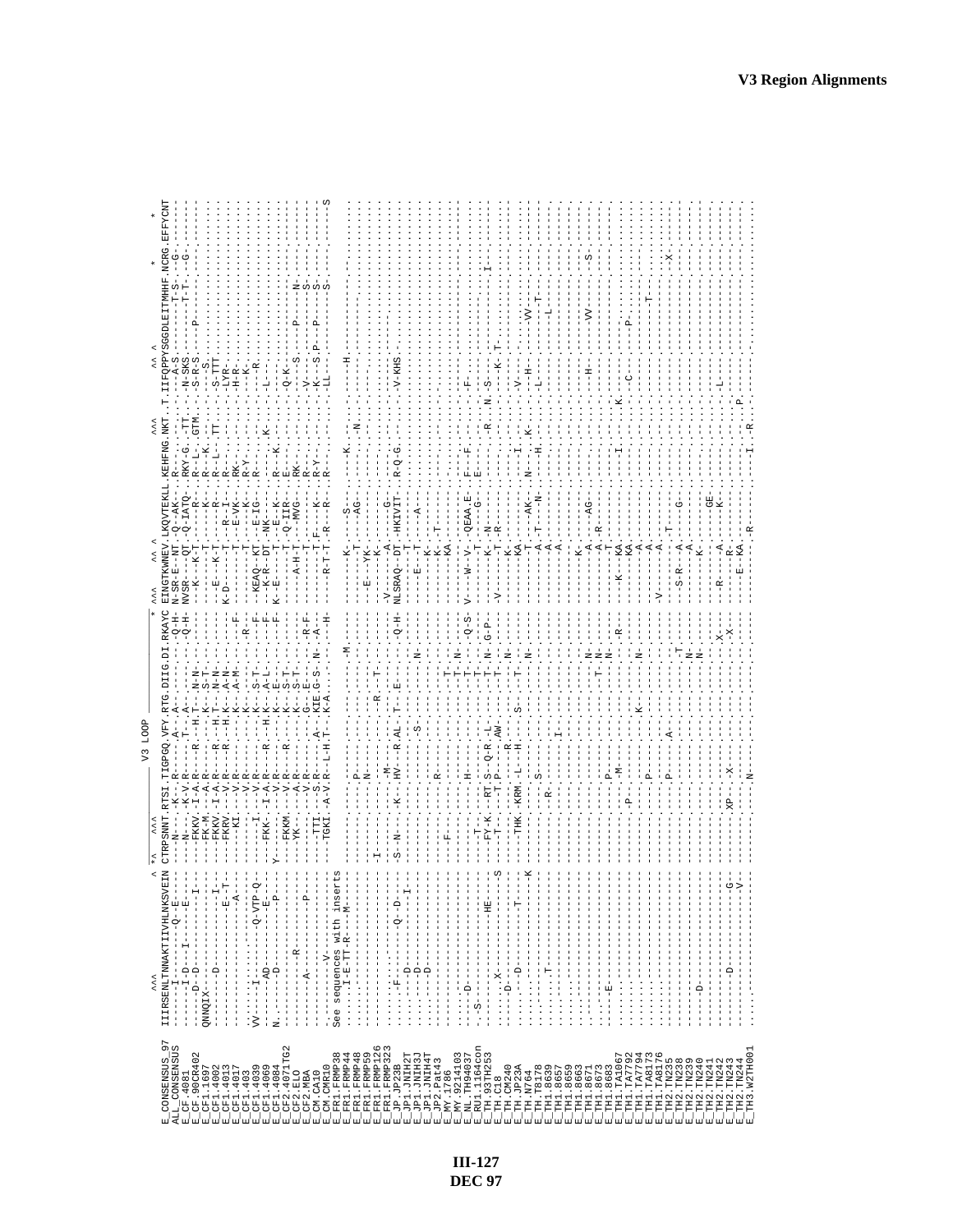$III-128$ **DEC 97**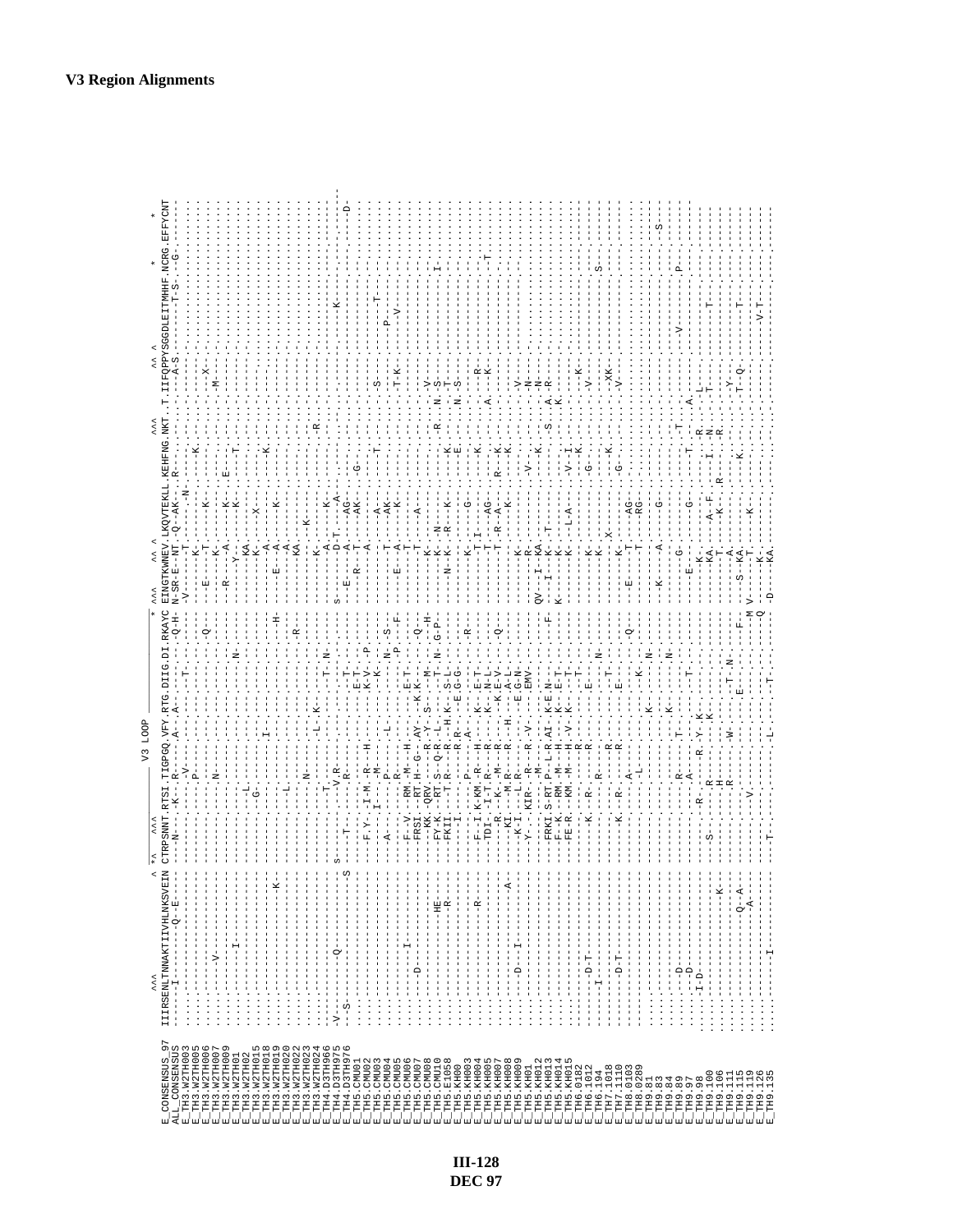|                  | -- -- -- -- --                                                                                                                                                                                                                                                                                                                                                 |  |
|------------------|----------------------------------------------------------------------------------------------------------------------------------------------------------------------------------------------------------------------------------------------------------------------------------------------------------------------------------------------------------------|--|
|                  |                                                                                                                                                                                                                                                                                                                                                                |  |
| くくく              |                                                                                                                                                                                                                                                                                                                                                                |  |
| $\lambda$        |                                                                                                                                                                                                                                                                                                                                                                |  |
| $\lambda$        | CTRESNNT RTSG VFY RTG DI GLO DI RKAYC DINGTKWNEV LKQVTEKLL KEHFNG NKT I IIIQDPYSGGDLEITMHHF NCRG EFFYLMI                                                                                                                                                                                                                                                       |  |
| $*$ $*$          |                                                                                                                                                                                                                                                                                                                                                                |  |
|                  |                                                                                                                                                                                                                                                                                                                                                                |  |
| V3 LOOP          | ・ コートトーーー フート・トローー フーーー・コート コート・コート コートーム コートーー                                                                                                                                                                                                                                                                                                                |  |
| $\lambda$        |                                                                                                                                                                                                                                                                                                                                                                |  |
| $\frac{1}{\ast}$ |                                                                                                                                                                                                                                                                                                                                                                |  |
|                  | <b>NIEZNS</b><br> <br> <br> <br> <br>                                                                                                                                                                                                                                                                                                                          |  |
| $\lambda$        | - 印--〇--------- II --------<br>IIRSENLTNNAKTIIVHLNK                                                                                                                                                                                                                                                                                                            |  |
|                  | CONSENSUS 97<br>THM0.92TH001<br>TH10.92TH011<br>LLL_CONSENSUS<br>US. POC30506<br>$_UK1.11643$<br>TH9.179<br>TW1.286<br>TW1.396<br>$-TW1.346$<br>$-W1. BX6$<br>$_N$ N2. VN4<br>$\frac{1}{2}$ -VN2 . VN2<br>$\frac{1}{2}$ -VN2 . VN3<br>$_N$ N1.DN3<br>$\_$ VN1. $_{\rm CTS}$<br>$\text{UN2} \cdot \text{VM1}$<br>TV.UR2<br>$_UY$ . UR4<br>$_UY$ . UR6<br>UY.UR7 |  |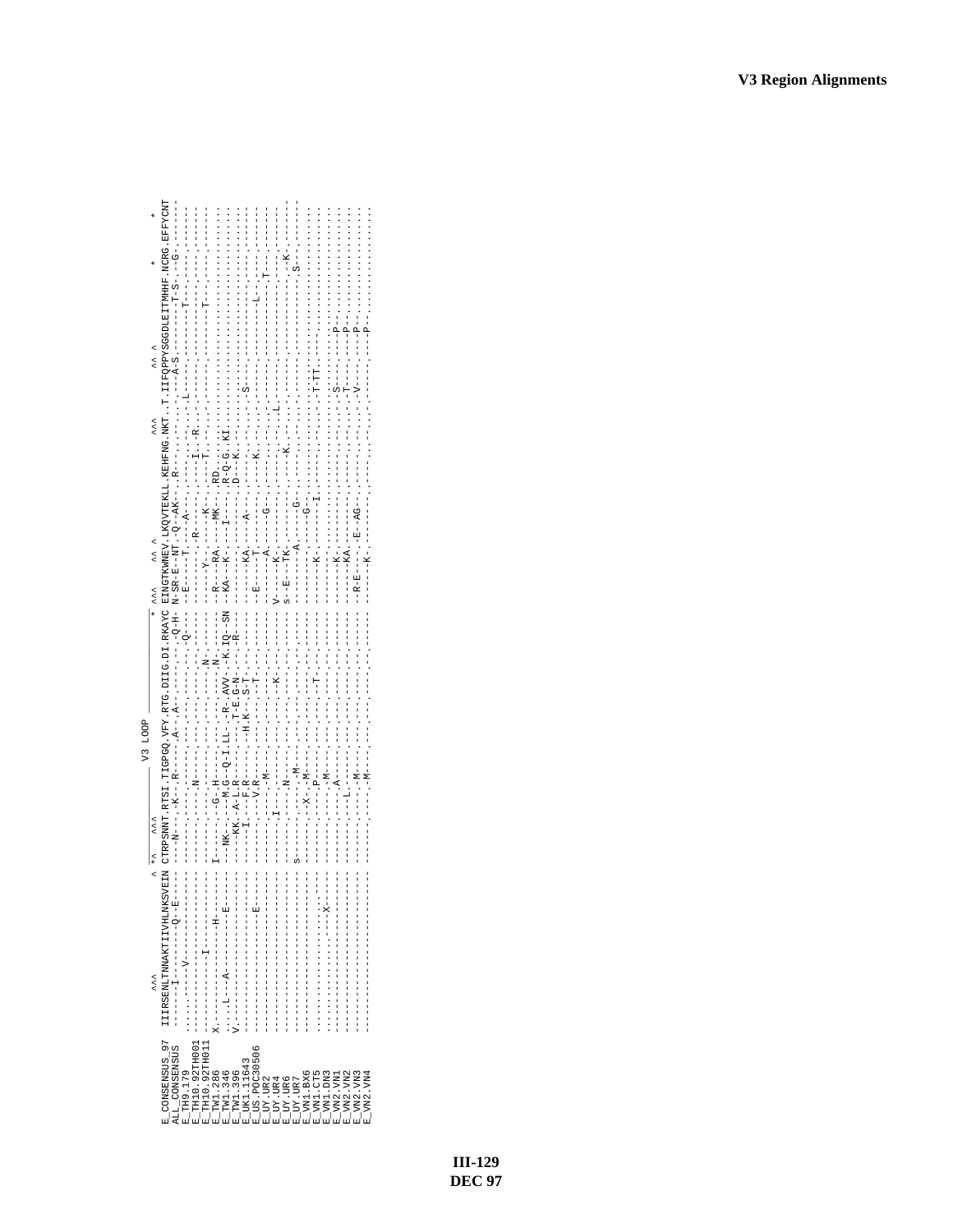|                                                                                                                                                                                                                                                                                                     | くくく                                                                                                                                                                                                                                                                                                                                                                                                                                                                                                                                                                                             | TOOP<br>Δ3                                    |                                                                   |                                               |
|-----------------------------------------------------------------------------------------------------------------------------------------------------------------------------------------------------------------------------------------------------------------------------------------------------|-------------------------------------------------------------------------------------------------------------------------------------------------------------------------------------------------------------------------------------------------------------------------------------------------------------------------------------------------------------------------------------------------------------------------------------------------------------------------------------------------------------------------------------------------------------------------------------------------|-----------------------------------------------|-------------------------------------------------------------------|-----------------------------------------------|
| CONSENSUS_97<br>国                                                                                                                                                                                                                                                                                   |                                                                                                                                                                                                                                                                                                                                                                                                                                                                                                                                                                                                 | DIGRKAHC<br>CTRPNNNTPRKSIHHLGPGQ.AFYSATG.DIIG | TVSGTQWNNTALQRVRAKLTGKSHFPD.NKT                                   | <b>NOA HA</b><br>INIKFNSS.SGGDLEITMHSFCNCRGTE |
| ALL_CONSENSES<br>F_AR1.20016<br>F_AR1.21280<br>F_AR2.15<br>F_AR2.18<br>F_BR.7944<br>F_BR.7944                                                                                                                                                                                                       | j.<br>$-2$<br>$\frac{1}{4}$<br>$- -X - -X - -Y - \mathbb{I}$<br>$\frac{1}{2}$                                                                                                                                                                                                                                                                                                                                                                                                                                                                                                                   |                                               | $I - R - E$                                                       | $-I - AP -$                                   |
|                                                                                                                                                                                                                                                                                                     | $-2 - 8 - 8$<br>т<br>$-4 - -$<br>$\frac{1}{1}$<br>$\frac{1}{1}$                                                                                                                                                                                                                                                                                                                                                                                                                                                                                                                                 | ×<br>-<br>$-2.1 - R$<br>$-XX - XX$            | $-XX -$<br>$-KX$                                                  | $-7$                                          |
|                                                                                                                                                                                                                                                                                                     | $--$ SI-<br>Ŀ,<br>$\frac{1}{1}$<br>-1<br>$TV---$<br>ı<br>ŧ<br>H                                                                                                                                                                                                                                                                                                                                                                                                                                                                                                                                 | ï<br>$-.RF-$<br>Ė.                            | .-KE-KTA<br>$-E$ -- $K$<br>$-TA$<br><b>SEK</b><br>$-RA--$<br>$-4$ | $\mathbf{\Omega}$<br>ė                        |
|                                                                                                                                                                                                                                                                                                     | $-51$<br>I<br>п<br>j<br>À<br>Í<br>I<br>$\frac{1}{1}$<br>$\overline{H}$                                                                                                                                                                                                                                                                                                                                                                                                                                                                                                                          | ä                                             | $-1 - 2B - 1$<br>$R - K$<br>$\frac{1}{1}$                         | ρ                                             |
|                                                                                                                                                                                                                                                                                                     | $\blacksquare$<br>$-2$<br>$-5$<br>Ť<br>$\mathbf{I}$<br>п<br>J.<br>$\frac{1}{1}$<br>$-A--$<br>$-4$<br>I.                                                                                                                                                                                                                                                                                                                                                                                                                                                                                         | α<br>α<br>$\circ$<br>$\mathbf{\Omega}$        | 田<br>!<br>$KM - EQ - K - T$<br>$-$ KQ<br>-KK<br>ż<br>$K-H$        | 턱                                             |
|                                                                                                                                                                                                                                                                                                     | $\frac{5}{1}$<br>国<br>Ŧ<br>$- - A - -$<br>т<br>Ţ<br>$\frac{1}{2}$<br>$\begin{array}{c}\n\vdots \\ \vdots \\ \vdots \\ \vdots\n\end{array}$<br>$\mathsf I$                                                                                                                                                                                                                                                                                                                                                                                                                                       | α                                             |                                                                   |                                               |
| F_BR.RJI03<br>F_BR1.BZ126<br>F_BR1.BZ162<br>F_BR1.BZ163                                                                                                                                                                                                                                             | $-5$<br>ı<br>ł<br>т<br>$-2 - A - I$<br>I<br>$\frac{1}{1}$<br>ŧ<br>Ż                                                                                                                                                                                                                                                                                                                                                                                                                                                                                                                             | Ķ                                             | --KK.-DQ-K-E<br>$- R$                                             | : K<br>$-H - H -$                             |
|                                                                                                                                                                                                                                                                                                     | ÷,<br>国<br>Ŧ<br>п<br>H<br>$A - -$<br>$\overline{\phantom{a}}$<br>$-4$<br>Ť<br>$\frac{1}{2}$<br>$\mathsf I$                                                                                                                                                                                                                                                                                                                                                                                                                                                                                      |                                               | 뛰<br>-<br>EQ<br>$-KQ$<br>$I - RA - EKK$                           |                                               |
|                                                                                                                                                                                                                                                                                                     | $\blacksquare$                                                                                                                                                                                                                                                                                                                                                                                                                                                                                                                                                                                  |                                               | 뛰<br>$-$ KE-YKM. $-$ GQ                                           |                                               |
|                                                                                                                                                                                                                                                                                                     | $\frac{5}{1}$<br>ı<br>ı<br>ł<br>$---$<br>$\begin{array}{c} \cdot \cdot \cdot \cdot \cdot \cdot \text{LRB-} \\ \text{I----------} \\ \text{I----------} \end{array}$                                                                                                                                                                                                                                                                                                                                                                                                                             |                                               | 먼                                                                 | д                                             |
| $\begin{tabular}{r rrrr} \hline $F=1872 & 182209 \\ $F=1872 & 182223 \\ $F=1872 & 182225 \\ $F=1872 & 182255 \\ $F=1872 & 182255 \\ $F=1872 & 182255 \\ $F=1201 & 0.44 \\ $F=1010 & 0.420 \\ $F=1011 & 0.0420 \\ $F=1011 & 0.0420 \\ $F=1011 & 0.0420 \\ $F=1011 & 0.0420 \\ $F=1011 & 0.0420 \\ $$ | $\overline{1}$<br>$-5$<br>Ť<br>$- -A - - -$<br>ï<br>I<br>٠<br>$\overline{\phantom{a}}$<br>$\frac{1}{1}$<br>H H                                                                                                                                                                                                                                                                                                                                                                                                                                                                                  | œ                                             | 뛰<br>$-50$<br>$- -A - KKK$                                        | ę                                             |
|                                                                                                                                                                                                                                                                                                     | $-2$<br>÷<br>$-A$ -<br>$\overline{1}$<br>$\mathbf{I}$                                                                                                                                                                                                                                                                                                                                                                                                                                                                                                                                           | ្ត                                            | 뛰<br>-TMEKGR-GQ                                                   | $-R-N$                                        |
|                                                                                                                                                                                                                                                                                                     | $---P-S-1$<br>$-5$<br>ŧ<br>$-4 - 4 - 1$<br>$---RK - I - I$<br>Ř                                                                                                                                                                                                                                                                                                                                                                                                                                                                                                                                 |                                               | O-VEEF<br>SINI-L                                                  | $-1 - 5P$<br>KLDH                             |
|                                                                                                                                                                                                                                                                                                     | <b>SKTI</b><br>$-Q$ --RSI<br>J.<br>$\frac{1}{2}$<br>$--T--$<br>$\frac{1}{2}$<br>$\frac{1}{2}$                                                                                                                                                                                                                                                                                                                                                                                                                                                                                                   | $-RR-RI-IL-R.$                                | -GK-VE-V<br>$IMR-$                                                | $-L-\Lambda$<br><b>ERLI</b>                   |
|                                                                                                                                                                                                                                                                                                     | $-58 - 40 -$<br>1<br>ï<br>$\frac{1}{1}$<br>Ţ<br>J.<br>Ť                                                                                                                                                                                                                                                                                                                                                                                                                                                                                                                                         |                                               | NK-VEAF                                                           | 텃                                             |
|                                                                                                                                                                                                                                                                                                     | $-1 - 2 - 4 - 5 - 6 - 1$<br>$\begin{array}{c} \mathbf{L} & \mathbf{L} \\ \mathbf{L} & \mathbf{L} \\ \mathbf{L} & \mathbf{L} \\ \mathbf{L} & \mathbf{L} \end{array}$                                                                                                                                                                                                                                                                                                                                                                                                                             |                                               | $S-K$<br>$-K$                                                     | $_{\rm ES}$<br>$-1$                           |
|                                                                                                                                                                                                                                                                                                     | $-2 - RS - 1$<br>$-QF - RST$<br>$\mathbf{I}$<br>$\overline{1}$<br>ï<br>1<br>---------<br>$1. -F -T -T -N -A -$                                                                                                                                                                                                                                                                                                                                                                                                                                                                                  |                                               | AK-A-EF<br>IN-IL-KE                                               | $\mathbf{\underline{\alpha}}$                 |
|                                                                                                                                                                                                                                                                                                     | See sequences with inser                                                                                                                                                                                                                                                                                                                                                                                                                                                                                                                                                                        |                                               |                                                                   |                                               |
|                                                                                                                                                                                                                                                                                                     | -<br>5<br>-<br>5<br>-<br>5<br>-<br>5<br>-<br><br><br><br><br><br><br><br><br>国<br>$\frac{1}{1}$<br>$\overline{\phantom{a}}$                                                                                                                                                                                                                                                                                                                                                                                                                                                                     |                                               | QITK<br>$I - REX$                                                 | $-1-0$                                        |
|                                                                                                                                                                                                                                                                                                     | $-5 - - -$<br>п<br>$- -A - -$<br>$\frac{1}{1}$<br>$\overline{\phantom{a}}$<br>İ<br>ji,                                                                                                                                                                                                                                                                                                                                                                                                                                                                                                          |                                               | $-M=$                                                             | $-AK-N$                                       |
| $F_{GAI. VI354}$<br>$F_{GAI. VI354}$                                                                                                                                                                                                                                                                | $\frac{1}{1}$<br>Ģ<br>$\frac{1}{1}$<br>$\frac{1}{2}$<br>$-TTE-$<br>$\begin{array}{c} \begin{array}{c} \text{ } & \text{ } \\ \text{ } & \text{ } \\ \text{ } & \text{ } \\ \text{ } & \text{ } \\ \text{ } & \text{ } \\ \text{ } & \text{ } \\ \text{ } & \text{ } \\ \text{ } & \text{ } \\ \text{ } & \text{ } \\ \text{ } & \text{ } \\ \text{ } & \text{ } \\ \text{ } & \text{ } \\ \text{ } & \text{ } \\ \text{ } & \text{ } \\ \text{ } & \text{ } \\ \text{ } & \text{ } \\ \text{ } & \text{ } \\ \text{ } & \text{ } \\ \text{ } & \text{ } \\ \text{ } & \text{ } \\ \text{ } & \$ | R.VI<br>$-1.51$<br>ಲ್ಲ                        | --KE<br>$I - K E$                                                 | -T-KPA                                        |
|                                                                                                                                                                                                                                                                                                     | $-1$<br>ı<br>$-1 - 2I$                                                                                                                                                                                                                                                                                                                                                                                                                                                                                                                                                                          | A.<br>S<br>Ę<br>R<br>$-6 - .R1$               | $ KE$<br>뛰<br>$I - K E -$                                         | $-T-KPA$<br>$GR - -K$                         |
| $F\_NL1$ .BR94009<br>$F\_NL1$ .ZR89081                                                                                                                                                                                                                                                              | $\frac{1}{2}$<br>م<br>ا<br>٠<br>ا<br>$- -P N - A - - -$<br>$\overline{1}$<br>J.<br>$\overline{a}$                                                                                                                                                                                                                                                                                                                                                                                                                                                                                               | R<br>نم<br>ن                                  | $-EQ-KN$<br>$-EQ-K$<br>$IN--R$<br>-NTV                            |                                               |
| F_NL1.ZR93069                                                                                                                                                                                                                                                                                       | ローロー<br>Ť<br>$\frac{1}{2}$<br>$Q - 1$<br>덕<br> <br>-1<br>$\overline{\phantom{a}}$<br>$\overline{\phantom{0}}$                                                                                                                                                                                                                                                                                                                                                                                                                                                                                   | $\ddot{\approx}$<br>م<br>.<br>Þ               | $- -$ SM-AE<br>田<br>- T<br>$I - KK$                               | ပု                                            |
|                                                                                                                                                                                                                                                                                                     | $\ddot{\phantom{a}}$<br>$\blacksquare$<br>$\cdot$<br>$\mathbf{I}$                                                                                                                                                                                                                                                                                                                                                                                                                                                                                                                               |                                               |                                                                   |                                               |
|                                                                                                                                                                                                                                                                                                     | I<br>$\frac{1}{2}$<br>$\mathbf{I}$                                                                                                                                                                                                                                                                                                                                                                                                                                                                                                                                                              |                                               | H---V                                                             |                                               |
|                                                                                                                                                                                                                                                                                                     | 1<br>$\frac{1}{2}$<br>I.                                                                                                                                                                                                                                                                                                                                                                                                                                                                                                                                                                        |                                               |                                                                   |                                               |
|                                                                                                                                                                                                                                                                                                     | л<br>$\frac{1}{1}$<br>$\frac{1}{2}$<br>J.                                                                                                                                                                                                                                                                                                                                                                                                                                                                                                                                                       |                                               | İ                                                                 | Ö                                             |
|                                                                                                                                                                                                                                                                                                     | $\ddot{\cdot}$<br>$\vdots$<br>$\mathbf{I}$<br>$\overline{1}$                                                                                                                                                                                                                                                                                                                                                                                                                                                                                                                                    |                                               | 뛰<br>VH-                                                          | 턱<br>QPL.                                     |
|                                                                                                                                                                                                                                                                                                     | $\vdots$<br>$\frac{1}{1}$                                                                                                                                                                                                                                                                                                                                                                                                                                                                                                                                                                       |                                               |                                                                   | C)                                            |
|                                                                                                                                                                                                                                                                                                     | $\vdots$                                                                                                                                                                                                                                                                                                                                                                                                                                                                                                                                                                                        |                                               |                                                                   |                                               |
|                                                                                                                                                                                                                                                                                                     | $\ddot{\cdot}$                                                                                                                                                                                                                                                                                                                                                                                                                                                                                                                                                                                  |                                               |                                                                   |                                               |
|                                                                                                                                                                                                                                                                                                     | $-4$<br>J<br>$\frac{1}{2}$ , $\frac{1}{2}$ , $\frac{1}{2}$ , $\frac{1}{2}$ , $\frac{1}{2}$ , $\frac{1}{2}$ , $\frac{1}{2}$ , $\frac{1}{2}$ , $\frac{1}{2}$<br>$\vdots$                                                                                                                                                                                                                                                                                                                                                                                                                          |                                               | $ -K$                                                             |                                               |
|                                                                                                                                                                                                                                                                                                     | .                                                                                                                                                                                                                                                                                                                                                                                                                                                                                                                                                                                               |                                               |                                                                   | $\mathbf{\Omega}$<br>ep<br>-<br>FTP           |
|                                                                                                                                                                                                                                                                                                     | $-2$<br>$\frac{1}{1}$<br>.                                                                                                                                                                                                                                                                                                                                                                                                                                                                                                                                                                      |                                               | $-K-E$                                                            |                                               |
|                                                                                                                                                                                                                                                                                                     | .                                                                                                                                                                                                                                                                                                                                                                                                                                                                                                                                                                                               |                                               |                                                                   |                                               |
|                                                                                                                                                                                                                                                                                                     | ှ<br>$\frac{1}{2}$<br>$\begin{bmatrix} 1 & 1 & 1 \\ 1 & 1 & 1 \\ 1 & 1 & 1 \\ 1 & 1 & 1 \end{bmatrix}$                                                                                                                                                                                                                                                                                                                                                                                                                                                                                          |                                               |                                                                   |                                               |
|                                                                                                                                                                                                                                                                                                     | $-52-$<br>$\frac{1}{2}$<br>$\vdots$                                                                                                                                                                                                                                                                                                                                                                                                                                                                                                                                                             |                                               |                                                                   |                                               |
|                                                                                                                                                                                                                                                                                                     | 1<br>$\frac{1}{1}$<br>$\begin{bmatrix} 1 & 1 & 1 & 1 \\ 1 & 1 & 1 & 1 \\ 1 & 1 & 1 & 1 \\ 1 & 1 & 1 & 1 \\ 1 & 1 & 1 & 1 \\ 1 & 1 & 1 & 1 \\ 1 & 1 & 1 & 1 \\ 1 & 1 & 1 & 1 \\ 1 & 1 & 1 & 1 \\ 1 & 1 & 1 & 1 \\ 1 & 1 & 1 & 1 & 1 \\ 1 & 1 & 1 & 1 & 1 \\ 1 & 1 & 1 & 1 & 1 \\ 1 & 1 & 1 & 1 & 1 \\ 1 & 1 & 1 & 1 & 1 \\ 1 & 1 & 1 & 1 & 1 \\ 1 & $                                                                                                                                                                                                                                            | -ND . A<br>Ŧ                                  | .AH--L                                                            | $Q - KPA$                                     |
| ۱ ص<br>$F = R02.17$<br>$F = R02.17$<br>$F = R02.18$                                                                                                                                                                                                                                                 | ee sequences with inser<br>.<br>C)                                                                                                                                                                                                                                                                                                                                                                                                                                                                                                                                                              | $0. T - D.$<br>F                              |                                                                   |                                               |
|                                                                                                                                                                                                                                                                                                     | $-5 - 7$<br>.<br>$\vdots$                                                                                                                                                                                                                                                                                                                                                                                                                                                                                                                                                                       |                                               | -REQ-L                                                            | ု                                             |
| $\infty$ on<br>$F_R$ RO2.1                                                                                                                                                                                                                                                                          | j<br>$-5$<br>п<br>I<br>ı<br>.                                                                                                                                                                                                                                                                                                                                                                                                                                                                                                                                                                   |                                               | $-$ . RKQ-Q-E<br>ă<br><b>IINE</b>                                 | $-T$ -7-QP<br>-AL                             |
| $\circ$<br>$F_R$ RO2 . 21                                                                                                                                                                                                                                                                           | $- -K-S -$<br>.                                                                                                                                                                                                                                                                                                                                                                                                                                                                                                                                                                                 |                                               | IEQ-K<br>ن<br>-                                                   | o<br>--                                       |
|                                                                                                                                                                                                                                                                                                     | m<br>л<br>т<br>1<br>$\vdots$<br>$\vdots$<br>$\begin{array}{c} \vdots \\ \vdots \\ \vdots \\ \vdots \end{array}$                                                                                                                                                                                                                                                                                                                                                                                                                                                                                 |                                               | $\frac{1}{1}$<br>$R_{-}$                                          | $T - EPP$                                     |
| $\mathbf{\sim}$<br>$F_R$ $Q2.2$                                                                                                                                                                                                                                                                     | $\overline{\phantom{a}}$<br>$\frac{1}{1}$<br>$\vdots$                                                                                                                                                                                                                                                                                                                                                                                                                                                                                                                                           |                                               | F.                                                                |                                               |
|                                                                                                                                                                                                                                                                                                     | $-7$<br>1<br>Ì                                                                                                                                                                                                                                                                                                                                                                                                                                                                                                                                                                                  |                                               | YNG<br>$X - X$                                                    |                                               |
| F_RO2.RM53002<br>F_RO2.RM5301<br>F_RO2.RM53012                                                                                                                                                                                                                                                      | $\frac{1}{1}$<br>$\frac{1}{1}$<br>ı<br>ï<br>I<br>I<br>$\frac{1}{1}$<br>ć                                                                                                                                                                                                                                                                                                                                                                                                                                                                                                                        |                                               |                                                                   |                                               |

 $III-130$ **DEC 97**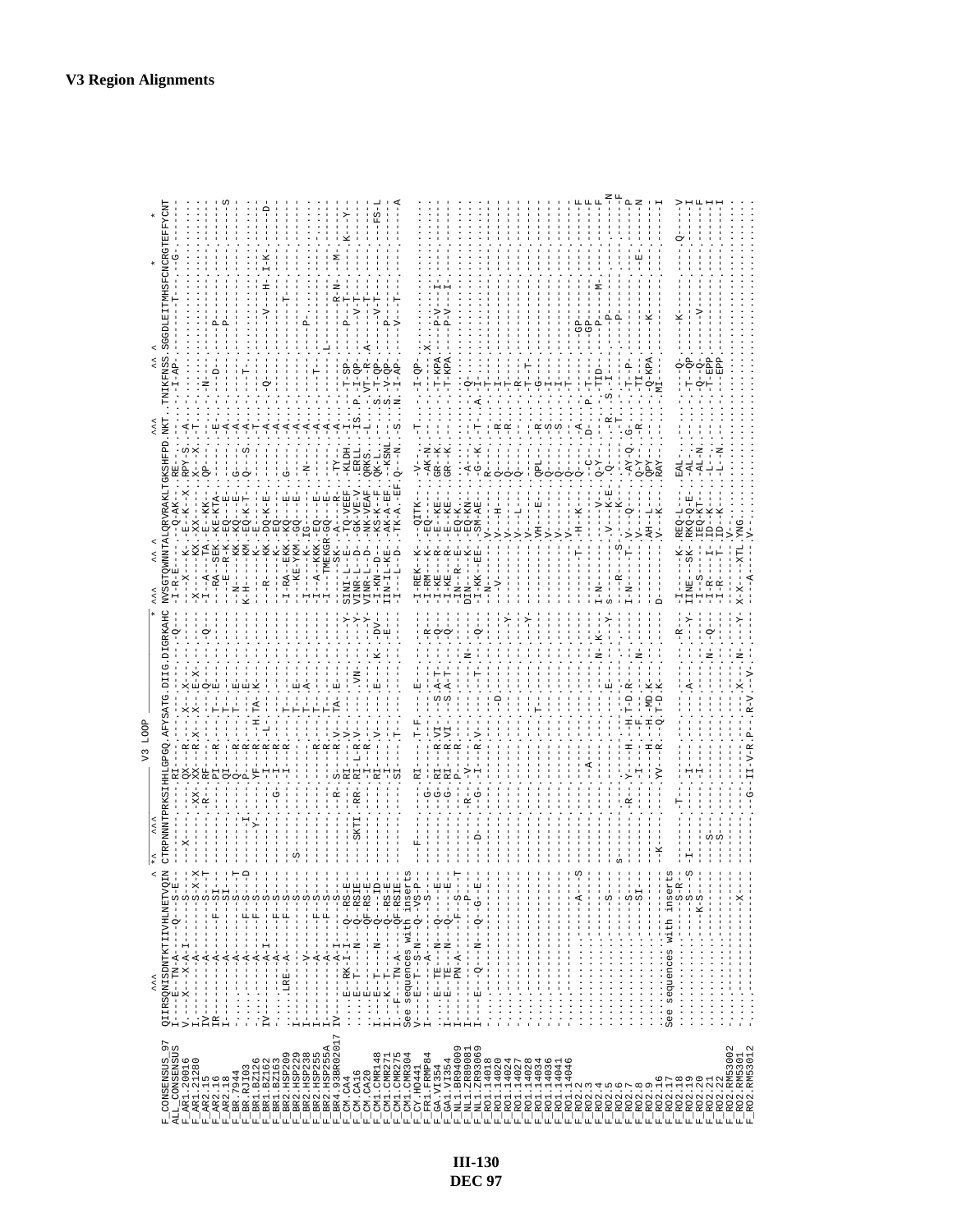| CTRENMATPRKSIHHIGPGQ AFYSATG DIGRAHG NYGFONNATAG NYGFONNEALQRVRIALQRVRIHPD NYT. TNIKF NYT. TNIKFNSS SGGDLBITMESFCNCRGTPFYCNT                                                                                                                                                                                                                                                                                                                                                                                                                                                                                                                                                                                                                                                                                                                                                                                                                                    |   |
|-----------------------------------------------------------------------------------------------------------------------------------------------------------------------------------------------------------------------------------------------------------------------------------------------------------------------------------------------------------------------------------------------------------------------------------------------------------------------------------------------------------------------------------------------------------------------------------------------------------------------------------------------------------------------------------------------------------------------------------------------------------------------------------------------------------------------------------------------------------------------------------------------------------------------------------------------------------------|---|
|                                                                                                                                                                                                                                                                                                                                                                                                                                                                                                                                                                                                                                                                                                                                                                                                                                                                                                                                                                 |   |
|                                                                                                                                                                                                                                                                                                                                                                                                                                                                                                                                                                                                                                                                                                                                                                                                                                                                                                                                                                 |   |
|                                                                                                                                                                                                                                                                                                                                                                                                                                                                                                                                                                                                                                                                                                                                                                                                                                                                                                                                                                 |   |
|                                                                                                                                                                                                                                                                                                                                                                                                                                                                                                                                                                                                                                                                                                                                                                                                                                                                                                                                                                 |   |
|                                                                                                                                                                                                                                                                                                                                                                                                                                                                                                                                                                                                                                                                                                                                                                                                                                                                                                                                                                 |   |
|                                                                                                                                                                                                                                                                                                                                                                                                                                                                                                                                                                                                                                                                                                                                                                                                                                                                                                                                                                 |   |
|                                                                                                                                                                                                                                                                                                                                                                                                                                                                                                                                                                                                                                                                                                                                                                                                                                                                                                                                                                 |   |
|                                                                                                                                                                                                                                                                                                                                                                                                                                                                                                                                                                                                                                                                                                                                                                                                                                                                                                                                                                 |   |
|                                                                                                                                                                                                                                                                                                                                                                                                                                                                                                                                                                                                                                                                                                                                                                                                                                                                                                                                                                 |   |
|                                                                                                                                                                                                                                                                                                                                                                                                                                                                                                                                                                                                                                                                                                                                                                                                                                                                                                                                                                 |   |
| くへん                                                                                                                                                                                                                                                                                                                                                                                                                                                                                                                                                                                                                                                                                                                                                                                                                                                                                                                                                             |   |
| $-$ - $-$ - $-$ - $-$ - $K - 1$ - $-$ - $-$ - $-$ - $-$ - $-$ - $-$ - $-$ - $-$ - $-$ - $-$ - $-$ - $-$ - $-$ - $-$ - $-$ - $-$ - $-$ - $-$ - $-$ - $-$ - $-$ - $-$ - $-$ - $-$ - $-$ - $-$ - $-$ - $-$ - $-$ - $   -$<br>: - HIA: - - - - - - - - - -<br>$\begin{array}{cccccccccc} . & . & . & . & . & . & . & . \\ . & . & . & . & . & . & . & . \\ . & . & . & . & . & . & . & . \\ . & . & . & . & . & . & . & . \\ . & . & . & . & . & . & . & . \\ . & . & . & . & . & . & . \\ . & . & . & . & . & . & . \\ . & . & . & . & . & . & . \\ . & . & . & . & . & . & . \\ . & . & . & . & . & . & . \\ . & . & . & . & . & . & . \\ . & . & . & . & . & . & . \\ . & . & . & . & . & . & . \\ . & . & . & . & . & . & . \\ . & . & .$                                                                                                                                                                                                                       |   |
| $\begin{split} \mathbf{1}_{\mathbf{1}_{\mathbf{1}_{\mathbf{2}_{\mathbf{3}_{\mathbf{3}_{\mathbf{4}}\mathbf{1}}}}}=\mathbf{1}_{\mathbf{1}_{\mathbf{2}_{\mathbf{3}_{\mathbf{3}}\mathbf{1}}}}\mathbf{1}_{\mathbf{2}_{\mathbf{3}_{\mathbf{3}}\mathbf{1}}=\mathbf{1}_{\mathbf{3}_{\mathbf{3}_{\mathbf{3}}\mathbf{1}}=\mathbf{1}_{\mathbf{3}_{\mathbf{3}}\mathbf{1}}\mathbf{1}_{\mathbf{3}_{\mathbf{3}}\mathbf{1}}=\mathbf{1}_{\mathbf{3}_{\mathbf{3}}\mathbf$<br>$\begin{split} &\lambda_1+\cdots+\lambda_{n-1}+\cdots+\lambda_{n-1}+\cdots+\cdots+\lambda_{n-1}+\cdots+\lambda_{n-1}+\cdots+\lambda_{n-1}+\cdots+\lambda_{n-1}+\cdots+\lambda_{n-1}+\cdots+\lambda_{n-1}+\cdots+\lambda_{n-1}+\cdots+\lambda_{n-1}+\cdots+\lambda_{n-1}+\cdots+\lambda_{n-1}+\cdots+\lambda_{n-1}+\cdots+\lambda_{n-1}+\cdots+\lambda_{n-1}+\cdots+\lambda_{n-1}+\cdots+\lambda_{n-1}+\cdots+\lambda_{n-1}+\cdots+\lambda_{n-1}+\cdots+\lambda_{n-1}+\cdots+\lambda_{n$<br>$\lambda$ |   |
| ----O- -- -- ---- --- --- --- --- ----- H¤ ---                                                                                                                                                                                                                                                                                                                                                                                                                                                                                                                                                                                                                                                                                                                                                                                                                                                                                                                  |   |
|                                                                                                                                                                                                                                                                                                                                                                                                                                                                                                                                                                                                                                                                                                                                                                                                                                                                                                                                                                 |   |
|                                                                                                                                                                                                                                                                                                                                                                                                                                                                                                                                                                                                                                                                                                                                                                                                                                                                                                                                                                 |   |
| V3 LOOP                                                                                                                                                                                                                                                                                                                                                                                                                                                                                                                                                                                                                                                                                                                                                                                                                                                                                                                                                         |   |
|                                                                                                                                                                                                                                                                                                                                                                                                                                                                                                                                                                                                                                                                                                                                                                                                                                                                                                                                                                 |   |
|                                                                                                                                                                                                                                                                                                                                                                                                                                                                                                                                                                                                                                                                                                                                                                                                                                                                                                                                                                 |   |
| $\lambda$                                                                                                                                                                                                                                                                                                                                                                                                                                                                                                                                                                                                                                                                                                                                                                                                                                                                                                                                                       |   |
| $\lambda$                                                                                                                                                                                                                                                                                                                                                                                                                                                                                                                                                                                                                                                                                                                                                                                                                                                                                                                                                       |   |
| - H-TE-                                                                                                                                                                                                                                                                                                                                                                                                                                                                                                                                                                                                                                                                                                                                                                                                                                                                                                                                                         |   |
|                                                                                                                                                                                                                                                                                                                                                                                                                                                                                                                                                                                                                                                                                                                                                                                                                                                                                                                                                                 |   |
|                                                                                                                                                                                                                                                                                                                                                                                                                                                                                                                                                                                                                                                                                                                                                                                                                                                                                                                                                                 |   |
| $\lambda$                                                                                                                                                                                                                                                                                                                                                                                                                                                                                                                                                                                                                                                                                                                                                                                                                                                                                                                                                       |   |
| $\begin{minipage}{0.5\textwidth} \begin{minipage}{0.5\textwidth} \begin{itemize} \texttt{Q11NQ} \texttt{M31NQ} \texttt{M21NQ} \texttt{M22NQ} \texttt{M33NQ} \texttt{M33NQ} \texttt{M34NQ} \texttt{M35NQ} \texttt{M36NQ} \texttt{M36NQ} \texttt{M36NQ} \texttt{M36NQ} \texttt{M36NQ} \texttt{M36NQ} \texttt{M36NQ} \texttt{M36NQ} \texttt{M36NQ} \texttt{M36NQ} \texttt{M3$                                                                                                                                                                                                                                                                                                                                                                                                                                                                                                                                                                                      | . |
|                                                                                                                                                                                                                                                                                                                                                                                                                                                                                                                                                                                                                                                                                                                                                                                                                                                                                                                                                                 |   |
|                                                                                                                                                                                                                                                                                                                                                                                                                                                                                                                                                                                                                                                                                                                                                                                                                                                                                                                                                                 |   |
| F_CONSENSUS_97<br>ALL_CONSENSUS<br>$\begin{tabular}{c c c c} $P_1Q22$ & RMS30113 \\ F_LQ22$ & RMS30113 \\ F_LQ23$ & RMS30123 \\ F_LQ22$ & RMS3023 \\ F_LQ23$ & RMS3023 \\ F_LQ23$ & RMS3023 \\ F_LQ23$ & RMS3023 \\ F_LQ23$ & RMS3023 \\ F_LQ23$ & RMS3023 \\ F_LQ23$ & RMS3023 \\ F_LQ23$ & RMS3033 \\ F_LQ23$ & RMS3033 \\ F_LQ23$ & RMS3033 \\ F_LQ23$ & RMS3033 \\ F_LQ23$                                                                                                                                                                                                                                                                                                                                                                                                                                                                                                                                                                                  |   |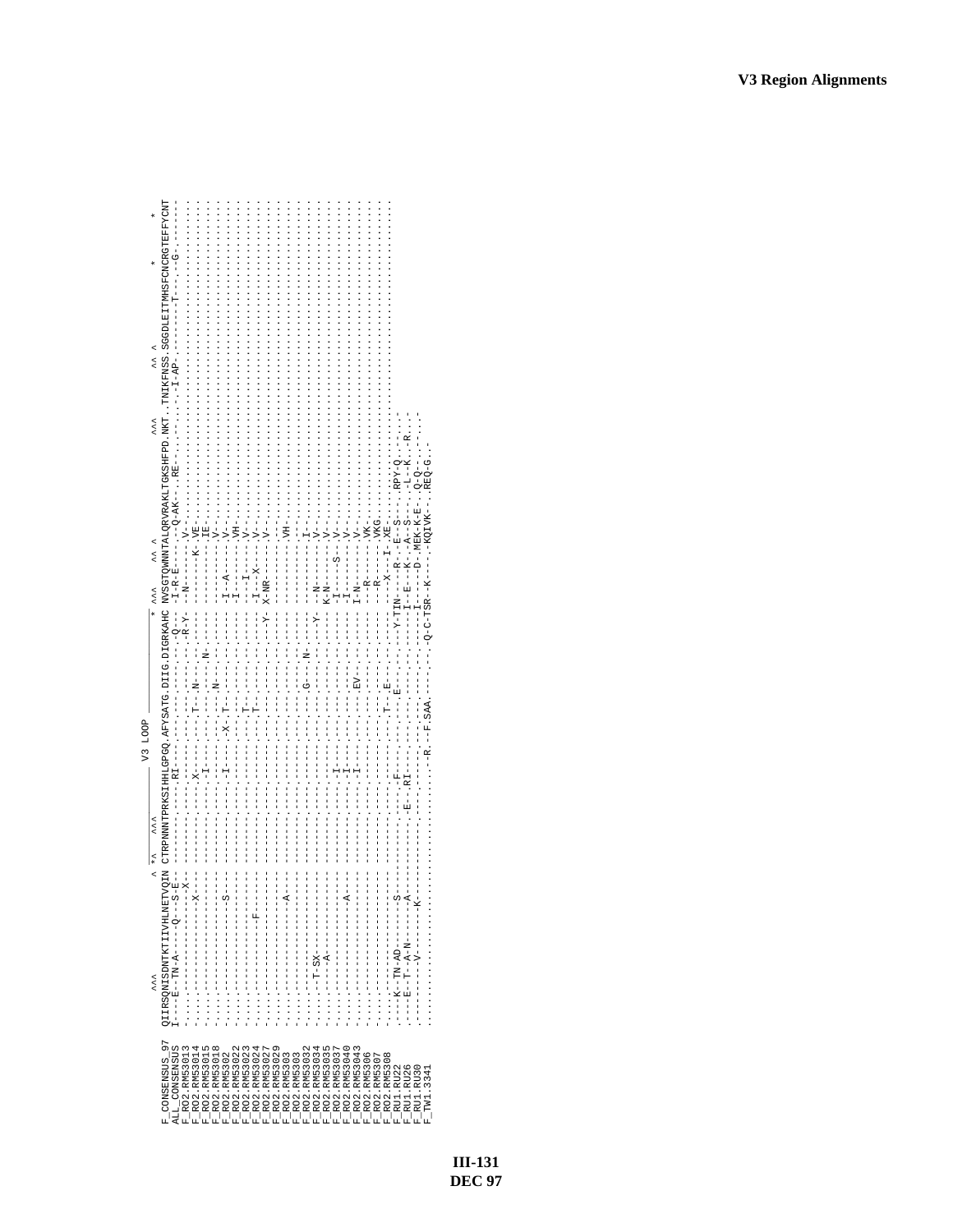| くくく                  | $\begin{array}{l} \vspace{0.2cm} \begin{array}{l} \vspace{0.2cm} \vspace{0.2cm} \vspace{0.2cm} \vspace{0.2cm} \vspace{0.2cm} \vspace{0.2cm} \vspace{0.2cm} \vspace{0.2cm} \vspace{0.2cm} \vspace{0.2cm} \vspace{0.2cm} \vspace{0.2cm} \vspace{0.2cm} \vspace{0.2cm} \vspace{0.2cm} \vspace{0.2cm} \vspace{0.2cm} \vspace{0.2cm} \vspace{0.2cm} \vspace{0.2cm} \vspace{0.2cm} \vspace{0.2cm$<br>CTRENNNT RKSI REGPOQ AFY ATG DIIG DI RQAHC NVSRTDWNEM LQNVTAKLA KEIFN .NKS .NKS .NESSSSAGGDLEITTESFFNCRGBEFYCNT                                                                                                                                                                                                                                                                                                                                                                     |  |
|----------------------|------------------------------------------------------------------------------------------------------------------------------------------------------------------------------------------------------------------------------------------------------------------------------------------------------------------------------------------------------------------------------------------------------------------------------------------------------------------------------------------------------------------------------------------------------------------------------------------------------------------------------------------------------------------------------------------------------------------------------------------------------------------------------------------------------------------------------------------------------------------------------------|--|
| くくく<br>$\lambda$     |                                                                                                                                                                                                                                                                                                                                                                                                                                                                                                                                                                                                                                                                                                                                                                                                                                                                                    |  |
| V3 LOOP<br>$\lambda$ | IIIRSENLTDNAKVIIVQLNKSVEI                                                                                                                                                                                                                                                                                                                                                                                                                                                                                                                                                                                                                                                                                                                                                                                                                                                          |  |
|                      | CONSENSUS 97<br>LL_CONSENSUS<br>$\begin{array}{l} q\text{-GB} \text{ }X_1\\ q\text{-GH} \text{ }X31\\ q\text{-GH} \text{ }X31\\ q\text{-KH} \text{ }X41\\ q\text{-NA1} \text{ }G3\\ q\text{-NA1} \text{ }G3\\ q\text{-NA1} \text{ }G3\\ q\text{-NA1} \text{ }G3\\ q\text{-NA1} \text{ }G3\\ q\text{-NA1} \text{ }G3\\ q\text{-NA1} \text{ }G3\\ q\text{-NA1} \text{ }G3\\ q\text{-NA1} \text{ }G3\\ q\text{-NA1} \text{ }G3\\ q\text{-NA1} \text{ }G3\\ q\text$<br>3_RU.131con<br>3_RU.RUS12A<br>3_RU1.BUK3a<br>$\begin{array}{l} 0-1\\ -2\\ 0\\ -1\\ 1\\ 3\\ 6\\ -1\\ 1\\ -2\\ 1\\ 2\\ 0\\ -1\\ 1\\ 3\\ 0\\ -1\\ 0\\ -1\\ 0\\ -1\\ 0\\ -1\\ 0\\ -1\\ 0\\ -1\\ 0\\ -1\\ 0\\ -1\\ 0\\ -1\\ 0\\ -1\\ 0\\ -1\\ 0\\ -1\\ 0\\ -1\\ 0\\ -1\\ 0\\ -1\\ 0\\ -1\\ 0\\ 0\\ -1\\ 0\\ 0\\ -1\\ 0\\ 0\\ -1\\ 0\\ 0\\ -1\\ 0\\ 0\\ 0\\ -1\\ 0\\ 0\\ -1\\ 0\\ 0\\ -1\\ $<br>BJ1.259<br>$-TW1.267$ |  |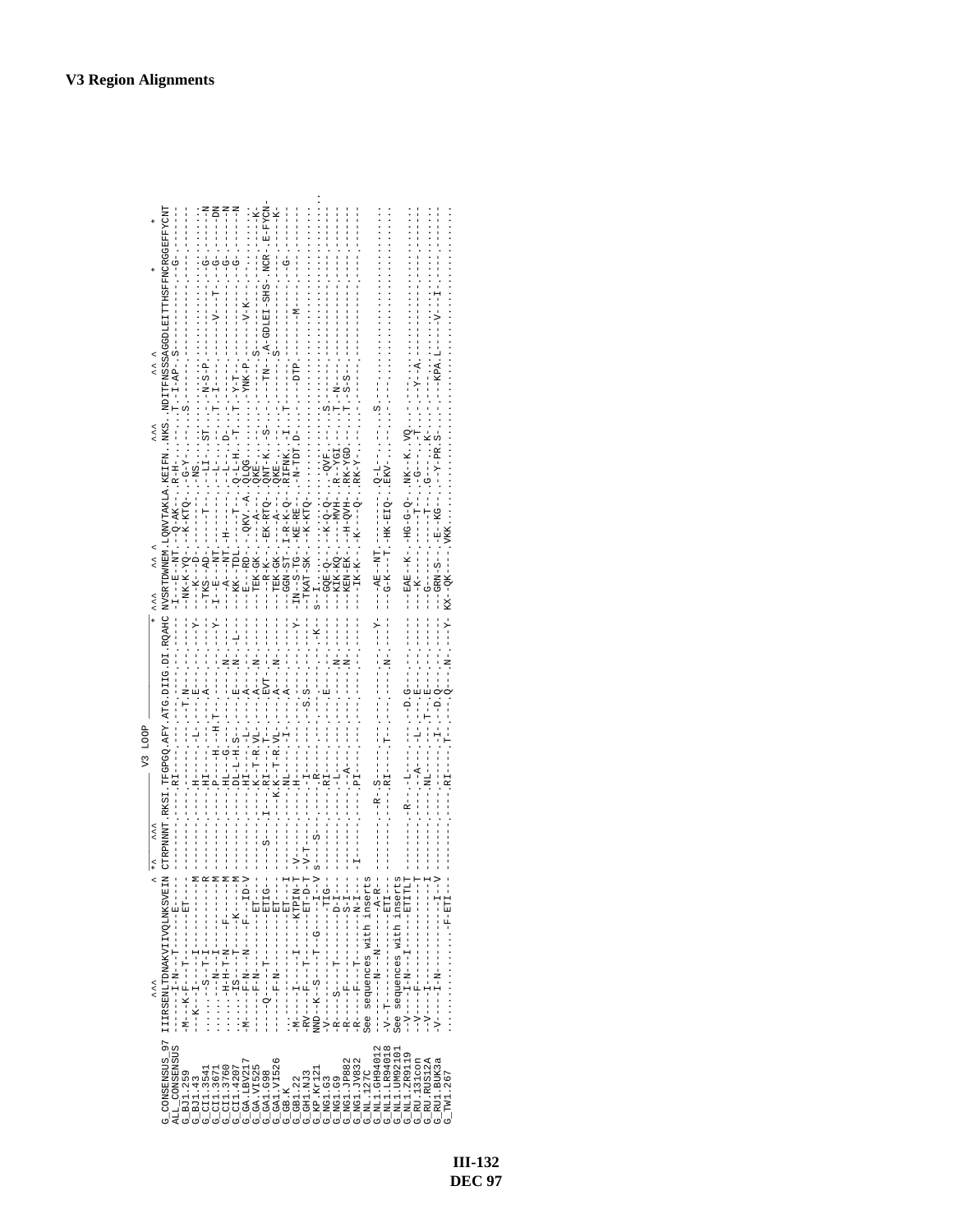|                                                                                                                                                                                                                                                                                                                                                           | V3 LOOP                                                                                                                                                                                                                                                                                                                                                                                                                                                                                                                                                                                                                                                                                                                                                                                                                                                                                                                            |
|-----------------------------------------------------------------------------------------------------------------------------------------------------------------------------------------------------------------------------------------------------------------------------------------------------------------------------------------------------------|------------------------------------------------------------------------------------------------------------------------------------------------------------------------------------------------------------------------------------------------------------------------------------------------------------------------------------------------------------------------------------------------------------------------------------------------------------------------------------------------------------------------------------------------------------------------------------------------------------------------------------------------------------------------------------------------------------------------------------------------------------------------------------------------------------------------------------------------------------------------------------------------------------------------------------|
| H_CONSENSUS_97<br>ALL_CONSENSUS<br>$H_C$ $F.90CF056$                                                                                                                                                                                                                                                                                                      | .T. IIFKPS. SGGDLEITTHSF. NCRG. EFFYCNT<br>$---M-VR$<br>$-1.5 - -1.7 - 1.7$<br>$\ldots -R$ .<br>. NK.<br>RKHFN<br>$-1-15$ .<br>NISRTDWNDT.LHEVVTQL<br>$- -N - - QQ - AKK$<br>CTRENNNT.RKSI.HIGPGQ.AFY.ATG.DIIG.DI.RQAHC<br>$-$ -R.<br>$\frac{1}{1}$<br>$*$<br>VIIRSKNISDNTKNIIVQLKTPVEIN<br>くくく                                                                                                                                                                                                                                                                                                                                                                                                                                                                                                                                                                                                                                    |
| HRU1.MLY10<br>H ZR.VI557<br>$H$ <sub>CM</sub> . CA13                                                                                                                                                                                                                                                                                                      | H-M---M---- '--⊞--- '-'' '' 'O- ' ----⊞- ' '---O----<br>ׇׇׇ֧֧ׅׅׅ֧֧֪ׅ֧֧֪ׅ֧֧֧֪ׅ֧֪֪֪֪֪֪֦֧֓֓֓֓֝֬֓֓֓֓֓֝<br>֧֧֧֧֧֪֧֪֧֪֧֓֝֩֓֝֬֓֝֬֝֬֝֬<br>$-7 - 7 - 7 - -$<br>$-123 - 152 - 152$<br>$-10H -$<br>$-X-X-$ - $X-$<br>?<br>⊺<br>$-1 - 1 -$<br>-1-17<br>$-1$ + $-1$ + $-1$ + $-1$<br>See sequences with inserts<br>$-1 - 1$<br>$\frac{1}{1}$<br>$\overline{\phantom{a}}$                                                                                                                                                                                                                                                                                                                                                                                                                                                                                                                                                                        |
| CONSENSUS <sub>97</sub><br>ALL_CONSENSUS<br>I_CYHOcon                                                                                                                                                                                                                                                                                                     | . T. IKFAPP<br>- - - I - - - S. SGGDLEITHSF. NCGG. BFFYCNT<br>- - - - I - - - S. SGGDLEITHSF. NCGG. BFFYCNT<br>≺<br>ξ<br>.KRLFP.NK.<br>くくく<br>NISGNDWNDT.LKVISEEL<br>$---RTE---N---QQVAKK-$<br>$\left\{ \right.$<br>$\lambda$<br>CTRPGNNT.RKSV.HIGPGQ.TWY.ATG.EIIG.DI.RQAHC<br>¥<br>V3 LOOP<br>$\lambda$<br>$-1$<br>$\frac{1}{2}$<br>VVIRSKNITDNTKNI IVQLAKAVKIN<br>∢<br>$-1 - 2 - 5 - 5$<br>$\lambda$                                                                                                                                                                                                                                                                                                                                                                                                                                                                                                                             |
| ALL_CONSENSUS<br>J_GM1.GM4<br>J_GM1.GM5<br>J_GM1.GM5<br>J_SE1.7022<br>J_SE1.7887                                                                                                                                                                                                                                                                          | REYEK. NT. T. INFAPANPGGDLEIMTHTF NCGG. EFFYCNT<br>$\ldots$ S- $\ldots$ $\ldots$ $\ldots$<br>--SE-O-'-'-'-'-'-----<br>$\cdots$ $ \cdots$ $ \cdots$ $ \cdots$ $\cdots$ $\cdots$ $\cdots$ $\cdots$ $\cdots$ $\cdots$ $\cdots$ $\cdots$<br>$\cdots$ - $\cdots$ - $E - K -$<br>$\frac{1}{2}$<br>NISGREWNNT.LRRVAAKL<br>$-1 - 24K - S - 3 - 5N - 7 - 7$<br>$-1.4 - R - 2R -$<br>$-346 - 20 - - - -$<br>$-7 - 12H - 1 - 14H - 1$<br>$---XE---D-.$ -SN-T-<br>$-1 - 1$<br>くくく<br>J_CONSENSUS_97 IVIRSENITDNAKTIIVQLMKTVEIV CVRPANNT RKGI HIGPQ VLY ATG EIIG DI RQAHC<br>$-1.1 - 1.7 - 1.7$<br>H- - - N- -<br>V3 LOOP<br>$\lambda$<br>$-1$<br>$\frac{1}{1}$<br>$\frac{1}{1}$<br>$*$<br>------------E<br>$\overline{\phantom{a}}$<br>$V----K---T-----------E--P-K$<br>$\ldots$ $K--T--$<br>くくく                                                                                                                                               |
|                                                                                                                                                                                                                                                                                                                                                           | V3 LOOP<br>l*                                                                                                                                                                                                                                                                                                                                                                                                                                                                                                                                                                                                                                                                                                                                                                                                                                                                                                                      |
| $\frac{6}{ }$<br>O_CM.MVP5180<br>$\begin{array}{l} 0-m, \; \mathrm{CFBCP02} \\ 0-m, \; \mathrm{CFBCP03} \\ 0-m, \; \mathrm{CFBCP06} \\ 0-m, \; \mathrm{CFBCP06} \\ 0-m, \; \mathrm{CFBCP07} \\ 0-m, \; \mathrm{CFBCP08} \end{array}$<br>CONSENSUS<br>O_FR.CFBCF01<br>O_FR.VAU<br>O_GA1.VI686<br>O_ES1.1158<br>O_CONSENSU<br>O_CM.ANT70<br>$O$ $_F$ R. DUR | ⊠-・・ ○- ・・ - − M- ・・<br>TYNATDWEK.AL.KQTAE<br>$-0.05 -$<br>$K$ ------------<br>$---K-V---N$ .<br>₹<br>$------R$<br>$N-ST - E-T$<br>D-DI-K-N<br>$M - N - E - I$<br>$X - X - X - Y - V$<br>$E--L--L--R$<br>$K--T--N--$<br>くくく<br>. AGNGNNSRA.AYC<br>$-1 - -1 - -K$ . RNTTVR--S.-H-<br>-- ' I ---- N5 -- IQ ·-- S5 -- -- ' ' -- ' --<br>$\texttt{I-RCGKT} - \texttt{R-ATT} \cdot \texttt{I-LS} \cdot \texttt{I-RAK} \cdot \texttt{TESQNTG-IL} \cdot \texttt{I-1}$<br>$-$ SE $-$ -K. -<br>$----EI$<br>$T - -1 = R$ -R- $R - T - KR$ SNNTSPR-<br>S-- YLD : DI ------ ------<br>GPMA. WYSMGLA<br>$\frac{1}{1}$<br>1990年1月19日<br>EGNLTIQ--HS.<br>$-.K-MA.$<br>$-EMVVQEM-$<br>CERPGNQTVQ EIKI<br>$-Q$ ---H---------<br>-N----RGIK--G<br>OIDIQEMR<br>M---51----<br>İ<br>$-1-1$<br>$-5 -$<br>$-H--$<br>$-M - N$<br>$\frac{1}{1}$<br>j<br>÷<br>IRIMGKNISDSGKNIIVTLNSTINMT<br>$-1$<br>$\frac{1}{1}$<br>$V - -1 - R - - - - - - -$<br>$\lambda$ |
|                                                                                                                                                                                                                                                                                                                                                           | V3 LOOP<br>$- - - - - - - - - - - - - - -$<br>$\frac{1}{2}$                                                                                                                                                                                                                                                                                                                                                                                                                                                                                                                                                                                                                                                                                                                                                                                                                                                                        |
| O<br>U_CONSENSUS_9<br>U_BU1.91BU009<br>U_BR3.RJI0<br>U_CF1.4040<br>U_CF1.4056<br>U_AR.20021                                                                                                                                                                                                                                                               | NK. TIF.IF.KPS. SGGDP. EITTHSF. NCGG. EFFYCNT<br>$K-NG-G--K\ .\ I----T\ .\ KL\ .\ D\ .\ L--$<br>$\cdots$ - $   XG$ .<br>NISRTEWNN.TLQQVAKKLREQFN<br>$-L$ - $-XX$ - $-X$ . - $-K$ - $IVR$ - $X$<br>CTRPNNNTRK.SIRIGPGRAFYTTGDI.I.GDIRQ.AHC<br>$-X-$ - $-$ - $-$ - $-$<br>$\ast$<br>$\mathsf I$<br>$\frac{1}{1}$<br>$-YK - I - R$ . $GTH - I$<br>$---X.X - H$<br>IIIRSENITMNAKTIIVQLNESVQIN<br>-TK--SD-T-N------KTP-N-T<br>くへへ                                                                                                                                                                                                                                                                                                                                                                                                                                                                                                       |
| U_CF1.4087<br>$U$ <sup><math>CF1.408</math></sup><br>U_KE.K124                                                                                                                                                                                                                                                                                            | $-1 - 1 - 1 - 1 - 1$<br>$VK - -Q - L - - - - - - - - - - VKP - R -$                                                                                                                                                                                                                                                                                                                                                                                                                                                                                                                                                                                                                                                                                                                                                                                                                                                                |
| U_NL.RW94028<br>U_KE.KEN976                                                                                                                                                                                                                                                                                                                               | $\cdots - -$<br>$-V - G - TQ - RE - TT -$<br>$\frac{1}{9}$<br>----------------------------                                                                                                                                                                                                                                                                                                                                                                                                                                                                                                                                                                                                                                                                                                                                                                                                                                         |
| U_UG1.92UG035-2<br>U_SE.KI4803                                                                                                                                                                                                                                                                                                                            | $---1 - 1 - 1 - 1 - $<br>$-A$ -IKR.R-MHI.<br>VV -----------------------                                                                                                                                                                                                                                                                                                                                                                                                                                                                                                                                                                                                                                                                                                                                                                                                                                                            |
| U_UG1.C6080-09<br>$U$ ZM. ZAM184<br>$U$ ZR. Z3                                                                                                                                                                                                                                                                                                            | $-124. -5 - 5 - 124$<br>. -RT<br>$-1 - KL$ , GD, $LL$ ,<br>$S-NE-K--A$ . $-CL$ . $QL$ . $QN$ . $Y-P$<br>-- TKAA--K.-<br>$---K.$<br>$-STKK-Q$ . TTP--L-Q-L--RN-.G.<br>$- -5 -$                                                                                                                                                                                                                                                                                                                                                                                                                                                                                                                                                                                                                                                                                                                                                      |
|                                                                                                                                                                                                                                                                                                                                                           | $-9 - 10G - 16$<br>$--X.$ . $V--AK-$ .<br>-GSDKKI.RQS-RI<br>--------------<br>$V$ – – – – – – – – – – –                                                                                                                                                                                                                                                                                                                                                                                                                                                                                                                                                                                                                                                                                                                                                                                                                            |

**III-133 DEC 97**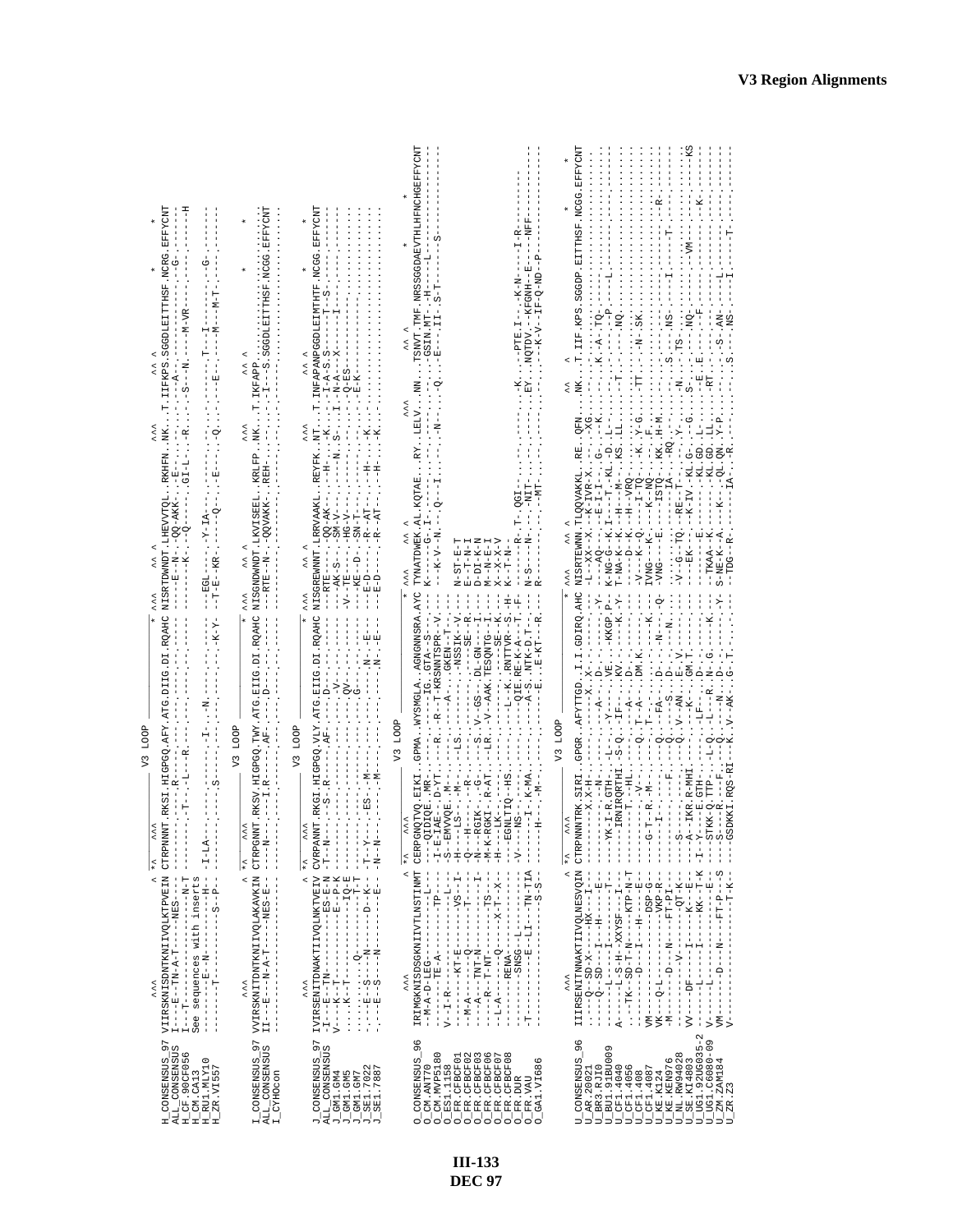## **A Subtype**

At this time there are viral sequences from 320 HIV-1 infected individuals associated with HIV-1 subtype A. The A subtype consensus sequence (A\_CONSENSUS\_97) generated from these sequences was based on the most common amino acid found in each position in an alignment of these sequences. All of these sequences have been published and/or have been made available for printing in the database by their authors.

- 1) **BJ1.ID#:** These 18 sequences are from female prostitutes, born in either Ghana or Togo, who live in Benin. 15 are from directly sequenced PCR products, derived via RT-PCR from patient serum RNA. 3 (233, 251 and 253) are from cloned PCR products, also by RT-PCR from serum RNA. Another subtype A sequence (366, U61870) is not included here, because it was nearly identical (254 of 255 bases identical) to the SF170 (M66533) sequence from Rwanda isolated in 1988, and thus it likely represents a lab artifact. [Heyndrickx et al.(1996)]. Accession numbers U61854–U61869, U61871 and U61873. Two subtype G isolates were also found in this study.
- 2) **BY.BLR10A:** This sequence is from Byelorussia. [Lukashov et al.(1995)]. Accession number L38411.
- 3) **CA.HWCL1:** This sequence is the first published sequence of subtype A HIV-1 in Canada. The patient had moved from Uganda in 1983, and was diagnosed as HIV+ in 1989. Viral RNA was recovered from archived, stored patient serum by binding viral particles to CD4-coated wells of an ELISA plate. The RT-PCR amplification product was cloned and 10 clones were sequenced. It is not clear whether this sequence is from a single clone, or a consensus of all 10. [Montpetit(1995)]. Accession number U34049.
- 4) **CF1.ID#:** These thirteen sequences are from a set of sequences obtained from 27 symptomatic patients from the Central African Republic, from whom blood was drawn in 1990–1991. The sequences are consensus sequences from cloned PCR products. DNA was isolated from co-cultured PBMCs. [Murphy et al.(1993)] Accession numbers L11457–L11458, L11461–L11463, L11469–L11471, L11474– L11475, L11477–L11479, L11484–L11496, L11498, L11518 and L11523–L11524. Some of them were sequenced again by Schmitt et al. unpublished: U43275, CF1.4023; U43109, CF1.4054; U43139, CF1.11423; U43136, CF1.1286.
- 5) **CF2.GAN and SAS:** These sequences were kindly provided prior to publication by Dr. MP Kieny of Transgene, Strasbourg, France. They are part of a set of 14 HIV-1 gp120 isolates from Bangui, Central African Republic. The gp120 proteins have been expressed in a hybrid gp160 vaccinia virus expression system. Year of isolation and health status of individuals from which the virus was isolated were not provided. Viruses were isolated in the CAR by C Mathiot and B You (Pasteur Inst., Bangui), grown by F Barre-Sinoussi and A Deslandres (Pasteur Inst., Paris), and cloned and sequenced by D Schmitt and MP Kieny. Accession numbers U43111, U43171, M81063, M81064.
- 6) **CI1.ID#:** These six sequences are from six different AIDS patients suffering from pulmonary tuberculosis at the Pneumology Hospital of Cocody, Abidjan, Ivory Coast. In this study sequences came from coculture (on donor PBMCs) supernatant viral RNA, proviral DNA from each patients' PBMCs after coculture with donor PBMCs, and proviral DNA directly from uncultured PBMCs. PCR or RT-PCR was used to amplify the env V3 region, and 4-7 cloned PCR products were sequenced. A total of 66 sequences from the six patients were published. All 66 were subtype A, and intrapatient sequences were more similar than interpatient sequences [Audoly et al.(1996)]. Accession numbers U59559–U59624.
- 7) **CI2.CI-ID#:** These sequences are from 11 of 13 isolates from individuals from Abidjan, Cote d'Ivoire. CI-14 and CI-20 were symptomatic, and the others were asymptomatic. CI-14, CI-45 and CI-47 were serologically dually reactive for HIV-1 and HIV-2. The C2V3 region is part of a 900 bp sequence. Samples were collected between May 1990 and Sept. 1991. Virus was cultured with donor PBMCs, nested PCR amplified, 3–4 clones were sequenced, and the consensus of those clones is presented here. [Janssens et al.(1994a)]. Accession numbers X72024–X72027, X72030–X72039, X72043–X72056, and X72059–X72065.
- 8) **CI3.ID#:** These 21 sequences are from Abidjan, Ivory Coast. No other information is yet available. Ellenberger D.L. unpublished 1997. Subtypes A, D and G were found for Ivory Coast patients in this set. Ugandan sequences of subtype A were also part of this set. Accession numbers AF000449, AF000450, AF000452, AF000453, AF000454, AF000455, AF000456, AF000457,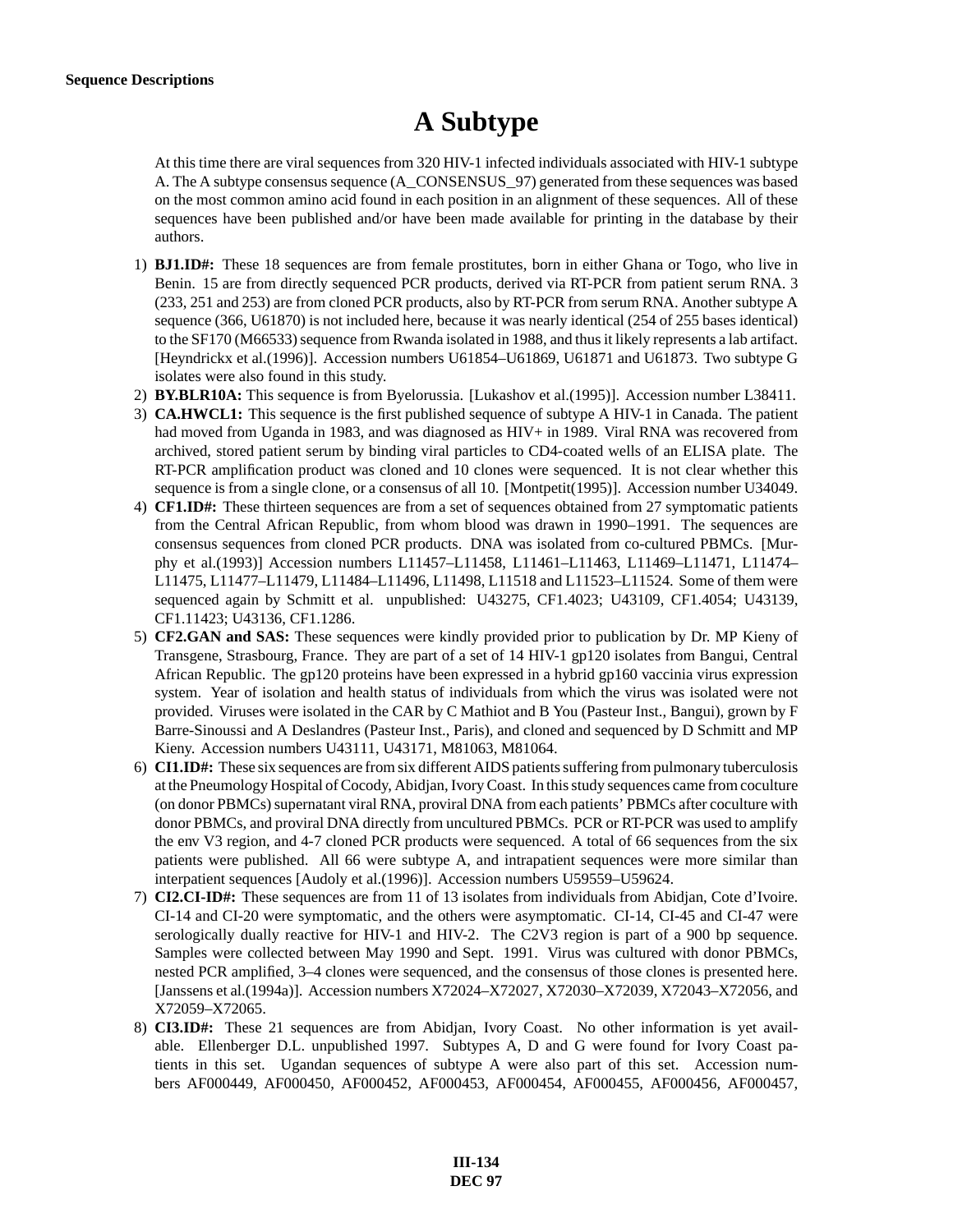AF000459, AF000462, AF000464, AF000465, AF000466, AF000467, AF000470, AF000471, AF000472, AF000473, AF000474, AF000475, AF000493

- 9) **CM1.CA-ID#:** These sequences are 11 of 17 sequences from a very diverse set of isolates from Yaounde and Douala, Cameroon. The sequences were derived from asymptomatic (CA7, CA11, CA15, CA17, CA18, and CA21) and symptomatic (CA1, CA2, CA6, CA19 and CA22) individuals. Virus was isolated by culture with donor PBMCs, and nested PCR amplified. A single clone was sequenced representing each HIV-1 isolate. [Nkengasong et al.(1994)]. The other six sequences were subtypes B, E, F and H. Accession numbers for the subtype A sequences: X80438, X80440, X80442, X80444–X80447, X80449, X80450, X80453, X80454.
- 10) **CM2.CMR61:** CMR61 is one of two A group sequences from a 23 year old female commercial sex worker from Cameroon who was found to be triple-infected with subtypes A and D, as well as O group HIV-1 [Takehisa et al.(1997b)]. The other subtype A sequence from the same patient is labelled as CMR709 and is from a separate blood sample. Accession numbers U58148, U58150.
- 11) **CM3.ID#:** These 15 sequences are all from Cameroon. Takehisa et al unpublished 1997. Accession numbers U69992–U69996, U70000, U70002–U70008, U70010 and U70014 U28719 (father); U28677 (father's partner); U28665 (mother)
- 12) **CY.HOcon:** This is a consensus sequence from four individuals who were epidemiologically linked to one another: a father, a mother, their child and a woman who was a heterosexual partner of the father. These samples, like others in this study (see also subtypes B, C, F and I) were collected in February 1994 from the AIDS clinic in Nicosia, Cyprus. PBMC DNA was PCR amplified and cloned. Individual clones were sequenced. The father (patient HO34) was 36 years old and asymptomatic. He was known to have been seropositive for at least 2 years and had a CD4 count of 410. The mother (patient HO17) was 35, had been infected for at least two years, had a CD4 count of 2 and died in May 1994. The child (patient HO49) was 2 years old, had been infected since birth, and was asymptomatic, with a CD4 count of 1,211. The partner of the father (patient HO42) was 45 years old, had been infected for at least 4 years, was symptomatic with CD4 count of 80, and died in August 1994. Because of the close epidemiological linkage, a consensus of all 5 sequences is presented here. [Kostrikis et al.(1995)]. Accession numbers U28683 (child); U28674, U28719 (father); U28677 (father's partner); U28665 (mother).
- 13) **DJ.DJ-ID#:** These three sequences from Djibouti were from a set of HIV-1 viral isolates from Africa. Health status of the individual from which the virus was cultured was unspecified, and the year of viral isolation was probably between 1989–1992. Viruses were cultured with donor PBMCs for 2 to 3 weeks. Full length env (gp160) was amplified, cloned and sequenced. [Louwagie et al.(1995)]. DJ258 is NSI and uses the CCR5 coreceptor [Trkola et al.(1996b)]. Accession numbers L22939, L22941, and L23064.
- 14) **ET.TP95001:** This study describes the distribution of HIV-1 subtypes in Ethiopia. HIV-1 RNA was collected from sera (from a majority of asymptomatic individuals) and RT-PRC amplified and sequnced directly. One subtype A and numerous subtype C sequences were found [Abebe et al.(1997)]. Accession number U88756.
- 15) **FR1.ID#:** These 6 sequences are from members of the French military who are believed to have been infected while deployed outside of France (Djibouti, Guyana, and Central African Republic). Other sequences from this study were subtypes B, C, E, F, and unclassified. [Lasky et al.(1997)]. Accession numbers for subtype A were U58800–U58806 and U58778.
- 16) **GA.VI191:** This sequence from Gabon was from a set of HIV-1 viral isolates from Africa. Health status of the individual from which the virus was cultured was unspecified, and the year of viral isolation was probably between 1989–1992. Viruses were cultured with donor PBMCs for 2 to 3 weeks. Full length env (gp160) was amplified, cloned and sequenced. [Louwagie et al.(1995)]. Accession number L22952. X90924, VI685
- 17) **GA1.ID#:** These 6 sequences are from Gabon. Two (G41, G135) are from 1988-1989 samples from patients with AIDS living in Franceville Gabon. VI685 is from a 1992 sample of an AIDS patient from the Libreville General Hospital. VI1076 is from a 1993 sample of an AIDS patient from the Libreville General Hospital. LBV2310 and LBV23 are from 1988 samples from asymptomatic individuals sampled from the general population. Method of proviral DNA isolation was not described. DNA was PCR amplified and cloned. One clone per isolate was sequenced. [Delaporte et al.(1996)]. Accession numbers X90914, LBV23; X90915, G135; X90917, G41; X90918, LBV2310; X90921, VI1076; X90924, VI685. See also subtypes C, D, F, G and O sequences from this same study.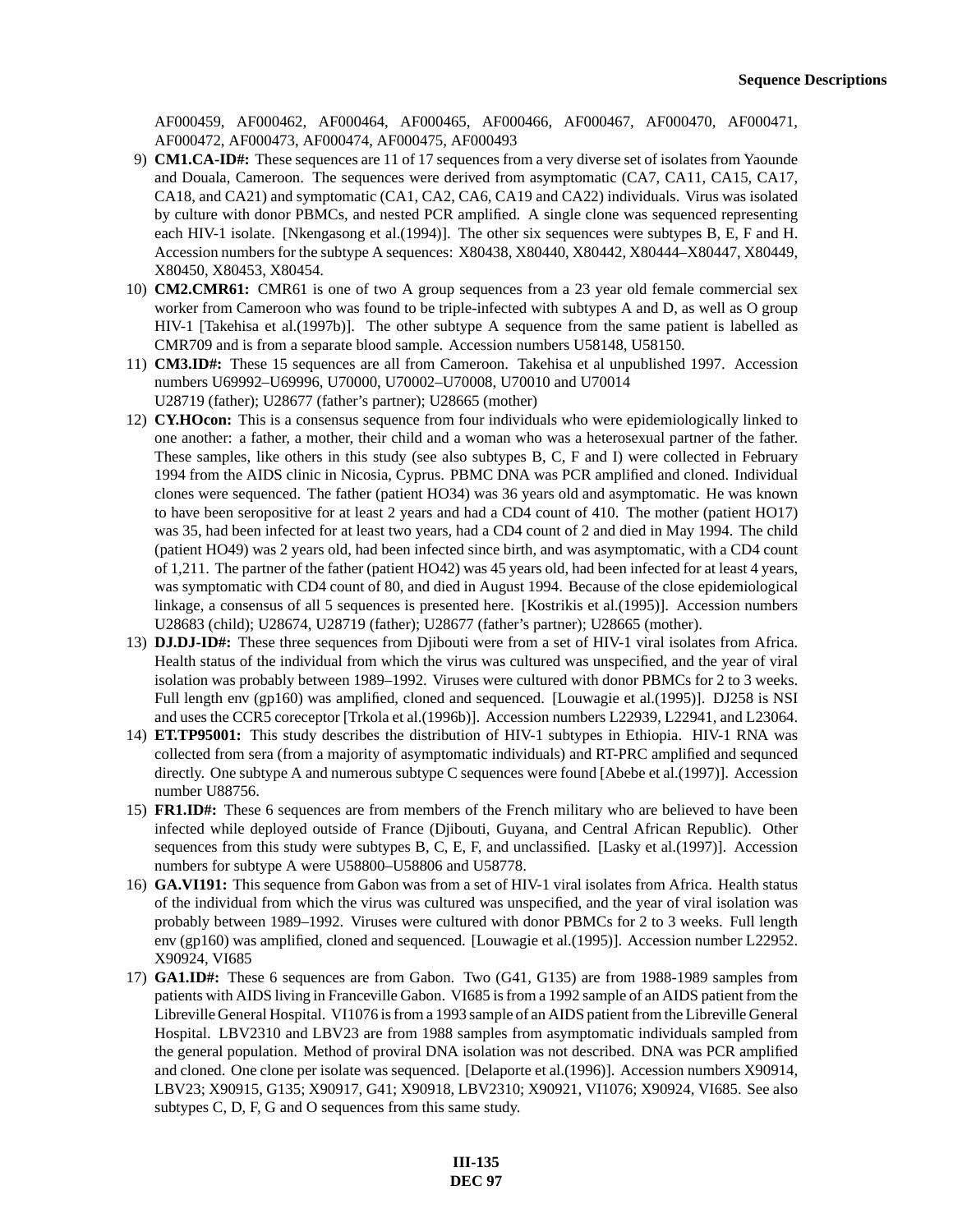- 18) **GH.D687:** A single sequence from an individual from Ghana. Virus was cocultured on PBMCs and the env gene was PCR amplified. Provided by Georg-Speyer Haus, Frankfurt, Germany (Dr. Ursula Dietrich). [Dietrich et al.(1993)]. Accession numbers L07652, X68407.
- 19) **GH2.ID#:** These 9 sequences are from Ghana. Subtypes D and an A/G recombinant were also detected in this study [Takehisa et al.(1997a)]. Pol gene sequence is available for GH9 (U67040). Accession numbers for subtype A are U67051–U67054, U67057–U67059.
- 20) **GH3.ID#:** These 13 sequences are from Ghana. Subtypes D and G were also detected in this study [Ishikawa et al.(1996)]. Two additional subtype A sequences are not included here (GH14 U67689 and GH17 U67690) because they were greater than 98% identical to sequences reported by Takehisa et al [Takehisa et al.(1997a)] and may be from the same patients, although labelled differently in the two studies (GH14 here 99% identical to GH15 by Takehisa; GH17 here 98.2% identical to GH16 by Takehisa). Accession numbers for subtype A are U67685–U67700.
- 21) **IN1.ID#:** These two entries are from 1992 dried blood spot samples from Vellore near Madras, in Tamil Nadu state in southern India. DNA was extracted from the blood spots and PCR amplified. The PCR products were directly sequenced. Samples came from previously identified HIV seropositive homosexual men. Other samples from the same region were all sub (see C\_IN4.#). [Cassol et al.(1996)]. Accession numbers U53286 and U53291.
- 22) **IN2.GT6:** This sequence is from India. Seven other sequences from this publication were subtype C (see C\_IN5.ID#). [Tsuchie et al.(1993)]. Accession number D13425.
- 23) **KE.K89:** This sequence is named "KENYA" in the GenBank entry, but is identified as K89 in the original manuscript. It is a Kenyan sequence from a set of HIV-1 viral isolates from Africa. Health status of the individual from which the virus was cultured was unspecified, and the year of viral isolation was probably between 1989–1992. Viruses were cultured with donor PBMCs for 2 to 3 weeks. Full length env (gp160) was amplified, cloned and sequenced. [Louwagie et al.(1995)]. Accession number L22943.
- 24) **KE.KEN-ID#:** These 19 sequences were derived from patients who were part of a 1990–1992 cohort study of maternal risk factors in mother to child transmission, including 22 pregnant women and an infant from Kenya. The C2V3 region was sequenced. [Janssens et al.(1994c)]. Accession numbers for the entire set of 23 patients surveyed in this study: U12984–U13006.
- 25) **KE1.ID#:** These 6 sequences were derived from patients who were part of a May-June 1992 study of pregnant women from the Pumwani Maternity Hospital in Nairobi, Kenya. Viral RNA was concentrated from patient serum just prior to delivery, and the envelope C2-V3 region was amplified by RT-PCR. The PCR product was cloned and 20 clones from each patient were sequenced. Two other patients from this study had viral subtypes C and D. [Zachar et al.(1996a)]. Accession numbers U32658, U33763, U33764, U33766, U33767 and U34905.
- 26) **NL1.ID#:** These 13 sequences are from recent immigrants to The Netherlands from various countries. The first two letters of the ID# represent the two letter country code for the previous residence of the patient. The next two numerals represent the year of isolation. Viral RNA was prepared from patient serum and RT-PCR was used to amplify the V3 region of the env gene. The PCR products were directly sequenced. [Lukashov et al.(1996)]. Accession numbers L76877, GH902304; L76903, GH9401488; L76883, GH915200; L76913, GH9501283; L76893, GH929927; L76896, ZR9303337; L76870, RW890388; L76875, RW893568; L76905, TZ9401664; L76881, KE913514; L76891, UG928308; L76887, AO924646; L76889, TZ925825
- 27) **RU1.ID#:** These 2 sequences are from Russia. Bobkov et al. 1996 Unpublished. Accession numbers: U33098, IVA6; U33097, GAN1.
- 28) **RU2.ID#:** These two sequences are from patients living in Kaliningrad, Russia, [Leitner et al.(1996b)]. RU21 is a 40 year old male heterosexual, believed to have become infected in the Ivory Coast in 1988. RU24 is a 44 year old heterosexual male, believed to have become infected in Zaire. Sequences were determined by direct sequencing of PCR product from uncultured PBMC proviral DNA. Although RU24 is listed in the publication as unclassified subtype, this sequence clusters in phylogenetic analyses with SAS (U43171) and BJ193 (U61859) which are classified as subtype A. Because of the A-outlier nature of the RU24 env sequence, the authors also sequenced the gag P17 region of this sample, and found that it fell with subtype A (sequence not submitted to the databases). RU21 is a more typical subtype A. Accession numbers U69656 and U69658.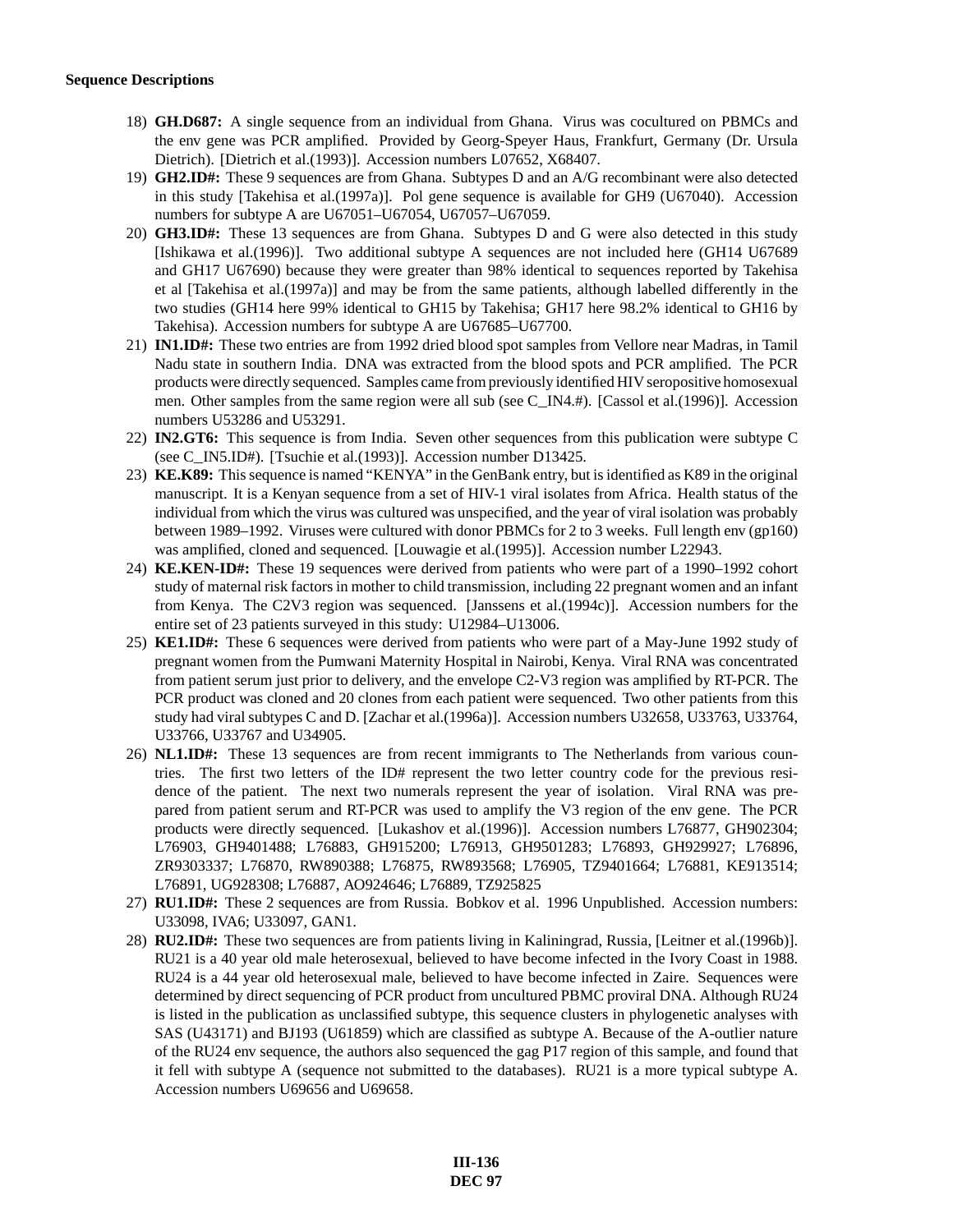- 29) **RU3.IID#:** These 12 highly related sequences are from a set of 41 sequences from 12 IV drug users in Russia. Uncultured PBMC DNA was PCR amplified and cloned and individual clones sequenced. [Bobkov et al.(1997b)]. Although the sequences are similar enough to each other to suggest direct epidemiological linkage, no such linkage, other than the fact that they are all IV drug users, is indicated. Gag p17-24 and Env V4-V5 were also sequenced. Accession numbers U93611, U93612, U93614, U93616, U93618, U93620, U93622, U93624, U93627, U93629, U93631, U93633, U93635, U93636, U93637, U93638, U93642, U93643, U93645, U93646, U93647, U93648, U93650, U93651, U93655, U93656, U93657, U93658, U93659, U93660, U93661, U93665, U93666, U93668, U93671, U93673, U93675, U93676, U93677, U93678, U93679
- 30) **RW.564C:** This sequence represents 10 identical sequences generated from PCR amplified plasma RNA from one of three infants in a Dutch mother/infant study. Patient pair 564 was from Rwanda. A sample was collected from the infant at 30 months of age. Samples were also collected from the mother at 12 and 30 months after the birth. Mother sequences are not included in this consensus. [Mulder-Kampinga et al.(1993)], [Mulder-Kampinga et al.(1995)], [Lepage et al.(1996)], and [Kampinga et al.(1997)]. The child 564 Env sequence is from the entry with Accession number Z47881. Mother 564 sequences are in entries with Accession numbers Z47882–Z47902. Mother sequences are not included in this alignment. Gag gene sequences from mother/child pairs are also available in entries with accession numbers Z47903–Z47911, Z47912–Z47928, Z47929–Z47935 and Z47936–Z47950. The second mother/child pair was from the Netherlands, see G\_NL.127C. The third mother/infant pair in this study was from the Netherlands, see B\_NL.114C.
- 31) **RW.SF1703:** This sequence is from Rwandan isolate sf170, a biologically active clone reported to be macrophage-tropic. [Cheng-Mayer et al.(1988)]. See also U61870, which is not reported to be from SF170, but is greater than 99% identical to it. From this same isolate; 537 bases of the 5' LTR are in M66534, 619 bases of nef are in M81729 and 508 bases of tat and rev are in M66535. For env, the Accession number is M66533.
- 32) **RW1.W2RW-ID#:** These are six of seven sequences from asymptomatic individuals from Rwanda sampled in 1992. The seventh sequence (92RW009) has now been sequenced over the complete genome and found to be A/C recombinant. Thus it has been moved to the U\_RW section. Consensus, PCRclones, cell-culture DNA and RNA. These sequences were provided by the WHO Global Programme on AIDS Vaccine Development Study. The complete set of C2V3 region WHO sequences can be found in the April supplement to the Human Retroviruses and AIDS 1993 database. Relevant papers are: [De Wolf et al.(1994)]; [Osmanov et al.(1994)]; [Gao et al.(1994a)]. Accession numbers U08630–U08640, U08645, U08647–U08665, U08763–U08766, and U08793–U08794. One of these sequences may be mislabelled in the database; U08634 is labelled as patient 016, but is identical to sequences from patient 008. Sequences from samples 92RW020 and 92RW021 were greater than 98each other, so only 92RW021 is presented here.
- 33) **RW2-ID#:** Nine consensus sequences from Rwanda. Saah, A. Unpublished 1994. Accession numbers U23216–U23373.
- 34) **RW3.PV#:** Bex,F. et al. Unpublished. These five sequences are from Rwandese patients with AIDS. The sequencing was done by the EEC Centralized Facility for HIV genome characterization, Georg-Speyer-Haus, Frankfurt, Germany. The complete envelope gene for PVP1 is available from a clone obtained after short-term co-culture on donor PBMCs. Two other shorter sequences of PVP1 env direct from patient PBMCs are also available. Accession numbers L07082–L07091. L07088 and L07089 were withdrawn from the databases by the authors, who felt they may represent PCR artifacts.
- 35) **RW4.ID#:** These 8 consensus sequences and 2 individual sequences, are from 7 infants and 3 mothers in a study of mother-infant transmission in Rwanda [Kampinga et al.(1997)], [Lepage et al.(1996)], [Mulder-Kampinga et al.(1995)] and [Simonon et al.(1994)]. Mother 566 was apparently infected with both subtype A and subtype C HIV-1, but the env regions from the child clones were all subtype A. See also C\_RW1.ID#. Accession numbers for child 566 are Z76160–Z76161, Z76167–Z76168, Z76169– Z76176, Z76233–Z76248, Z76262–Z76273 and Z76717–Z76724; mother 730, Z76353–Z76362; child 564, Z76074–Z76083; mother 226, Z76046; child 538, Z76134–Z76143, Z76373–Z76382, Z76393– Z76412; child 074, Z75958; child 082, Z75998–Z76009, Z76650; child 081, Z75959–Z75968; child 618, Z76198–Z76207; mother 439, Z76048–Z76057, Z76064–Z76068 and Z76070.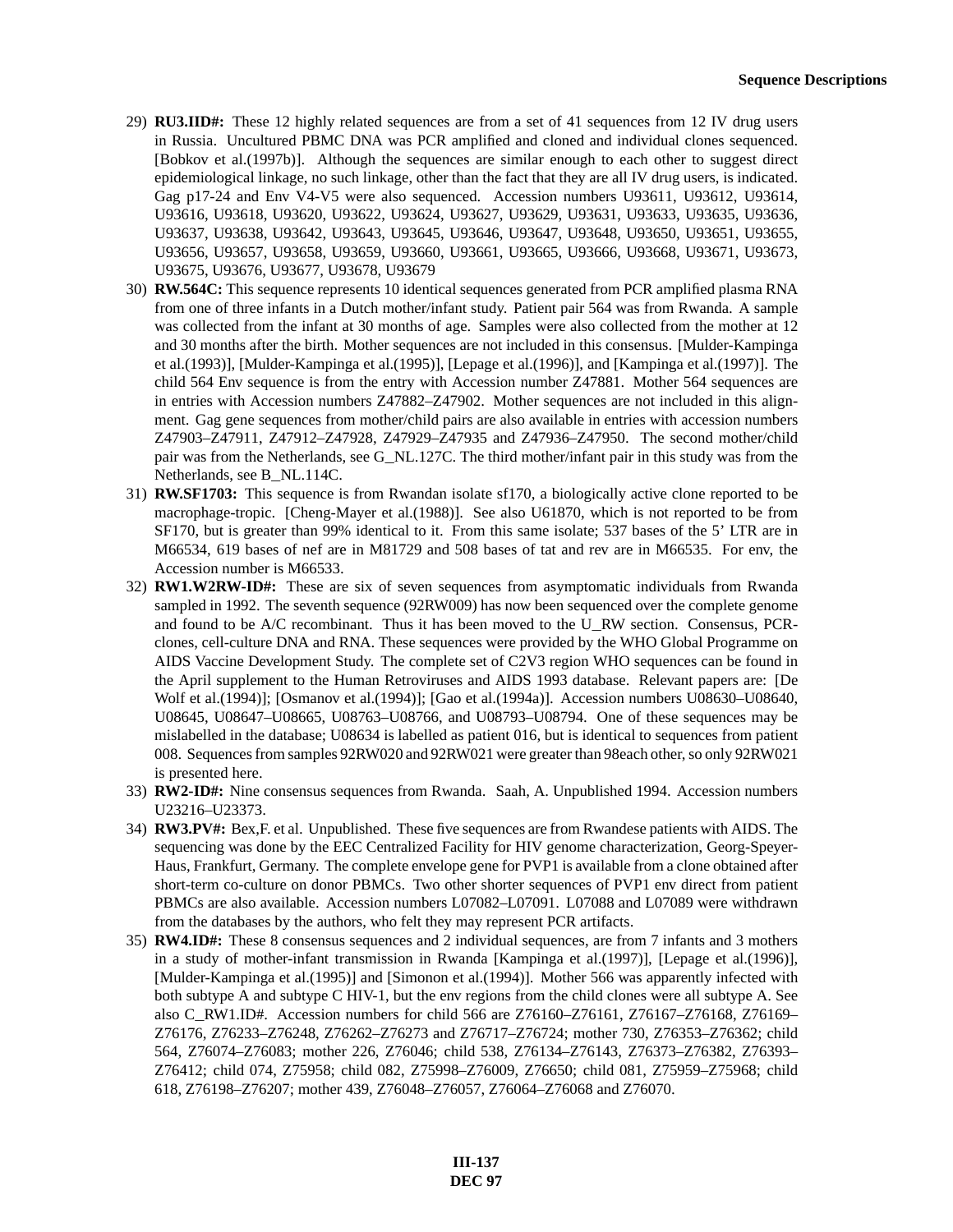- 36) **SE.H4:** This sequence is from an infant, born in Sweden to a woman who was believed to have been infected sexually in Uganda. The infant was born between June 1989 and August 1992 [Contag et al.(1997)]. Accession numbers U56274–U56283 and U56328.
- 37) **TZ.TAN-ID#:** These four sequences are from a set of 14 Tanzanian samples from symptomatic individuals, using serum samples taken in 1988 to generate PCR clones from viral RNA for sequencing. [Zwart et al.(1993)]. Accession numbers L01313, L01315–L01316, L01335, L01337–L01339.
- 38) **TZ2.ID#:** These two sequences were from patients at a clinic in Dar es Salaam, Tanzania. The individuals from which the virus was cultured showed clinical signs of AIDS, and the year of viral isolation was 1988. Viral cDNA was PCR amplified from donor PBMC, and one cloned PCR product per donor was sequenced. [Siwka et al.(1994)]. Accession numbers U12408, U12409.
- 39) **TZ3.ID#:** These 4 sequences are from the Mara region of rural northwest Tanzania. [Robbins et al.(1996)]. Subtype D was also found in this study. Accession numbers U61875–U61878.
- 40) **UG.1033:** This sequence is a consensus sequence of blood and CSF samples taken from a Ugandan patient 1033, CDC class IV-A. [Keys et al.(1993)]. Accession numbers Z23177, Z23182–Z23184, and Z23220–Z23223.
- 41) **UG.92UG037:** This sequence is from a complete genome PCR amplified from proviral DNA. The patient was a 31 year old asymptomatic female from Entebe, Uganda. [Gao et al.(1996b)]. Accession number U51190. See also U09124, U09127.
- 42) **UG.964:** A single sequence used in a study of the impact of sequence variation on the distribution and seroreactivity of linear antigenic epitopes. The sequence was derived from PCR amplified DNA from peripheral blood leukocytes. The patient was an asymptomatic individual from Uganda. [Pestano et al.(1995)]. Accession number U11599. See also B\_US17.ID#, C\_UG1.45, and D\_UG7.ID#.
- 43) **UG.U455:** This sequence is from the 1985 Ugandan isolate U455; the complete genomic sequence is available. [Oram et al.(1990)]. The env ORF in this sequence is interrupted by an in-frame stop codon beyond the COOH end of the V5 region. Accession number M62320.
- 44) **UG.UG06:** This sequence is from blood collected from the Mulago Teaching Hospital in Kampala, Uganda. Viral RNA was harvested after 10-14 days of coculture with donor PBMCs and reversetranscribed with AMV-RT. The env V3 region was pCR amplifed and cloned. This sequence is from an individual clone. [Atkin et al.(1993)], [Pestano et al.(1993)]. Accession number M98503.
- 45) **UG1.W2UG-ID#:** Three sequences from asymptomatic individuals from Uganda in 1992. Consensus, PCR-clones, cell-culture DNA and RNA. These sequences were provided by the WHO Global Programme on AIDS Vaccine Development Study. The complete set of C2V3 region WHO sequences can be found in the April supplement to the Human Retroviruses and AIDS 1993 database. Relevant papers are: [De Wolf et al.(1994)]; [Osmanov et al.(1994)]; [Gao et al.(1994a)]. Accession numbers U08666–U08669, U08767–U08770, U08788–U08792, U08795 and U09125.
- 46) **UG2-ID#:** These 11 sequences are part of a set of sequences derived from 22 Ugandans who were attending an AIDS clinic, sampled in 1990. Consensus, PCR-clones, peripheral blood DNA. [Albert et al.(1992)]. Accession numbers M98902–M98905, M98908–M98910, M98914–M98917, M98919, M98924–M98928, M98938–M98941, M98946–M98966, and M98976– M98978.
- 47) **UG4.UG-ID#:** Two Ugandan sequences from a set of HIV-1 viral isolates from Africa. Health status of the individual from which the virus was cultured was unspecified, and the year of viral isolation was probably between 1989–1992. Viruses were cultured with donor PBMCs for 2 to 3 weeks. Full length env (gp160) was amplified, cloned and sequenced. [Louwagie et al.(1995)]. Accession numbers L22957 and L22951.
- 48) **UG5.ID#:** These 8 sequences are from Gulu, northern Uganda. They are from direct sequence of PCR product amplified from uncultured PBMCs. Blood samples were drawn from 217 pregnant women attending a clinic in Gulu, northern Uganda. Ages ranged from 17 to 37 years. The 29 seropositive women (13.4% of the 217 tested) were all asymptomatic. [Buonaguro et al.(1995)]. Accession numbers U44878–U44880, U44882, U44883 and U44885–U44887. Two subtype D sequences were also found in this study (see D\_UG8).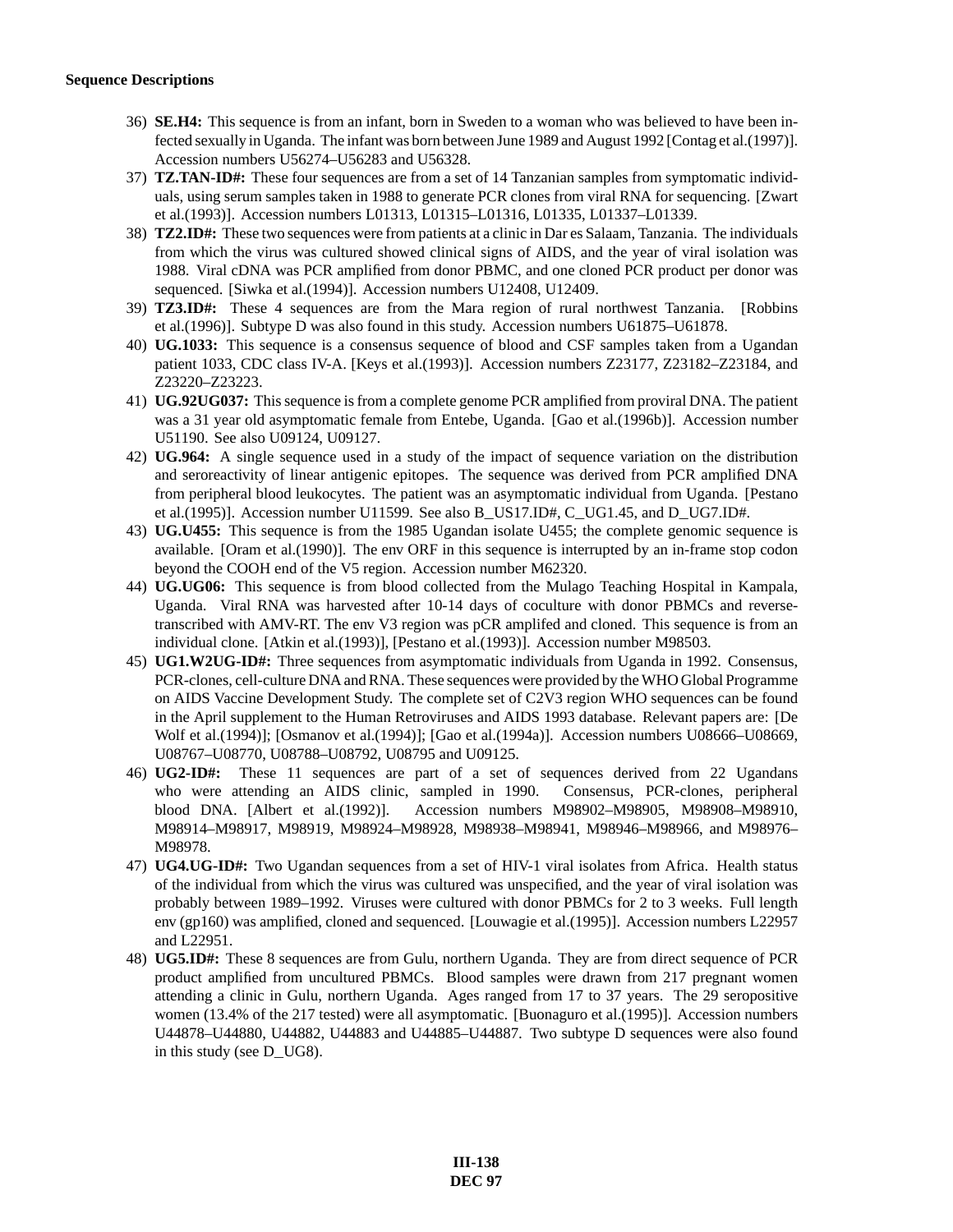- 49) **UG6.ID#:** These 21 sequences are from Abidjan, Ivory Coast. No other information is yet available. Ellenberger D.L. unpublished 1997. Subtypes A, D and G were found for Ivory Coast patients in this set. Ugandan sequences of subtype A were also part of this set. Accession numbers AF000496, AF000497, AF000498, AF000499, AF000500, AF000501, AF000502, AF000503, AF000504, AF000505, AF000506, AF000507, AF000508, AF000509, AF000510, AF000511, AF000512, AF000513, AF000514, AF000515, AF000516
- 50) **ZR1.ID#:** These ten sequences are part of a set of 14 A and D sequences from women from Zaire; 8 were healthy, 4 showed minor signs of illness, and 2 had AIDS. PCR-direct, peripheral blood DNA. [Potts et al.(1993a)]. Accession numbers L19624–L19626, L19628–L19630, L19632–L19634, and L19636.
- 51) **ZR2.ID#:** These sequences are from Zaire. They are unpublished, by M. Reitz et al. Accession numbers U43097–U43100.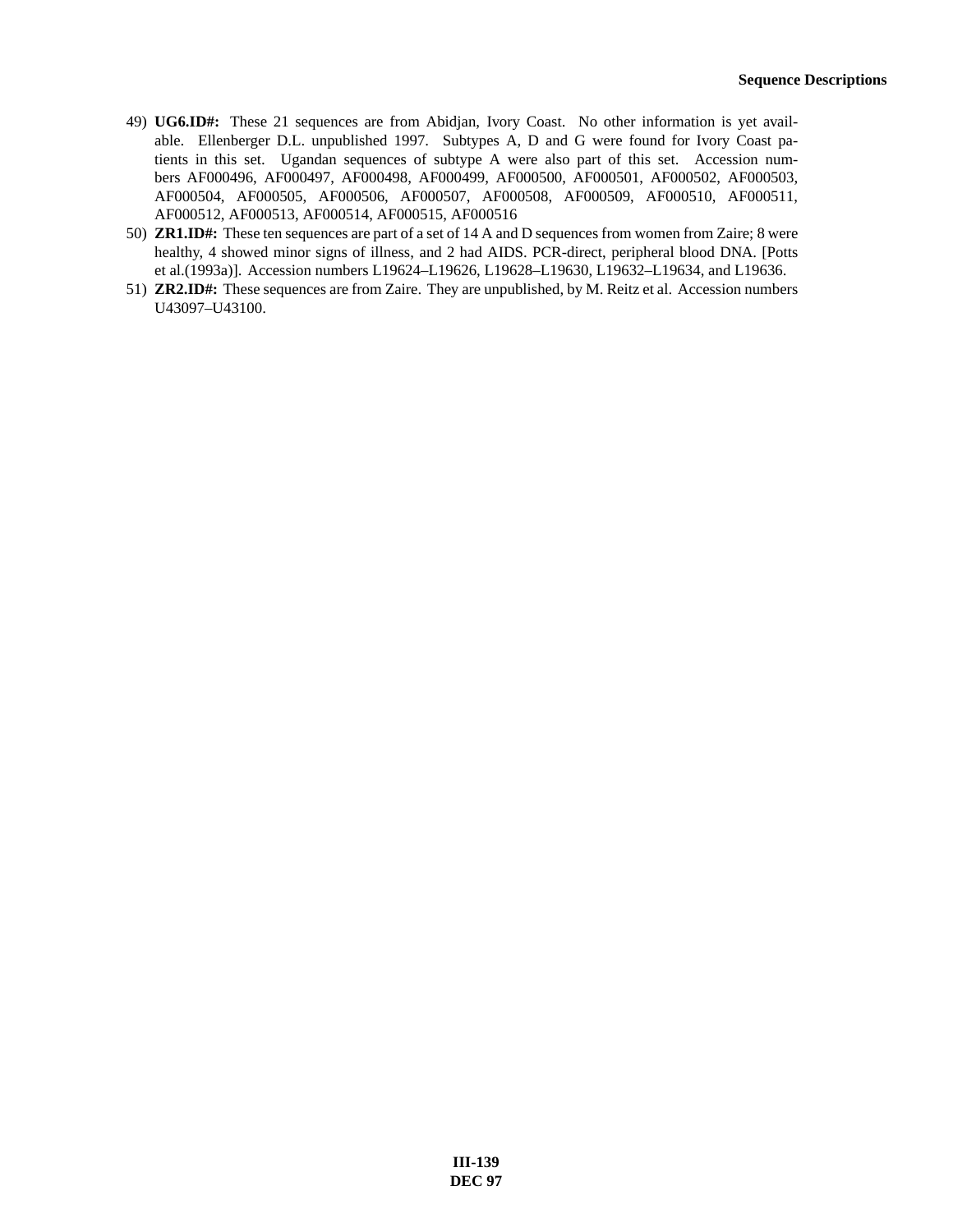## **B Subtype**

At this time we have included viral sequences from 1078 HIV-1 infected individuals associated with HIV-1 subtype B. The B subtype consensus sequence (B\_CONSENSUS\_97) generated from these sequences was based on the most common amino acid found in each position in an alignment of these sequences. Please note that none of the studies which have published sequences of only the V3 loop sequences are included here, as the DNA sequences were deemed too short for phylogenetic analyses. (For example, LaRosa G, et al., *Science* **249**:932–935 (1990) and Fouchier RAM, et al., *J. Virol.* **66**:3183–3187 (1992).)

- 1) **AR.21281:** This sequence is from direct sequencing of PCR product from uncultured PBMCs, from a 1993 sample from Buenos Aires, Argentina. The patient had AIDS and reported promiscuous heterosexual risk behavior. Two other samples taken from unrelated patients in 1993 were subtypes F and one was found to be a subtype B/F recombinant. [Marquina et al.(1996)]. Accession number U68525.
- 2) **AR1.ID#:** These 11 sequences are from Rosario, Argentina. A total of 24 patients from different risk groups visiting a clinic in Rosario were included in this study. Of the 14 sequences determined, 11 were found to belong to subtype B and 3 were found to belong to subtype F. DNA was extracted from whole blood and PCR amplified. PCR products were directly sequenced. Subtypes of all 24 patients were tested by HMA. [Campodonico et al.(1996)]. Accession numbers U37030, U37031 and U37034–U37042.
- 3) **AU1.ID#:** Put forth as evidence that coinfection by multiple HIV-1 strains can occur in vivo, these three concensus (MRC1,MRC2, and MRC3) come from an Australian homosexual male who had been infected by more than one sexual partner, and harbored three distinct strains of HIV-1 B. The authors also found recombinant sequences, not included here. The sequences were PCR amplified from plasma RNA and PBMC DNA. [Zhu et al.(1995)]. Accession numbers U16372–U16388.
- 4) **AU2.C18CG:** This sequence is one of a group relating to an Australian blood donor infected with HIV-1 and six Australian recipients, all of whom remain symptom free with normal CD4 counts 10 to 14 years after infection. [Deacon et al.(1995)]. Samples from only the donor, D36 (U37271), and two patients, C18 (U37267, U37270) and C98 (U37268, U37269), appear to have been sequenced. These sequences have deletions in the nef gene and in the region of overlap of nef and the U3 region of LTR. The authors point to the importance of NEF or the U3 region of LTR in determining the pathogenicity of HIV-1 and suggest this strain of HIV-1 as a possible basis for a live attenuated vaccine. The complete genome of the virus from recipient C18 is in the entry with accession number U37270.
- 5) **AU3.ID#:** In this analysis of transmitting and non-transmitting mothers and the infants to whom the virus was transmitted, the authors claim that differences in variability of the env V3 loop crown octapeptide (HIGPGRAF in this clone) were significantly correlated with vertical transmission. Sequences were determined by PCR directly from uncultured PBMCs and cloned PCR products. Only seven of the sequences are presented here: from infants, and nontransmitting mothers from which at least 250 bp was sequenced. 1089, 1063, 961 and JW are the infants. Accession numbers for transmitting mothers and their infants are: U66627–U66633, U66638–U66645 and U66650–U66653. Accession numbers for nontransmitting or indeterminate mothers are: U66625, U66626, U66634–U66637, U66646–U66649 and U66654–U66660. Database entries for many of these sequences contain "nnn" in error, the paper shows these positions as deletions, not unknown sequence. Nef sequences from the LW-JW motherinfant pair of long-term survivors were published in [Wang et al.(1997b)], [Wang et al.(1997a)], [Saksena et al.(1997)] with accession numbers U73339–U73369.
- 6) **BE.SIMI84** One of two cloned env sequences from a patient with AIDS from Belgium. A vaccinia construct that expresses this gene was created to vaccinate the patient's non-infected brother with the goal of immune therapy by adoptive transfer of lymphocytes. [Bex et al.(1994)]. Accession number L07421.
- 7) **BR.002con** This consensus sequence is from entries with accession numbers L35489–L35493. These sequences were provided by the WHO Global Programme on AIDS Vaccine Development Study. Ranjbar,S. et al. Unpublished (1994).
- 8) **BR.BZ** This sequence is from an individual in a Brazilian HIV cohort study. PBMC DNA was PCR amplified in two sequential rounds, and six cloned PCR products were sequenced on both strands. A single clone containing an uninterrupted envelope open reading frame was reported. [da Costa et al.(1995)]. Accession number U28336.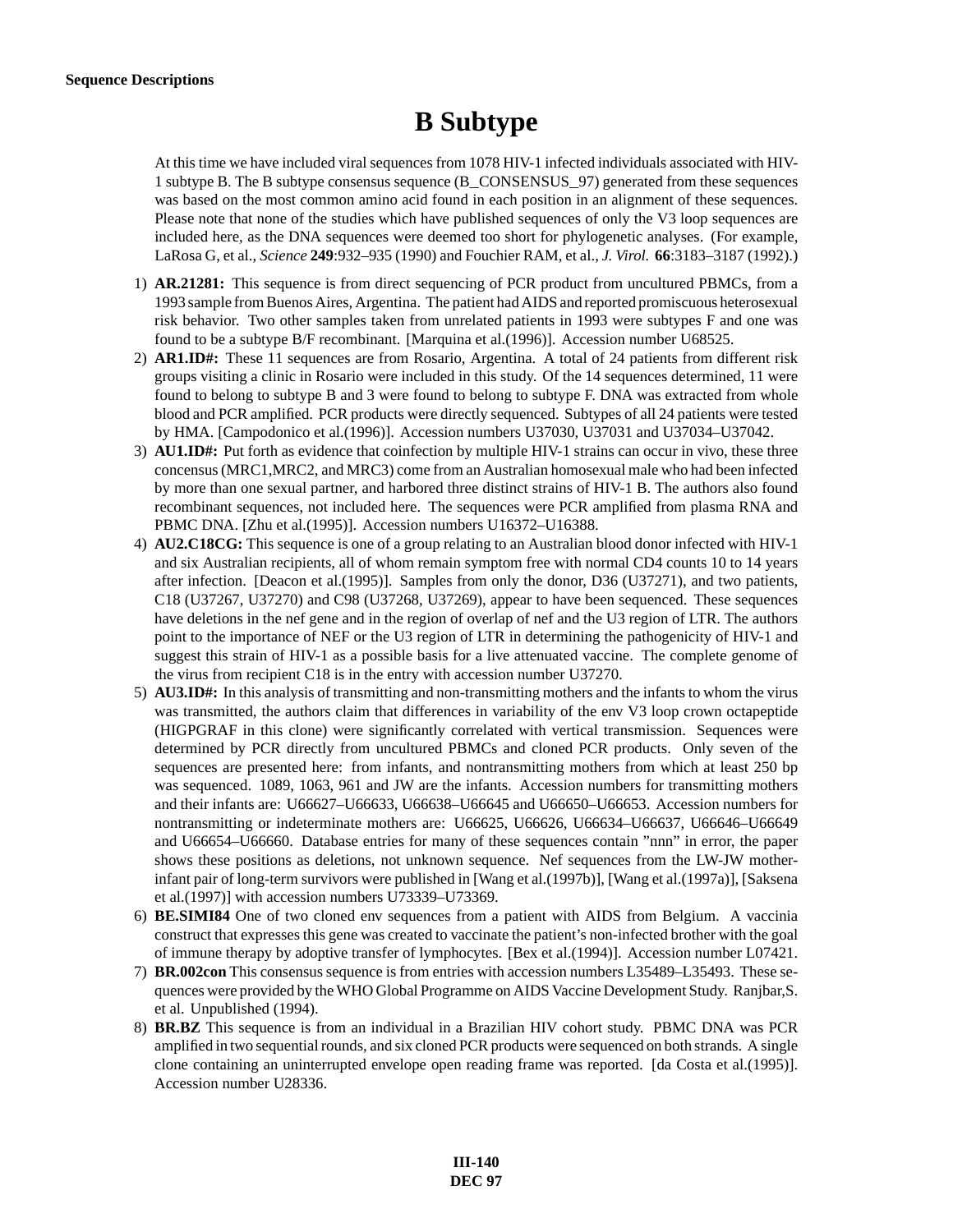- 9) **BR1.ID#:** These 21 sequences represent the B env subtype sequences found among 22 Brazilian outpatients with varying degrees of disease progression. They are consensus sequences from cloned PCR products. PCR was performed on PBMC DNA. [Potts et al.(1993b)]. Accession numbers for 21 of the 56 clones from which consensus sequences were calculated: L19225–L19237, L19240–L19246 and L20963.
- 10) **BR2.W2BR-ID#:** These 13 sequences are from individuals from Brazil. They are consensus sequences from cloned PCR products. Some of the clones were from cell-culture DNA, and some from cell-culture supernatant RNA. These sequences were provided by the WHO Global Programme on AIDS Vaccine Development Study. The complete set of C2V3 region WHO sequences can be found in the April supplement to the Human Retroviruses and AIDS 1993 database. [De Wolf et al.(1994)], [Osmanov et al.(1994)], [Gao et al.(1994a)]. Accession numbers U08670–U08714, U08771–U08778, U08780– U08782, U08792, U08796, U08797–U08800, .
- 11) **BR3.RJ- or SP-ID#:** These 32 sequences came from the Brazilian cities Rio de Janeiro and Sao Paulo. The sequences that are very short, containing V3 loop fragments insufficient for phylogenetic analysis, are not included here (5 of the 26). The full set included 20 viral sequences of the B subtype, an F subtype and a B-F recombinant (see subtypes F and U). The year of isolation for the sequences ranged from 1990–1992 for Rio de Janeiro, and 1992 for Sao Paulo. The only two with CD4+ cells < 200 were RJ636 and RJ27. The CDC clinical class ranged from II-IV. DNA extracted from PBMCs of HIV infected individuals was amplified, and the PCR product was directly sequenced. [Morgado et al.(1994)] [Sabino et al.(1994c)] and [Sabino et al.(1996)]. More recent unpublished sequences from the same isolates are also included here. Accession numbers U00400–U00401, U00403, U00405, U00407–U00414, U00416–U00418, U00421, U00424–U00425, U00427, U08975, U31586, U31587 and U31589–U31591.
- 12) **BR4.BZ-ID#:** These 2 sequences are from seropositive Brazilian patients. Virus was cultured on donor PBMCs and proviral DNA was harvested from positive cultures. PCR was used to generate sequencing templates. [Louwagie et al.(1994)]. Accession numbers L22087 and L22088. The gag gene sequences from these same isolates are also available in L11752 and L11754. See also F\_BR2.BZ-ID#.
- 13) **BR5.ID#:** These 10 sequences are from entries with accession numbers L19328–L19337. Bandea, C. I. Unpublished (1993).
- 14) **BR6.ID#:** These six sequences are from patients living in cities in Brazil (P3, Sao Paulo; P4, P6 and P7, Bahia; P8, Parana; P9, Rio de Janeiro) and sampled between 1987 and 1989. Sequences were determined from directly sequenced PCR products (except P6 which was a cloned PCR product), after coculture of patient PBMCs with donor PBMCs. [Couto-Fernandez et al.(1994)]. Accession numbers X78512–X78517.
- 15) **CA1.ID#:** These 19 sequences are from 19 different Vancouver, Canada homosexuals represented in 36 database entries by N. Michael et al. Accession numbers U52888–U52906, U53103–U53119. Patients A and B (U52888–U52904) were described in [Michael et al.(1997)] as a normal-progressor rapidprogressor pair, with patient A being the rapid progressor. Only patient A sequence (U52889) is presented here, as patient B sequences were closely related. The C patients were local controls, also homosexuals from Vancouver, who are not well described in the publication. Patient A sequences from U52901 and U52902 are greater than 99% identical to JR-CSF over their entire length, and U52904 has some regions of identity to JR-CSF. Another linked pair in this set included patients C108 and C118, of which only C108 is presented here. Patient A died of AIDS-related P. carinii pneumonia on October 6, 1995, almost exactly 10 months after experiencing symptoms of primary HIV infection. Patient A was homozygous for for an HLA-DR1 allele previously found to be assosiated with rapid progression. Patient A never seroconverted for HIV, despite high viral load and the ability to seroconvert for hepatitis B after vaccination in 1990.
- 16) **CH1.ID#:** These 19 sequences came from 24 individuals living in Geneva, Switzerland who were recently infected at the time of blood drawing. Samples were collected between January 1988 and September 1993. Sequences were determined directly from PCR products of uncultured PBMC DNA or serum cDNA. All subjects were asymptomatic, 19 subjects had p24 antigen levels ranging from 5 to 6,357 pg/ml and 5 subjects had no detectable p24 antigen. Two subjects were epidemiologically linked (K11 and K16) so only one of those two is presented here. Two other individuals showed identical DNA sequences over the entire V3 region (K53 and K77) so only one of them is presented here. Three other individuals (K13, K42 and P4) had sequences nearly identical to the LAI (IIIB) laboratory strain of HIV. Although the authors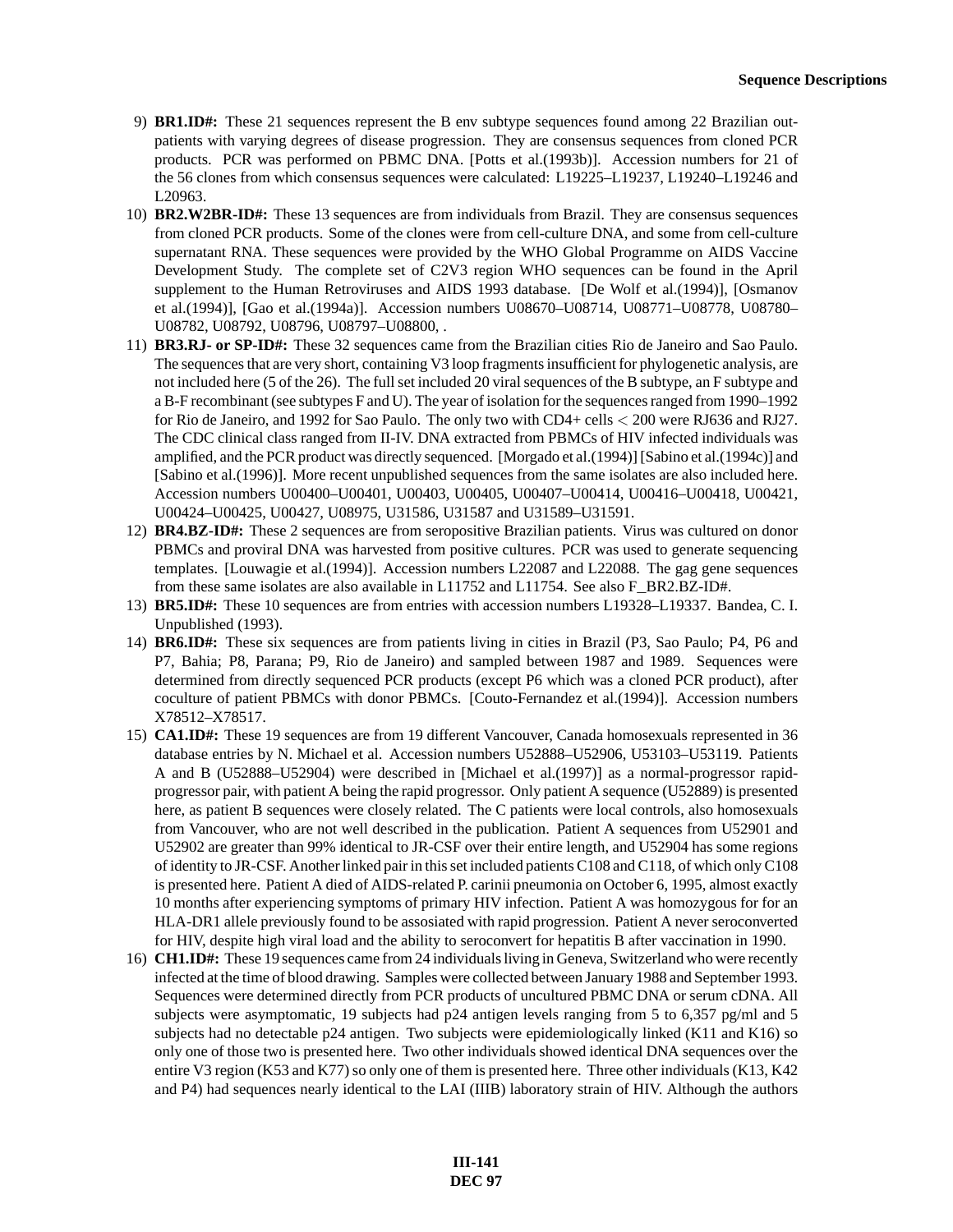## **Sequence Descriptions**

are convinced that these are not contaminants, and that a IIIB-like strain of HIV is circulating in Geneva, they are not included in this alignment. [Antonioli et al.(1995)]. Accession numbers U10957–U10980.

- 17) **CI.CI-22:** A single B subtype sequence from a set of 13 isolates from individuals from Abidjan, Cote d'Ivoire. CI-22 was symptomatic. The C2V3 region is part of a 900 bp fragment that was sequenced for each individual. Samples were collected between May 1990 and Sept. 1991. Virus was cultured with donor PBMCs, nested PCR amplified, 3 clones were sequenced, and the consensus of those clones is presented here. [Janssens et al.(1994a)]. Accession numbers X72040–X72042.
- 18) **CM.CA5:** A single B subtype sequence from a set of 17 sequences from a very diverse set of isolates from Yaounde and Douala, Cameroon. The sequences were derived from asymptomatic and symptomatic HIV infected individuals, specifically, patient CA-5 was asymptomatic. Virus was isolated by culture with donor PBMCs, and nested PCR amplified. A single clone was sequenced representing each HIV-1 isolate. [Nkengasong et al.(1994)]. Accession number X80452.
- 19) **CN1.ID#:** These 54 sequences are form the Yunnan Province, China. No information is yet available. Unpublished 1995, Y. Shao and H. Wolf. Several of these sequences (U20009, U20012, U20013, U20018, U20023, U20024) are greater than 96% identical to the SF2 strain of HIV-1 (see B\_US.SF2). Accession numbers U20001–U20054.
- 20) **CN.1798:** This sequence is from a dried blood spot collected in 1992 from the spouse of an IV drug user in China. DNA was extracted from the blood spots and PCR amplified. The PCR products were directly sequenced. [Cassol et al.(1996)]. Accession number U53316.
- 21) **CU.94CU053:** This sequence is from a bisexual male, most probably infected via heterosexual contact in 1992, in Cuba. Virus was isolated in 1994, 2 years after seroconversion, by cocultivation of patient PBMCs with donor PBMCs. This isolate exhibits a rapid/high, syncytium-inducing phenotype. [Gomez et al.(1996)]. Accession number U48855.
- 22) **CY1.HO#:** These sequences are from samples, like others in this study (see also subtypes A, C, F and I), which were collected in February 1994 from the AIDS clinic in Nicosia, Cyprus. PBMC DNA was PCR amplified and cloned. Individual clones were sequenced. Patient 04 was a 24 year old man, asymptomatic with a CD4 count of 516, who had lived abroad, and had been seropositive for at least 4 years. Patient 11 was a 29 year old homosexual man, symptomatic with a CD4 count of 277, and seropositive for at least 7 years. Patient 21 was a 38 year old bisexual man, asymptomatic with a CD4 count of 743, who was infected in Greece and seropositive for at least 4 years. Patient 25 was a 34 year old heterosexual man, asymptomatic with a CD4 count of 650, who had lived in the U.S. and was seropositive for at least 6 years. Patient 27 was a 20 year old homosexual man, asymptomatic with a CD4 count of 709, infected in Cyprus and seropositive for at least 2 years. Patient 28 was a 39 year old homosexual woman, asymptomatic with a CD4 count of 430, infected in Cyprus and seropositive for at least 1 year. Patient 29 was a 49 year old heterosexual man, asymptomatic with a CD4 count of 420, infected in Cyprus and seropositive for at least 2 years. Patient 39 was a 37 year old heterosexual man, asymptomatic with a CD4 count of 470, had lived in Greece and was seropositive for at least 5 years. Patient 40 was a 29 year old heterosexual woman, symptomatic with a CD4 count of 92, who had lived in the U.S. and was seropositive for at least 6 years. Patient 43 was a 36 year old homosexual man, symptomatic with a CD4 count of 396, who had lived in the U.K. and Greece and had been seropositive for at least 6 years. Patient 45 was a 32 year old heterosexual man, asymptomatic with a CD4 count of 453, who was infected in Cyprus and seropostitive for at least 1 year. Patient 46 was a 32 year old heterosexual man, whose partner had died of AIDS, asymptomatic with a CD4 count of 107, had lived in the U.K. and was seropositive for at least 4 years. Patient 48 was a 22 year old hemophiliac man, asymptomatic with a CD4 count of 276, who had been seropositive for at least 11 years. Patient 50 was 32 year old homosexual man, whose partner had AIDS, asymptomatic with a CD4 count of 315, who had been seropositive for at least 1 year. Accession numbers U28663, U28666 (04); U28664 (11); U28667–U28671 (21, 25, 27, 28, 29); U28675, U28676 (39, 40); U28678 (43); U28680–U28682 (45, 46, 48); U28684 (50).
- 23) **CZ.BTSPR:** This sequence is from a 32 year old homosexual man from Prague, Czech Republic. It was included as part of a study of HIV-1 sequences from the neighboring Slovak Republic. DNA from cocultured PBMCs was PCR amplified and the PCR product cloned. Eight clones were sequenced from each patient, although only one sequence is presented in the publication and in the database. It is not stated whether each single sequence is a consensus of the eight clones or a single clone. [Zachar et al.(1996b)]. Accession number U53195.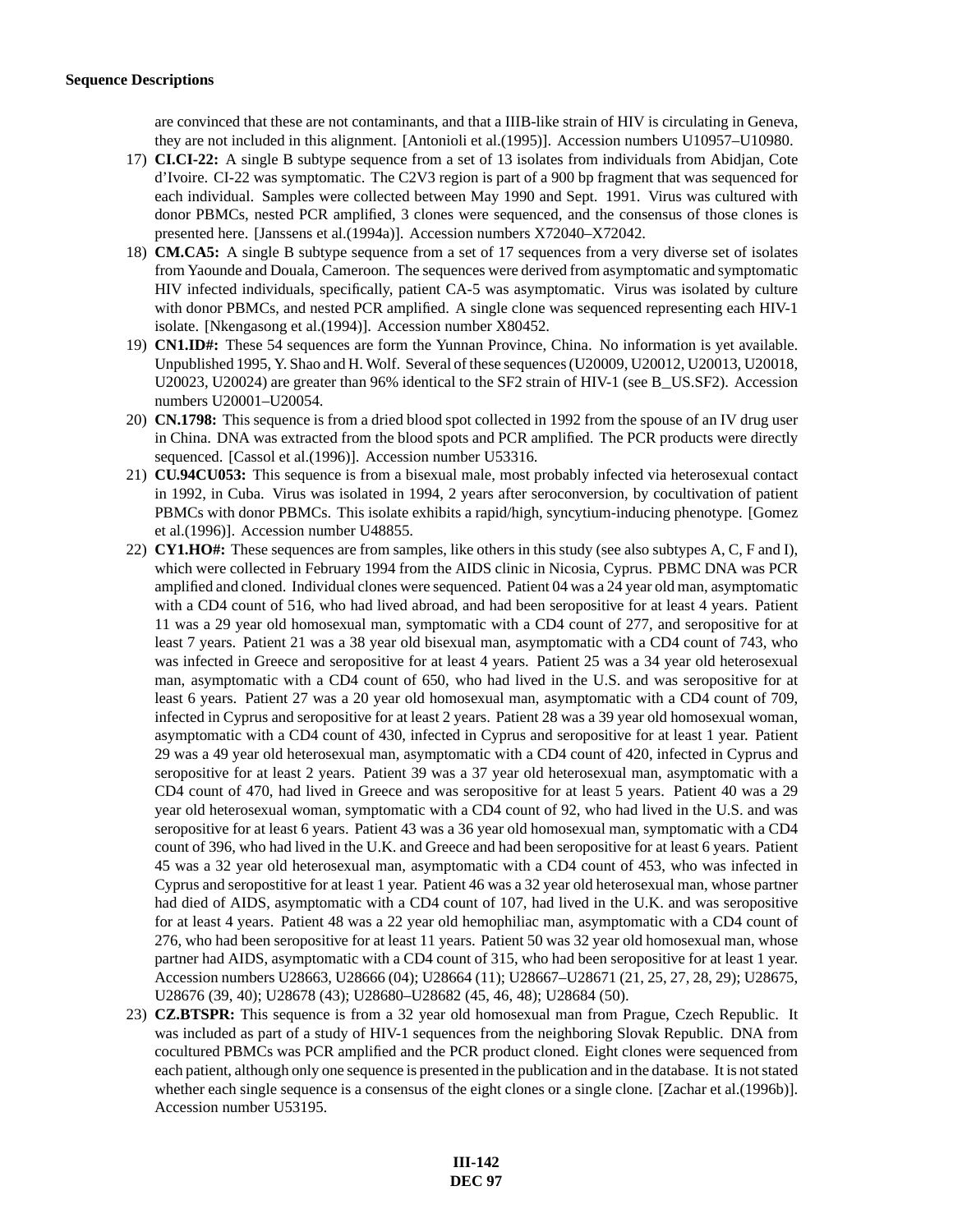- 24) **DE.D31:** This sequence is from isolate D31. [Kreutz et al.(1992)]. It has never been well described, it is only shown as HIV1-D31 in figure 3 of the paper. The complete genome has been sequenced. Accession number U43096.
- 25) **DE.HAN:** This sequence is from an infectious clone from the German isolate DE.HAN-2. [Sauermann et al.(1990)]. Isolate HAN2 was isolated from a 39 year old homosexual German patient with AIDS related complex in 1986. This patient died from complications of AIDS in 1987. HAN2 was highly cytopathic in T cell line MT-2 it was able to productively infect MT-4, H9 or Jurkat cell lines. Genomic DNA from infected MT-2 cells was used to prepare a lambda phage genomic library. Two full-length clones, HAN2/2 and HAN2/3 were purified. HAN2/3 was used for DNA sequencing. Accession number U43141.
- 26) **DE.Serocons:** This sequence is a consensus sequence from 7 hemophilia patients who all received the same lot of beta-propiolactone and UV-light inactivated clotting factor in Bonn or Goetingen, Germany, from November 1989 to March 1990. The virus and the patients have been extensively studied over time, since initial seroconversion. The sequences which were combined to create the consensus were from proviral DNA from cultured PBMCs, PCR amplified and cloned. [Kasper et al.(1994)]. Accession numbers S76444 and S76446.
- 27) **DE1.ID#:** These 7 sequences are from a Neurology thesis by I. Weber of Rostock, Germany. They are from blood and CSF specimens from 6 patients. For each of the patients, phylogenetic analysis showed that blood and CSF sequences were more similar to each other than to other database sequences. For one patient, one of the two blood sequences was different enough from another blood and CSF pair to be included here. Accession numbers Z78482, Z78485-Z78493.
- 28) **DE2.ID#:** These 4 sequences are from a set containing 15 Dutch homosexuals, 19 Dutch intravenous drug users, 2 German homosexuals, 2 German intravenous drug users, 5 Scottish homosexuals and 6 Scottish intravenous drug users. The sequences were used in a study of HIV-1 vpr, vpu, and env V3 regions and how they vary between risk groups. [Kuiken et al.(1996b)]. Accession numbers Z68529, Z68530, Z68537 and Z68538.
- 29) **ES.ID#:** These 36 sequences are from 41 patients sampled in Madrid, Spain between 1985 and 1991. Proviral DNA was extracted from uncultured patient PBMCs and the C2V3 region was PCR amplified. The PCR products were directly sequenced. Two of the sequences reported in this set (D22-28 and D22- 48) were 99.5% identical to the LAI (IIIB) lab strain of HIV-1 and are not included here. 3 other goups of sequences had members that were greater than 98% identical to each other (R1, R2 and R3; THF13-2, THF12-24; S1, S4) and only one of each of them is presented here. [Quinones-Mateu et al.(1996)]. Accession numbers U40533–U40552 and U45286–U45307.
- 30) **ES.S61:** This sequence is from a 1989 blood sample from a 4 year-old boy from Madrid, Spain with CDC stage P2CD2 disease. Virus was cocultured on PBMCs and MT-2 cells prior to sequencing. The SI/NSI pheonotype of this isolate on MT-2 cells was traced to a single amino acid change in the V3 loop [Sanchez-Palomino et al.(1993)] and [Olivares et al.(1997)]. Accession numbers L04604, L04605, L04606 and L05659.
- 31) **FR.J91:** This sequence is from one of the JBB clones from the French patient Bru. [Wain-Hobson et al.(1991)] and [Guo et al.(1991)]. Accession numbers X57449–X57459 and X57461.
- 32) **FR.LAI:** This sequence is from the French isolate LAI (formerly BRU) which is also referred to as IIIB. [Wain-Hobson et al.(1985)]. Also see: [Alizon et al.(1986)], [Lukashov & Goudsmit(1995)] and [Wain-Hobson et al.(1991)]. Accession numbers K02013, L23090–L23103, X01762, L48380–L48399, M64178–M64223, M64406–M64415 and M64768–M64775. Other sequences which are of this type include: PV22, K02083; MFA, M33943 [Stevenson et al.(1990)]; F12, Z11530; BH8, K02011; BH10, M15654; TH4, L31963; MCK1, D86068; PM213, D86069; F12CG, Z11530; and HXB, K03455, M38432, M64775 and M14100. The variation of the IIIB isolate in culture was studied by [Lockey et al.(1996)], Accession numbers U54647, U54649, U54651, U54653, U54655, U54657, U54659, U54665, U54667, U54681, U54683, U54685 and U54689. The variation of IIIB/LAI in 9 years of infection in a chimpanzee has been studied by Fultz et al. unpublished, Accession numbers U56866– U56883 and U56888–U56899. The IIIB/LAI isolate of HIV-1 has also been extensively studied in cases such as the infected lab worker. See for example [Jr et al.(1994)], [Pincus et al.(1994)] U12030–U12055. The tropism of isolates from the lab worker for primary PBMCs and failure to grow in T-cell lines was localized to the V3-loop by Lishan Su et al. [Su et al.(1997)]. Recombinant virus pNL4-3, with envelope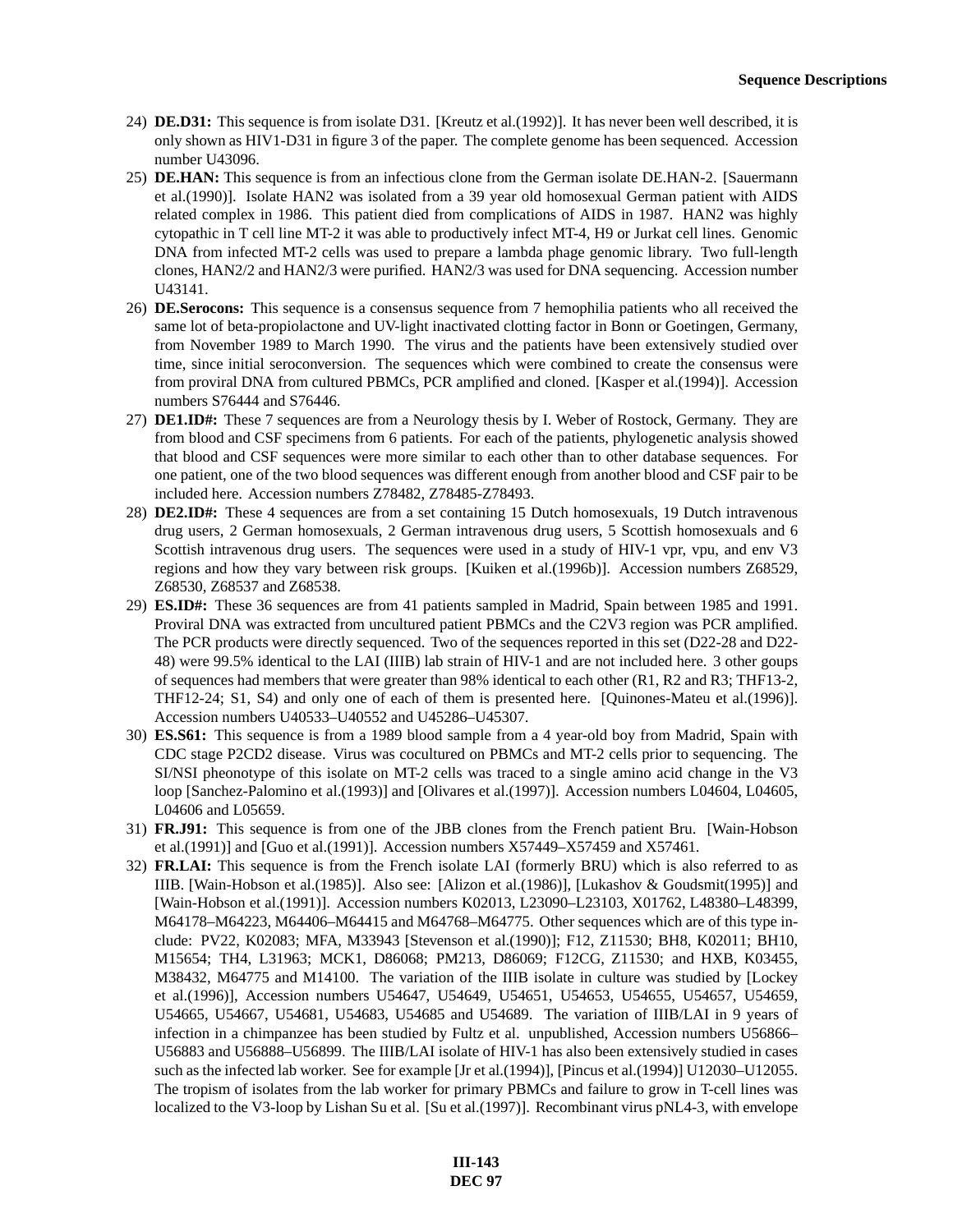from LAI(BRU) and gag-pol from NY5 has also been studied: [Adachi et al.(1986)] Accession number M19921, [Duensing et al.(1995)] Accession number L42371 and [Salminen et al.(1995)] Accession number U26942. Other database entries with IIIB-LAI sequences can be found in the patented sequences section of GenBank, in the cloning vector section, and in the primate section (for example U19867, A00647, A04321 and M18404).

- 33) **FR1.ID#:** These 4 sequences are from Toulouse, France. In this study, 4 mother-infant pairs were followed during pregnancy and after birth. The inter- and intra-patient sequence similarities of this set of 308 sequences has been controversial, because some infant sequences were identical to sequences from other mothers. For purposes of this V3 section, only one sequence from each of the 4 infants is presented here. [Briant et al.(1995)], [Korber et al.(1995)] and [Jr et al.(1996)]. Database entries for all 308 sequences are found with accession numbers U24717-U24999 and U25001-U25025.
- 34) **FR2.ID#:** These 20 sequences are from members of the French military who are for the most part believed to have been infected while deployed outside of France (Chad, Djibouti, Gabon, Guyana, Mayotte and Cameroon). An additional sequence (FRMP040, U58787) was listed as subtype C in the paper, but clustered with subtype B in analysis done at the HIV Database and it has been listed as subtype unclassified until more information is available. Other sequences from this study were subtypes A, C, E, F, and unclassified. [Lasky et al.(1997)]. Accession numbers for subtype B were U58808–U58826 and U58777.
- 35) **GA.OYI:** This sequence is from the Gabonese isolate OYI (designated elsewhere as isolate 397), isolated from a healthy HIV-1 infected individual. GA.OYI appears to have been the first viral sequence from Africa that phylogenetically clustered with North American viruses. [Huet et al.(1989)]. Accession number M26727.
- 36) **GB.AIT:** This sequence is from an individual at the time of seroconversion. Proviral DNA was extracted from PBMCs from a patient who was viraemic and had an equivocal HIV-1 antibody status, and the env V3 region was PCR amplified. The PCR products were cloned and the DNA sequence determined for 15 clones. These data showed that the V3 region contained only limited sequence heterogeneity with a major variant (shown here) accounting for 66% of the protein quasispecies present. [Ait-Khaled & Emery(1993)]. Accession number S69598.
- 37) **GB.CAM1:** This sequence is from the British isolate CAM1. McIntosh A, and Karpas A, Thesis (1991), Cambridge University, England. Accession numbers D10112, D00917.
- 38) **GB.Man** This sequence was PCR amplified from the 1959 "Manchester sailor" kidney tissue. The sequence of the complete genome is available and clusters with subtype B contemporary HIV-1 sequences. [Zhu & Ho(1995)]. Accession number U23487.
- 39) **GB.V-ID#:** A set of six sequences from a study of hemophiliacs from Scotland who were originally thought to have been infected by the same batch of factor VIII. (ScV12 is a sequence from a hemophiliac from the U.S., included as a control). All are consensus sequences of multiple direct PCR sequences obtained from limiting dilution of PBMCs. The Scottish hemophiliacs were infected in 1984 and the PBMCs were obtained for analysis in 1989. Although the samples were potentially related, they were deemed sufficiently divergent in this region for inclusion in this set. [Simmonds et al.(1990)], and [Balfe et al.(1990)]. Accession numbers M61327–M61346 and M61391–M61407. Database entries with accession numbers M84240–M84317 are more sequences from patient 82, taken over the period from 1984–1991. [Holmes et al.(1992)]. Database entries with accession numbers L13488–L13497 are also from these patients [Zhang et al.(1993)], as are U58393–U58465 [Cleland et al.(1996)], [Leigh Brown & Cleland(1996)], [Ludlam et al.(1985)].
- 40) **GB1.CPHL1:** This is a consensus from the British isolate 93–08020, clones 1, 4, 7, 18, 19 and 43. It was referred to as 93–08020 in [Arnold et al.(1995c)] and was isolated from the patient referred to as CPHL1 in [Arnold et al.(1995a)]. CPHL1 is a surgeon and CPHL2 was a patient of his in 1986, approximately 7 years prior to sampling for this study. Because sequences from CPHL1 and CPHL2 are no more similar to each other than to sequences from the general population, transmission cannot be concluded, and both sequences are included in this alignment. Accession numbers U21100 (clone 1) and U23112–U23116 (clones 18, 19, 4, 43 and 7 respectively).
- 41) **GB2.CPHL2:** This is a consensus from the British isolate 93–17305, clones 3, 11, 18 and 25 [Arnold et al.(1995c)]. It was isolated from the patient referred to as CPHL2 in [Arnold et al.(1995a)]. Accession numbers U23117–U23120 (clones 11, 18, 25 and 3 respectively).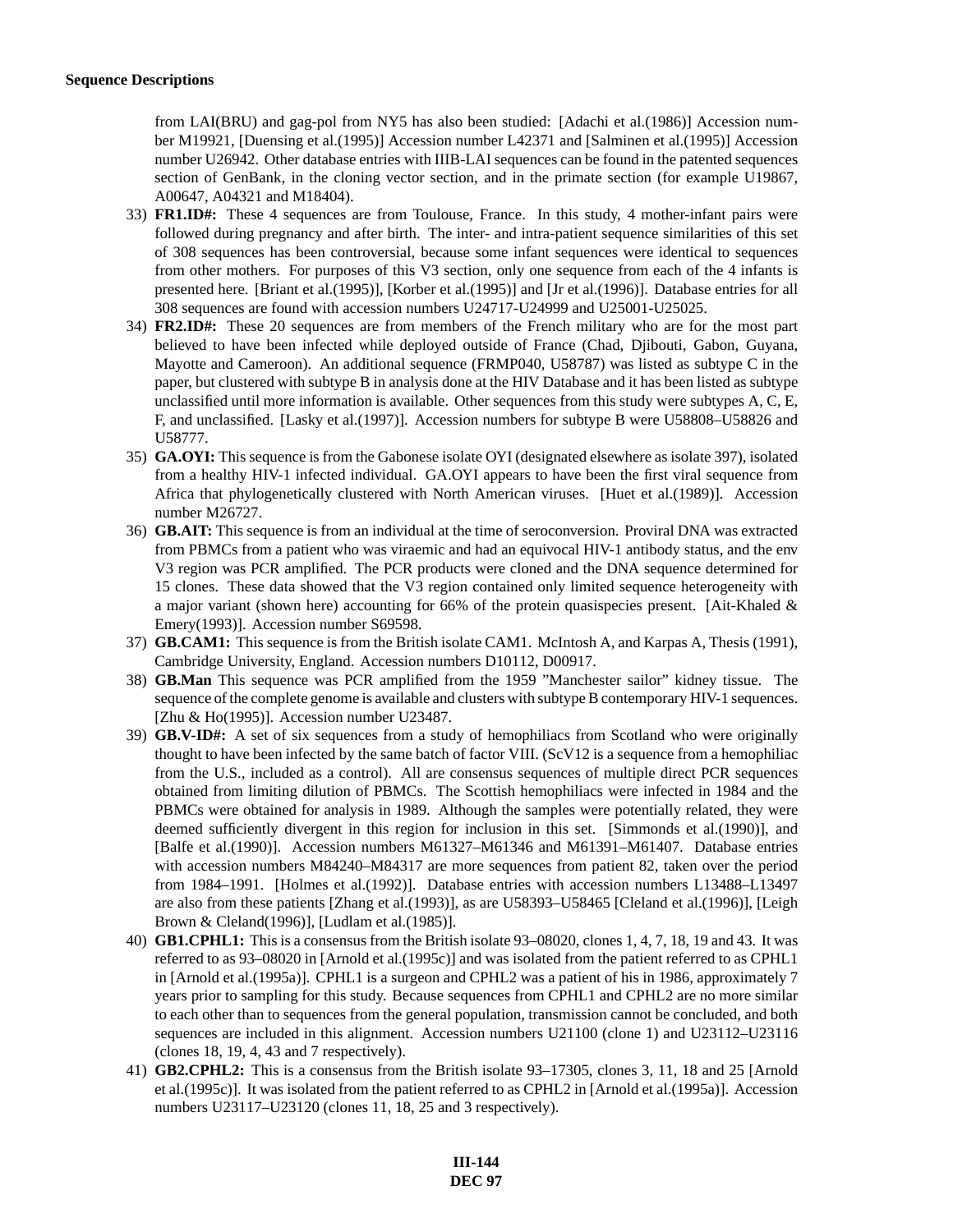- 42) **GB3.ID#:** The CPHL7 sequence is a sequence from the British isolate 94–24612, clone 13 [Arnold et al.(1995c)]. It was isolated from the patient referred to as CPHL7 in [Arnold et al.(1995a)]. Accession number U23126. U23127 is a second clone from this same isolate. Sequences from three other patients epidemiologically linked to CPHL7 (CPHL6, accession numbers U23130–U23132; CPHL8, U23128– U23129; CPHL9, U23133–U23135) are not included in this alignment. The 4995 sequence is from entries with accession numbers U23136–U23138.
- 43) **GB4.ID#:** These eight sequences are from British isolates from St. Bartholomew's Hospital, London (M23470, M26864, M30156, M37677 and M37658) and Hammersmith Hospital, London (AC, JB and WB). Sequences were determined from cloned PCR products from PCR amplified DNA from either cocultured (M23470 and M26864) or uncultured (M30156, M37677, AC, JB and WB) patient PBMC proviral DNA. [Douglas et al.(1996)]. Complete envelope gp160 sequences were determined for at least one clone from each patient. Ugandan samples also sequenced in this report were subtypes D or D/A recombinant. Accession numbers for London samples were U36859–U36864, U36869, U36870, U36872–U36880 and U36882.
- 44) **GB5.ID#:** These 11 sequences are from Scotland. They are part of a set containing 15 Dutch homosexuals, 19 Dutch intravenous drug users, 2 German homosexuals, 2 German intravenous drug users, 5 Scottish homosexuals and six Scottish intravenous drug users, from which regions of vpr, vpu and env were sequenced. The authors found consistent differnces in the sequences between the homosexuals and IV drug users. Only 34 of the 47 patients' sequences are reported in the publication. [Kuiken et al.(1996b)]. See also B NL12 and B DE2 sets.
- 45) **GM.GM6:** A sequence from Gambia, as yet unpublished. Bobkov et al. 1996 unpublished. Accession number U33101. See also Gambian sequences of subtypes C and J.
- 46) **HT.RF:** This sequence is from the full-length lambda clone HAT-3, from Haitian isolate RF. RF is from a 28 year old Haitian male who had moved to the United States at age 25, in 1980. He had no history of IV drug use, homosexuality or blood transfusions. In October 1983 he had 20 lb weight loss, giardia with diarrhea, thrush, and diffuse lymphadenopathy. His CD4/CD8 ratio was 0.08. He died in December, 1983. Primary culture from a November 1983 blood sample was co-cultured on HUT-78 cells. [Jr et al.(1992)] [Starcich et al.(1986)] [Popovic et al.(1984)]. Accession numbers M17451 and M12508.
- 47) **HT1.D-ID#:** These seven sequences are from Haitians, and are part of a set of sequences generated as part of the DAIDS variation program in the laboratories of Dr. Beatrice Hahn at the University of Alabama, and Dr. Marcia Kalish at the Centers for Disease Control, Atlanta, GA. Except for D2HA590, the full gp160 was sequenced from clones derived from expanded culture stocks. D2HA590 is a direct sequence from PCR amplified DNA from expanded culture. The sequence ID numbers are abbreviated, for example D2HA590 can be read as DAIDS sequence (D), isolated in 1992 (2), Haitian (HA), patient 301590 (590). Full length env for some of these have been expressed [Gao et al.(1996a)]. Accession numbers: U08441–U08447, U04900. Both U08441 and U08442 are sequences from patient HT1.D1HA651 and are identical over the region of interest. Accession numbers for additional clones derived from these patients: U04901–U04906.
- 48) **HT2.H-ID#:** These 25 sequences are from Haitians. All sequences were PCR amplified from the infected individuals PBMCs, and this set includes direct sequences of PCR amplification products, consensus sequences of multiple clones of PCR products plus one direct sequence, and single clones of PCR products. Full length env for some of these have been expressed [Gao et al.(1996a)]. These sequences were provided by the Centers for Disease Control, Atlanta, GA USA (Dr. Chin-Yih Ou), and John Hopkins University School of Hygiene and Public Health, Balimore, MD USA (Dr. Neal Halsy), and the Centers for Development and Health, Complexe Medico Sociale de la Cite Soleil, Port-au-Prince, Haiti (Dr. Reginald Boulos). Accession numbers L07145–L07161, L07163–L07165, L07167–L07207, L07209–L07239, L07241–L07246, U08441–U08447.
- 49) **ID.1701:** This sequence is from a dried blood spot collected in 1992 from a male homosexual patient in Indonesia. DNA was extracted from the blood spots and PCR amplified. The PCR products were directly sequenced. [Cassol et al.(1996)]. Accession number U53317.
- 50) **ID1.ID#:** These 7 sequences are from a set of 14 sequences from Indonesia [Porter et al.(1997)]. Accession numbers U68195–U68201. Subtype E was also identified in 7 other samples from Indonesia in this study. PCR products were directly sequenced from either uncultured PBMC DNA or cocultured PBMC DNA.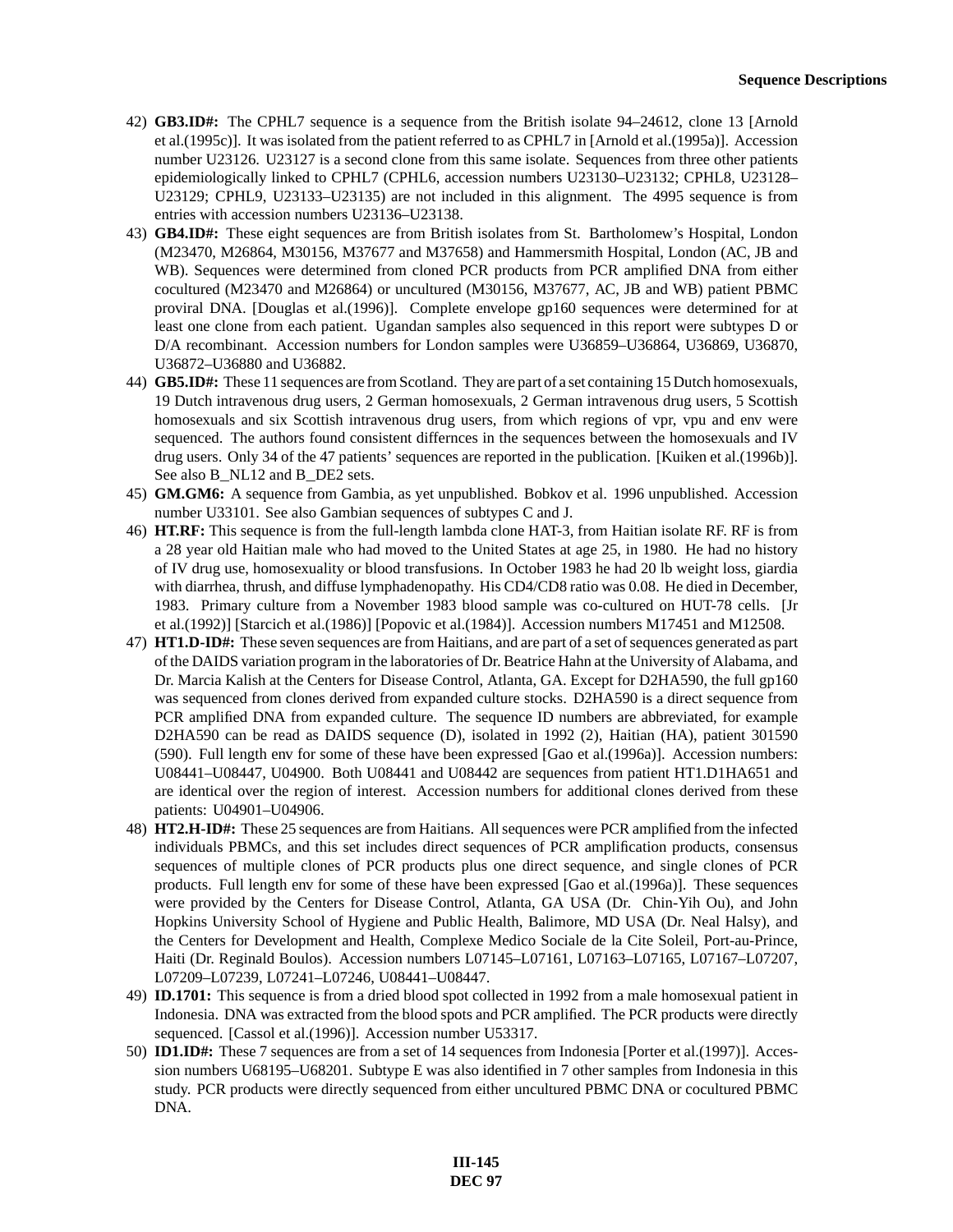- 51) **IN.IND9:** This sequence was from a heterosexually infected patient from New Delhi, India. DNA was isolated from cocultured PBMCs after one week of culture. PCR product was cloned and a single clone was sequenced. [Tripathy et al.(1996)]. Accession number U31364. See also C\_IN3.ID#.
- 52) **IN1.ID#:** These four sequences were isolated in Hyderabad, Andhra Pradesh, in southern India. The C2V3 region of env was amplified by nested priming from DNA from PBLs from fresh blood samples. Date of sampling and health status of HIV-1 infected individuals is unknown. [Baskar et al.(1994)]. Accession numbers L29091–L29094.
- 53) **IT.ID#:** These two sequences are consensus sequences from 4 clones each. They were obtained from PCR-amplified proviral DNA from Langerhans cells from skin patches from a deceased AIDS victim in Italy [Sala et al.(1995)]. Small V1-V2 region sequences and V3-loop sequences from the same skin samples were published in [Sala et al.(1994)]. Entries with accession numbers U20670–U20677 were used here. Entries with accession numbers Z34376–Z34458, Z34470–Z34513 and Z34515 were V1-V2 and V3-loop sequences from the same patient.
- 54) **IT.PD:** This sequence is from the thymus of a 26 year old male with CDC stage III disease. Proviral DNA was PCR amplified from genomic DNA extracted from patient thymocytes, and the PCR product was directly sequenced. A V3 sequence from PBMC proviral DNA was also determined, as were gp41 sequences from both thymus and blood. [Calabro et al.(1995)]. Accession numbers U09254–U09255.
- 55) **IT.RM1:** This sequence is from a patient from Milan, Italy who was homozygous for the delta-32 deletion in CCR5 [Balotta et al.(1997b)]. Accession number U92491.
- 56) **IT1.ID#:** These 10 sequences are from infants infected in utero. The sequences came from PCR amplified DNA of uncultured PBMCs, PCR amplified DNA of cultured PBMCs, or from RNA from serum collected at or shortly after delivery. [Scarlatti et al.(1993)]. Accession numbers L08277–L08286. Sequences from the mothers of these infants are also available in entries with accession numbers L08287–L08372.
- 57) **IT2.ID#:** These 3 sequences are from unpublished sequences in entries with accession numbers X92424– X92426.
- 58) **IT3.ID#:** These 12 sequences are consensus sequences from 12 individual patients in a study of long term non-progressors and rapid progressors, from Milan, Italy [Balotta et al.(1997a)]. Accession numbers U95381–U95497.
- 59) **JP.ETR:** A Japanese isolate from long-term cell culture with a truncated env gene, due to a point mutation of a CAG codon to a TAG stop codon. [Shimizu et al.(1992)]. Accession numbers D12582, D01205– D01207, D12584 and D12571.
- 60) **JP.GUNA:** A Japanese 1989 isolate HIVGUN, infectious to T cells, was adapted to grow in fibroblast-like BT cells. A single amino acid change at the tip of the V3 loop was shown to be responsible for the change in tropism, GPGR to GSGR. [Takeuchi et al.(1991)]. Accession number M59192.
- 61) **JP.JH32:** This is a sequence from a lambda clone of Japanese isolate JH3, which was isolated in 1986 from a 10 year old Japanese Hemophiliac. [Komiyama et al.(1989)]. Accession number M21138.
- 62) **JP.JH23A:** This sequence is from a Japanese patient dually infected with HIV-1 subtypes B and E [Xin et al.(1995a)]. Accession number D67089. See also D67090, E\_JP.JH23B.
- 63) **JP.KM03:** This sequence is from a 28 year old hemophilia B patient with CDC stage IV disease and T-cell count of 20, living in Japan. The authors [Hattori et al.(1991)] also sequenced the V3 region from 28 other Japanese individuals, but only the V3-loop amino acid sequence is available from the other patients. Accession number S70936.
- 64) **JP.JNIH1M:** This sequence is from a Myanmarese (Burmese) individual living in Japan, obtained by direct sequencing of PCR-amplified proviral DNA from peripheral blood mononuclear cells. [Weniger et al.(1994)]. Accession number L32084.
- 65) **JP1.ID#:** These 10 sequences are from 12 patients with varying rates of disease progression. Patients 1 and 2, both extremely rapid progressors who died of AIDS within 8 months (patient 1) and 3 years (patient 2) of infection by sexual contact in 1991. These two shared very similar sequences and were suspected to be epidemiologically linked, so only patient 2 sequence is presented here. Patients 8, 9, 15, 19, 47, 63 and 65 were infected between 1983 and 1985 by contaminated blood products. Patients 20 and 28 were infected by sexual contact. Sequences were determined by either RT-PCR from plasma viral RNA or PCR from uncultured PBMC proviral DNA. PCR products were cloned prior to sequencing. Each of these 11 sequences is a single clone, taken as representative of that patient. [Shioda et al.(1997)]. Accession numbers AB002829–AB002974, AB002988–AB003019. Patient 43 was infected with subytpe E.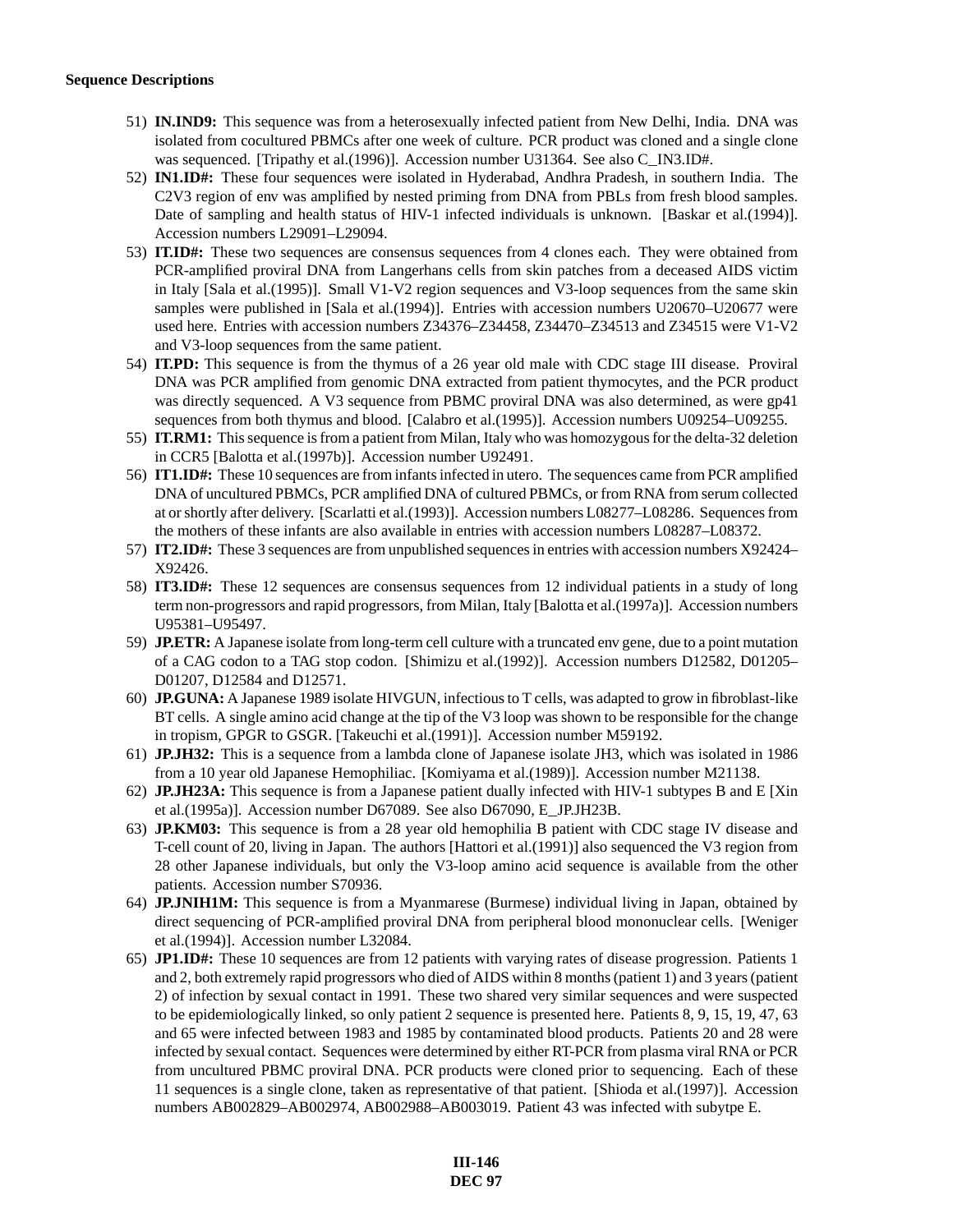- 66) **KP.Kr111** This sequence is from an unpublished database entry with accession number X93580.
- 67) **LT.LIT#:** These 5 sequences are from Lithuania. [Lukashov et al.(1995)]. Accession numbers: L38417, LIT18A; L38412, LIT11A; L38419, LIT21A; L38416, LIT17A; L38420, LIT17A.
- 68) **MM1.ID#:** These two sequences are from Myanmarese (Burmese) individuals living in Myanmar, obtained by direct sequencing of PCR-amplified proviral DNA from peripheral blood mononuclear cells. [Weniger et al.(1994)]. Patient 02 is a male IV drug user, and 05 is a female prostitute, both were from Mandalay. Accession numbers L32088, L32089.
- 69) **MM2.ID#:** These 5 sequences are from dried blood spots collected in 1992 from a male STD patient (1782), a female prostitute (1739), and 3 IV drug users (1748, 1755 and 1763) in Myanmar. DNA was extracted from the blood spots and PCR amplified. The PCR products were directly sequenced. [Cassol et al.(1996)]. Accession numbers U53304–U53308.
- 70) **MY1.ID#:** These 11 sequences are from IV drug using prisoners in a prison in Kuala Lumpur, Malaysia. PCR products amplified from uncultured PBMCs were directly sequenced. [Brown et al.(1996)]. This report also included subtypes C and E in Malaysia. Accession numbers U65538–U65548.
- 71) **NL.114C** This consensus sequence represents sequences generated from PCR amplified plasma RNA from one of three infants in a Dutch mother/infant study. Samples were collected from the infant at birth, at 6 weeks and at 9 months of age. Samples were also collected from the mother before birth, at birth and after birth. Mother sequences are not included in this consensus. [Mulder-Kampinga et al.(1993)]. [Mulder-Kampinga et al.(1995)]. Infant 114 is from Accession numbers L21111–L21153. Mother 114 sequences are from Accession numbers L21028–L21110. Infant 127 sequences are from Accession numbers Z47817–Z47832. Mother 127 sequences are from Accession numbers Z47833–Z47880. Gag gene sequences from mother/child pairs are also available in the entries with accession numbers Z47903– Z47911; Z47912–Z47928; Z47929–Z47935; Z47936–Z47950. The second mother/child pair was also from the Netherlands, see G\_NL.127C. The third mother/infant pair in this study was from Rwanda, see A\_RW.564C.
- 72) **NL.168:** This is a consensus sequence of 3 clones after culturing in PBMC. The isolate was originally from an AIDS patient in Amsterdam. [Wrin et al.(1995)]. Accession numbers U15030–U15032. A V3-loop (105 bp) segment from the original isolate has been previously reported. [Fouchier et al.(1992)]. Accession number L06694.
- 73) **NL.wolfscon:** This is a consensus sequence from 6 patients infected with the same unit of blood in Amsterdam. [et al(1992)]. Accession numbers U04530–U04537.
- 74) **NL.X1con:** This is a consensus sequence of 10 clones from a recipient in a donor-recipient study. Sequences from donor Y and recipient X2 are also part of this study, but are not included here. [Cornelissen et al.(1995)]. Accession numbers Z47505–Z47514 are from X1. Other new sequences analyzed in this paper include Z47411–Z47540. Sequences M91828–M91838 (donor H and recipient O, referred to as patients A14 and A13, respectively in [Wolfs et al.(1992)] see B\_NL1.A13) were also re-analyzed in this study.
- 75) **NL1.ID#:** These nine sequences are part of a study of presumed donor-recipient pairs from an HIV-1 transmission study conducted in the Netherlands. If pairs were extremely close or identical, only the recipient is included here. Recipient samples were from the first sample to be antibody positive, and are numbers 1,3,5,7,9, and 13. These sequences are consensus sequences of multiple clones from PCR amplified serum RNA. [Wolfs et al.(1992)]. Recipient A1 was also studied as patient H1 in [Kuiken et al.(1993)] and so is not included here (see B\_NL4.H1). Accession numbers M91819–M91827, M91829, M91831–M91832, M91839, M91857–M91870, M91872, M91874, M91881–M91884, M91891, M91893, 91895–M91908, M91910, M91911–M91926. Number 13, and the donor were also analyzed in [Cornelissen et al.(1995)].
- 76) **NL2.ID#:** These two sequences are part of a Dutch study of mutations occurring over a five year period (starting in 1985) in two patients. Serum RNA was PCR amplified and multiple clones were sequenced. The consensus for each patient is shown. [Wolfs et al.(1991)] and [Zwart et al.(1992)]. Accession numbers M74591–M74684.
- 77) **NL3.NET-ID#:** These six consensus sequences from the Netherlands are samples from AIDS patients, using serum samples to generate PCR clones from viral RNA for sequencing. [Zwart et al.(1993)]. Accession numbers L01282–L01297.
- 78) **NL4.ID#:** These 74 sequences represent a study of early seroconverters from different times with different risk factors for transmission during the AIDS epidemic in the Netherlands. The year the sample was taken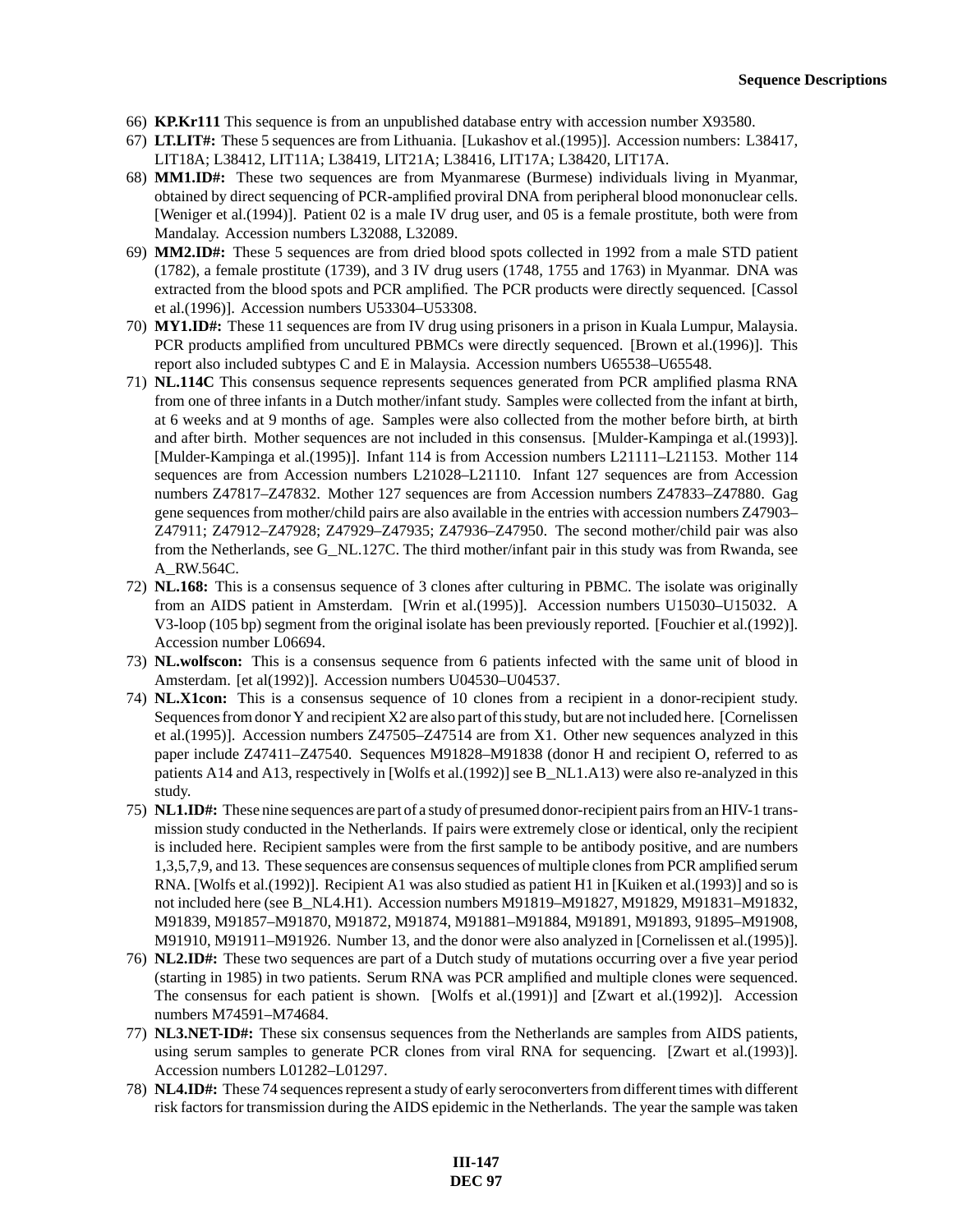is indicated in the last part of the sequence name. The risk group of the individual from whom the virus is derived is indicated in the first letter of the sequence name (I, B and H for IVDUs, hemophiliacs, and homosexuals, respectively). Viral genomic RNA from sera was PCR amplified and amplification product was directly sequenced. [Kuiken et al.(1993)]. Accession numbers Z29219–Z29225, Z29256–Z29258, and Z29262–Z29325.

- 79) **NL5.ID#:** These 18 consensus sequences are from a study of patients with, and without, AIDS dementia complex (ADC) in the Netherlands. Not all patients were from the Netherlands. Samples were collected between 1986 and 1992. Viral genomic RNA from sera and/or cerebral spinal fluid was reverse transcribed and PCR amplified and clones were sequenced. [Kuiken et al.(1995)] Accession numbers Z37531– Z37534, Z37734–Z37963, Z37970–Z37971
- 80) **NL6.ID#:** 16 is a consensus sequences of four sequences used in a study of HIV-1 envelope-mediated syncytium formation. The consensus represents four clones from one patient, two clones of the consensus are SI and two are NSI. 320 is a single SI clone. The sequences were derived from PCR amplified DNA from provirus cultured in PHA-stimulated PBMCs [Andeweg et al.(1992)]. Accession numbers L08655– L08662. Complete genomes from patient 320 SI and NSI strains are found in entries with accession numbers U34603 and U34604 [Guillon et al.(1995)], tat and other genes from patient 320, some of the same isolates, are found with Accession numbers M64489–M64492 [Groenink et al.(1992)].
- 81) **NL7.ID#:** These two consensus sequences are from sets of sequences (Accession numbers U05797, U13240, U13241, U13243–U13247 for consensus 537 and U13242, U13248–U13252 for 1058) used in a study on the dynamics of HIV sequence changes in vivo and the utility of heteroduplex analysis. Both sequences were derived from PCR amplified PBMC DNA. Consensus 537 represents a set of sequences from a Dutch patient with a relatively stable CD4+ cell count at 62 months post-seroconversion. Consensus 1058 represents sequences from another Dutch patient whose CD4+ cell count at 73 months post-seroconversion was declining faster than 537's. [Delwart et al.(1994)]. See also US10.ID#.
- 82) **NL8.672** This is a sequence from a patient early in infection, before, or around the time of seroconversion. Three other patients studied in this paper (537, 1058 and 594), had previously been reported. See B\_NL4.594, B\_NL7.1058con and B\_NL7.537con. [Shpaer et al.(1994)] and [Delwart et al.(1995)]. Accession numbers U23651–U23663, U23667, U23670. See also US11.ID#.
- 83) **NL9.ID#:** These 19 sequences are from a cohort of homosexual men living in Amsterdam who seroconverted between 1985 and 1989. The sequences are from direct sequencing of PCR products after RT-PCR from serum RNA. Samples for h1, h139, h491, h1140 and h1234 were obtained at seroconversion. Samples for h138 and h1136 were obtained 12 months and 29 months after seroconversion respectively. The sequence for h320 was obtained from proviral DNA, 2 months after seroconversion. [Zwart et al.(1994a)] and [Zwart et al.(1994b)]. Accession numbers L25884 and U05786–U05808. More sequences from this same cohort of men were published in [Kuiken et al.(1996b)] and [Kuiken et al.(1996a)] Accession numbers Z67875–Z67876, Z67885–Z67939, Z67941–Z67960, Z68015–Z68089, Z68109–Z68110. Some vpr, vpu and other region sequences are available from some of these patients as well. Some of the database entries for this set appear to be duplicates of sequences reported in other studies.
- 84) **NL10.ID#:** These 13 sequences are from recent immigrants to The Netherlands from various countries. The first two letters of the ID# represent the two letter country code for the previous residence of the patient. The next two numerals represent the year of isolation. Viral RNA was prepared from patient serum and RT-PCR was used to amplify the V3 region of the env gene. The PCR products were directly sequenced. [Lukashov et al.(1996)]. Accession numbers L76878, SR903853; L76897, SR9304737; L76879, SR911515; L76874, UM893272; L76912, UM9403860; L76888, SR925752; L76890, SR926969; L76894, GQ9301341; L76882, MA913670; L76886, SR923572; L76873, BR891413; L76910, UM9403051; L76885, GF921953.
- 85) **NL11.ID#:** These 2 sequences are consensus sequences of 81 clones (patient N) and 105 clones (patient F) from serum, sigmoid tissue and fecal matter from each patient. All sequences from patient N were more similar to other sequences from patient N than to any other sequence in the database. Likewise all sequences from patient F were most similar to other patient F sequences. [van der Hoek et al.(1996)]. Accession numbers Z76463–Z76648.
- 86) **NL12.ID#:** These sequences are part of a set containing 15 Dutch homosexuals, 19 Dutch intravenous drug users, 2 German homosexuals, 2 German intravenous drug users, 5 Scottish homosexuals and six Scottish intravenous drug users, from which regions of vpr, vpu and env were sequenced. The authors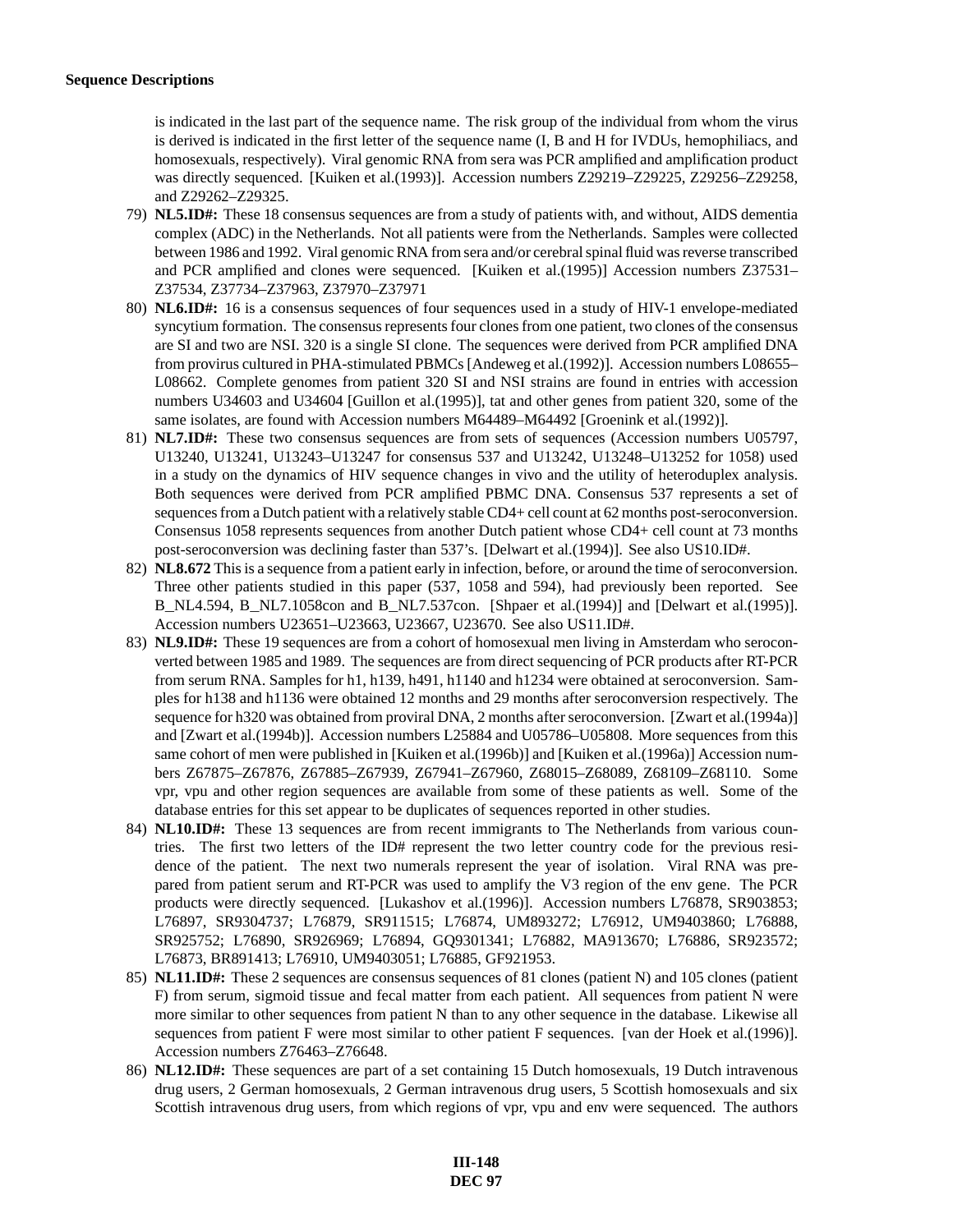found consistent differnces in the sequences between the homosexuals and IV drug users. Only 34 of the 47 patients' sequences are reported in the publication. [Kuiken et al.(1996b)]. See also B\_GB5 and B DE2 sets. Some of the patients in this study have been previously studied. For example, entries with accession numbers Z68061 and U05787 are both from the same patient.

- 87) **NO1.ID#:** These 36 sequences are from Norwegian patients who were part of the Oslo HIV cohort study [Engelstad(1996)]. Uncultured PBMC DNA was PCR amplified in two nested PCR reaction steps. PCR products were directly sequenced. Where two peaks of equal height were observed at a single position, IUPAC ambiguity codes were used. Health, sex, year of sample (1989-1992), and risk group (IVDU, Het, Homo, Hemo) for each patient were noted in a table in the publication. Four sub sequences were also part of this set (X92913, X92914, X92917, X92918). Accession numbers for the 36 subtype B sequences are X92902–X92912, X92915, X92915, X92919–X92941.
- 88) **PR1.D-ID#:** These four sequences are from Puerto Rico, and were generated as part of the DAIDS variation program in the laboratory of Dr. Marcia Kalish at the the Centers for Disease Control, Atlanta, GA. The C2V3 region was directly sequenced from PCR amplification of DNA from viral culture. The sequence ID numbers are abbreviated; for example D2PR732 can be read as DAIDS sequence (D), isolated in 1992 (2), Puerto Rico (PR), patient 301732 (732). A full description of these sequences can be found in the April 1994 supplement to the HIV database, part III. Accession numbers U04926–U04929.
- 89) **PY.ID#:** Ten sequences from 10 patients living in Asuncion, Paraguay. All 10 were male patients with symptoms of AIDS. Virus was propagated in tissue culture for an unstated length of time prior to harvesting proviral DNA for PCR and sequencing. PCR products were directly sequenced. PY.3614, PY.3615 and PY.12837 were syncytium-inducing and the other 7 were not. The tenth sequence, PY.3614p was PCR amplified directly from patient PBMCs with no culturing. The significant differences between the cultured sequence from this patient (PY.3614c) and the direct sequence, indicates that the virus that grew out in culture was a minority of the virus present in PBMC. The sequence of PY.3614c is not included in this alignment. [Cabello et al.(1995)]. Accession numbers U28949–U28959.
- 90) **RU1.RUS#:** These 2 sequences are from [Lukashov et al.(1995)]. Accession numbers: L38405, RUS3A; L38407, RUS4A.
- 91) **RU2.ID#:** These 15 sequences are from homosexuals living in St. Petersburg, Russia. Malykh et al unpublished (1995). Accession numbers U40283–U40285 and U40319–U40330.
- 92) **RU3.ID#:** These 13 sequences are from Rostov, St. Petersburg, Sochy, Ecaterinberg, Komi Republic, and Nizhny Tagil, Russia. Sequences were determined by direct sequencing of PCR product from uncultured PBMC proviral DNA. Although several of these cases were suspected to have epidemiological linkage (RU9 and RU10 are beleived to have been infected by the same individual, sequences from the index case are not available; RU11, RU13 and RU27 were all thought to share a common index case, although none of them was directly infected by the index case), the sequences do not clearly indicate such epidemiological linkage and all 13 sequences are presented here. [Leitner et al.(1996b)]. Accession numbers U69646– U69652, U69654, U69657, U69660, U69662, U69666 and U69667.
- 93) **SE.pt11s113:** This sequence is from one (patient 11 sample 113, collected in 1988) of a set of 13 sample from 9 epidemiologically linked individuals. The index case (patient 1) was a Swedish male who is believed to have contracted HIV while visiting Haiti in 1980. Six Swedish females were infected (patients 2,4,5,7,8 and 11) by patient 1. Two males (patients 6 and 10) were then infected by these females, and two HIV-infected children (patients 3 and 9) were born to the women. Sequences from each patient were determined by PCR amplification from uncultured PBMCs and direct sequencing. Heterogeneous sites were indicated with IUPAC codes. Extensive phylogenetic analysis was done to determine which methods accurately reconstructed the true phylogeny. [Leitner et al.(1996a)]. Accession numbers U68496–U68521.
- 94) **SE1.ID#:** Seven sequences that are consensus sequences of blood and CSF samples taken from each patient. The CDC disease stage class for the patients are as follows: II pts 930, 2815; III pt 931; IV-E pt 2951; IV-A pt 1032; and IV-C2 pts 1433, 1866. [Keys et al.(1993)]. Accession numbers Z23178– Z23181, Z23185–Z23187, Z23192–Z23195, Z23200–Z23219, Z23224–Z23227, Z23232–Z23235, and Z23240–Z23255.
- 95) **SE2.ID#:** These five sequences are from patients in Goetebotg, Sweden each of whom had recently seroconverted at the time of sampling in 1985-1990. Sequences from the sexual partners of all five patients who were believed to have transmitted the virus to these recipients were also determined, but are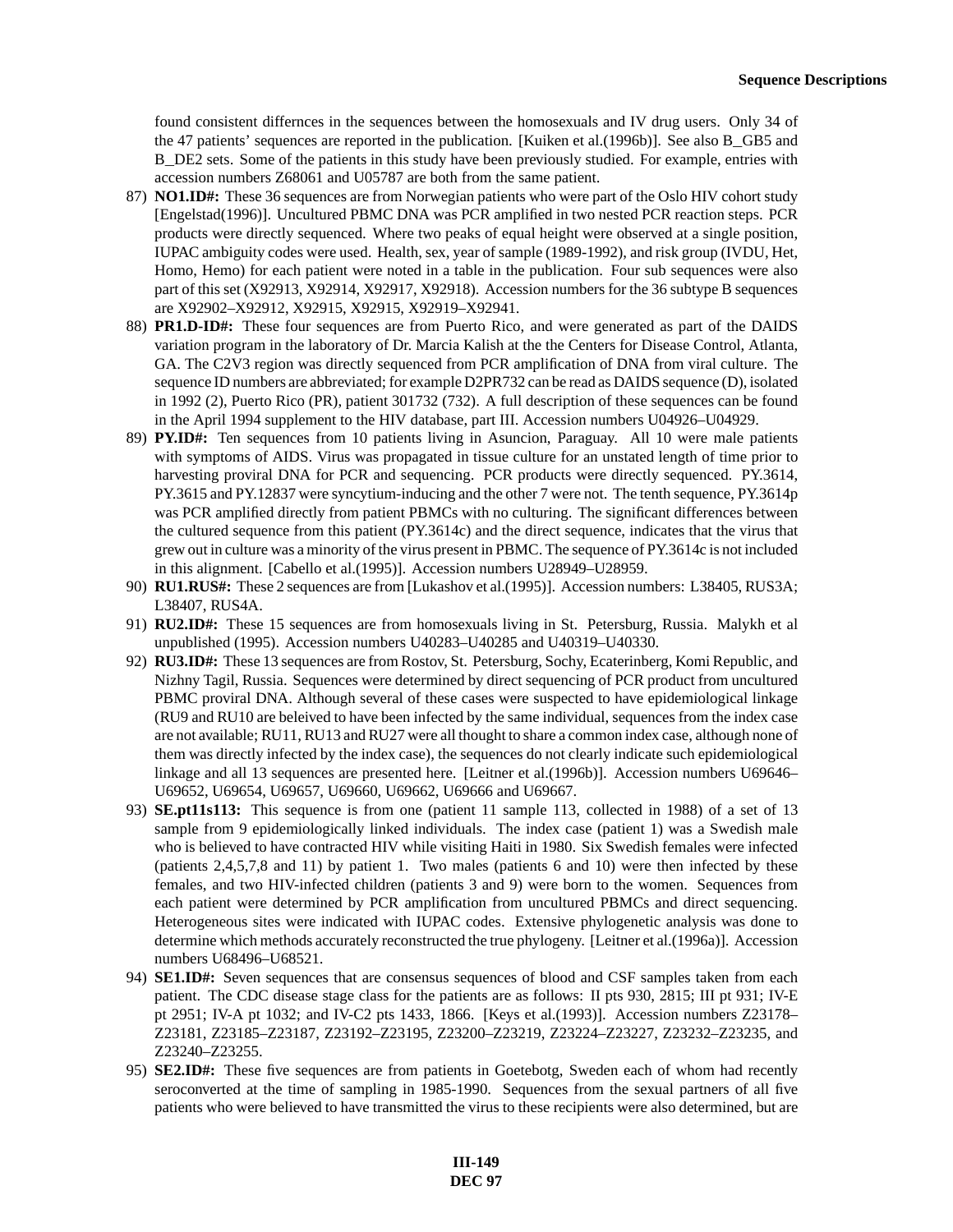not shown here due to the great similarity to the recipient sequences (94% to 99% identity). Three of the recipients (R1, R3 and R4) were homosexual, and the other two were heterosexual. [Furuta et al.(1994)]. Accession numbers U10929–U10950.

- 96) **SE3.ID#:** These 5 sequences are from a study of the ability of beta-chemokines RANTES, MIP-1alpha and MIP-1beta to inhibit primary isolates with SI and NSI phenotypes. The conclusion was that NSI viruses were inhibited by these beta-chemokines, whereas SI viruses were not. Each viral isolate was cocultured on PHA-stimulated donor PBMCs for 3 days, PBMC DNA was harvested, PCR amplified, and the PCR product directly sequenced. For each of these 5 patients (labelled patients A-E) one SI and one NSI isolate were sequenced, only the NSI sequence is presented here. [Jansson et al.(1996)]. Accession numbers U76078–U76087.
- 97) **SK1.ID#:** These nine sequences are from homosexual men living in the inner city of Bratislava, in the Slovak Republic. Patients 11, 12, 15 and 23 were classified as CDC stage A1 and were not taking any medication. Patients 18 and 20 were CDC stage B2 and were taking AZT. Patients 9 and 28 were CDC stage C3 and were taking AZT. No information is available for patient 22. Two other patients (10 and 51) were included in this study, but their sequences are not shown here because after their sequences proved to be similar to sequences from patients 9 and 28, respectively, epidemiological investigation indicated that they (9 and 10; 28 and 51) had been sexual partners. DNA from cocultured PBMCs was PCR amplified and the PCR product cloned. Eight clones were sequenced from each patient, although only one sequence is presented in the publication and in the databases. It is not stated whether the single sequence is a consensus of the eight clones or a single clone.[Zachar et al.(1996b)]. Accession numbers U53192–U53194, U53196–U53203.
- 98) **TH.93TH067:** This sequence is from Thailand. It is one of several complete env gene sequences obtained for the World Health Organization. HMA subtyping as well as sequence-determined subtyping was done on each one. Sequences were PCR amplified from cocultured PBMCs. Two to three clones from each isolate were sequenced. [Penny et al.(1996)]. Accession numbers U39258 and U39259.
- 99) **JP.JH23A:** This sequence is from a Japanese patient dually infected with HIV-1 subtypes B and E [Xin et al.(1995a)]. Accession number D67089. See also D67090, E\_JP.JH23A.
- 100) **TH.T8174:** This sequence comes from a study of the genetic heterogeneity and epidemiological distribution of HIV1 in Thailand. The host was an intravainous drug user and the sequence was obtained from PCR amplified PBMC DNA. [Ou et al.(1993)]. Accession number L19238. See also E\_TH.T8178.
- 101) **TH1.ID#:** These ten sequences are from individuals from Thailand. PCR-direct, peripheral blood PBMC DNA. [Ou et al.(1992b)] and [Ou et al.(1993)]. (Published erratum appears in Lancet **342**:250 (1993).) Accession numbers L07442, L07449–L07456 and L07460.
- 102) **TH2.ID#:** The TB132 sequence is from a set of isolates from HIV seropositive individuals from Thailand. PCR, PBMC co-culture, DNA. Full env sequence is available. [McCutchan et al.(1992)]. Please note: the TB132 locus name in the database corresponds to the McCutchan et al. "BK132" isolate. Accession number L03697. The CM237 sequence is from PBMC proviral DNA. [Mascola et al.(1994)]. Accession number L14570. See also B\_US14
- 103) **TH3.W2TH-ID#:** 2 sequences from Thailand from asymptomatic individuals. Consensus, PCR-clones, cell-culture DNA and RNA. These sequences were provided by the WHO Global Programme on AIDS Vaccine Development Study. The complete set of C2V3 region WHO sequences can be found in the April 1994 supplement to the *Human Retroviruses and AIDS 1993* database. [De Wolf et al.(1994)]; [Osmanov et al.(1994)]; [Gao et al.(1994a)]. Accession numbers U08715–U08718, U08801–U08802, and U08783–U08784.
- 104) **TH4.ID#:** These twelve sequences are B subtype sequences from Thailand. Ten were genetically most similar to HIV-1 found in the Americas and Europe; these sequences were derived from people infected prior to 1988 (diagnosed in 1986 or 1987). The other two (N762 and N763) were designated B' and were isolated from people with more recent infections, 1988 and 1992. The sequences were obtained from PCR amplified PBMC DNA. The naming of the sequences submitted to the databases does not correspond with the naming of the sequences in the paper. [Kalish et al.(1994)]. Accession numbers for the entire set of thirteen sequences studied in this publication: U15576–U15588.
- 105) **TH5.ID#:** These three sequences are B subtype sequences from Thailand. Two individuals believed to be dually infected with subtypes B and E were analyzed. It is not clear from the paper or the database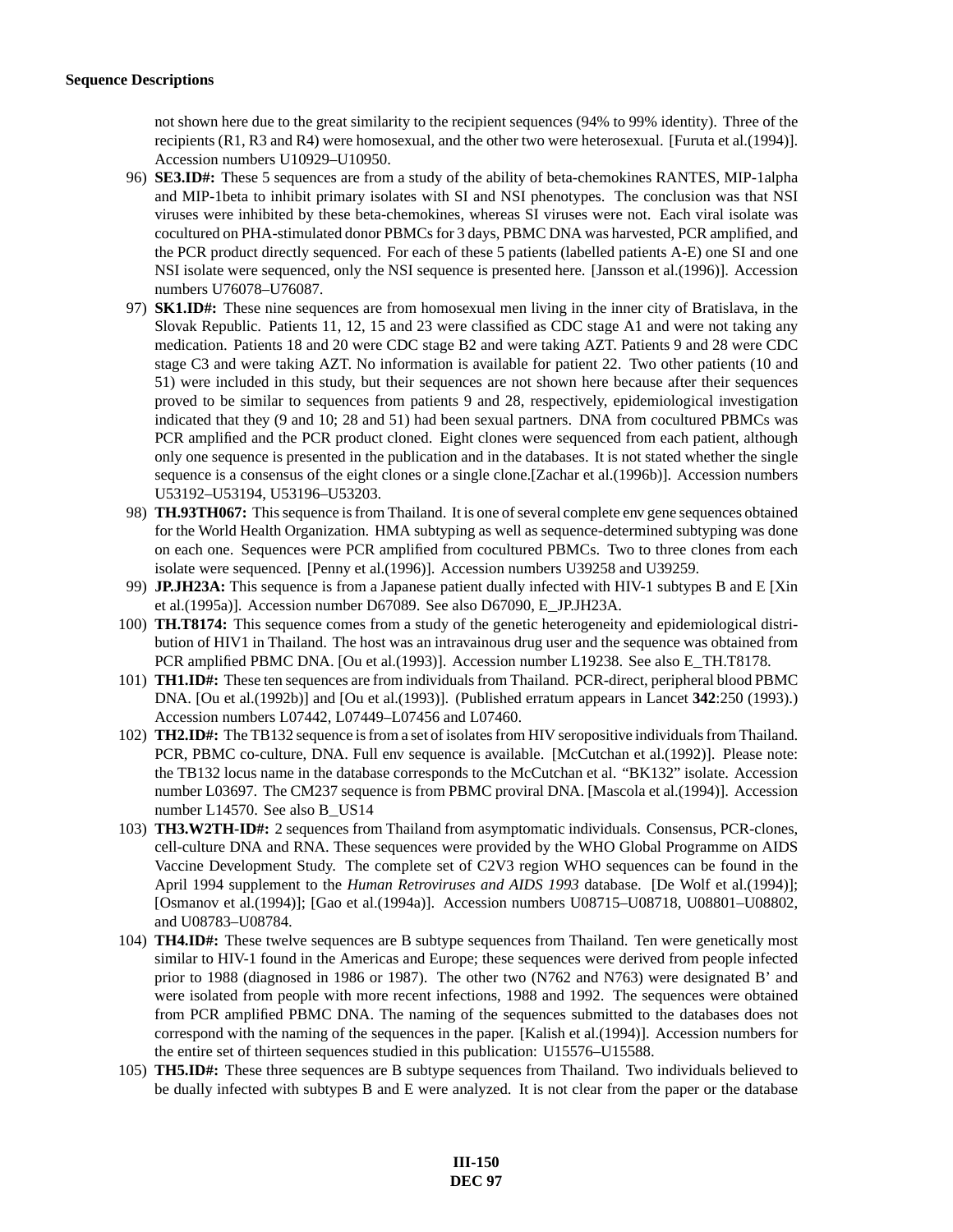entries, which sequences came from individual 1 and which from 2. [Artenstein et al.(1995)]. Accession numbers U21471, U21473, U21475. See also E\_TH6.ID#.

- 106) **TH6.ID#:** These 4 entries are from 1992 dried blood spot samples from Thailand. DNA was extracted from the blood spots and PCR amplified. The PCR products were directly sequenced. Samples came from 3 previously identified HIV seropositive IV drug users (58, 11, 15) and a homosexual (86). Other samples from the same region were all subtype E (see  $E_T=1H8. #$ ). [Cassol et al.(1996)]. Accession numbers U53310, U53311, U53314 and U53315.
- 107) **TH7.ID#:** These 70 sequences are from IV drug users in Bangkok, Thailand, who were undergoing methadone treatment at 14 treatment clinics. Blood samples were collected between January and April, 1994. Uncultured PBMC DNA from each patient was PCR amplified, and the PCR product was directly sequenced (except for patient 108, in which PCR product was cloned and 2 clones were sequenced, one shown here). Of the 84 patients sampled, 69 were Thai B, one (091) was typical subtype B, and 14 were subtype E. [Kalish et al.(1995)]. Accession numbers U22543–U22547, U22549–U22552, U22554–U22556, U22558–U22560, U22562– U22566, U22568–U22574, U22576–U22603, U22605–U22608, U22610, U22613–U22616, U22618– U22623 and U22626. See also E\_TH9.
- 108) **TT.QZ4589:** This sequence is from Trinidad. W. Blattner et al. Unpublished 1995. Accession number U32396.
- 109) **TW1.ID#:** These 16 sequences are from healthy HIV-1 carriers or AIDS patients from Taiwan [Chang et al.(1997)]. Three subtype B sequences in this set were greater than 97% identical to the HXB2/LAI lab strain (see B\_FR.LAI) of HIV-1, and are not included here (TW83, U73049; TW271, U73059; and TW335, U73061). The manuscript reports that 123 of 143 sequences from Taiwan were subtype B, but only 27 of the 143 sequences were submitted to the sequence databases. Other subtypes found in Taiwan in this study were E (17 cases), C (1 case), F (1 case) and G (1 case). Accession numbers for B subtype are U73045–U73054, U73056, U73057, U73059, U73061 and U73063–U73069.
- 110) **US.ACP1:** This virus was cultured from a seronegative man with Kaposi's sarcoma. (See: [Ho et al.(1989)]). ACP1 was the sequenced after one passage in PBMCs. Accession number M80660. The sequence AC-H9 (M80661) was also derived from this patient. [Ashkenazi et al.(1991)].
- 111) **US.AD39:** This sequence is one recipient sequence from a set of 36 clones from a homosexual donorrecipeient pair. Other donor-recipient pairs were studied by quantitative homoduplex tracking assay (QHTA) but only this pair was sequenced. [Zhu et al.(1996)]. Accession numbers U50780-U50815.
- 112) **US.ADA:** This sequence is from the monocytropic U.S. isolate ADA. [Westervelt et al.(1991)]. The complete genome of a derivative of this isolate has been reported to have been sequenced in [Theodore et al.(1996)]. The complete genome is from a macrophage tropic HIV-AD8 isolate, derived from HIV-AD87, which was in turn derived from HIV-ADA. Accession numbers M60472, AF004394.
- 113) **US.ALA1:** This sequence is from an infectious clone of the 1985 U.S. isolate AL-1, taken from a patient with AIDS. Buckler-White, A. et al., Unpublished (1988). Accession number M38430.
- 114) **US.BAL1:** This sequence is from the macrophage tropic U.S. isolate BAL, harvested from lung alveolar tissue. Reitz M, et al., Unpublished (1990). Accession numbers M68893, M68894. The entry with accession number M63929 is 98% identical to this sequence and is also derived from the BAL isolate [Hwang et al.(1991)].
- 115) **US.BCSG3:** This is a fragment of a full genomic sequence from the provirus SG3, cloned as a single proviral unit. This clone replicates more efficiently in chimpanzeee than in human lymphocytes, and is extremely cytopathic and cyncytium inducing (SI) in immortalized human T-cell lines. [Ghosh et al.(1993)]. Accession number L02317.
- 116) **US.BRVA:** This sequence is from U.S. isolate BRVA, which was taken from the brain tissue of a AIDS patient with neurological disorders. [Anand et al.(1989)]. Accession number M21098.
- 117) **US.BWB:** This consensus sequence is from sequences derived from PCR amplified PBMC DNA from brain tissue. [Monken et al.(1995)]. Accession numbers L17088–L17126.
- 118) **US.CDC42:** This sequence is from an infectious clone of the U.S. isolate CDC-451 [Desai et al.(1986)]. It was isolated in 1984 from a 16 year old hemophelia A patient, who died of AIDS in June, 1984. The viral isolate was propagated on H9 cells prior to cloning into Lambda phage and M13 phage for sequencing. Accession number M13137.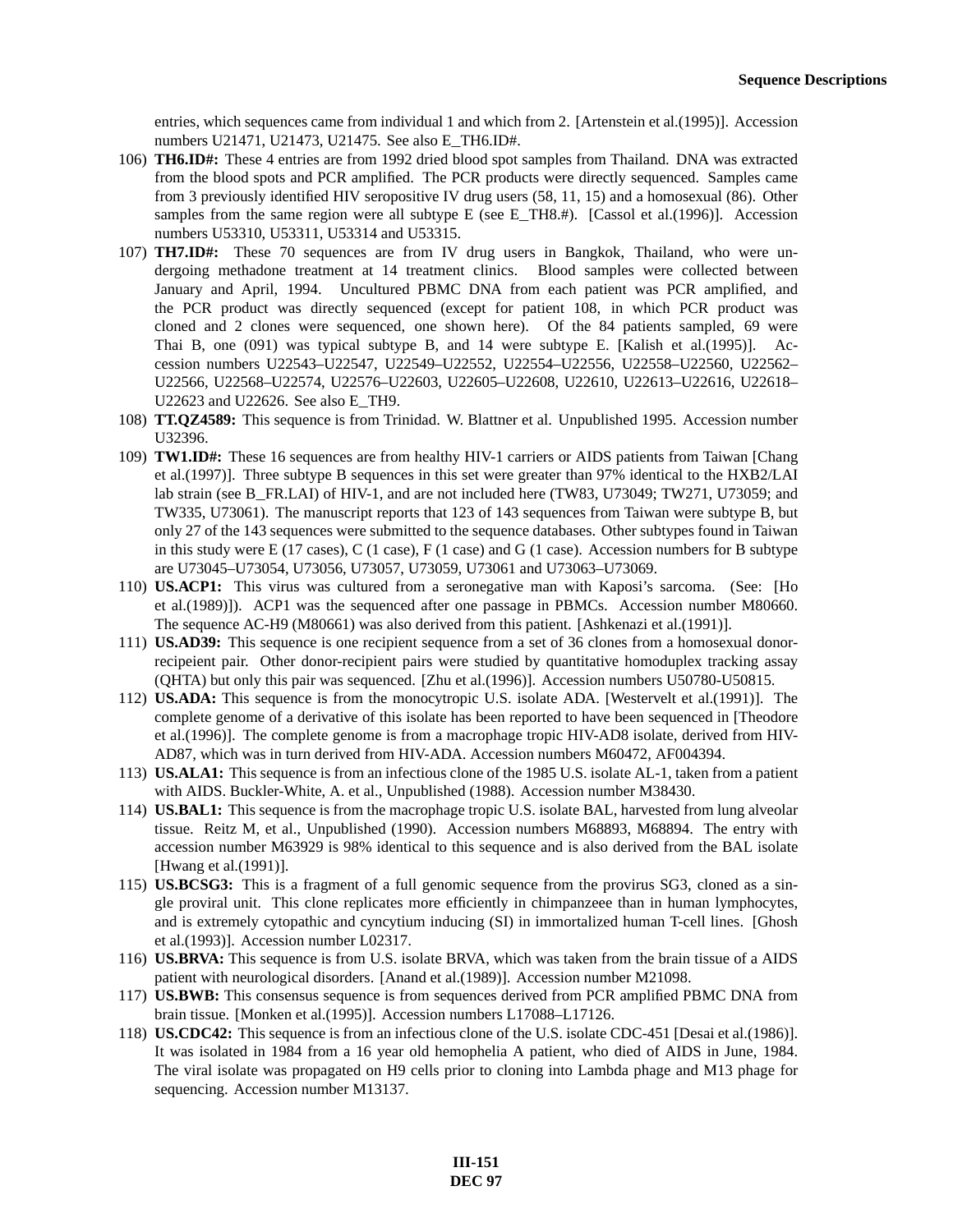- 119) **US.Diaz:** This sequence is one of a set of 223 closely related sequences. All 223 sequences came from 3 patients with a common source of HIV, a blood donor and two recipients of this donor's blood [Zhang et al.(1997)]. Accession numbers for all 223 sequences are U29433–U29437, U29956–U30145, and U43035–U43054. Gag sequences from 12 clones are also available in entries U31573–U31584.
- 120) **US.FASH:** This sequence is also known as 91US005.11 from the WHO Global program on AIDS. It is from a 17 year old female with primary symptomatic infection (PSI) from Birmingham, Alabama, USA. The risk factor for this individual was reported as heterosexual contact. The sequence indicates that this clone is subtype B. Blood was drawn in 1991. Although this clone has a 34 bp deletion followed by a premature stop codon in the envelope gene, relative to other subtype B sequences, the env protein was strongly positive in a CAT complementation assay. The patient from which this clone was isolated experienced rapid CD4 decline. In addition to the 17 amino acid truncation of the gp41 peptide, the env gene has a mutation at amino acid position 721 (bases 2157-2159) replacing tyrosine with cysteine (Y721C). This mutation has been shown in SIV to increase cell surface concentrations envelope glycoprotein (LaBranche,C.C. et al, J. Virol. 69: 5217- 5227 1995). The complete gp160 coding region of this isolate was sequenced along with those of others collected at major epicenters of the AIDS epidemic [Gao et al.(1996a)]. Accession number U27434.
- 121) **US.HOBR:** This sequence is also known as 91US006.10 from the WHO Global program on AIDS. It is from a 28 year old male with primary symptomatic infection (PSI) from Birmingham, Alabama, USA. The risk factor for this individual was reported as homosexual contact. The complete gp160 coding region of this isolate was sequenced along with those of others collected at major epicenters of the AIDS epidemic [Gao et al.(1996a)]. Accession number U27443.
- 122) **US.JFL:** This sequence is from a non-infectious clone from the monocytropic U.S. isolate JFL. [McNearney et al.(1990)]. Accession number M31451. Other sequences from HIV-1 isolates epidemiologically linked to this isolate can be found in database entries with accession numbers L06256–L06273. [McNearney et al.(1993)].
- 123) **US.JM:** This sequence, along with B\_US.WM, came from viral isolates after short term culture in PBMCs, PCR amplification, and cloning of PCR products. Both are from asymptomatic, seropositive individuals. [Ashkenazi et al.(1991)]. Accession number M80662.
- 124) **US.JRCSF:** This sequence is from an infectious clone of the 1986 U.S. isolate JRCSF, derived from from the CSF of a patient who died with Kaposi's sarcoma and severe AIDS encephalopathy. The infectious clone JRFL was isolated from the brain of the same patient. JRFL does not replicate in Jurkat, U937 or HUT78 cells. JRFL does replicate in mononuclear phagocytes, and the macrophage-tropic region of the virus was determined by domain swapping with NL4-3 to reside in a 157 amino acid region of gp120 including the V3 loop. [O'Brien et al.(1990)]. Accession numbers U63632, M38429, U45960. Also see: [Pang et al.(1990)], [Pang et al.(1991)], [Koyanagi et al.(1987)], [Klasse et al.(1996)].
- 125) **US.MN:** This sequence is from U.S. isolate MN, taken from a 6 year old male pediatric AIDS patient from the Newark, New Jersey area in 1984. His mother was an IV drug user who died of pneumonia in 1982. His father was also HIV seropositive. A complete genome of isolate MN is found in M17449. Other sequences from this patient from the 1984 blood sample and from a 1987 sample taken shortly before death (U72495) are available also. [Jr et al.(1992)] [Gurgo et al.(1988)]. Accession number M17449. See also L48364–L48379 [Lukashov & Goudsmit(1995)].
- 126) **US.NY5CG:** This sequence is from the 1984 U.S. isolate NY5. [Willey et al.(1986)]. Accession number M38431. See also GenBank accession number K03346. A recombinant between NY5 and LAI has also been extensively studied, see B\_FR.LAI entry.
- 127) **US.P896:** This sequence represents a molecular clone from an primary isolate derived from a Jamaican man who immigrated to Philadelphia 15 years earlier. At the time of viral isolation, he had no antiviral therapy, but was an AIDS patient with  $< 10 \text{ CD4}$  cells per mm3. The infectious molecular clone from which this sequence was derived is both macrophage-tropic and extremely cytopathic in lymphocytes. [Collman et al.(1992)] and [Kim et al.(1995)]. Accession numbers M96155, U39362.
- 128) **US.RJS:** This is a consensus of six biologically characterized clones from patient RJS, isolate 4. The HIV-1 infected individual had been infected for five years at the time of isolation. Patient RJS was a 31 year old homosexual male from Claifornia, who reported having sexual encounters with at least 1000 partners while HIV-infected, from 1980 to 1985 [Hahn et al.(1986)]. Virus was isolated via coculture on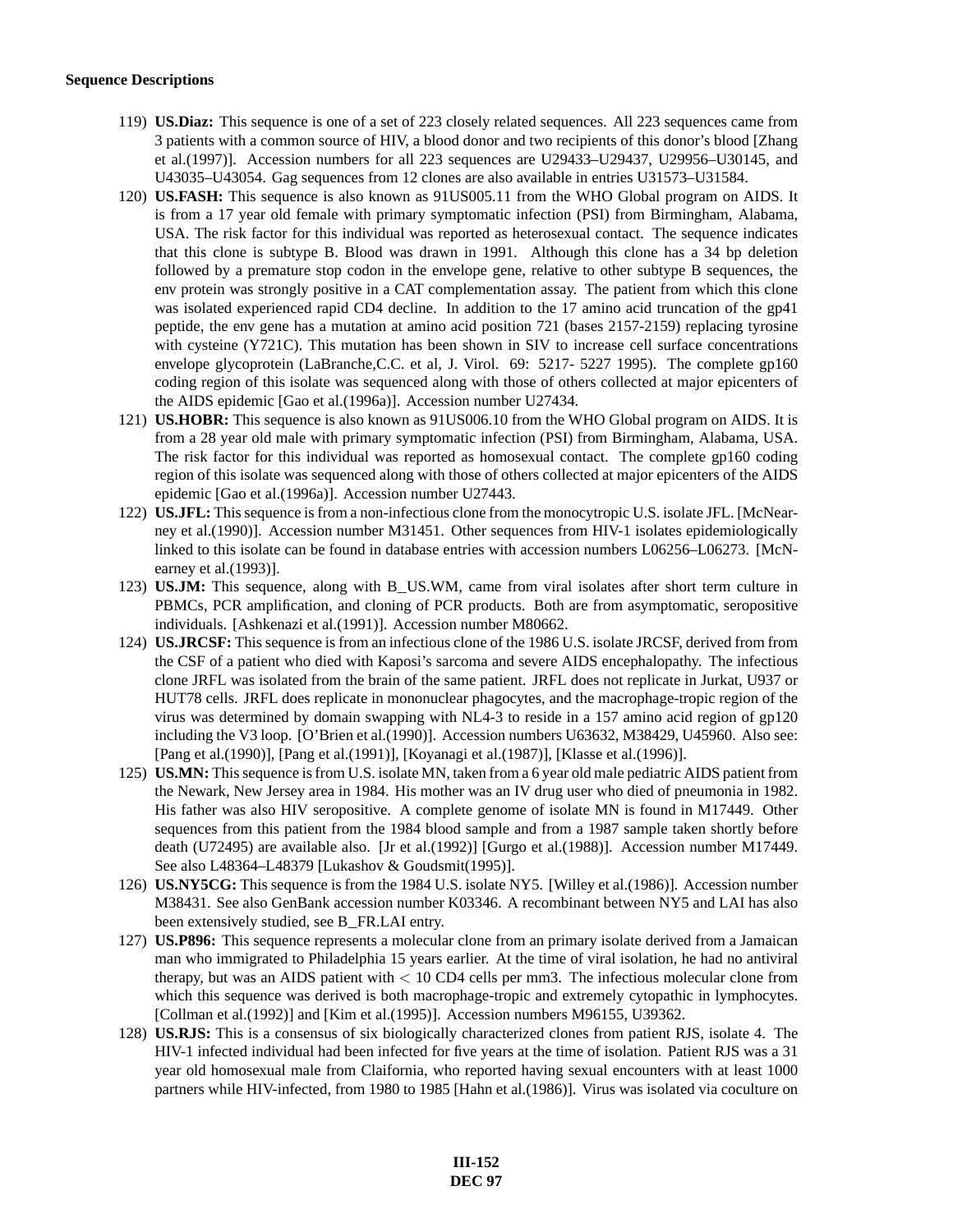donor PBMCs prior to cloning and sequencing. Complete env sequence is available. [Daniels et al.(1991)] and [Fisher et al.(1988)]. Accession numbers M37491 and M37573–M37577.

- 129) **US.SB(A-C):** These three sequences are from 1988 U.S. isolates taken from a woman, her daughter and her sexual partner. The three viruses are epidemiologically linked, however the amino acids sequences appeared sufficiently divergent in this region to merit the inclusion of all three samples. Sequences were directly sequenced from PCR amplification products after the virus was briefly cultured. [Burger et al.(1991)]. GenBank accession numbers M77228–M77230.
- 130) **US.SC:** This sequence is from the 1984 U.S. isolate SC, from an AIDS patient. [Gurgo et al.(1988)]. Accession number M17450.
- 131) **US.SF128:** This clone was isolated from the spinal cord tissue of a patient with dementia, after coculture with PBMCs. It is macrophage tropic, infecting macrophages but not T-cells [Liu et al.(1990)]. Accession numbers M95292 and M38673. The ability to infect macrophages versus HUT 78 cells was mapped to the region between a StuI site in env and a XhoI site in nef, by replacing this region in SF2 with the same region from SF128.
- 132) **US.SF162:** This sequence is from an infectious clone from the U.S. isolate SF162, cultured from the cerebrospinal fluid of a patient with toxoplasmosis. [Cheng-Mayer et al.(1990)]. Accession numbers M38428, M65024.
- 133) **US.SF2:** This sequence is from an infectious clone from the U.S. isolate ARV-2. ARV-2/SF2 was isolated from a patient with oral candidiasis after co-culture with mitogen-stimulated PBMCs in 1984 [Levy et al.(1984)]. [Sanchez-Pescador et al.(1985)]. Accession numbers K02007 and I07977. HIVSF13 (Accession number L07422) is a more infectious virus taken from the same patient five months later, when he had developed Kaposi's sarcoma and Pneumocystis carinii pneumonia [Cheng-Mayer et al.(1991)]. SF2 and SF13 are 98% identical to one another. The variation of SF2 in 9 years of infection in a chimpanzee has been studied by Fultz et al. unpublished, Accession numbers U56884–U56887.
- 134) **US.SF33:** This sequence is from an infectious clone from the 1984 U.S. isolate SF33. [York-Higgins et al.(1990)]. Accession number M38427.
- 135) **US.TN-ID#:** These eight sequences are from asymptomatic individuals identified after donating blood in Memphis, Tennessee, USA. [Slobod et al.(1994)]. Accession numbers U09140–U09175.
- 136) **US.twinABcon:** This sequence is a consensus of a set of 27 env sequences from a pair of heterozygotic perinatally HIV-1 infected twins who were observed during their first 2 years of life. Twin A remained asymptomatic through her first 2 years while twin B developed AIDS at six months and died at 22 months of age. Patient PBMCs were cocultured with donor PBMCs, prior to DNA extraction and PCR amplification. Approximately 500 copies of HIV proviral DNA per PCR reaction were used. PCR products were cloned prior to sequencing. Viral phenotypes from both infants, and all time points were also assessed. All were found to be non-syncytium inducing, but they differed in their ability to infect primary macrophages. Overall, it seems that the production of neutralizing antibodies by the healthy twin was the most important clinical factor. [Hutto et al.(1996)]. GenBank accession numbers U47562- U47588 for the envelope sequences and U47589-U47613 for tat sequences from the same blood samples.
- 137) **US.WEAU:** This sequence was kindly provided prior to publication by Sajal K. Ghosh. It is from a cultured isolate from a patient described as "patient 1" in [Clark et al.(1991)] and as WEAU 0575 in [Jr et al.(1993)]. The sequence is from a fully infectious complete, cloned genome. It has a high tropism for T-cells and is syncytium-inducing. Accession number U21135.
- 138) **US.WM:** This sequence, along with B\_US.JM, came from viral isolates after short term culture in PBMCs, PCR amplification, and cloning of PCR products. Both are from asymptomatic, seropositive individuals. [Ashkenazi et al.(1991)]. Accession number M80663.
- 139) **US.WMJ22:** This sequence is from the isolate WMJ22, isolated from a 4 year old female with AIDS, born in Florida to a woman of Haitian descent living in the U.S. Virus was cocultured on an immortalized T-cell line. [Hahn et al.(1986)] and [Starcich et al.(1986)]. Accession numbers M12507, K03457.
- 140) **US.WR27:** This sequence is from a complete genome. It represents first complete PCR-derived sequence of a U.S. clinical isolate of genotype B expanded only in primary PBMC. This provirus harbors a uniquely truncated V3 loop. WR27 was a patient with clinical progression to WR stage 5 when blood was drawn for viral isolation in 1988. This sequence is a from a PCR clone from a primary isolate that was expanded in PBMC. The virus isolate had an SI phenotype. [Salminen et al.(1995)]. Accession number U26546.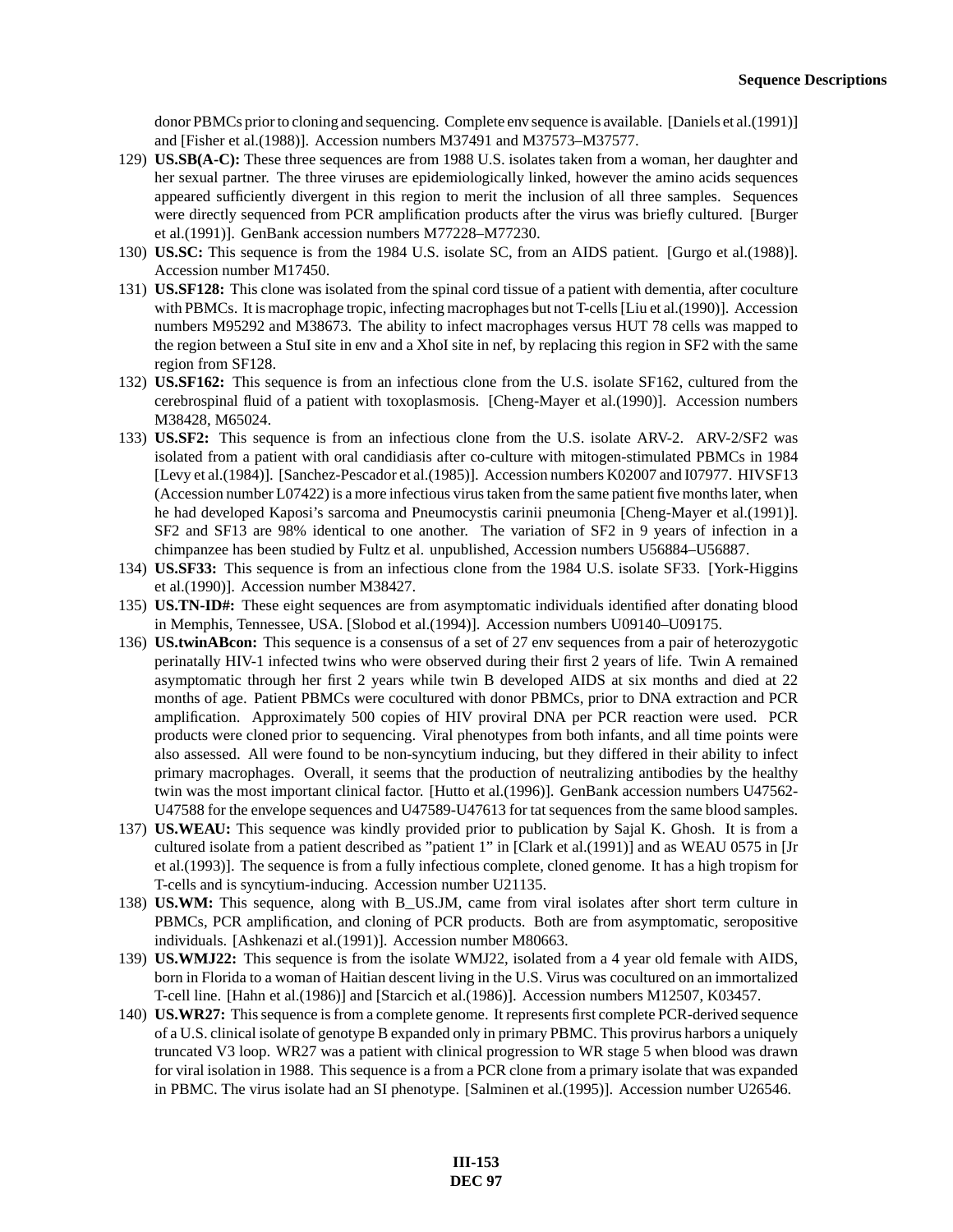- 141) **US.YU:** This is a consensus sequence of eight lambda phage clones and 12 PCR amplified clones derived from the uncultured brain tissue of a patient with AIDS dementia complex. A macrophage tropic clone (YU-2) is almost identical to the consensus sequence of YU in this region, with only a single amino acid change (K to N) 10 amino acids from the carboxy-terminal end of the sequence. [Li et al.(1991)]. Complete genomic sequences are available for two of the HIV1YU clones, along with biological characterizations of four of the HIV1YU clones: [Li et al.(1992)]. The GenBank accession numbers for the YU-10 and YU-2 complete genomes are M93259 and M93258, respectively. Accession numbers for the other clones are M89972–M89984.
- 142) **US1.HC-ID#:** These are forty 1990–1991 U.S. samples, from the study of the dentist who was thought to have been the source of HIV-1 infection of six of his patients. Only the dentist's viral sequence and the Florida control sequences are shown here; the six epidemiologically and genetically linked patients are excluded from this alignment because their viral sequences were very similar to the dentist's. All sequences were PCR amplified from patient PBMCs. Most are direct sequences from the amplification products, although some are consensus sequences of multiple clones of PCR products and one direct sequence. [Ou et al.(1992a)]. Accession numbers for the 75 sequences in this set: M90847–M90853, M90881–M90886, M90894–M90900, M90907–M90912, M90914–M90956, M90958–M90964, M92100–M92133, L22590–L22606 and U06872-U06919. See also [Korber & Myers(1992)], [Crandall(1995)], [Smith & Waterman(1992)], [DeBry et al.(1993)], [Palca(1992b)], [Palca(1992a)], [Abele & DeBry(1992)], [Hillis & Huelsenbeck(1994)], [Ciesielski et al.(1991)] and [Ciesielski et al.(1994)]. In a related study [Delwart et al.(1995)] heteroduplex mobility tracking assays were used to re-analyze samples from this set, again supporting the dental to patient transmission hypothesis.
- 143) **US2.D-ID#:** These 15 sequences are from the USA, and are part of a set of sequences generated as part of the DAIDS variation program in the laboratory of Dr. Marcia Kalish at the the Centers for Disease Control, Atlanta, GA. The C2V3 region was directly sequenced from PCR amplification products of DNA from viral culture. The sequence ID numbers are abbreviated, for example D2US711 can be read as DAIDS sequence (D), isolated in 1992 (2), United States (US), patient 301711 (711). A full description of these sequences can be found in the April 1994 supplement to the HIV database, part III. Full length envelope genes from some of these clones have been expressed, [Gao et al.(1996a)]. Accession numbers U04907–U04915, U04918 and U04921–U04925, U08448–U08452.
- 144) **US3.D-ID#:** These four sequences are from the US, and are part of a set of sequences generated as part of the DAIDS variation program in the laboratory of Dr. Beatrice Hahn at the University of Alabama. gp160 sequences of clones from expanded culture stocks are available. The sequence ID numbers are abbreviated, for example D2US711 can be read as DAIDS sequence (D), isolated in 1992 (2), United States (US), patient 301711 (711). A full description of these sequences can be found in the April 1994 supplement to the HIV database, part III. Accession numbers U08448–U08449 and U08451–U08452. Accession numbers for additional clones from these patients: U04916–U04917 and U04919–U04920,
- 145) **US4.ZhuPt-ID#:** Sequences from five primary seroconverters. Consensus, PCR-clones, peripheral blood PBMC DNA. Although sequences were also available from two of the donors, only sequences from five recipients are shown here. [Zhu et al.(1993)]. Accession numbers L21224–L21328, L21372–L21373, L21376–L21377, L21380–L21381, L21384–L21389, L21393–L21394, L21397– L21398, L21400–L21401, L21404, L21405, L21408, L21410–L21411, L21414, L21417–L21418, L21426–L21427, L21430–L21432, L21434–L21437, L21440–L21442, L21445, L21447, L21449– L21450, L21453–L21454, L21457, L21459, L21462–L21463, L21519–L21520, L21522–L21523, L21525–L21526, L21528–L21533, L21535–L21536, L21538–L21539, L21541, L21543, L21545– L21546, L21548, L21550–L21551, L21553–L21554, L21556, L21558–L21559, L21561–L21569, L21571–L21578, L21580, L21582, L21584, L21586, L21588 and L21590.
- 146) **US5.pt-ID#:** A consensus of PCR-clones, peripheral blood DNA. These two sequences were part of a study of blood sequences compared to brain sequences from six individuals. [Korber et al.(1994)]. Accession numbers U05360–U05568.
- 147) **US6.-ID#:** Each sequence is a consensus sequence of several cloned PCR products from PBMC proviral DNA from an individual infant. These sequences were part of a study of mother-infant transmission. Infant blood samples were taken from 1 week (infant 7) to 34 months (infant 4) post-partum. Dates of sample collection were: Infant 1, 10/25/91; Infants 2–4, 10/31/91; Infant 5, 2/6/92; Infant 6, 8/30/93;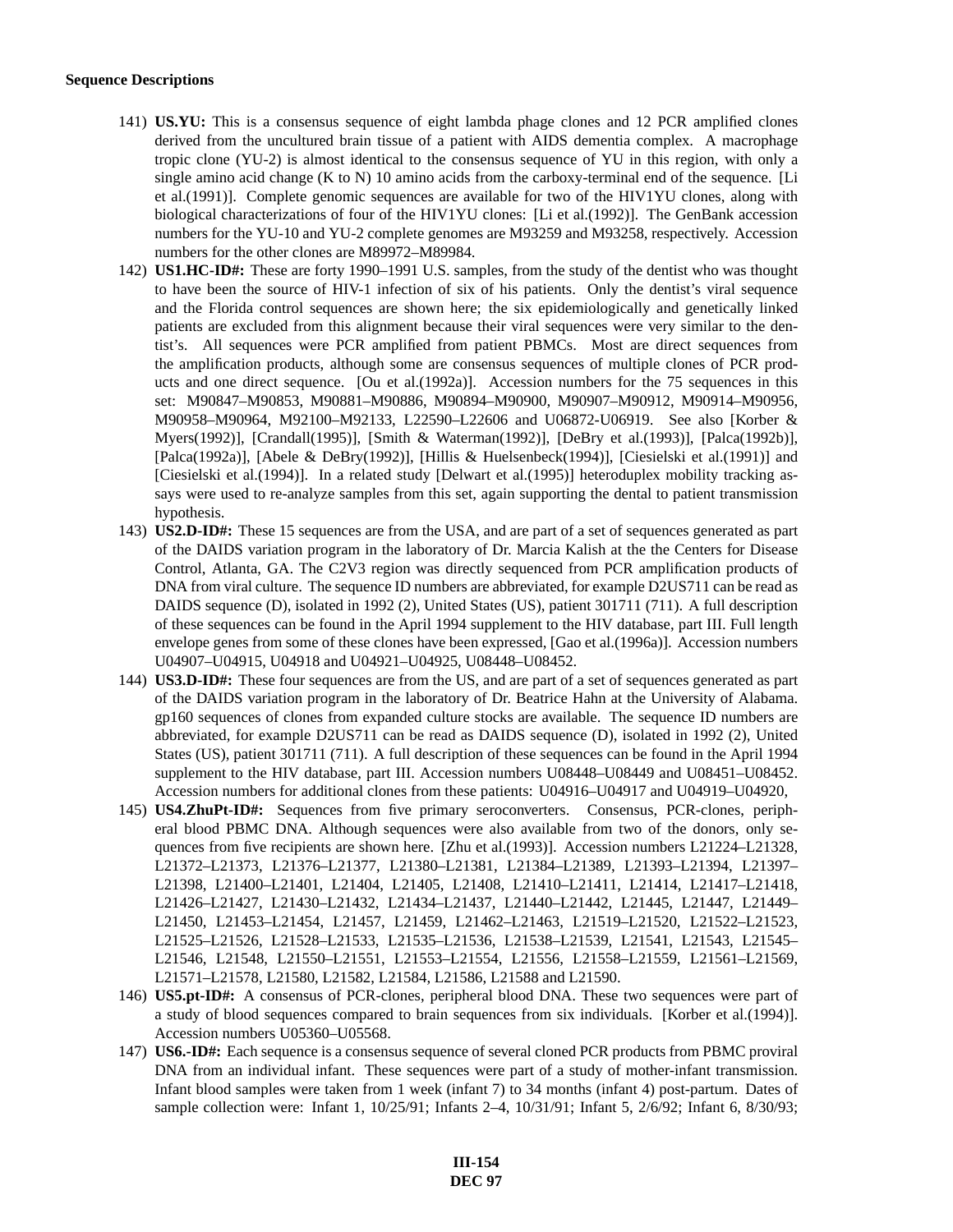Infant 7 5/13/93. Maternal sequences were also reported as part of this set, but are not used in building these consensus sequences. [Ahmad et al.(1995)]. Accession numbers U16390–U16652.

- 148) **US7.-ID#:** Each sequence is a consensus sequence of several cloned PCR products from PBMC proviral DNA from an individual patient. These sequences were part of a study of early samples (1984-1986) from the San Francisco region. One of the samples (552-3) was HIV negative but was determined to be contaminated with blood from another (565-3) so the six samples from 552-3 and 565-3 are made into one consensus here (565). Another sample (552-5) from patient 552 was not contaminated, and it is presented as B\_US11.552, because a larger region was reported in that publication. [Sabino et al.(1994b)] Accession numbers L20371–L20380. More V3 and tat sequences from these individuals are discussed in [Sabino et al.(1994a)]. Accession numbers U00243–U00399 and U01513–U01529.
- 149) **US8.-ID#:** These sequences were from a study of three recipients of contaminated blood. Recipient 1 (R1) and recipient 2 (R2) each received blood from different donors. A third recipient, not presented here, received blood from both donors. All three recipients were neonates. R1 received erythrocytes from donor 1 on 19 October, 1984 at the age of 3.5 weeks. For R1 the sequence of one of the two clones (2E) is presented here. R2 received erythrocytes from donor 2 on 24 September, 1984 at the age of 2 months. For R2 a consensus of 6 clones is presented here. Blood samples for this study were drawn in March 1986. R1 had slow weight gain, and R2 had lymphadenopathy at time of sample collection. [Diaz et al.(1995)]. Accession numbers U11188 = R1–2E, U11189 not used; U11203, U11196, U11199, U11192–U11194 = R2 six clones. The tat and envelope V4-V5 regions of clones from these same individuals are also available in U11173–U11178, U11180, U11205–U11209.
- 150) **US9.-ID#:** These are four consensus sequences for samples taken over a range of time from four different subjects. Blood samples for S1 were drawn in Nov '85, Jul '87, Jan '88 and May '89. Blood samples for S2 were drawn in May '85, Apr '87 and Oct '87. Blood samples for S3 were drawn in Jun '87 and Dec '87. Blood samples for S4 were drawn in Jan '85, Jan '89 and Jun '89. S2, S3 and S4 had decreasing CD4 counts during the study period. S1 had fluctuating CD4 counts. [McNearney et al.(1992)]. GenBank accession numbers L03430–L03453 and L23575–L23588 = S1; L03454–L03477 and L23618–L23633  $=$  S2; L03478–L03490 and L23589–L23600 = S3; L03491–L03515 and L23601–L23617 = S4.
- 151) **US10.ID#:** These three consensus sequences are from sets of sequences used in a study on the dynamics of HIV sequence changes in vivo and the utility of heteroduplex analysis. All sequences were derived from PCR amplified PBMC DNA. The MA145 consensus represents sequences (GenBank accession numbers U00821, U00822, U00831–U00839) taken from an asymptomatic male from Massachusetts over a period of 4.5 years starting April 1989. Patient MA, from the US, was infected in 1984 or 1985, and had been experiencing neurological disorders prior to 1989 [Kusumi et al.(1992)]. The SFBI and SFPE consensuses represent sequences (Accession numbers U13373–U13380 and U13381–U13388 respectively) taken from two patients with AIDS from San Francisco. [Delwart et al.(1994)]. Other sequences from patient MA can be found in database entries with accession numbers U00804–U00822, U00831– U00850, U00873–U00888, M79342–M79354 and M90025–M90046. Other SFBI sequences can be found in U13240–U13252. See also NL7.ID#.
- 152) **US11.ID#:** These four consensus and seven individual sequences came from patients early in infection, before, or around the time of seroconversion. Sequences for 306, 419, 349, and 074 are consensus sequences. [Shpaer et al.(1994)] and [Delwart et al.(1995)]. Accession numbers U23664–U23666, U23668, U23669, U23671–U23708, L20381. See also B\_NL8.ID#.
- 153) **US12.ID#:** These six sequenses were used in an investigation into the transmission of HIV-1 from one child (CHA), who had received zidovudine, to another child (CHB), who harbored a zidovudine-resistant strain. The presence of the zidovudine-resistant strain in child A and B, and the lack of such a strain in child 2's mother was used to show that child B was infected by child A and not by child B's mother. LC sequences are from children used as local controls. All sequences were derived from PCR amplified PBMC DNA. [Fitzgibbon et al.(1993)]. Accession numbers L12751–L12756, L19695, L19697, S66942. L12756 is listed as "isolate 100" in the databases, but seems to be the "group B consensus sequence" used for phylogenetic analysis.
- 154) **US13.ID#:** These three consensus sequences are from three IV drug users in Florida. Proviral DNA sequences were obtained from blood, cerebrospinal fluid and dorsal root ganglia from each of the three individuals. Sequences for V1-V5 of env, were PCR amplified, cloned and sequenced. [Shapshak et al.(1995)]. [Xin et al.(1995b)]. The sequence for patient 149 is a consensus of all 24 clones in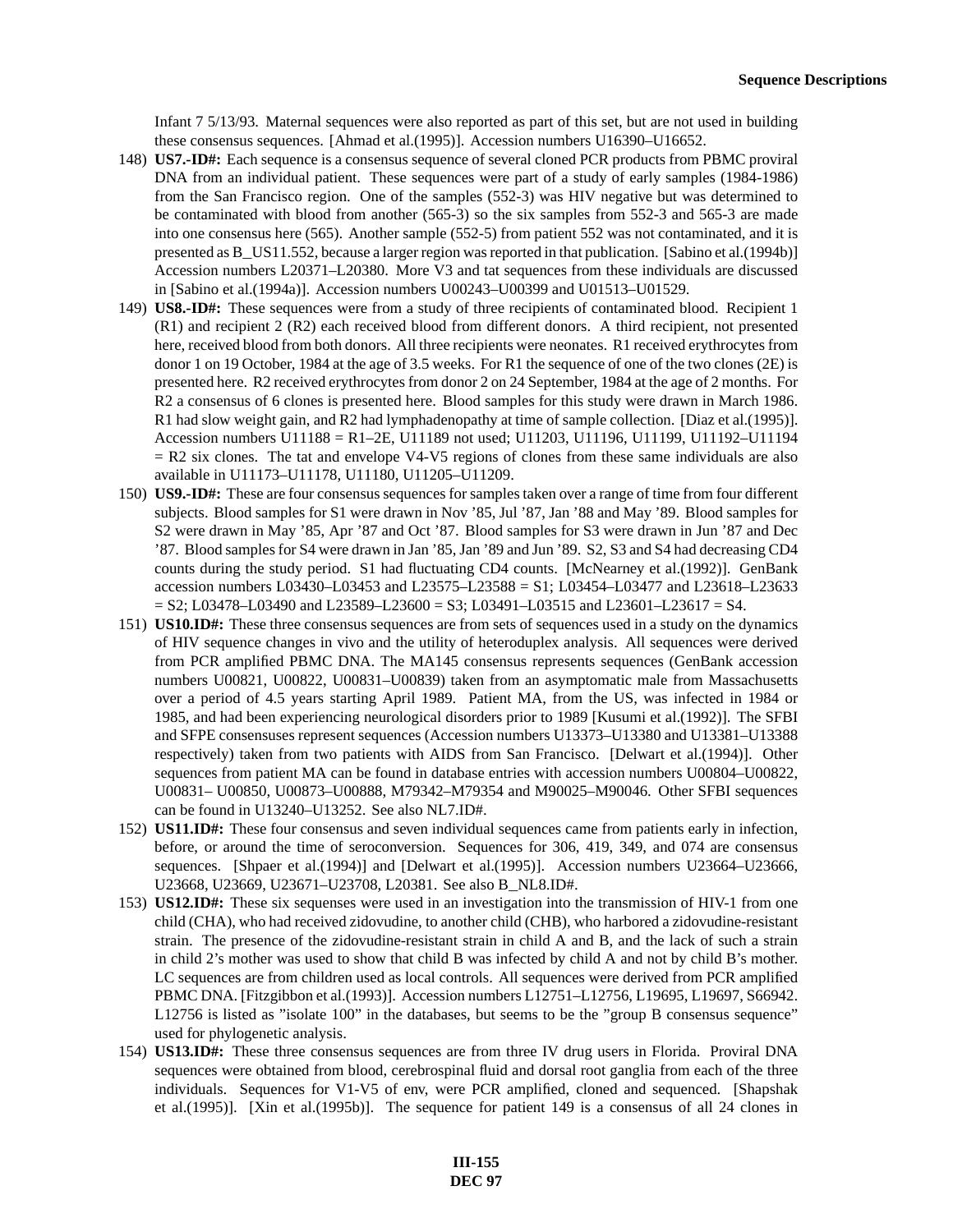Accession numbers U16094–U16117. The sequence for 141 is a consensus of database entries labelled as being from patient 141 with the exception of: R5D, R6D, R7D, R2D and R4D, which were similar to IIIB strains of HIV-1; and R1R, R3R, R7R, R8R and R9R, which were similar to samples from patient 144. The sequence for 144 is a consensus of database entries labelled as being from patient 144 with the exception of: R3R, R6R, R9R, R12R, R13R and L1D, which were similar to IIIB strains of HIV-1; and C3D, C4D, C7D, C8D and C10D, which were similar to samples from patient 141. While infection of each individual with multiple strains of HIV (including one very similar to the IIIB lab strain) is a possible explanation of these findings, we are only including one consensus sequence from each patient for this alignment. The authors are currently (1996) resequencing new samples from these patients. Accession numbers for patients 141 and 144 are U16032–U16093, U25191–U25261.

- 155) **US14.ID#:** These four sequences are from DNA from PBMC. [Mascola et al.(1994)]. Accession numbers L14573–L14576. See also B\_TH2, E\_TH2.
- 156) **US15.ID#:** These six consensus sequences are from a study of infants. Blood samples were collected from six infants over time. [Strunnikova et al.(1995)]. Accession numbers U22682–U22810, U22834 and U22835.
- 157) **US16.ID#:** These two consensus sequences were used in a study of the impact of sequence variation on the distribution and seroreactivity of linear antigenic epitopes. Both sets of sequences were from PCR amplified DNA from peripheral blood leukocytes. Patient ARTC1 was an asymptomatic individual from New York and ARTC3 was an AIDS patient from New York. [Pestano et al.(1995)]. Accession numbers U11586–U11594. See also A\_UG1.964, C\_UG1.45, and D\_UG7.ID#.
- 158) **US17.ID#:** CB7 is one sequence from a set of 12 clones from two different samples (six clones each) from the same patient, collected in 1988 and 1990, plus two more clones as yet unpublished. The patient seroconverted in 1985. The patient did not receive any antiviral therapy until 1992. The patients CD4 count was 1035 in 1988 and 807 in 1990. The patient's PBMS were cocultured with donor PBMC for an unspecified length of time before cultured DNA was isolated and PCR amplified. Individual clones of PCR product were then sequenced. [Wang et al.(1995)]. Accession numbers U16324–U16335 and U19706–U19711. The other 8 sequences are individual clones from 8 different patients, all from the same clinic in Boston, MA. Individual CB7 was again included in this study, [Wang et al.(1996a)] [Wang et al.(1996b)]. Accession numbers U60152–U60162 and U27658–U27669.
- 159) **US18.ID#:** These 22 sequence are from a study of a HIV-1 infected dentist and many of his HIV-1 infected patients. In this case, no evidence was found for dentist to patient, patient to dentist, or patient to patient transmission. [Jaffe et al.(1994)]. Accession numbers U11454–U11490. Unfortunately the dentist sequences were not submitted to the databases.
- 160) **US19.ID#:** These two sequences are from a comparison of a mother who transmitted HIV to her infant and a mother who did not. One of the sequences (nontransmitter-283 accession number U07839) was 99.4% identical to the LAI strain of HIV-1 and is not included here. Sequences from the transmitter and nontransmitter were highly similar with the exception of sequence nontransmitter-217 (U07836). Thus a consensus of the similar sequences is included here as VA1-consensus, and the nontransmitter-217 outlyer is presented separately as VA2. [Ayyavoo et al.(1996)]. Accession numbers U07833–U07841 and U07891–U07917.
- 161) **US20.ID#:** These three sequences are from a study of mother-infant transmission. Only child consensus sequences are used here, but mother and child clonal sequences are reported in [Roth et al.(1996)]. Proviral DNA was PCR amplified from uncultured patient PBMCs. Cloned PCR products were sequenced. Child 1 was 27 months old, child 2 was 5 months old and child 3 was 21 months old when blood was drawn for sequencing. Sequences, including those from the mothers, are in database entries with accession numbers U47745–U47807.
- 162) **US21.ID#:** These six sequences are from six different patients, all men from the Chicago, Illinois, USA MACS cohort. In the study, P1 & P2 were rapid progressors, P3 & P4 normal progressors, and P5 & P6 non-progressors. Their estimated years of seroconversion are as follows: P1, 1985; P2, 1985; P3, 1986; P4, 1986; P5, 1985; and P6, 1984. A total of 292 sequences of the C2-V5 region of envelope were completed. In the database entries the sample numbers are of the form Px.y-z, where x stands for the patient number, y is the number of months after the estimated date of seroconversion, and z is the clone number. Each of the six sequences presented here is a consensus of all clones from that patient. [Wolynsky et al.(1996)]. Accession numbers U35895–U36185.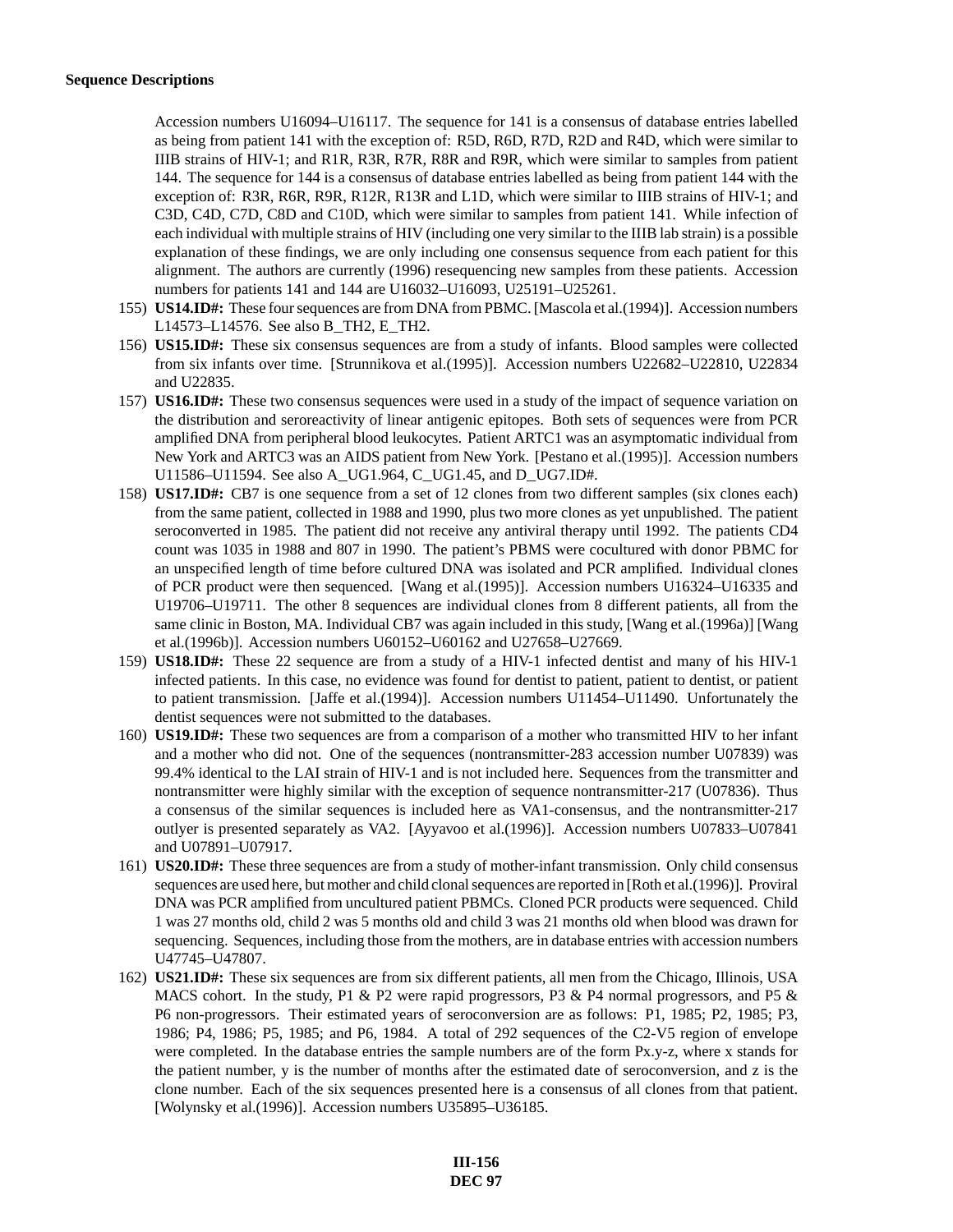- 163) **US22.ID#:** These 12 sequences are from a study of variability of tat and env genes. Lorenzo et al (1996) Unpublished. Accession numbers U57104–U57216. Tat sequences from these clones are also available (U57217–U57304).
- 164) **US23.ID#:** These 3 sequences are from a study of variability of vif and env genes. [Sova et al.(1995)]. Uncultured or short-term cultured PBMC proviral DNA was PCR amplified, and several clones from each PCR reaction were sequenced. Only one clone sequence from each patient is presented here. Accession numbers U50615–U50628. Vif sequences from these patients are also available (U41055, U41056, U41179–U41182 and U42229–U42282).
- 165) **US24.ID#:** These 5 sequences are from unpublished database entries by Schwartz et al. Accession numbers U49518–U49640, U51311–U51326 and U45860–U45876.
- 166) **US25.RM:** This sequence is from a blood recipient M who recieved a red blood cell pack from donor W in October 1984. Blood was sampled from recipient M for this sequence in Janurary 1986, 15 months after the transmission event. Sequences from donor W (collected in January 1987, 27 months after transmission) and another recipient (O, collected in November 1986, 20 months after an RBC pack tranfusion in March 1985) are also available [Delwart et al.(1995)]. Accession numbers U22826–U22828.
- 167) **US26.ID#:** These two sequences are from: A) a slow progressor, patient A, a 26 year old caucasian male who lost an average of 31 CD4+ cells/ml per year during the first 3 years of infection, and remains healthy; and B) a rapid progressor, patient B, a 38 year-old caucasian male who lost an average of 175 cells/ml per year during the first 3 years of infection. Both patients were infected from the same source but patient B picked up two divergent subtype B forms (one shared with patient A, and one unique to patient B). In the database entries, patient B is labelled as "14" and patient A as "13". [Liu et al.(1997)]. Sequences were determined by PCR from uncultured PBMC DNA and RT-PCR from plasma viral RNA. PCR products were dloned prior to sequencing. One representative clone from patient A was picked for the "13A" sequence presented here, and one of the divergent B sequences was picked for the "14B" sequence presented here. Accession numbers U56146–U56235, U79034–U79113.
- 168) **US27.ID#:** These 5 sequences are from infants infected perinatally and followed over time after birth as part of the Los Angeles Perinatal Transmission Study [Ganeshan et al.(1997)]. DNA sequences were determined from cloned PCR products from uncultured patient PBMCs.
- 169) **US28.ID#:** These 13 sequences are from studies of long-term survivors. Patient 3799 was transfused with HIV-1 infected blood in October, 1982 at the age of 30, and has remained asymptomatic, with very low viral load and fairly stable CD4 counts for over 13 years. The donor, as well as two other recipients of his blood, have all died from complications of AIDS. The husband of 3799, as well as two children born and breastfed after the 1982 transfusion, are all HIV-negative. [Michael et al.(1995)] and [Schwartz et al.(1997)]. The other patients showed varying rates of disease progession. During the study, only 101867 (sequence not available) died of AIDS. Sequences were PCR amplified directly from patient PBMC without coculture, cloned and sequenced. Only one clone from each patient is presented here. Accession numbers U60670–U60733. Entries with accession numbers U24443–U24487 are also from patient 3799, but not V3 region.
- 170) **US29.ME1:** This sequence is from a 40 year old patient in the Pittsbugh AIDS Clinical Trials Unit. [Chen et al.(1997)] descibes a new method, called "progressive amplification" for obtainining full-length infectious molecular clones of HIV. In this study, two clones were generated and the env gp120 completely sequenced. One (ME1) was from the patient when asymptomatic, and both the viral isolate (367), and the molecular clone (ME1) grew on macrophages but not T-cells (Macrophage tropic) and did not show cytopathic effect on either MT-2 or PBMCs (NSI). The other (ME46) was from an isolate (828) taken from the same patient 20 months later, when the patient had AIDS. This isolate and the clone derived from it were able to grow on both mactophages and T-cells. It induced cytopathic effect in MT-2 cells and PBMCs (SI). Accession numbers U66221, U66222. The paper also reports on sequences from "patient P" in figure 5b, but those sequences are not available.
- 171) **US30.ID#:** These 10 sequences are from rapid and slow progressors who were studied in 1990-1994. The subjects were all asymptomatic and taking AZT (zidovudine) at the beginning of the study. Patients A, C, E, G and I were classified as slow progressors, while patients B, D, F, H and J were classified as rapid progressors. Two sequences appear to be mislabelled: U69410 labelled patient G clusters with patient E, and U69380 labelled as patient E clusters with patient G. Eight of the ten patient F, 1993 sequences are suspiciously similar (greater than 98% identical) to the HXB2R lab strain of LAI/IIIB. Each sequence is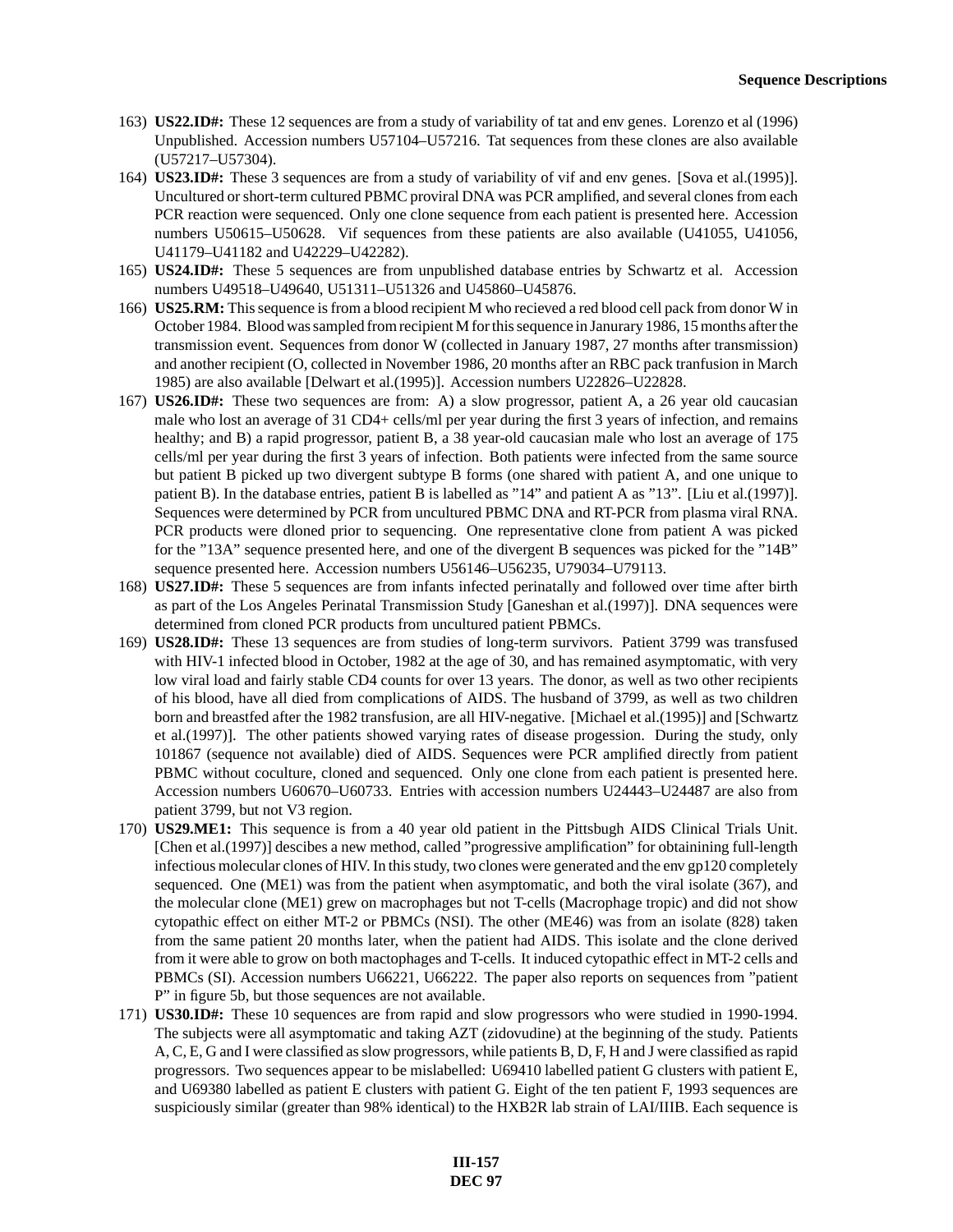a single clone from one patient, although several clones from each patient at two time points are available [McDonald et al.(1997)]. Accession numbers U69282–U69481.

- 172) **US31.ID#:** This study demonstrates the influence of three monoclonal antibodies IgG1b12, 2G12, and 2F5 to the HIV-1 envelope glycoprotein, and a tetrameric CD4-IgG molecule (Cd4-IgG2), for the ability to neutralize primary HIV-1 isolates from the genetic clades A through F and from group O. Each of the reagents broadly and potently neutralized B clade isolates [Trkola et al.(1996a)]. Accession numbers are U79721, U79720, U79719.
- 173) **UY1.ID#** These 9 sequences are from 22-37 year old patients with CDC stage IV disease (except 726 at stage III). All are from Montevideo Uruguay. Four were homosexuals (270 352, 093 and 672), two were IV drug users (406 and 726), and the other 3 were heterosexuals (1699, 1193 and 376) [D. et al.(1996)]. Accession numbers U66414–U66422.
- 174) **VE.ID#:** These 8 sequences are from 8 individuals in Venezuela. Patient PBMCs were cocultured with donor PBMCs. Proviral DNA was harvested PCR-amplified. PCR products were directly sequenced. Nearly complete env gp120 sequences were determined, as well as pol gene sequences. [Quinones-Mateu et al.(1995)]. Accession numbers U16764–U16778, even numbers are env, odd numbers are pol.
- 175) **VN1.HCM9:** This sequence is from South Vietnam. [Menu et al.(1996)]. The sequence is from Ho Chi Minh city, from a woman infected by her HIV seropositive sexual partner who was thought to have been infected while traveling in Europe. Three other sequences in this study were found to be subtype E. Accession number U29209.
- 176) **ZA.ID#:** These 7 sequences are from 7 individuals in South Africa. ZA504 was from a 33 year old white male homosexual with AIDS and the virus was syncytium-inducing (SI). ZA508 was from a 32 year old white male bisexual with ARC and the virus was NSI. ZA509 was from a 30 year old white male homosexual with AIDS and the virus was SI. ZA524 was from a 49 year old white male bisexual with AIDS and the virus was NSI. ZA510 was from a 29 year old white male heterosexual with ARC and the virus was SI. ZA512 was from a 26 year old white male homosexual with ARC and the virus was SI. ZA513 was from a 3 year old black male blood transfusion recipient with AIDS and the virus was SI. All samples were collected at the Tygerberg Hospital in the Western Cape region of South Africa between 1984 and 1992. DNA was harvested from cocultured PBMCs and the env gene was PCR amplified and cloned into pBSKS+ for sequencing. Each sequence is from a single cloned PCR product. [Engelbrecht et al.(1995)]. Accession numbers L48063–L48066, L48069, L48071 and L48073. Database entries U33770 and U33774–U33779 are shorter env gene fragments from these same clones.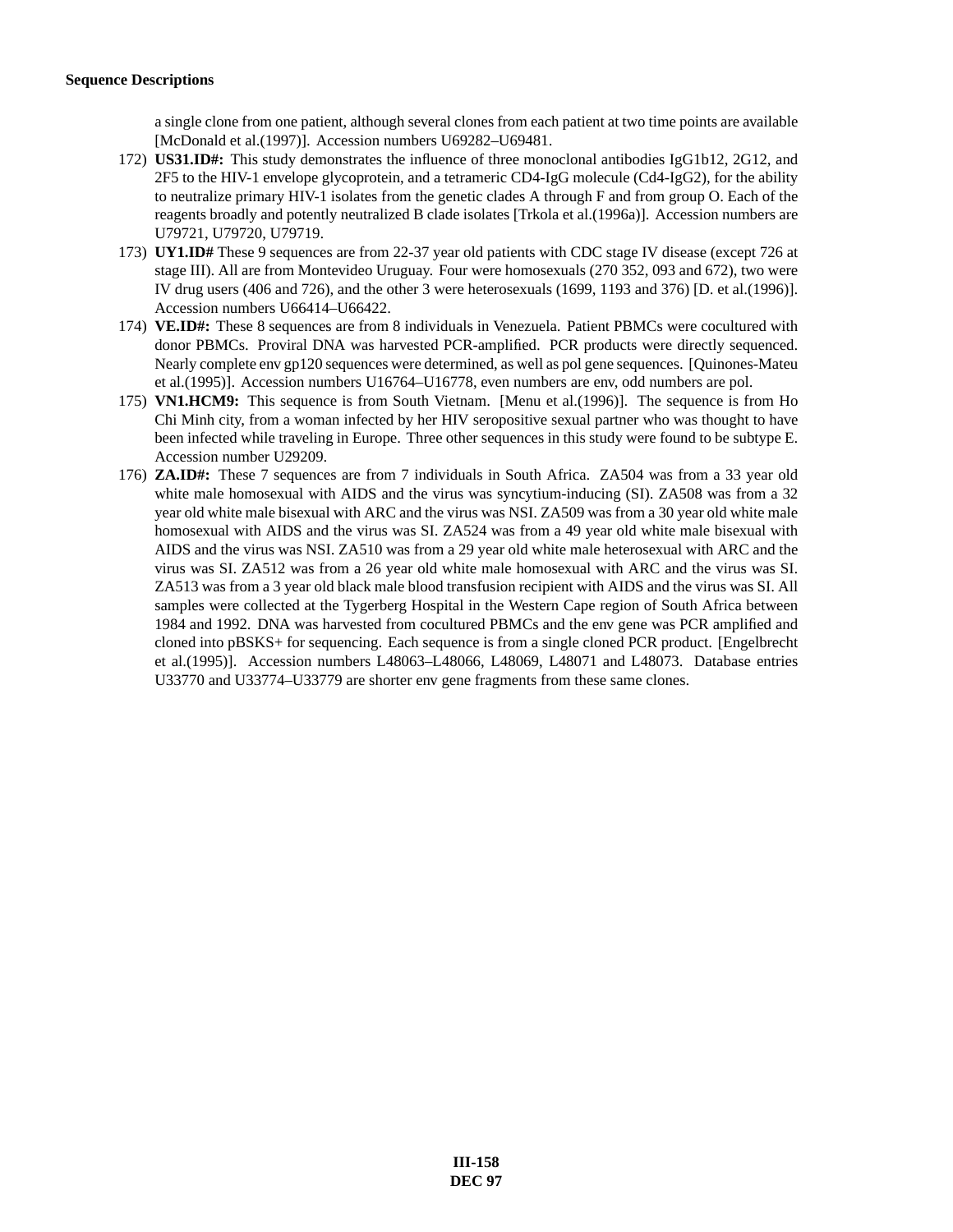# **C Subtype**

At this time there are viral sequences from 233 HIV-1 infected individuals associated with HIV-1 subtype C. The C subtype consensus sequence (C\_CONSENSUS\_97) generated from these sequences was based on the most common amino acid found in each position of an alignment. All of these sequences have been published and/or have been made available for printing in the database by their authors.

- 1) **BR.W2BR025:** This sequence is part of a gp160 sequence from an asymptomatic individual from Brazil, sampled in 1992. A clone was derived from an expanded viral culture, expressed and sequenced. This sequence was provided by the WHO Global Programme on AIDS Vaccine Development Study. The complete set of C2V3 region WHO sequences from this patient can be found in the April supplement to the Human Retroviruses and AIDS 1993 database. Relevant papers are: [De Wolf et al.(1994)]; [Osmanov et al.(1994)]; [Gao et al.(1994a)]. Accession number U15121. This sequence is from a 23 year old male hemophilia patient from Porto Alegre, Brazil. He had seroconverted more than 1.2 months prior to the date this blood sample was collected in 1992. He was asymptomatic, and had not taken any anti-retroviral therapy prior to sampling. The HIV isolate exhibited an NSI phenotype, when assayed by the WHO [Gao et al.(1996a)]. 92BR025 is similar to another WHO sample; 91BR015. Accession number U52953. Entries with accession numbers U08720, U08785, U09126, U09132 and U09133 are also from W2BR025.
- 2) **BR1.HSP203** Although this sequence is listed as unpublished in the database, it seems to be an extension of work published in [Morgado et al.(1994)], [Sabino et al.(1994c)] and [Sabino et al.(1996)]. It is from San Paulo, Brazil. Accession number U31585.
- 3) **BR2.91BR015:** This sequence is from Brazil. It is one of several complete env gene sequences obtained for the World Health Organization. HMA subtyping as well as sequence-determined subtyping was done on each one. Sequences were PCR amplified from cocultured PBMCs. Two to three clones from each isolate were sequenced. 91BR015 is similar to another WHO sample; 92BR025. [Penny et al.(1996)]. Accession numbers U39234 and U39238.
- 4) **BI1.ID#:** These eight sequences are from Burundi. They are part of several complete env gene sequences obtained for the World Health Organization. HMA subtyping as well as sequence-determined subtyping was done on each one. Sequences were PCR amplified from cocultured PBMCs. Two to three clones from each isolate were sequenced. 91BU009 groups with subtype D in a neighbor- joining tree of the V3 region and is presented as an undetermined subtype in the section of the compendium. [Penny et al.(1996)]. Accession numbers U39252 and U39233, 91BU001; U39248 and U39237, 91BU002; U39239 and U39242, 91BU003; U39241 and U39243, 91BU004; U39240 and U39257, 91BU005; U39244 and U39246, 91BU006; U39245, U39247 and U39249, 91BU007; U39250 and U39251, 91BU008; U39253 and U39254, 91BU009.
- 5) **BY1.ID#:** These 3 sequences are from Byelorussia. [Lukashov et al.(1995)]. Accession numbers: L38410, BLR9A; L38409, BLR8A; L38408, BLR5A.
- 6) **CY.HO021:** This is a sequence from a 51 year old woman whose husband had died of AIDS. She was born and lived in Zambia, before moving to Cyprus. She was asymptomatic, with a CD4 count of 200, and she had been seropositive for at least 6 years. This sample, like others in this study (see also subtypes A, B, F and I) was collected in February 1994 from the AIDS clinic in Nicosia, Cyprus. DNA was extracted from patient PBMCs and PCR amplified. After a second round of PCR, products were cloned and sequenced. Two clones from patient 02 were sequenced. [Kostrikis et al.(1995)]. Accession numbers U28321 and U28661.
- 7) **DJ1.DJ-ID#:** These two sequences from Djibouti were from a a set of HIV-1 viral isolates from Africa. Health status of the individual from which the virus was cultured was unspecified, and the year of viral isolation was probably between 1989–1992. Viruses were cultured with donor PBMCs for 2 to 3 weeks. Full length env (gp160) was amplified, cloned and sequenced. [Louwagie et al.(1995)]. Accession numbers L22940 and L23065.
- 8) **ET2.ID#:** These nine sequences of Ethiopian isolates were part of a cohort considered to be heterosexually infected. PBMC DNA was PCR amplified and directly sequenced. [Salminen et al.(1996)]. For patient 2220, who had slim disease and AIDS, almost full length HIV-1 genome was PCR amplified from PBMC DNA and cloned. Proviral DNA from others in the cohort was PCR amplified and directly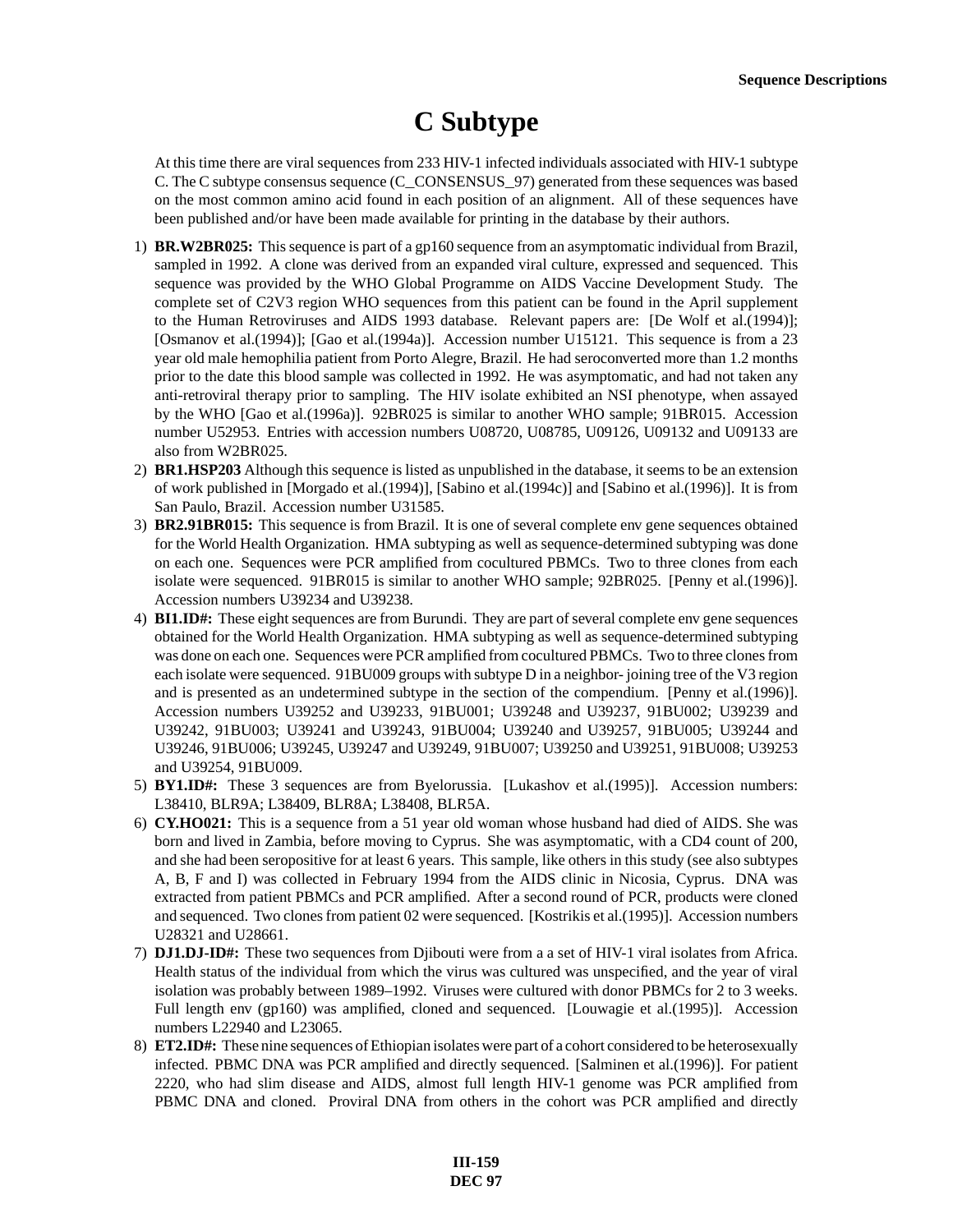sequenced. Other regions of the genome are available for these isolates as well. [Salminen et al.(1996)]. Accession numbers U45481–U45502 (V3 region), U15060–U15066 and U45503–U45504 (LTR NFkB/NRE regions), M64001–M64009 (gag p7 region), M64015–M64018 (env gp41 region) and U46016 (C2220 complete genome).

- 9) **ET3.ID#:** These 93 sequences are from a study that describes the distribution of HIV-1 subtypes in Ethiopia. HIV-1 RNA was collected from sera (from a majority of asymptomatic individuals) and a 284bp fragment covering the V3 region was amplifed by RT-PCR and directly sequenced. All sequences were subtype C except for one subtype A [Abebe et al.(1997)]. Accession numbers U88727–U88755, U88757–U88821.
- 10) **FR1.ID#:** These 14 sequences are from members of the French military who are believed to have been infected while deployed outside of France (Djibouti). An additional sequence (FRMP040, U58787) was listed as subtype C in the paper, but clustered with subtype B in analysis done at the HIV Database and it has been listed as subtype unclassified until more information is available. Other sequences from this study were subtypes A, B, E, and F. [Lasky et al.(1997)]. Accession numbers for subtype C were U58785, U58786, U58788–U58799.
- 11) **GA1.ID#:** These 2 sequences are from Gabon. G134 is from a 1988 or 1989 sample from a patient with AIDS living in Franceville, Gabon. LBV105 is from a 1988 sample from an asymptomatic individual sampled from the general population of Libreville. Method of proviral DNA isolation was not described. DNA was PCR amplified and cloned. One clone per isolate was sequenced. [Delaporte et al.(1996)]. Accession numbers X90912, G134; X90913, LBV105. See also subtypes A, D, F, G and O sequences from this same study.
- 12) **GB1.00513:** This sequence is from the British isolate 93–00513. [Arnold et al.(1995c)]. Accession number U21099.
- 13) **GM.GM3:** A sequence from Gambia, as yet unpublished. Bobkov et al. 1996 unpublished. Accession number U33098. See also Gambian sequences of subtypes B and J.
- 14) **IN1.D-ID#:** These four sequences are from samples from high risk patients in India, PCR clones, DNA, PBMC culture. [Dietrich et al.(1993)]. Accession numbers L07651 and L07653–L07655; X65638– X65640 and X68406.
- 15) **IN2.D-ID#:** These five sequences are from samples from high risk patients in India, primarily stage I. They were nested PCR amplified from DNA obtained from uncultured PBMC from patients serologically defined as HIV-1/HIV-2 mixed infections. [Grez et al.(1994)]. Accession numbers U07098 and U07100– U07103.
- 16) **IN3.ID#:** These 8 sequences sequence were isolated from Pune and New Delhi, India. All 8 sequences were from heterosexually infected patients from New Delhi, or Pune, India. DNA was isolated from cocultured PBMCs after one week of culture. PCR product was cloned and a single clone was sequenced. [Tripathy et al.(1996)]. Accession numbers U29179, U29694–U29698, U31362 and U31363. See also B\_IN.IND9.
- 17) **IN4.ID#:** These 24 sequences are from 1992 dried blood spot samples from Vellore near Madras, in Tamil Nadu state in southern India. DNA was extracted from the blood spots and PCR amplified. The PCR products were directly sequenced. Samples came from previously identified HIV seropositive STD patients (1, 3, 5, 6, 7, 11, 12, 13, 19, 20, 23, 29, 33), spouses of infected men (2, 4, 10, 16, 22, 26, 27), female prostitutes (36, 37) or bisexual men (8, 32). Two homosexual men from the same region had subtype A HIV-1 (see A\_IN1.9 and 14). [Cassol et al.(1996)]. Accession numbers U53278–U53285, U53287–U53290, U53292–U53303.
- 18) **IN5.ID#:** These 7 sequences are from India. Another sequence from this publication was subtype A (see A\_IN2). [Tsuchie et al.(1993)]. Accession numbers D13420–D13424, D13426, D13427.
- 19) **KE.NA113:** This sequence was derived from a patient who was part of a May-June 1992 study of pregnant women from the Pumwani Maternity Hospital in Nairobi, Kenya. Viral RNA was concentrated from patient serum just prior to delivery, and the envelope C2-V3 region was amplified by RT-PCR. The PCR product was cloned and 20 clones from the patient were sequenced. Seven other patients from this study had viral subtypes A and D. [Zachar et al.(1996a)]. Accession number U33762.
- 20) **MW.SM750:** This sequence is from cloned PCR amplified cocultured PBMC DNA. SM750 was a black male sampled in the gold mines in Malawi in 1989. [Becker et al.(1995)]. Accession number U06719.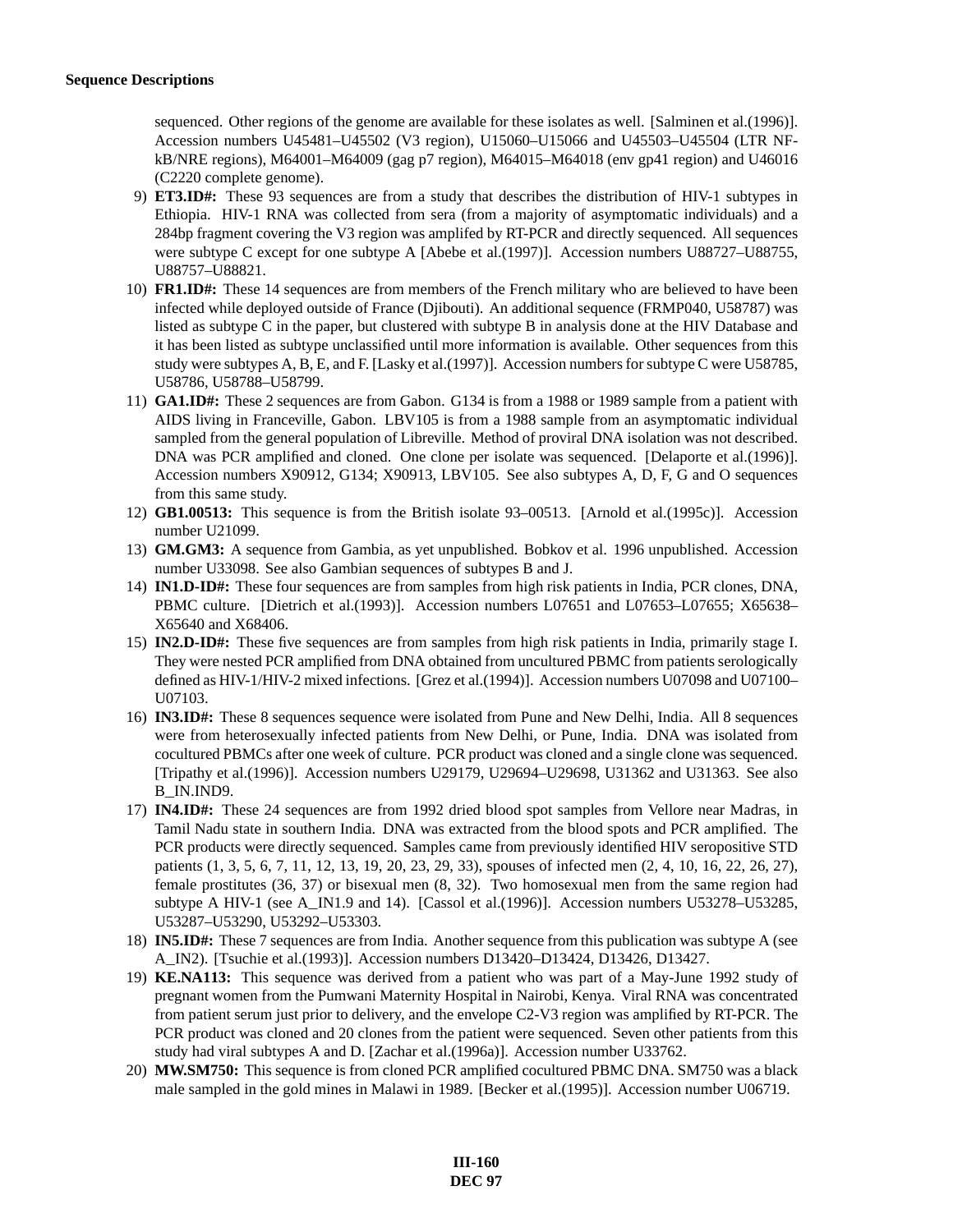- 21) **MW1.ID#:** These 13 sequences are from pregnant women with risk factors from Malawi. PCR-direct, peripheral blood DNA. [Orloff et al.(1993)]. Accession numbers L07427–L07441, L15721–L15735.
- 22) **MW2.D-ID#:** These two sequences are from individuals from Malawi, generated as part of the DAIDS variation program in the laboratory of Dr. Beatrice Hahn at the University of Alabama. The C2V3 was excised from full gp160 sequences, derived from clones from expanded culture stocks. The sequence ID numbers are abbreviated, for example D3MA959 can be read as DAIDS sequence (D), isolated in 1993 (3), Malawi (MA), patient 301959 (959). Accession numbers U08453–U08454.
- 23) **MY.ID#:** These 2 sequences are from IV drug using prisoners in a prison in Kuala Lumpur, Malaysia. PCR products amplified from uncultured PBMCs were directly sequenced. Both of these prisoners had received medical treatment in India which included blood transfusion and organ transplants, and it is likely that they were infected in India. [Brown et al.(1996)]. This report also included subtypes B and E in Malaysia. Accession numbers U65549–U65550.
- 24) **NL1.ID#:** These 2 sequences are from a Dutch woman whose partner was a recent immigrant to The Netherlands from Zaire, and from a recent immigrant to The Netherlands from either Zambia or Zaire. The first two letters of the ID# represent the two letter country code for the previous residence of the patient (UN = unknown). The next two numerals represent the year of isolation. Viral RNA was prepared from patient serum and RT-PCR was used to amplify the V3 region of the env gene. The PCR products were directly sequenced. The sequence from the Dutch/Zaire patient is not unequivocably a sub sequence, it may be subtype A or unclassifiable. [Lukashov et al.(1996)]. Accession numbers L76908, NL9402418; L76898, UN9305091.
- 25) **NO1.ID#:** These 4 sequences are from Norwegian patients who were part of the Oslo HIV cohort study [Engelstad(1996)]. Uncultured PBMC DNA was PCR amplified in two nested PCR reaction steps. PCR products were directly sequenced. Where two peaks of equal height were observed at a single position, IUPAC ambiguity codes were used. Health, sex, year of sample (1989-1992), and risk group (IVDU, Het, Homo, Hemo) for each patient were noted in a table in the publication. The four subtype C sequences were all from heterosexuals who had sex with persons from Zambia (3) or South Africa (1). Thirty-six subtype B sequences were also part of this set (see B\_NO1.ID#:). Accession numbers X92913, X92914, X92917 and X92918.
- 26) **RU.ID#:** These 4 sequences are from Russia. [Lukashov et al.(1995)]. Accession numbers: L38418, RUS20A; L38404, RUS2A; L38406, RUS1A; L38414, RUS13A.
- 27) **RU1.YAN4:** This sequence is from Russia. Bobkov et al. 1996 Unpublished. Accession number U33109.
- 28) **RW1.ID#:** These two sequences are consensus sequences of many clones from mothers infected in Rwanda. Mulder-Kampinga et al., Unpublished (1996) and [Kampinga et al.(1997)]. Mother 566 was apparently dually infected with HIV-1 subtypes A and C. See also A\_RW4.ID#. Accession numbers for mother 566 are Z76183, Z76188–Z76197, Z76284–Z76293, Z76295–Z76299, Z76301, Z76303–Z76311, Z76322–Z76342 and Z76725–Z76732; for mother 134, Z76039–Z76042 and Z76044.
- 29) **SN.SE364:** A Senegalese sequence from a set of HIV-1 viral isolates from Africa. Health status of the individual from which the virus was cultured was unspecified, and the year of viral isolation was probably between 1989–1992. Viruses were cultured with donor PBMCs for 2 to 3 weeks. Full length env (gp160) was amplified, cloned and sequenced. [Louwagie et al.(1995)]. Accession number L22944.
- 30) **SO.1574:** This sequence is a consensus sequence of blood and CSF samples taken from the Somalian patient 1574, CDC classification II. [Keys et al.(1993)]. Accession numbers Z23188, Z23190–Z23191, and Z23228–Z23231.
- 31) **SO.SM145:** A Somalian sequence from a set of HIV-1 viral isolates from Africa. Health status of the individual from which the virus was cultured was unspecified, and the year of viral isolation was probably between 1989–1992. Viruses were cultured with donor PBMCs for 2 to 3 weeks. Full length env (gp160) was amplified, cloned and sequenced. [Louwagie et al.(1995)]. Accession number L22946.
- 32) **TW1.252** This sequence is one of a set of sequences from Taiwan. Other sequences in the set were subtypes B, E, F or G. [Chang et al.(1997)]. Accession number U73055.
- 33) **TZ1.1588:** This sequence is from the Mara region of rural
- 34) **UG.45:** A single sequence used in a study of the impact of sequence variation on the distrinution and seroreactivity of linear antigenic epitopes. The sequence was derived from PCR amplified DNA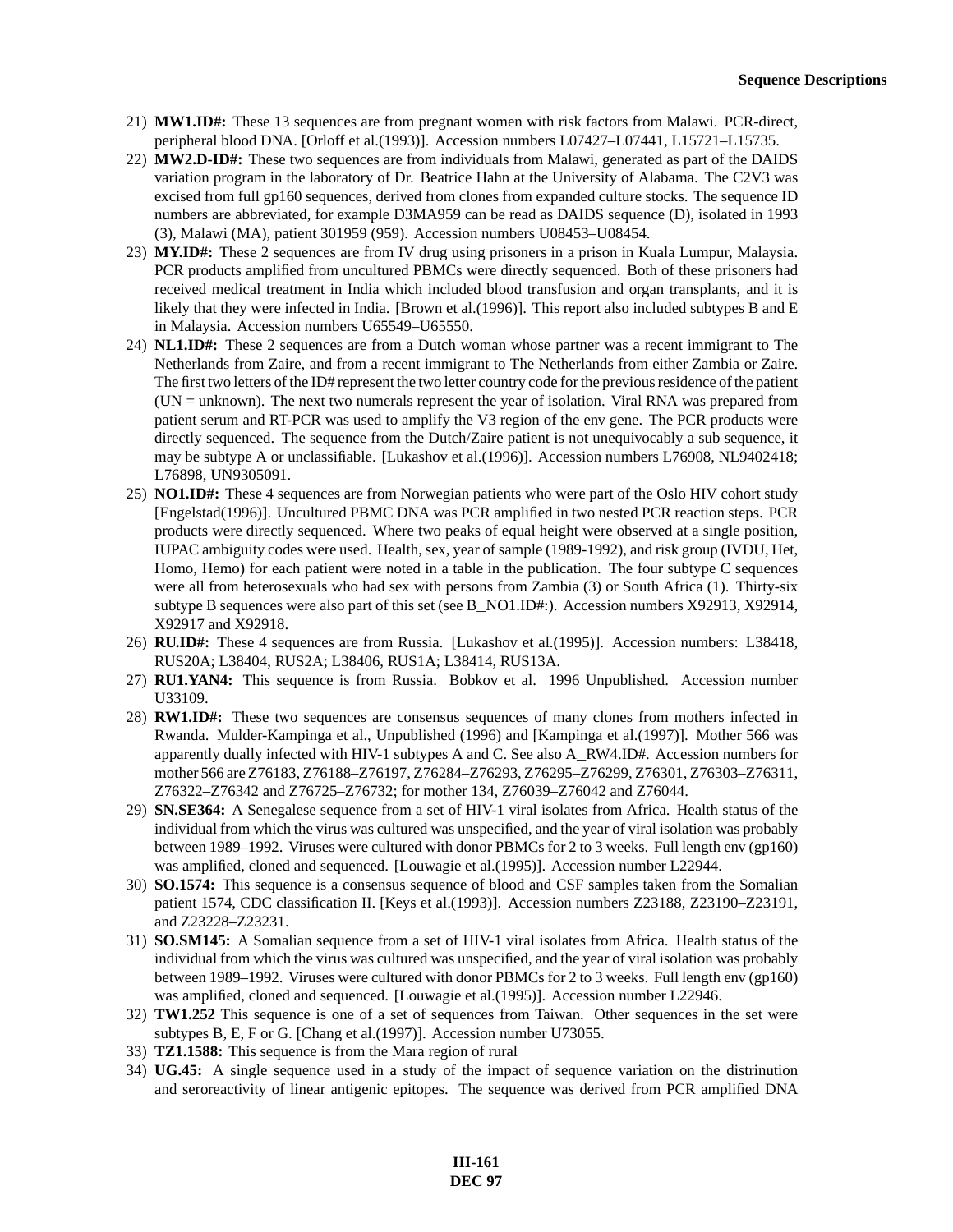from peripheral blood leukocytes. The patient was an asymptomatic individual from Uganda. [Pestano et al.(1995)]. Accession number U11597. See also A\_UG1.964, B\_US17.ID#, and D\_UG7.ID#.

- 35) **UG.UG268:** A Ugandan sequence from a set of HIV-1 viral isolates from Africa. Health status of the individual from which the virus was cultured was unspecified, and the year of viral isolation was probably between 1989–1992. Viruses were cultured with donor PBMCs for 2 to 3 weeks. Full length env (gp160) was amplified, cloned and sequenced. [Louwagie et al.(1995)]. Accession number L22948.
- 36) **ZA.NOF:** This sequence is from a South African individual who was part of a study of HIV-1 strains in India. This sequence was found to be closer to the Indian sequences, than are other isolates from Africa. PCR amplified DNA from PBMC cultures were sequenced. [Dietrich et al.(1993)] and [Becker et al.(1995)]. Accession numbers L07426 and U06716. See also C\_IN3.ID#, B\_IN.IND9.
- 37) **ZA1.ID#:** These 2 sequences are from 2 individuals in South Africa. ZA514 was from a 59 year old mixed-race male heterosexual with AIDS and the virus was NSI. ZA517 was from a 33 year old mixedrace male heterosexual with ARC and the virus was NSI. The samples were collected at the Tygerberg Hospital in the Western Cape region of South Africa between 1984 and 1992. DNA was harvested from cocultured PBMCs and the env gene was PCR amplified and cloned into pBSKS+ for sequencing. Each sequence is from a single cloned PCR product. [Engelbrecht et al.(1995)]. Accession numbers L48067– L48068. Database entries U33781 and U33782 are shorter env gene fragments from these same clones. See also B\_ZA and D\_ZA sequences from this same study.
- 38) **ZA2.ID:** These 3 sequences are from clones from PCR amplified cocultured PBMC DNA. Dlu was a black male sampled at the Tygerberg Hospital in Cape Town, South Africa in 1990. Gom was a black male sampled at the Tygerberg Hospital in Cape Town, South Africa in 1990. BooyD was a mixed-race female mother sampled at the Tygerberg Hospital in Cape Town, South Africa in 1990. A short sequence from a seropositive child of BooyD is presented in entry U07015. [Becker et al.(1995)]. Accession numbers U07237, U06717 and U06718.
- 39) **ZM1.ZAM-ID#:** Two sequences from Zambia, from a set of HIV-1 viral isolates from Africa. Health status of the individual from which the virus was cultured was unspecified, and the year of viral isolation was probably between 1989–1992. Viruses were cultured with donor PBMCs for 2 to 3 weeks. Full length env (gp160) was amplified, cloned and sequenced. [Louwagie et al.(1995)]. Accession numbers L22954 and L22956.
- 40) **ZW.2647:** This sequence is a consensus sequence taken from blood and CSF samples taken from Zimbabwe patient 2647, CDC classification II. [Keys et al.(1993)]. Accession numbers Z23196–Z23199 and Z23236–Z23239.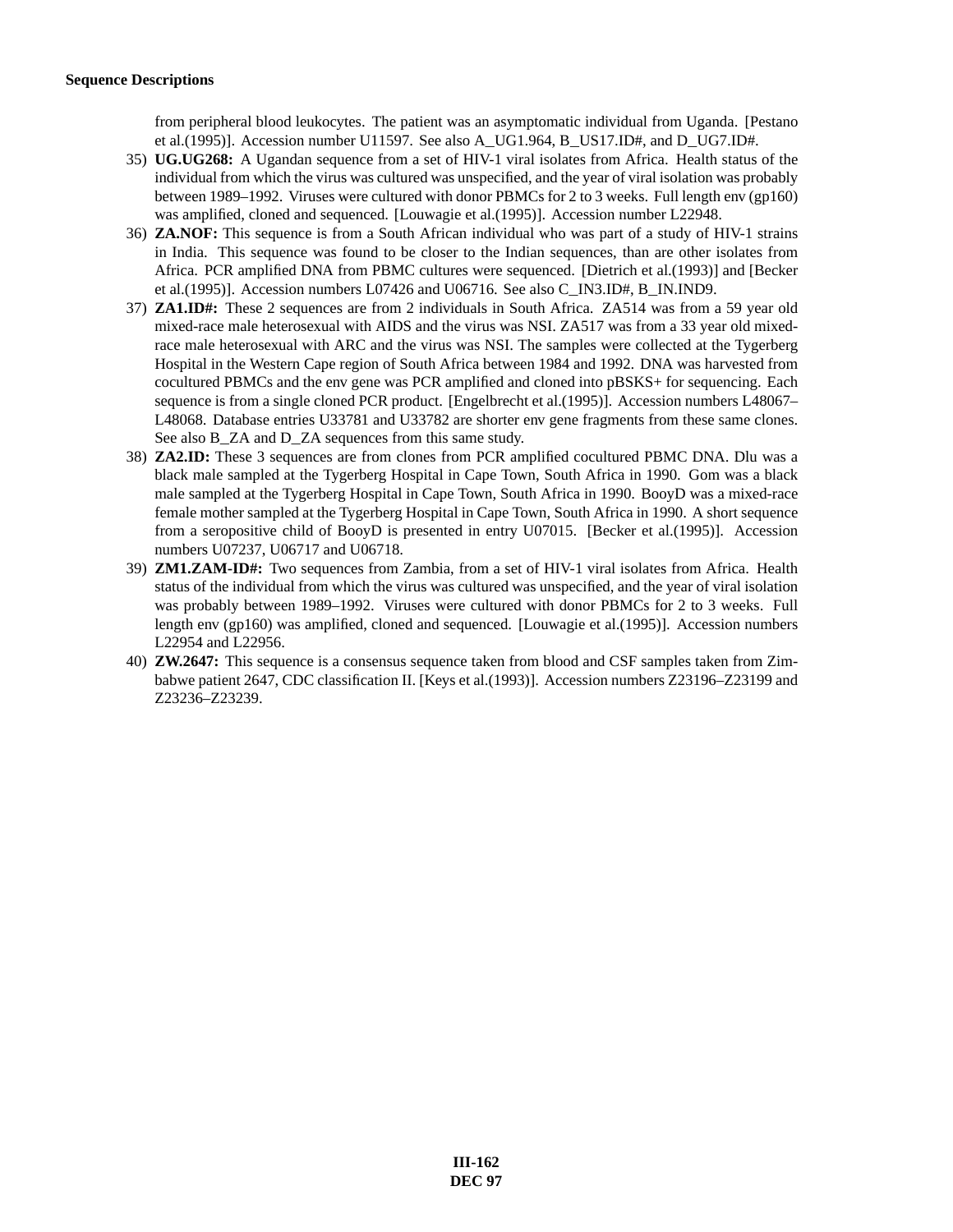## **D Subtype**

At this time there are viral sequences from 119 HIV-1 infected individuals associated with HIV-1 subtype D. The D subtype consensus sequence (D\_CONSENSUS\_97) generated from these sequences was based on the most common amino acid found in each position of an alignment. All of these sequences have been published and/or have been made available for printing in the database by their authors.

- 1) **BI.BU009con:** This is a consensus sequence from 8 clones from a 36 year old female with CDC stage IV AIDS and pulmonary tuberculosis, from Bujumbura, Burundi. PBMCs from the patient were cocultured with donor PBMCs for 2 weeks, at which time large syncytia formed and the culture became antigen positive. The env region was then PCR amplified by nested PCR and cloned. [Ranjbar et al.(1995)] and [Ranjbar(1995)]. Accession numbers L35452–L35459.
- 2) **BR.RJ100** This sequence is from Rio De Janeiro, Brazil. Morgado et al. unpublished, 1997. Accession number AF000238.
- 3) **CF.4020:** This sequence was the only D subtype from a set of sequences obtained from 27 symptomatic patients from the Central African Republic, from whom blood was drawn in 1990–1991. It is a consensus from cloned PCR products, derived from cultrued proviral DNA. [Murphy et al.(1993)]. A full gp120 sequence from this isolate was kindly provided prior to publication by Dr. MP Kieny of Transgene, Strasbourg, France. It is a part of a set of 14 HIV-1 gp120 isolates from Bangui, Central African Republic. The gp120 proteins have been expressed in a hybrid gp160 vaccinia virus expression system [Richalet-Secordel et al.(1994)]. The year of isolation and health status of individuals from which the viruses were isolated were not provided. Viruses were isolated in the CAR by C Mathiot and B You (Pasteur Inst., Bangui), grown by F Barre-Sinoussi and A Deslandres (Pasteur Inst., Paris), and cloned and sequenced by D Schmitt and MP Kieny. Sequences of clones from sample 4093 (Accession numbers L11517, L11517) which was taken from the same patient as 4020 one year later, are closely related and are not included here. Accession numbers L11472–L11473, U43138.
- 4) **CI.CI-13:** A single D subtype sequence from a set of 13 isolates from individuals from Abidjan, Cote d'Ivoire. CI-13 was symptomatic, and serologically dually reactive for HIV-1 and HIV-2. The C2V3 region is part of a 900 bp fragment that was sequenced for each individual. Samples were collected between May 1990 and Sept. 1991. Virus was cultured with donor PBMCs, nested PCR amplified, 3–4 clones were sequenced, and the consensus of those clones is presented here. [Janssens et al.(1994a)]. Accession numbers X72028–X72029.
- 5) **CI1.ID#:** These 2 sequences are from Abidjan, Ivory Coast. No other information is yet available. Ellenberger D.L. unpublished 1997. Subtypes A, D and G were found for Ivory Coast patients in this set. Ugandan sequences of subtype A were also part of this set. Accession numbers AF000469, AF000451.
- 6) **CM.CMR61D:** CMR61 is one of two D group sequences from a 23 year old female commercial sex worker from Cameroon who was found to be triple-infected with subtypes A and D, as well as O group HIV-1 [Takehisa et al.(1997b)]. The other sequence from the same patient is labelled as CMR709 and is from a separate blood sample. Accession numbers U58149, U58151.
- 7) **D**\_**CM2.ID#:** These four sequences are all from Cameroon. Takehisa et al unpublished-1997. Accession numbers U70013, U70012, U70011
- 8) **GA1.ID#:** These 2 sequences are from 1988 or 1989 samples from patients with AIDS living in Franceville Gabon. Method of proviral DNA isolation was not described. DNA was PCR amplified and cloned. One clone per isolate was sequenced, [Delaporte et al.(1996)]. Accession numbers X90919, G109; X90920 G141. See also subtypes A, C, F, G and O sequences from this same study.
- 9) **GB1.CPHL4:** This sequence is a consensus from the British isolate 93–43424, clones 2, 6 and 35. It was referred to as 93–43424 in [Arnold et al.(1995c)] and as CPHL4 in [Arnold et al.(1995a)]. Accession numbers U21098 (clone 35) and U23121–U23122 (clones 2 and 6 respectively). CPHL4 is a female who is believed to have contracted the virus from CPHL5 through heterosexual contact. Sequences from CPHL5 are not included in this alignment due to this epidemiological relationship.
- 10) **GH.GH3:** This sequence is from Ghana. Subtypes A and an A/G recombinant were also detected in this study [Takehisa et al.(1997a)]. Accession number U67049.
- 11) **GH1.ID#:** These 2 sequences are from Ghana. Subtypes A and G were also detected in this study [Ishikawa et al.(1996)]. Accession numbers for subtype D are U67682 and U67684.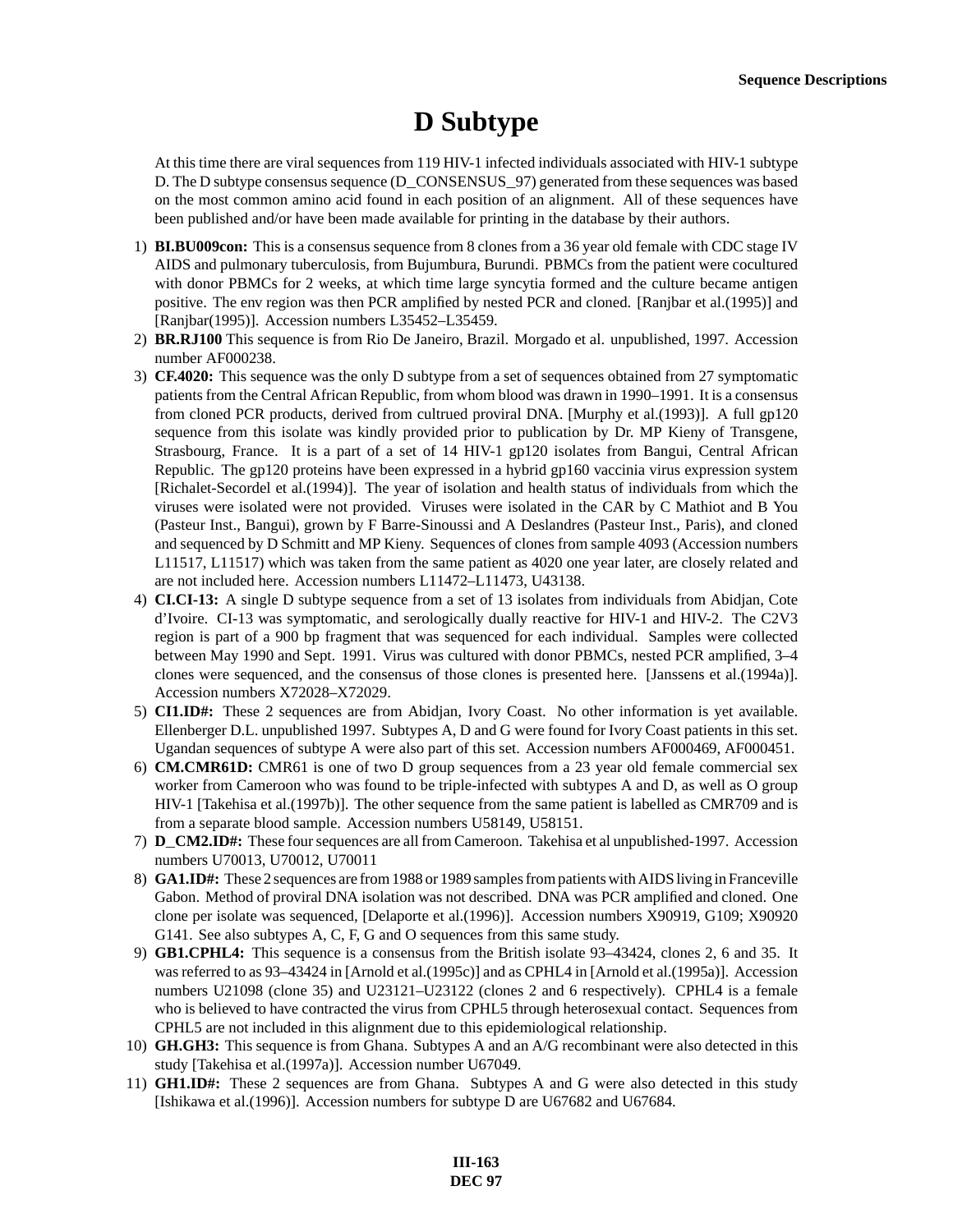- 12) **KE.NA116:** This sequence was derived from a patient who was part of a May-June 1992 study of pregnant women from the Pumwani Maternity Hospital in Nairobi, Kenya. Viral RNA was concentrated from patient serum just prior to delivery, and the envelope C2-V3 region was amplified by RT-PCR. The PCR product was cloned and 20 clones from the patient were sequenced. Seven other patients from this study had viral subtypes A and C. [Zachar et al.(1996a)]. Accession number U33765.
- 13) **KE1.KEN-ID#:** These three patients were part of a 1990–1992 cohort study of maternal risk factors in mother to child transmission, including 22 pregnant women and an infant from Kenya. The C2V3 region was sequenced. [Janssens et al.(1994c)]. Accession numbers for sequences from the entire set of 23 patients studied in this publication: U12984–U13006.
- 14) **NL.A11:** This sequence is from a Dutch study of presumed HIV-1 donor-recipient pairs. This sequence is from a recipient at the time of seroconversion; the donor was a Zairean woman living in the Netherlands (patient A12 accession numbers M91840–M91848). The sequences from both donor and recipient were extremely similar, so only the recipient (patient A11) is shown here. This sequence is a consensus sequences of multiple clones from PCR amplified serum RNA. [Wolfs et al.(1992)]. Accession numbers M91849–M91856.
- 15) **NL2.ID#:** These 7 sequences are from recent immigrants to The Netherlands from various countries. The first two letters of the ID# represent the two letter country code for the previous residence of the patient. The next two numerals represent the year of isolation. Viral RNA was prepared from patient serum and RT-PCR was used to amplify the V3 region of the env gene. The PCR products were directly sequenced. [Lukashov et al.(1996)]. Accession numbers L76900, UG9307184; L76907, ZR9402261; L76892, ZR929193; L76904, UG9401525; L76895, AO9302187; L76872, ZR891183; L76876, ZR901100.
- 16) **RU.RUS14A** This sequence is from [Lukashov et al.(1995)]. Accession number L38415.
- 17) **SN.SE365:** A Senegalese sequence from a set of HIV-1 viral isolates from Africa. Health status of the individual from which the virus was cultured was unspecified, and the year of viral isolation was probably between 1989–1992. Viruses were cultured with donor PBMCs for 2 to 3 weeks. Full length env (gp160) was amplified, cloned and sequenced. [Louwagie et al.(1995)]. Accession number L22945.
- 18) **TZ1.TAN-ID#:** These ten sequences are from a set of 14 Tanzanian samples from symptomatic individuals, using serum samples taken in 1988 to generate PCR clones from viral RNA for sequencing. [Zwart et al.(1993)]. Accession numbers L01298–L01339.
- 19) **TZ2.ID#:** These eight sequences were from patients at a clinic in Dar es Salaam, Tanzania. The individuals from which the virus was cultured showed clinical signs of AIDS, and the year of viral isolation was 1988. Viral cDNA was PCR amplified from donor PBMC, and one cloned PCR product per donor was sequenced. [Siwka et al.(1994)]. Accession numbers U12406, U12407, U12410–U12415.
- 20) **TZ3.ID#:** These 4 sequences are from the Mara region of rural northwest Tanzania. [Robbins et al.(1996)]. Subtype A was also found in this study. Accession numbers U61875 and U61879–U61881.
- 21) **UG.U44342:** This sequence is from a Ugandan. Consensus of PCR-clones, peripheral blood DNA. Intact env sequences are available from this sample. [Bruce et al.(1993)]. Accession numbers M98408– M98416.
- 22) **UG.UG23:** This sequence is from blood collected from the Mulago Teaching Hospital in Kampala, Uganda. Viral RNA was harvested after 10-14 days of coculture with donor PBMCs and reversetranscribed with AMV-RT. The env V3 region was PCR amplifed and cloned. This sequence is from an individual clone. [Atkin et al.(1993)], [Pestano et al.(1993)]. Accession number M98504.
- 23) **UG1.W2UG-ID#:** Twelve sequences from asymptomatic individuals from Uganda in 1992. Each sequence is a consensus from cloned PCR products derived from cell-cultured proviral DNA or culture supernatant RNA. These sequences were provided by the WHO Global Programme on AIDS Vaccine Development Study. The complete set of C2V3 region WHO sequences can be found in the April supplement to the Human Retroviruses and AIDS 1993 database. [De Wolf et al.(1994)]; [Osmanov et al.(1994)]; [Gao et al.(1994c)]. Accession numbers U08721–U08741, U08786–U08787, U08803– U08809, U08821–U08824, U27399, U43386. Two sequences not reported to be related to these Ugandan isolates are suspected to represent lab contamination of PCR reactions with these isolates: U58827 (FRMP153) is 99% identical to 92UG046; and L38415 (RUS14A) is 99% identical to 92UG024.
- 24) **UG2.ID#:** These twelve sequences are from 1986–1987 Ugandan samples. Each sequence is a consensus from cloned PCR products derived from uncultured proviral DNA harvested directly from patient PBMCs. [Oram et al.(1991)]. No database entries exist for these sequences.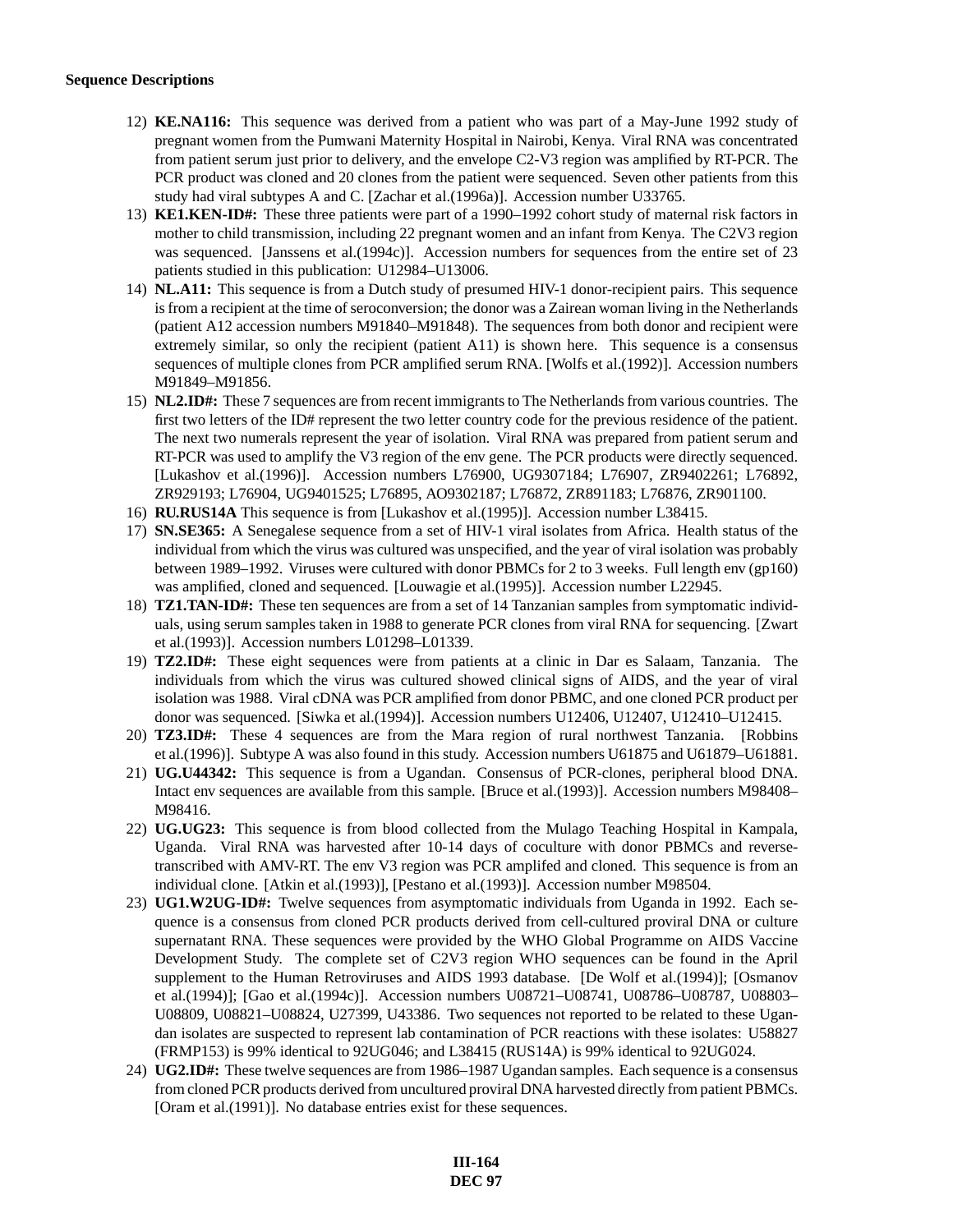- 25) **UG3.ID#:** These 11 sequences are part of a set of sequences derived from 22 Ugandans who were attending an AIDS clinic. Blood samples were obtained in 1990. Each sequence is a consensus from cloned PCR products derived from uncultured proviral DNA harvested directly from patient PBMCs. [Albert et al.(1992)]. Accession numbers L00614–L00618, L00733–L00737, M98894– M98899, M98901, M98906–M98907, M98911–M98913, M98918, M98920–M98923, M98929– M98937, M98942–M98945 and M98967–M98975.
- 26) **UG4.ID#:** One to 4 clones of each these Ugandan isolates were sequenced, but only one clone is shown here. [Douglas et al.(1996)]. Other Ugandan isolates sequenced in this study were subtype D/A recombinant. London subtype B clones were also reported. Complete envelope gp160 sequences were reported for all isolates. Accession numbers U36867, U36868, U36871, U36884–U36887.
- 27) **UG5.UG-ID#:** Three Ugandan sequences from a set of HIV-1 viral isolates from Africa. Health status of the individuals from which the virus was cultured was unspecified, and the year of viral isolation was probably between 1989–1992. Viruses were cultured with donor PBMCs for 2 to 3 weeks. Full length env (gp160) was amplified, cloned and sequenced. [Louwagie et al.(1995)]. Accession numbers L22947 and L22949–L22950.
- 28) **UG6.ID#:** Three Ugandan sequences from a set of HIV-1 viral isolates from Africa. All three individuals from which the virus was cultured had AIDS, and the year of viral isolation was 1987. Viruses were cultured with HUT-78 cells for an unspecified length of time. The V3 region of env (gp160) was amplified, cloned and sequenced. [von A. et al.(1995)]. Accession numbers U15005, U15006 and U15007.
- 29) **UG7.ID#:** These sequences were used in a study of the impact of sequence variation on the distribution and seroreactivity of linear antigenic epitopes. Both sets of sequences were from PCR amplified DNA from peripheral blood leukocytes. All patients were asyptomatic individuals reporting for regular blood drawing at the Nakasero blood transfusion service, Kampala, Uganda. [Pestano et al.(1995)]. Accession numbers U11595, U11596, and U11598. See also A\_UG1.964, C\_UG1.45, and D\_UG7.ID#.
- 30) **UG8.#:** These 2 sequences are from Gulu, northern Uganda. They are from direct sequence of PCR product amplified from uncultured PBMCs. Blood samples were drawn from 217 pregnant women attending the clinic in Gulu, northern Uganda. Ages ranged from 17 to 37 years. The 29 seropositive women (13.4%) were all asymptomatic. [Buonaguro et al.(1995)]. Database accession numbers U44881 and U44884. Eight subtype A sequences were also found in this study (see A\_UG5).
- 31) **US.AMK:** This sequence comes from a student living in Alabama, who moved from Zaire to the US in 1988. Virus was isolated from the patients PBMCs; this isolate was PCR amplified, and amplification products from both gag (U08192) and env were subcloned and sequenced. His CD4 count was < 5 cells/mm3, and he was symptomatic at the time of viral isolation. [Gao et al.(1994c)] and [Gao et al.(1996a)]. AMK is also known as 93ZR001. Accession numbers U08193, U27419.
- 32) **ZA.ID#:** These 5 sequences are from 5 individuals in South Africa. ZA500 was from a 41 year old white male homosexual with ARC and the virus was non-syncytium-inducing (NSI). ZA501 was from a 24 year old white male bisexual with AIDS and the virus was SI. ZA505 was from a 36 year old white male homosexual with AIDS and the virus was SI. ZA506 was from a 33 year old white male homosexual with AIDS and the virus was SI. ZA507 was from a 37 year old white male homosexual with AIDS and the virus was SI. All samples were collected at the Tygerberg Hospital in the Western Cape region of South Africa between 1984 and 1992. DNA was harvested from cocultured PBMCs and the env gene was PCR amplified and cloned into pBSKS+ for sequencing. Each sequence is from a single cloned PCR product. [Engelbrecht et al.(1995)]. Accession numbers L47608, L48061, L48062, L48070 and L48072. Database entries U33769, U33771–U33773 and U33780 are shorter env gene fragments from these same clones. See also B\_ZA and C\_ZA1 sequences from this same publication.
- 33) **ZR.ELI:**This sequence is from the Zairean isolate ELI. [Alizon et al.(1986)] and [Goodenow et al.(1989)]. The complete genomic sequence and an infectious clone are available. In the 1995 Compendium (pages III-45 and III-47), ELI was listed as a possible D/A mosaic, with gp41 being A-like. Accession numbers M27949, K03454 and X04414.
- 34) **ZR.JY1:** This sequence is from Zairean isolate Z-84, clone JY1. [Yourno et al.(1988)]. Accession number J03653.
- 35) **ZR.MAD:** This sequence is from an asymptomatic Zairean woman who was seropositive for HIV-1 by several French-approved HIV tests and and by HIV-1 western blot. The viral sequences obtained for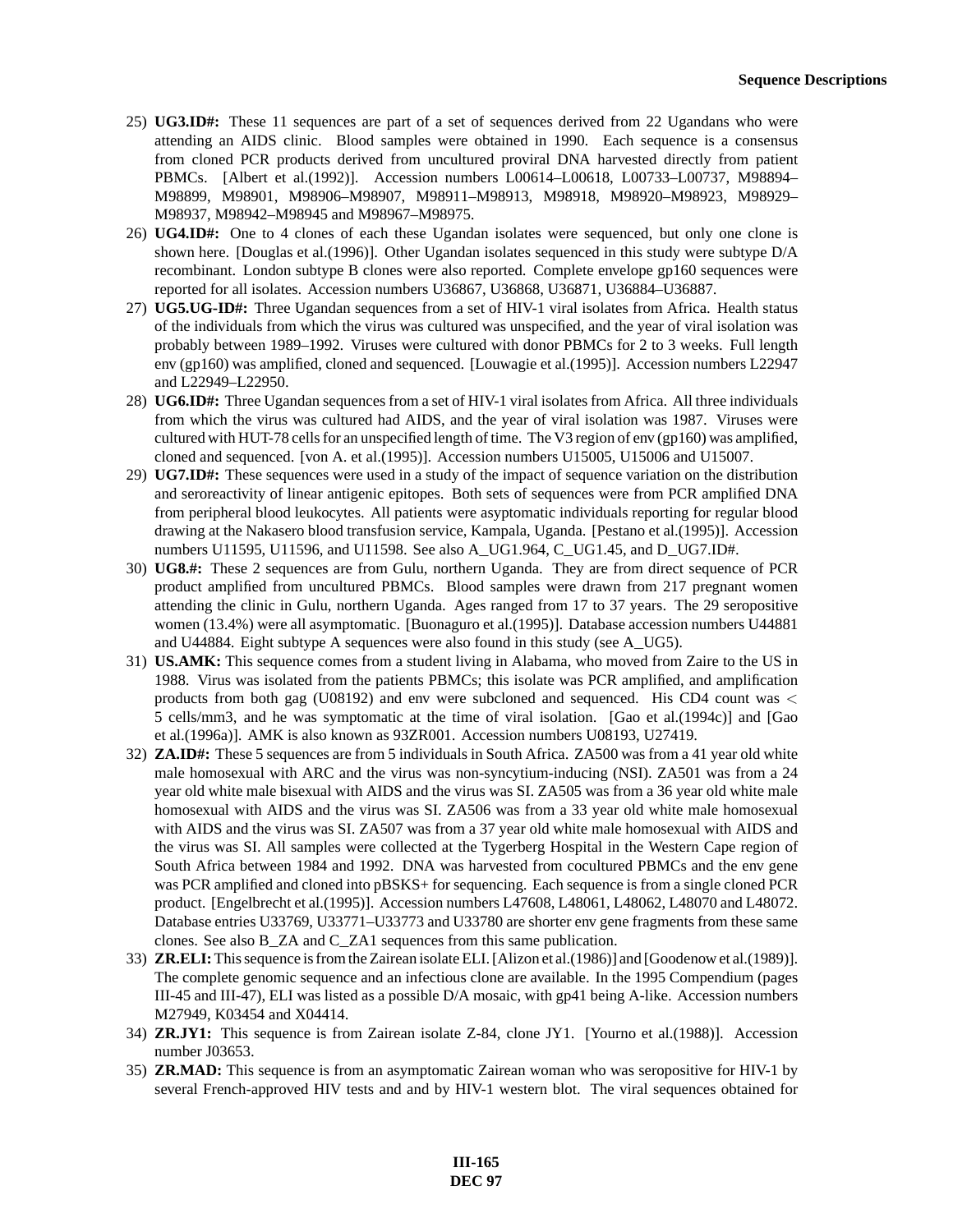the env V3 region and gp41 show that this isolate belongs to M-group subtype D. [Cohen et al.(1995)]. Accession number X83216. A region of gp41 is also sequenced, see X83215.

- 36) **ZR.MAL:** This sequence is from a non-infectious clone of the Zairean isolate MAL. [Alizon et al.(1986)]. The complete genomic sequence and an infectious clone from the isolate MAL are available. MAL is known to be recombinant between subtypes A, D and I. Accession numbers K03456 and X04415.
- 37) **ZR.NDK:** This sequence is from an infectious clone of the Zairean isolate NDK. The molecular clone is highly cytopathic in vitro. [Spire et al.(1989)]. The complete genomic sequence is available. Accession number M27323.
- 38) **ZR.Z2Z6:** This sequence is from an infectious clone of Zairean isolate Z2. Theodore T, and Buckler-White A, unpublished. The complete genomic sequence is available. Accession number M22639. See also [Srinivasan et al.(1987)]. The database entry with accession numbers K03458 and M16322, which is from the same isolate.
- 39) **ZR1.ID#:** These four sequences are part of a set of 14 A and D sequences from women from Zaire. 8 were healthy, 4 showed minor signs of illness, and 2 had AIDS. Sequences were determined by directly sequencing PCR products derived from uncultured proviral DNA harvested directly from patient PBMCs. [Potts et al.(1993a)]. Accession numbers L19623, L19627, L19631 and L19635.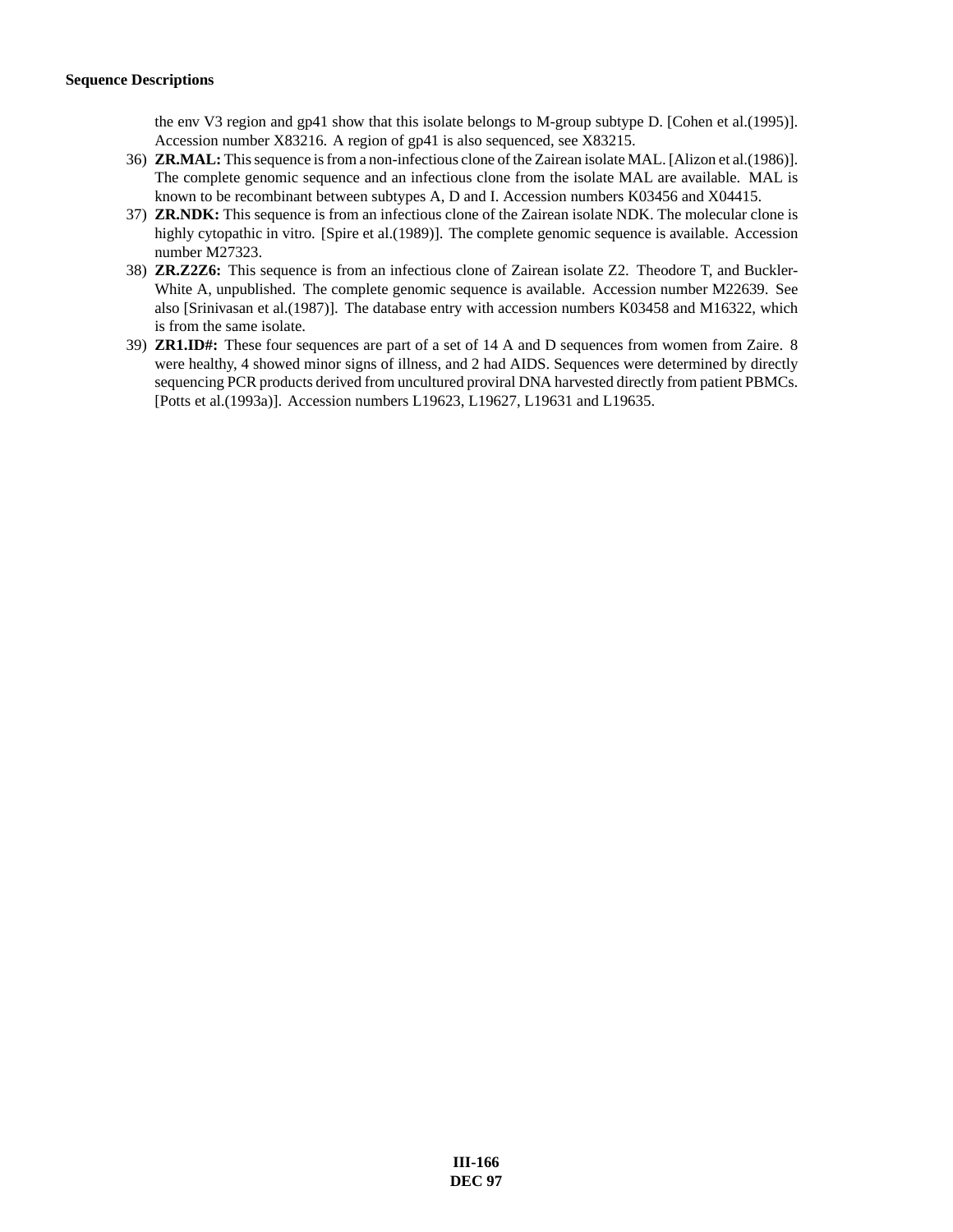### **E Subtype**

At this time there are viral sequences from 135 HIV-1 infected individuals associated with HIV-1 subtype E. The E subtype consensus sequence (E\_CONSENSUS\_97) generated from these sequences was based on the most common amino acid found in each position of an alignment. All of these sequences have been published and/or have been made available for printing in the database by their authors.

- 1) **CF.90CF402** 90CF402, previously named CAR-E 4002 or 90CR402, was obtained from a man from Bangui, Central African Republic, who had lymphadenopathy, diarrhea, severe weight loss and recurrent respiratory infections. He was infected through heterosexual contact, but the year of infection is unknown. The virus was first adapted to growth in chimpanzee cells, expanded in chimpanzee cells, and then reexpanded in human PBMCs before lambda cloning and sequencing. [Gao et al.(1996b)]. The complete genome is found with Accession number U51188.
- 2) **CF1.ID#:** These eight sequences are from a set of sequences obtained from 27 symptomatic patients from the Central African Republic, from whom blood was drawn in 1990–1991. Consensus, PCR-clones, cell culture, DNA. [Murphy et al.(1993)]. Accession numbers L11459–L11460, L11463–L11468, L11476, L11480–L11481, L11504–L11505, L11511–L11513, L11519–L11521 and U43137. Another sequence from patient 4039 is found with accession number U43112.
- 3) **CF2.ID#:** These three sequences were kindly provided prior to publication by Dr. M.P. Kieny of Transgene, Strasbourg Cedex, France. They are part of a set of 14 HIV-1 gp120 isolates from Bangui, Central African Republic. The gp120 proteins have been expressed in a hybrid gp160 vaccinia virus expression system. Year of isolation and health status of individuals from which the virus was isolated were not provided. Viruses were isolated in the CAR by C. Mathiot and B. You (Pasteur Inst., Bangui), grown by F. Barre-Sinoussi and A. Deslandres (Pasteur Inst., Paris), and cloned and sequenced by D. Schmitt and M.P. Kieny. Database accession numbers U43110, U43170 and U43173.
- 4) **CM.CA10:** A single E subtype sequence from a set of 17 sequences from a very diverse set of isolates from Yaounde and Douala, Cameroon. The sequences were derived from asymptomatic and symptomatic HIV infected individuals, specifically, CA10 was symptomatic. Virus was isolated by culture with donor PBMCs, and nested PCR amplified. A single clone was sequenced representing each HIV-1 isolate. [Nkengasong et al.(1994)]. Accession number X80439.
- 5) **CM.CMR10:** This sequence is from Cameroon. Takehisa et al unpublished-1997. Accession number U69991
- 6) **FR1.ID#:** These six sequences are from members of the French military who are believed to have been infected while deployed in Cambodia between 1992 and 1995. Other sequences from this study were subtypes A, B, C, F, and unclassified. [Lasky et al.(1997)]. Accession numbers for subtype E were U58779–U58784.
- 7) **GB1.11643:** This sequence is from the British isolate 94–11643. The sequence was determined from PCR-amplified lymphocyte DNA. The gag gene from this isolate was subtype A, as is the gag gene from all subtype E virus studied to date. The patient is thought to have contracted the virus in Thailand, but currently lives in the United Kingdom. [Arnold et al.(1995c)]. Accession number U21109.
- 8) **ID1.ID#:** These 7 sequences are from a set of 14 sequences from Indonesia [Porter et al.(1997)]. Accession numbers U68189–U68194. Subtype B was also identified in 7 other samples from Indonesia in this study. PCR products were directly sequenced from either uncultured PBMC DNA or cocultured PBMC DNA.
- 9) **JP.JH23B:** This sequence is from a Japanese patient dually infected with HIV-1 subtypes B and E [Xin et al.(1995a)]. Accession number D67090. See also D67089, B\_JP.JH23A.
- 10) **JP1.ID#:** These three sequences are from one Japanese and two Thai individuals living in Japan, obtained by direct sequencing of PCR-amplified proviral DNA from peripheral blood mononuclear cells. [Weniger et al.(1994)]. NIH3J is from a male Japanese national. NIH2T and NIH4T are from Thai female prostitutes, living in Japan. Accession numbers L32085–L32087.
- 11) **JP2.Pat43:** This sequence is from a study of rapid versus slow progressors in Japan. Patient 43 was a rapid progressor infected through sexual contact in 1992 after testing negative in 1991, [Shioda et al.(1997)]. Other sequences in this study were subtype B. Accession numbers AB002975–AB002987.

**III-167 DEC 97**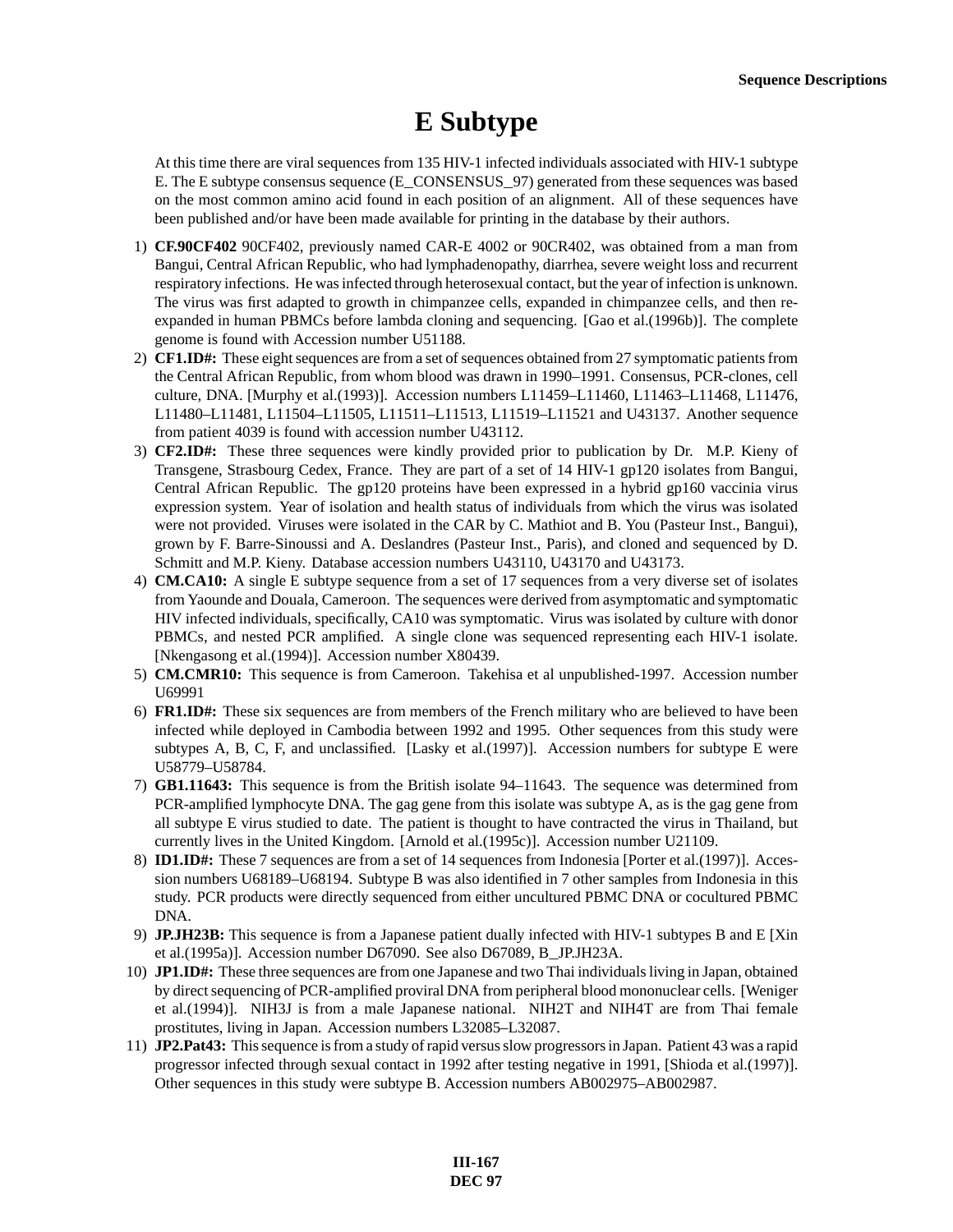- 12) **MM.1786:** This sequence is from a dried blood spot collected in 1992 from a Female STD patient in Myanmar. DNA was extracted from the blood spots and PCR amplified. The PCR products were directly sequenced. [Cassol et al.(1996)]. Accession number U53309.
- 13) **MY.9214103:** This sequence is from a Thailand infant who was adopted by Malaysians, and now lives in Malaysia. PCR products amplified from uncultured PBMCs were directly sequenced. [Brown et al.(1996)]. This report also included subtypes B and C in Malaysia. Accession number U65551.
- 14) **NL.TH94037:** This sequence is from a recent immigrant to The Netherlands from Thailand. The blood sample was collected in 1994. Viral RNA was prepared from patient serum and RT-PCR was used to amplify the V3 region of the env gene. The PCR product was directly sequenced. [Lukashov et al.(1996)]. Accession number L76911.
- 15) **RU1.1164con:** This is a consesus of 3 clones from a single patient RU1164 from Russia. [Bobkov et al.(1997a)]. The patient was a 21 year old asymptomatic commercial sex worker who first tested HIV positive in April, 1996. Blood was collected for this sequence in May, 1996. She reported having travelled to Singapore in 1994-1996 and having multiple sexual clients there. DNA from uncultured PBMCs was PCR amplified, cloned and sequenced. Patient RU1164 lives in Khabarovsk kray in the far eastern part of the Russian Federation. This is the first report of subtype E in Russia. Accession numbers U93607, U93608, U93609.
- 16) **TH.93TH253:** This sequence is from a 21-year-old man from Chiang Mai, Thailand and was previously named CMU010 or 302053. The patient had end-stage AIDS. The mode and year of infection are unknown. 93th253 was isolated in 1993 and expanded in human PBMCs, then expanded in H9 cells, and followed by lambda cloning and sequencing. The complete genome has been sequenced. [Gao et al.(1996b)]. Accession number U51189.
- 17) **THC18:** This sequence is derived from an HIV-1 infected mother enrolled in Bangkok in a perinatal transmission study. Her plasma was screened for gp120 binding antibody, CD4/gp120-binding inhibition, to subtype B (MN/H9), and Thai E (SL7/SupT1) using native gp120 antigens and neutralizing antibody to subtype B and Thai E isolates. In these assays, THC18 plasma showed a pattern of antibody reactivity similar to other E sera. The genetic subtype of this HIV-1 isolate was identified by HMA. [Louisirirotchanakul et al.(1997)]. Accession number U96782.
- 18) **TH.CM240:** This sequence is from a 21 year old asymptomatic man from northern Thailand. The route of infection is believed to be heterosexual transmission. The blood sample was collected in 1990. The patient's PBMCs were cocultured with stimulated donor PBMCs and proviral DNA was harvested for PCR amplification and sequening of a cloned full-length genome PCR product. [Carr et al.(1996)]. The complete genome is found in the databases with accession number U54771.
- 19) **TH.N764:** This sequence is from a survey of IV drug using prisoners in Thailand. 12 of 13 sequences from Thai prisoners were of subtype B; N764, from patient (THP13) represents the only subtype E sequence identified in this set, from a prisoner infected in 1989. The sequences were obtained from PCR amplified PBMC DNA. [Kalish et al.(1994)]. Accession number U15588.
- 20) **TH.T8178:** This sequence comes from a study of the genetic heterogeneity and epidemiological distribution of HIV1 in Thailand. The host was a female prostitute and the sequence was obtained from PCR amplified PBMC DNA. [Ou et al.(1993)]. Accession number L19239. See also B\_TH.T8174.
- 21) **TH1.ID#:** These twelve sequences are from a set of 23 individuals from Thailand. PCR-direct, peripheral blood PBMC DNA. Referred to as Thai subtype A in [Ou et al.(1992b)] and [Ou et al.(1993)]. (Published erratum appears in *Lancet* **342**:250 (1993).) Accession numbers L07443–L07445, L07447–L07448, L07457–L07459 and L07461–L07464.
- 22) **TH2.ID#:** Six of these eight sequences are from 16 isolates from HIV seropositive individuals from Thailand. Sequences were from PCR products derived from co-cultured PBMC DNA. The full length envelope gene sequences are available. [McCutchan et al.(1992)]. Please note: the "TN-ID#" locus names in the database correspond to the McCutchan et al.'s "CM-ID#" isolates. Accession numbers L03698–L03701 and L03703–L03704. The other two (TH238, TN240) are also from Thailand, DNA from PBMC. [Mascola et al.(1994)]. Accession numbers L14571, L14572.
- 23) **TH3.W2TH-ID#:** Fifteen sequences from asymptomatic individuals from Thailand in 1992. Consensus, PCR-clones, cell-culture DNA and RNA. These sequences were provided by the WHO Global Programme on AIDS Vaccine Development Study. The complete set of C2V3 region WHO sequences can be found in the April supplement to the Human Retroviruses and AIDS 1993 database. [De Wolf et al.(1994)];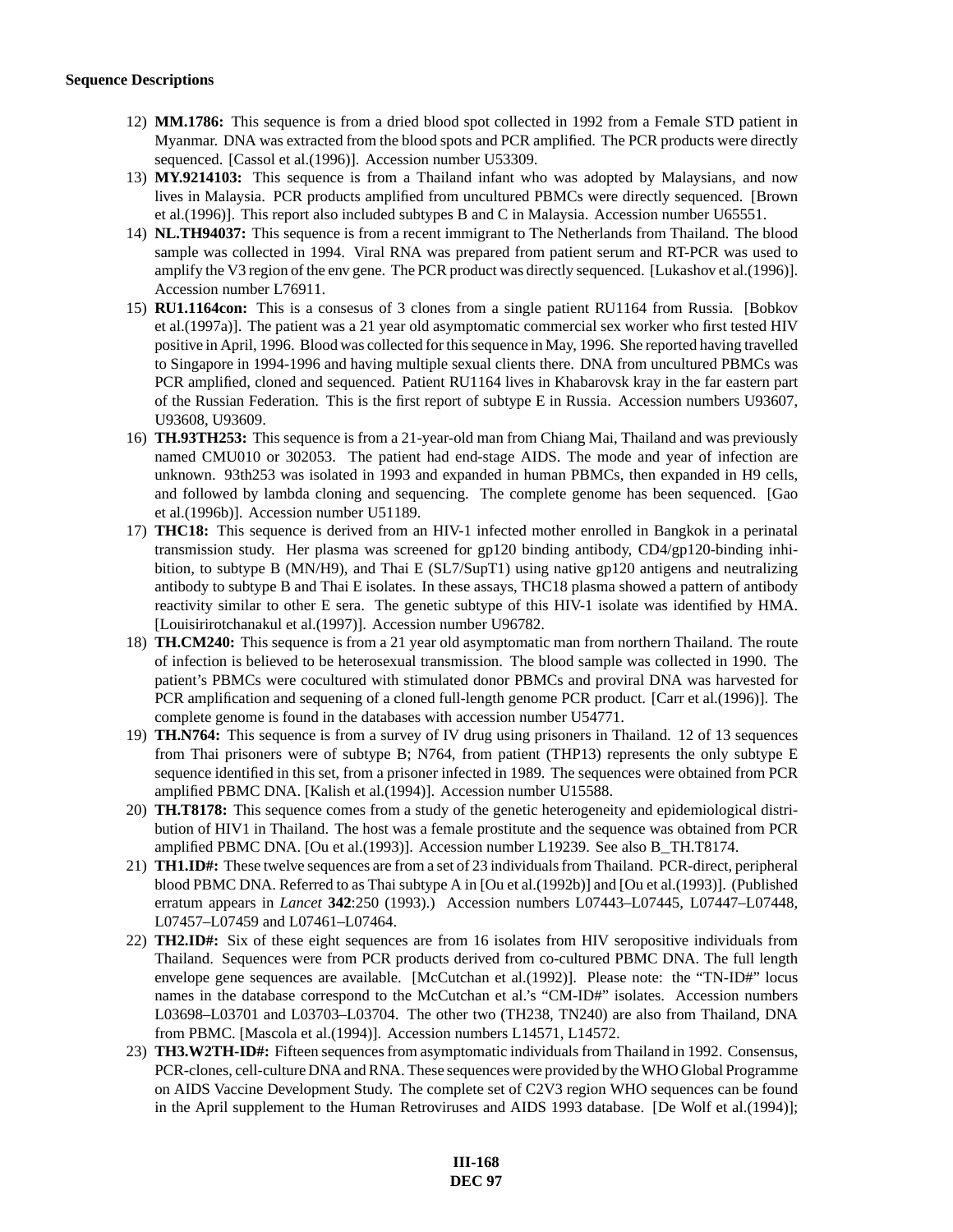[Osmanov et al.(1994)]; and [Gao et al.(1994a)]. Accession numbers U08810–U08811, U08825–U08836 and U08742–U08761. The entry with accession number U09131 is also TH\_W2TH022.

- 24) **TH4.D-ID#:** These three sequences are part of a set of sequences generated for the DAIDS variation program in the laboratory of Dr. Beatrice Hahn at the University of Alabama. They are clones from expanded culture stocks, and are excised from full gp160 sequences. The sequence ID numbers are abbreviated, for example D3TH966 can be read as DAIDS sequence (D), isolated in 1993 (3), Thai (TH), patient 301966 (966). [Gao et al.(1996a)]. Accession numbers U08456–U08458.
- 25) **TH5.ID#:** These seventeen consensus and five individual sequences are from twenty two patients with AIDS involved in a study of genotypic and phenotypic characteristics of Thai HIV-1. Blood samples were collected between July and December 1993. All sequences were derived from PCR amplified PBMC DNA, after patient PBMCs were cocultured with virus-free donor PBMCs. CMU01, CMU03, CMU04, CMU05, CMU07, and CMU10 are NSI, the rest are SI, as determined by syncytium formation in the cocultured cells. CM = Chang Mai University Hospital. KH = Kavila Army Hospital. All subjects were males and reported past contact with commercial female sex workers, but no history of drug injection, blood transfusion or homosexual contact. [Yu et al.(1995)]. Accession numbers U25550– U25626. Longer sequences from samples KH003, KH005, KH008, CMU02, CMU08 and CMU010 were determined in 1996 [McCutchan et al.(1996)]. Accession numbers U48264–U48269.
- 26) **TH6.ID#:** These three sequences are E subtype sequences from Thailand. Two individuals believed to be dually infected with subtypes B and E were analyzed. It is not clear from the paper or the database entries which sequences came from individual 1 and which from 2. [Artenstein et al.(1995)]. Accession numbers U21472, U21474, U21476. See also B\_TH5.ID#.
- 27) **TH7.ID#:** These two sequences are from samples collected in 1993 in Thailand. Patients 1018 and 1110 were asymptomatic. [McCutchan et al.(1996)]. Accession numbers U48273–U48274.
- 28) **TH8.ID#:** These two sequences were from dried blood spots collected in 1992 from a heterosexual (0289) and an IV drug user (0103). DNA was extracted from the blood spots and PCR amplified. The PCR products were directly sequenced. [Cassol et al.(1996)]. Accession numbers U53312 and U53313.
- 29) **TH9.ID#:** These 14 sequences are from 84 IV drug users in Bangkok, Thailand, who were undergoing methadone treatment at 14 treatment clinics. Blood samples were collected between January and April, 1994. Uncultured PBMC DNA from each patient was PCR amplified, and the PCR product was directly sequenced. Of the 84 patients sampled, 69 were Thai B, one (091) was typical subtype B, and 14 were subtype E. [Kalish et al.(1995)]. Accession numbers U22542, U22548, U22553, U22557, U22561, U22567, U22575, U22604, U22609, U22611, U22612, U22617, U22624 and U22625. See also B\_TH7.
- 30) **TH10.ID#:** These sequences are from Thailand. They are part of several complete env gene sequences obtained for the World Health Organization. HMA subtyping as well as sequence-determined subtyping was done on each one. Sequences were PCR amplified from cocultured PBMCs. Two clones from each isolate were sequenced. [Penny et al.(1996)]. Accession numbers U39256 and U39260, 92TH002; U39255 and U39261, 92TH011.
- 31) **TW1.ID#:** These 3 sequences are from healthy HIV-1 carriers or AIDS patients from Taiwan [Chang et al.(1997)]. Other subtypes found in Taiwan in this study were B, C, F and G. Accession numbers U73060, U73062 and U73070.
- 32) **US.POC30506:** This sequence is from a U.S. serviceman who aquired an HIV-1 infection while deployed in Thailand. He was asymptomatic when the sample for this sequence was collected in 1993. [McCutchan et al.(1996)]. Accession number U48272.
- 33) **UY.ID#:** These four sequences are from Uruguayan servicemen who aquired HIV-1 infections while deployed as United Nations peacekeepers in Cambodia in 1993. All four were asymptomatic when samples were collected for these sequences in 1993. [McCutchan et al.(1996)]. Accession numbers U48275–U48278.
- 34) **VN1.ID#:** These 3 sequences are from South Vietnam. [Menu et al.(1996)]. The sequences were from IV drug users in Ho Chi Minh city and Dong Nai, and a female prostitute in Can Tho. A fourth sequence, from Ho Chi Minh city, was found to be subtype B. Accession numbers U29206-U29208.
- 35) **VN2.ID#:** These 4 sequences are from South Viet Nam. VN1 and VN2 were from healthy 17 and 25 year old female prostitutes from Can Tho and An Giang. VN3 and VN 4 were from male IV drug users. VN3 was 43, had pruritus and splenomegaly, and was from Nha Trang. VN4 was 31, healthy and was also from Nha Trang. [Nerurkar et al.(1996)]. Accession numbers U45239, U45240, U48719 and U48720.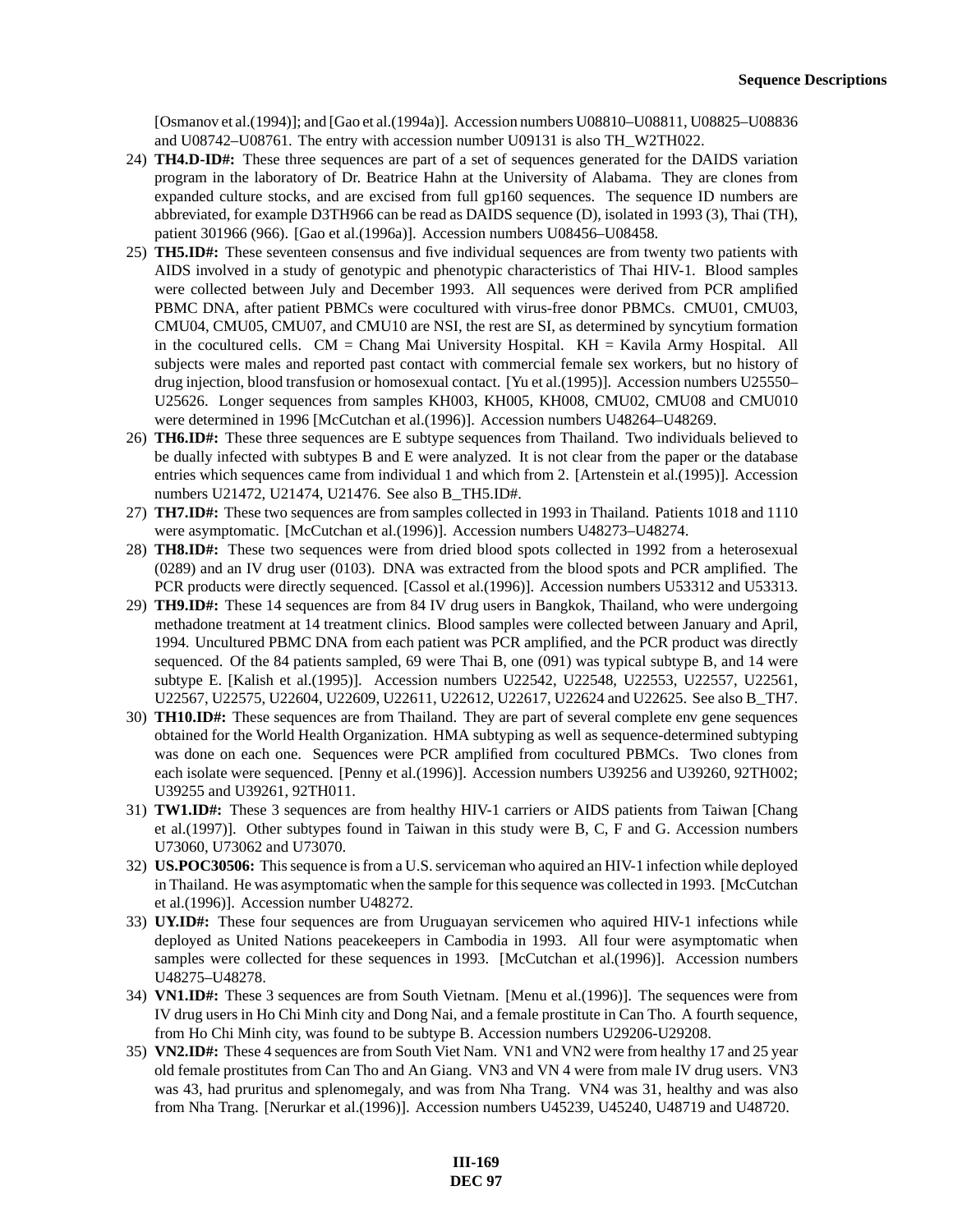#### **NOTE:**

- 1) While the sequences in this subtype were distinct over this region of env from the other four env subtypes, in the gag gene it is not possible to make a distinction between this subtype and subtype A. What this means is that the isolates for which both gag and env are sequenced which cluster together as the "A" subtype in gag, are very distinctive in env and are broken down into two subtypes. env "A" and env "E". This holds true for the E subtypes sequences that originated in Thailand, as well as the E subtype isolate from the Central African Republic for which gag sequence was obtained. [McCutchan et al.(1992)]; [Louwagie et al.(1993)]; and [Murphy et al.(1993)]. Complete genomes of subtype A and subtype E viruses became available in late 1996 [Gao et al.(1996b)], genbank accession numbers U51188–U51190.
- 2) The relative lack of diversity in the Thai sequences in this subtype relative to the other subtypes is likely to be a consequence of the short time span of the HIV-1 subtype E epidemic in Thailand. [McCutchan et al.(1992)], and [Ou et al.(1992b)].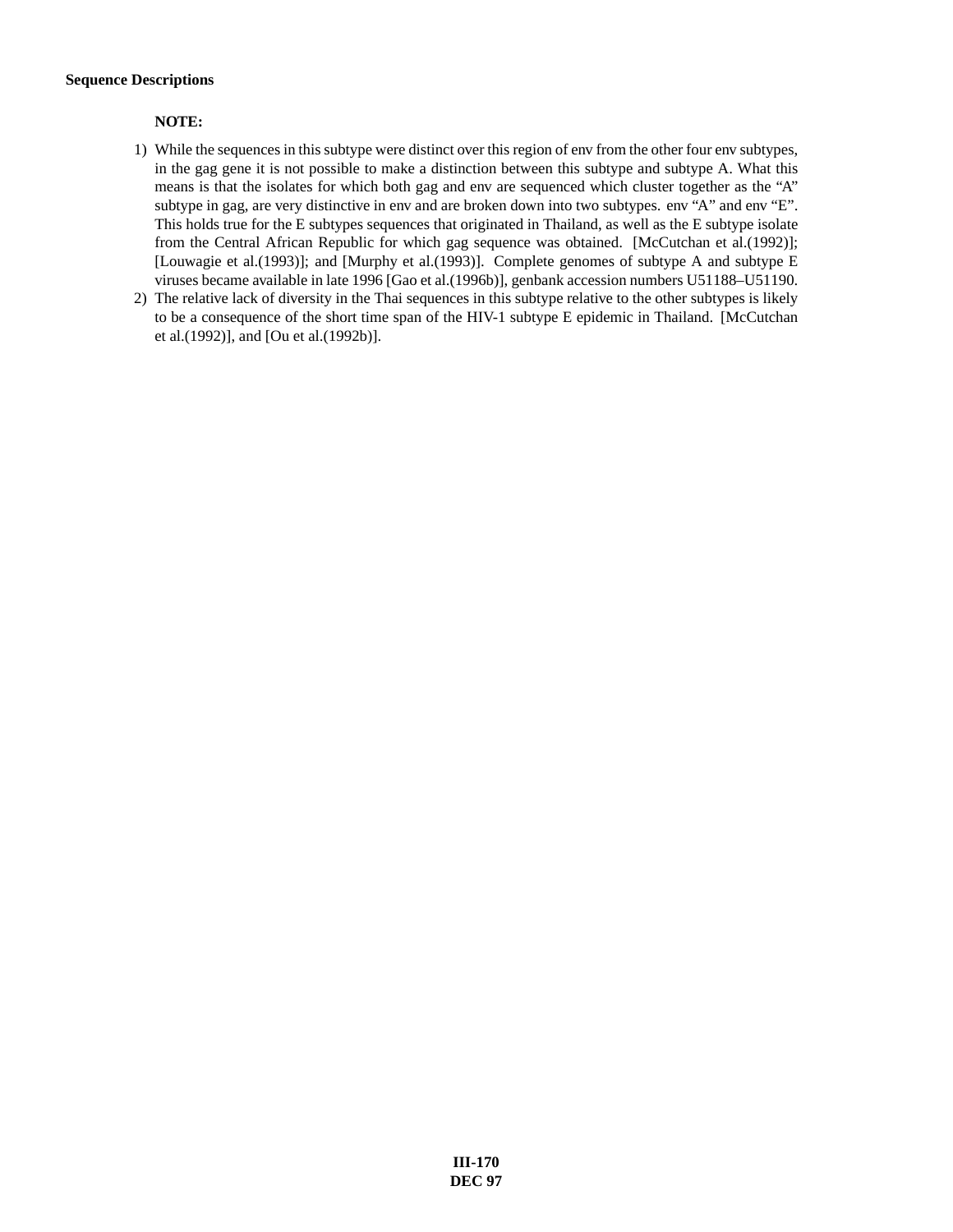### **F Subtype**

At this time there are viral sequences from 80 HIV-1 infected individuals associated with HIV-1 subtype F. The F subtype consensus sequence (F\_CONSENSUS\_97) generated from these sequences was based on the most common amino acid found in each position of an alignment. All of these sequences have been published.

- 1) **AR1.ID#:** These two sequences are from direct sequencing of PCR products from uncultured PBMCs, from 1993 samples from Buenos Aires, Argentina. Patient 21280 had AIDS and reported IV drug abuse. Patient 20016 was asymptomatic and HIV risk behavior was unknown. Two other samples taken from unrelated patients in 1993 were subtypes B or B/F recombinant. [Marquina et al.(1996)]. Accession numbers U68522 and U68524.
- 2) **AR2.ID#:** These 3 sequences are from Rosario, Argentina. A total of 24 patients from different risk groups visiting a clinic in Rosario were included in this study. Of the 14 sequences determined, 11 were found to belong to subtype B and 3 were found to belong to subtype F. DNA was extracted from whole blood and PCR amplified. PCR products were directly sequenced. Subtypes of all 24 patients were also tested by HMA. [Campodonico et al.(1996)]. Accession numbers U37032, U37033 and U37043.
- 3) **BR.7944:** This sequence represents a single env F subtype sequence found among 22 Brazilian outpatients with varying degrees of disease progression. It was identified by Potts et al. as the single sequence which did not cluster with North American sequences in phylogenetic analysis. Consensus, PCR clones, peripheral blood PBMC DNA. [Potts et al.(1993b)]. Accession number L19237.
- 4) **BR.RJI03:** An F subtype sequence from Rio de Janeiro, Brazil. 26 additional B and a B-F recombinant were also observed in this set. Year of isolation for RJI03 was 1993, from a woman of CDC clinical stage II. [Morgado et al.(1994)]. DNA was amplified directly from PBMCs of an HIV infected woman with CDC stage II disease, and the PCR product was directly sequenced. Accession number U00422. See also [Sabino et al.(1994c)] Accession number U08974.
- 5) **BR1.BZ-ID#:** Three sequences from Brazil of the F subtype. Full length env (gp160) was amplified from proviral DNA of cultured PBMCs, cloned and sequenced. [Louwagie et al.(1994)]. Accession numbers L22082, L22084 and L22085. The gag gene of these same isolates is found in L22083, L22086 and L11751. Although shown in figure 2B of the paper as clustering with subtype F in the gag region, BZ126 (L22083) seems to be a subtype A outlier with a strong similarity to subtype C at the 3' end, and is 99A/C recombinant ZAM184. See also B\_BR4.BZ-ID#.
- 6) **BR2.HSP#:** These 5 sequences are from Sao Paulo Brazil. They seem to be an extension of work published in [Morgado et al.(1994)] and [Sabino et al.(1994c)]. They are proviral DNA sequences from cloned PCR products, from unclultured PBMCs [Sabino et al.(1996)]. Accession numbers U31588, U31592–U31595.
- 7) **BR4.93BR02017:** This sequence is part of a set of sequences generated through the WHO Global Programme on AIDS. The virus was derived from a 52 year old asymptomatic male, from Rio de Janeiro, Brazil, whose route of infection is thought to be due to bisexual contact. The blood sample was taken in 1993. The env sequence clusters with HIV-1 subtype F sequences. The complete gp160 coding region of this isolate was sequenced along with those of others collected at major epicenters of the AIDS epidemic [Gao et al.(1996a)]. Accession number U27401.
- 8) **CM.CA-ID#:** These sequences are 3 of 17 sequences from a very diverse set of isolates from Yaounde and Douala, Cameroon. The sequences were derived from asymptomatic and symptomatic HIV infected individuals; specifically patients CA16 and CA20 were asymptomatic and patient CA4 was symptomatic. Virus was isolated by culture with donor PBMCs, and nested PCR amplified. A single clone was sequenced representing each HIV-1 isolate. The F subtype designation of these sequences is tentative. Although the F subtype sequences from Cameroon and Brazil consistently form a clade in phylogenetic analyses, the branch lengths between isolates from the two countries are typical of inter-subtype distances, and sequences from the two countries each form their own distinct clade within the F subtype (HIV database and Wouter Janssens, personal communication). [Nkengasong et al.(1994)]. Accession numbers for the subtype F sequences are X80443, X80448 and X80451.
- 9) **CM1.ID#:** These four sequences are all from Cameroon. Takehisa et al unpublished-1997. Accession numbers U70001, U69999, U69998, U69997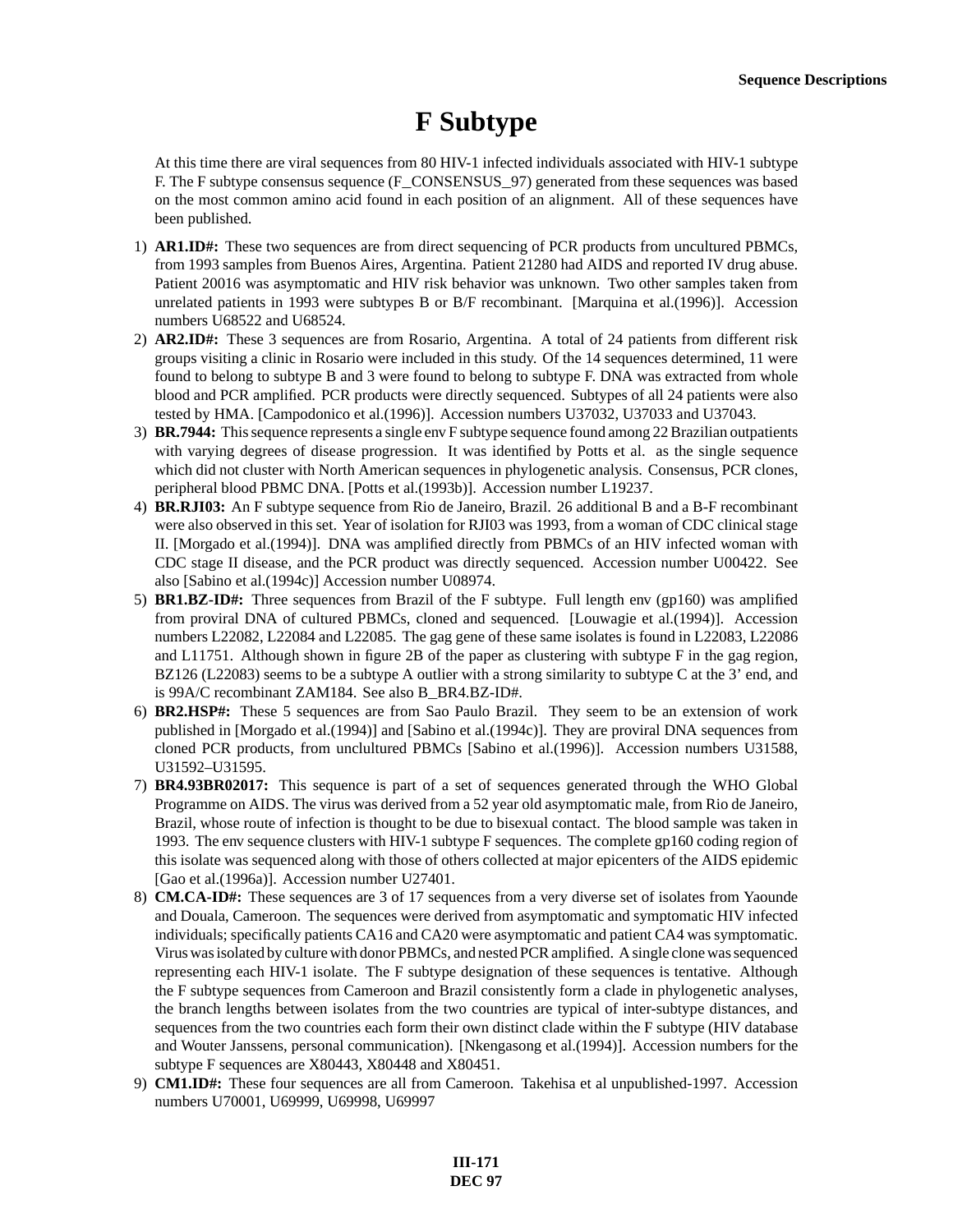- 10) **CY.HO44-1:** This is a single sequence from two individuals who were heterosexual partners of one another. Patient 16 was a 29 year old bisexual male who was born and lived in Zaire, before moving to Cyprus. He was symptomatic with a CD4 count of 60 and had been seropositive for at least 6 years. Patient 44 was a 32 year old heterosexual female. She was asymptomatic with a CD4 count of 1,136. These samples, like others in this study (see also subtypes A, B, C, and I) were collected in February 1994 from the AIDS clinic in Nicosia, Cyprus. DNA was extracted from patient PBMCs and PCR amplified. After a second round of PCR, products were cloned and sequenced. One clone from patient 16 and one from patient 44 were sequenced. [Kostrikis et al.(1995)]. Because of the close epidemiological linkage, only the clone from patient 44 is presented here. Accession numbers U28662 (16) and U28679 (44).
- 11) **FR1.ID#:** This sequence is from a member of the French military who is believed to have been infected while deployed in the Central African Republic in 1992. Other sequences from this study were subtypes A, B, C, E and unclassified. [Lasky et al.(1997)]. Accession number U58807.
- 12) **GA1.VI354:** This sequence is from a 1989 sample from a patient with AIDS living in Libreville, Gabon. Method of proviral DNA isolation was not described. DNA was PCR amplified and cloned. One clone per isolate was sequenced. [Delaporte et al.(1996)]. Accession number X90923. See also subtypes A, C, D, G and O sequences from this same study.
- 13) **NL1.ID#:** These 3 sequences are from recent immigrants to The Netherlands from Brazil and Zaire. The first two letters of the ID# represent the two letter country code for the previous residence of the patient. The next two numerals represent the year of isolation. Viral RNA was prepared from patient serum and RT-PCR was used to amplify the V3 region of the env gene. The PCR products were directly sequenced. [Lukashov et al.(1996)]. Accession numbers L76899, ZR9306911; L76871, ZR890819; L76901, BR9400960.
- 14) **RO1.ID#:** These nine sequences are from isolates from Romanian children, in different clinical stages. All isolates showed cytopathic properties in peripheral blood mononuclear cells. DNA sequences are direct sequences of PCR products amplified from co-cultured PBMCs. The patients are also known as RM(A-J). [Dumitrescu et al.(1994)]. Accession numbers L19571–L19579.
- 15) **RO2.ID#:** These fifteen sequences are from isolates from Romanian children, infected nosocomially, and adults, infected through heterosexual transmission or transfusion. DNA sequences are direct sequences of PCR products amplified from co-cultured PBMCs. [Apetrei et al.(1997)]. Accession numbers Z83284– Z83303.
- 16) **RO3.RM-ID#:** These 24 sequences are from isolates from orphaned Romanian children, ranging in age from 2.5 to 6 years, admitted to a clinic in Tirgu Mures, Romania. All children were referred to this clinic with serious infections and are believed to have been infected horizontally in different orphanages. Virus was isolated after coculture with donor PBMCs. Proviral DNA from cocultured PBMCs was PCR amplified and the PCR products were directly sequenced. [Holm-Hansen et al.(1995)]. Accession numbers X77964–X77987.
- 17) **RU1.ID#:** These 3 sequences are from St. Petersburg and Armavir, Russia. Sequences were determined by direct sequencing of PCR product from uncultured PBMC proviral DNA. [Leitner et al.(1996b)]. RU26 is believed to have been infected by RU20, so only the RU26 sequence is shown here. RU20 was infected by a woman, whose husband was infected by HIV-1 while living in Congo. RU22, RU23 and RU29 were all heterosexually infected by the same HIV-1 infected man, thus only RU22 is presented here. RU30 is believed to have been infected in 1993 while traveling in the Congo. Accession numbers U69655, U69657, U69659, U69661, U69663 and U69664.
- 18) **TW1.3341:** This sequence is one of a set of sequences from Taiwan. Other sequences in the set were subtypes B, C, E or G. [Chang et al.(1997)]. Accession number U67765.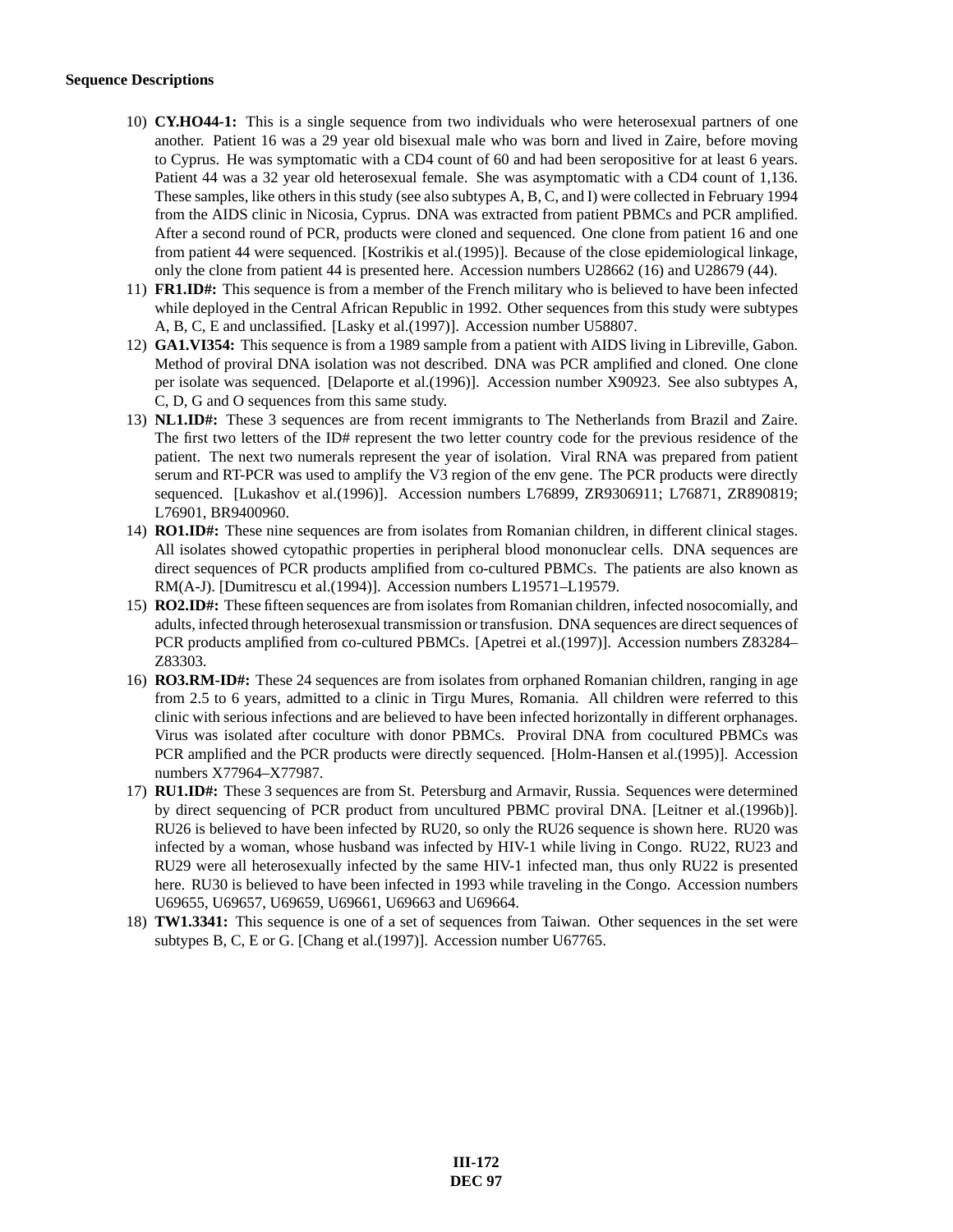# **G Subtype**

At this time there are viral sequences from 28 HIV-1 infected individuals associated with HIV-1 subtype G. The G subtype consensus sequence (G\_CONSENSUS\_97) generated from these sequences was based on the most common amino acid found in each position of an alignment. All of these sequences have been published and/or have been made available for printing in the database by their authors.

- 1) **BJ1.ID#:** These 2 sequences are from female prostitutes, born in either Ghana or Togo, who live in Benin. 43 is from directly sequenced PCR product, derived via RT-PCR from patient serum RNA. 259 is from cloned PCR product, also by RT-PCR from serum RNA. [Heyndrickx et al.(1996)]. Accession numbers U61872 and U61874. Subtype A sequences were also determined in this study.
- 2) **CF.4067:** This sequence was associated with the C subtype in first analysis of the C2V3 region ([Murphy et al.(1993)]), but when a full gp120 sequence became available from this isolate, and phylogenetic analysis was performed including some of the new subtype G sequences, it was more closely associated with G. The full length sequence was kindly provided prior to publication by Dr. MP Kieny of Transgene, Strasbourg Cedex, France. It is part of a set of 14 HIV-1 gp120 isolates from Bangui, Central African Republic. The gp120 proteins have been expressed in a hybrid gp160 vaccinia virus expression system. Year of isolation and health status of individuals from which the virus was isolated were not provided. Viruses were isolated in the CAR by C Mathiot and B You (Pasteur Inst., Bangui), grown by F Barre-Sinoussi and A Deslandres (Pasteur Inst., Paris), and cloned and sequenced by D Schmitt and MP Kieny. Accession numbers L11499 and L11500, U43169.
- 3) **CF1.15166:** A single sequence from a set of sequences obtained from 27 symptomatic patients from the Central African Republic, from whom blood was drawn in 1990–1991. It is a consensus from PCR clones from cultured proviral DNA. [Murphy et al.(1993)]. Accession number L11525. Other sequences from this study were subtypes A, D, E and unclassified. This sequence was originally listed as subtype C in the publication, as was the 4067 isolate.
- 4) **CI1.ID#:** These 4 sequences are from Abidjan, Ivory Coast. No other information is yet available. Ellenberger D.L. unpublished 1997. Subtypes A, D and G were found for Ivory Coast patients in this set. Ugandan sequences of subtype A were also part of this set. Accession numbers AF000458, AF000460, AF000463, AF000468.
- 5) **GA.LBV217:** A sequence from Gabon from a set of HIV-1 viral isolates from Africa. This sequence was derived from a clone of PCR amplified DNA from cultured PBMCs. It represents a fragment of a full length env sequence. [Janssens et al.(1994b)]. Accession number U09664.
- 6) **GA.VI525:** A sequence from Gabon from a set of HIV-1 viral isolates from Africa. Health status of the individual from which the virus was cultured was unspecified, and the year of viral isolation was probably between 1989–1992. Viruses were cultured with donor PBMCs for 2 to 3 weeks. Full length env (gp160) was amplified, cloned and sequenced. [Louwagie et al.(1994)] and [Janssens et al.(1994b)]. Accession numbers L22953 and U09665. The same isolate was classified as subtype H in gag, [Louwagie et al.(1993)], Accession number L11792.
- 7) **GA1.ID#:** These 2 sequences are from Gabon. G98 is from a 1988 or 1989 sample from a patient with AIDS living in Franceville, Gabon who moved there from Niger. VI526 is from a 1990 sample from an AIDS patient at the Libreville General Hospital. Method of proviral DNA isolation was not described. DNA was PCR amplified and cloned. One clone per isolate was sequenced. [Delaporte et al.(1996)]. Accession numbers X90916, G98; X90922, VI526. See also subtypes A, C, D, F and O sequences from this same study.
- 8) **GB1.22:** This sequence is a consensus of three clones from an infected infant in a mother-infant transmission study. The sequences were obtained via PCR from cell lysates, with sequencing of cloned PCR products. The infant was 3 months old at the time of blood drawing, and had pneumonia. [Arnold et al.(1995b)]. Accession numbers U26304–U26306. Envelope sequences for the mother are found in database entries U26301–U26302, and gag sequences for mother and infant are in U26303 and U26307.
- 9) **GH3.ID#:** This sequence is from Ghana. Subtypes A and D were also detected in this study [Ishikawa et al.(1996)]. Another report from Ghana [Takehisa et al.(1997a)] showed that a Ghana env subtype G isolate was A/G recombinant, with pol gene related to subtype A. Although this sequence appears to be phylogenetically related to that one, we have no pol sequence for this isolate, and thus no solid evidence of it being A/G recombinant. Accession numbers for subtype G is U67683.
- 10) **KP.Kr121** This sequence is from an unpublished database entry with accession number X93469.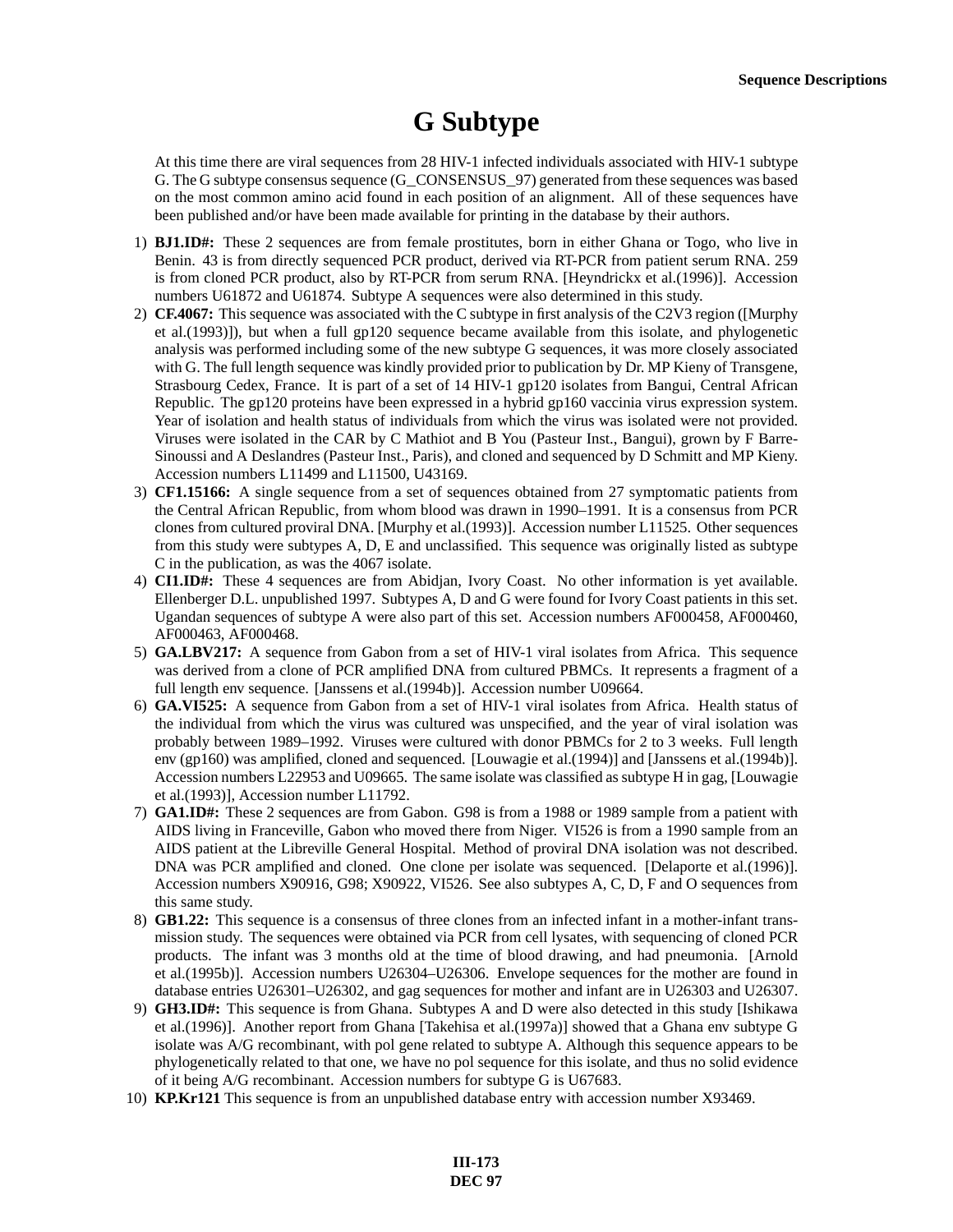- 11) **NG1.ID#:** These four sequences are G subtype sequences from Nigeria [Abimiku et al.(1994)]. JP882 and JV832 were derived from AIDS patients, and G3 and G9 from healthy women. G9 was cultured on the T cell line CEM-SS, and the other three isolates were cocultured with uninfected donor PBMCs. DNA from viral cultures was PCR amplified, cloned and sequenced. Accession numbers U13208–U13209, U13211 and U13213. Complete genomes for JV1083 (aka JV832, 92NG083) and G3 (aka 93NG003) are available in database entries U88826 and U88825, respectively.
- 12) **NL.127C**This consensus sequence represents sequences generated from PCR amplified plasma RNA from one of three infants in a Dutch mother/infant study. A sample was collected from the infant at 1.5 months of age. Samples were also collected from the mother before birth, at birth and after birth. Mother sequences are not included in this consensus. [Mulder-Kampinga et al.(1993)]. [Mulder-Kampinga et al.(1995)]. Infant 127 sequences are from Accession numbers Z47817–Z47832. Mother 127 sequences are from Accession numbers Z47833–Z47880. Gag gene sequences from mother/child pairs are also available in entries with accession numbers Z47903–Z47911; Z47912–Z47928; Z47929–Z47935; Z47936–Z47950. The second mother/child pair was also from the Netherlands, see B\_NL.114C. The third mother/infant pair in this study was from Rwanda, see A\_RW.564C.
- 13) **NL1.ID#:** These 4 sequences are from recent immigrants to The Netherlands from Brazil and Zaire. The first two letters of the ID# represent the two letter country code for the previous residence of the patient. The next two numerals represent the year of isolation. Viral RNA was prepared from patient serum and RT-PCR was used to amplify the V3 region of the env gene. The PCR products were directly sequenced. [Lukashov et al.(1996)]. Accession numbers L76880, ZR911976; L76906, LR9401885; L76884, UM9210113; L76902, GH9401230.
- 14) **RU1.ID#:** RU16 is from Volgograd, Russia. The sequence was determined by direct sequencing of PCR product from uncultured PBMC proviral DNA. [Leitner et al.(1996b)]. RU16 is a 21 year old female who was infected nosocomially. The nosocomial outbreak in southern Russia began with an index case, an infant born in Elista, to a HIV-1 infected mother whose husband is believed to have been infected in the Congo. Over a period of several months in 1988-1989, over 250 patients, mostly children, were infected perenterally with contaminated needles in several hospitals [Bobkov et al.(1994a)], [Lukashov et al.(1995)], [Bobkov et al.(1997b)]. This sequence clusters with the other Russian subtype G sequences, which were also part of this nosocomial outbreak. Accession number U69653. Other sequences from this Russian outbreak can be found with accession numbers L38413, U08355–U08368, U30312, U30313, U27445, U51295. Several of these are from the WHO isolate 92RU131 (U27445), from a 3.5 year old female from Rostov-on-Don, isolated in 1992, which has been classified as G/A recombinant [Gao et al.(1996a)]. The CF.4067 sequence is more closely related to these Russian G sequences, than are some other G sequences from Russia, such as BUK3a from Uzbekistan. Other sequences, with only 105 bp of V3 loop data are available in entries with accession numbers U10701-U10859, these include a mother who is thought to have been infected by her infant during breast feeding [Bobkov et al.(1994b)].
- 15) **TW1.267:** This sequence is from directly sequenced PCR product from uncultured PBMCs from Taiwan. [Chang et al.(1997)]. Most of the Taiwanese sequences determined in this study were subtype B, but subtypes C, E and F were also found. Database accession number U73058.
- 16) **UG.JW3:** This single sequence of subtype G HIV-1 is from a female patient with stage IV disease and CD4 count of 20, from Uganda. The patient had recently migrated to the United Kingdom from Uganda, but contracted the HIV in Uganda. The sequence is referred to as JW3 in [Kaleebu et al.(1995)] but was previously referred to as K1, by the HIV database. It has been given the name 92UG975.10 by the World Health Organization. Accession numbers U22010, U27426.
- 17) **UZ1.BUK3a:** This sequence is from a 39 year old male caucasian heterosexual who lived in Uzbekistan [Bobkov et al.(1996a)]. The patient tested HIV-1 seropositive in June 1991, blood was collected for this sequence in November, 1992. He reported living in Mozambique in 1984-1985 where he was admitted to the hospital several times, but reported having no sexual relations during this time. His wife in Uzbekistan was HIV-1 seropositive in 1991 and died of AIDS in 1995. He reported having sexual relations with a woman in Uzbekistan in 1986-1987 shortly after returning from Mozambique, and this woman and her husband were both fround to be HIV-1 seropositive in 1991. Patient BUK died of AIDS in November, 1993. Proviral DNA from uncultured PBMCs was PCR amplied in nested double reactions. The PCR product was cloned into pUC18 plasmid prior to sequencing. Accession numbers U33095, U33096.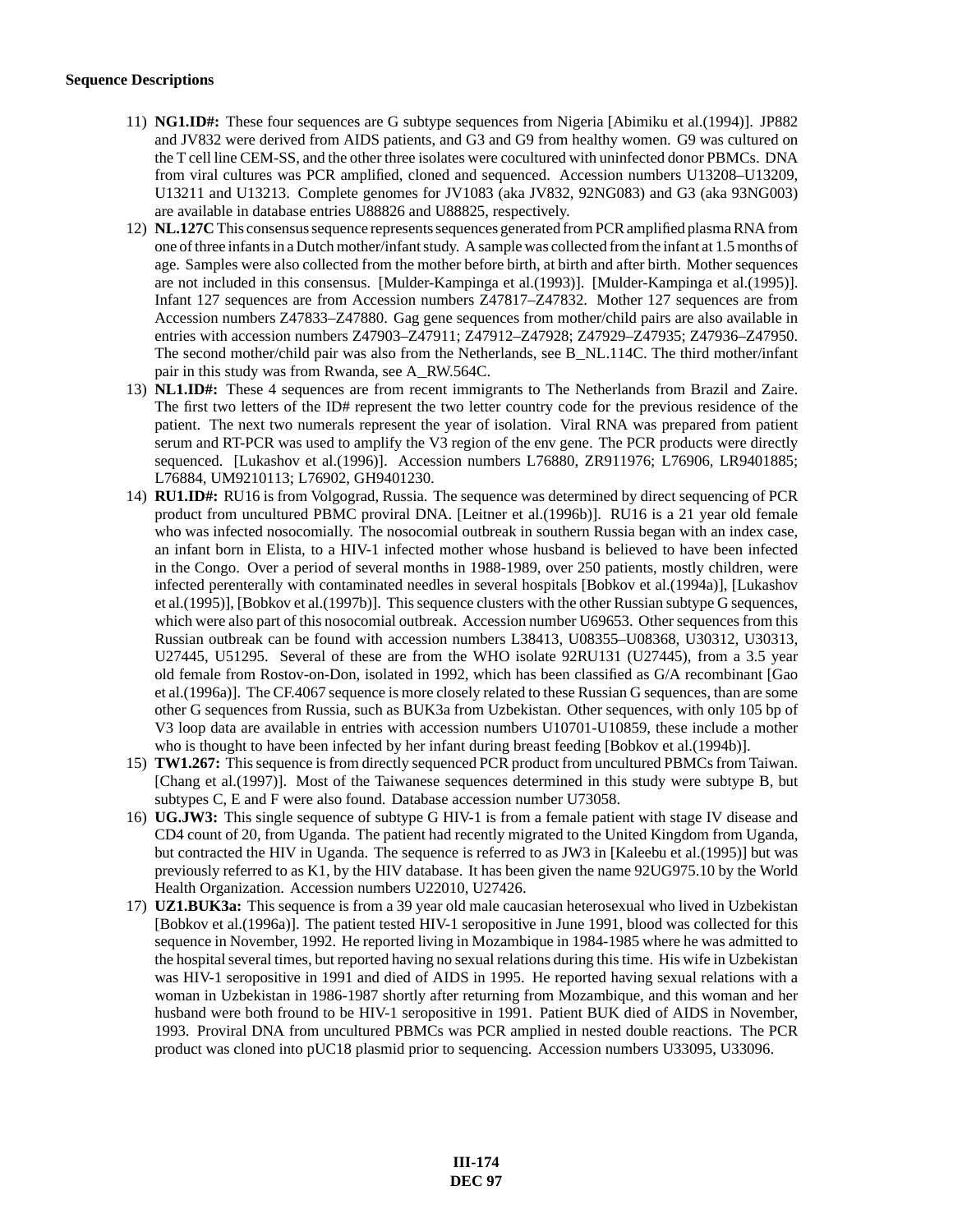# **H Subtype**

At this time there are viral sequences from 3 HIV-1 infected individuals associated with HIV-1 subtype H. The H subtype consensus sequence (H\_CONSENSUS\_97) generated from these 2 sequences was based on the most common amino acid found in each position of an alignment. Both of these sequences have been published and/or have been made available for printing in the database by their authors. Eight sequences that are too short for classification are closer to H than to other subtypes. The locus names (ID's) and sources of the sequences are:

- 1) **CF.90CF056:** This sequence is from a 1990 blood sample from the Central African Republic. It was originally published as an unclassified subtype, [Murphy et al.(1993)], with accession number L11497. It was later classified as subtype H, [Janssens et al.(1994b)]. The complete genome was sequenced in 1997, Feng Gao unpublished 1997, and appears to be subtype H thoughout the genome, accession number AF005496. L11497 contains an 8 base-pair, frameshifting insertion, relative to AF005496, near the 3' end of its sequence, which is a third copy of an 9 bp direct repeat.
- 2) **CM.CA13:** A sequence from Cameroon from a set of HIV-1 viral isolates from Africa used to define the prototype G and H env sequences. This sequence was derived from a clone of PCR amplified DNA from cultured PBMCs. It represents a fragment of a 900 base pair sequence. [Janssens et al.(1994b)] and [Nkengasong et al.(1994)]. The H subtype association is not always clearly apparent using some sets of background sequences for comparison, and neighbor joining trees (HIV database, Wouter Janssens, personal communication), although parsimony trees confirmed the original association documented in [Janssens et al.(1994b)]. Accession numbers X80441 and U09667.
- 3) **RU1.MLY10:** This sequence is from Russia [Bobkov et al.(1996c)]. Patient MLY was a recipient of a 1987 blood transfusion from patient SLH. Patient SLH had a history of sexual contact with an HIV-1 seropositive student from Zaire. Patient MLY gave birth to a child by caesarian section (soon after which she received the transfusion), and the child was later determined to be HIV infected, presumably via transmission during a 3-month period of breast feeding. Accession numbers: U33104 U33105, MLY; U33106 U33107 U33108, SHL.
- 4) **ZR.VI557:** A sequence from Zaire from a set of HIV-1 viral isolates from Africa used to define the prototype G and H env sequences. This sequence was derived from a clone of PCR amplified DNA from cultured PBMCs. It represents a fragment of a 900 base pair sequence. [Janssens et al.(1994b)]. Accession number U09666.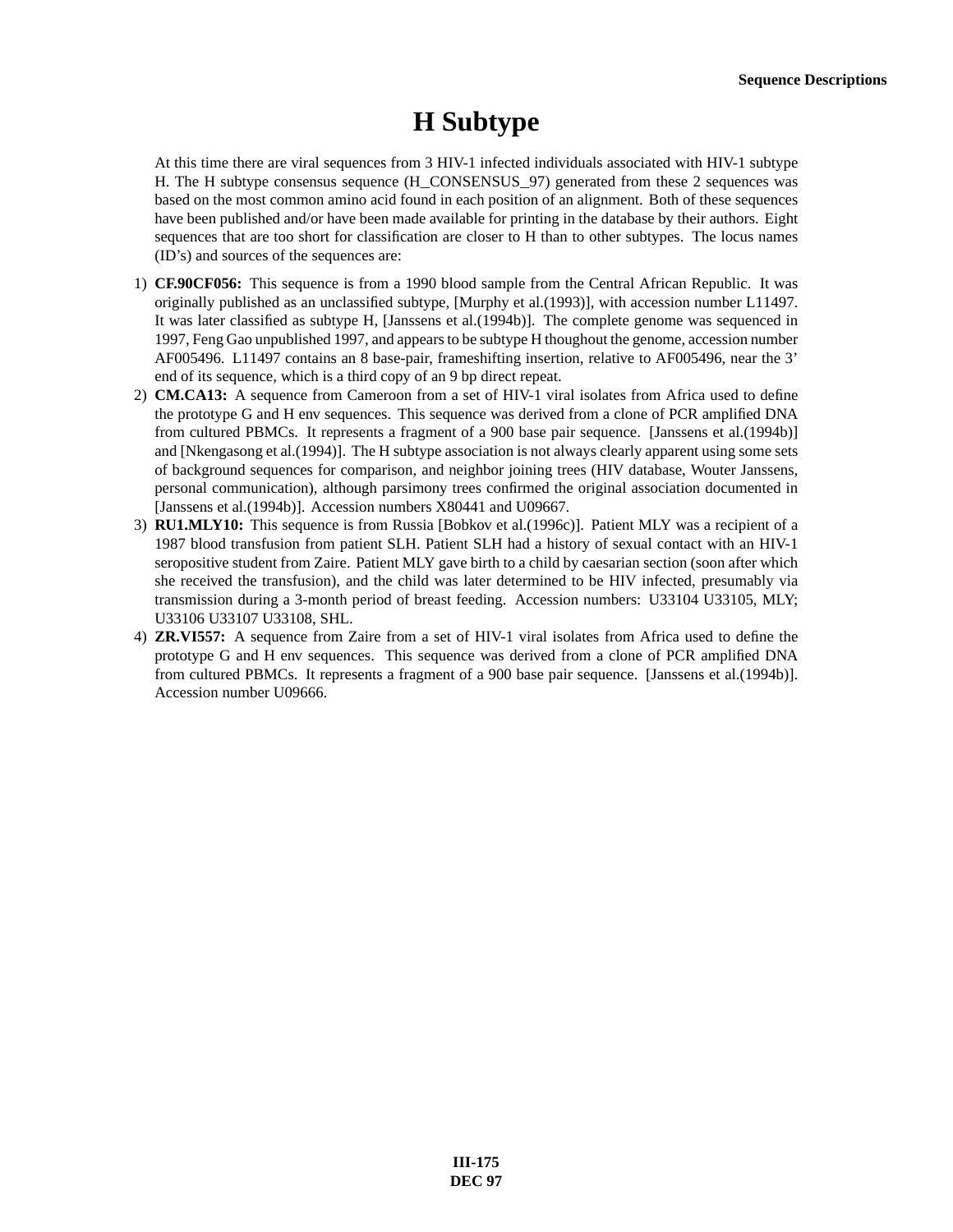# **I Subtype**

At this time there are viral sequences from 2 HIV-1 infected individuals associated with HIV-1 subtype I. The subtype I consensus sequence reflects the sequencing of two clones from one individual and one clone from the other. Both of these sequences have been published.

1) **CY.HOcon:** This is a consensus sequence from two individuals who were heterosexual partners of one another, and former IV drug users. They had lived for several years in Athens, Greece as well as in Cyprus. These samples, like others in this study (see also subtypes A, B, C, and F) were collected in February 1994 from the AIDS clinic in Nicosia, Cyprus. Patient HO31 was a 24 year old asymptomatic female known to have been HIV seropositive for at least 5 years. Patient HO32 was a 35 year old asymptomatic male, also seropositive for at least 5 years. DNA was extracted from patient PBMCs and PCR amplified. After a second round of PCR, products were cloned and sequenced. Two clones from HO32 and one from HO31 were sequenced. [Kostrikis et al.(1995)]. Accession numbers U28672, U28673 and U28685.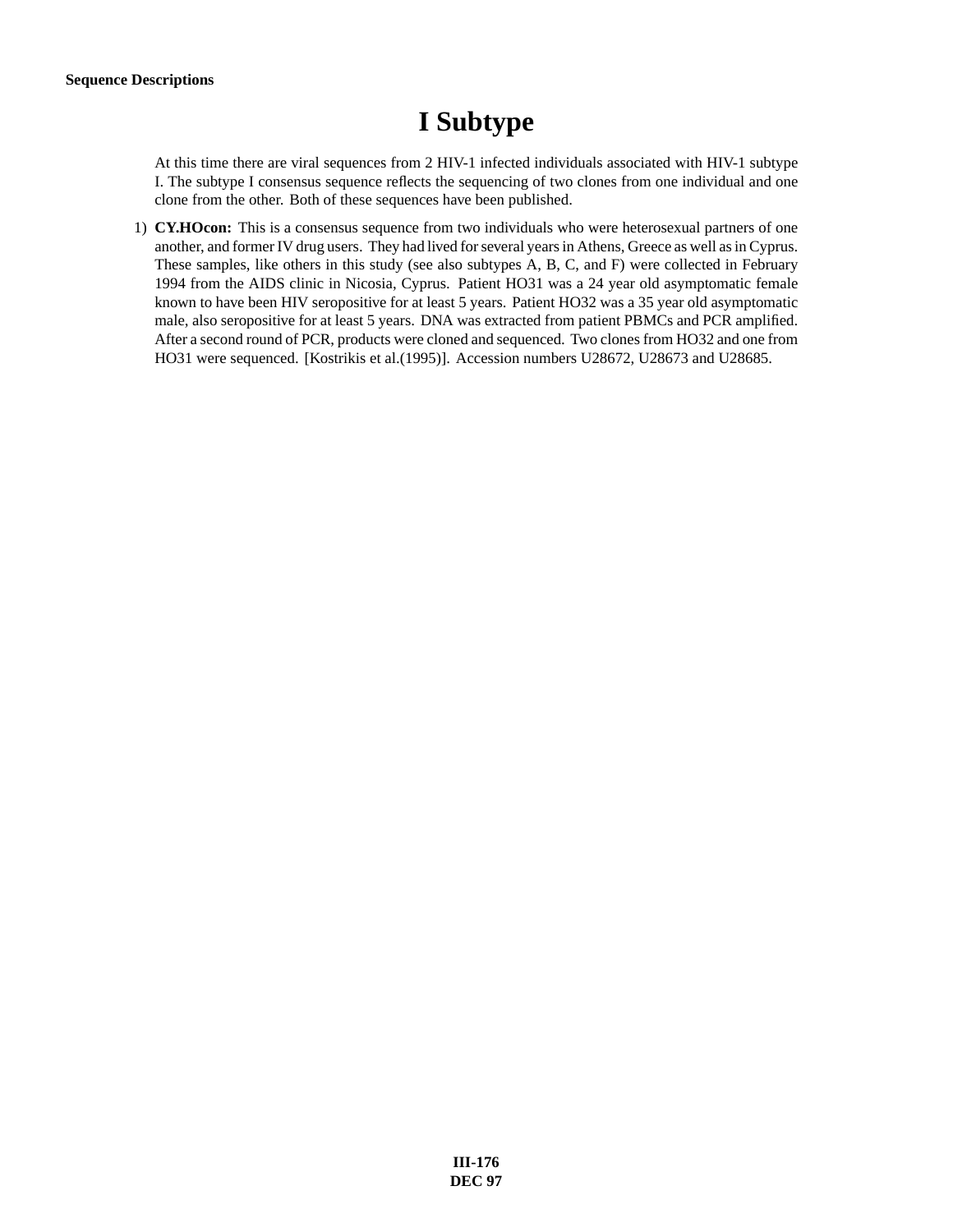# **J Subtype**

At this time there are viral sequences from 5 HIV-1 infected individuals associated with HIV-1 subtype J. The J subtype consensus sequence (J\_CONSENSUS\_97) generated from these sequences was based on the most common amino acid found in each position of an alignment. All of these sequences have been published or made available to the database for printing.

- 1) **GM1.GM#:** Three sequences from Gambia, as yet unpublished, which cluster with the two Swedish sequences by Leitner in the V3 loop region. Accession numbers U33099, U33100, U33102. Bobkov et al. 1996 unpublished. GM4 (U33099 U43105) has been published in [Bobkov et al.(1996b)] as a G/?/C recombinant in the env V1-V5 region, with the ? region covering the V3 loop. See also Gambian sequences of subtypes B and C.
- 2) **SE1.SE#:** Two sequences from Sweden, both from patients who were recent immigrants from Zaire. [Leitner et al.(1995)]. Sample 7022 as collected in December 1993 from an asymptomatic female with a CD4 count of 184. Her first known seropositive sample is from May 1990, but epidemiological investigation indicated that she was infected in Zaire between 1981 and 1986. Sample 7887 was collected in October 1994 from an asymptomatic male who had tested seronegative in Sweden in January 1993, and who had a seropositive sample in August 1994. His CD4 count was normal at 567. Both patients were heterosexual and a thorough epidemiological investigation revealed no contact or shared contacts between the two. The two sequences were 95% identical to each other over 255 bases of env and 98% identical to each other over 460 bases of gag. Accession numbers L41176 and L41177. Gag gene sequences from these same individuals are in L41178 and L41179.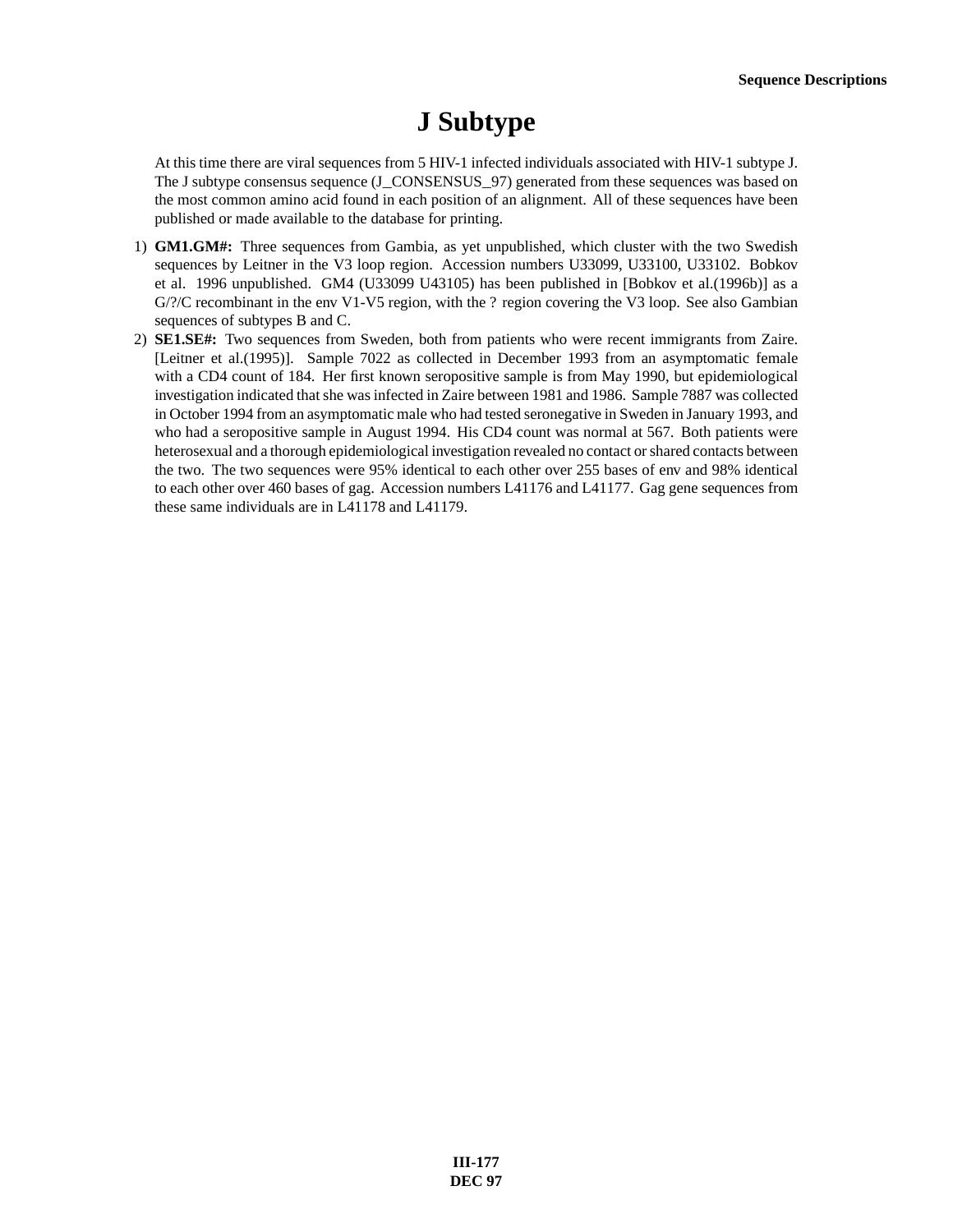# **O Subtype**

At this time there are viral sequences 13 HIV-1 infected individuals associated with HIV-1 subtype O that have been published and/or have been made available for printing in the database by their authors. The O subtype consensus sequence (O\_CONSENSUS\_97) generated from these sequences was based on the most common amino acid found in each position of the alignment; when there was no consensus in a position an "X" was used. These sequences represent a set of sequences that are extremely divergent relative to other HIV-1's. The subtypes A-H have been grouped together under the heading "M" for main. "O" sequences are as different from one another as are sequences from different "M" subtypes.

- 1) **CM.CA9:** This sequence is from an individual living in Cameroon. [Janssens et al.(1994d)]. No database entry is yet available. The pol gene from this isolate has Accession number X78476.
- 2) **CM.ANT70:** The complete viral genome has been sequenced from this viral isolate derived from a symptomatic Cameroonian, CDC stage III. [R. et al.(1990)] and [Vanden Haesevelde et al.(1994)]. Accession number M31171. LTR and partial env sequences were also presented in L20587 and L23119.
- 3) **CM.MVP5180:** The complete viral genome has been sequenced from an isolate derived from a Cameroonian woman, sampled in 1991; the donor died of AIDS in 1992. The viral isolate MVP-5180 was grown in several human T-cell lines and the monocytic U937 line. [Gurtler et al.(1994)]. Accession number L20571.
- 4) **CM.CMR61:** This sequence is one of two O group sequences from a 23 year old female commercial sex worker from Cameroon who was found to be triple-infected with subtypes A and D, as well as O group HIV-1 [Takehisa et al.(1997b)]. Accession numbers U58152, U58153.
- 5) **ES.1158:** This sequence was from a 35 year old man from Spain. Two blood samples from this same man were collected in April and September 1995. The V3 region was PCR amplified from uncultured PBMCs, cloned into pGEM-5ZF and an indiviudal clone sequenced. The April sequence is shown here. The sequence from the September blood sample (681, Accession number U62617) is also available. Accession number U62618.
- 6) **FR.CF#:** These seven consensus sequences are from Cameroonian patients living in France. [Loussert-Ajaka et al.(1995)]. PBMC proviral DNA was PCR amplified and 3-6 clones from each patient were sequenced. The consensus of the 3-6 clones is presented. Accession numbers U24562–U24568. Gag gene sequences for these patients are also available with Accession numbers U24706–U24712.
- 7) **FR.DUR:** This sequence is as yet unpublished, by J.H.M. Cohen et al. Accession number X84327.
- 8) **FR.VAU:** This sequence was derived from an isolate from a French woman who died of AIDS in 1992. DNA was extracted from VAU infected PBMCs, PCR amplified, cloned, and gp160 env was sequenced. The viral isolate was highly cytopathic. [Charneau et al.(1994)]. Accession number X80020.
- 9) **GA1.VI686:** This sequence is from a 1992 sample from a Gabonese woman with AIDS, taken at the Libreville General Hospital in Gabon. Method of proviral DNA isolation was not described. DNA was PCR amplified and cloned. One clone per isolate was sequenced. [Janssens et al.(1994d)], [Delaporte et al.(1996)]. Accession number X96526. The pol gene from this isolate has Accession number X78477. See also subtypes A, C, D, F and G sequences from this same study.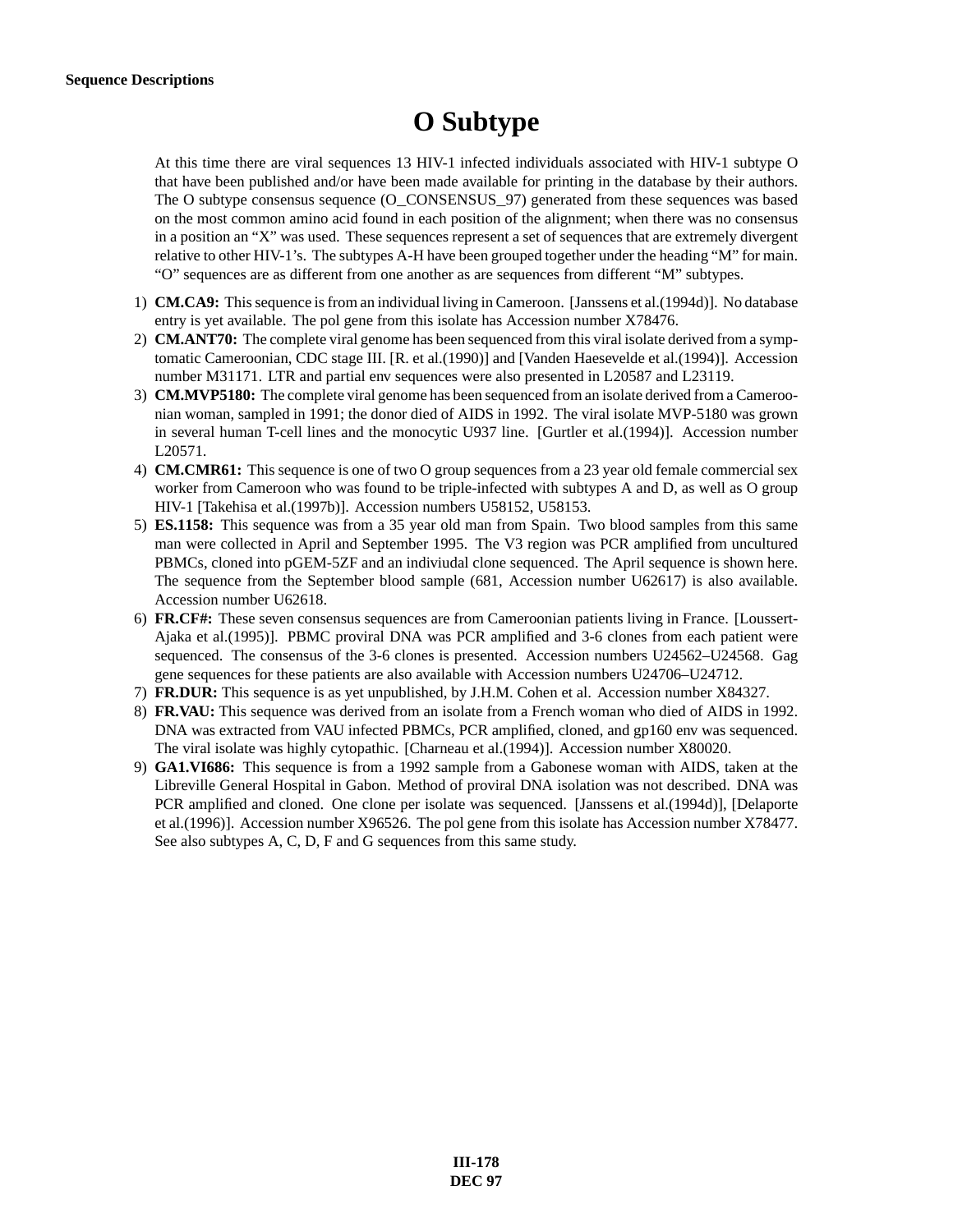### **Uncertain Classification**

At this time there are viral sequences from 19 HIV-1 infected individuals that are not clearly associated with any of the HIV-1 genetic subtypes A through J. They either appeared distinct from the subtypes A–J in phylogenetic analysis, or else the subtype association was unclear, with different associations in different analyses. For some of the shorter gene fragments, subtype associations might have been established if more sequence information was available or if a different set of sequences was included in the background set used to define subtype associations. Some of these sequences may be representatives of subtypes as divergent as A–J, but only a single limited sample is yet available. Still others may represent recombinant genomes.

- 1) **AR.20021:** This B/F recombinant sequence is from direct sequencing of PCR product from uncultured PBMCs, from a 1993 sample from Buenos Aires, Argentina. The patient was asymptomatic and HIV risk behavior was unknown. Three other samples taken from unrelated patients in 1993 were subtypes F (2) or B (1). [Marquina et al.(1996)]. Accession number U68523.
- 2) **BI1.91BU009:** This C/D sequence is from Burundi. It is one of several complete env gene sequences obtained for the World Health Organization. HMA subtyping as well as sequence-determined subtyping was done on each one. Sequences were PCR amplified from cocultured PBMCs. Two to three clones from each isolate were sequenced. 91BU009 groups with subtype D in a neighbor- joining tree of the V3 region and with subtype C in other regions. [Penny et al.(1996)]. Accession numbers U39253 and U39254.
- 3) **BR4.93BR01904** This sequence is part of the WHO Global Programme on AIDS. The virus was derived from a twenty-year old asymptomatic male patient in Rio de Janeiro, Brazil, who presumably contracted the virus through bisexual contact. Blood sample was taken in 1993 [Gao et al.(1996a)]. This sequence appears to be a recombinant of subtypes B and F. Accession numbers U27404, U27408 and U27444. All three confirm the subtype F/B recombination in env.
- 4) **BR.93BR029:** This sequence is another B/F recombinant from Brazil. It is one of several complete env gene sequences obtained for the World Health Organization. HMA subtyping as well as sequencedetermined subtyping was done on each one. Sequences were PCR amplified from cocultured PBMCs. Two to three clones from each isolate were sequenced. [Penny et al.(1996)]. Another env sequence from this same patient was determined by a second group. [Gao et al.(1996a)]. Accession numbers U27413, U39235, U39236 and AF005495 (complete genome). LTR sequence from this isolate is in the entry with accession number U51291.
- 5) **BR.RJI03** This sequence is B-F recombinant in the V3 region. DNA was amplified directly from PBMCs of an HIV infected woman with CDC stage II/A disease in August, 1992, and the PCR product was directly sequenced [Morgado et al.(1994)]. More V3 region sequences from this individual (RJ549 from April 1992) and her sexual partner (RJ548 from April 1992) were also sequenced [Sabino et al.(1994c)]. Accession numbers U00420, U08953–U08955, U08957–U08960, U08962–U08964, U10019–U10029, U08972, U08973 and U08965–U08971.
- 6) **CF1.ID#:** These four sequences are from a set of sequences obtained from 27 symptomatic patients from the Central African Republic, from whom blood was drawn in 1990–1991. Consensus, PCR-clones, cell culture, DNA. [Murphy et al.(1993)]. Accession numbers L11482–L11483, L11497, L11508–L11510 and L11514–L11515. Janssens et al. classified 4056 as an H subtype sequence [Janssens et al.(1994b)]. D. Schmitt provided an unpublished sequence of CF.4081, U43174.
- 7) **FR1.ID#:** This sequence is from a member of the French military who is believed to have been infected while deployed in Djibouti in 1991. It was classified as subtype C in [Lasky et al.(1997)]. However, it has a GPGR V3 loop tip, and clusters with subtype B in phylogenetic analysis done for this section of the HIV Database Compendium. All other subtype C as of November 1997 have GPGQ at the tip of the V3 loop. Other sequences from this study were subtypes A, B, C, E, and F. [Lasky et al.(1997)]. Accession number U58787.
- 8) **GH.GH8:** This A/G recombinant sequence is from Ghana. Subtypes A and D were also detected in this study [Takehisa et al.(1997a)]. Accession number U67039.
- 9) **KE.K124:** A Kenyan sequence from a set of HIV-1 viral isolates from Africa. Health status of the individual from which the virus was cultured was unspecified, and the year of viral isolation was probably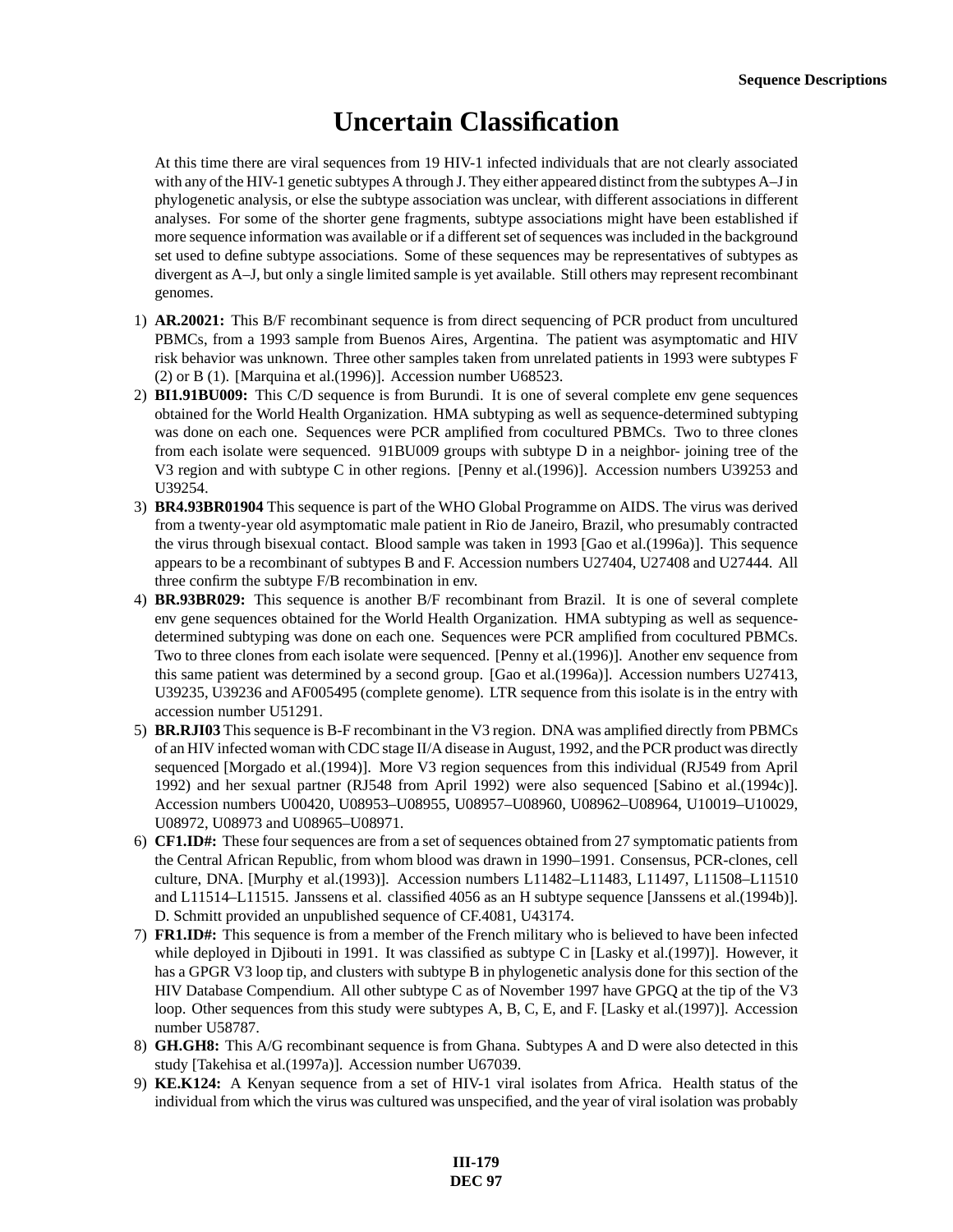between 1989–1992. Viruses were cultured with donor PBMCs for 2 to 3 weeks. Full length env (gp160) was amplified, cloned and sequenced. [Louwagie et al.(1995)]. This isolate is not clearly associated with D subtype; however, Louwagie and colleagues found that it associated with the D subtype in env, and the A subtype in gag. Using parsimony analysis, we found that it was difficult to determine a clear association, and this observation was confirmed by Wouter Janssens (personal communication). Accession number L22942.

- 10) **KE.KEN976** This is a single unclassified sequence from a set of patients who were part of a 1990–1992 cohort study of maternal risk factors in mother to child transmission, including 22 pregnant women and an infant from Kenya. The C2V3 region was sequenced. [Janssens et al.(1994a)]. Accession number U12992.
- 11) **NG.IBNG:** An envelope gp120 sequence from Nigeria was kindly provided by Dr. Tom Howard from the University of Southern California (USC) [Howard et al.(1994)] and the complete genome has now been sequenced [Howard & Rasheed(1996)]. Originally classified as subtype A, it has more recently been thought to be a mosaic between subtypes A and G. Accession numbers U48628 and L39106.
- 12) **NL.RW94028:** This sequence is from a recent immigrant to The Netherlands from Rwanda. The blood sample was collected in 1994. Viral RNA was prepared from patient serum and RT-PCR was used to amplify the V3 region of the env gene. The PCR product was directly sequenced. [Lukashov et al.(1996)]. Database accession number L76909.
- 13) **RW.92RW009:** This sequence is from a complete genome of a 1992 isolate from Rwanda. The env region clusters with subtype A, but overall the genome is A/C recombinant or mosaic, [Gao et al.(1994a)], [Gao et al.(1994b)], [De Wolf et al.(1994)]. Accession numbers U08793, U16220, U16221, U16222, U88823, U13441. A Gag gene is available with accession number U86545.
- 14) **SE.KI4803:** This sequence is from patient number 24 described in [Asjo et al.(1986)] and [Fredriksson et al.(1991)]. Several molecular clones from this patient have been extensively characterized in [Tan et al.(1993)]. Complete env gp120 sequences for 8 clones were determined in [McKeating et al.(1996)] and one of the 8 sequences (clone 13) is presented here. Accession numbers for 7 if the 8 clones (clone 32 was not submitted to the databases) are U57788–U57794. A complete genome from isolate KI4803 has reportedly been sequenced, but not yet submitted to the databases (Fenyo,EM personal communication). The patient had AIDS at the time of viral isolation in 1985. The virus exhibited rapid/high phenotype [Asjo et al.(1986)] and when gp120 from this isolate was swapped into the HXB2 genome, the ability of the chimeras to grow in various cell lines correlated with the gp120 [McKeating et al.(1996)]. Although the amino acid sequences translated from these sequence entries are clearly subtype B, the DNA sequences do not cluster with any of the HIV-1 M-group subtypes. The codon useage of these sequences is similar to the codons used for optimal high-level expression in E.coli, and it is possible that these sequences were reverse-translated from amino acid sequences. The authors have been contacted, but have not responded.
- 15) **UG1.ID#:** Two clones from each of these two D/A recombinant Ugandan isolates were sequenced, but only the sequences of 92UG035 clone 21 and C6080 clone 09 are shown here. [Douglas et al.(1996)]. The publication shows C6080 as subtype A, but analyses done at Los Alamos indicate that it is a D/A recombinant, like 92UG035. Other Ugandan isoaltes sequenced in this study were subtype D. London subtype B clones were also reported. Complete envelope gp160 sequences were reported for all isolates. Accession numbers U36865, U36866, U36881 and U36883.
- 16) **ZM.ZAM184:** This Zambian sequence is an outlier, though in some phylogenetic analysis it appears most closely associated with the A subtype. In particular it is closely associated with A\_CF.SAS U43171 (100/100 replicates in parsimony analysis of gp120). Health status of the individual from which the virus was cultured was a woman from Lusaka, Zambia who participated in a clinical research study. Viruses were cultured with donor PBMCs for 2 to 3 weeks. Full length env (gp160) was amplified, cloned and sequenced. [Louwagie et al.(1995)], [Salminen et al.(1997)]. The Salminen paper is based on full-length gag and env genes recoverd directly from peripheral blood mononuclear cells or from primary virus cultures, using serial blood samples from a Zambian woman and a sample from her spouse. DNA sequencing and phylogenetic analysis established that two different A/C recombinant forms of HIV-1 predominated at two time points in the woman. A related but distinct recombinant HIV-1 was recovered from her spouse. Intersubtype recombination apparently played a central role in the evolution of HIV-1 in this couple and may contribute substantially to the rapid emergence of HIV-1 variants whenever mixedsubtype HIV-1 infections occur. Accession number L22955. A complete genome from this isolate is now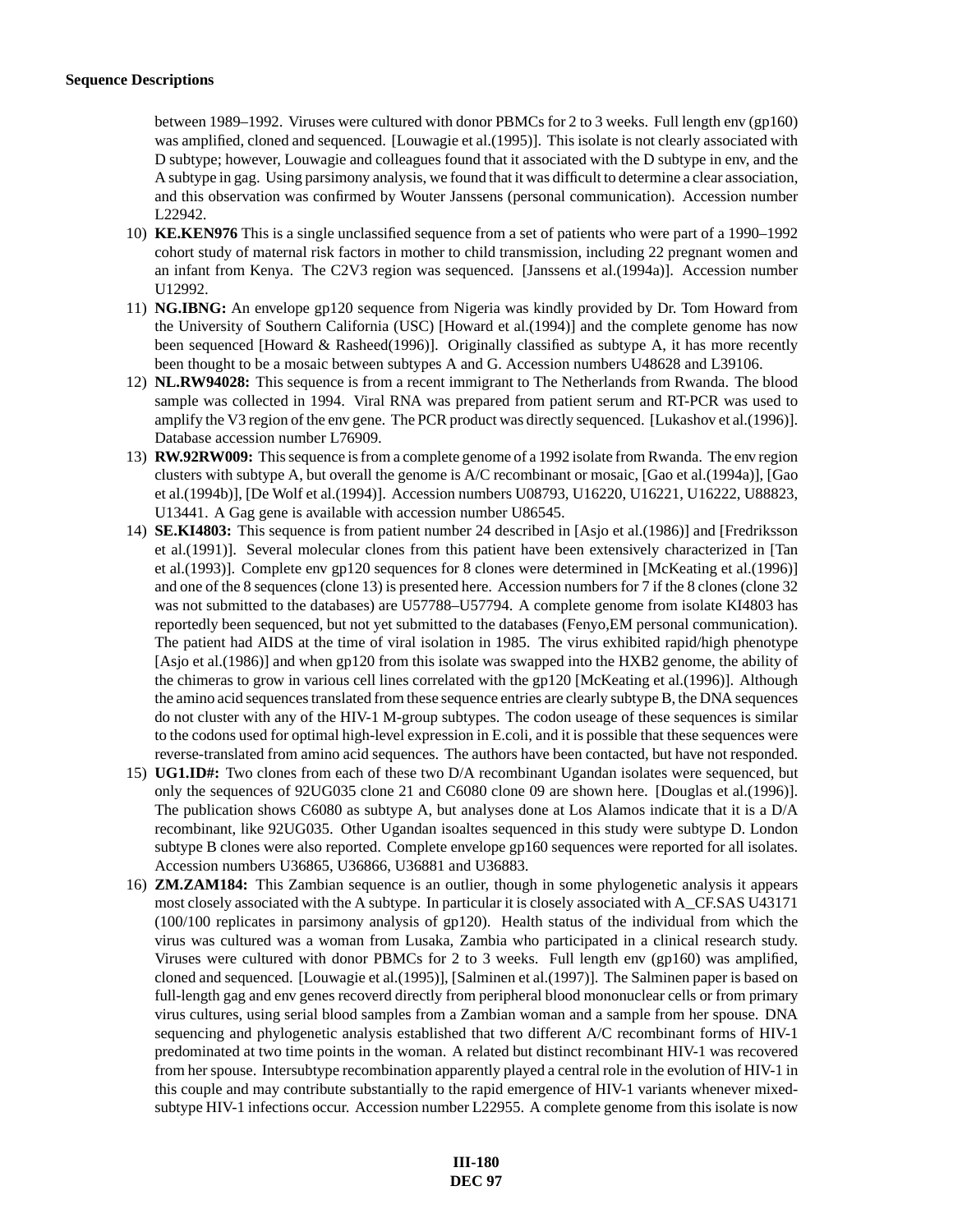available with accession number U86780 and other clones from this patient and her spouse, from blood samples taken in 1989 and 1990, are found with accession numbers U86768-U86781.

- 17) **ZR.Z3:** This sequence is from the 1983 Zairean isolate Z-3 (non-infectious, possibly due to frame-shift). [Willey et al.(1986)]. Accession number K03347.
- 18) **ZR.Z321:** This sequence is from the 1976 Zairean isolate Z321. [Srinivasan et al.(1989)]. Accession number M15896. Earlier listed as subtype A, it was subsequently shown to be recombinant between subtypes A and G [Choi et al.(1997)]. Accession numbers M15896, U76035, U50207, U50208.

#### **References**

- [Abebe et al.(1997)] A. Abebe, C. L. Kuiken, J. Goudsmit, M. Valk, T. Messele, T. Sahlu, H. Yeneneh, A. Fontanet, W. D. F., & D. R. Wit. HIV type 1 subtype C in Addis Ababa, Ethiopia. LA - Eng. *AIDS Res Hum Retroviruses* **13**:1071–5, 1997. OTE: (Medline: 97407546).
- [Abele & DeBry(1992)] L. G. Abele & R. W. DeBry. Florida dentist case: research affiliation and ethics. *Science* **255**:903, 1992. OTE: (Medline: 92188144).
- [Abimiku et al.(1994)] A. G. Abimiku, T. L. Stern, A. Zwandor, P. D. Markham, C. Calef, S. Kyari, W. C. Saxinger, R. C. Gallo, M. Robert-Guroff, & M. S. Reitz. Subgroup G HIV type 1 isolates from Nigeria. *AIDS Res Hum Retroviruses* **10**:1581–1583, 1994. OTE: (Medline: 95194721).
- [Adachi et al.(1986)] A. Adachi, H. E. Gendelman, S. Koenig, T. Folks, R. Willey, A. Rabson, & M. A. Martin. Production of acquired immunodeficiency syndrome-associated retrovirus in human and nonhuman cells transfected with an infectious molecular clone. *J Virol* **59**:284–91, 1986. OTE: (Medline: 86281827), (Genbank: M19921).
- [Ahmad et al.(1995)] N. Ahmad, B. M. Baroudy, R. C. Baker, & C. Chappey. Genetic analysis of human immunodeficiency virus type 1 envelope V3 region isolates from mothers and infants after perinatal transmission. *J Virol* **69**:1001–1012, 1995. OTE: (Medline: 95115054), (Genbank: U16390 U16391 U16392 U16393 U16394 U16395 U16396 U16397 U16398 U16399 U16400 U16401 U16402 U16403 U16404 U16405 U16406 U16407 U16408 U16409 U16410 U16411 U16412 U16413 U16414 U16415 U16416 U16417 U16418).
- [Ait-Khaled & Emery(1993)] M. Ait-Khaled & V. C. Emery. Sequence variation within the human immunodeficiency virus V3 loop at seroconversion. *J Med Virol* **41**:270–274, 1993. OTE: (Medline: 94149438).
- [Albert et al.(1992)] J. Albert, L. Franzen, M. Jansson, G. Scarlatti, P. K. Kataaha, E. Katabira, F. Mubiro, M. Rydaker, P. Rossi, & U. P. et al. Ugandan HIV-1 V3 loop sequences closely related to the U.S./European consensus. *Virology* **190**:674–81, 1992. OTE: (Medline: 92391084), (Genbank: M98894 M98895 M98896 M98897 M98898 M98899 M98900 M98901 M98902 M98903 M98904 M98905 M98906 M98907 M98908 M98909 M98910 M98911 M98912 M98913 M98914 M98915 M98916 M98917 M98918 M98919 M98920 M98921 M98922 M98923).
- [Alizon et al.(1986)] M. Alizon, S. Wain-Hobson, L. Montagnier, & P. Sonigo. Genetic variability of the AIDS virus: nucleotide sequence analysis of two isolates from African patients. *Cell* **46**:63–74, 1986. OTE: (Medline: 86245056), (Genbank: K02013 K03454 K03456).
- [Anand et al.(1989)] R. Anand, R. Thayer, A. Srinivasan, S. Nayyar, M. Gardner, P. Luciw, & S. Dandekar. Biological and molecular characterization of human immunodeficiency virus (HIV-1BR) from the brain of a patient with progressive dementia. *Virology* **168**:79–89, 1989. OTE: (Medline: 89085613), (Genbank: M21098).
- [Andeweg et al.(1992)] A. C. Andeweg, M. Groenink, P. Leeflang, G. de R. E., A. D. Osterhaus, M. Tersmette, & M. L. Bosch. Genetic and functional analysis of a set of HIV-1 envelope genes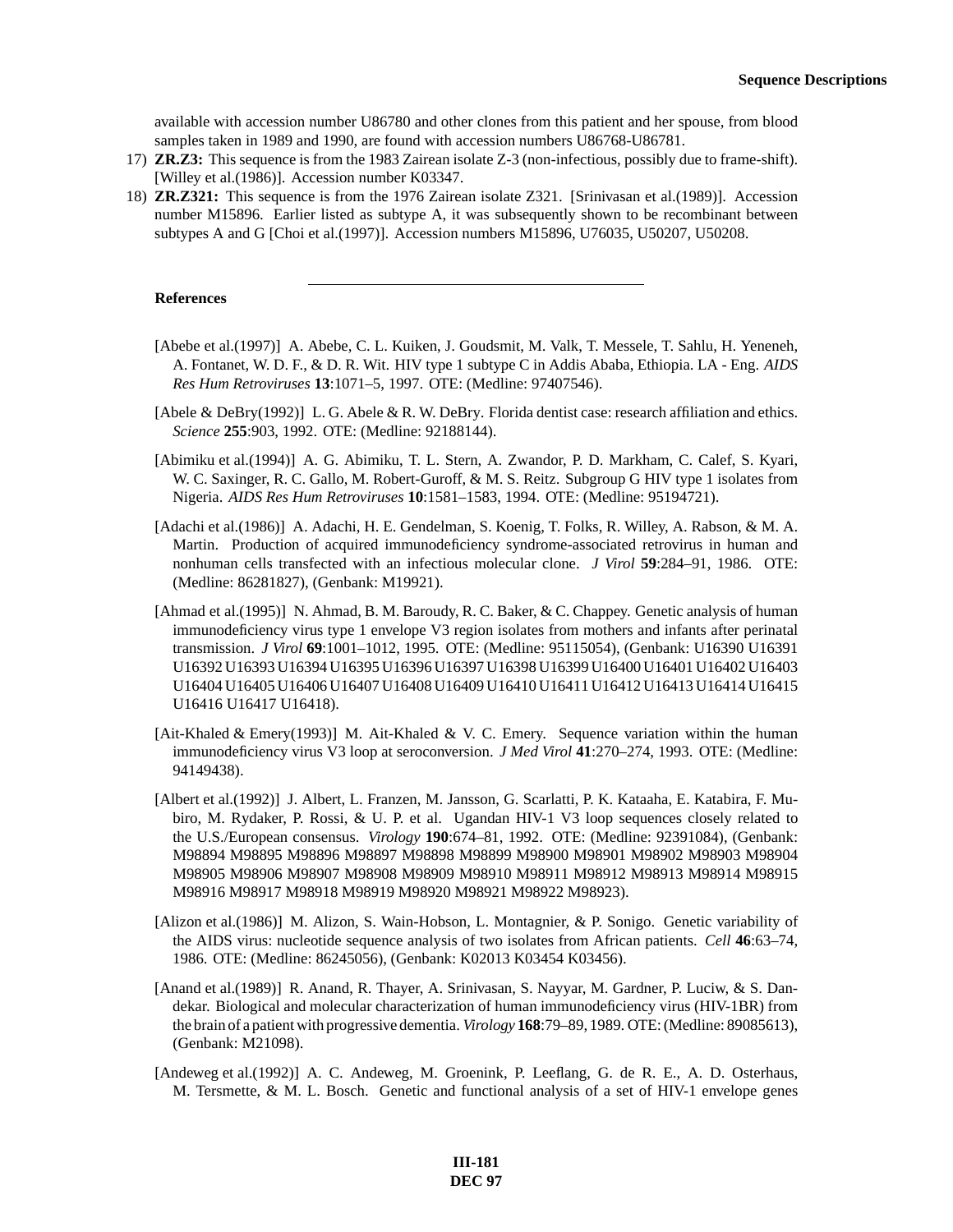obtained from biological clones with varying syncytium-inducing capacities. *AIDS Res Hum Retroviruses* **8**:1803–13, 1992. OTE: (Medline: 93090463).

- [Antonioli et al.(1995)] I. M. Antonioli, C. Baumberger, S. Yerly, & L. Perrin. V3 sequences in primary HIV-1 infection. *AIDS* **9**:11–17, 1995. OTE: (Medline: 95200567).
- [Apetrei et al.(1997)] C. Apetrei, I. Loussert-Ajaka, G. Collin, F. Letourneur, M. Duca, S. Saragosti, F. Simon, & F. Brun-Vezinet. HIV type 1 subtype F sequences in Romanian children and adults. LA - Eng. *AIDS Res Hum Retroviruses* **13**:363–5, 1997. OTE: (Medline: 97225064), (Genbank: Z83284 Z83285 Z83286 Z83287 Z83288 Z83289 Z83290 Z83291 Z83292 Z83293 Z83294 Z83295 Z83296 Z83297 Z83298 Z83299 Z83300 Z83301 Z83302 Z83303).
- [Arnold et al.(1995a)] C. Arnold, P. Balfe, & J. P. Clewley. Sequence distances between env genes of HIV-1 from individuals infected from the same source: implications for the investigation of possible transmission events. *Virology* **211**:198–203, 1995a. OTE: (Medline: 95373135), (Genbank: U23112 U23113 U23114 U23115 U23116 U23117 U23118 U23119 U23120 U23121 U23122 U23123 U23124 U23125 U23126 U23127 U23128 U23129 U23130 U23131 U23132 U23133 U23134 U23135 U23136 U23137 U23138).
- [Arnold et al.(1995b)] C. Arnold, K. L. Barlow, S. Kaye, C. Loveday, P. Balfe, & J. P. Clewley. HIV type 1 sequence subtype G transmission from mother to infant: failure of variant sequence species to amplify in the Roche Amplicor Test. *AIDS Res Hum Retroviruses* **11**:999–1001, 1995b. OTE: (Medline: 96020103), (Genbank: U26301 U26302 U26303 U26304 U26305 U26306 U26307).
- [Arnold et al.(1995c)] C. Arnold, K. L. Barlow, J. V. Parry, & J. P. Clewley. At least five HIV-1 sequence subtypes (A, B, C, D, A/E) occur in England. *AIDS Res Hum Retroviruses* **11**:427–429, 1995c. OTE: (Medline: 95306148), (Genbank: U21095 U21096 U21097 U21098 U21099 U21100 U21106 Z33479).
- [Artenstein et al.(1995)] A. W. Artenstein, T. C. VanCott, J. R. Mascola, J. K. Carr, P. A. Hegerich, J. Gaywee, E. Sanders-Buell, M. L. Robb, D. E. Dayhoff, & S. T. et al. Dual infection with human immunodeficiency virus type 1 of distinct envelope subtypes in humans. *J Infect Dis* **171**:805–810, 1995. OTE: (Medline: 95221984), (Genbank: U21471 U21472 U21473 U21474 U21475 U21476).
- [Ashkenazi et al.(1991)] A. Ashkenazi, D. H. Smith, S. A. Marsters, L. Riddle, T. J. Gregory, D. D. Ho, & D. J. Capon. Resistance of primary isolates of human immunodeficiency virus type 1 to soluble CD4 is independent of CD4-rgp120 binding affinity. *Proc Natl Acad Sci U S A* **88**:7056–60, 1991. OTE: (Medline: 91334404).
- [Asjo et al.(1986)] B. Asjo, L. Morfeldt-Manson, J. Albert, G. Biberfeld, A. Karlsson, K. Lidman, & E. M. Fenyo. Replicative capacity of human immunodeficiency virus from patients with varying severity of HIV infection. *Lancet* **2**:660–662, 1986. OTE: (Medline: 87013480).
- [Atkin et al.(1993)] A. Atkin, G. Pestano, D. Serwadda, A. M. Prince, D. Pascual, N. Sewankambo, & W. M. Boto. Phylogenetic and serological characterization of two Ugandan HIV-1 isolates. *AIDS Res Hum Retroviruses* **9**:351–6, 1993. OTE: (Medline: 93290930), (Genbank: M98503 M98504).
- [Audoly et al.(1996)] G. Audoly, S. Fillon, P. Pinay, & C. Desgranges. In vivo and in vitro sequence diversity of the V3 env region of HIV type 1 from the Ivory Coast. *AIDS Res Hum Retroviruses* **12**:1073–1075, 1996. OTE: (Medline: 96424763).
- [Ayyavoo et al.(1996)] V. Ayyavoo, K. E. Ugen, L. S. Fernandes, J. J. Goedert, A. Rubinstein, W. V. Williams, & D. B. Weiner. Analysis of genetic heterogeneity, antigenicity, and biological characteristics of HIV-1 in a maternal transmitter and nontransmitter patient pair. *DNA Cell Biol.* **15**:571–580, 1996. OTE: (Medline: 96326292), (Genbank: U07833 U07834 U07835 U07836 U07837 U07839 U07840 U07841 U07891 U07892 U07893 U07894 U07895 U07896 U07897 U07898 U07899 U07900 U07901 U07902 U07903 U07904 U07905 U07906 U07907 U07908 U07909 U07910 U07911 U07912).
- [Balfe et al.(1990)] P. Balfe, P. Simmonds, C. A. Ludlam, J. O. Bishop, & A. J. Brown. Concurrent evolution of human immunodeficiency virus type 1 in patients infected from the same source: rate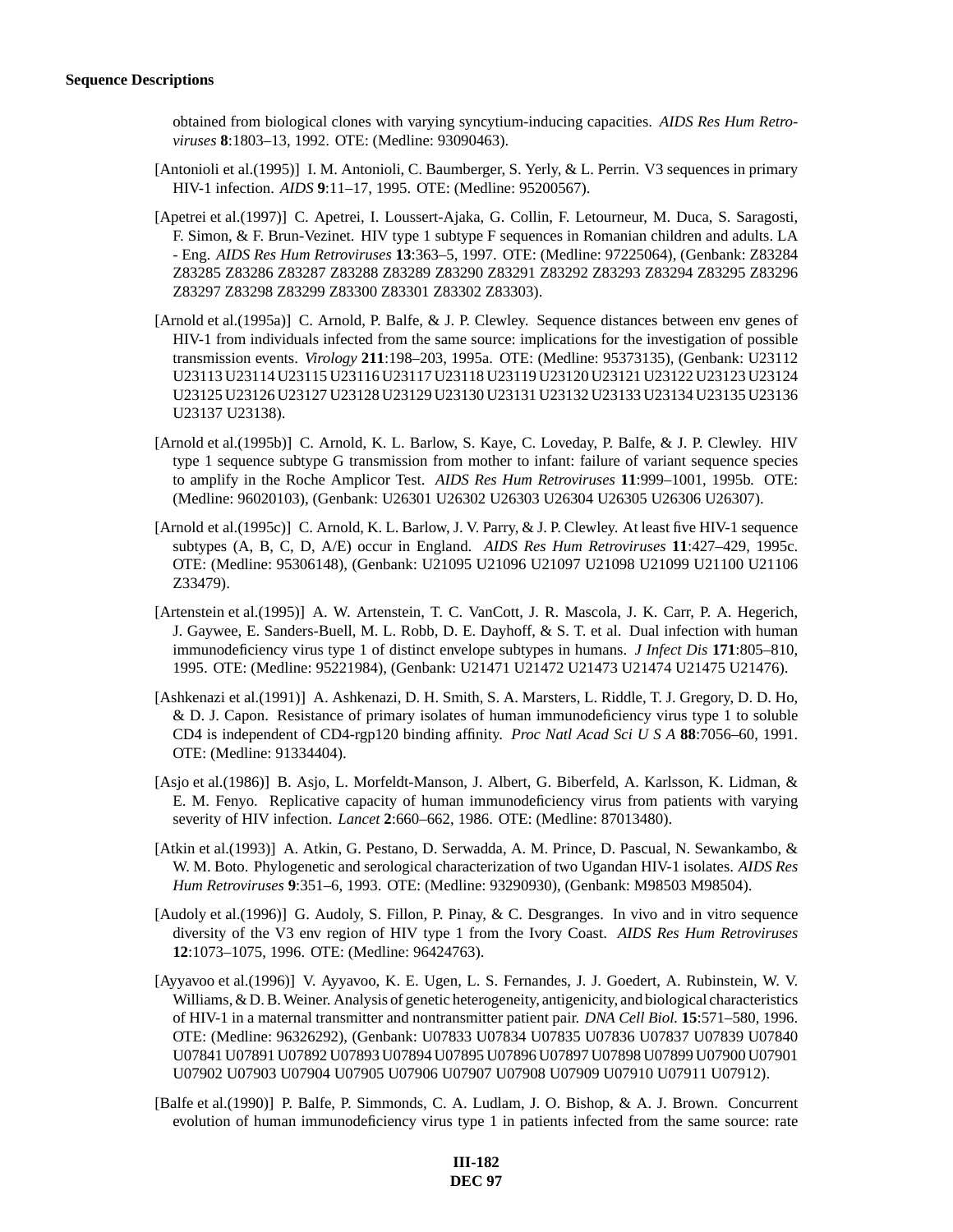of sequence change and low frequency of inactivating mutations. *J Virol* **64**:6221–33, 1990. OTE: (Medline: 91056593), (Genbank: M36997).

- [Balotta et al.(1997a)] C. Balotta, P. Bagnarelli, C. Riva, A. Valenza, S. Antinori, M. C. Colombo, R. Sampaolesi, M. Violin, P. de M. P., M. Moroni, M. Clementi, & M. Galli. Comparable biological and molecular determinants in HIV type 1-infected long-term nonprogressors and recently infected individuals. LA - Eng. *AIDS Res Hum Retroviruses* **13**:337–41, 1997a. OTE: (Medline: 97225060).
- [Balotta et al.(1997b)] C. Balotta, P. Bagnarelli, M. Violin, A. L. Ridolfo, D. Zhou, A. Berlusconi, S. Corvasce, M. Corbellino, M. Clementi, M. Clerici, M. Moroni, & M. Galli. Homozygous delta 32 deletion of the CCR-5 chemokine receptor gene in an HIV-1-infected patient. LA - Eng. *AIDS* **11**:F67–71, 1997b. OTE: (Medline: 97401097).
- [Barin et al.(1996)] F. Barin, Y. Lahbabi, L. B. B. Lejeune, A. Baillou-Beaufils, F. Denis, C. Mathiot, S. M'Boup, V. Vithayasai, U. Dietrich, & A. Goudeau. Diversity of antibody binding to V3 peptides representing consensus sequences of HIV type 1 genotypes A to E: an approach for HIV type 1 serological subtyping. *AIDS Res Hum Retroviruses* **12**:1279–1289, 1996.
- [Baskar et al.(1994)] P. V. Baskar, S. C. Ray, R. Rao, T. C. Quinn, J. E. Hildreth, & R. C. Bollinger. Presence in India of HIV type 1 similar to North American strains. *AIDS Res Hum Retroviruses* **10**:1039–1041, 1994. OTE: (Medline: 95110628), (Genbank: L29091 L29092 L29093 L29094).
- [Becker et al.(1995)] M. L. Becker, J. D. G., & W. B. Becker. Analysis of partial gag and env gene sequences of HIV type 1 strains from southern Africa. *AIDS Res. Hum. Retroviruses* **11**:1265–1267, 1995. OTE: (Medline: 96157217), (Genbank: X52154).
- [Bex et al.(1994)] F. Bex, P. Hermans, S. Sprecher, A. Achour, R. Badjou, C. Desgranges, J. Cogniaux, P. Franchioli, C. Vanhulle, & A. Lachgar. Syngeneic adoptive transfer of anti-human immunodeficiency virus (HIV- 1)-primed lymphocytes from a vaccinated HIV-seronegative individual to his HIV-1 infected identical twin. *Blood* **84**:3317–26, 1994. OTE: (Medline: 95036224).
- [Bieniasz et al.(1997)] P. D. Bieniasz, R. A. Fridell, I. Aramori, S. S. Ferguson, M. G. Caron, & B. R. Cullen. HIV-1-induced cell fusion is mediated by multiple regions within both the viral envelope and the CCR-5 co-receptor. *EMBO J* **16**:2599–2609, 1997.
- [Blouin et al.(1996)] J. C. Blouin, E. A. Guzman, & B. T. Foley. Global Variation in the HIV-1 V3 region. In *Human Retroviruses and AIDS 1996*, pages III 77–201, Los Alamos, NM. Los Alamos National Laboratory: Theoretical Biology and Biophysics, 1996.
- [Bobkov et al.(1994a)] A. Bobkov, R. Cheingsong-Popov, M. Garaev, A. Rzhaninova, P. Kaleebu, S. Beddows, M. H. Bachmann, J. I. Mullins, J. Louwagie, & W. J. et al. Identification of an env G subtype and heterogeneity of HIV-1 strains in the Russian Federation and Belarus. *AIDS* **8**:1649–1655, 1994a. OTE: (Medline: 95194609), (Genbank: U08356 U08357 U08358 U08359 U08360 U08361 U08362 U08363 U08364 U08365 U08366 U08367 U08368).
- [Bobkov et al.(1996a)] A. Bobkov, R. Cheingsong-Popov, M. Garaev, & J. Weber. Glycoprotein 120 polymorphism in an HIV type 1 epidemic originating from a point source: nucleotide sequence analysis of variants with conserved V3 loop sequences. *AIDS Res Hum Retroviruses* **12**:251–253, 1996a. OTE: (Medline: 96432138).
- [Bobkov et al.(1996b)] A. Bobkov, R. Cheingsong-Popov, M. Salminen, F. McCutchan, J. Louwagie, K. Ariyoshi, H. Whittle, & J. Weber. Complex mosaic structure of the partial envelope sequence from a Gambian HIV type 1 isolate. LA - Eng. *AIDS Res Hum Retroviruses* **12**:169–171, 1996b. OTE: (Medline: 96431385).
- [Bobkov et al.(1996c)] A. Bobkov, R. Cheingsong-Popov, L. Selimova, E. Kazennova, N. Karasyova, A. Kravchenko, N. Ladnaya, V. Pokrovsky, & J. Weber. Genetic heterogeneity of HIV type 1 in Russia: identification of H variants and relationship with epidemiological data. LA - Eng. *AIDS*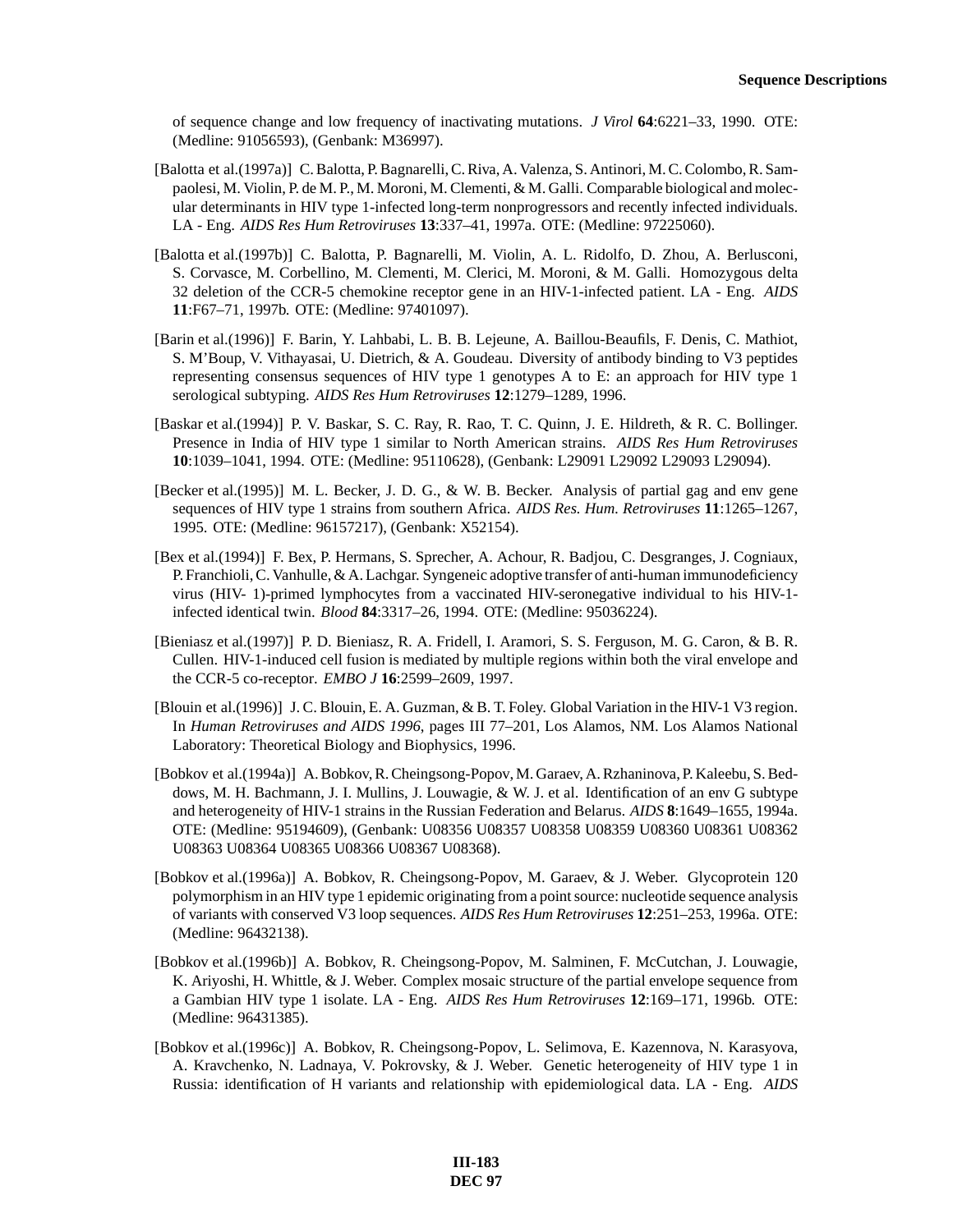*Res Hum Retroviruses* **12**:1687–90, 1996c. OTE: (Medline: 97118361), (Genbank: U33104 U33105 U33106 U33107 U33108).

- [Bobkov et al.(1997a)] A. Bobkov, R. Cheingsong-Popov, L. Selimova, N. Ladnaya, E. Kazennova, A. Kravchenko, V. Pokrovsky, & J. Weber. HIV type 1 subtype E in Russia. LA - Eng. *AIDS Res Hum Retroviruses* **13**:725–7, 1997a. OTE: (Medline: 97311525), (Genbank: U93607 U93608 U93609 U93610).
- [Bobkov et al.(1994b)] A. Bobkov, M. M. Garaev, A. Rzhaninova, P. Kaleebu, R. Pitman, J. N. Weber, & R. Cheingsong-Popov. Molecular epidemiology of HIV-1 in the former Soviet Union: analysis of env V3 sequences and their correlation with epidemiologic data. *AIDS* **8**:619–624, 1994b. OTE: (Medline: 94338597).
- [Bobkov et al.(1997b)] A. F. Bobkov, V. V. Pokrovskii, L. M. Selimova, E. V. Kazennova, N. G. Karaseva, N. N. Ladnaia, A. V. Kravchenko, R. Cheingsong-Popov, & D. Veber. (Genotyping and phylogenetic analysis of HIV-1 isolates circulating in Russia) LA - Rus. *Vopr Virusol* **42**:13–6, 1997b. OTE: (Medline: 97216819).
- [Briant et al.(1995)] L. Briant, C. M. Wade, J. Puel, A. J. Brown, & M. Guyader. Analysis of envelope sequence variants suggests multiple mechanisms of mother-to-child transmission of human immunodeficiency virus type 1. *J Virol* **69**:3778–3788, 1995. OTE: (Medline: 95264471), (Genbank: U24717 U24718 U24719 U24720 U24721 U24722 U24723 U24724 U24725 U24726 U24727 U24728 U24729 U24730 U24731 U24732 U24733 U24734 U24735 U24736 U24737 U24738 U24739 U24740 U24741 U24742 U24743 U24744 U24745 U24746).
- [Brown et al.(1996)] T. M. Brown, K. E. Robbins, M. Sinniah, T. S. Saraswathy, V. Lee, L. S. Hooi, B. Vijayamalar, C. C. Luo, C. Y. Ou, J. Rapier, G. Schochetman, & M. L. Kalish. Human immunodeficiency virus type 1 subtypes in Malaysia include B C, and E. *AIDS Res Hum Retroviruses* **12**:1655–1657, 1996.
- [Bruce et al.(1993)] C. Bruce, C. Clegg, A. Featherstone, J. Smith, & J. Oram. Sequence analysis of the gp120 region of the env gene of Ugandan human immunodeficiency proviruses from a single individual. *AIDS Res Hum Retroviruses* **9**:357–63, 1993. OTE: (Medline: 93290931).
- [Buonaguro et al.(1995)] L. Buonaguro, G. D. E., M. Monaco, D. Greco, P. Corti, E. Beth-Giraldo, F. M. Buonaguro, & G. Giraldo. Heteroduplex mobility assay and phylogenetic analysis of V3 region sequences of human immunodeficiency virus type 1 isolates from Gulu, northern Uganda. The Italian-Ugandan Cooperation AIDS Program. *J Virol* **69**:7971–7981, 1995. OTE: (Medline: 96079047).
- [Burger et al.(1991)] H. Burger, B. Weiser, K. Flaherty, J. Gulla, P. N. Nguyen, & R. A. Gibbs. Evolution of human immunodeficiency virus type 1 nucleotide sequence diversity among close contacts. *Proc Natl Acad SciUSA* **88**:11236–40, 1991. OTE: (Medline: 92107924), (Genbank: M77229 M77230 M77278).
- [Cabello et al.(1995)] A. Cabello, M. Cabral, M. E. Vera, R. Kiefer, R. M. Azorero, J. Eberle, L. Gurtler, & B. V. A. Analysis of the V3 loop sequences from 10 HIV type 1-infected AIDS patients from Paraguay. *AIDS Res. Hum. Retroviruses* **11**:1135–7, 1995. OTE: (Medline: 96089222).
- [Calabro et al.(1995)] M. L. Calabro, C. Zanotto, F. Calderazzo, C. Crivellaro, M. D. A., R. D. A., & L. Chieco-Bianchi. HIV-1 infection of the thymus: evidence for a cytopathic and thymotropic viral variant in vivo. *AIDS Res Hum Retroviruses* **11**:11–19, 1995. OTE: (Medline: 95251923).
- [Campodonico et al.(1996)] M. Campodonico, W. Janssens, L. Heyndrickx, K. Fransen, A. Leonaers, F. F. Fay, M. Taborda, der Van Groen, & O. H. Fay. HIV type 1 subtypes in Argentina and genetic heterogeneity of the V3 region. LA - Eng. *AIDS Res Hum Retroviruses* **12**:79–81, 1996. OTE: (Medline: 96423022), (Genbank: U37030 U37031 U37032 U37033 U37034 U37035 U37036 U37037 U37038 U37039 U37040 U37041 U37042 U37043).
- [Carr et al.(1996)] J. K. Carr, M. O. Salminen, C. Koch, D. Gotte, A. W. Artenstein, P. A. Hegerich, L. S. D., D. S. Burke, & F. E. McCutchan. Full-length sequence and mosaic structure of a human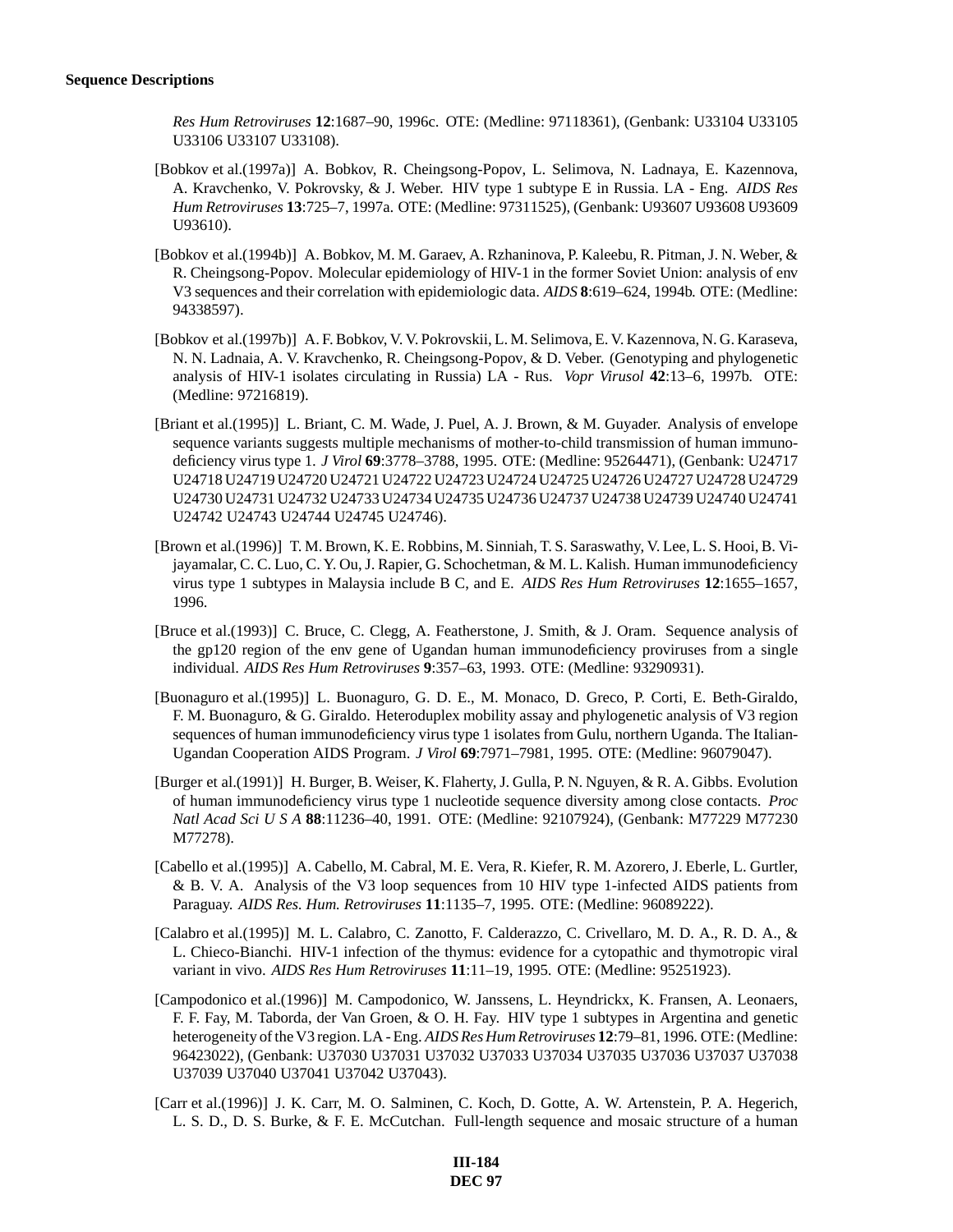immunodeficiency virus type 1 isolate from Thailand. *J. Virol.* **70**:5935–5943, 1996. OTE: (Medline: 96323109), (Genbank: U54771).

- [Cassol et al.(1996)] S. Cassol, B. Weniger, P. Babu, M. Htoon, A. Delaney, M. O'Shaughnessy, & C.-Y. Ou. Detection of hiv-1 env subtypes a, b, c, and e in asia using dried blood spots: A new surveillance tool for molecular epidemiology. *AIDS Res. Hum. Retroviruses* **12**:1435–1441, 1996.
- [Chang et al.(1997)] K. Chang, C. Lin, J. Chen, C. Shih, H. C. Lin, R. Lin, S. Twu, & M. Salminen. Hiv-1 env gene diversity detected in taiwan. *AIDS Res. Hum. Retroviruses* **13(2)**:201–204, 1997. OTE: (Medline: 97159690).
- [Charneau et al.(1994)] P. Charneau, A. M. Borman, C. Quillent, D. Guetard, S. Chamaret, J. Cohen, G. Remy, L. Montagnier, & F. Clavel. Isolation and envelope sequence of a highly divergent HIV-1 isolate: definition of a new HIV-1 group. *Virology* **205**:247–253, 1994. OTE: (Medline: 95065659).
- [Chen et al.(1997)] M. Chen, M. K. Singh, R. Balachandran, & P. Gupta. Isolation and characterization of two divergent infectious molecular clones of HIV type 1 longitudinally obtained from a seropositive patient by a progressive amplification procedure. LA - Eng. *AIDS Res Hum Retroviruses* **13**:743–50, 1997. OTE: (Medline: 97315044).
- [Cheng-Mayer et al.(1988)] C. Cheng-Mayer, J. Homsy, L. A. Evans, & J. A. Levy. Identification of human immunodeficiency virus subtypes with distinct patterns of sensitivity to serum neutralization. *Proc Natl Acad SciUSA* **85**:2815–9, 1988. OTE: (Medline: 88190159).
- [Cheng-Mayer et al.(1990)] C. Cheng-Mayer, M. Quiroga, J. W. Tung, D. Dina, & J. A. Levy. Viral determinants of human immunodeficiency virus type 1 T-cell or macrophage tropism, cytopathogenicity, and CD4 antigen modulation. *J Virol* **64**:4390–8, 1990. OTE: (Medline: 90347835), (Genbank: M65024).
- [Cheng-Mayer et al.(1991)] C. Cheng-Mayer, T. Shioda, & J. A. Levy. Host range, replicative, and cytopathic properties of human immunodeficiency virus type 1 are determined by very few amino acid changes in tat and gp120. *J Virol* **65**:6931–41, 1991. OTE: (Medline: 92046357).
- [Choi et al.(1997)] D. J. Choi, S. Dube, T. P. Spicer, H. B. Slade, F. C. Jensen, & B. J. Poiesz. HIV type 1 isolate Z321, the strain used to make a therapeutic HIV type 1 immunogen, is intersubtype recombinant. *AIDS Res Hum Retroviruses* **13**:357–61, 1997. OTE: (Medline: 97225063), (Genbank: K02007 U50207 U50208 U76035).
- [Ciesielski et al.(1991)] C. A. Ciesielski, D. M. Bell, & D. W. Marianos. Transmission of HIV from infected health-care workers to patients. LA - Eng. *AIDS* **5 Suppl 2**:S93–7, 1991. OTE: (Medline: 93264041).
- [Ciesielski et al.(1994)] C. A. Ciesielski, D. W. Marianos, G. Schochetman, J. J. Witte, & H. W. Jaffe. The 1990 Florida dental investigation: The press and the science. *Ann Intern Med* **121**:886–888, 1994. OTE: (Medline: 95069397).
- [Clark et al.(1991)] S. J. Clark, M. S. Saag, W. D. Decker, S. Campbell-Hill, J. L. Roberson, P. J. Veldkamp, J. C. Kappes, B. H. Hahn, & G. M. Shaw. High titers of cytopathic virus in plasma of patients with symptomatic primary HIV-1 infection. LA - Eng. *N Engl J Med* **324**:954–60, 1991. OTE: (Medline: 91163598).
- [Cleland et al.(1996)] A. Cleland, H. G. Watson, P. Robertson, C. A. Ludlam, & A. J. Brown. Evolution of zidovudine resistance-associated genotypes in human immunodeficiency virus type 1-infected patients. LA - Eng. *J Acquir Immune Defic Syndr Hum Retrovirol* **12**:6–18, 1996. OTE: (Medline: 96242958), (Genbank: U45026 U45027 U45028 U45029 U45030 U45031 U45032 U45033 U45034 U45035 U45036 U45037 U45038 U45039 U45040 U45041 U45042 U45043 U45044 U45045 U45046 U45047 U45048 U45049 U45050 U45051 U45052 U45053 U45054 U45055).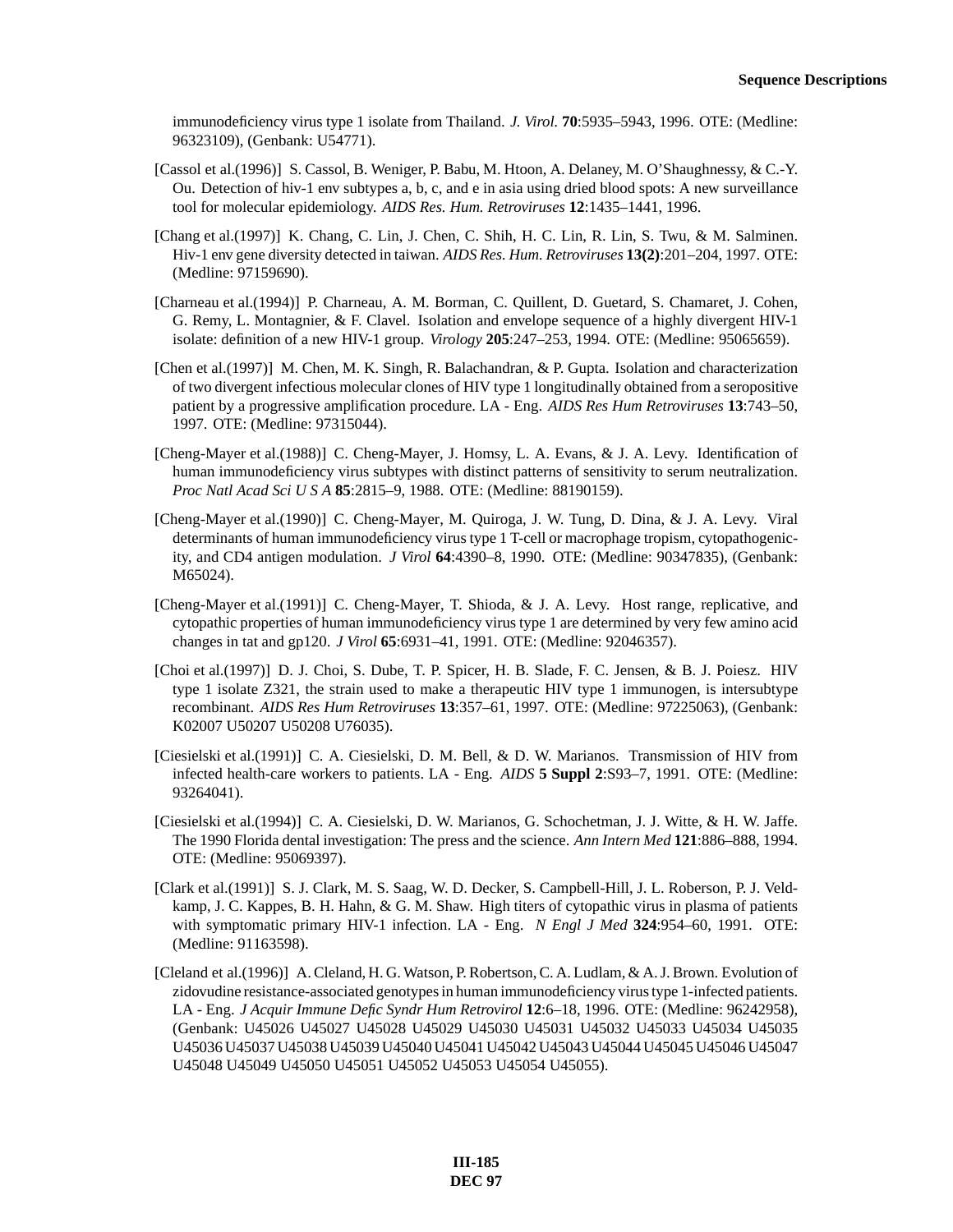- [Cocchi et al.(1996)] E. Cocchi, A. L. DeVico, A. Garzino-Demo, A. Cara, R. C. Gallo, & P. Lusso. The V3 domain of the HIV-1 gp120 envelope glycoprotein is critical for chemokine-mediated blockage of infection. *Nat Med* **270**:1811–1815, 1996.
- [Cohen et al.(1995)] J. H. Cohen, D. Guetard, F. Philbert, S. Chamaret, T. Tabary, R. Deleys, & L. Montagnier. Atypical HIV serological profile of novel HIV-1 variant distinct from subtype O (letter) LA - Eng. *Lancet* **345**:856, 1995. OTE: (Medline: 95206029), (Genbank: X83215 X83216).
- [Collman et al.(1992)] R. Collman, J. W. Balliet, S. A. Gregory, H. Friedman, D. L. Kolson, N. Nathanson, & A. Srinivasan. An infectious molecular clone of an unusual macrophage-tropic and highly cytopathic strain of human immunodeficiency virus type 1. *J Virol* **66**:7517–21, 1992. OTE: (Medline: 93059708), (Genbank: M96155).
- [Contag et al.(1997)] C. H. Contag, A. Ehrnst, J. Duda, A. B. Bohlin, S. Lindgren, G. H. Learn, & J. I. Mullins. Mother-to-infant transmission of human immunodeficiency virus type 1 involving five envelope sequence subtypes. LA - Eng. *J Virol* **71**:1292–300, 1997. OTE: (Medline: 97151117), (Genbank: U56263 U56264 U56265 U56266 U56267 U56268 U56269 U56270 U56271 U56272 U56273 U56274 U56275 U56276 U56277 U56278 U56279 U56280 U56281 U56282 U56283 U56284 U56285 U56286 U56287 U56288 U56289 U56290 U56291 U56292).
- [Cornelissen et al.(1995)] M. Cornelissen, G. Mulder-Kampinga, J. Veenstra, F. Zorgdrager, C. Kuiken, S. Hartman, J. Dekker, der van Hoek, C. Sol, & R. C. et al. Syncytium-inducing (SI) phenotype suppression at seroconversion after intramuscular inoculation of a non-syncytium-inducing/SI phenotypically mixed human immunodeficiency virus population. *J Virol* **69**:1810–1818, 1995. OTE: (Medline: 95156613), (Genbank: Z47411 Z47540).
- [Couto-Fernandez et al.(1994)] J. C. Couto-Fernandez, W. Janssens, L. Heyndrickx, J. Motte, K. Fransen, M. Peeters, E. Delaporte, B. Galvao-Castro, P. Piot, & G. van der Groen. Genetic and antigenic variability of HIV type 1 in Brazil. *AIDS Res Hum Retroviruses* **10**:1157–1163, 1994. OTE: (Medline: 95127298).
- [Crandall(1995)] K. A. Crandall. Intraspecific phylogenetics: support for dental transmission of human immunodeficiency virus. *J Virol* **69**:2351–2356, 1995. OTE: (Medline: 95191010).
- [D. et al.(1996)] F. M. R. D., M. Jansson, E. Halapi, J. C. Russi, O. Libonatti, & H. Wigzell. Genetic analysis of V3 domain sequences obtained from Uruguayan HIV type 1-infected individuals. LA - Eng. *AIDS Res Hum Retroviruses* **12**:1491–3, 1996. OTE: (Medline: 97048221).
- [da Costa et al.(1995)] S. M. da Costa, M. Schechter, N. Shindo, A. C. Vicente, E. F. Oliveira, M. E. Pinto, & A. Tanuri. Sequence and phylogenetic analysis of glycoprotein 120 of an HIV type 1 variant (GWGR) prevalent in Brazil. *AIDS Res. Hum. Retroviruses* **11**:1143–5, 1995. OTE: (Medline: 96089224).
- [Daniels et al.(1991)] R. S. Daniels, M. H. Smith, & A. G. Fisher. Molecular characterization of biologically diverse envelope variants of human immunodeficiency virus type 1 derived from an individual. *J Virol* **65**:5574–8, 1991. OTE: (Medline: 91374618).
- [de Jong et al.(1992)] J. J. de Jong, J. Goudsmit, W. Keulen, B. Klaver, W. J. A. Krone, M. Tersmette, & A. de Ronde. Human immunodeficiency virus type 1 clones chimeric for the envelope V3 domain differ in syncytium formation and replication capacity. *J Virol* **66**:757–765, 1992.
- [De Wolf et al.(1994)] F. De Wolf, E. Hogervorst, J. Goudsmit, E. M. Fenyo, H. Rubsamen-Waigmann, H. Holmes, B. Galvao-Castro, C. W. E. Karita, & S. D. Sempala. Syncytium-inducing and nonsyncytium-inducing capacity of human immunodeficiency virus type 1 subtypes other than B: phenotypic and genotypic characteristics. WHO Network for HIV Isolation and Characterization. *AIDS Res Hum Retroviruses* **10**:1387–1400, 1994. OTE: (Medline: 95194697).
- [Deacon et al.(1995)] N. J. Deacon, A. Tsykin, A. Solomon, K. Smith, M. Ludford-Menting, D. J. Hooker, D. A. McPhee, A. L. Greenway, A. Ellett, & C. C. et al. Genomic structure of an attenuated quasi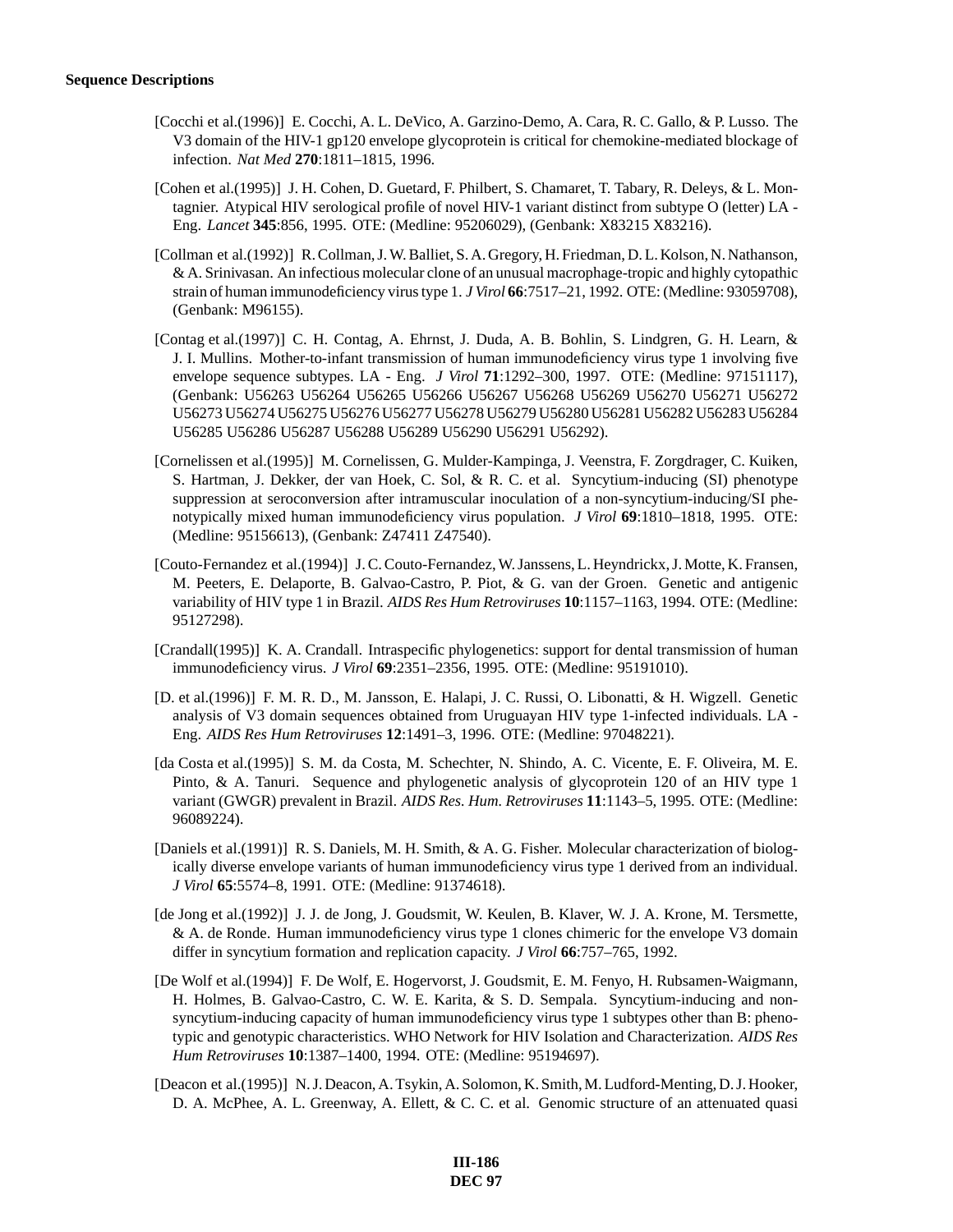species of HIV-1 from a blood transfusion donor and recipients. *Science* **270**:988–991, 1995. OTE: (Medline: 96069819).

- [DeBry et al.(1993)] R. W. DeBry, L. G. Abele, S. H. Weiss, M. D. Hill, M. Bouzas, E. Lorenzo, F. Graebnitz, & L. Resnick. Dental HIV transmission. *Nature* **361**:691, 1993. OTE: (Medline: 93180905).
- [Delaporte et al.(1996)] E. Delaporte, W.Janssens, M. Peeters, A. Buve, G. Dibanga, J. Perret, V. Ditsambou, M. G. Courbot, A. Georges, A. Bourgeois, B. Samb, D. Henzel, L. Heyndrickx, K. Fransen, G. V. der Groen, B. Larouz, & J. Mbet. Epidemiological and molecular characteristics of hiv infection in gabon (1986 - 1994). *AIDS.* **10**:903–910, 1996.
- [Delwart et al.(1995)] E. L. Delwart, M. P. Busch, M. L. Kalish, J. W. Mosley, & J. I. Mullins. Rapid molecular epidemiology of human immunodeficiency virus transmission. *AIDS Res. Hum. Retroviruses* **11**:1081–93, 1995. OTE: (Medline: 96089215).
- [Delwart et al.(1994)] E. L. Delwart, H. W. Sheppard, B. D. Walker, J. Goudsmit, & J. I. Mullins. Human immunodeficiency virus type 1 evolution in vivo tracked by DNA heteroduplex mobility assays. *J Virol* **68**:6672–6683, 1994. OTE: (Medline: 94365971), (Genbank: U00821 U00822 U00832 U00833 U00834 U00837 U00839 U13240 U13241 U13242 U13243 U13244 U13245 U13246 U13247 U13248 U13249 U13250 U13251 U13252 U13373 U13374 U13375 U13376 U13377 U13378 U13379 U13380 U13381 U13382).
- [Desai et al.(1986)] S. M. Desai, V. S. Kalyanaraman, J. M. Casey, A. Srinivasan, P. R. Andersen, & S. G. Devare. Molecular cloning and primary nucleotide sequence analysis of a distinct human immunodeficiency virus isolate reveal significant divergence in its genomic sequences. *Proc Natl Acad SciUSA* **83**:8380–4, 1986. OTE: (Medline: 87041461), (Genbank: M13136 M13137).
- [Diaz et al.(1995)] R. S. Diaz, E. C. Sabino, A. Mayer, J. W. Mosley, & M. P. Busch. Dual human immunodeficiency virus type 1 infection and recombination in a dually exposed transfusion recipient. The Transfusion Safety Study Group. *J Virol* **69**:3273–3281, 1995. OTE: (Medline: 95264414), (Genbank: U11124 U11125 U11126 U11127 U11128 U11129 U11130 U11131 U11132 U11133 U11134 U11135 U11136 U11137 U11138 U11139 U11140 U11141 U11142 U11143 U11144 U11145 U11146 U11147 U11148 U11149 U11150 U11151 U11152 U11153).
- [Dietrich et al.(1993)] U. Dietrich, M. Grez, H. von Briesen, B. Panhans, M. Geissendorfer, H. Kuhnel, J. Maniar, G. Mahambre, W. B. Becker, & M. L. B. et al. HIV-1 strains from India are highly divergent from prototypic African and US/European strains, but are linked to a South African isolate. *AIDS* **7**:23–7, 1993. OTE: (Medline: 93183429), (Genbank: X65638 X65639 X65640 X68406 X68407 X65638 X65639 X65640 X68406 X68407).
- [Douglas et al.(1996)] N. Douglas, A. Knight, A. Hayhurst, W. Barrett, M. Kevany, & R. Daniels. An efficient method for the rescue and analysis of functional hiv-1 env genes: evidence for recombination in the vicinity of the tat/rev splice site. *AIDS* **10**:39–46, 1996.
- [Duensing et al.(1995)] T. D. Duensing, H. Fang, D. W. Dorward, & S. H. Pincus. Processing of the envelope glycoprotein gp160 in immunotoxin-resistant cell lines chronically infected with human immunodeficiency virus type 1. *J Virol* **69**:7122–7131, 1995. OTE: (Medline: 96013815).
- [Dumitrescu et al.(1994)] O. Dumitrescu, M. L. Kalish, S. C. Kliks, C. I. Bandea, & J. A. Levy. Characterization of human immunodeficiency virus type 1 isolates from children in Romania: identification of a new envelope subtype. *J Infect Dis* **169**:281–8, 1994. OTE: (Medline: 94149311).
- [Engelbrecht et al.(1995)] S. Engelbrecht, J. D. Laten, T. L. Smith, & R. van E. J. Identification of env subtypes in fourteen HIV type 1 isolates from south Africa. LA - Eng. *AIDS Res Hum Retroviruses* **11**:1269–71, 1995. OTE: (Medline: 96157218), (Genbank: L47608 L48061 L48062 L48063 L48064 L48065 L48066 L48067 L48068 L48069 L48070 L48071 L48072 L48073 U33769 U33770 U33771 U33772 U33773 U33774 U33775 U33776 U33777 U33778 U33779 U33780 U33781 U33782).
- [Engelstad(1996)] M. Engelstad. Genetic diversity of env V3 loop sequences in HIV type 1-infected homosexuals, heterosexuals, intravenous drug users, and hemophilia patients in Norway: high prevalence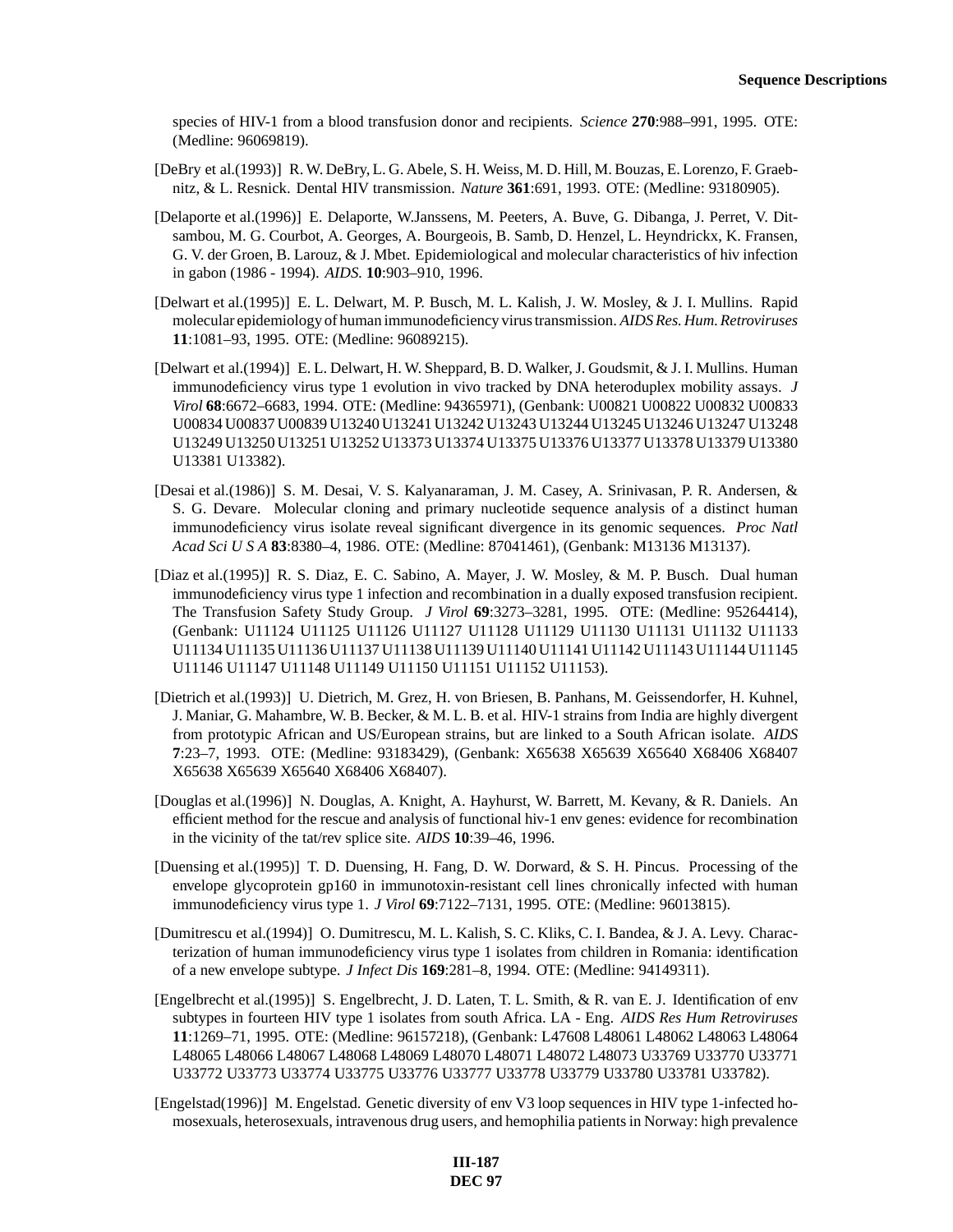of subtype B and detection of subtype C. LA - Eng. *AIDS Res Hum Retroviruses* **12**:1733–8, 1996. OTE: (Medline: 97118369), (Genbank: X92902 X92903 X92904 X92905 X92906 X92907 X92908 X92909 X92910 X92911 X92912 X92913 X92914 X92915 X92916 X92917 X92918 X92919 X92920 X92921 X92922 X92923 X92924 X92925 X92926 X92927 X92928 X92929 X92930 X92931).

- [et al(1992)] T. F. W. W. et al. Genetic variation of the third variable envelope region in natural HIV-1 infection. *Doctoral Thesis, Amsterdam* 1992.
- [Fisher et al.(1988)] A. G. Fisher, B. Ensoli, D. Looney, A. Rose, R. C. Gallo, M. S. Saag, G. M. Shaw, B. H. Hahn, & F. Wong-Staal. Biologically diverse molecular variants within a single HIV-1 isolate. *Nature* **334**:444–7, 1988. OTE: (Medline: 88302422).
- [Fitzgibbon et al.(1993)] J. E. Fitzgibbon, S. Gaur, L. D. Frenkel, F. Laraque, B. R. Edlin, & D. T. Dubin. Transmission from one child to another of human immunodeficiency virus type 1 with a zidovudine-resistance mutation (see comments). *N Engl J Med* **329**:1835–41, 1993. OTE: (Medline: 94067210).
- [Fouchier et al.(1992)] R. A. Fouchier, M. Groenink, N. A. Kootstra, M. Tersmette, H. G. Huisman, F. Miedema, & H. Schuitemaker. Phenotype-associated sequence variation in the third variable domain of the human immunodeficiency virus type 1 gp120 molecule. *J Virol* **66**:3183–7, 1992. OTE: (Medline: 92219412).
- [Fredriksson et al.(1991)] R. Fredriksson, P. Stalhanske, G. von A., B. Lind, P. Aman, E. Rassart, & E. M. Fenyo. Biological characterization of infectious molecular clones derived from a human immunodeficiency virus type-1 isolate with rapid/high replicative capacity. LA - Eng. *Virology* **181**:55–61, 1991. OTE: (Medline: 91135020).
- [Furuta et al.(1994)] Y. Furuta, T. Bergstrom, G. Norkrans, & P. Horal. HIV type 1 V3 sequence diversity in contact-traced Swedish couples at the time of sexual transmission. *AIDS Res Hum Retroviruses* **10**:1187–1189, 1994. OTE: (Medline: 95127302), (Genbank: U10929 U10930 U10931 U10932 U10933 U10934 U10935 U10936 U10937 U10938 U10939 U10940 U10941 U10942 U10943 U10944 U10945 U10946 U10947 U10948 U10949 U10950).
- [Ganeshan et al.(1997)] S. Ganeshan, R. E. Dickover, B. T. Korber, Y. J. Bryson, & S. M. Wolinsky. Human immunodeficiency virus type 1 genetic evolution in children with different rates of development of disease. LA - Eng. *J Virol* **71**:663–77, 1997. OTE: (Medline: 97138372), (Genbank: U47950 U47951 U47952 U47953 U47954 U47955 U47956 U47957 U47958 U47959 U47960 U47961 U47962 U47963 U47964 U47965 U47966 U47967 U47968 U47969 U47970 U47971 U47972 U47973 U47974 U47975 U47976 U47977 U47978 U47979).
- [Gao et al.(1996a)] F. Gao, S. G. Morrison, D. L. Robertson, C. L. Thornton, S. Craig, G. Karlsson, J. Sodroski, M. Morgado, B. Galvao-Castro, H. von Briesen, S. Beddows, J. Weber, P. M. Sharp, G. M. Shaw, & B. H. Hahn. Molecular cloning and analysis of functional envelope genes from human immunodeficiency virus type 1 sequence subtypes A through G.. *J. Virol.* **70**:1651–1657, 1996a. OTE: (Medline: 96190564), (Genbank: L34667 U02739 U04908 U08442 U08443 U08444 U08445 U08446 U08447 U08448 U08450 U08451 U08452 U08453 U08454 U08455 U08456 U08457 U08794 U08797 U08801 U09126 U09127 U09131 U27419 U27434 U27443 U43386).
- [Gao et al.(1996b)] F. Gao, D. L. Robertson, S. G. S. G. Morrison, H. Hui, S. Craig, P. N. Fultz, J. Decker, M. Girard, G. M. Shaw, B. H. Hahn, & P. M. Sharp. The heterosexual HIV-1 epidemic in Thailand is caused by an intersubtype (A/E) recombinant of African origin. *J. Virology* **70**:7013–7029, 1996b.
- [Gao et al.(1994a)] F. Gao, L. Yue, S. Craig, C. L. Thornton, D. L. Robertson, F. E. McCutchan, J. A. Bradac, P. M. Sharp, & B. H. Hahn. Genetic variation of HIV type 1 in four World Health Organizationsponsored vaccine evaluation sites: generation of functional envelope (glycoprotein 160) clones representative of sequence subtypes A, B, C, and E. WHO Network for HIV Isolation and Characterization. *AIDS Res Hum Retroviruses* **10**:1359–1368, 1994a. OTE: (Medline: 95194694), (Genbank: L34667 U08793 U08794 U08795 U08796 U08797 U08802 U08804 U08810 U09131).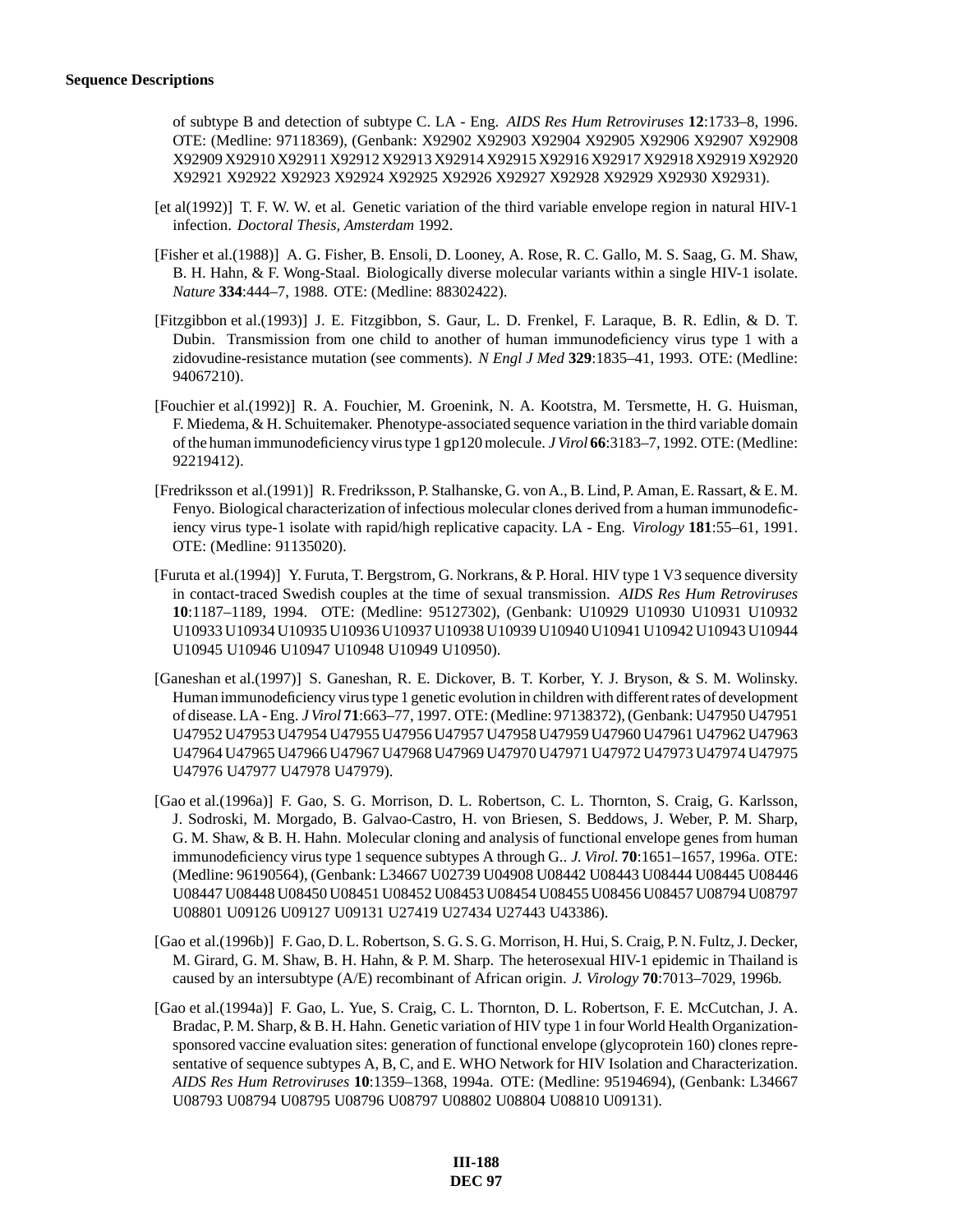- [Gao et al.(1994b)] F. Gao, L. Yue, S. Craig, C. L. Thornton, D. L. Robertson, F. E. McCutchan, J. A. Bradac, P. M. Sharp, B. H. Hahn, & the WHO Network for HIV Isolation and Characterization. HIV type 1 variation in World Health Organization-sponsored vaccine evaluation sites: genetic screening, sequence analysis, and preliminary biological characterization of selected viral strains. *AIDS Res Hum Retroviruses* **10**:1327–1343, 1994b. OTE: (Medline: 95194691).
- [Gao et al.(1994c)] F. Gao, L. Yue, S. C. Hill, D. L. Robertson, A. H. Graves, M. S. Saag, G. M. Shaw, P. M. Sharp, & B. H. Hahn. HIV-1 sequence subtype D in the United States. *AIDS Res Hum Retroviruses* **10**:625–627, 1994c. OTE: (Medline: 95000937), (Genbank: U08192 U08193).
- [Ghosh et al.(1993)] S. K. Ghosh, P. N. Fultz, E. Keddie, M. S. Saag, P. M. Sharp, B. H. Hahn, & G. M. Shaw. A molecular clone of HIV-1 tropic and cytopathic for human and chimpanzee lymphocytes. *Virology* **194**:858–64, 1993. OTE: (Medline: 93276579), (Genbank: L02317).
- [Gomez et al.(1996)] C. E. Gomez, J. R. Fernandez, E. Iglesias, A. E. Lopez, L. Lobaina, E. Noa, H. Diaz, A. Herrera, F. Rolo, & C. A. Duarte. Complete DNA sequence of the gene encoding the external glycoprotein (gp120) from a Cuban HIV type 1 isolate. *AIDS Res. Hum. Retroviruses* **12**:553–555, 1996. OTE: (Medline: 96296968).
- [Goodenow et al.(1989)] M. Goodenow, T. Huet, W. Saurin, S. Kwok, J. Sninsky, & S. Wain-Hobson. HIV-1 isolates are rapidly evolving quasispecies: evidence for viral mixtures and preferred nucleotide substitutions. *J Acquir Immune Defic Syndr* **2**:344–52, 1989. OTE: (Medline: 89328783).
- [Grez et al.(1994)] M. Grez, U. Dietrich, P. Balfe, H. von Briesen, J. K. Maniar, G. Mahambre, E. L. Delwart, J. I. Mullins, & H. Rubsamen-Waigmann. Genetic analysis of human immunodeficiency virus type 1 and 2 (HIV-1 and HIV-2) mixed infections in India reveals a recent spread of HIV-1 and HIV-2 from a single ancestor for each of these viruses. *J Virol* **68**:2161–8, 1994. OTE: (Medline: 94187055).
- [Groenink et al.(1992)] M. Groenink, A. C. Andeweg, R. A. Fouchier, S. Broersen, der van Jagt, H. Schuitemaker, G. de R. E., M. L. Bosch, H. G. Huisman, & M. Tersmette. Phenotype-associated env gene variation among eight related human immunodeficiency virus type 1 clones: evidence for in vivo recombination and determinants of cytotropism outside the V3 domain. LA - Eng. *J Virol* **66**:6175–80, 1992. OTE: (Medline: 92408013).
- [Guillon et al.(1995)] C. Guillon, F. Bedin, R. A. Fouchier, H. Schuitemaker, & R. A. Gruters. Completion of nucleotide sequences of non-syncytium-inducing and syncytium-inducing HIV type 1 variants isolated from the same patient. LA - Eng. *AIDS Res Hum Retroviruses* **11**:1537–41, 1995. OTE: (Medline: 96288454), (Genbank: L06678 L06706 M64490 M64491 U34603 U34604).
- [Guo et al.(1991)] H. G. Guo, J. C. Chermann, D. Waters, L. Hall, A. Louie, R. C. Gallo, H. Streicher, M. S. Reitz, M. Popovic, & W. Blattner. Sequence analysis of original HIV-1. *Nature* **349**:745–6, 1991. OTE: (Medline: 91156044), (Genbank: X57446 X57447 X57448 X57449 X57450 X57451 X57452 X57453 X57454 X57455).
- [Gurgo et al.(1988)] C. Gurgo, H. G. Guo, G. Franchini, A. Aldovini, E. Collalti, K. Farrell, F. Wong-Staal, R. C. Gallo, & M. S. R. Jr. Envelope sequences of two new United States HIV-1 isolates. *Virology* **164**:531–6, 1988. OTE: (Medline: 88219542), (Genbank: M17449 M17450).
- [Gurtler et al.(1994)] L. G. Gurtler, P. H. Hauser, J. Eberle, A. von Brunn, S. Knapp, L. Zekeng, J. M. Tsague, & L. Kaptue. A new subtype of human immunodeficiency virus type 1 (MVP-5180) from Cameroon. *J Virol* **68**:1581–5, 1994. OTE: (Medline: 94149848).
- [Hahn et al.(1986)] B. H. Hahn, G. M. Shaw, M. E. Taylor, R. R. Redfield, P. D. Markham, S. Z. Salahuddin, F. Wong-Staal, R. C. Gallo, E. S. Parks, & W. P. Parks. Genetic variation in HTLV-III/LAV over time in patients with AIDS or at risk for AIDS. *Science* **232**:1548–53, 1986. OTE: (Medline: 86235450), (Genbank: M12507).
- [Hattori et al.(1991)] T. Hattori, K. Shiozaki, Y. Eda, S. Tokiyoshi, S. Matsushita, H. Inaba, M. Fujimaki, T. Meguro, K. Yamada, & M. H. et al. Characteristics of the principal neutralizing determinant of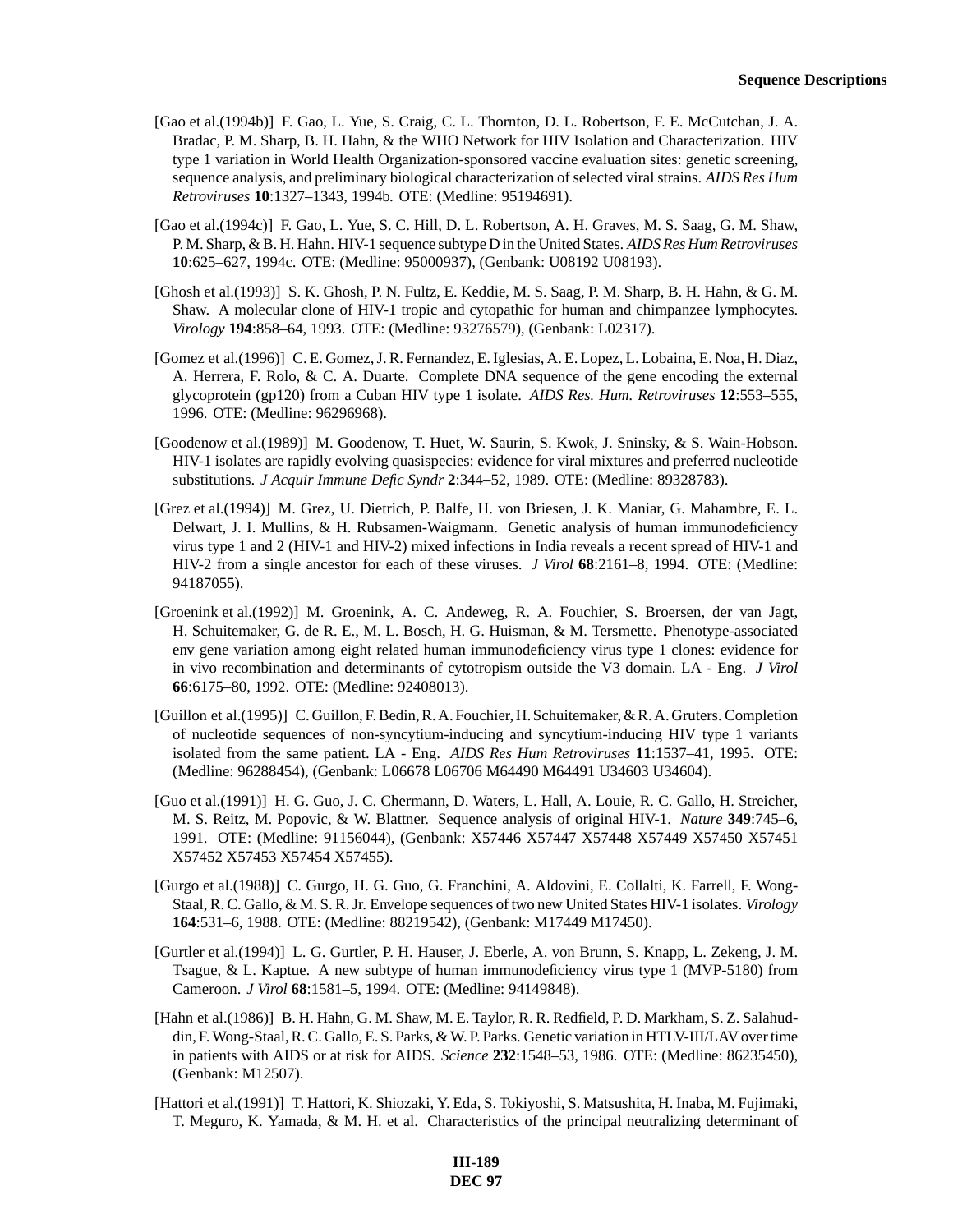HIV-1 prevalent in Japan. *AIDS Res Hum Retroviruses* **7**:825–30, 1991. OTE: (Medline: 92075338), (Genbank: M81693 M81694 S70936).

- [Henikoff & Henikoff(1992)] S. Henikoff & J. G. Henikoff. Amino acid substitution matrices from protein blocks. *Proc Natl Acad Sci USA* **89**:10915–10919, 1992.
- [Henikoff & Henikoff(1993)] S. Henikoff & J. G. Henikoff. Performance evaluation of amino acid substitution matrices. *Proteins: Structure, Function and Genetics* **17**:49–61, 1993.
- [Heyndrickx et al.(1996)] L. Heyndrickx, W. Janssens, M. Alary, K. Fransen, K. Vereecken, S. Coppens, B. Willems, N. Davo, A. Guedeme, E. Baganizi, J. Joly, & der Van Groen. Genetic variability of HIV type 1 in Benin. LA - Eng. *AIDS Res Hum Retroviruses* **12**:1495–7, 1996. OTE: (Medline: 97048222), (Genbank: U61854 U61855 U61856 U61857 U61858 U61859 U61860 U61861 U61862 U61863 U61864 U61865 U61866 U61867 U61868 U61869 U61870 U61871 U61872 U61873 U61874).
- [Hillis & Huelsenbeck(1994)] D. M. Hillis & J. P. Huelsenbeck. Support for dental HIV transmission. *Nature* **369**:24–5, 1994. OTE: (Medline: 94217803), (Genbank: U06872 U06873 U06874 U06875 U06876 U06877 U06878 U06879 U06880 U06881 U06882 U06883 U06884 U06885 U06886 U06887 U06888 U06889 U06890 U06891 U06892 U06893 U06894 U06895 U06896 U06897 U06898 U06899 U06900 U06901).
- [Ho et al.(1989)] D. D. Ho, H. S. Robin, M. Alam, B. J. Wallace, & Y. Mizrachi. Human immunodeficiency virus type 1 in a seronegative patient with visceral Kaposi's sarcoma and hypogammaglobulinemia. *American J of Med* **86**:349–51, 1989. OTE: (Medline: 89148307).
- [Holm-Hansen et al.(1995)] C. Holm-Hansen, D. Grothues, S. Rustad, B. Rosok, F. R. Pascu, & B. Asjo. Characterization of HIV type 1 from Romanian children: lack of correlation between V3 loop amino acid sequence and syncytium formation in MT-2 cells. *AIDS Res Hum Retroviruses* **11**:597–603, 1995. OTE: (Medline: 96093895), (Genbank: X77968 X77969 X77970 X77971 X77972 X77973 X77974 X77975 X77976 X77977 X77978 X77979 X77980 X77981 X77982 X77983 X77984 X77985 X77986 X77987).
- [Holmes et al.(1992)] E. C. Holmes, L. Q. Zhang, P. Simmonds, C. A. Ludlam, & A. J. Brown. Convergent and divergent sequence evolution in the surface envelope glycoprotein of human immunodeficiency virus type 1 within a single infected patient. *Proc Natl Acad Sci U S A* **89**:4835–9, 1992. OTE: (Medline: 92279221), (Genbank: M84240 M84241 M84242 M84243 M84244 M84245 M84246 M84247 M84248 M84249 M84250 M84251 M84252 M84253 M84254 M84255 M84256 M84257 M84258 M84259 M84260 M84261 M84262 M84263 M84264 M84265 M84266 M84267 M84268 M84269).
- [Howard et al.(1994)] T. M. Howard, D. O. Olaylele, & S. Rasheed. Sequence analysis of the glycoprotein 120 coding region of a new HIV type 1 subtype A strain (HIV-1IbNg) from Nigeria. *AIDS Res Hum Retroviruses* **10**:1755–1757, 1994. OTE: (Medline: 95194745).
- [Howard & Rasheed(1996)] T. M. Howard & S. Rasheed. Genomic structure and nucleotide sequence analysis of a new hiv type 1 subtype a strain from nigeria. *AIDS Res. Hum. Retroviruses* **12**:1413–1425, 1996.
- [Huet et al.(1989)] T. Huet, M. C. Dazza, F. Brun-Vezinet, G. E. Roelants, & S. Wain-Hobson. A highly defective HIV-1 strain isolated from a healthy Gabonese individual presenting an atypical western blot. *AIDS* **3**:707–15, 1989. OTE: (Medline: 90148544).
- [Hutto et al.(1996)] C. Hutto, Y. Zhou, J. He, R. Geffin, M. Hill, W. Scott, & C. Wood. Longitudinal studies of viral sequence, viral phenotype, and immunologic parameters of human immunodeficiency virus type 1 infection in perinatally infected twins with discordant disease courses. *J. Virol.* **70**:3589– 3598, 1996. OTE: (Medline: 96211491).
- [Hwang et al.(1991)] S. S. Hwang, T. J. Boyle, H. K. Lyerly, & B. R. Cullen. Identification of the envelope V3 loop as the primary determinant of cell tropism in HIV-1. *Science* **253**:71–4, 1991. OTE: (Medline: 91289160).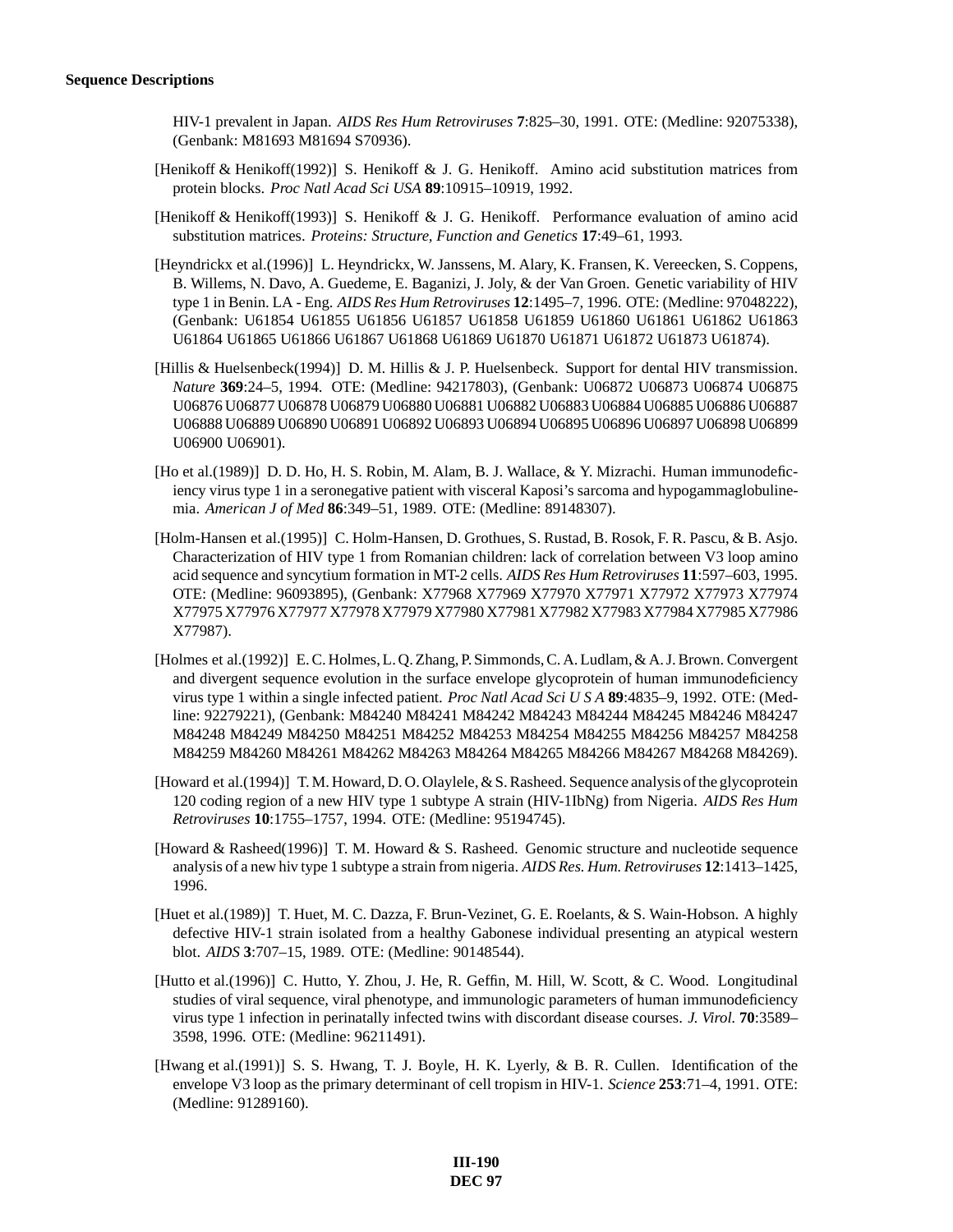- [Ishikawa et al.(1996)] K. Ishikawa, W. Janssens, J. Brandful, L. Heyndrickx, Y. Takebe, W. Ampofo, T. Sata, S. Yamazaki, M. Osei-Kwasi, N. Yamamoto, Y. Koyanagi, der Van Groen, & T. Kurata. Genetic and phylogenetic analysis of HIV type 1 env subtypes in Ghana, west Africa. LA - Eng. *AIDS Res Hum Retroviruses* **12**:1575–8, 1996. OTE: (Medline: 97068257), (Genbank: U67682 U67683 U67684 U67685 U67686 U67687 U67688 U67689 U67690 U67691 U67692 U67693 U67694 U67696 U67697 U67698 U67699 U67700).
- [Jaffe et al.(1994)] H. W. Jaffe, J. M. McCurdy, M. L. Kalish, T. Liberti, G. Metellus, B. H. Bowman, S. B. Richards, A. R. Neasman, & J. J. Witte. Lack of HIV transmission in the practice of a dentist with AIDS. *Ann Intern Med* **121**:855–859, 1994. OTE: (Medline: 95069391).
- [Janssens et al.(1994a)] W. Janssens, L. Heyndrickx, de Van Peer, A. Bouckaert, K. Fransen, J. Motte, G. M. Gershy-Damet, M. Peeters, P. Piot, & G. van der Groen. Molecular phylogeny of part of the env gene of HIV-1 strains isolated in Cote d'Ivoire. *AIDS* **8**:21–6, 1994a. OTE: (Medline: 94280700).
- [Janssens et al.(1994b)] W. Janssens, L. Heyndrickx, K. Fransen, J. Motte, M. Peeters, J. N. Nkengasong, P. M. Ndumbe, E. Delaporte, J. L. Perret, & C. A. et al. Genetic and phylogenetic analysis of env subtypes G and H in central Africa. *AIDS Res Hum Retroviruses* **10**:877–879, 1994b. OTE: (Medline: 95078007), (Genbank: U09664 U09665 U09666 U09667).
- [Janssens et al.(1994c)] W. Janssens, L. Heyndrickx, K. Fransen, M. Temmerman, A. Leonaers, T. Ivens, J. Motte, P. Piot, & G. van der Groen. Genetic variability of HIV type 1 in Kenya. *AIDS Res Hum Retroviruses* **10**:1577–1579, 1994c. OTE: (Medline: 95194720), (Genbank: U12984 U12985 U12986 U12987 U12988 U12989 U12990 U12991 U12992 U12993 U12994 U12995 U12996 U12997 U12998 U12999 U13000 U13001 U13002 U13003 U13004 U13005 U13006).
- [Janssens et al.(1994d)] W. Janssens, J. N. Nkengasong, L. Heyndrickx, K. Fransen, P. M. Ndumbe, E. Delaporte, M. Peeters, J. L. Perret, A. Ndoumou, & C. Atende. Further evidence of the presence of genetically aberrant HIV-1 strains in Cameroon and Gabon. *AIDS* **8**:1012–3, 1994d. OTE: (Medline: 95032906), (Genbank: X78476 X78477).
- [Jansson et al.(1996)] M. Jansson, M. Popovic, A. Karlsson, F. Cocchi, P. Rossi, J. Albert, & H. Wigzell. Sensitivity to inhibition by beta-chemokines correlates with biological phenotypes of primary HIV-1 isolates. LA - Eng. *Proc Natl Acad SciUSA* **93**:15382–7, 1996. OTE: (Medline: 97140339), (Genbank: U76078 U76079 U76080 U76081 U76082 U76083 U76084 U76085 U76086 U76087).
- [Jr et al.(1996)] G. H. L. Jr, B. T. Korber, B. Foley, B. H. Hahn, S. M. Wolinsky, & J. I. Mullins. Maintaining the integrity of human immunodeficiency virus sequence databases. LA - Eng. *J Virol* **70**:5720–30, 1996. OTE: (Medline: 96357112).
- [Jr et al.(1993)] M. P. Jr, M. S. Saag, L. C. Yang, S. J. Clark, J. C. Kappes, K. C. Luk, B. H. Hahn, G. M. Shaw, & J. D. Lifson. High levels of HIV-1 in plasma during all stages of infection determined by competitive PCR. LA - Eng. *Science* **259**:1749–54, 1993. OTE: (Medline: 93206118).
- [Jr et al.(1992)] M. S. R. Jr, H. G. Guo, J. Oleske, J. Hoxie, M. Popovic, E. Read-Connole, P. Markham, H. Streicher, & R. C. Gallo. On the historical origins of HIV-1 (MN) and (RF). *AIDS Res Hum Retroviruses* **8**:1950, 1992. OTE: (Medline: 93144005).
- [Jr et al.(1994)] M. S. R. Jr, L. Hall, M. Robert-Guroff, J. Lautenberger, B. M. Hahn, G. M. Shaw, L. I. Kong, S. H. Weiss, D. Waters, & R. C. G. et al. Viral variability and serum antibody response in a laboratory worker infected with HIV type 1 (HTLV type IIIB). *AIDS Res Hum Retroviruses* **10**:1143–1155, 1994. OTE: (Medline: 95127297).
- [Kaleebu et al.(1995)] P. Kaleebu, A. Bobkov, R. Cheingsong-Popov, P. Bieniasz, M. Garaev, & J. Weber. Identification of HIV-1 subtype G from Uganda. *AIDS Res Hum Retroviruses* **11**:657–659, 1995. OTE: (Medline: 96093903), (Genbank: U22010).
- [Kalish et al.(1995)] M. L. Kalish, A. Baldwin, S. Raktham, C. Wasi, C. C. Luo, G. Schochetman, T. D. Mastro, N. Young, S. Vanichseni, & H. R. et al. The evolving molecular epidemiology of HIV-1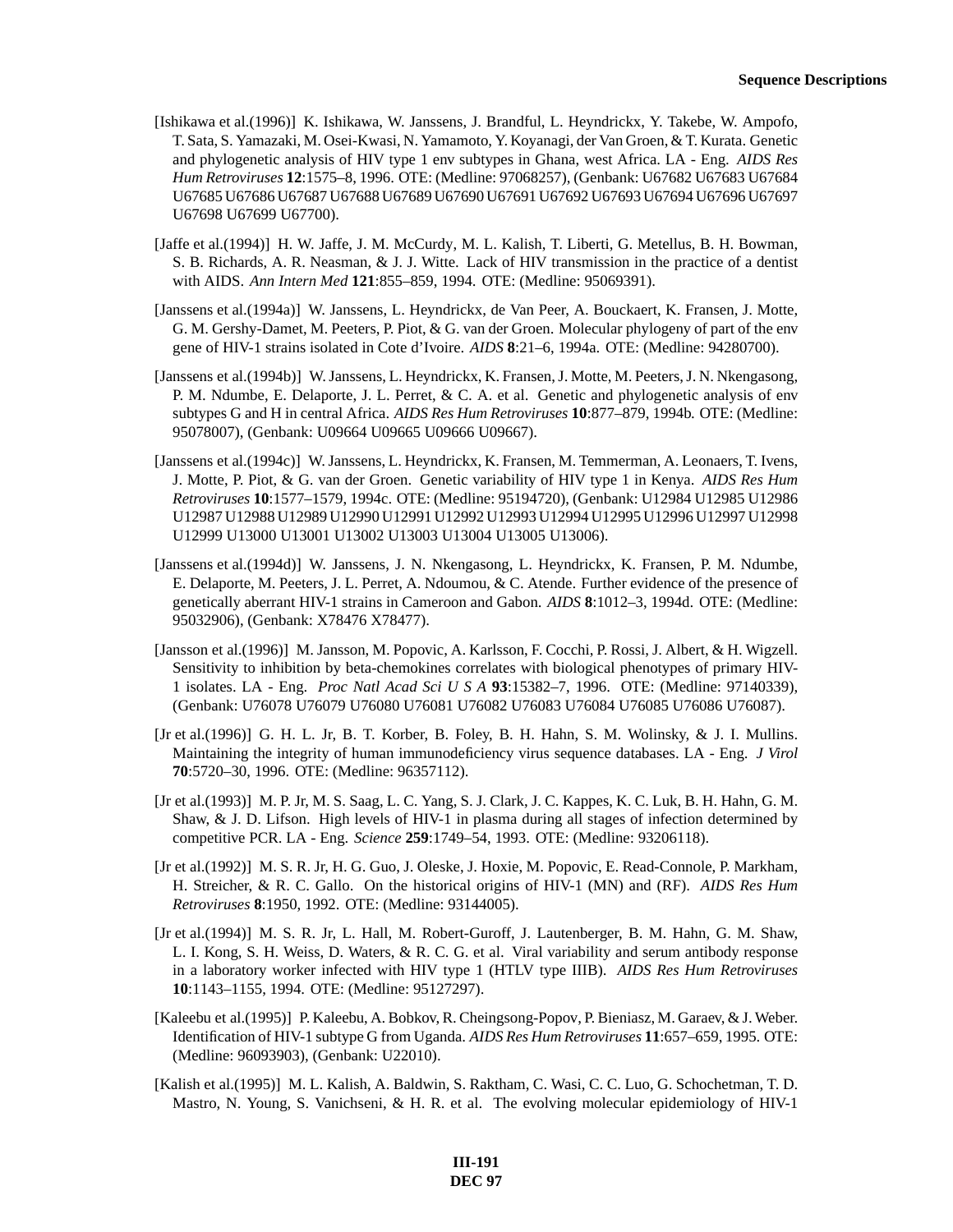envelope subtypes in injecting drug users in Bangkok, Thailand: implications for HIV vaccine trials. *AIDS* **9**:851–857, 1995. OTE: (Medline: 96014957).

- [Kalish et al.(1994)] M. L. Kalish, C. C. Luo, B. G. Weniger, K. Limpakarnjanarat, N. Young, C. Y. Ou, & G. Schochetman. Early HIV type 1 strains in Thailand were not responsible for the current epidemic. *AIDS Res Hum Retroviruses* **10**:1573–1575, 1994. OTE: (Medline: 95194719), (Genbank: L15724 L15728 L15730 L19237 L19238 L19239 L19571 L19579 L19634 U15576 U15577 U15578 U15579 U15580 U15581 U15582 U15583 U15584 U15585 U15586 U15587 U15588).
- [Kampinga et al.(1997)] G. A. Kampinga, A. Simonon, de Van Perre, E. Karita, P. Msellati, & J. Goudsmit. Primary infections with HIV-1 of women and their offspring in Rwanda: findings of heterogeneity at seroconversion, coinfection, and recombinants of HIV-1 subtypes A and C. *Virology* **227**:63–76, 1997. OTE: (Medline: 97167518), (Genbank: Z47881 Z47882 Z47883 Z47884 Z47885 Z47886 Z47887 Z47888 Z47889 Z47890 Z47891 Z47951 Z47952 Z47953 Z47954 Z47955 Z47956 Z47957 Z47958 Z47959 Z47960 Z47961 Z47962 Z47963 Z47964 Z47965 Z75958 Z75959 Z75960 Z75961).
- [Kasper et al.(1994)] P. Kasper, R. Kaiser, J. Oldenburg, H. H. Brackmann, B. Matz, & K. E. Schneweis. Parallel evolution in the V3 region of HIV type 1 after infection of hemophiliacs from a homogeneous source. *AIDS Res Hum Retroviruses* **10**:1669–1678, 1994. OTE: (Medline: 95194733).
- [Keys et al.(1993)] B. Keys, J. Karis, B. Fadeel, A. Valentin, G. Norkrans, L. Hagberg, & F. Chiodi. V3 sequences of paired HIV-1 isolates from blood and cerebrospinal fluid cluster according to host and show variation related to the clinical stage of disease. *Virology* **196**:475–83, 1993. OTE: (Medline: 93383372), (Genbank: Z23177 Z23178 Z23179 Z23180 Z23181 Z23182 Z23183 Z23184 Z23185 Z23186 Z23187 Z23188 Z23190 Z23191 Z23192 Z23193 Z23194 Z23195 Z23196 Z23197 Z23198 Z23199 Z23200 Z23201 Z23202 Z23203 Z23204 Z23205 Z23206 Z23207).
- [Kim et al.(1995)] F. M. Kim, D. L. Kolson, J. W. Balliet, A. Srinivasan, & R. G. Collman. V3 independent determinants of macrophage tropism in a primary human immunodeficiency virus type 1 isolate. *J Virol* **69**:1755–1761, 1995. OTE: (Medline: 95156606).
- [Klasse et al.(1996)] P. J. Klasse, M. T. Boyd, R. A. Weiss, & T. F. Schulz. Mutations in the vpu, env and nef genes of a syncytium-inducing variant of HIV type 1 JR-CSF that infects a range of T-cell lines. *AIDS Res. Hum. Retroviruses* **12**:347–350, 1996.
- [Komiyama et al.(1989)] N. Komiyama, N. Hattori, J. Inoue, S. Sakuma, T. Kurimura, & M. Yoshida. Nucleotide sequences of gag and env genes of a Japanese isolate of HIV- 1 and their expression in bacteria. *AIDS Res Hum Retroviruses* **5**:411–9, 1989. OTE: (Medline: 89352108).
- [Korber & Myers(1992)] B. Korber & G. Myers. Signature pattern analysis: a method for assessing viral sequence relatedness. *AIDS Res Hum Retroviruses* **8**:1549–60, 1992. OTE: (Medline: 93090472), (Genbank: M90847 M90848 M90849 M90850 M90851 M90852 M90853 M90854 M90855 M90856 M90857 M90858 M90859 M90860 M90861 M90862 M90863 M90864 M90865 M90866 M90867 M90868 M90869 M90870 M90871 M90872 M90873 M90874 M90875 M90876).
- [Korber et al.(1994)] B. T. Korber, K. J. Kunstman, B. K. Patterson, M. Furtado, M. M. McEvilly, R. Levy, & S. M. Wolinsky. Genetic differences between blood- and brain-derived viral sequences from human immunodeficiency virus type 1-infected patients: evidence of conserved elements in the V3 region of the envelope protein of brain- derived sequences. *J Virol* **68**:7467–7481, 1994. OTE: (Medline: 95018660), (Genbank: U05360 U05361 U05362 U05363 U05364 U05365 U05366 U05367 U05368 U05369 U05370 U05371 U05372 U05373 U05374 U05375 U05376 U05377 U05378 U05379 U05380 U05381 U05382 U05383 U05384 U05385 U05386 U05387 U05388 U05389).
- [Korber et al.(1995)] B. T. Korber, G. Learn, J. I. Mullins, B. H. Hahn, & S. Wolinsky. Protecting HIV databases. *Nature* **378**:242–244, 1995. OTE: (Medline: 96069755).
- [Kostrikis et al.(1995)] L. G. Kostrikis, E. Bagdades, Y. Cao, L. Zhang, D. Dimitriou, & D. D. Ho. Genetic analysis of human immunodeficiency virus type 1 strains from patients in Cyprus: identification of a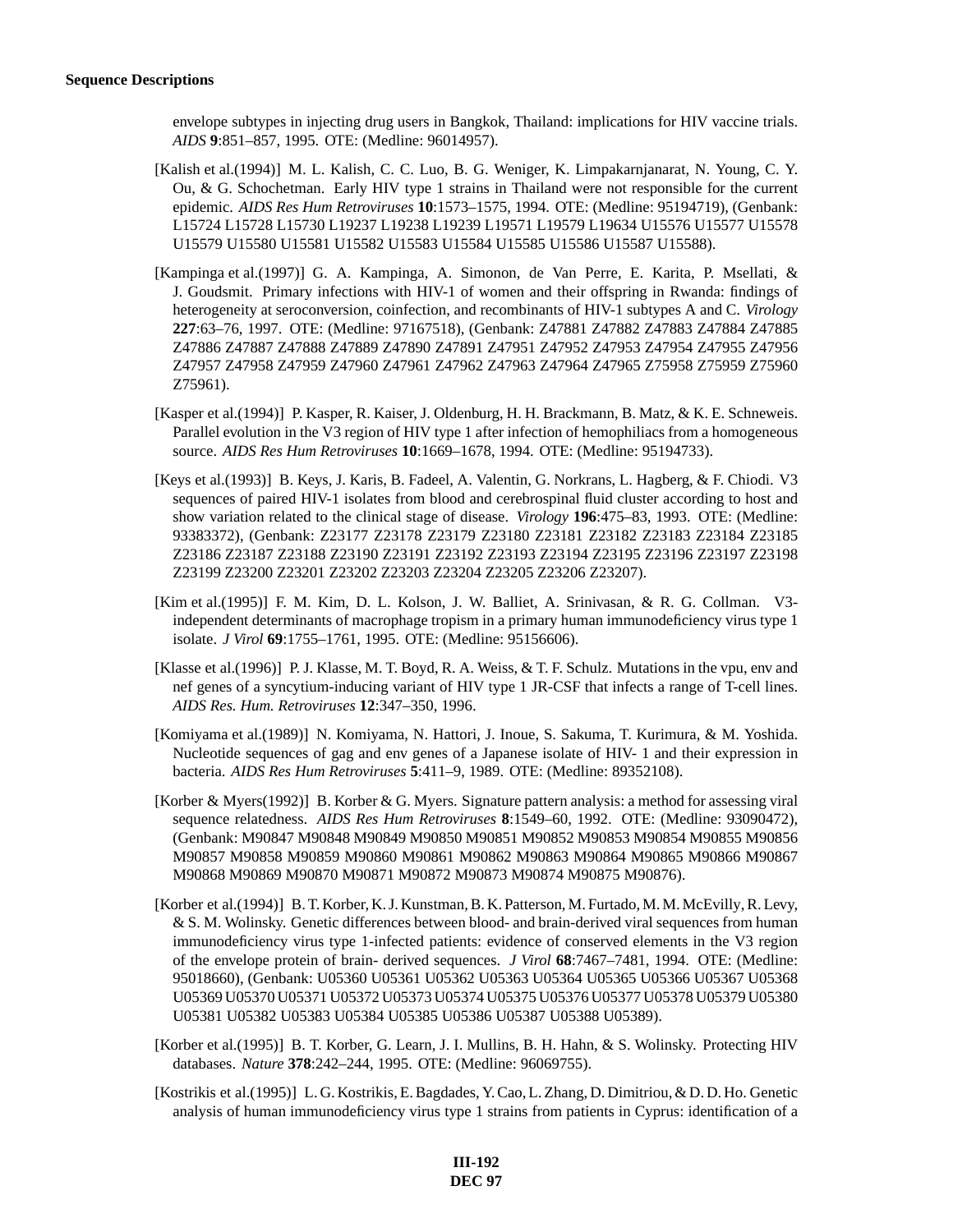new subtype designated subtype I. *J Virol* **69**:6122–6130, 1995. OTE: (Medline: 95395946), (Genbank: L19573 L19576 L22084 L22954 L22955 M15896 M38428 M66533 U28321 U28661 U28662 U28663 U28664 U28665 U28666 U28667 U28668 U28669 U28670 U28671 U28672 U28673 U28674 U28675 U28676 U28677 U28678 U28679 U28680 U28719).

- [Koyanagi et al.(1987)] Y. Koyanagi, S. Miles, R. T. Mitsuyasu, J. E. Merrill, H. V. Vinters, & I. S. Chen. Dual infection of the central nervous system by AIDS viruses with distinct cellular tropisms. LA - Eng. *Science* **236**:819–22, 1987. OTE: (Medline: 87206194).
- [Kreutz et al.(1992)] R. Kreutz, U. Dietrich, H. Kuhnel, K. Nieselt-Struwe, M. Eigen, & H. Rubsamen-Waigmann. Analysis of the envelope region of the highly divergent HIV-2ALT isolate extends the known range of variability within the primate immunodeficiency viruses. *AIDS Res Hum Retroviruses* **8**:1619–29, 1992. OTE: (Medline: 93090480), (Genbank: X61240 X61240).
- [Kuiken et al.(1996a)] C. Kuiken, V. Lukashov, E. Baan, J. dekker, J. Leunissen, & J. Goudsmit. Evidence for limited intra-subject evolution of the v3 domain of the hiv-1 envelope in the amsterdam population. *AIDS.* **In Press**, 1996a.
- [Kuiken et al.(1996b)] C. L. Kuiken, M. T. Cornelissen, F. Zorgdrager, S. Hartman, A. J. Gibbs, & J. Goudsmit. Consistent risk group-associated differences in human immunodeficiency virus type 1 vpr, vpu and V3 sequences despite independent evolution. *J. Gen. Virol.* **77**:783–792, 1996b. OTE: (Medline: 96203966), (Genbank: Z29280 Z29296 Z29298 Z29299 Z29302 Z29303 Z29304 Z29306 Z29307 Z29310 Z29311 Z29312 Z29315 Z29319 Z29320 Z29321 Z29322 Z29323 Z29324 Z68033 Z68047 Z68062 Z68070 Z68074 Z68086 Z68508 Z68509 Z68510 Z68511 Z68512).
- [Kuiken et al.(1995)] C. L. Kuiken, J. Goudsmit, G. F. Weiller, J. S. Armstrong, S. Hartman, P. Portegies, J. Dekker, & M. Cornelissen. Differences in human immunodeficiency virus type 1 V3 sequences from patients with and without AIDS dementia complex. *J Gen Virol* **76**:175–180, 1995. OTE: (Medline: 95146947), (Genbank: Z37734 Z37735 Z37736 Z37737 Z37738 Z37739 Z37740 Z37741 Z37742 Z37743 Z37744 Z37745 Z37746 Z37747 Z37748 Z37749 Z37750 Z37751 Z37752 Z37753 Z37754 Z37755 Z37756 Z37757 Z37758 Z37759 Z37760 Z37761 Z37762 Z37763).
- [Kuiken et al.(1993)] C. L. Kuiken, G. Zwart, E. Baan, R. A. Coutinho, J. A. van den Hoek, & J. Goudsmit. Increasing antigenic and genetic diversity of the V3 variable domain of the human immunodeficiency virus envelope protein in the course of the AIDS epidemic. *Proc Natl Acad Sci U S A* **90**:9061–5, 1993. OTE: (Medline: 94022315).
- [Kusumi et al.(1992)] K. Kusumi, B. Conway, S. Cunningham, A. Berson, C. Evans, A. K. Iversen, D. Colvin, M. V. Gallo, S. Coutre, & E. G. S. et al. Human immunodeficiency virus type 1 envelope gene structure and diversity in vivo and after cocultivation in vitro. *J Virol* **66**:875–85, 1992. OTE: (Medline: 92114191), (Genbank: M79342 M79343 M79344 M79345 M79346 M79347 M79348 M79349 M79350 M79351 M79352 M79353 M79354).
- [Lasky et al.(1997)] M. Lasky, J. L. Perret, M. Peeters, F. Bibollet-Ruche, F. Liegeois, D. Patrel, S. Molinier, C. Gras, & E. Delaporte. Presence of multiple non-B subtypes and divergent subtype B strains of HIV-1 in individuals infected after overseas deployment. LA - Eng. *AIDS* **11**:43–51, 1997. OTE: (Medline: 97264202).
- [Leigh Brown & Cleland(1996)] A. J. Leigh Brown & A. Cleland. Independent evolution of the env and pol genes of HIV-1 during zidovudine therapy. LA - Eng. *AIDS* **10**:1067–73, 1996. OTE: (Medline: 97028609), (Genbank: U58119 U58393 U58394 U58395 U58396 U58397 U58398 U58399 U58400 U58401 U58402 U58403 U58404 U58405 U58406 U58407 U58408 U58409 U58410 U58411 U58412 U58413 U58414 U58415 U58416 U58417 U58418 U58420 U58421 U58422).
- [Leitner et al.(1995)] T. Leitner, A. Alaeus, S. Marquina, E. Lilja, K. Lidman, & J. Albert. Yet another subtype of HIV type 1. *AIDS Res Hum Retroviruses* **11**:995–997, 1995. OTE: (Medline: 96020102), (Genbank: L41176 L41177 L41178 L41179).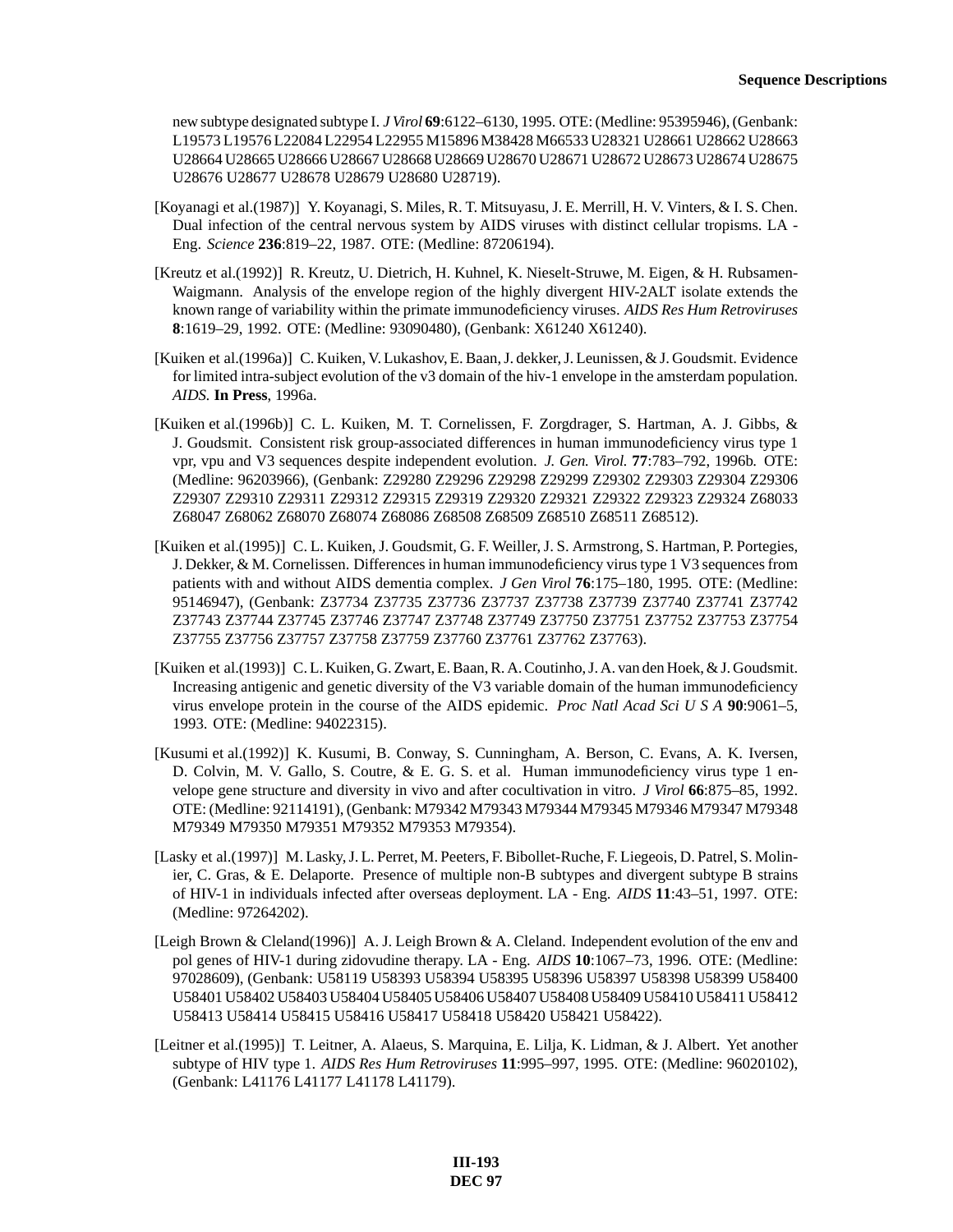- [Leitner et al.(1996a)] T. Leitner, D. Escanilla, C. Franzen, M. Uhlen, & J. Albert. Accurate reconstruction of a known HIV-1 transmission history by phylogenetic tree analysis. *Proc. Natl. Acad. Sci. U.S.A.* **20**:10864–10869, 1996a.
- [Leitner et al.(1996b)] T. Leitner, G. Korovina, S. Marquina, T. Smolskaya, & J. Albert. Molecular epidemiology and MT-2 cell tropism of Russian HIV type 1 variant. LA - Eng. *AIDS Res Hum Retroviruses* **12**:1595–603, 1996b. OTE: (Medline: 97102922), (Genbank: U69646 U69647 U69648 U69649 U69650 U69651 U69652 U69653 U69654 U69655 U69656 U69657 U69658 U69659 U69660 U69661 U69662 U69663 U69664 U69665 U69667).
- [Lepage et al.(1996)] P. Lepage, P. Msellati, D. G. Hitimana, A. Bazubagira, G. V. C., A. Simonon, E. Karita, L. Dequae-Merchadou, de Van Perre, & F. Dabis. Growth of human immunodeficiency type 1-infected and uninfected children: a prospective cohort study in Kigali, Rwanda, 1988 to 1993. LA - Eng. *Pediatr Infect Dis J* **15**:479–85, 1996. OTE: (Medline: 96377503).
- [Levy et al.(1984)] J. A. Levy, A. D. Hoffman, S. M. Kramer, J. A. Landis, J. M. Shimabukuro, & L. S. Oshiro. Isolation of lymphocytopathic retroviruses from San Francisco patients with AIDS. *Science* **225**:840–2, 1984. OTE: (Medline: 84300260).
- [Li et al.(1992)] Y. Li, H. Hui, C. J. Burgess, R. W. Price, P. M. Sharp, B. H. Hahn, & G. M. Shaw. Complete nucleotide sequence, genome organization, and biological properties of human immunodeficiency virus type 1 in vivo: evidence for limited defectiveness and complementation. *J Virol* **66**:6587–600, 1992. OTE: (Medline: 93021387), (Genbank: M93258 M93259).
- [Li et al.(1991)] Y. Li, J. C. Kappes, J. A. Conway, R. W. Price, G. M. Shaw, & B. H. Hahn. Molecular characterization of human immunodeficiency virus type 1 cloned directly from uncultured human brain tissue: identification of replication-competent and -defective viral genomes. *J Virol* **65**:3973–85, 1991. OTE: (Medline: 91303644).
- [Liu et al.(1997)] S. L. Liu, T. Schacker, L. Musey, D. Shriner, M. J. McElrath, L. Corey, & J. I. Mullins. Divergent patterns of progression to AIDS after infection from the same source: human immunodeficiency virus type 1 evolution and antiviral responses. LA - Eng. *J Virol* **71**:4284–95, 1997. OTE: (Medline: 97296232), (Genbank: U56146 U56147 U56148 U56149 U56150 U56151 U56152 U56153 U56154 U56155 U56156 U56157 U56158 U56159 U56160 U56161 U56162 U56163 U56164 U56165 U56166 U56167 U56168 U56169 U56170 U56171 U56172 U56173 U56174 U56175).
- [Liu et al.(1990)] Z. Q. Liu, C. Wood, J. A. Levy, & C. Cheng-Mayer. The viral envelope gene is involved in macrophage tropism of a human immunodeficiency virus type 1 strain isolated from brain tissue. *J Virol* **64**:6148–53, 1990. OTE: (Medline: 91056585), (Genbank: M38673 M38673).
- [Lockey et al.(1996)] T. D. Lockey, K. S. Slobod, S. D. Rencher, R. V. Srinivas, & J. L. Hurwitz. Fluctuating diversity in the HTLV-IIIB virus stock: implications for neutralization and challenge experiments. LA - Eng. *AIDS Res Hum Retroviruses* **12**:1297–9, 1996. OTE: (Medline: 97024624), (Genbank: U54646 U54647 U54648 U54649 U54650 U54651 U54652 U54653 U54654 U54655 U54656 U54657 U54658 U54659 U54660 U54661 U54662 U54663 U54664 U54665 U54666 U54667 U54668 U54669 U54670 U54671 U54672 U54673 U54674 U54675).
- [Louisirirotchanakul et al.(1997)] S. Louisirirotchanakul, A. Bobkov, N. Shaffer, T. D. Mastro, C. Wasi, J. Weber, & R. Cheingsong-Popov. Sequence analysis of an HIV type 1 env subtype E isolate from Thailand with discordant V3-loop serotyping. LA - Eng. *AIDS Res Hum Retroviruses* **13**:807–9, 1997. OTE: (Medline: 97315052), (Genbank: U96782 U96783).
- [Loussert-Ajaka et al.(1995)] I. Loussert-Ajaka, M. L. Chaix, B. Korber, F. Letourneur, E. Gomas, E. Allen, T. D. Ly, F. Brun-Vezinet, F. Simon, & S. Saragosti. Variability of human immunodeficiency virus type 1 group O strains isolated from Cameroonian patients living in France. *J Virol* **69**:5640– 5649, 1995. OTE: (Medline: 95363977), (Genbank: U24562 U24563 U24564 U24565 U24566 U24567 U24568 U24706 U24707 U24708 U24709 U24710 U24711 U24712).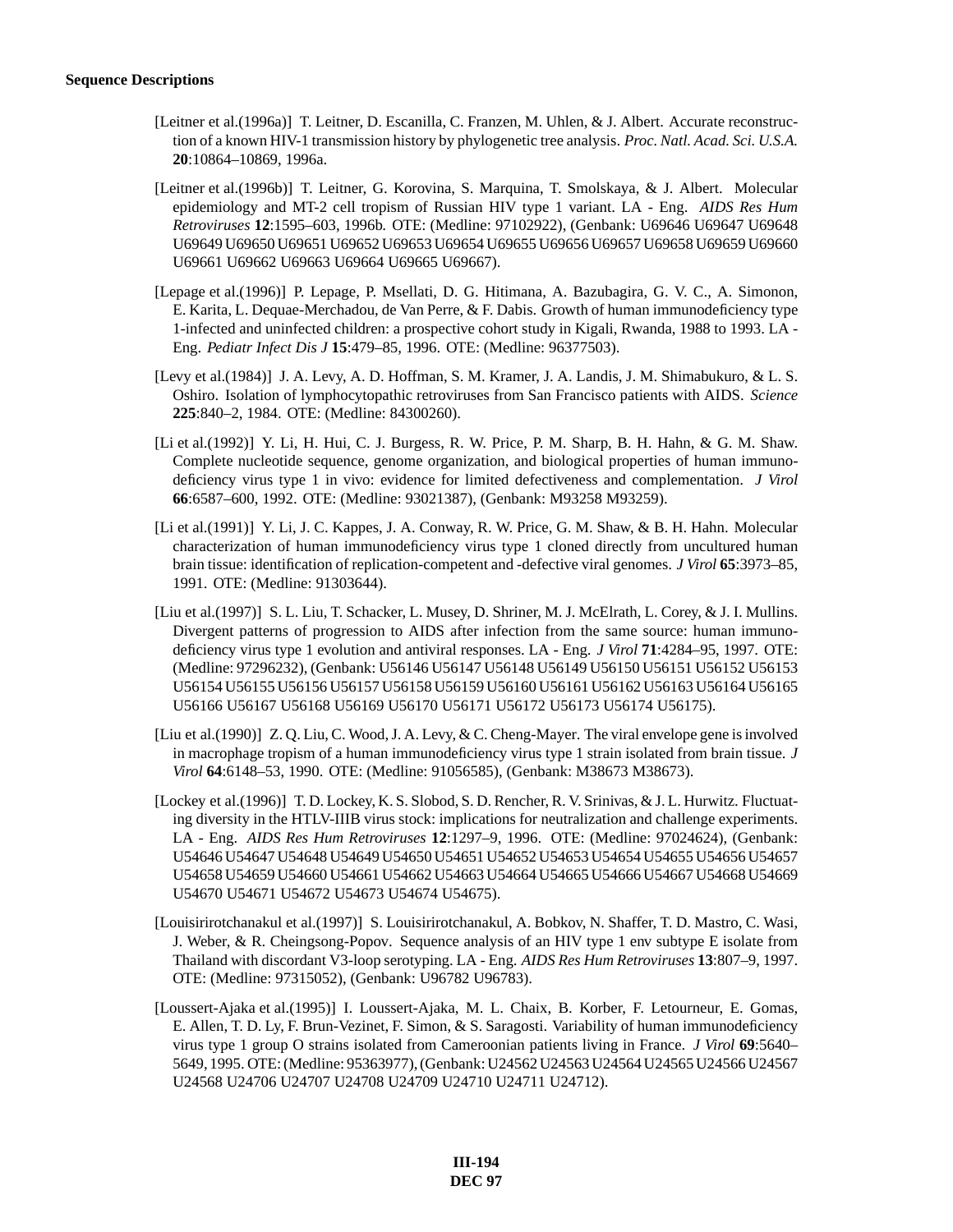- [Louwagie et al.(1994)] J. Louwagie, E. L. Delwart, J. I. Mullins, F. E. McCutchan, G. Eddy, & D. S. Burke. Genetic analysis of HIV-1 isolates from Brazil reveals presence of two distinct genetic subtypes. *AIDS Res Hum Retroviruses* **10**:561–567, 1994. OTE: (Medline: 95000928), (Genbank: L11751 L11752 L11753 L11754 L22082 L22083 L22084 L22085 L22086 L22087 L22088).
- [Louwagie et al.(1995)] J. Louwagie, W. Janssens, J. Mascola, L. Heyndrickx, P. Hegerich, der van Groen, F. E. McCutchan, & D. S. Burke. Genetic diversity of the envelope glycoprotein from human immunodeficiency virus type 1 isolates of African origin. *J Virol* **69**:263–271, 1995. OTE: (Medline: 95074874), (Genbank: L22939 L22957 L23064 L23065).
- [Louwagie et al.(1993)] J. Louwagie, F. E. McCutchan, M. Peeters, T. P. Brennan, E. Sanders-Buell, G. A. Eddy, G. van der Groen, K. Fransen, G. M. Gershy-Damet, & R. D. et al. Phylogenetic analysis of gag genes from 70 international HIV-1 isolates provides evidence for multiple genotypes. *AIDS* **7**:769–80, 1993. OTE: (Medline: 93371703), (Genbank: L03696 L03702 L03705 L03707 L11751 L11752 L11753 L11754 L11755 L11756 L11757 L11758 L11759 L11760 L11761 L11762 L11763 L11764 L11765 L11766 L11767 L11768 L11769 L11770 L11771 L11772 L11773 L11774 L11775 L11776).
- [Ludlam et al.(1985)] C. A. Ludlam, J. Tucker, C. M. Steel, R. S. Tedder, R. Cheingsong-Popov, R. A. Weiss, D. B. McClelland, I. Philp, & R. J. Prescott. Human T-lymphotropic virus type III (HTLV-III) infection in seronegative haemophiliacs after transfusion of factor VIII. LA - Eng. *Lancet* **2**:233–6, 1985. OTE: (Medline: 85266713).
- [Lukashov et al.(1996)] V. Lukashov, C. Kuiken, K. Boer, & J. Goudsmit. Hiv type 1 subtypes in the netherlands circulating among women originating from aids-endemic regions. *AIDS Res. Hum. Retroviruses* **12**:951–953, 1996.
- [Lukashov et al.(1995)] V. V. Lukashov, M. T. Cornelissen, J. Goudsmit, M. N. Papuashvilli, P. G. Rytik, R. M. Khaitov, E. V. Karamov, & W. de F. Simultaneous introduction of distinct HIV-1 subtypes into different risk groups in Russia, Byelorussia and Lithuania. *AIDS* **9**:435–439, 1995. OTE: (Medline: 95367213).
- [Lukashov & Goudsmit(1995)] V. V. Lukashov & J. Goudsmit. Increasing genotypic and phenotypic selection from the original genomic RNA populations of HIV-1 strains LAI and MN (NM) by peripheral blood mononuclear cell culture, B-cell-line propagation and T-cell-line adaptation. *AIDS* **9**:1307–1311, 1995. OTE: (Medline: 96188304).
- [Marquina et al.(1996)] S. Marquina, T. Leitner, R. D. Rabinovich, J. Benetucci, O. Libonatti, & J. Albert. Co-existence of subtypes B, F and a B/F env recombinant of HIV-1 in Buenos Aires, Argentina. *AIDS Res. Hum. Retroviruses* **12**:1651–1654, 1996.
- [Mascola et al.(1994)] J. R. Mascola, J. Louwagie, F. E. McCutchan, C. L. Fischer, P. A. Hegerich, K. F. Wagner, A. K. Fowler, J. G. McNeil, & D. S. Burke. Two antigenically distinct subtypes of human immunodeficiency virus type 1: viral genotype predicts neutralization serotype. *J Infect Dis* **169**:48– 54, 1994. OTE: (Medline: 94103665), (Genbank: L14570 L14571 L14572 L14573 L14574 L14575 L14576).
- [McCutchan et al.(1996)] F. E. McCutchan, A. W. Artenstein, E. Sanders-Buell, M. O. Salminen, J. K. Carr, J. R. Mascola, X. F. Yu, K. E. Nelson, C. Khamboonruang, D. Schmitt, M. P. Kieny, J. G. McNeil, & D. S. Burke. Diversity of the envelope glycoprotein among human immunodeficiency virus type 1 isolates of clade E from Asia and Africa. *J. Virol.* **70**:3331–3338, 1996. OTE: (Medline: 96211461), (Genbank: U48264 U48265 U48266 U48267 U48268 U48269 U48272 U48723 U48724 U48725 U48726 U48727 U48728).
- [McCutchan et al.(1992)] F. E. McCutchan, P. A. Hegerich, T. P. Brennan, P. Phanuphak, P. Singharaj, A. Jugsudee, P. W. Berman, A. M. Gray, A. K. Fowler, & D. S. Burke. Genetic variants of HIV-1 in Thailand. *AIDS Res Hum Retroviruses* **8**:1887–95, 1992. OTE: (Medline: 93143998).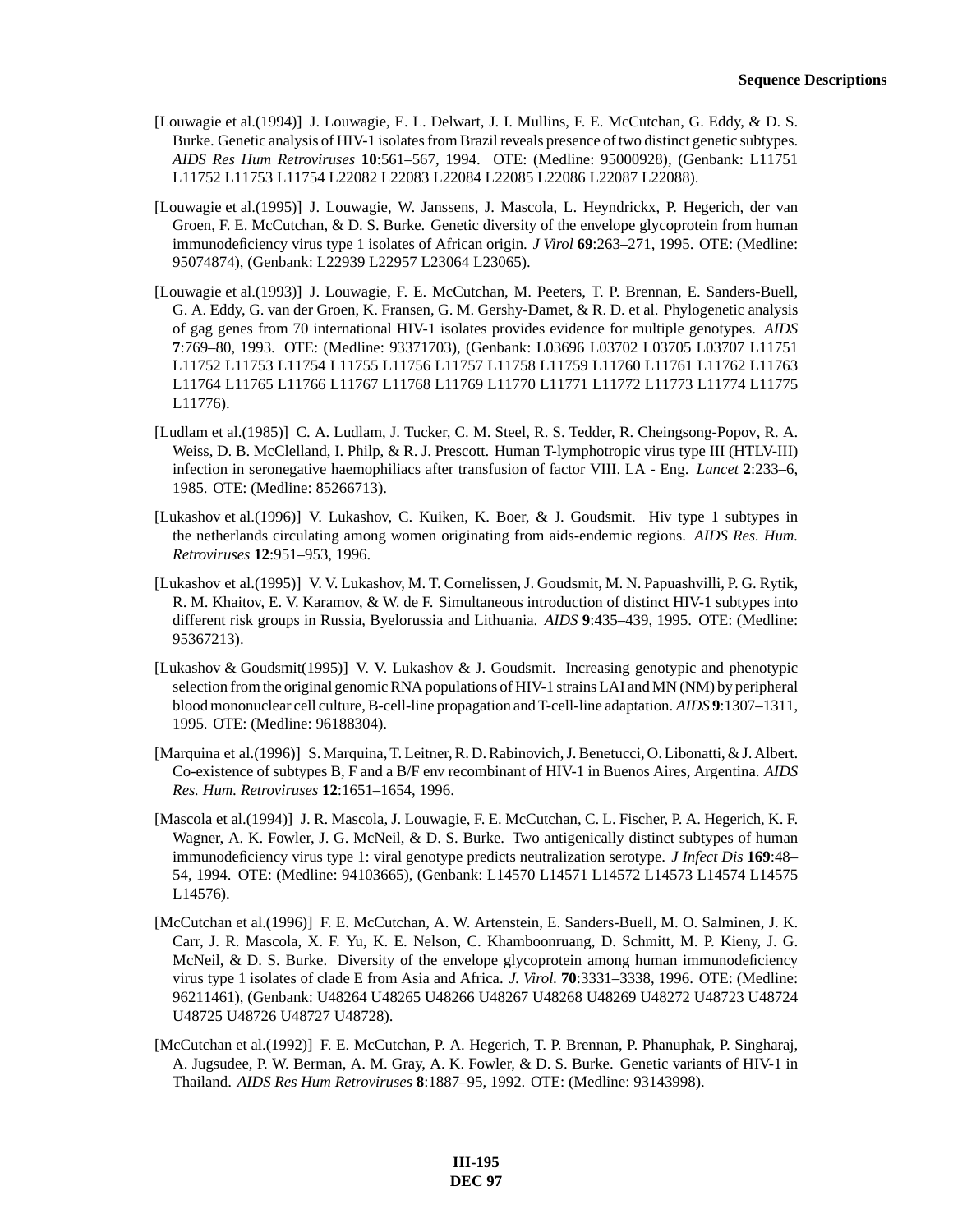- [McDonald et al.(1997)] R. A. McDonald, D. L. Mayers, R. C. Chung, K. F. Wagner, S. Ratto-Kim, D. L. Birx, & N. L. Michael. Evolution of human immunodeficiency virus type 1 env sequence variation in patients with diverse rates of disease progression and T-cell function. LA - Eng. *J Virol* **71**:1871–9, 1997. OTE: (Medline: 97184515), (Genbank: U69282 U69283 U69284 U69285 U69286 U69287 U69288 U69289 U69290 U69291 U69292 U69293 U69294 U69295 U69296 U69297 U69298 U69299 U69300 U69301 U69302 U69303 U69304 U69305 U69306 U69307 U69308 U69309 U69310 U69311).
- [McKeating et al.(1996)] J. A. McKeating, Y. J. Zhang, C. Arnold, R. Frederiksson, E. M. Fenyo, & P. Balfe. Chimeric viruses expressing primary envelope glycoproteins of human immunodeficiency virus type I show increased sensitivity to neutralization by human sera. *Virology* **220**:450–460, 1996. OTE: (Medline: 96251941), (Genbank: U57788 U57789 U57790 U57791 U57792 U57793 U57794).
- [McNearney et al.(1993)] T. McNearney, Z. Hornickova, B. Kloster, A. Birdwell, G. A. Storch, S. H. Polmar, M. Arens, & L. Ratner. Evolution of sequence divergence among human immunodeficiency virus type 1 isolates derived from a blood donor and a recipient. *Pediatr Res* **33**:36–42, 1993. OTE: (Medline: 93165379).
- [McNearney et al.(1992)] T. McNearney, Z. Hornickova, R. Markham, A. Birdwell, M. Arens, A. Saah, & L. Ratner. Relationship of human immunodeficiency virus type 1 sequence heterogeneity to stage of disease. *Proc Natl Acad SciUSA* **89**:10247–51, 1992. OTE: (Medline: 93066216).
- [McNearney et al.(1990)] T. McNearney, P. Westervelt, B. J. Thielan, D. B. Trowbridge, J. Garcia, R. Whittier, & L. Ratner. Limited sequence heterogeneity among biologically distinct human immunodeficiency virus type 1 isolates from individuals involved in a clustered infectious outbreak. *Proc Natl Acad SciUSA* **87**:1917–21, 1990. OTE: (Medline: 90175407), (Genbank: M31451).
- [Menu et al.(1996)] E. Menu, T.X., Truong, M. Lafon, T. Nguyen, M. Muller-Trutwin, T. Nguyen, A. Deslandres, G. Chaouat, Q. Duong, B. Ha, H. Fleury, & F. Barre-Sinoussi. Hiv type 1 thai subtype e is predominant in south vietnam. *AIDS Res. Hum. Retroviruses* **12**:629–633, 1996.
- [Michael et al.(1997)] N. L. Michael, A. E. Brown, R. F. Voigt, S. S. Frankel, J. R. Mascola, K. S. Brothers, M. Louder, D. L. Birx, & S. A. Cassol. Rapid disease progression without seroconversion following primary human immunodeficiency virus type 1 infection–evidence for highly susceptible human hosts. LA - Eng. *J Infect Dis* **175**:1352–9, 1997. OTE: (Medline: 97323978), (Genbank: U52888 U52889 U52890 U52891 U52892 U52893 U52894 U52895 U52896 U52897 U52898 U52899 U52900 U52901 U52902 U52903 U52904 U52905 U52906 U53103 U53104 U53105 U53106 U53107 U53108 U53109 U53110 U53111 U53112 U53113).
- [Michael et al.(1995)] N. L. Michael, G. Chang, L. A. d'Arcy, P. K. Ehrenberg, R. Mariani, M. P. Busch, D. L. Birx, & D. H. Schwartz. Defective accessory genes in a human immunodeficiency virus type 1- infected long-term survivor lacking recoverable virus. LA - Eng. *J Virol* **69**:4228–36, 1995. OTE: (Medline: 95287475), (Genbank: U24443 U24444 U24445 U24446 U24447 U24448 U24449 U24450 U24451 U24452 U24453 U24454 U24455 U24456 U24457 U24458 U24459 U24460 U24461 U24462 U24463 U24464 U24465 U24466 U24467 U24468 U24469 U24470 U24471 U24472).
- [Monken et al.(1995)] C. E. Monken, B. Wu, & A. Srinivasan. High resolution analysis of HIV-1 quasispecies in the brain. *AIDS* **9**:345–349, 1995. OTE: (Medline: 95314789), (Genbank: L17088 L17089 L17090 L17091 L17092 L17093 L17094 L17095 L17096 L17097 L17098 L17099 L17100 L17101 L17102 L17103 L17104 L17105 L17106 L17107 L17108 L17109 L17110 L17111 L17112 L17113 L17114 L17115 L17116 L17117).
- [Montpetit(1995)] M. Montpetit. HIV-1 subtype A in Canada. *AIDS Res. Hum. Retroviruses* **11**:1421– 1422, 1995. OTE: (Medline: 96159142).
- [Morgado et al.(1994)] M. G. Morgado, E. C. Sabino, E. G. Shpaer, V. Bongertz, L. Brigido, M. D. Guimaraes, E. A. Castilho, B. Galvao-Castro, J. I. Mullins, & R. M. H. et al. V3 region polymorphisms in HIV-1 from Brazil: prevalence of subtype B strains divergent from North American/European prototype and detection of subtype F. *AIDS Res Hum Retroviruses* **10**:569–576, 1994. OTE: (Medline: 95000929), (Genbank: L19237 L19571 L19575 L19576 L19579).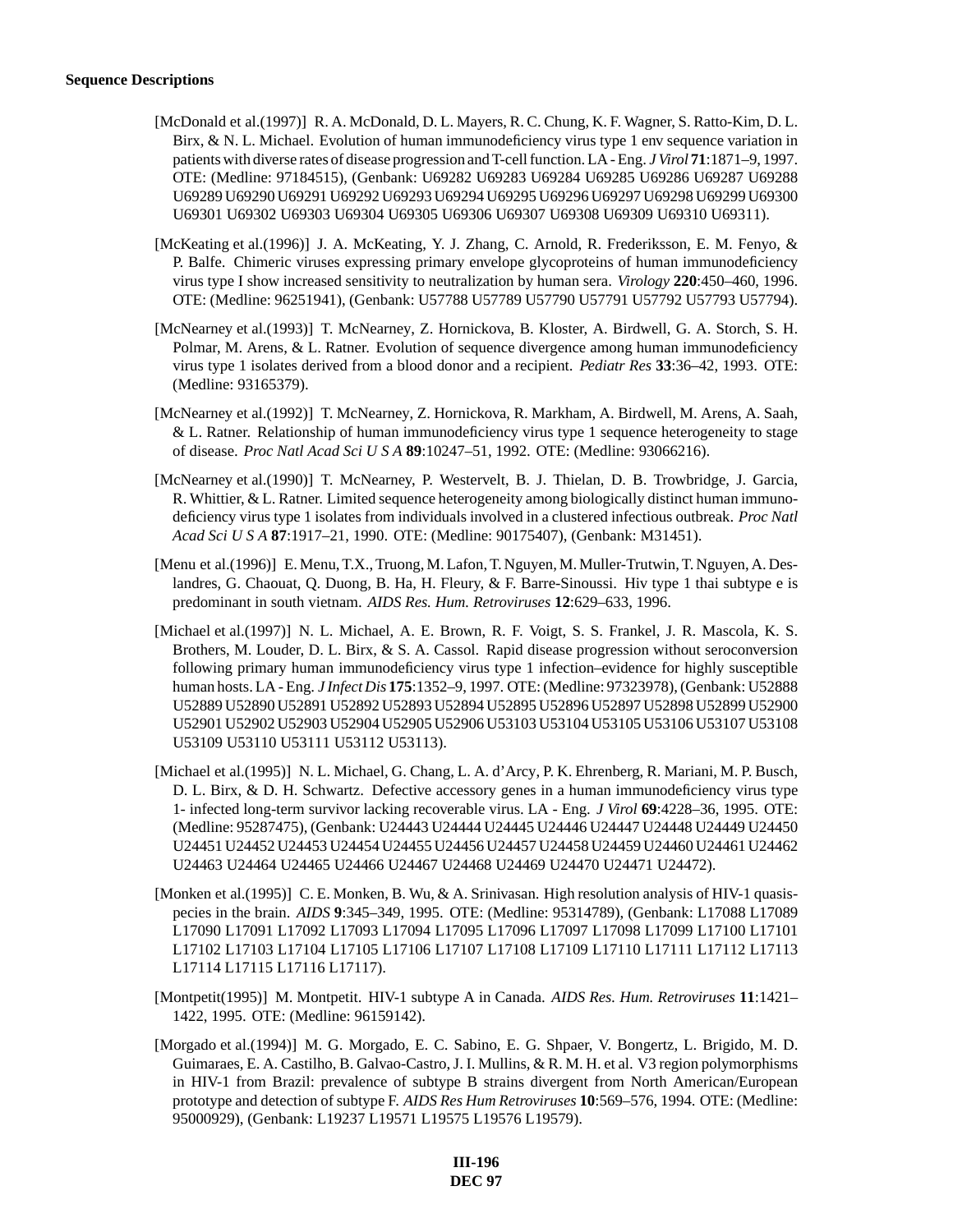- [Mulder-Kampinga et al.(1993)] G. A. Mulder-Kampinga, C. Kuiken, J. Dekker, H. J. Scherpbier, K. Boer, & J. Goudsmit. Genomic human immunodeficiency virus type 1 RNA variation in mother and child following intra-uterine virus transmission. *J Gen Virol* **74**:1747–56, 1993. OTE: (Medline: 93389428), (Genbank: L21028 L21153).
- [Mulder-Kampinga et al.(1995)] G. A. Mulder-Kampinga, A. Simonon, C. L. Kuiken, J. Dekker, H. J. Scherpbier, de van Perre, K. Boer, & J. Goudsmit. Similarity in env and gag genes between genomic RNAs of human immunodeficiency virus type 1 (HIV-1) from mother and infant is unrelated to time of HIV-1 RNA positivity in the child. *J Virol* **69**:2285–2296, 1995. OTE: (Medline: 95191002), (Genbank: L21028 L21029 L21030 L21031 L21032 L21033 L21034 L21035 L21036 L21037 L21038 L21039 L21040 L21041 L21042 L21043 L21044 L21045 L21046 L21047 L21048 L21049 L21050 L21051 L21052 L21053 Z47817 Z47818 Z47819 Z47820).
- [Murphy et al.(1993)] E. Murphy, B. Korber, M. C. Georges-Courbot, B. You, A. Pinter, D. Cook, M. P. Kieny, A. Georges, C. Mathiot, & F. B. et al. Diversity of V3 region sequences of human immunodeficiency viruses type 1 from the central African Republic. *AIDS Res Hum Retroviruses* **9**:997–1006, 1993. OTE: (Medline: 94107601), (Genbank: L11457 L11458 L11459 L11460 L11461 L11462 L11463 L11464 L11465 L11466 L11467 L11468 L11469 L11470 L11471 L11472 L11473 L11474 L11475 L11476 L11477 L11478 L11479 L11480 L11481 L11482 L11483 L11484 L11485 L11486).
- [Nerurkar et al.(1996)] V. R. Nerurkar, H. T. Nguyen, W. M. Dashwood, P. R. Hoffmann, C. Yin, D. M. Morens, A. H. Kaplan, R. Detels, & R. Yanagihara. HIV type 1 subtype E in commercial sex workers and injection drug users in Southern Vietnam. *AIDS Res. Hum. Retroviruses* **12**:841–843, 1996.
- [Nkengasong et al.(1994)] J. N. Nkengasong, W. Janssens, L. Heyndrickx, K. Fransen, P. M. Ndumbe, J. Motte, A. Leonaers, M. Ngolle, J. Ayuk, & P. P. et al. Genotypic subtypes of HIV-1 in Cameroon. *AIDS* **8**:1405–1412, 1994. OTE: (Medline: 95118531).
- [O'Brien et al.(1990)] W. A. O'Brien, Y. Koyanagi, A. Namazie, J. Q. Zhao, A. Diagne, K. Idler, J. A. Zack, & I. S. Chen. HIV-1 tropism for mononuclear phagocytes can be determined by regions of gp120 outside the CD4-binding domain. *Nature* **348**:69–73, 1990. OTE: (Medline: 91043044).
- [Olivares et al.(1997)] I. Olivares, G. Shaw, & C. Lopez-Galindez. Phenotypic switch in a Spanish HIV type 1 isolate on serial passage on MT-4 cells (In Process Citation) LA - Eng. *AIDS Res Hum Retroviruses* **13**:979–84, 1997. OTE: (Medline: 97366584).
- [Oram et al.(1990)] J. D. Oram, R. G. Downing, M. Roff, J. C. Clegg, D. Serwadda, & J. W. Carswell. Nucleotide sequence of a Ugandan HIV-1 provirus reveals genetic diversity from other HIV-1 isolates. *AIDS Res Hum Retroviruses* **6**:1073–8, 1990. OTE: (Medline: 91090981), (Genbank: M62320).
- [Oram et al.(1991)] J. D. Oram, R. G. Downing, M. Roff, N. Serwankambo, J. C. Clegg, A. S. Featherstone, & J. C. Booth. Sequence analysis of the V3 loop regions of the env genes of Ugandan human immunodeficiency proviruses. *AIDS Res Hum Retroviruses* **7**:605–14, 1991. OTE: (Medline: 92118457).
- [Orloff et al.(1993)] G. M. Orloff, M. L. Kalish, J. Chiphangwi, K. E. Potts, C. Y. Ou, G. Schochetman, G. Dallabetta, A. I. Saah, & P. G. Miotti. V3 loops of HIV-1 specimens from pregnant women in Malawi uniformly lack a potential N-linked glycosylation site. *AIDS Res Hum Retroviruses* **9**:705– 6, 1993. OTE: (Medline: 93378795), (Genbank: L15721 L15722 L15723 L15724 L15725 L15726 L15727 L15728 L15729 L15730 L15731 L15732 L15733 L15734 L15735).
- [Osmanov et al.(1994)] S. Osmanov, W. L. Heyward, & J. Esparza. The World Health Organization Network for HIV Isolation and Characterization: summary of a pilot study. *AIDS Res Hum Retroviruses* **10**:1325–1326, 1994. OTE: (Medline: 95194690).
- [Ou et al.(1992a)] C. Y. Ou, C. A. Ciesielski, G. Myers, C. I. Bandea, C. C. Luo, B. T. Korber, J. I. Mullins, G. Schochetman, R. L. Berkelman, & A. N. E. et al. Molecular epidemiology of HIV transmission in a dental practice. *Science* **256**:1165–71, 1992a. OTE: (Medline: 92271245), (Genbank: M90847 M90848 M90849 M90850 M90851 M90852 M90853 M90854 M90855 M90856 M90857 M90858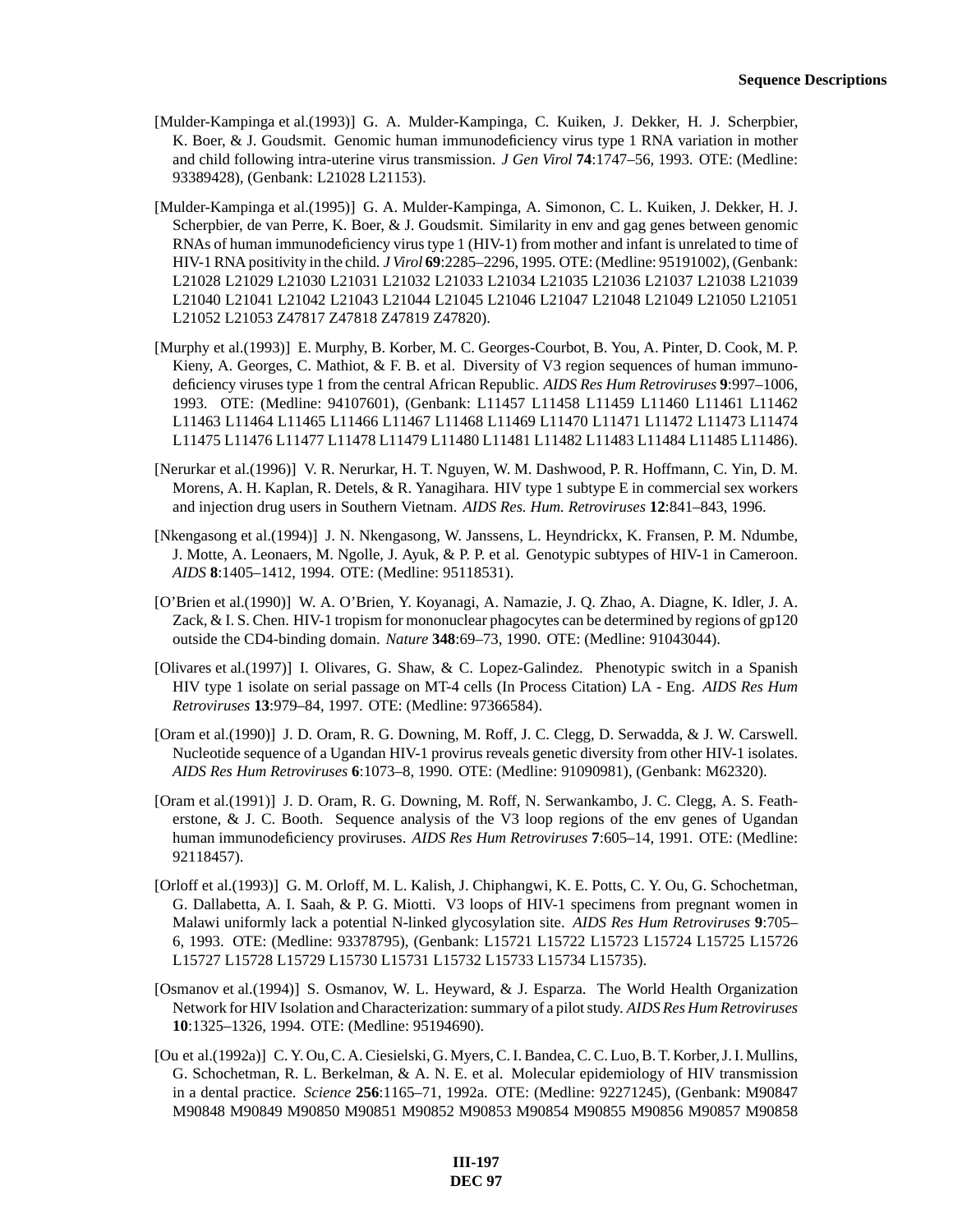M90859 M90860 M90861 M90862 M90863 M90864 M90865 M90866 M90867 M90868 M90869 M90870 M90871 M90872 M90873 M90874 M90875 M90876).

- [Ou et al.(1992b)] C. Y. Ou, Y. Takebe, C. C. Luo, M. Kalish, W. Auwanit, C. Bandea, la de Torre, J. L. Moore, G. Schochetman, & S. Y. et al. Wide distribution of two subtypes of HIV-1 in Thailand. *AIDS Res Hum Retroviruses* **8**:1471–2, 1992b. OTE: (Medline: 93103845).
- [Ou et al.(1993)] C. Y. Ou, Y. Takebe, B. G. Weniger, C. C. Luo, M. L. Kalish, W. Auwanit, S. Yamazaki, H. D. Gayle, N. L. Young, & G. Schochetman. Independent introduction of two major HIV-1 genotypes into distinct high-risk populations in Thailand. *Lancet* **341**:1171–4, 1993. OTE: (Medline: 93254133).
- [Palca(1992a)] J. Palca. AIDS. CDC closes the case of the Florida dentist. *Science* **256**:1130–1, 1992a. OTE: (Medline: 92271233).
- [Palca(1992b)] J. Palca. The case of the Florida dentist. *Science* **255**:392–4, 1992b. OTE: (Medline: 92132539).
- [Pang et al.(1990)] S. Pang, Y. Koyanagi, S. Miles, C. Wiley, H. V. Vinters, & I. S. Chen. High levels of unintegrated HIV-1 DNA in brain tissue of AIDS dementia patients. *Nature* **343**:85–9, 1990. OTE: (Medline: 90114416).
- [Pang et al.(1991)] S. Pang, H. V. Vinters, T. Akashi, W. A. O'Brien, & I. S. Chen. HIV-1 env sequence variation in brain tissue of patients with AIDS- related neurologic disease. *J Acquir Immune Defic Syndr* **4**:1082–92, 1991. OTE: (Medline: 92092169).
- [Penny et al.(1996)] M. A. Penny, S. J. Thomas, N. W. Douglas, S. Ranjbar, H. Holmes, & R. S. Daniels. Env-gene sequences of primary HIV-1 isolates of subtypes B, C, D, E and F obtained from the WHO Network for HIV Isolation and Characterisation. *AIDS Res Hum Retroviruses* **12**:741–747, 1996.
- [Pestano et al.(1993)] G. Pestano, A. Prince, J. Guyden, J. M. Ntambi, A. Atkin, & W. M. Boto. Independent divergences in the CD4 binding site and V3 loop encoded in two seroprevalent Ugandan HIV-1 clinical isolates. *J Acquir Immune Defic Syndr* **6**:872–80, 1993. OTE: (Medline: 93301830), (Genbank: M98503 M98504).
- [Pestano et al.(1995)] G. A. Pestano, K. S. Hosford, A. I. Spira, J. Riley, J. M. Xie, N. Sewankambo, L. Brown, D. D. Ho, & W. M. Boto. Seroreactivity of analogous antigenic epitopes in glycoprotein 120 expressed in HIV-1 subtypes A, B, C, and D. *AIDS Res Hum Retroviruses* **11**:589–596, 1995. OTE: (Medline: 96093894).
- [Pincus et al.(1994)] S. H. Pincus, K. G. Messer, P. L. Nara, W. A. Blattner, G. Colclough, & M. Reitz. Temporal analysis of the antibody response to HIV envelope protein in HIV-infected laboratory workers. *J Clin Invest* **93**:2505–13, 1994. OTE: (Medline: 94259810).
- [Popovic et al.(1984)] M. Popovic, N. Flomenberg, D. J. Volkman, D. Mann, A. S. Fauci, B. Dupont, & R. C. Gallo. Alteration of T-cell functions by infection with HTLV-I or HTLV-II. *Science* **226**:459–62, 1984. OTE: (Medline: 85040344).
- [Porter et al.(1997)] K. R. Porter, J. R. Mascola, H. Hupudio, D. Ewing, T. C. VanCott, R. L. Anthony, A. L. Corwin, S. Widodo, S. Ertono, F. E. McCutchan, D. S. Burke, C. G. Hayes, F. S. Wignall, & R. R. Graham. Genetic, antigenic and serologic characterization of human immunodeficiency virus type 1 from Indonesia. LA - Eng. *J Acquir Immune Defic Syndr Hum Retrovirol* **14**:1–6, 1997. OTE: (Medline: 97143192).
- [Potts et al.(1993a)] K. E. Potts, M. L. Kalish, C. I. Bandea, G. M. Orloff, L. S. M., C. Brown, N. Malanda, M. Kavuka, G. Schochetman, & C. Y. O. et al. Genetic diversity of human immunodeficiency virus type 1 strains in Kinshasa, Zaire. *AIDS Res Hum Retroviruses* **9**:613–8, 1993a. OTE: (Medline: 93378782).
- [Potts et al.(1993b)] K. E. Potts, M. L. Kalish, T. Lott, G. Orloff, C. C. Luo, M. A. Bernard, C. B. Alves, R. Badaro, J. Suleiman, & O. F. et al. Genetic heterogeneity of the V3 region of the HIV-1 envelope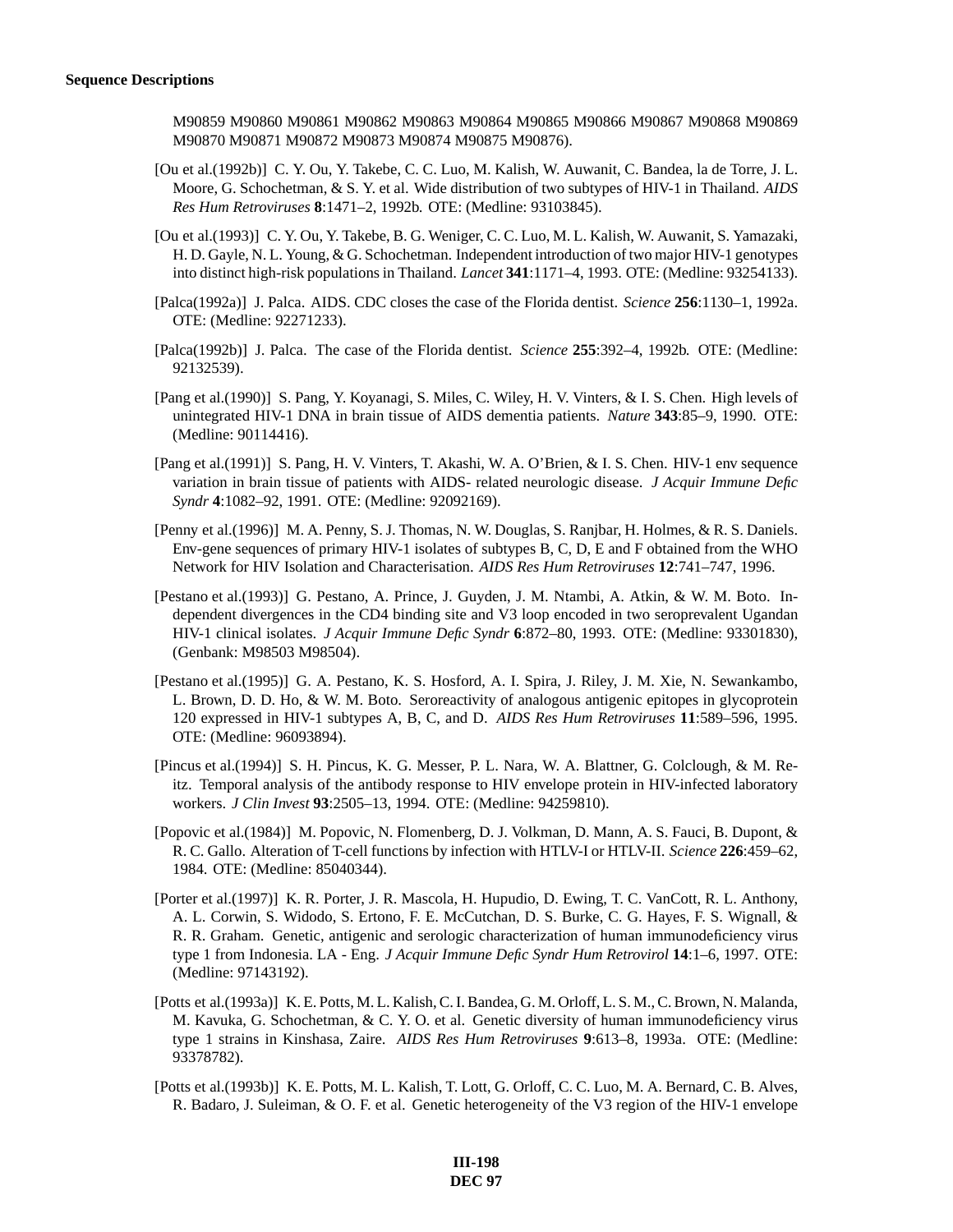glycoprotein in Brazil. Brazilian Collaborative AIDS Research Group. *AIDS* **7**:1191–7, 1993b. OTE: (Medline: 94030749).

- [Quinones-Mateu et al.(1995)] M. E. Quinones-Mateu, J. Dopazo, J. A. Este, T. R. Rota, & E. Domingo. Molecular characterization of human immunodeficiency virus type 1 isolates from Venezuela. *AIDS Res Hum Retroviruses* **11**:605–616, 1995. OTE: (Medline: 96093896), (Genbank: U16764 U16779).
- [Quinones-Mateu et al.(1996)] M. E. Quinones-Mateu, A. Holguin, V. Soriano, & E. Domingo. Env gene diversity of HIV type 1 isolates from Spain. *AIDS Res. Hum. Retroviruses* **12**:955–957, 1996.
- [R. et al.(1990)] L. D. R., B. Vanderborght, M. Vanden Haesevelde, L. Heyndrickx, A. van Geel, C. Wauters, R. Bernaerts, E. Saman, P. Nijs, & B. W. et al. Isolation and partial characterization of an unusual human immunodeficiency retrovirus from two persons of west-central African origin. *J Virol* **64**:1207–16, 1990. OTE: (Medline: 90156518), (Genbank: M31171).
- [Ranjbar(1995)] S. Ranjbar. Molecular characterization of an HIV type 1 isolate from Burundi. *AIDS Res. Hum. Retroviruses* **11**:1146, 1995. OTE: (Medline: 96089225).
- [Ranjbar et al.(1995)] S. Ranjbar, A. Slade, A. Jenkins, A. Heath, P. Kitchin, N. Almond, S. Osmanov, & H. Holmes. Molecular characterization of an HIV type 1 isolate from Burundi. *AIDS Res Hum Retroviruses* **11**:981–984, 1995. OTE: (Medline: 96020099), (Genbank: L35452 L35453 L35454 L35455 L35456 L35457 L35458 L35459).
- [Richalet-Secordel et al.(1994)] P. M. Richalet-Secordel, A. Deslandres, S. Plaue, B. You, F. Barre-Sinoussi, & R. V. M. H. Cross-reactive potential of rabbit antibodies raised against a cyclic peptide representing a chimeric V3 loop of HIV-1 gp120 studied by biosensor technique and ELISA. *FEMS Immunol Med Microbiol* **9**:77–87, 1994. OTE: (Medline: 95004283).
- [Robbins et al.(1996)] K. E. Robbins, C. I. Bandea, A. Levin, J. J. Goedert, W. A. Blattner, G. Brubaker, T. M. Brown, G. Schochetman, M. L. Kalish, J. Shao, & T. R. O'Brien. Genetic variability of human immunodeficiency virus type 1 in rural northwest Tanzania. *AIDS Res. Hum. Retroviruses* **12**:1389– 1391, 1996. OTE: (Medline: 97046198), (GenBank: U61875 U61879 U61880 U61881).
- [Roth et al.(1996)] W. W. Roth, J. A. Zuberi, H. G. Stringer, S. K. Davidson, & V. C. Bond. Examination of HIV type 1 variants in mother-child pairs. *AIDS Res. Hum. Retroviruses* **12**:925–930, 1996.
- [Sabino et al.(1994a)] E. Sabino, L. Z. Pan, C. Cheng-Mayer, & A. Mayer. Comparison of in vivo plasma and peripheral blood mononuclear cell HIV- 1 quasi-species to short-term tissue culture isolates: an analysis of tat and C2-V3 env regions. *AIDS* **8**:901–9, 1994a. OTE: (Medline: 95032920), (Genbank: U01357 U01358 U01359 U01360 U01361 U01362 U01363 U01364 U01365 U01366 U01367 U01368 U01369 U01370 U01371 U01372 U01373 U01374 U01375 U01379 U01380 U01381 U01382 U01383 U01384 U01385 U01386 U01387 U01388 U01389).
- [Sabino et al.(1994b)] E. C. Sabino, E. Delwart, T. H. Lee, A. Mayer, J. I. Mullins, & M. P. Busch. Identification of low-level contamination of blood as basis for detection of human immunodeficiency virus (HIV) DNA in anti-HIV-negative specimens. *J Acquir Immune Defic Syndr* **7**:853–859, 1994b. OTE: (Medline: 94293167), (Genbank: L20371 L20372 L20373 L20374 L20375 L20376 L20377 L20378 L20379 L20380).
- [Sabino et al.(1996)] E. C. Sabino, R. S. Diaz, L. F. Brigido, G. H. Learn, J. I. Mullins, A. L. Reingold, A. J. S. Duarte, A. Mayer, & M. P. Busch. Distribution of HIV-1 subtypes seen in an AIDS clinic in Sao Pualo City, Brazil. *AIDS* **10**:1579–1584, 1996.
- [Sabino et al.(1994c)] E. C. Sabino, E. G. Shpaer, M. G. Morgado, B. T. Korber, R. S. Diaz, V. Bongertz, S. Cavalcante, B. Galvao-Castro, J. I. Mullins, & A. Mayer. Identification of human immunodeficiency virus type 1 envelope genes recombinant between subtypes B and F in two epidemiologically linked individuals from Brazil. *J Virol* **68**:6340–6346, 1994c. OTE: (Medline: 94365938), (Genbank: U08955 U08956 U08957 U08958 U08959 U08960 U08962 U08963 U08964 U08965 U08966 U08967 U08968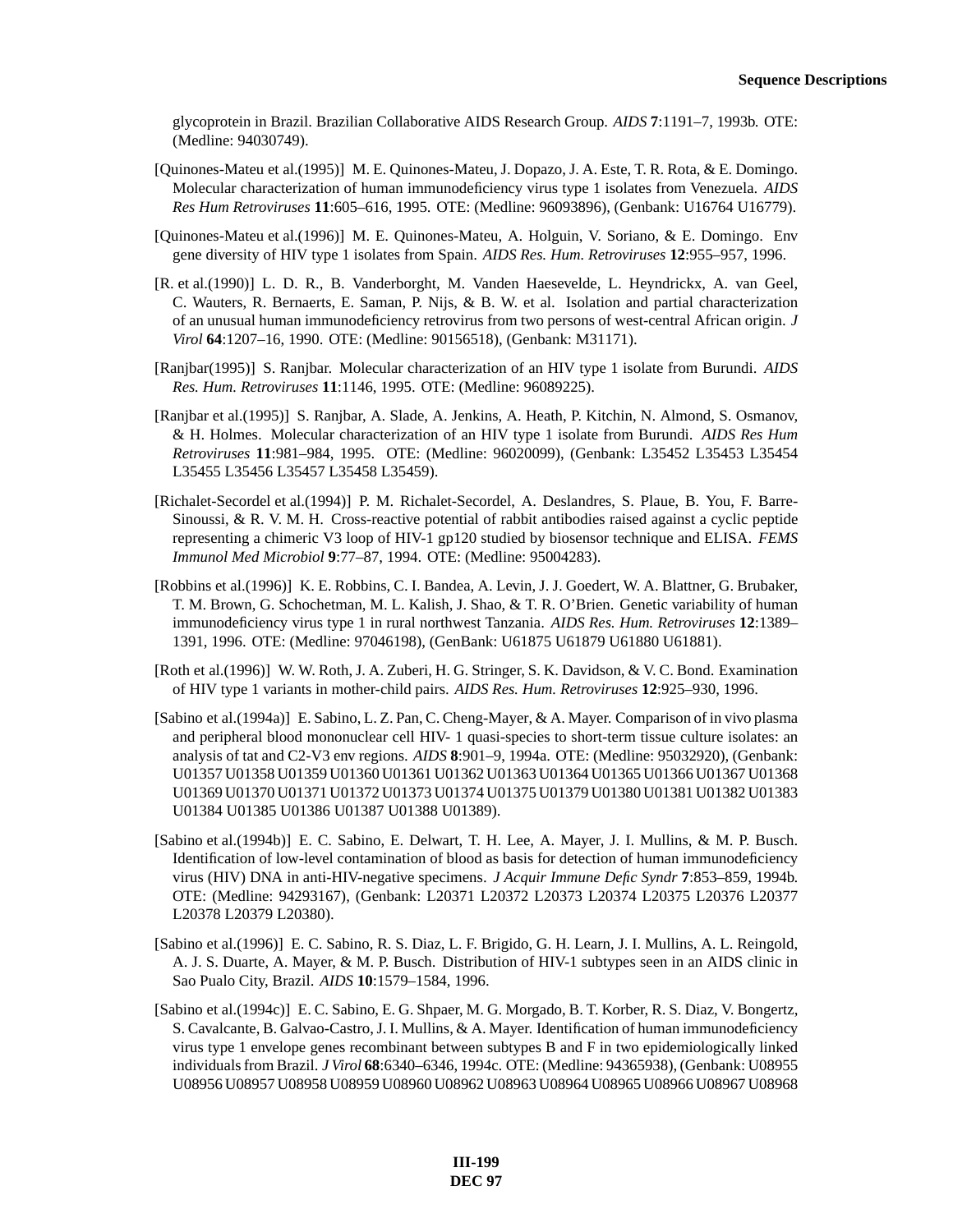U08969 U08970 U08971 U08972 U08973 U08974 U08975 U10019 U10020 U10021 U10022 U10023 U10024 U10025 U10026).

- [Saksena et al.(1997)] N. K. Saksena, Y. C. Ge, B. Wang, S. H. Xiang, J. Ziegler, P. Palasanthiran, W. Bolton, & A. L. Cunningham. RNA and DNA sequence analysis of the nef gene of HIV type 1 strains from the first HIV type 1-infected long-term nonprogressing mother- child pair. LA - Eng. *AIDS Res Hum Retroviruses* **13**:729–32, 1997. OTE: (Medline: 97311526), (Genbank: U73339 U73340 U73341 U73342 U73343 U73344 U73345 U73346 U73347 U73348 U73349 U73350 U73351 U73352 U73353 U73354 U73355 U73356 U73357 U73358 U73359 U73360 U73361 U73362 U73363 U73364 U73365 U73366 U73367 U73368).
- [Sala et al.(1995)] M. Sala, E. Pelletier, & S. Wain-Hobson. HIV-1 gp120 sequences from a doubly infected drug user. *AIDS Res Hum Retroviruses* **11**:653–655, 1995. OTE: (Medline: 96093902), (Genbank: U20670 U20671 U20672 U20673 U20674 U20675 U20676 U20677).
- [Sala et al.(1994)] M. Sala, G. Zambruno, J. P. Vartanian, A. Marconi, U. Bertazzoni, & S. Wain-Hobson. Spatial discontinuities in human immunodeficiency virus type 1 quasispecies derived from epidermal Langerhans cells of a patient with AIDS and evidence for double infection. *J Virol* **68**:5280–5283, 1994. OTE: (Medline: 94309197).
- [Salminen et al.(1997)] M. O. Salminen, J. K. Carr, D. L. Robertson, P. Hegerich, D. Gotte, C. Koch, E. Sanders-Buell, F. Gao, P. M. Sharp, B. H. Hahn, D. S. Burke, & F. E. McCutchan. Evolution and probable transmission of intersubtype recombinant human immunodeficiency virus type 1 in a Zambian couple. LA - Eng. *J Virol* **71**:2647–55, 1997. OTE: (Medline: 97213928), (Genbank: K03455 M19921 U86768 U86781).
- [Salminen et al.(1996)] M. O. Salminen, B. Johansson, A. Sonnerborg, S. Ayehunie, D. Gotte, P. Leinikki, D. S. Burke, & F. E. McCutchan. Full-length sequence of an Ethiopian human immunodeficiency virus type i (HIV-1) isolate of genetic subtype C. *AIDS Res. Hum. Retroviruses* **12**:1329–1339, 1996.
- [Salminen et al.(1995)] M. O. Salminen, C. Koch, E. Sanders-Buell, P. K. Ehrenberg, N. L. Michael, J. K. Carr, D. S. Burke, & F. E. McCutchan. Recovery of virtually full-length HIV-1 provirus of diverse subtypes from primary virus cultures using the polymerase chain reaction. *Virology* **213**:80–86, 1995. OTE: (Medline: 96036482), (Genbank: M17449 M19921 U26546 U26942).
- [Sanchez-Palomino et al.(1993)] S. Sanchez-Palomino, J. M. Rojas, M. A. Martinez, E. M. Fenyo, R. Najera, E. Domingo, & C. Lopez-Galindez. Dilute passage promotes expression of genetic and phenotypic variants of human immunodeficiency virus type 1 in cell culture. LA - Eng. *J Virol* **67**:2938–43, 1993. OTE: (Medline: 93233267).
- [Sanchez-Pescador et al.(1985)] R. Sanchez-Pescador, M. D. Power, P. J. Barr, K. S. Steimer, M. M. Stempien, S. L. Brown-Shimer, W. W. Gee, A. Renard, A. Randolph, & J. A. L. et al. Nucleotide sequence and expression of an AIDS-associated retrovirus (ARV-2). *Science* **227**:484–92, 1985. OTE: (Medline: 85090453), (Genbank: K02007).
- [Sauermann et al.(1990)] U. Sauermann, J. Schneider, J. Mous, U. Brunckhorst, I. Schedel, K. D. Jentsch, & G. Hunsmann. Molecular cloning and characterization of a German HIV-1 isolate. *AIDS Res Hum Retroviruses* **6**:813–23, 1990. OTE: (Medline: 90303973).
- [Scarlatti et al.(1993)] G. Scarlatti, T. Leitner, E. Halapi, J. Wahlberg, P. Marchisio, M. A. Clerici-Schoeller, H. Wigzell, E. M. Fenyo, J. Albert, & M. U. et al. Comparison of variable region 3 sequences of human immunodeficiency virus type 1 from infected children with the RNA and DNA sequences of the virus populations of their mothers. *Proc Natl Acad Sci U S A* **90**:1721–5, 1993. OTE: (Medline: 93189569), (Genbank: L08277 L08278 L08279 L08280 L08281 L08282 L08283 L08284 L08285 L08286 L08287 L08288 L08289 L08290 L08291 L08292 L08293 L08294 L08295 L08296 L08297 L08298 L08299 L08300 L08301 L08302 L08303 L08304 L08305 L08306).
- [Schwartz et al.(1997)] D. H. Schwartz, R. C. Castillo, S. Arango-Jaramillo, U. K. Sharma, H. F. Song, & G. Sridharan. Chemokine-independent in vitro resistance to human immunodeficiency virus (HIV-1)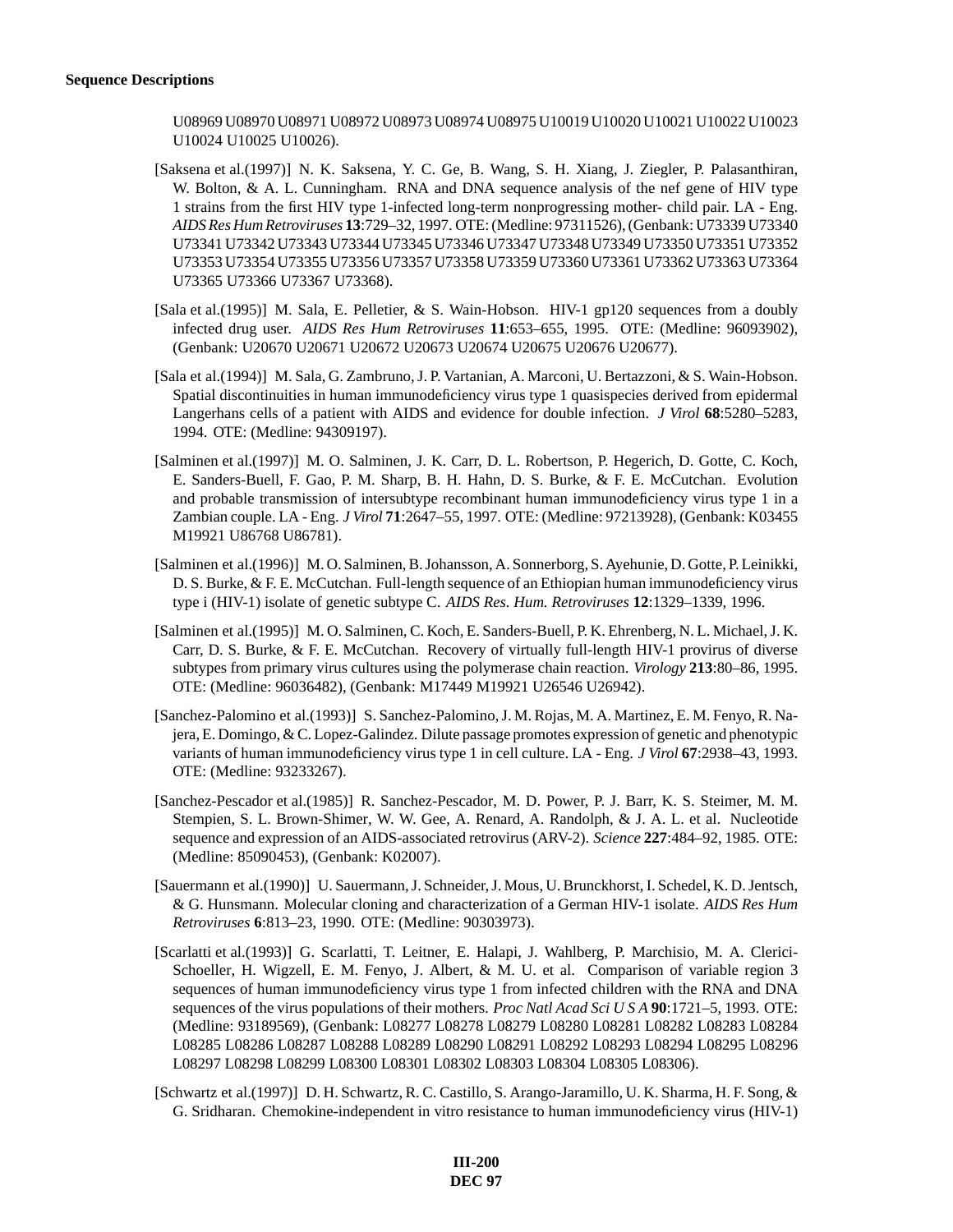correlating with low viremia in long-term and recently infected HIV-1-positive persons. LA - Eng. *J Infect Dis* **176**:1168–74, 1997. OTE: (Medline: 98022673).

- [Shapshak et al.(1995)] P. Shapshak, I. Nagano, K. Xin, W. Bradley, C. B. McCoy, N. C. Sun, R. V. Stewart, M. Yoshioka, C. Petito, & K. G. et al. HIV-1 heterogeneity and cytokines. Neuropathogenesis. *Adv Exp Med Biol* **373**:225–238, 1995. OTE: (Medline: 95397707).
- [Shimizu et al.(1992)] H. Shimizu, F. Hasebe, H. Tsuchie, S. Morikawa, H. Ushijima, & T. Kitamura. Analysis of a human immunodeficiency virus type 1 isolate carrying a truncated transmembrane glycoprotein. *Virology* **189**:534–46, 1992. OTE: (Medline: 92351552), (Genbank: D01205 D01206 D01207 D01205 D01206 D01207 D01205 D01206 D01207).
- [Shioda et al.(1997)] T. Shioda, S. Oka, X. Xin, H. Liu, R. Harukuni, A. Kurotani, M. Fukushima, M. K. Hasan, T. Shiino, Y. Takebe, A. Iwamoto, & Y. Nagai. In vivo sequence variability of human immunodeficiency virus type 1 envelope gp120: association of V2 extension with slow disease progression. LA - Eng. *J Virol* **71**:4871–81, 1997. OTE: (Medline: 97332315), (Genbank: AB002829 AB003019).
- [Shpaer et al.(1994)] E. G. Shpaer, E. L. Delwart, C. L. Kuiken, J. Goudsmit, M. H. Bachmann, & J. I. Mullins. Conserved V3 loop sequences and transmission of human immunodeficiency virus type 1. *AIDS Res Hum Retroviruses* **10**:1679–1684, 1994. OTE: (Medline: 95194734).
- [Simmonds et al.(1990)] P. Simmonds, P. Balfe, C. A. Ludlam, J. O. Bishop, & A. J. Brown. Analysis of sequence diversity in hypervariable regions of the external glycoprotein of human immunodeficiency virus type 1. *J Virol* **64**:5840–50, 1990. OTE: (Medline: 91056552), (Genbank: M36997).
- [Simonon et al.(1994)] A. Simonon, P. Lepage, E. Karita, D. G. Hitimana, F. Dabis, P. Msellati, G. V. C., F. Nsengumuremyi, A. Bazubagira, & de Van Perre. An assessment of the timing of mother-to-child transmission of human immunodeficiency virus type 1 by means of polymerase chain reaction. *J Acquir Immune Defic Syndr* **7**:952–957, 1994. OTE: (Medline: 94328228).
- [Siwka et al.(1994)] W. Siwka, A. Schwinn, K. Baczko, I. Pardowitz, F. Mhalu, J. Shao, A. Rethwilm, & M. ter V. vpu and env sequence variability of HIV-1 isolates from Tanzania. *AIDS Res Hum Retroviruses* **10**:1753–1754, 1994. OTE: (Medline: 95194744).
- [Slobod et al.(1994)] K. S. Slobod, S. D. Rencher, A. Farmer, F. S. Smith, & J. L. Hurwitz. HIV type 1 envelope sequence diversity in inner city community. *AIDS Res Hum Retroviruses* **10**:873–875, 1994. OTE: (Medline: 95078006), (Genbank: U09140 U09141 U09142 U09143 U09144 U09145 U09146 U09147 U09148 U09149 U09150 U09151 U09158 U09159 U09160 U09161 U09162 U09163 U09164 U09165 U09166 U09167 U09168 U09169 U09170 U09171 U09172 U09173 U09174 U09175).
- [Smith & Waterman(1992)] T. F. Smith & M. S. Waterman. The continuing case of the Florida dentist. *Science* **256**:1155–6, 1992. OTE: (Medline: 92271243).
- [Sova et al.(1995)] P. Sova, M. van Ranst, P. Gupta, R. Balachandran, W. Chao, S. Itescu, G. McKinley, & D. J. Volsky. Conservation of an intact human immunodeficiency virus type 1 vif gene in vitro and in vivo. *J Virol* **69**:2557–2564, 1995. OTE: (Medline: 95191036).
- [Spire et al.(1989)] B. Spire, J. Sire, V. Zachar, F. Rey, F. Barre-Sinoussi, F. Galibert, A. Hampe, & J. C. Chermann. Nucleotide sequence of HIV1-NDK: a highly cytopathic strain of the human immunodeficiency virus. *Gene* **81**:275–84, 1989. OTE: (Medline: 90034200).
- [Srinivasan et al.(1987)] A. Srinivasan, R. Anand, D. York, P. Ranganathan, P. Feorino, G. Schochetman, J. Curran, V. S. Kalyanaraman, P. A. Luciw, & R. Sanchez-Pescador. Molecular characterization of human immunodeficiency virus from Zaire: nucleotide sequence analysis identifies conserved and variable domains in the envelope gene. *Gene* **52**:71–82, 1987. OTE: (Medline: 87248097), (Genbank: K03458 M16322).
- [Srinivasan et al.(1989)] A. Srinivasan, D. York, D. B. Jr, R. Jannoun-Nasr, J. Getchell, J. McCormick, C. Y. Ou, G. Myers, T. Smith, & E. C. et al. Molecular characterization of HIV-1 isolated from a serum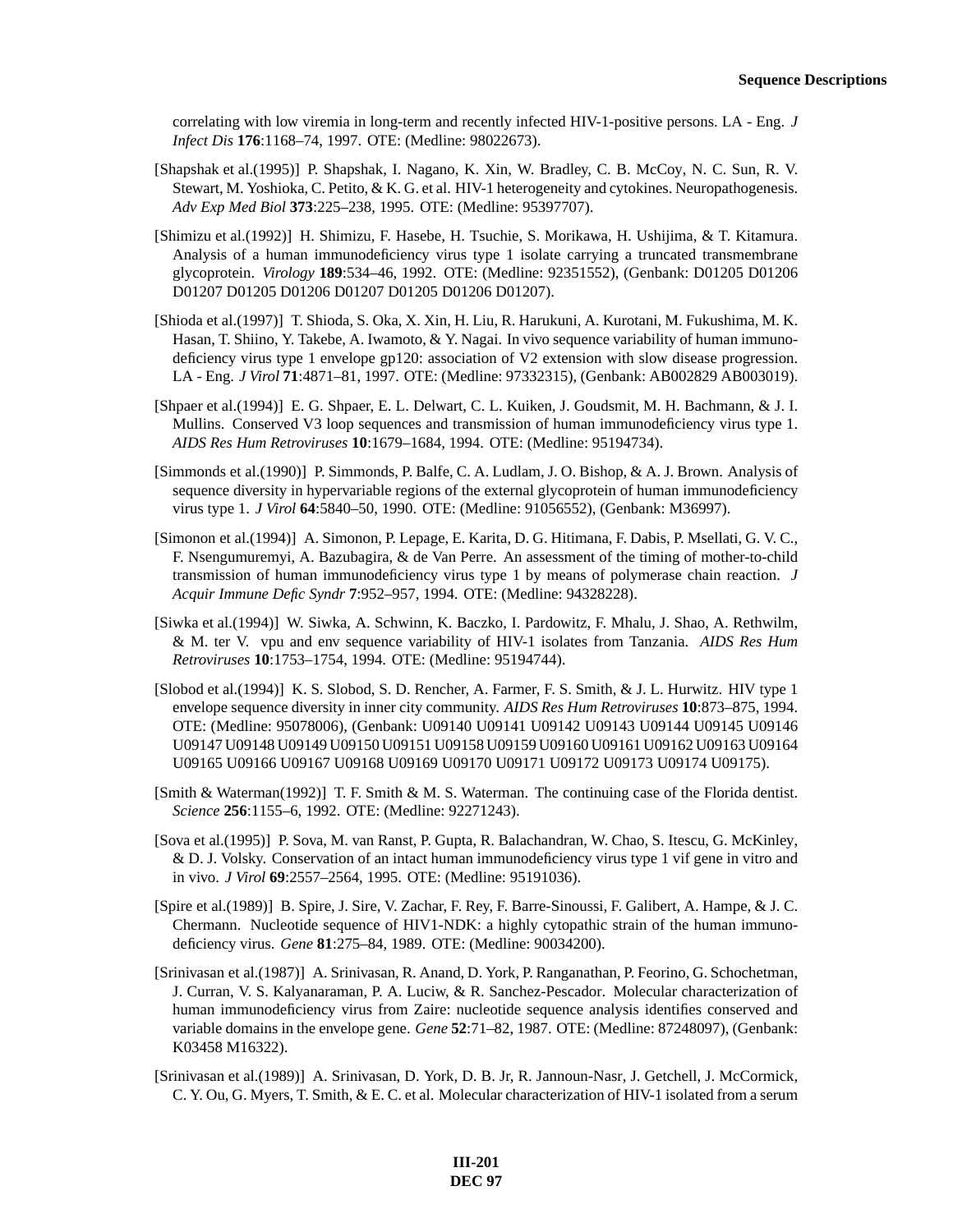collected in 1976: nucleotide sequence comparison to recent isolates and generation of hybrid HIV. *AIDS Res Hum Retroviruses* **5**:121–9, 1989. OTE: (Medline: 89228766).

- [Starcich et al.(1986)] B. R. Starcich, B. H. Hahn, G. M. Shaw, P. D. McNeely, S. Modrow, H. Wolf, E. S. Parks, W. P. Parks, S. F. Josephs, & R. C. G. et al. Identification and characterization of conserved and variable regions in the envelope gene of HTLV-III/LAV, the retrovirus of AIDS. *Cell* **45**:637–48, 1986. OTE: (Medline: 86218077), (Genbank: K03455 M12507 M12508 M17451).
- [Stevenson et al.(1990)] M. Stevenson, S. Haggerty, C. Lamonica, A. M. Mann, C. Meier, & A. Wasiak. Cloning and characterization of human immunodeficiency virus type 1 variants diminished in the ability to induce syncytium-independent cytolysis. *J Virol* **64**:3792–803, 1990. OTE: (Medline: 90317877).
- [Strunnikova et al.(1995)] N. Strunnikova, S. C. Ray, R. A. Livingston, E. Rubalcaba, & R. P. Viscidi. Convergent evolution within the V3 loop domain of human immunodeficiency virus type 1 in association with disease progression. *J Virol* **69**:7548–7558, 1995. OTE: (Medline: 96078998), (Genbank: U22682 U22683 U22684 U22685 U22686 U22687 U22688 U22689 U22690 U22691 U22692 U22693 U22694 U22695 U22696 U22697 U22698 U22699 U22700 U22701 U22702 U22703 U22704 U22705 U22706 U22707 U22708 U22709 U22710 U22711).
- [Su et al.(1997)] L. Su, H. Kaneshima, M. L. Bonyhadi, R. Lee, J. Auten, A. Wolf, B. Du, L. Rabin, B. H. Hahn, E. Terwilliger, & J. M. Mccune. Identification of HIV-1 determinants for replication in vivo. *Virology* **227**:45–52, 1997. OTE: (Medline: 97167516).
- [Takehisa et al.(1997a)] J. Takehisa, M. Osei-Kwasi, N. K. Ayisi, O. Hishida, T. Miura, T. Igarashi, J. Brandful, W. Ampofo, V. B. Netty, M. Mensah, M. Yamashita, E. Ido, & M. Hayami. Phylogenetic analysis of human immunodeficiency virus 1 in Ghana. LA - Eng. *Acta Virol* **41**:51–4, 1997a. OTE: (Medline: 97343087), (Genbank: U67049 U67050 U75451 U75452 U75453 U75454 U75457 U75458 U75459 U75460 U75461).
- [Takehisa et al.(1997b)] J. Takehisa, L. Zekeng, T. Miura, E. Ido, M. Yamashita, I. Mboudjeka, L. G. Gurtler, M. Hayami, & L. Kaptue. Triple HIV-1 infection with group O and Group M of different clades in a single Cameroonian AIDS patient (letter) LA - Eng. *J Acquir Immune Defic Syndr Hum Retrovirol* **14**:81–2, 1997b. OTE: (Medline: 97143206), (Genbank: U58148 U58149 U58150 U58151 U58152 U58153 U58154 U58155 U58156 U58157 U58158 U58159).
- [Takeuchi et al.(1991)] Y. Takeuchi, M. Akutsu, K. Murayama, N. Shimizu, & H. Hoshino. Host range mutant of human immunodeficiency virus type 1: modification of cell tropism by a single point mutation at the neutralization epitope in the env gene. *J Virol* **65**:1710–8, 1991. OTE: (Medline: 91162716), (Genbank: M58037 M58038 M58039 M59192 M59193 M59888 M59889 M59890 M59891 M59892).
- [Tan et al.(1993)] W. Tan, R. Fredriksson, A. Bjorndal, P. Balfe, & E. M. Fenyo. Cotransfection of HIV-1 molecular clones with restricted cell tropism may yield progeny virus with altered phenotype. *AIDS Res Hum Retroviruses* **9**:321–9, 1993. OTE: (Medline: 93290926).
- [Theodore et al.(1996)] T. S. Theodore, G. Englund, A. Buckler-White, C. E. Buckler, M. A. Martin, & K. W. Peden. Construction and characterization of a stable full-length macrophage- tropic HIV type 1 molecular clone that directs the production of high titers of progeny virions. LA - Eng. *AIDS Res Hum Retroviruses* **12**:191–4, 1996. OTE: (Medline: 96432129).
- [Tripathy et al.(1996)] S. P. Tripathy, B. Renjifo, W. Wang, M. F. McLane, R. Bollinger, J. Rodrigues, J. Osterman, S. Tripathy, & M. Essex. Envelope glycoprotein 120 sequences of primary HIV type 1 isolates from Pune and New Delhi, India. *AIDS Res. Hum. Retroviruses* **12**:1199–1202, 1996.
- [Trkola et al.(1996a)] A. Trkola, T. Dragic, J. Arthos, J. M. Binley, W. C. Olson, G. P. Allaway, C. Cheng-Mayer, J. Robinson, P. J. Maddon, & J. P. Moore. CD4-dependent, antibody-sensitive interactions between HIV-1 and its co- receptor CCR-5 (see comments) LA - Eng. *Nature* **384**:184–7, 1996a. OTE: (Medline: 97064177).
- [Trkola et al.(1996b)] A. Trkola, W. A. Paxton, S. P. Monard, J. A. Hoxie, M. A. Siani, D. A. Thompson, L. Wu, C. R. Mackay, R. Horuk, & J. P. Moore. Genetic subtype-independent inhibition of human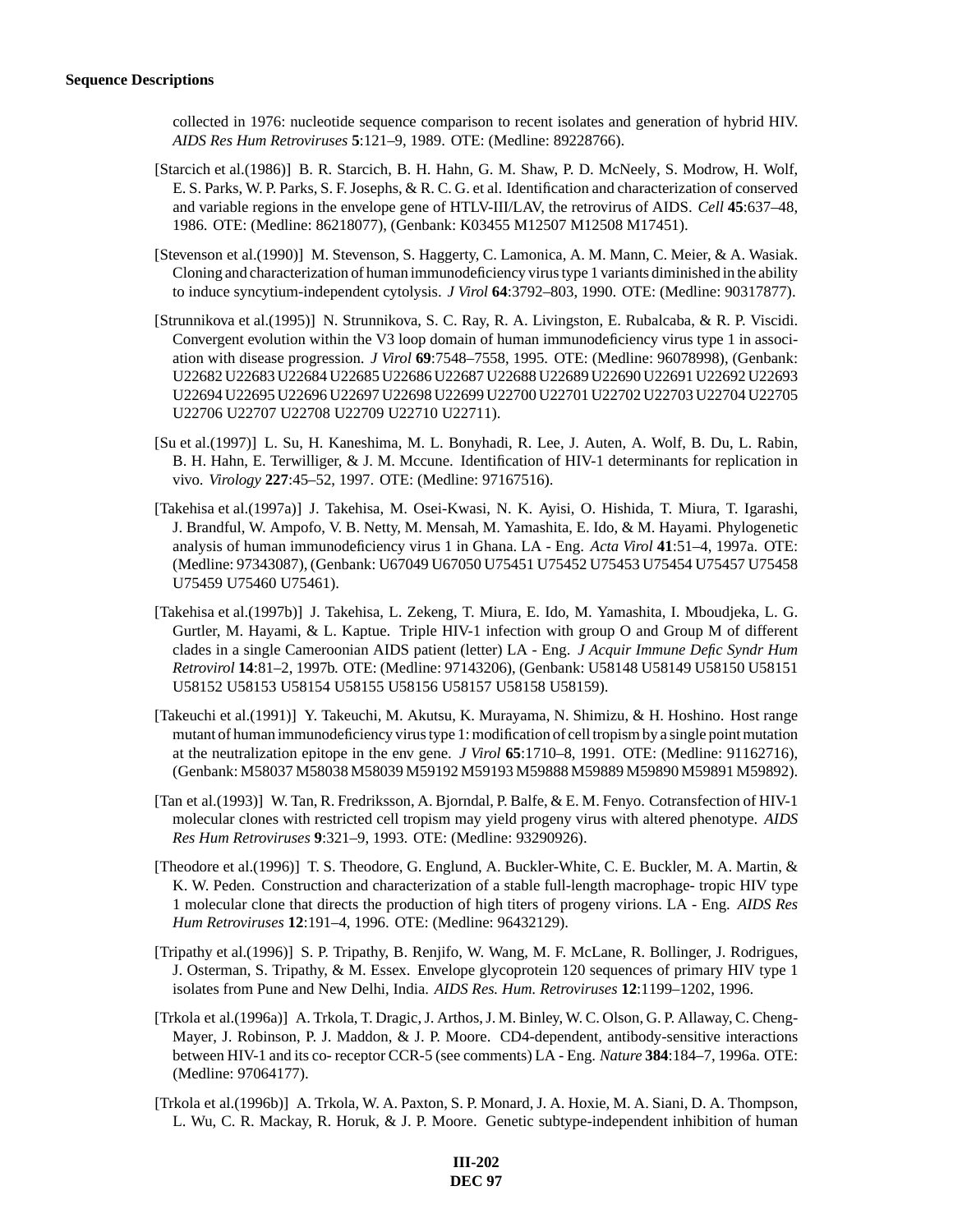immunodeficiency virus type 1 replication by CC and CXC chemokines. *J Virol* **72**:396–404, 1996b. OTE: (Medline: 98080427).

- [Tsuchie et al.(1993)] H. Tsuchie, J. K. Maniar, N. Yoshihara, M. Imai, T. Kurimura, & T. Kitamura. Sequence analysis of V3 loop region of HIV-1 strains prevalent in India. LA - Eng. *Jpn J Med Sci Biol* **46**:95–100, 1993. OTE: (Medline: 94096635), (Genbank: D13420 D13421 D13422 D13423 D13424 D13425 D13426 D13427).
- [van der Hoek et al.(1996)] L. van der Hoek, C. J. Sol, F. Snijders, J. F. Bartelsman, R. Boom, & J. Goudsmit. Human immunodeficiency virus type 1 RNA populations in faeces with higher homology to intestinal populations than to blood populations. LA - Eng. *J Gen Virol* **77 ( Pt 10)**:2415–25, 1996. OTE: (Medline: 97042272), (Genbank: Z76463 Z76464 Z76465 Z76466 Z76467 Z76468 Z76469 Z76470 Z76471 Z76472 Z76473 Z76474 Z76475 Z76476 Z76477 Z76478 Z76479 Z76480 Z76481 Z76482 Z76483 Z76484 Z76485 Z76486 Z76487 Z76488 Z76489 Z76490 Z76491 Z76492).
- [Vanden Haesevelde et al.(1994)] M. Vanden Haesevelde, J. L. Decourt, L. D. R. J., B. Vanderborght, G. van der Groen, H. van Heuverswijn, & E. Saman. Genomic cloning and complete sequence analysis of a highly divergent African human immunodeficiency virus isolate. *J Virol* **68**:1586–96, 1994. OTE: (Medline: 94149849), (Genbank: L23119).
- [von A. et al.(1995)] B. von A., B. von B., J. Eberle, B. Biryahwaho, R. G. Downing, & L. Gurtler. New crown motif of an HIV-1 V3 loop sequence from a Ugandan AIDS patient. *AIDS Res Hum Retroviruses* **11**:183–184, 1995. OTE: (Medline: 95251931), (Genbank: U15005 U15006 U15007).
- [Wain-Hobson et al.(1985)] S. Wain-Hobson, P. Sonigo, O. Danos, S. Cole, & M. Alizon. Nucleotide sequence of the AIDS virus, LAV. *Cell* **40**:9–17, 1985. OTE: (Medline: 85099333), (Genbank: K02013).
- [Wain-Hobson et al.(1991)] S. Wain-Hobson, J. P. Vartanian, M. Henry, N. Chenciner, R. Cheynier, S. Delassus, L. P. Martins, M. Sala, M. T. Nugeyre, & D. G. et al. LAV revisited: origins of the early HIV-1 isolates from Institut Pasteur. *Science* **252**:961–5, 1991. OTE: (Medline: 91240282), (Genbank: M64178 M64179 M64180 M64181 M64182 M64183 M64184 M64185 M64186 M64187 M64188 M64189 M64190 M64191 M64192 M64193 M64194 M64195 M64196 M64197 M64198 M64199 M64200 M64201 M64202 M64203 M64204 M64205 M64206 M64207).
- [Wang et al.(1997a)] B. Wang, Y. C. Ge, R. Jozwiak, W. Bolton, P. Palasanthiran, J. Ziegler, J. Chang, S. H. Xiang, A. L. Cunningham, & N. K. Saksena. Molecular analyses of human immunodeficiency virus type 1 V3 region quasispecies derived from plasma and peripheral blood mononuclear cells of the first long-term-nonprogressing mother and child pair. LA - Eng. *J Infect Dis* **175**:1510–5, 1997a. OTE: (Medline: 97324000).
- [Wang et al.(1997b)] B. Wang, Y. C. Ge, P. Palasanthiran, J. Ziegler, W. Bolton, S. H. Xiang, D. E. Dwyer, A. L. Cunningham, & N. K. Saksena. HIV type 1 V3 loop sequences derived from peripheral blood of transmitting mothers, their infants, and nontransmitting mothers differ in their crown octapeptide motifs. LA - Eng. *AIDS Res Hum Retroviruses* **13**:275–9, 1997b. OTE: (Medline: 97186421), (Genbank: U66625 U66626 U66627 U66628 U66629 U66630 U66631 U66632 U66633 U66634 U66635 U66636 U66637 U66638 U66639 U66640 U66641 U66642 U66643 U66644 U66645 U66646 U66647 U66648 U66649 U66650 U66651 U66652 U66653 U66654).
- [Wang et al.(1996a)] W. Wang, K. H. Mayer, M. Essex, & T. Lee. Sequential change of cysteine residues in hypervariable region 1 of gp120 in primary HIV-1 isolates of subtype B. *AIDS Res. Hum. Retroviruses* **12**:1195–1197, 1996a.
- [Wang et al.(1996b)] W.-K. Wang, H. Brumblay, M. Essex, & T.-H. Lee. The ratio of non-synonymous nucleotide substitutions to synonymous nucleotide substitutions per site of divergent gp120 sequences: Intrasubject and intersubject comparisons. *Unpublished* 1996b.
- [Wang et al.(1995)] W. K. Wang, M. Essex, & T. H. Lee. Uncommon gp120 cysteine residues found in primary HIV-1 isolates. *AIDS Res Hum Retroviruses* **11**:185–188, 1995. OTE: (Medline: 95251932),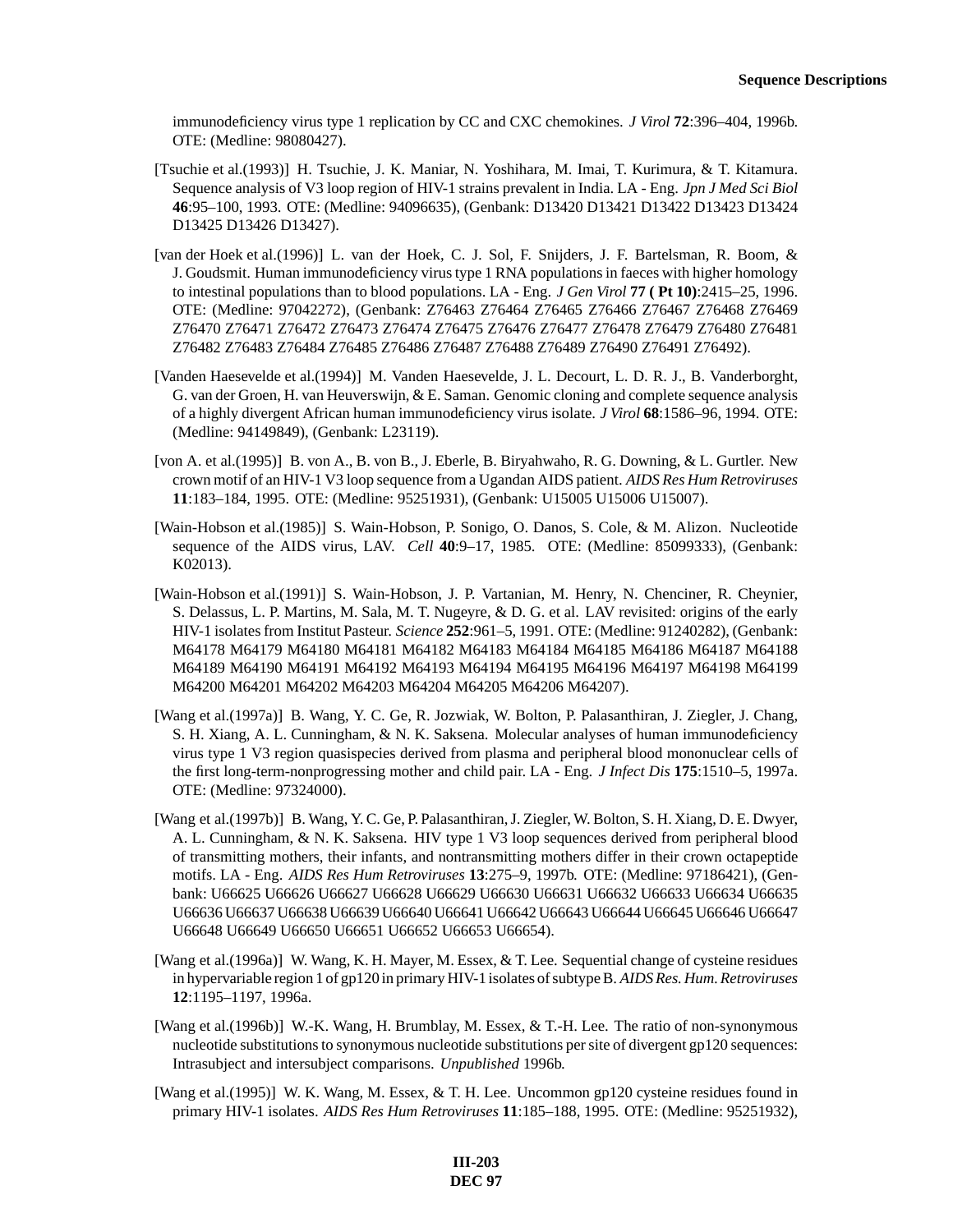(Genbank: U16324 U16325 U16326 U16327 U16328 U16329 U16330 U16331 U16332 U16333 U16334 U16335).

- [Weniger et al.(1994)] B. G. Weniger, Y. Takebe, C. Y. Ou, & S. Yamazaki. The molecular epidemiology of HIV in Asia. *AIDS* **8**:S13–28, 1994. OTE: (Medline: 95160969), (Genbank: L07442 L07443 L07444 L07445 L07446 L07447 L07448 L07449 L07450 L07451 L07452 L07453 L07454 L07455 L07456 L07457 L07458 L07459 L07460 L07461 L07462 L07463 L07464 L19238 L19239 L32084 L32085 L32086 L32087 L32088).
- [Westervelt et al.(1991)] P. Westervelt, H. E. Gendelman, & L. Ratner. Identification of a determinant within the human immunodeficiency virus 1 surface envelope glycoprotein critical for productive infection of primary monocytes. *Proc Natl Acad SciUSA* **88**:3097–101, 1991. OTE: (Medline: 91195299), (Genbank: M60157 M60158 M60159 M60160 M60161 M60162 M60163 M60164 M60165 M60472).
- [Willey et al.(1986)] R. L. Willey, R. A. Rutledge, S. Dias, T. Folks, T. Theodore, C. E. Buckler, & M. A. Martin. Identification of conserved and divergent domains within the envelope gene of the acquired immunodeficiency syndrome retrovirus. *Proc Natl Acad Sci U S A* **83**:5038–42, 1986. OTE: (Medline: 86259728), (Genbank: K03346 K03347 K03455).
- [Wolfs et al.(1992)] T. F. Wolfs, G. Zwart, M. Bakker, & J. Goudsmit. HIV-1 genomic RNA diversification following sexual and parenteral virus transmission. *Virology* **189**:103–10, 1992. OTE: (Medline: 92295544), (Genbank: M91819 M91820 M91821 M91822 M91823 M91824 M91825 M91826 M91819 M91820 M91821 M91822 M91823 M91824 M91825 M91826).
- [Wolfs et al.(1991)] T. F. Wolfs, G. Zwart, M. Bakker, M. Valk, C. L. Kuiken, & J. Goudsmit. Naturally occurring mutations within HIV-1 V3 genomic RNA lead to antigenic variation dependent on a single amino acid substitution. *Virology* **185**:195–205, 1991. OTE: (Medline: 92024075), (Genbank: M74591 M74592 M74593 M74594 M74595 M74596 M74597 M74598 M74599 M74600 M74601 M74602 M74603 M74604 M74605 M74606 M74607 M74608 M74609 M74610 M74611 M74612 M74613 M74614 M74615 M74616 M74617 M74618 M74619 M74620).
- [Wolynsky et al.(1996)] S. M. Wolynsky, B. T. M. Korber, A. U. Neumann, M. Daniels, K. J. Kunstman, A. J. Whetsell, Y. Cao, D. D. Ho, J. T. Safrit, & R. A. Koup. Adaptive evolution of human immunodeficiency virus type 1 during the natural course of infection. *Science* **272**:537–542, 1996.
- [Wrin et al.(1995)] T. Wrin, T. P. Loh, J. C. Vennari, H. Schuitemaker, & J. H. Nunberg. Adaptation to persistent growth in the H9 cell line renders a primary isolate of human immunodeficiency virus type 1 sensitive to neutralization by vaccine sera. *J Virol* **69**:39–48, 1995. OTE: (Medline: 95074890), (Genbank: U15030 U15032).
- [Xin et al.(1995a)] K. Q. Xin, X. H. Ma, K. A. Crandall, H. Bukawa, Y. Ishigatsubo, S. Kawamoto, & K. Okuda. Dual infection with HIV-1 Thai subtype B and E (letter) LA - Eng. *Lancet* **346**:1372–3, 1995a. OTE: (Medline: 96064971).
- [Xin et al.(1995b)] K. Q. Xin, P. Shapshak, S. Kawamoto, I. Nagano, C. B. McCoy, & K. Okuda. Highly divergent env sequences of HIV-1 B subtype with two novel V3 loop motifs detected in an AIDS patient in Miami, Florida. *AIDS Res. Hum. Retroviruses* **11**:1139–41, 1995b. OTE: (Medline: 96089223).
- [York-Higgins et al.(1990)] D. York-Higgins, C. Cheng-Mayer, D. Bauer, J. A. Levy, & D. Dina. Human immunodeficiency virus type 1 cellular host range, replication, and cytopathicity are linked to the envelope region of the viral genome. *J Virol* **64**:4016–20, 1990. OTE: (Medline: 90317906).
- [Yourno et al.(1988)] J. Yourno, S. F. Josephs, M. Reitz, D. Zagury, F. Wong-Staal, & R. C. Gallo. Nucleotide sequence analysis of the env gene of a new Zairian isolate of HIV-1. *AIDS Res Hum Retroviruses* **4**:165–73, 1988. OTE: (Medline: 88281278), (Genbank: J03653).
- [Yu et al.(1995)] X. F. Yu, Z. Wang, C. Beyrer, D. D. Celentano, C. Khamboonruang, E. Allen, & K. Nelson. Phenotypic and genotypic characteristics of human immunodeficiency virus type 1 from patients with AIDS in northern Thailand. LA - Eng. *J Virol* **69**:4649–55, 1995. OTE: (Medline: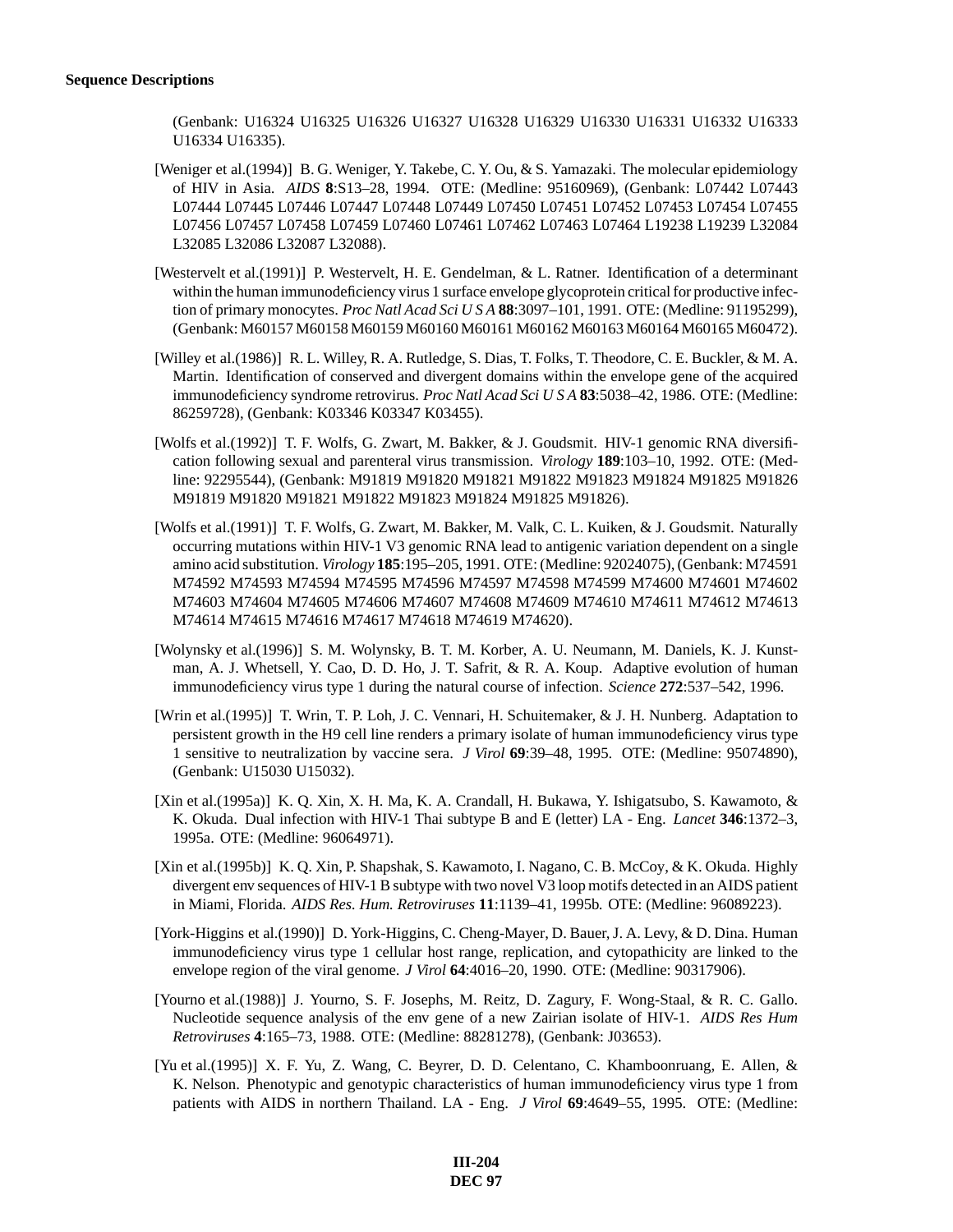95333239), (Genbank: M75007 U25550 U25551 U25552 U25553 U25554 U25555 U25556 U25557 U25558 U25559 U25560 U25561 U25562 U25563 U25564 U25565 U25566 U25567 U25568 U25569 U25570 U25571 U25572 U25573 U25574 U25575 U25576 U25577 U25578).

- [Zachar et al.(1996a)] V. Zachar, A. S. Goustin, V. Zacharova, H. Hager, U. Koppelhus, D. D. Womble, X. Liu, C. Bambra, A. Nyongo, & P. Ebbesen. Genetic polymorphism of envelope V3 region of HIV type 1 subtypes A, C, and D from Nairobi, Kenya. *AIDS Res. Hum. Retroviruses* **12**:75–78, 1996a.
- [Zachar et al.(1996b)] V. Zachar, V. Mayer, V. Zacharova, H. Schmidtmayerova, J. Kasanicka, M. Mokras, X. Liu, A. S. Goustin, & P. Ebbesen. Spread of HIV type 1 in Slovakia remains limited and is restricted to subtype B. *AIDS Res. Hum. Retroviruses* **12**:1069–1071, 1996b.
- [Zhang et al.(1997)] L. Zhang, R. S. Diaz, D. D. Ho, J. W. Mosley, M. P. Busch, & A. Mayer. Hostspecific driving force in human immunodeficiency virus type 1 evolution in vivo. LA - Eng. *J Virol* **71**:2555–61, 1997. OTE: (Medline: 97184598), (Genbank: U29433 U29434 U29435 U29436 U29437 U29956 U29957 U29959 U29960 U29961 U29962 U29963 U29964 U29965 U29966 U29967 U29968 U29969 U29970 U29971 U29972 U29973 U29974 U29975 U29976 U29977 U29978 U29979 U29980 U29981).
- [Zhang et al.(1993)] L. Q. Zhang, P. MacKenzie, A. Cleland, E. C. Holmes, A. J. Brown, & P. Simmonds. Selection for specific sequences in the external envelope protein of human immunodeficiency virus type 1 upon primary infection. *J Virol* **67**:3345–56, 1993. OTE: (Medline: 93267786), (Genbank: L13488 L13489 L13490 L13491 L13492 L13493 L13494 L13495 L13496 L13497 L13498 L13499 L13500 L13501 L13502 L13503 L13504 L13505 L13506 L13507 L13508 L13509 L13510 L13511 L13512 L13513 L13514 L13515 L13516 L13517).
- [Zhu & Ho(1995)] T. Zhu & D. D. Ho. Was hiv present in 1959? *Nature* **374**:503–504, 1995. OTE: (Medline: 95214770).
- [Zhu et al.(1993)] T. Zhu, H. Mo, N. Wang, D. S. Nam, Y. Cao, R. A. Koup, & D. D. Ho. Genotypic and phenotypic characterization of HIV-1 patients with primary infection. *Science* **261**:1179–81, 1993. OTE: (Medline: 93361976), (Genbank: L21224 L21225 L21226 L21227 L21228 L21229 L21230 L21231 L21232 L21233 L21234 L21235 L21236 L21237 L21238 L21239 L21240 L21241 L21242 L21243 L21244 L21245 L21246 L21247 L21248 L21249 L21250 L21251 L21252 L21253).
- [Zhu et al.(1996)] T. Zhu, N. Wang, A. Carr, D. S. Nam, R. Moor-Jankowski, D. A. Cooper, & D. D. Ho. Genetic characterization of human immunodeficiency virus type 1 in blood and genital secretions: evidence for viral compartmentalization and selection during sexual transmission. LA - Eng. *J Virol* **70**:3098–107, 1996. OTE: (Medline: 96186740), (Genbank: U50780 U50781 U50782 U50783 U50784 U50785 U50786 U50787 U50788 U50789 U50790 U50791 U50792 U50793 U50794 U50795 U50796 U50797 U50798 U50799 U50800 U50801 U50802 U50803 U50804 U50805 U50806 U50807 U50808 U50809).
- [Zhu et al.(1995)] T. Zhu, N. Wang, A. Carr, S. Wolinsky, & D. D. Ho. Evidence for coinfection by multiple strains of human immunodeficiency virus type 1 subtype B in an acute seroconvertor. *J Virol* **69**:1324–1327, 1995. OTE: (Medline: 95115099), (Genbank: U16372 U16373 U16374 U16375 U16376 U16377 U16378 U16379 U16380 U16381 U16382 U16383 U16384 U16385 U16386 U16387 U16388).
- [Zwart et al.(1994a)] G. Zwart, N. K. Back, C. Ramautarsing, M. Valk, L. van der Hoek, & J. Goudsmit. Frequent and early HIV-1MN neutralizing capacity in sera from Dutch HIV- 1 seroconverters is related to antibody reactivity to peptides from the gp120 V3 domain. *AIDS Res Hum Retroviruses* **10**:245–251, 1994a. OTE: (Medline: 94289062).
- [Zwart et al.(1994b)] G. Zwart, L. van der Hoek, M. Valk, M. T. Cornelissen, E. Baan, J. Dekker, M. Koot, C. L. Kuiken, & J. Goudsmit. Antibody responses to HIV-1 envelope and gag epitopes in HIV-1 seroconverters with rapid versus slow disease progression. *Virology* **201**:285–93, 1994b. OTE: (Medline: 94240812), (Genbank: U05786 U05787 U05788 U05789 U05790 U05791 U05792 U05793